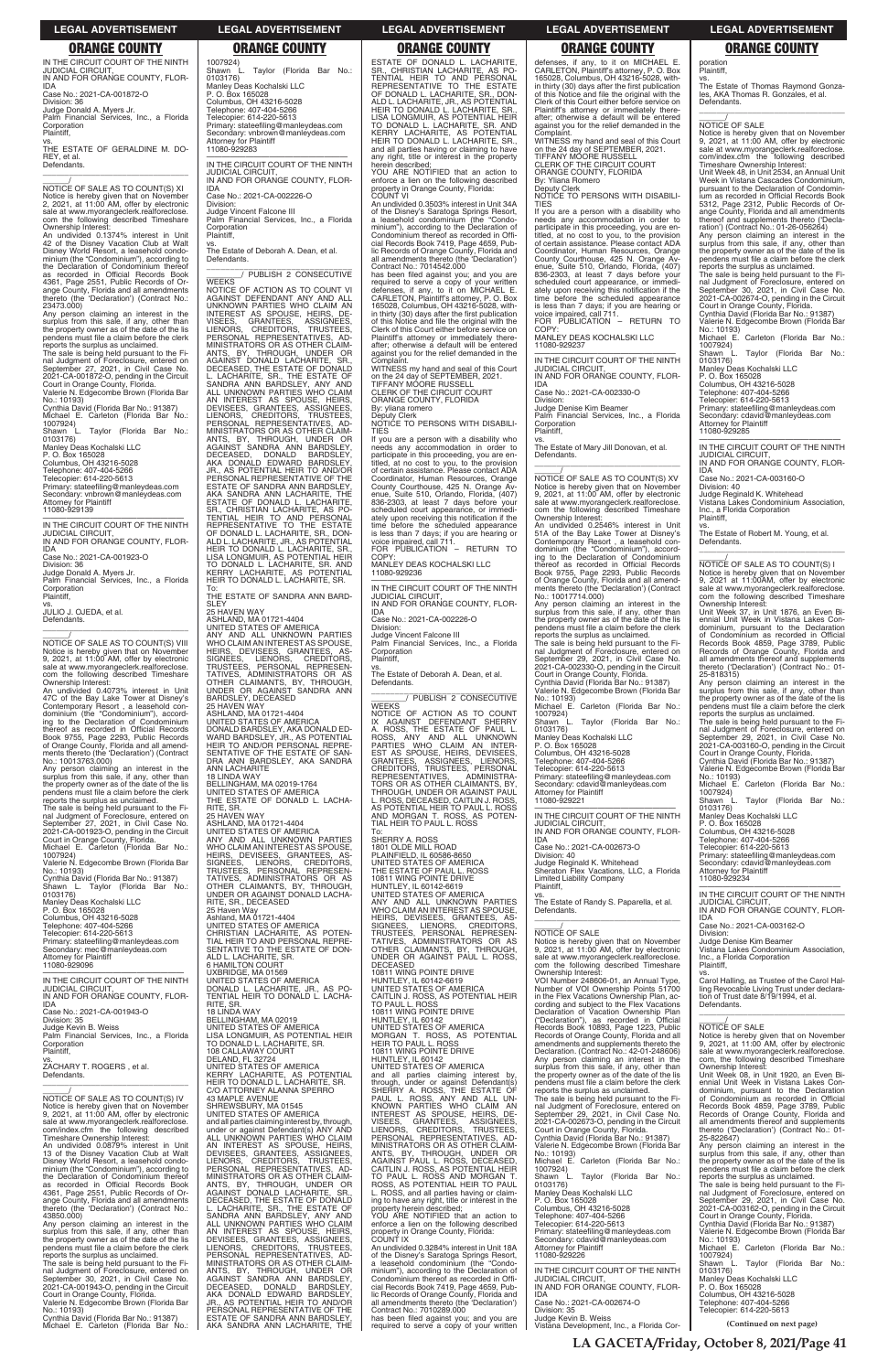238106) Any person claiming an interest in the surplus from this sale, if any, other than the property owner as of the date of the lis pendens must file a claim before the clerk reports the surplus as unclaimed. The sale is being held pursuant to the Fi-nal Judgment of Foreclosure, entered on September 27, 2021, in Civil Case No. 2021-CA-005141-O, pending in the Circuit Court in Orange County, Florida. Cynthia David (Florida Bar No.: 91387) Valerie N. Edgecombe Brown (Florida Bar No.: 10193) Michael E. Carleton (Florida Bar No.: 1007924) Shawn L. Taylor (Florida Bar No.: 0103176) Manley Deas Kochalski LLC P. O. Box 165028 Columbus, OH 43216-5028 Telephone: 407-404-5266 Telecopier: 614-220-5613 Primary: stateefiling@manleydeas.com Secondary: cdavid@manleydeas.com Attorney for Plaintiff 11080-929097 —————————————————— IN THE CIRCUIT COURT OF THE NINTH JUDICIAL CIRCUIT, IN AND FOR ORANGE COUNTY, FLOR-IDA Case No.: 2021-CA-005333-O

WEEKS<br>NOTICE OF ACTION AGAINST DE-<br>FENDANT ANY AND ALL UNKNOWN<br>PARTIES WHO CLAIM AN INTER-<br>EST AS SPOUSE, HEIRS, DEVISEES,<br>GRANTEES, ASSIGNEES, PERSONAL<br>CREDITORS, TRUSTEES, PERSONAL REPRESENTATIVES, ADMINISTRA-TORS OR AS OTHER CLAIMANTS, BY, THROUGH, UNDER OR AGAINST KAR-<br>EN J. CATANZARO, DECEASED, NINA<br>STEWART, AS POTENTIAL HEIR TO<br>KAREN J. CATANZARO AND ZACHARY CATANZARO, AS POTENTIAL HEIR TO KAREN J. CATANZARO

Division: Judge Vincent Falcone III Vistana Cascades Condominium Association, Inc., a Florida Corporation Plaintiff,

vs. Any and All Unknown Parties who claim an interest as spouse, heirs, devisees, grantees, assignees, lienors, creditors, trustees, personal representatives, administrators or as other claimants, by, through, under or against Karen J. Catanzaro, deceased, et al. Defendants.

\_\_\_\_\_\_\_\_\_\_\_\_\_\_\_\_\_\_\_\_\_\_\_\_\_\_\_\_\_\_\_ \_\_\_\_\_\_\_\_/ PUBLISH 2 CONSECUTIVE

To: ANY AND ALL UNKNOWN PARTIES WHO CLAIM AN INTEREST AS SPOUSE HEIRS, DEVISEES, GRANTEES, AS-SIGNEES, LIENORS, CREDITORS, TRUSTEES, PERSONAL REPRESEN-TATIVES, ADMINISTRATORS OR AS OTHER CLAIMANTS, BY, THROUGH, UNDER OR AGAINST KAREN J. CATAN-ZARO, DECEASED<br>1628 LOOKOUT POINT<br>SAN ANTONIO, TX 78260<br>UNITED STATES OF AMERICA<br>NINA STEWART, AS POTENTIAL HEIR<br>TO KAREN J. CATANZARO 4580 STERLING POINTE DRIVE NORTHWEST KENNESAW, GA 30152 UNITED STATES OF AMERICA ZACHARY CATANZARO, AS POTEN-TIAL HEIR TO KAREN J. CATANZARO 2003 EAST 11TH STREET AUSTIN, TX 78702 UNITED STATES OF AMERICA and all parties claiming interest by,<br>through, under or against Defendant(s)<br>ANY AND ALL UNKNOWN PARTIES<br>WHOCLAIMANINTERESTAS SPOUSE,<br>HEIRS, DEVISEES, GRANTEES, AS-<br>SIGNEES, LENORS, CREDITORS,<br>TRUSTEES, PERSONAL REPRESEN-TATIVES, ADMINISTRATORS OR AS OTHER CLAIMANTS, BY, THROUGH, UNDER OR AGAINST KAREN J. CAT-ANZARO, DECEASED, NINA STEWART,<br>AS POTENTIAL HEIR TO KAREN J. CAT-ANZARO AND ZACHARY CATANZARO, AS POTENTIAL HEIR TO KAREN J. CAT-ANZARO, and all parties having or claim-ing to have any right, title or interest in the property herein described; YOU ARE NOTIFIED that an action to enforce a lien on the following described property in Orange County, Florida: Unit Week 19, in Unit 2466, an Annual Unit

 $\frac{1}{\text{NOTICE}}$  OF SALE AS TO COUNT(S) I Notice is hereby given that on November 9, 2021, at 11:00 AM, offer by electronic sale at www.myorangeclerk.realforeclose. com/index.cfm the following described Timeshare Ownership Interest:

 $\overline{\phantom{a}}$  , and the set of the set of the set of the set of the set of the set of the set of the set of the set of the set of the set of the set of the set of the set of the set of the set of the set of the set of the s

The sale is being held pursuant to the Fi-<br>nal Judgment of Foreclosure, entered on<br>September 30, 2021, in Civil Case No.<br>2021-CA-003393-O, pending in the Circuit<br>Court in Orange County, Florida.<br>Cynthia David (Florida Bar Valerie N. Edgecombe Brown (Florida Bar

0103176) Manley Deas Kochalski LLC

> Week in Vistana Cascades Condominium, pursuant to the Declaration of Condominium as recorded in Official Records Book 5312, Page 2312, Public Records of Orange County, Florida and all amendments thereof and supplements thereto ('Declaration') Contract No.: 01-26-033235

Judge Jeffrey L. Ashton Vistana Condominium Association, Inc., a Florida Corporation **Plaintiff** 

> has been filed against you; and you are required to serve a copy of your written defenses, if any, to it on CYNTHIA DAVID, Plaintiff's attorney, P. O. Box 165028, Co-

Primary: stateefiling@manleydeas.com Secondary: cdavid@manleydeas.com Attorney for Plaintiff 11080-929140

—————————————————— IN THE CIRCUIT COURT OF THE NINTH JUDICIAL CIRCUIT, IN AND FOR ORANGE COUNTY, FLOR-IDA

Case No.: 2021-CA-003393-O Division: 35 Judge Kevin B. Weiss Vistana Falls Condominium Association, Inc., a Florida Corporation Plaintiff, vs.

The Estate of Judith L. Sawin, et al. Defendants.

Unit Week 11, in Unit 0262, an Annual Unit Week in Vistana Falls Condominium, pursuant to the Declaration of Condominium as recorded in Official Records Book 3340, Page 2429, Public Records of Orange County, Florida and all amendments thereof and supplements thereto ('Decla-ration') (Contract No.: 01-12-903663)

Any person claiming an interest in the surplus from this sale, if any, other than the property owner as of the date of the lis pendens must file a claim before the clerk reports the surplus as unclaimed.

No.: 10193) Michael E. Carleton (Florida Bar No.: 1007924) Shawn L. Taylor (Florida Bar No.:

P. O. Box 165028

Columbus, OH 43216-5028 Telephone: 407-404-5266

Telecopier: 614-220-5613

Primary: stateefiling@manleydeas.com Secondary: cdavid@manleydeas.com Attorney for Plaintiff 11080-929284

> Telecopier: 614-220-5613 Primary: stateefiling@manleydeas.com

—————————————————— IN THE CIRCUIT COURT OF THE NINTH JUDICIAL CIRCUIT, IN AND FOR ORANGE COUNTY, FLOR-

IDA

Case No.: 2021-CA-003543-O Division:

vs. The Estate of Michael Berger, et al. Defendants.

 $\frac{\gamma}{\text{NOTICE}}$  OF SALE

Notice is hereby given that on November 16, 2021, at 11:00 AM, offer by electronic sale at www.myorangeclerk.realforeclose. com/index.cfm the following described Timeshare Ownership Interest:

Unit Week 25, in Unit 0035, an Annual Unit Week in Vistana Condominium, pursuant to the Declaration of Condominium as recorded in Official Records Book 3167, Page 1201, Public Records of Orange County, Florida and all amendments thereof and supplements thereto ('Decla-ration') (Contract No.: 01-01-002617) Any person claiming an interest in the surplus from this sale, if any, other than

the property owner as of the date of the lis pendens must file a claim before the clerk reports the surplus as unclaimed.

The sale is being held pursuant to the Fi-nal Judgment of Foreclosure, entered on September 10, 2021, in Civil Case No. 2021-CA-003543-O, pending in the Circuit Court in Orange County, Florida. Cynthia David (Florida Bar No.: 91387) Valerie N. Edgecombe Brown (Florida Bar

No.: 10193) Michael E. Carleton (Florida Bar No.: 1007924) Shawn L. Taylor (Florida Bar No.:

If you are a person with a disability who needs any accommodation in order to participate in this proceeding, you are entitled, at no cost to you, to the provision of certain assistance. Please contact ADA Coordinator, Human Resources, Orange County Courthouse, 425 N. Orange Av-enue, Suite 510, Orlando, Florida, (407) 836-2303, at least 7 days before your sco Ecoc, at least r days below you. ately upon receiving this notification if the time before the scheduled appearance is less than 7 days; if you are hearing or voice impaired, call 711. FOR PUBLICATION – RETURN TO

0103176) Manley Deas Kochalski LLC P. O. Box 165028

Columbus, OH 43216-5028

Telephone: 407-404-5266 Telecopier: 614-220-5613 Primary: stateefiling@manleydeas.com Secondary: cdavid@manleydeas.com Attorney for Plaintiff 11080-929342

—————————————————— IN THE CIRCUIT COURT OF THE NINTH JUDICIAL CIRCUIT, IN AND FOR ORANGE COUNTY, FLOR-IDA

—————————————————— IN THE CIRCUIT COURT OF THE NINTH JUDICIAL CIRCUIT, IN AND FOR ORANGE COUNTY, FLOR-

\_\_\_\_\_\_\_\_\_\_\_\_\_\_\_\_\_\_\_\_\_\_\_\_\_\_\_\_\_\_\_\_\_ Primary: stateefiling@manleydeas.com Secondary: cdavid@manleydeas.com Attorney for Plaintiff 11080-929230 —————————————————— IN THE CIRCUIT COURT OF THE NINTH JUDICIAL CIRCUIT, IN AND FOR ORANGE COUNTY, FLOR-

Shawn L. Taylor (Florida Bar No.:

Manley Deas Kochalski LLC P. O. Box 165028 Columbus, OH 43216-5028 Telephone: 407-404-5266 Telecopier: 614-220-5613

Primary: stateefiling@manleydeas.com Secondary: cdavid@manleydeas.com Attorney for Plaintiff

—————————————————— IN THE CIRCUIT COURT OF THE NINTH JUDICIAL CIRCUIT, IN AND FOR ORANGE COUNTY, FLOR-

IDA

Case No.: 2021-CA-003566-O

Division: 40 Judge Reginald K. Whitehead Vistana Springs Condominium Associa-tion, Inc., a Florida Corporation

Plaintiff,

vs. The Estate of Muriel Roche, et al.

0103176)

11080-929222

Defendants.

\_\_\_\_\_\_\_\_\_\_\_\_\_\_\_\_\_\_\_\_\_\_\_\_\_\_\_\_\_\_\_\_\_

Notice is hereby given that on November 9, 2021, at 11:00 AM, offer by electronic sale at www.myorangeclerk.realforeclose. com the following described Timeshare

Ownership Interest:

Unit Week 06, in Unit 0930, an Annual Unit Week in Vistana Springs Condominium, pursuant to the Declaration of Condominium as recorded in Official Records Book 4052, Page 3241, Public Records of Orange County, Florida and all amendments thereof and supplements thereto ('Decla-ration') (Contract No.: 01-22-400335)

Any person claiming an interest in the surplus from this sale, if any, other than the property owner as of the date of the lis pendens must file a claim before the clerk

reports the surplus as unclaimed.

FOR PUBLICATION - RETURN TO COPY: MANLEY DEAS KOCHALSKI LLC

The sale is being held pursuant to the Fi-nal Judgment of Foreclosure, entered on September 29, 2021, in Civil Case No. 2021-CA-003566-O, pending in the Circuit

vs. Sheila Barry Brown, Individually and as Potential Heir to Karen V. Guydon, et al. **Defendants** 

Court in Orange County, Florida. Cynthia David (Florida Bar No.: 91387) Valerie N. Edgecombe Brown (Florida Bar

No.: 10193)

Michael E. Carleton (Florida Bar No.: 1007924) Shawn L. Taylor (Florida Bar No.:

0103176)

 $\frac{\gamma}{\text{NOTICE}}$  OF SALE

Manley Deas Kochalski LLC P. O. Box 165028 Columbus, OH 43216-5028 Telephone: 407-404-5266 Telecopier: 614-220-5613

vs. The Estate of Pamela J. Cardinal, NKA

IDA Case No.: 2021-CA-004395-O Division: 40 Judge Reginald K. Whitehead Vistana Fountains Condominium Association, Inc., a Florida Corporation Plaintiff, Pamela J. Hood, et al. Defendants. \_\_\_\_\_\_\_\_\_\_\_\_\_\_\_\_\_\_\_\_\_\_\_\_\_\_\_\_\_\_\_\_\_  $\frac{\gamma}{\text{NOTICE}}$  OF SALE Ownership Interest:

Notice is hereby given that on November 9, 2021, at 11:00 AM, offer by electronic sale at www.myorangeclerk.realforeclose. com the following described Timeshare Unit Week 11, in Unit 1563, an Annual Unit Week in Vistana Fountains Condominium, pursuant to the Declaration of Condominium as recorded in Official Records Book No.: 10193) Michael E. Carleton (Florida Bar No.: 1007924) Shawn L. Taylor (Florida Bar No.: 0103176) Manley Deas Kochalski LLC P. O. Box 165028 Columbus, OH 43216-5028

4155, Page 0509, Public Records of Orange County, Florida and all amendments thereof and supplements thereto ('Decla-ration') (Contract No.: 01-23-615233) Any person claiming an interest in the surplus from this sale, if any, other than the property owner as of the date of the lis pendens must file a claim before the clerk reports the surplus as unclaimed. The sale is being held pursuant to the Fi-nal Judgment of Foreclosure, entered on September 29, 2021, in Civil Case No. 2021-CA-004395-O, pending in the Circuit Court in Orange County, Florida. Cynthia David (Florida Bar No.: 91387) Valerie N. Edgecombe Brown (Florida Bar

Telephone: 407-404-5266

| Vistana Condominium Association, Inc., a<br>this Court either before service on Plain-<br>days after the first publication of this No-<br>and all parties claiming interest by,<br>IN THE CIRCUIT COURT OF THE NINTH<br><b>Florida Corporation</b><br>tiff's attorney or immediately thereafter;<br>through, under or against Defendant(s)<br>tice and file the original with the Clerk of<br>Plaintiff.<br><b>JUDICIAL CIRCUIT,</b><br>SHEILA BARRY BROWN, INDIVIDUAL-<br>otherwise a default will be entered against<br>this Court either before service on Plain-<br>IN AND FOR ORANGE COUNTY, FLOR-<br>vou for the relief demanded in the Com-<br>LY AND AS POTENTIAL HEIR TO KAR-<br>tiff's attorney or immediately thereafter;<br>The Estate of Domenic F. Lombardo, Jr.,<br>EN V. GUYDON, and all parties having or<br><b>IDA</b><br>plaint.<br>otherwise a default will be entered against<br>WITNESS my hand and seal of this Court<br>Case No.: 2021-CA-005141-O<br>you for the relief demanded in the Com-<br>claiming to have any right, title or interest<br>et al.<br>Defendants.<br>Division: 36<br>on the 24 day of September, 2021.<br>plaint.<br>in the property herein described;<br>WITNESS my hand and seal of this Court<br>TIFFANY MOORE RUSSELL<br>YOU ARE NOTIFIED that an action to<br>Judge Donald A. Myers Jr.<br>Flex Vacations Owners Association, Inc.,<br>CLERK OF THE CIRCUIT COURT<br>on the 24 day of September, 2021.<br>enforce a lien on the following described<br><b>NOTICE OF SALE</b><br><b>TIFFANY MOORE RUSSELL</b><br>ORANGE COUNTY, FLORIDA<br>a Florida Corporation<br>property in Orange County, Florida: |  |
|-----------------------------------------------------------------------------------------------------------------------------------------------------------------------------------------------------------------------------------------------------------------------------------------------------------------------------------------------------------------------------------------------------------------------------------------------------------------------------------------------------------------------------------------------------------------------------------------------------------------------------------------------------------------------------------------------------------------------------------------------------------------------------------------------------------------------------------------------------------------------------------------------------------------------------------------------------------------------------------------------------------------------------------------------------------------------------------------------------------------------------------------------------------------------------------------------------------------------------------------------------------------------------------------------------------------------------------------------------------------------------------------------------------------------------------------------------------------------------------------------------------------------------------------------------------------------------------------------------------------------------------------------------------|--|
|                                                                                                                                                                                                                                                                                                                                                                                                                                                                                                                                                                                                                                                                                                                                                                                                                                                                                                                                                                                                                                                                                                                                                                                                                                                                                                                                                                                                                                                                                                                                                                                                                                                           |  |
|                                                                                                                                                                                                                                                                                                                                                                                                                                                                                                                                                                                                                                                                                                                                                                                                                                                                                                                                                                                                                                                                                                                                                                                                                                                                                                                                                                                                                                                                                                                                                                                                                                                           |  |
|                                                                                                                                                                                                                                                                                                                                                                                                                                                                                                                                                                                                                                                                                                                                                                                                                                                                                                                                                                                                                                                                                                                                                                                                                                                                                                                                                                                                                                                                                                                                                                                                                                                           |  |
|                                                                                                                                                                                                                                                                                                                                                                                                                                                                                                                                                                                                                                                                                                                                                                                                                                                                                                                                                                                                                                                                                                                                                                                                                                                                                                                                                                                                                                                                                                                                                                                                                                                           |  |
|                                                                                                                                                                                                                                                                                                                                                                                                                                                                                                                                                                                                                                                                                                                                                                                                                                                                                                                                                                                                                                                                                                                                                                                                                                                                                                                                                                                                                                                                                                                                                                                                                                                           |  |
|                                                                                                                                                                                                                                                                                                                                                                                                                                                                                                                                                                                                                                                                                                                                                                                                                                                                                                                                                                                                                                                                                                                                                                                                                                                                                                                                                                                                                                                                                                                                                                                                                                                           |  |
|                                                                                                                                                                                                                                                                                                                                                                                                                                                                                                                                                                                                                                                                                                                                                                                                                                                                                                                                                                                                                                                                                                                                                                                                                                                                                                                                                                                                                                                                                                                                                                                                                                                           |  |
|                                                                                                                                                                                                                                                                                                                                                                                                                                                                                                                                                                                                                                                                                                                                                                                                                                                                                                                                                                                                                                                                                                                                                                                                                                                                                                                                                                                                                                                                                                                                                                                                                                                           |  |
| Unit Week 15, in Unit 2154, an Annual Unit<br>CLERK OF THE CIRCUIT COURT<br>Notice is hereby given that on November<br>Plaintiff.<br>By: Maytee Moxley                                                                                                                                                                                                                                                                                                                                                                                                                                                                                                                                                                                                                                                                                                                                                                                                                                                                                                                                                                                                                                                                                                                                                                                                                                                                                                                                                                                                                                                                                                    |  |
| ORANGE COUNTY, FLORIDA<br>Week in Vistana Cascades Condominium,<br>9, 2021, at 11:00 AM, offer by electronic<br>Deputy Clerk<br>VS.                                                                                                                                                                                                                                                                                                                                                                                                                                                                                                                                                                                                                                                                                                                                                                                                                                                                                                                                                                                                                                                                                                                                                                                                                                                                                                                                                                                                                                                                                                                       |  |
| NOTICE TO PERSONS WITH DISABILI-<br>sale at www.myorangeclerk.realforeclose.<br>Any and all unknown parties who claim<br>By: Maytee Moxley<br>pursuant to the Declaration of Condo-                                                                                                                                                                                                                                                                                                                                                                                                                                                                                                                                                                                                                                                                                                                                                                                                                                                                                                                                                                                                                                                                                                                                                                                                                                                                                                                                                                                                                                                                       |  |
| Deputy Clerk<br><b>TIES</b><br>minium as recorded in Official Records<br>com the following described Timeshare<br>an interest as spouse, heirs, devisees,                                                                                                                                                                                                                                                                                                                                                                                                                                                                                                                                                                                                                                                                                                                                                                                                                                                                                                                                                                                                                                                                                                                                                                                                                                                                                                                                                                                                                                                                                                 |  |
| NOTICE TO PERSONS WITH DISABILI-<br>If you are a person with a disability who<br>Ownership Interest:<br>grantees, assignees, lienors, creditors,<br>Book 5312, Page 2312, Public Records                                                                                                                                                                                                                                                                                                                                                                                                                                                                                                                                                                                                                                                                                                                                                                                                                                                                                                                                                                                                                                                                                                                                                                                                                                                                                                                                                                                                                                                                  |  |
| <b>TIES</b><br>Unit Week 17, in Unit 0035, an Annual<br>trustees, personal respresentatives, ad-<br>needs any accommodation in order to<br>of Orange County, Florida and all amend-                                                                                                                                                                                                                                                                                                                                                                                                                                                                                                                                                                                                                                                                                                                                                                                                                                                                                                                                                                                                                                                                                                                                                                                                                                                                                                                                                                                                                                                                       |  |
| Unit Week in Vistana Condominium, pur-<br>ministrators or as other claimants, by,<br>ments thereof and supplements thereto<br>participate in this proceeding, you are en-<br>If you are a person with a disability who                                                                                                                                                                                                                                                                                                                                                                                                                                                                                                                                                                                                                                                                                                                                                                                                                                                                                                                                                                                                                                                                                                                                                                                                                                                                                                                                                                                                                                    |  |
| suant to the Declaration of Condominium<br>through, under or against Mark Koenigs-<br>needs any accommodation in order to<br>('Declaration')<br>titled, at no cost to you, to the provision                                                                                                                                                                                                                                                                                                                                                                                                                                                                                                                                                                                                                                                                                                                                                                                                                                                                                                                                                                                                                                                                                                                                                                                                                                                                                                                                                                                                                                                               |  |
| Contract No.: 2154-15AO-026010<br>as recorded in Official Records Book<br>of certain assistance. Please contact ADA<br>participate in this proceeding, you are en-<br>berg, deceased, et al.                                                                                                                                                                                                                                                                                                                                                                                                                                                                                                                                                                                                                                                                                                                                                                                                                                                                                                                                                                                                                                                                                                                                                                                                                                                                                                                                                                                                                                                              |  |
| 3167, Page 1201, Public Records of Or-<br>Defendants.<br>Coordinator, Human Resources, Orange<br>titled, at no cost to you, to the provision<br>has been filed against you; and you are<br>of certain assistance. Please contact ADA                                                                                                                                                                                                                                                                                                                                                                                                                                                                                                                                                                                                                                                                                                                                                                                                                                                                                                                                                                                                                                                                                                                                                                                                                                                                                                                                                                                                                      |  |
| ange County, Florida and all amendments<br>County Courthouse, 425 N. Orange Av-<br>required to serve a copy of your written<br>defenses, if any, to it on CYNTHIA DAVID,<br>thereof and supplements thereto ('Decla-<br>enue, Suite 510, Orlando, Florida, (407)<br>Coordinator, Human Resources, Orange                                                                                                                                                                                                                                                                                                                                                                                                                                                                                                                                                                                                                                                                                                                                                                                                                                                                                                                                                                                                                                                                                                                                                                                                                                                                                                                                                  |  |
| NOTICE OF SALE AS TO COUNT(S) I<br>ration') (Contract No.: 01-01-008676)<br>836-2303, at least 7 days before your<br>County Courthouse, 425 N. Orange Av-<br>Plaintiff's attorney, P. O. Box 165028, Co-                                                                                                                                                                                                                                                                                                                                                                                                                                                                                                                                                                                                                                                                                                                                                                                                                                                                                                                                                                                                                                                                                                                                                                                                                                                                                                                                                                                                                                                  |  |
| Any person claiming an interest in the<br>Notice is hereby given that on November<br>enue, Suite 510, Orlando, Florida, (407)<br>lumbus, OH 43216-5028, within thirty (30)<br>scheduled court appearance, or immedi-                                                                                                                                                                                                                                                                                                                                                                                                                                                                                                                                                                                                                                                                                                                                                                                                                                                                                                                                                                                                                                                                                                                                                                                                                                                                                                                                                                                                                                      |  |
| 9, 2021, at 11:00 AM, offer by electronic<br>days after the first publication of this No-<br>surplus from this sale, if any, other than<br>ately upon receiving this notification if the<br>836-2303, at least 7 days before your                                                                                                                                                                                                                                                                                                                                                                                                                                                                                                                                                                                                                                                                                                                                                                                                                                                                                                                                                                                                                                                                                                                                                                                                                                                                                                                                                                                                                         |  |
| the property owner as of the date of the lis<br>time before the scheduled appearance<br>tice and file the original with the Clerk of<br>sale at www.myorangeclerk.realforeclose.<br>scheduled court appearance, or immedi-                                                                                                                                                                                                                                                                                                                                                                                                                                                                                                                                                                                                                                                                                                                                                                                                                                                                                                                                                                                                                                                                                                                                                                                                                                                                                                                                                                                                                                |  |
| pendens must file a claim before the clerk<br>com the following described Timeshare<br>is less than 7 days; if you are hearing or<br>this Court either before service on Plain-<br>ately upon receiving this notification if the                                                                                                                                                                                                                                                                                                                                                                                                                                                                                                                                                                                                                                                                                                                                                                                                                                                                                                                                                                                                                                                                                                                                                                                                                                                                                                                                                                                                                          |  |
| time before the scheduled appearance<br>tiff's attorney or immediately thereafter;<br>reports the surplus as unclaimed.<br>Ownership Interest:<br>voice impaired, call 711.                                                                                                                                                                                                                                                                                                                                                                                                                                                                                                                                                                                                                                                                                                                                                                                                                                                                                                                                                                                                                                                                                                                                                                                                                                                                                                                                                                                                                                                                               |  |
| FOR PUBLICATION - RETURN TO<br>VOI Number 238106-01, an Annual Type,<br>otherwise a default will be entered against<br>The sale is being held pursuant to the Fi-<br>is less than 7 days; if you are hearing or                                                                                                                                                                                                                                                                                                                                                                                                                                                                                                                                                                                                                                                                                                                                                                                                                                                                                                                                                                                                                                                                                                                                                                                                                                                                                                                                                                                                                                           |  |
| COPY:<br>nal Judgment of Foreclosure, entered on<br>Number of VOI Ownership Points 46000<br>voice impaired, call 711.<br>you for the relief demanded in the Com-                                                                                                                                                                                                                                                                                                                                                                                                                                                                                                                                                                                                                                                                                                                                                                                                                                                                                                                                                                                                                                                                                                                                                                                                                                                                                                                                                                                                                                                                                          |  |
| MANLEY DEAS KOCHALSKI LLC<br>September 29, 2021, in Civil Case No.<br>FOR PUBLICATION - RETURN TO<br>in the Flex Vacations Ownership Plan, ac-<br>plaint.                                                                                                                                                                                                                                                                                                                                                                                                                                                                                                                                                                                                                                                                                                                                                                                                                                                                                                                                                                                                                                                                                                                                                                                                                                                                                                                                                                                                                                                                                                 |  |
| COPY:<br>WITNESS my hand and seal of this Court<br>2021-CA-003548-O, pending in the Circuit<br>11080-929233<br>cording and subject to the Flex Vacations                                                                                                                                                                                                                                                                                                                                                                                                                                                                                                                                                                                                                                                                                                                                                                                                                                                                                                                                                                                                                                                                                                                                                                                                                                                                                                                                                                                                                                                                                                  |  |
| MANLEY DEAS KOCHALSKI LLC<br>Court in Orange County, Florida.<br>Declaration of Vacation Ownership Plan<br>on the 24 day of September, 2021.<br>IN THE CIRCUIT COURT OF THE NINTH<br>Cynthia David (Florida Bar No.: 91387)<br>TIFFANY MOORE RUSSELL<br>11080-929242                                                                                                                                                                                                                                                                                                                                                                                                                                                                                                                                                                                                                                                                                                                                                                                                                                                                                                                                                                                                                                                                                                                                                                                                                                                                                                                                                                                      |  |
| ("Declaration"), as recorded in Official<br>Valerie N. Edgecombe Brown (Florida Bar<br><b>CLERK OF THE CIRCUIT COURT</b><br><b>JUDICIAL CIRCUIT.</b><br>Records Book 10893, Page 1223, Public                                                                                                                                                                                                                                                                                                                                                                                                                                                                                                                                                                                                                                                                                                                                                                                                                                                                                                                                                                                                                                                                                                                                                                                                                                                                                                                                                                                                                                                             |  |
| IN AND FOR ORANGE COUNTY, FLOR-<br>IN THE CIRCUIT COURT OF THE NINTH<br>No.: 10193)<br>Records of Orange County, Florida and all<br>ORANGE COUNTY, FLORIDA                                                                                                                                                                                                                                                                                                                                                                                                                                                                                                                                                                                                                                                                                                                                                                                                                                                                                                                                                                                                                                                                                                                                                                                                                                                                                                                                                                                                                                                                                                |  |
| <b>IDA</b><br>Michael E. Carleton (Florida Bar No.:<br>amendments and supplements thereto the<br><b>JUDICIAL CIRCUIT.</b>                                                                                                                                                                                                                                                                                                                                                                                                                                                                                                                                                                                                                                                                                                                                                                                                                                                                                                                                                                                                                                                                                                                                                                                                                                                                                                                                                                                                                                                                                                                                 |  |
| 1007924)<br>Case No.: 2021-CA-006563-O<br>IN AND FOR ORANGE COUNTY, FLOR-<br>Declaration. (Contract No.: 238106-01PP-<br>(Continued on next page)                                                                                                                                                                                                                                                                                                                                                                                                                                                                                                                                                                                                                                                                                                                                                                                                                                                                                                                                                                                                                                                                                                                                                                                                                                                                                                                                                                                                                                                                                                         |  |

Division:

Judge Jeffrey L. Ashton

Palm Financial Services, Inc., a Florida

Corporation Plaintiff,

vs. Pablo Herrera, Jr., et al.

Defendants.

\_\_\_\_\_\_\_\_\_\_\_\_\_\_\_\_\_\_\_\_\_\_\_\_\_\_\_\_\_\_\_ \_\_\_\_\_\_\_\_/ PUBLISH 2 CONSECUTIVE WEEKS NOTICE OF ACTION AGAINST DEFEN-DANT PABLO HERRERA, JR.

To: PABLO HERRERA, JR. 375 LINCOLN PLACE APARTMENT 2I

BROOKLYN, NY 11238-5709

UNITED STATES OF AMERICA and all parties claiming interest by, through, under or against Defendant(s) PABLO HERRERA, JR., and all parties having or claiming to have any right, title or interest in the property herein described; YOU ARE NOTIFIED that an action to enforce a lien on the following described property in Orange County, Florida:<br>An undivided 0.4436% interest in Unit An undivided 0.4436% interest in Unit 4F of Disney's Riviera Resort, accord-ing to the Declaration of Condominium

thereof as recorded as Instrument Number 20190114799, in the Public Records of Orange County, Florida, and all amendments thereto. Contract No.: 16006773.000

has been filed against you; and you are required to serve a copy of your written defenses, if any, to it on CYNTHIA DAVID, Plaintiff's attorney, P. O. Box 165028, Co-lumbus, OH 43216-5028, within thirty (30) days after the first publication of this No-tice and file the original with the Clerk of this Court either before service on Plaintiff's attorney or immediately thereafter; otherwise a default will be entered against you for the relief demanded in the Complaint.

WITNESS my hand and seal of this Court on the 24 day of September, 2021. TIFFANY MOORE RUSSELL CLERK OF THE CIRCUIT COURT ORANGE COUNTY, FLORIDA By: Maytee Moxley

Deputy Clerk NOTICE TO PERSONS WITH DISABILI-TIES

COPY: MANLEY DEAS KOCHALSKI LLC 11080-929239

IDA Case No.: 2021-CA-006860-O

Division: Judge Paetra Brownlee

Vistana Fountains Condominium Association, Inc., a Florida Corporation Plaintiff,

vs. Victor J. Miller, AKA Victor Miller, et al. Defendants.

\_\_\_\_\_\_\_\_\_\_\_\_\_\_\_\_\_\_\_\_\_\_\_\_\_\_\_\_\_\_\_ \_\_\_\_\_\_\_\_/ PUBLISH 2 CONSECUTIVE **WEEKS** NOTICE OF ACTION AGAINST DEFEN-

DANT VICTOR J. MILLER, AKA VICTOR MILLER To: VICTOR J. MILLER, AKA VICTOR MILL-

ER 3073 43RD STREET

BSMT ASTORIA, NY 11103 UNITED STATES OF AMERICA

and all parties claiming interest by, through, under or against Defendant(s) VICTOR J. MILLER, AKA VICTOR MILL-ER, and all parties having or claiming to have any right, title or interest in the property herein described;

YOU ARE NOTIFIED that an action to enforce a lien on the following described property in Orange County, Florida: Unit Week 34, in Unit 1546, an Annual Unit

Week in Vistana Fountains Condominium, pursuant to the Declaration of Condo-minium as recorded in Official Records Book 4155, Page 0509, Public Records of Orange County, Florida and all amendments thereof and supplements thereto

('Declaration') Contract No.: 1546-34A-620846

has been filed against you; and you are required to serve a copy of your written

IDA Case No.: 2021-CA-006898-O Division: Judge Denise Kim Beamer Vistana Cascades Condominium Association, Inc., a Florida Corporation Plaintiff, vs.

Joseph F. Demeri, et al. Defendants.

\_\_\_\_\_\_\_\_\_\_\_\_\_\_\_\_\_\_\_\_\_\_\_\_\_\_\_\_\_\_\_ \_\_\_\_\_\_\_\_/ PUBLISH 2 CONSECUTIVE WEEKS

NOTICE OF ACTION AGAINST DEFEN-DANT JOSEPH F. DEMERI, DEREK DEMERI, AS POTENTIAL HEIR TO DEBORAH A. DEMERI AND BROOKE DEMERI, AS POTENTIAL HEIR TO DEBORAH A. DEMERI

To: JOSEPH F. DEMERI 6 HAWTHORNE ROAD

SOUTHAMPTON, NY 11968 UNITED STATES OF AMERICA DEREK DEMERI, AS POTENTIAL HEIR

TO DEBORAH A. DEMERI<br>9212 AVALON COURT<br>WEST LONG BRANCH, NJ 07764<br>UNITED STATES OF AMERICA<br>BROOKE DEMERI, AS POTENTIAL<br>HEIR TO DEBORAH A. DEMERI

2 HEALTHQUEST BOULEVARD APARTMENT A310 FLEMINGTON, NJ 08822 UNITED STATES OF AMERICA

and all parties claiming interest by, through, under or against Defendant(s) JOSEPH F. DEMERI, DEREK DEMERI, AS POTENTIAL HEIR TO DEBORAH A. DEMERI AND BROOKE DEMERI, AS POTENTIAL HEIR TO DEBORAH A. DE-MERI, and all parties having or claiming to have any right, title or interest in the prop-erty herein described; YOU ARE NOTIFIED that an action to enforce a lien on the following described property in Orange County, Florida: Unit Week 09, in Unit 2134, an Annual Unit Week in Vistana Cascades Condominium, pursuant to the Declaration of Condominium as recorded in Official Records Book 5312, Page 2312, Public Records of Orange County, Florida and all amendments thereof and supplements thereto ('Declaration') Contract No.: 213433-09AP-016390 has been filed against you; and you are

required to serve a copy of your written<br>defenses, if any, to it on CYNTHIA DAVID,<br>Plaintiff's attorney, P. O. Box 165028, Co-<br>lumbus, OH 43216-5028, within thirty (30)<br>days after the first publication of this No-

tice and file the original with the Clerk of this Court either before service on Plaintiff's attorney or immediately thereafter; otherwise a default will be entered against you for the relief demanded in the Com-

WITNESS my hand and seal of this Court on the 24 day of September, 2021.<br>TIFFANY MOORE BUSSELL TIFFANY MOORE RUSSELL CLERK OF THE CIRCUIT COURT ORANGE COUNTY, FLORIDA

By: Maytee Moxley

Deputy Clerk NOTICE TO PERSONS WITH DISABILI-

If you are a person with a disability who

.<br>nlaint

TIES

needs any accommodation in order to participate in this proceeding, you are entitled, at no cost to you, to the provision of certain assistance. Please contact ADA Coordinator, Human Resources, Orange County Courthouse, 425 N. Orange Av-enue, Suite 510, Orlando, Florida, (407) enue, Suite 510, Orlando, Florida, (407)<br>836-2303, at least 7 days before your scheduled court appearance, or immediately upon receiving this notification if the time before the scheduled appearance is less than 7 days; if you are hearing or voice impaired, call 711.

11080-929255

—————————————————— IN THE CIRCUIT COURT OF THE NINTH JUDICIAL CIRCUIT, IN AND FOR ORANGE COUNTY, FLOR-IDA

Case No.: 2021-CA-006965-O

Division: 36 Judge Donald A. Myers Jr. Vistana Cascades Condominium Associa-

tion, Inc., a Florida Corporation Plaintiff,

\_\_\_\_\_\_\_\_\_\_\_\_\_\_\_\_\_\_\_\_\_\_\_\_\_\_\_\_\_\_\_ \_\_\_\_\_\_\_\_/ PUBLISH 2 CONSECUTIVE WEEKS

NOTICE OF ACTION AGAINST DEFEN-DANT SHEILA BARRY BROWN, INDIVIDUALLY AND AS POTENTIAL HEIR TO KAREN V. GUYDON

To: SHEILA BARRY BROWN, INDIVIDU-ALLY AND AS POTENTIAL HEIR TO KAREN V. GUYDON

**LEGAL ADVERTISEMENT LEGAL ADVERTISEMENT LEGAL ADVERTISEMENT LEGAL ADVERTISEMENT LEGAL ADVERTISEMENT**

### **ORANGE COUNTY ORANGE COUNTY ORANGE COUNTY ORANGE COUNTY ORANGE COUNTY**

**Page 42/LA GACETA/Friday, October 8, 2021**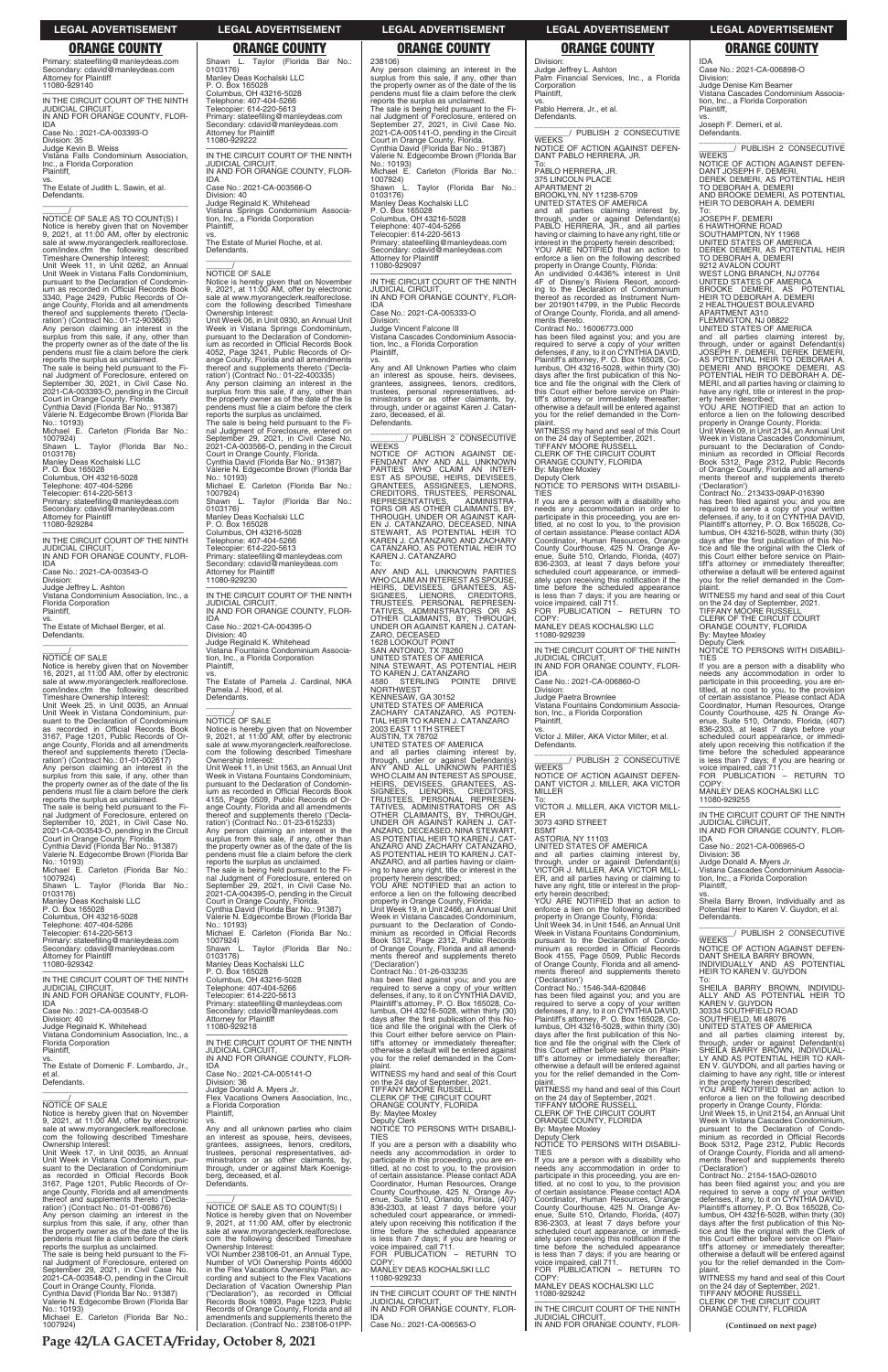# ing to have any right, title or interest in the

property herein described; YOU ARE NOTIFIED that an action to enforce a lien on the following described property in Orange County, Florida: VOI Number 240873-02, an Annual Type, Number of VOI Ownership Points 70000 in the Flex Vacations Ownership Plan, according and subject to the Flex Vacations Declaration of Vacation Ownership Plan ("Declaration"), as recorded in Official Records Book 10893, Page 1223, Public Records of Orange County, Florida and all amendments and supplements thereto the

Contract No.: 240873-02PP-240873 has been filed against you; and you are required to serve a copy of your written defenses, if any, to it on VALERIE N. EDGECOMBE BROWN, Plaintiff's attorney, P. O. Box 165028, Columbus, OH 43216-5028, within thirty (30) days after the first publication of this Notice and file the original with the Clerk of this Court ei-ther before service on Plaintiff's attorney or immediately thereafter; otherwise a default will be entered against you for the relief demanded in the Complaint. WITNESS my hand and seal of this Court

on the 24 day of September, 2021. TIFFANY MOORE RUSSELL CLERK OF THE CIRCUIT COURT ORANGE COUNTY, FLORIDA

Deputy Clerk NOTICE TO PERSONS WITH DISABILI-

If you are a person with a disability who needs any accommodation in order to participate in this proceeding, you are entitled, at no cost to you, to the provision of certain assistance. Please contact ADA Coordinator, Human Resources, Orange County Courthouse, 425 N. Orange Avenue, Suite 510, Orlando, Florida, (407) 836-2303, at least 7 days before your scheduled court appearance, or immediately upon receiving this notification if the time before the scheduled appearance is less than 7 days; if you are hearing or voice impaired, call 711. FOR PUBLICATION – RETURN TO

By: Maytee Moxley

...<br>TIES

COPY:

MANLEY DEAS KOCHALSKI LLC

11080-929238

**Declaration** 

—————————————————— IN THE CIRCUIT COURT OF THE NINTH JUDICIAL CIRCUIT, IN AND FOR ORANGE COUNTY, FLOR-

IDA

Case No.: 2021-CA-007799-O

Division:

Judge Jeffrey L. Ashton Palm Financial Services, Inc., a Florida

Corporation Plaintiff,

vs. LESLIE M. MERSHON, AS PERSONAL REPRESENTATIVE TO THE ESTATE OF

JASON R. FRAZIER, et al.

Defendants.

**WEEKS** 

**MCCRAY** 

\_\_\_\_\_\_\_\_\_\_\_\_\_\_\_\_\_\_\_\_\_\_\_\_\_\_\_\_\_\_\_ \_\_\_\_\_\_\_\_/ PUBLISH 2 CONSECUTIVE

NOTICE OF ACTION AS TO COUNT III, IV AGAINST DEFENDANT CAROLYN

To: CAROLYN MCCRAY

1728 NORTH ROBINSON STREET PHILADELPHIA, PA 19151 UNITED STATES OF AMERICA

and all parties claiming interest by, through, under or against Defendant(s) CAROLYN MCCRAY, and all parties hav-

COPY MANLEY DEAS KOCHALSKI LLC 11080-929244

> ing or claiming to have any right, title or interest in the property herein described; YOU ARE NOTIFIED that an action to enforce a lien on the following described property in Orange County, Florida: COUNT III, IV An undivided 0.1451% interest in Unit 3 of the Disney's Polynesian Villas & Bunga-lows, a leasehold condominium (the "Condominium"), according to the Declaration of Condominium thereof as recorded in Official Records Book 10857, Page 4004, Public Records of Orange County, Florida and all amendments thereto (the 'Declara-Contract No.: 14003748.000 has been filed against you; and you are<br>required to serve a copy of your written<br>defenses, if any, to it on VALERIE N.<br>EDGECOMBE BROWN, Plaintiff's attor-<br>ney, P. O. Box 165028, Columbus, OH 43216-5028, within thirty (30) days after the first publication of this Notice and file the original with the Clerk of this Court either before service on Plaintiff's attorney or immediately thereafter; otherwise a default will be entered against you for the

tion')

relief demanded in the Complaint. WITNESS my hand and seal of this Court<br>on the 24 day of September, 2021.<br>TIFFANY MOORE RUSSELL<br>CLERK OF THE CIRCUIT COURT ORANGE COUNTY, FLORIDA By: Maytee Moxley Deputy Clerk NOTICE TO PERSONS WITH DISABILI-

By: Maytee Moxley

Deputy Clerk NOTICE TO PERSONS WITH DISABILI-TIES

If you are a person with a disability who needs any accommodation in order to participate in this proceeding, you are entitled, at no cost to you, to the provision of certain assistance. Please contact ADA Coordinator, Human Resources, Orange County Courthouse, 425 N. Orange Av-enue, Suite 510, Orlando, Florida, (407) 836-2303, at least 7 days before your scheduled court appearance, or immediately upon receiving this notification if the time before the scheduled appearance is less than 7 days; if you are hearing or voice impaired, call 711. FOR PUBLICATION – RETURN TO

> Contract No.: 15010573.000<br>has been filed against you; and you are<br>required to serve a copy of your written<br>defenses, if any, to it on CYNTHIA DAVID,<br>Plainiff's attorney, P. O. Box 165028, Co-<br>lumbus, OH 43216-5028, within days after the first publication of this No-tice and file the original with the Clerk of this Court either before service on Plaintiff's attorney or immediately thereafter; otherwise a default will be entered against you for the relief demanded in the Com-

> plaint. WITNESS my hand and seal of this Court on the 24 day of September, 2021. TIFFANY MÓORE RUSSELL

—————————————————— IN THE CIRCUIT COURT OF THE NINTH JUDICIAL CIRCUIT IN AND FOR ORANGE COUNTY, FLOR-IDA

Case No.: 2021-CA-007116-O

Division:

Judge Paetra Brownlee Vistana Cascades Condominium Association, Inc., a Florida Corporation Plaintiff,

vs. Any and All Unknown Parties who claim an interest as spouse, heirs, devisees, grantees, assignees, lienors, creditors, trustees, personal representatives, administrators or as other claimants, by, through, under or against Patrick M. Darienzo, Jr., AKA Pat M. Darienzo, Jr., deceased, et al. Defendants.

\_\_\_\_\_\_\_\_\_\_\_\_\_\_\_\_\_\_\_\_\_\_\_\_\_\_\_\_\_\_\_ \_\_\_\_\_\_\_\_/ PUBLISH 2 CONSECUTIVE WEEKS

NOTICE OF ACTION AGAINST DEFEN-DANT PATRICK DARIENZO, AS POTEN-TIAL HEIR

TO PATRICK M. DARIENZO, JR., AKA PAT M. DARIENZO, JR. AND LAUREN DARIENZO,

AS POTENTIAL HEIR TO PATRICK M. DARIENZO, JR., AKA PAT M. DARIEN-ZO, JR.

To: PATRICK DARIENZO, AS POTENTIAL HEIR TO PATRICK M. DARIENZO, JR., AKA PAT M. DARIENZO, JR.

3708 WATSEKA AVENUE

APARTMENT 210 LOS ANGELES, CA 90034

UNITED STATES OF AMERICA

LAUREN DARIENZO, AS POTENTIAL HEIR TO PATRICK M. DARIENZO, JR., AKA PAT M. DARIENZO, JR.

140 MILL STREET APARTMENT 207

EAST HAVEN, CT 06512

UNITED STATES OF AMERICA and all parties claiming interest by, through, under or against Defendant(s)<br>PATRICK DARIENZO, AS POTENTIAL<br>HEIR TO PATRICK M. DARIENZO, JR., AKA PAT M. DARIENZO, JR. AND LAU-REN DARIENZO, AS POTENTIAL HEIR TO PATRICK M. DARIENZO, JR., AKA PAT M. DARIENZO, JR., and all parties having or claiming to have any right, title or interest in the property herein described; YOU ARE NOTIFIED that an action to enforce a lien on the following described property in Orange County, Florida: CLOSE MORTGAGE BY TRUSTEE FILE NO.: 21-006873 VISTANA DEVELOPMENT, INC., A FLORIDA CORPORATION, Lienholder,

Unit Week 50, in Unit 2749, an Odd Bi-ennial Unit Week in Vistana Cascades Condominium, pursuant to the Declaration of Condominium as recorded in Official Records Book 5312, Page 2312, Public Records of Orange County, Florida and all amendments thereof and supplements thereto ('Declaration') Contract No.: 2749-50O-047662

The default giving rise to the sale is the failure to make payments as set forth in the Mortgage encumbering the Timeshare Ownership Interest as recorded July 22, 2013 in Instrument Number 20130378634, and recorded in Book 10604. Page 1925 of the Public Records of Orange County, Florida (the "Lien"). The amount secured by the Lien is the principal of the mortgage due in the amount of \$9,069.18, together with interest accruing on the principal<br>amount due at a per diem of \$2.96, and<br>together with the costs of this proceeding<br>and sale, for a total amount due as of the<br>date of the sale of \$18,949.43 ("Amount

has been filed against you; and you are required to serve a copy of your written<br>defenses, if any, to it on VALERIE N.<br>EDGECOMBE BROWN, Plaintiff's attor-<br>ney, P. O. Box 165028, Columbus, OH<br>43216-5028, within thirty (30) days after the first publication of this Notice and file the original with the Clerk of this Court ei-ther before service on Plaintiff's attorney or immediately thereafter; otherwise a default will be entered against you for the relief demanded in the Complaint. WITNESS my hand and seal of this Court

on the 24 day of September, 2021. TIFFANY MOORE RUSSELL CLERK OF THE CIRCUIT COURT

ORANGE COUNTY, FLORIDA By: Maytee Moxley

Deputy Clerk NOTICE TO PERSONS WITH DISABILI-

TIES If you are a person with a disability who

needs any accommodation in order to participate in this proceeding, you are entitled, at no cost to you, to the provision of certain assistance. Please contact ADA Coordinator, Human Resources, Orange County Courthouse, 425 N. Orange Av-enue, Suite 510, Orlando, Florida, (407) 836-2303, at least 7 days before your

WEEKS NOTICE OF ACTION AGAINST DEFEN-DANT SAMANTHA SOUTHERN, AS POTENTIAL HEIR TO GLEN ERNEST **SOUTHERN** To:

SAMANTHA SOUTHERN, AS POTEN-TIAL HEIR TO GLEN ERNEST SOUTH-ERN

80 WEST PARK DRIVE

BLACKPOOL, Bpl FY3 9HU UNITED KINGDOM

and all parties claiming interest by, through, under or against Defendant(s) SAMANTHA SOUTHERN, AS POTEN-TIAL HEIR TO GLEN ERNEST SOUTH-ERN, and all parties having or claiming to have any right, title or interest in the property herein described; YOU ARE NOTIFIED that an action to

enforce a lien on the following described

property in Orange County, Florida: An undivided 0.7168% interest in Unit 16D of Copper Creek Villas & Cabins at Disney's Wilderness Lodge, according to the Declaration of Condominium there-of as recorded as Instrument Number 20170096685, in the Public Records of Orange County, Florida, and all amendments thereto.

CLERK OF THE CIRCUIT COURT ORANGE COUNTY, FLORIDA By: Maytee Moxley Deputy Clerk NOTICE TO PERSONS WITH DISABILI-

**TIES** 

\_\_\_\_\_\_\_\_\_\_\_\_\_\_\_\_\_\_\_\_\_\_\_\_\_\_\_\_\_\_\_\_\_ \_\_\_\_\_\_\_\_\_\_\_/<br>TRUSTEE'S NOTICE OF FORECLO-<br>SURE PROCEEDING

If you are a person with a disability who needs any accommodation in order to participate in this proceeding, you are en-titled, at no cost to you, to the provision of certain assistance. Please contact ADA Coordinator, Human Resources, Orange County Courthouse, 425 N. Orange Av-enue, Suite 510, Orlando, Florida, (407) 836-2303, at least 7 days before your scheduled court appearance, or immedi-ately upon receiving this notification if the time before the scheduled appearance is less than 7 days; if you are hearing or voice impaired, call 711. FOR PUBLICATION – RETURN TO

COPY: MANLEY DEAS KOCHALSKI LLC 11080-929256

—————————————————— IN THE CIRCUIT COURT OF THE NINTH JUDICIAL CIRCUIT, IN AND FOR ORANGE COUNTY, FLOR-

IDA Case No.: 2021-CA-008078-O

Division: Judge Denise Kim Beamer Sheraton Flex Vacations, LLC, a Florida Limited Liability Company Plaintiff,

vs. David Alan Yarman, et al. Defendants.

\_\_\_\_\_\_\_\_\_\_\_\_\_\_\_\_\_\_\_\_\_\_\_\_\_\_\_\_\_\_\_ \_\_\_\_\_\_\_\_/ PUBLISH 2 CONSECUTIVE **WEEKS** NOTICE OF ACTION AGAINST DEFEN-

DANT DAVID ALAN YARMAN AND LEAH M. YARMAN

| <b>TIES</b><br>scheduled court appearance, or immedi-<br>("Amount Secured by the Lien").<br>required to serve a copy of your written<br>fied funds to the Trustee payable to the<br>ately upon receiving this notification if the<br>If you are a person with a disability who<br>defenses, if any, to it on CYNTHIA DAVID,<br>The Obligor has the right to cure this de-<br>Lienholder in the amount of \$12,895.35,<br>time before the scheduled appearance<br>needs any accommodation in order to<br>Plaintiff's attorney, P. O. Box 165028, Co-<br>fault and any junior interestholder may re-<br>plus interest (calculated by multiplying<br>is less than 7 days; if you are hearing or<br>participate in this proceeding, you are en-<br>lumbus, OH 43216-5028, within thirty (30)<br>deem its interest up to the date the Trustee<br>\$3.48 times the number of days that have<br>voice impaired, call 711.<br>titled, at no cost to you, to the provision<br>issues the Certificate of Sale by sending<br>days after the first publication of this No-<br>elapsed since October 3, 2021), plus the<br>FOR PUBLICATION - RETURN TO<br>of certain assistance. Please contact ADA<br>certified funds to the Trustee payable to<br>costs of this proceeding. Said funds for<br>tice and file the original with the Clerk of<br>COPY:<br>Coordinator, Human Resources, Orange<br>the Lienholder in the amount of \$2.427.57.<br>this Court either before service on Plain-<br>cure or redemption must be received by<br>MANLEY DEAS KOCHALSKI LLC<br>County Courthouse, 425 N. Orange Av-<br>tiff's attorney or immediately thereafter;<br>Said funds for cure or redemption must be<br>the Trustee before the Certificate of Sale<br>11080-929246<br>enue, Suite 510, Orlando, Florida, (407)<br>received by the Trustee before the Certifi-<br>is issued.<br>otherwise a default will be entered against<br>836-2303, at least 7 days before your<br>Michael E. Carleton, Esq.<br>vou for the relief demanded in the Com-<br>cate of Sale is issued.<br>IN THE CIRCUIT COURT OF THE NINTH<br>scheduled court appearance, or immedi-<br>Valerie N. Edgecombe Brown, Esg.<br>Any person, other than the Obligor as of<br>plaint.<br>ately upon receiving this notification if the<br><b>JUDICIAL CIRCUIT.</b><br>the date of recording this Notice of Sale,<br>WITNESS my hand and seal of this Court<br>Cynthia David, Esq.<br>IN AND FOR ORANGE COUNTY, FLOR-<br>time before the scheduled appearance<br>claiming an interest in the surplus from the<br>on the 24 day of September, 2021.<br>as Trustee pursuant to Fla. Stat. §721.82<br><b>IDA</b><br>is less than 7 days; if you are hearing or<br>TIFFANY MÓORE RUSSELL<br>sale of the above property, if any, must<br>P. O. Box 165028<br>Case No.: 2021-CA-007317-O<br>voice impaired, call 711.<br>CLERK OF THE CIRCUIT COURT<br>file a claim. The successful bidder may be<br>Columbus, OH 43216-5028<br>FOR PUBLICATION - RETURN TO<br>Division: 36<br>responsible for any and all unpaid condo-<br>ORANGE COUNTY, FLORIDA<br>Telephone: 407-404-5266<br>COPY:<br>Judge Donald A. Myers Jr.<br>By: Maytee Moxley<br>minium assessments that come due up to<br>Telecopier: 614-220-5613<br>MANLEY DEAS KOCHALSKI LLC<br>Flex Vacations Owners Association, Inc.,<br>Deputy Clerk<br>the time of transfer of title, including those<br>11080-929313<br>11080-929228<br>a Florida Corporation<br>NOTICE TO PERSONS WITH DISABILI-<br>owed by the Obligor or prior owner.<br>Plaintiff.<br>NONJUDICIAL PROCEEDING TO FORE-<br><b>TIES</b><br>If the successful bidder fails to pay the<br>IN THE CIRCUIT COURT OF THE NINTH<br>VS.<br>amounts due to the Trustee to certify the<br><b>CLOSE MORTGAGE BY TRUSTEE</b><br>If you are a person with a disability who<br>Mark Melvin, AKA Mark Antonio Melvin,<br><b>JUDICIAL CIRCUIT.</b><br>sale by 5:00 p.m. the day after the sale,<br>CONTRACT NO.: 42-01-200965<br>needs any accommodation in order to<br>IN AND FOR ORANGE COUNTY. FLOR-<br>et al.<br>participate in this proceeding, you are en-<br>the second highest bidder at the sale may<br>FILE NO.: 21-011503<br>Defendants.<br><b>IDA</b><br>SHERATON FLEX VACATIONS. LLC.<br>titled, at no cost to you, to the provision<br>elect to purchase the timeshare ownership<br>Case No.: 2021-CA-007804-O<br>of certain assistance. Please contact ADA<br>interest.<br>A FLORIDA LIMITED LIABILITY COM-<br>PUBLISH 2 CONSECUTIVE<br>Division:<br>Valerie N. Edgecombe Brown, Esg.<br>PANY.<br>Coordinator, Human Resources, Orange<br><b>WEEKS</b><br>Judge Denise Kim Beamer<br>County Courthouse, 425 N. Orange Av-<br>Cynthia David, Esq.<br>Lienholder.<br>NOTICE OF ACTION AGAINST DEFEN-<br>Palm Financial Services. Inc., a Florida<br>as Trustee pursuant to Fla. Stat. §721.82<br>enue, Suite 510, Orlando, Florida, (407)<br>DANT MARK MELVIN, AKA MARK AN-<br>Corporation<br>VS.<br>ARACELY ALELY COTTON<br>P. O. Box 165028, Columbus, OH 43216<br>836-2303, at least 7 days before your<br><b>TONIO MELVIN</b><br>Plaintiff,<br>scheduled court appearance, or immedi-<br>Telephone: 407-404-5266<br>Obligor(s)<br>To:<br>VS.<br>11080-929136<br>ately upon receiving this notification if the<br>MARK MELVIN, AKA MARK ANTONIO<br>Any and All Unknown Parties who claim<br>time before the scheduled appearance<br><b>MELVIN</b><br>an interest as spouse, heirs, devisees,<br>TRUSTEE'S NOTICE OF FORECLO-<br>NONJUDICIAL PROCEEDING TO FORE-<br>is less than 7 days; if you are hearing or<br>7111 SANTA MONICA BOULEVARD<br>grantees, assignees, lienors, creditors,<br>CLOSE CLAIM OF LIEN BY TRUSTEE<br><b>SURE PROCEEDING</b><br>voice impaired, call 711.<br><b>UNIT 534</b><br>trustees, personal representatives, ad-<br>FOR PUBLICATION - RETURN TO<br>CONTRACT NO.: 231745-01PP-231745<br>TO:<br>WEST HOLLYWOOD, CA 90046<br>ministrators or as other claimants, by,<br>COPY:<br>FILE NO.: 21-007352<br><b>Aracely Alely Cotton</b><br>UNITED STATES OF AMERICA<br>through, under or against Glen Ernest<br>FLEX VACATIONS OWNERS ASSOCIA-<br>1918 POINSETTIA DRIVE<br>MANLEY DEAS KOCHALSKI LLC<br>and all parties claiming interest by,<br>Southern, deceased, et al.<br>11080-929254<br>TION, INC., A FLORIDA CORPORATION,<br>through, under or against Defendant(s)<br>Defendants.<br>Lienholder,<br>MARK MELVIN, AKA MARK ANTONIÓ<br>(Continued on next page)<br>NONJUDICIAL PROCEEDING TO FORE-<br>PUBLISH 2 CONSECUTIVE<br>VS.<br>MELVIN, and all parties having or claim- | 836-2303, at least 7 days before your | NOTICE TO PERSONS WITH DISABILI- | Contract No.: 42-01-215819<br>has been filed against you; and you are | the Claim of Lien, for a total amount due<br>as of the date of the sale of \$2,427.57 | the Trustee issues the Certificate of Sale.<br>The Lien may be cured by sending certi- |
|-----------------------------------------------------------------------------------------------------------------------------------------------------------------------------------------------------------------------------------------------------------------------------------------------------------------------------------------------------------------------------------------------------------------------------------------------------------------------------------------------------------------------------------------------------------------------------------------------------------------------------------------------------------------------------------------------------------------------------------------------------------------------------------------------------------------------------------------------------------------------------------------------------------------------------------------------------------------------------------------------------------------------------------------------------------------------------------------------------------------------------------------------------------------------------------------------------------------------------------------------------------------------------------------------------------------------------------------------------------------------------------------------------------------------------------------------------------------------------------------------------------------------------------------------------------------------------------------------------------------------------------------------------------------------------------------------------------------------------------------------------------------------------------------------------------------------------------------------------------------------------------------------------------------------------------------------------------------------------------------------------------------------------------------------------------------------------------------------------------------------------------------------------------------------------------------------------------------------------------------------------------------------------------------------------------------------------------------------------------------------------------------------------------------------------------------------------------------------------------------------------------------------------------------------------------------------------------------------------------------------------------------------------------------------------------------------------------------------------------------------------------------------------------------------------------------------------------------------------------------------------------------------------------------------------------------------------------------------------------------------------------------------------------------------------------------------------------------------------------------------------------------------------------------------------------------------------------------------------------------------------------------------------------------------------------------------------------------------------------------------------------------------------------------------------------------------------------------------------------------------------------------------------------------------------------------------------------------------------------------------------------------------------------------------------------------------------------------------------------------------------------------------------------------------------------------------------------------------------------------------------------------------------------------------------------------------------------------------------------------------------------------------------------------------------------------------------------------------------------------------------------------------------------------------------------------------------------------------------------------------------------------------------------------------------------------------------------------------------------------------------------------------------------------------------------------------------------------------------------------------------------------------------------------------------------------------------------------------------------------------------------------------------------------------------------------------------------------------------------------------------------------------------------------------------------------------------------------------------------------------------------------------------------------------------------------------------------------------------------------------------------------------------------------------------------------------------------------------------------------------------------------------------------------------------------------------------------------------------------------------------------------------------------------------------------------------------------------------------------------------------------------------------------------------------------------------------------------------------------------------------------------------------------------------------------------------------------------------------------------------------------------------------------------------------------------------------------------------------------------------------------------------------------------------------------------------------------------------------------------------------------------------------------------------------------------------------------------------------------------------------------------------------------------------------------------------------------------------------------------------------------------------------------------------------------------------------------------------------------------------------------------------------------------------------------------------------------------------------------------------------------------------------------------------------------------------------------------------------------------------------------------------------------------------------------------------------|---------------------------------------|----------------------------------|-----------------------------------------------------------------------|---------------------------------------------------------------------------------------|----------------------------------------------------------------------------------------|
|                                                                                                                                                                                                                                                                                                                                                                                                                                                                                                                                                                                                                                                                                                                                                                                                                                                                                                                                                                                                                                                                                                                                                                                                                                                                                                                                                                                                                                                                                                                                                                                                                                                                                                                                                                                                                                                                                                                                                                                                                                                                                                                                                                                                                                                                                                                                                                                                                                                                                                                                                                                                                                                                                                                                                                                                                                                                                                                                                                                                                                                                                                                                                                                                                                                                                                                                                                                                                                                                                                                                                                                                                                                                                                                                                                                                                                                                                                                                                                                                                                                                                                                                                                                                                                                                                                                                                                                                                                                                                                                                                                                                                                                                                                                                                                                                                                                                                                                                                                                                                                                                                                                                                                                                                                                                                                                                                                                                                                                                                                                                                                                                                                                                                                                                                                                                                                                                                                                                                                                                                                                                                                                                                                                                                                                                                                                                                                                                                                                                                                                                                                             |                                       |                                  |                                                                       |                                                                                       |                                                                                        |
|                                                                                                                                                                                                                                                                                                                                                                                                                                                                                                                                                                                                                                                                                                                                                                                                                                                                                                                                                                                                                                                                                                                                                                                                                                                                                                                                                                                                                                                                                                                                                                                                                                                                                                                                                                                                                                                                                                                                                                                                                                                                                                                                                                                                                                                                                                                                                                                                                                                                                                                                                                                                                                                                                                                                                                                                                                                                                                                                                                                                                                                                                                                                                                                                                                                                                                                                                                                                                                                                                                                                                                                                                                                                                                                                                                                                                                                                                                                                                                                                                                                                                                                                                                                                                                                                                                                                                                                                                                                                                                                                                                                                                                                                                                                                                                                                                                                                                                                                                                                                                                                                                                                                                                                                                                                                                                                                                                                                                                                                                                                                                                                                                                                                                                                                                                                                                                                                                                                                                                                                                                                                                                                                                                                                                                                                                                                                                                                                                                                                                                                                                                             |                                       |                                  |                                                                       |                                                                                       |                                                                                        |
|                                                                                                                                                                                                                                                                                                                                                                                                                                                                                                                                                                                                                                                                                                                                                                                                                                                                                                                                                                                                                                                                                                                                                                                                                                                                                                                                                                                                                                                                                                                                                                                                                                                                                                                                                                                                                                                                                                                                                                                                                                                                                                                                                                                                                                                                                                                                                                                                                                                                                                                                                                                                                                                                                                                                                                                                                                                                                                                                                                                                                                                                                                                                                                                                                                                                                                                                                                                                                                                                                                                                                                                                                                                                                                                                                                                                                                                                                                                                                                                                                                                                                                                                                                                                                                                                                                                                                                                                                                                                                                                                                                                                                                                                                                                                                                                                                                                                                                                                                                                                                                                                                                                                                                                                                                                                                                                                                                                                                                                                                                                                                                                                                                                                                                                                                                                                                                                                                                                                                                                                                                                                                                                                                                                                                                                                                                                                                                                                                                                                                                                                                                             |                                       |                                  |                                                                       |                                                                                       |                                                                                        |
|                                                                                                                                                                                                                                                                                                                                                                                                                                                                                                                                                                                                                                                                                                                                                                                                                                                                                                                                                                                                                                                                                                                                                                                                                                                                                                                                                                                                                                                                                                                                                                                                                                                                                                                                                                                                                                                                                                                                                                                                                                                                                                                                                                                                                                                                                                                                                                                                                                                                                                                                                                                                                                                                                                                                                                                                                                                                                                                                                                                                                                                                                                                                                                                                                                                                                                                                                                                                                                                                                                                                                                                                                                                                                                                                                                                                                                                                                                                                                                                                                                                                                                                                                                                                                                                                                                                                                                                                                                                                                                                                                                                                                                                                                                                                                                                                                                                                                                                                                                                                                                                                                                                                                                                                                                                                                                                                                                                                                                                                                                                                                                                                                                                                                                                                                                                                                                                                                                                                                                                                                                                                                                                                                                                                                                                                                                                                                                                                                                                                                                                                                                             |                                       |                                  |                                                                       |                                                                                       |                                                                                        |
|                                                                                                                                                                                                                                                                                                                                                                                                                                                                                                                                                                                                                                                                                                                                                                                                                                                                                                                                                                                                                                                                                                                                                                                                                                                                                                                                                                                                                                                                                                                                                                                                                                                                                                                                                                                                                                                                                                                                                                                                                                                                                                                                                                                                                                                                                                                                                                                                                                                                                                                                                                                                                                                                                                                                                                                                                                                                                                                                                                                                                                                                                                                                                                                                                                                                                                                                                                                                                                                                                                                                                                                                                                                                                                                                                                                                                                                                                                                                                                                                                                                                                                                                                                                                                                                                                                                                                                                                                                                                                                                                                                                                                                                                                                                                                                                                                                                                                                                                                                                                                                                                                                                                                                                                                                                                                                                                                                                                                                                                                                                                                                                                                                                                                                                                                                                                                                                                                                                                                                                                                                                                                                                                                                                                                                                                                                                                                                                                                                                                                                                                                                             |                                       |                                  |                                                                       |                                                                                       |                                                                                        |
|                                                                                                                                                                                                                                                                                                                                                                                                                                                                                                                                                                                                                                                                                                                                                                                                                                                                                                                                                                                                                                                                                                                                                                                                                                                                                                                                                                                                                                                                                                                                                                                                                                                                                                                                                                                                                                                                                                                                                                                                                                                                                                                                                                                                                                                                                                                                                                                                                                                                                                                                                                                                                                                                                                                                                                                                                                                                                                                                                                                                                                                                                                                                                                                                                                                                                                                                                                                                                                                                                                                                                                                                                                                                                                                                                                                                                                                                                                                                                                                                                                                                                                                                                                                                                                                                                                                                                                                                                                                                                                                                                                                                                                                                                                                                                                                                                                                                                                                                                                                                                                                                                                                                                                                                                                                                                                                                                                                                                                                                                                                                                                                                                                                                                                                                                                                                                                                                                                                                                                                                                                                                                                                                                                                                                                                                                                                                                                                                                                                                                                                                                                             |                                       |                                  |                                                                       |                                                                                       |                                                                                        |
|                                                                                                                                                                                                                                                                                                                                                                                                                                                                                                                                                                                                                                                                                                                                                                                                                                                                                                                                                                                                                                                                                                                                                                                                                                                                                                                                                                                                                                                                                                                                                                                                                                                                                                                                                                                                                                                                                                                                                                                                                                                                                                                                                                                                                                                                                                                                                                                                                                                                                                                                                                                                                                                                                                                                                                                                                                                                                                                                                                                                                                                                                                                                                                                                                                                                                                                                                                                                                                                                                                                                                                                                                                                                                                                                                                                                                                                                                                                                                                                                                                                                                                                                                                                                                                                                                                                                                                                                                                                                                                                                                                                                                                                                                                                                                                                                                                                                                                                                                                                                                                                                                                                                                                                                                                                                                                                                                                                                                                                                                                                                                                                                                                                                                                                                                                                                                                                                                                                                                                                                                                                                                                                                                                                                                                                                                                                                                                                                                                                                                                                                                                             |                                       |                                  |                                                                       |                                                                                       |                                                                                        |
|                                                                                                                                                                                                                                                                                                                                                                                                                                                                                                                                                                                                                                                                                                                                                                                                                                                                                                                                                                                                                                                                                                                                                                                                                                                                                                                                                                                                                                                                                                                                                                                                                                                                                                                                                                                                                                                                                                                                                                                                                                                                                                                                                                                                                                                                                                                                                                                                                                                                                                                                                                                                                                                                                                                                                                                                                                                                                                                                                                                                                                                                                                                                                                                                                                                                                                                                                                                                                                                                                                                                                                                                                                                                                                                                                                                                                                                                                                                                                                                                                                                                                                                                                                                                                                                                                                                                                                                                                                                                                                                                                                                                                                                                                                                                                                                                                                                                                                                                                                                                                                                                                                                                                                                                                                                                                                                                                                                                                                                                                                                                                                                                                                                                                                                                                                                                                                                                                                                                                                                                                                                                                                                                                                                                                                                                                                                                                                                                                                                                                                                                                                             |                                       |                                  |                                                                       |                                                                                       |                                                                                        |
|                                                                                                                                                                                                                                                                                                                                                                                                                                                                                                                                                                                                                                                                                                                                                                                                                                                                                                                                                                                                                                                                                                                                                                                                                                                                                                                                                                                                                                                                                                                                                                                                                                                                                                                                                                                                                                                                                                                                                                                                                                                                                                                                                                                                                                                                                                                                                                                                                                                                                                                                                                                                                                                                                                                                                                                                                                                                                                                                                                                                                                                                                                                                                                                                                                                                                                                                                                                                                                                                                                                                                                                                                                                                                                                                                                                                                                                                                                                                                                                                                                                                                                                                                                                                                                                                                                                                                                                                                                                                                                                                                                                                                                                                                                                                                                                                                                                                                                                                                                                                                                                                                                                                                                                                                                                                                                                                                                                                                                                                                                                                                                                                                                                                                                                                                                                                                                                                                                                                                                                                                                                                                                                                                                                                                                                                                                                                                                                                                                                                                                                                                                             |                                       |                                  |                                                                       |                                                                                       |                                                                                        |
|                                                                                                                                                                                                                                                                                                                                                                                                                                                                                                                                                                                                                                                                                                                                                                                                                                                                                                                                                                                                                                                                                                                                                                                                                                                                                                                                                                                                                                                                                                                                                                                                                                                                                                                                                                                                                                                                                                                                                                                                                                                                                                                                                                                                                                                                                                                                                                                                                                                                                                                                                                                                                                                                                                                                                                                                                                                                                                                                                                                                                                                                                                                                                                                                                                                                                                                                                                                                                                                                                                                                                                                                                                                                                                                                                                                                                                                                                                                                                                                                                                                                                                                                                                                                                                                                                                                                                                                                                                                                                                                                                                                                                                                                                                                                                                                                                                                                                                                                                                                                                                                                                                                                                                                                                                                                                                                                                                                                                                                                                                                                                                                                                                                                                                                                                                                                                                                                                                                                                                                                                                                                                                                                                                                                                                                                                                                                                                                                                                                                                                                                                                             |                                       |                                  |                                                                       |                                                                                       |                                                                                        |
|                                                                                                                                                                                                                                                                                                                                                                                                                                                                                                                                                                                                                                                                                                                                                                                                                                                                                                                                                                                                                                                                                                                                                                                                                                                                                                                                                                                                                                                                                                                                                                                                                                                                                                                                                                                                                                                                                                                                                                                                                                                                                                                                                                                                                                                                                                                                                                                                                                                                                                                                                                                                                                                                                                                                                                                                                                                                                                                                                                                                                                                                                                                                                                                                                                                                                                                                                                                                                                                                                                                                                                                                                                                                                                                                                                                                                                                                                                                                                                                                                                                                                                                                                                                                                                                                                                                                                                                                                                                                                                                                                                                                                                                                                                                                                                                                                                                                                                                                                                                                                                                                                                                                                                                                                                                                                                                                                                                                                                                                                                                                                                                                                                                                                                                                                                                                                                                                                                                                                                                                                                                                                                                                                                                                                                                                                                                                                                                                                                                                                                                                                                             |                                       |                                  |                                                                       |                                                                                       |                                                                                        |
|                                                                                                                                                                                                                                                                                                                                                                                                                                                                                                                                                                                                                                                                                                                                                                                                                                                                                                                                                                                                                                                                                                                                                                                                                                                                                                                                                                                                                                                                                                                                                                                                                                                                                                                                                                                                                                                                                                                                                                                                                                                                                                                                                                                                                                                                                                                                                                                                                                                                                                                                                                                                                                                                                                                                                                                                                                                                                                                                                                                                                                                                                                                                                                                                                                                                                                                                                                                                                                                                                                                                                                                                                                                                                                                                                                                                                                                                                                                                                                                                                                                                                                                                                                                                                                                                                                                                                                                                                                                                                                                                                                                                                                                                                                                                                                                                                                                                                                                                                                                                                                                                                                                                                                                                                                                                                                                                                                                                                                                                                                                                                                                                                                                                                                                                                                                                                                                                                                                                                                                                                                                                                                                                                                                                                                                                                                                                                                                                                                                                                                                                                                             |                                       |                                  |                                                                       |                                                                                       |                                                                                        |
|                                                                                                                                                                                                                                                                                                                                                                                                                                                                                                                                                                                                                                                                                                                                                                                                                                                                                                                                                                                                                                                                                                                                                                                                                                                                                                                                                                                                                                                                                                                                                                                                                                                                                                                                                                                                                                                                                                                                                                                                                                                                                                                                                                                                                                                                                                                                                                                                                                                                                                                                                                                                                                                                                                                                                                                                                                                                                                                                                                                                                                                                                                                                                                                                                                                                                                                                                                                                                                                                                                                                                                                                                                                                                                                                                                                                                                                                                                                                                                                                                                                                                                                                                                                                                                                                                                                                                                                                                                                                                                                                                                                                                                                                                                                                                                                                                                                                                                                                                                                                                                                                                                                                                                                                                                                                                                                                                                                                                                                                                                                                                                                                                                                                                                                                                                                                                                                                                                                                                                                                                                                                                                                                                                                                                                                                                                                                                                                                                                                                                                                                                                             |                                       |                                  |                                                                       |                                                                                       |                                                                                        |
|                                                                                                                                                                                                                                                                                                                                                                                                                                                                                                                                                                                                                                                                                                                                                                                                                                                                                                                                                                                                                                                                                                                                                                                                                                                                                                                                                                                                                                                                                                                                                                                                                                                                                                                                                                                                                                                                                                                                                                                                                                                                                                                                                                                                                                                                                                                                                                                                                                                                                                                                                                                                                                                                                                                                                                                                                                                                                                                                                                                                                                                                                                                                                                                                                                                                                                                                                                                                                                                                                                                                                                                                                                                                                                                                                                                                                                                                                                                                                                                                                                                                                                                                                                                                                                                                                                                                                                                                                                                                                                                                                                                                                                                                                                                                                                                                                                                                                                                                                                                                                                                                                                                                                                                                                                                                                                                                                                                                                                                                                                                                                                                                                                                                                                                                                                                                                                                                                                                                                                                                                                                                                                                                                                                                                                                                                                                                                                                                                                                                                                                                                                             |                                       |                                  |                                                                       |                                                                                       |                                                                                        |
|                                                                                                                                                                                                                                                                                                                                                                                                                                                                                                                                                                                                                                                                                                                                                                                                                                                                                                                                                                                                                                                                                                                                                                                                                                                                                                                                                                                                                                                                                                                                                                                                                                                                                                                                                                                                                                                                                                                                                                                                                                                                                                                                                                                                                                                                                                                                                                                                                                                                                                                                                                                                                                                                                                                                                                                                                                                                                                                                                                                                                                                                                                                                                                                                                                                                                                                                                                                                                                                                                                                                                                                                                                                                                                                                                                                                                                                                                                                                                                                                                                                                                                                                                                                                                                                                                                                                                                                                                                                                                                                                                                                                                                                                                                                                                                                                                                                                                                                                                                                                                                                                                                                                                                                                                                                                                                                                                                                                                                                                                                                                                                                                                                                                                                                                                                                                                                                                                                                                                                                                                                                                                                                                                                                                                                                                                                                                                                                                                                                                                                                                                                             |                                       |                                  |                                                                       |                                                                                       |                                                                                        |
|                                                                                                                                                                                                                                                                                                                                                                                                                                                                                                                                                                                                                                                                                                                                                                                                                                                                                                                                                                                                                                                                                                                                                                                                                                                                                                                                                                                                                                                                                                                                                                                                                                                                                                                                                                                                                                                                                                                                                                                                                                                                                                                                                                                                                                                                                                                                                                                                                                                                                                                                                                                                                                                                                                                                                                                                                                                                                                                                                                                                                                                                                                                                                                                                                                                                                                                                                                                                                                                                                                                                                                                                                                                                                                                                                                                                                                                                                                                                                                                                                                                                                                                                                                                                                                                                                                                                                                                                                                                                                                                                                                                                                                                                                                                                                                                                                                                                                                                                                                                                                                                                                                                                                                                                                                                                                                                                                                                                                                                                                                                                                                                                                                                                                                                                                                                                                                                                                                                                                                                                                                                                                                                                                                                                                                                                                                                                                                                                                                                                                                                                                                             |                                       |                                  |                                                                       |                                                                                       |                                                                                        |
|                                                                                                                                                                                                                                                                                                                                                                                                                                                                                                                                                                                                                                                                                                                                                                                                                                                                                                                                                                                                                                                                                                                                                                                                                                                                                                                                                                                                                                                                                                                                                                                                                                                                                                                                                                                                                                                                                                                                                                                                                                                                                                                                                                                                                                                                                                                                                                                                                                                                                                                                                                                                                                                                                                                                                                                                                                                                                                                                                                                                                                                                                                                                                                                                                                                                                                                                                                                                                                                                                                                                                                                                                                                                                                                                                                                                                                                                                                                                                                                                                                                                                                                                                                                                                                                                                                                                                                                                                                                                                                                                                                                                                                                                                                                                                                                                                                                                                                                                                                                                                                                                                                                                                                                                                                                                                                                                                                                                                                                                                                                                                                                                                                                                                                                                                                                                                                                                                                                                                                                                                                                                                                                                                                                                                                                                                                                                                                                                                                                                                                                                                                             |                                       |                                  |                                                                       |                                                                                       |                                                                                        |
|                                                                                                                                                                                                                                                                                                                                                                                                                                                                                                                                                                                                                                                                                                                                                                                                                                                                                                                                                                                                                                                                                                                                                                                                                                                                                                                                                                                                                                                                                                                                                                                                                                                                                                                                                                                                                                                                                                                                                                                                                                                                                                                                                                                                                                                                                                                                                                                                                                                                                                                                                                                                                                                                                                                                                                                                                                                                                                                                                                                                                                                                                                                                                                                                                                                                                                                                                                                                                                                                                                                                                                                                                                                                                                                                                                                                                                                                                                                                                                                                                                                                                                                                                                                                                                                                                                                                                                                                                                                                                                                                                                                                                                                                                                                                                                                                                                                                                                                                                                                                                                                                                                                                                                                                                                                                                                                                                                                                                                                                                                                                                                                                                                                                                                                                                                                                                                                                                                                                                                                                                                                                                                                                                                                                                                                                                                                                                                                                                                                                                                                                                                             |                                       |                                  |                                                                       |                                                                                       |                                                                                        |
|                                                                                                                                                                                                                                                                                                                                                                                                                                                                                                                                                                                                                                                                                                                                                                                                                                                                                                                                                                                                                                                                                                                                                                                                                                                                                                                                                                                                                                                                                                                                                                                                                                                                                                                                                                                                                                                                                                                                                                                                                                                                                                                                                                                                                                                                                                                                                                                                                                                                                                                                                                                                                                                                                                                                                                                                                                                                                                                                                                                                                                                                                                                                                                                                                                                                                                                                                                                                                                                                                                                                                                                                                                                                                                                                                                                                                                                                                                                                                                                                                                                                                                                                                                                                                                                                                                                                                                                                                                                                                                                                                                                                                                                                                                                                                                                                                                                                                                                                                                                                                                                                                                                                                                                                                                                                                                                                                                                                                                                                                                                                                                                                                                                                                                                                                                                                                                                                                                                                                                                                                                                                                                                                                                                                                                                                                                                                                                                                                                                                                                                                                                             |                                       |                                  |                                                                       |                                                                                       |                                                                                        |
|                                                                                                                                                                                                                                                                                                                                                                                                                                                                                                                                                                                                                                                                                                                                                                                                                                                                                                                                                                                                                                                                                                                                                                                                                                                                                                                                                                                                                                                                                                                                                                                                                                                                                                                                                                                                                                                                                                                                                                                                                                                                                                                                                                                                                                                                                                                                                                                                                                                                                                                                                                                                                                                                                                                                                                                                                                                                                                                                                                                                                                                                                                                                                                                                                                                                                                                                                                                                                                                                                                                                                                                                                                                                                                                                                                                                                                                                                                                                                                                                                                                                                                                                                                                                                                                                                                                                                                                                                                                                                                                                                                                                                                                                                                                                                                                                                                                                                                                                                                                                                                                                                                                                                                                                                                                                                                                                                                                                                                                                                                                                                                                                                                                                                                                                                                                                                                                                                                                                                                                                                                                                                                                                                                                                                                                                                                                                                                                                                                                                                                                                                                             |                                       |                                  |                                                                       |                                                                                       |                                                                                        |
|                                                                                                                                                                                                                                                                                                                                                                                                                                                                                                                                                                                                                                                                                                                                                                                                                                                                                                                                                                                                                                                                                                                                                                                                                                                                                                                                                                                                                                                                                                                                                                                                                                                                                                                                                                                                                                                                                                                                                                                                                                                                                                                                                                                                                                                                                                                                                                                                                                                                                                                                                                                                                                                                                                                                                                                                                                                                                                                                                                                                                                                                                                                                                                                                                                                                                                                                                                                                                                                                                                                                                                                                                                                                                                                                                                                                                                                                                                                                                                                                                                                                                                                                                                                                                                                                                                                                                                                                                                                                                                                                                                                                                                                                                                                                                                                                                                                                                                                                                                                                                                                                                                                                                                                                                                                                                                                                                                                                                                                                                                                                                                                                                                                                                                                                                                                                                                                                                                                                                                                                                                                                                                                                                                                                                                                                                                                                                                                                                                                                                                                                                                             |                                       |                                  |                                                                       |                                                                                       |                                                                                        |
|                                                                                                                                                                                                                                                                                                                                                                                                                                                                                                                                                                                                                                                                                                                                                                                                                                                                                                                                                                                                                                                                                                                                                                                                                                                                                                                                                                                                                                                                                                                                                                                                                                                                                                                                                                                                                                                                                                                                                                                                                                                                                                                                                                                                                                                                                                                                                                                                                                                                                                                                                                                                                                                                                                                                                                                                                                                                                                                                                                                                                                                                                                                                                                                                                                                                                                                                                                                                                                                                                                                                                                                                                                                                                                                                                                                                                                                                                                                                                                                                                                                                                                                                                                                                                                                                                                                                                                                                                                                                                                                                                                                                                                                                                                                                                                                                                                                                                                                                                                                                                                                                                                                                                                                                                                                                                                                                                                                                                                                                                                                                                                                                                                                                                                                                                                                                                                                                                                                                                                                                                                                                                                                                                                                                                                                                                                                                                                                                                                                                                                                                                                             |                                       |                                  |                                                                       |                                                                                       |                                                                                        |
|                                                                                                                                                                                                                                                                                                                                                                                                                                                                                                                                                                                                                                                                                                                                                                                                                                                                                                                                                                                                                                                                                                                                                                                                                                                                                                                                                                                                                                                                                                                                                                                                                                                                                                                                                                                                                                                                                                                                                                                                                                                                                                                                                                                                                                                                                                                                                                                                                                                                                                                                                                                                                                                                                                                                                                                                                                                                                                                                                                                                                                                                                                                                                                                                                                                                                                                                                                                                                                                                                                                                                                                                                                                                                                                                                                                                                                                                                                                                                                                                                                                                                                                                                                                                                                                                                                                                                                                                                                                                                                                                                                                                                                                                                                                                                                                                                                                                                                                                                                                                                                                                                                                                                                                                                                                                                                                                                                                                                                                                                                                                                                                                                                                                                                                                                                                                                                                                                                                                                                                                                                                                                                                                                                                                                                                                                                                                                                                                                                                                                                                                                                             |                                       |                                  |                                                                       |                                                                                       |                                                                                        |
|                                                                                                                                                                                                                                                                                                                                                                                                                                                                                                                                                                                                                                                                                                                                                                                                                                                                                                                                                                                                                                                                                                                                                                                                                                                                                                                                                                                                                                                                                                                                                                                                                                                                                                                                                                                                                                                                                                                                                                                                                                                                                                                                                                                                                                                                                                                                                                                                                                                                                                                                                                                                                                                                                                                                                                                                                                                                                                                                                                                                                                                                                                                                                                                                                                                                                                                                                                                                                                                                                                                                                                                                                                                                                                                                                                                                                                                                                                                                                                                                                                                                                                                                                                                                                                                                                                                                                                                                                                                                                                                                                                                                                                                                                                                                                                                                                                                                                                                                                                                                                                                                                                                                                                                                                                                                                                                                                                                                                                                                                                                                                                                                                                                                                                                                                                                                                                                                                                                                                                                                                                                                                                                                                                                                                                                                                                                                                                                                                                                                                                                                                                             |                                       |                                  |                                                                       |                                                                                       |                                                                                        |
|                                                                                                                                                                                                                                                                                                                                                                                                                                                                                                                                                                                                                                                                                                                                                                                                                                                                                                                                                                                                                                                                                                                                                                                                                                                                                                                                                                                                                                                                                                                                                                                                                                                                                                                                                                                                                                                                                                                                                                                                                                                                                                                                                                                                                                                                                                                                                                                                                                                                                                                                                                                                                                                                                                                                                                                                                                                                                                                                                                                                                                                                                                                                                                                                                                                                                                                                                                                                                                                                                                                                                                                                                                                                                                                                                                                                                                                                                                                                                                                                                                                                                                                                                                                                                                                                                                                                                                                                                                                                                                                                                                                                                                                                                                                                                                                                                                                                                                                                                                                                                                                                                                                                                                                                                                                                                                                                                                                                                                                                                                                                                                                                                                                                                                                                                                                                                                                                                                                                                                                                                                                                                                                                                                                                                                                                                                                                                                                                                                                                                                                                                                             |                                       |                                  |                                                                       |                                                                                       |                                                                                        |
|                                                                                                                                                                                                                                                                                                                                                                                                                                                                                                                                                                                                                                                                                                                                                                                                                                                                                                                                                                                                                                                                                                                                                                                                                                                                                                                                                                                                                                                                                                                                                                                                                                                                                                                                                                                                                                                                                                                                                                                                                                                                                                                                                                                                                                                                                                                                                                                                                                                                                                                                                                                                                                                                                                                                                                                                                                                                                                                                                                                                                                                                                                                                                                                                                                                                                                                                                                                                                                                                                                                                                                                                                                                                                                                                                                                                                                                                                                                                                                                                                                                                                                                                                                                                                                                                                                                                                                                                                                                                                                                                                                                                                                                                                                                                                                                                                                                                                                                                                                                                                                                                                                                                                                                                                                                                                                                                                                                                                                                                                                                                                                                                                                                                                                                                                                                                                                                                                                                                                                                                                                                                                                                                                                                                                                                                                                                                                                                                                                                                                                                                                                             |                                       |                                  |                                                                       |                                                                                       |                                                                                        |
|                                                                                                                                                                                                                                                                                                                                                                                                                                                                                                                                                                                                                                                                                                                                                                                                                                                                                                                                                                                                                                                                                                                                                                                                                                                                                                                                                                                                                                                                                                                                                                                                                                                                                                                                                                                                                                                                                                                                                                                                                                                                                                                                                                                                                                                                                                                                                                                                                                                                                                                                                                                                                                                                                                                                                                                                                                                                                                                                                                                                                                                                                                                                                                                                                                                                                                                                                                                                                                                                                                                                                                                                                                                                                                                                                                                                                                                                                                                                                                                                                                                                                                                                                                                                                                                                                                                                                                                                                                                                                                                                                                                                                                                                                                                                                                                                                                                                                                                                                                                                                                                                                                                                                                                                                                                                                                                                                                                                                                                                                                                                                                                                                                                                                                                                                                                                                                                                                                                                                                                                                                                                                                                                                                                                                                                                                                                                                                                                                                                                                                                                                                             |                                       |                                  |                                                                       |                                                                                       |                                                                                        |
|                                                                                                                                                                                                                                                                                                                                                                                                                                                                                                                                                                                                                                                                                                                                                                                                                                                                                                                                                                                                                                                                                                                                                                                                                                                                                                                                                                                                                                                                                                                                                                                                                                                                                                                                                                                                                                                                                                                                                                                                                                                                                                                                                                                                                                                                                                                                                                                                                                                                                                                                                                                                                                                                                                                                                                                                                                                                                                                                                                                                                                                                                                                                                                                                                                                                                                                                                                                                                                                                                                                                                                                                                                                                                                                                                                                                                                                                                                                                                                                                                                                                                                                                                                                                                                                                                                                                                                                                                                                                                                                                                                                                                                                                                                                                                                                                                                                                                                                                                                                                                                                                                                                                                                                                                                                                                                                                                                                                                                                                                                                                                                                                                                                                                                                                                                                                                                                                                                                                                                                                                                                                                                                                                                                                                                                                                                                                                                                                                                                                                                                                                                             |                                       |                                  |                                                                       |                                                                                       |                                                                                        |
|                                                                                                                                                                                                                                                                                                                                                                                                                                                                                                                                                                                                                                                                                                                                                                                                                                                                                                                                                                                                                                                                                                                                                                                                                                                                                                                                                                                                                                                                                                                                                                                                                                                                                                                                                                                                                                                                                                                                                                                                                                                                                                                                                                                                                                                                                                                                                                                                                                                                                                                                                                                                                                                                                                                                                                                                                                                                                                                                                                                                                                                                                                                                                                                                                                                                                                                                                                                                                                                                                                                                                                                                                                                                                                                                                                                                                                                                                                                                                                                                                                                                                                                                                                                                                                                                                                                                                                                                                                                                                                                                                                                                                                                                                                                                                                                                                                                                                                                                                                                                                                                                                                                                                                                                                                                                                                                                                                                                                                                                                                                                                                                                                                                                                                                                                                                                                                                                                                                                                                                                                                                                                                                                                                                                                                                                                                                                                                                                                                                                                                                                                                             |                                       |                                  |                                                                       |                                                                                       |                                                                                        |
|                                                                                                                                                                                                                                                                                                                                                                                                                                                                                                                                                                                                                                                                                                                                                                                                                                                                                                                                                                                                                                                                                                                                                                                                                                                                                                                                                                                                                                                                                                                                                                                                                                                                                                                                                                                                                                                                                                                                                                                                                                                                                                                                                                                                                                                                                                                                                                                                                                                                                                                                                                                                                                                                                                                                                                                                                                                                                                                                                                                                                                                                                                                                                                                                                                                                                                                                                                                                                                                                                                                                                                                                                                                                                                                                                                                                                                                                                                                                                                                                                                                                                                                                                                                                                                                                                                                                                                                                                                                                                                                                                                                                                                                                                                                                                                                                                                                                                                                                                                                                                                                                                                                                                                                                                                                                                                                                                                                                                                                                                                                                                                                                                                                                                                                                                                                                                                                                                                                                                                                                                                                                                                                                                                                                                                                                                                                                                                                                                                                                                                                                                                             |                                       |                                  |                                                                       |                                                                                       |                                                                                        |
|                                                                                                                                                                                                                                                                                                                                                                                                                                                                                                                                                                                                                                                                                                                                                                                                                                                                                                                                                                                                                                                                                                                                                                                                                                                                                                                                                                                                                                                                                                                                                                                                                                                                                                                                                                                                                                                                                                                                                                                                                                                                                                                                                                                                                                                                                                                                                                                                                                                                                                                                                                                                                                                                                                                                                                                                                                                                                                                                                                                                                                                                                                                                                                                                                                                                                                                                                                                                                                                                                                                                                                                                                                                                                                                                                                                                                                                                                                                                                                                                                                                                                                                                                                                                                                                                                                                                                                                                                                                                                                                                                                                                                                                                                                                                                                                                                                                                                                                                                                                                                                                                                                                                                                                                                                                                                                                                                                                                                                                                                                                                                                                                                                                                                                                                                                                                                                                                                                                                                                                                                                                                                                                                                                                                                                                                                                                                                                                                                                                                                                                                                                             |                                       |                                  |                                                                       |                                                                                       |                                                                                        |
|                                                                                                                                                                                                                                                                                                                                                                                                                                                                                                                                                                                                                                                                                                                                                                                                                                                                                                                                                                                                                                                                                                                                                                                                                                                                                                                                                                                                                                                                                                                                                                                                                                                                                                                                                                                                                                                                                                                                                                                                                                                                                                                                                                                                                                                                                                                                                                                                                                                                                                                                                                                                                                                                                                                                                                                                                                                                                                                                                                                                                                                                                                                                                                                                                                                                                                                                                                                                                                                                                                                                                                                                                                                                                                                                                                                                                                                                                                                                                                                                                                                                                                                                                                                                                                                                                                                                                                                                                                                                                                                                                                                                                                                                                                                                                                                                                                                                                                                                                                                                                                                                                                                                                                                                                                                                                                                                                                                                                                                                                                                                                                                                                                                                                                                                                                                                                                                                                                                                                                                                                                                                                                                                                                                                                                                                                                                                                                                                                                                                                                                                                                             |                                       |                                  |                                                                       |                                                                                       |                                                                                        |
|                                                                                                                                                                                                                                                                                                                                                                                                                                                                                                                                                                                                                                                                                                                                                                                                                                                                                                                                                                                                                                                                                                                                                                                                                                                                                                                                                                                                                                                                                                                                                                                                                                                                                                                                                                                                                                                                                                                                                                                                                                                                                                                                                                                                                                                                                                                                                                                                                                                                                                                                                                                                                                                                                                                                                                                                                                                                                                                                                                                                                                                                                                                                                                                                                                                                                                                                                                                                                                                                                                                                                                                                                                                                                                                                                                                                                                                                                                                                                                                                                                                                                                                                                                                                                                                                                                                                                                                                                                                                                                                                                                                                                                                                                                                                                                                                                                                                                                                                                                                                                                                                                                                                                                                                                                                                                                                                                                                                                                                                                                                                                                                                                                                                                                                                                                                                                                                                                                                                                                                                                                                                                                                                                                                                                                                                                                                                                                                                                                                                                                                                                                             |                                       |                                  |                                                                       |                                                                                       |                                                                                        |
|                                                                                                                                                                                                                                                                                                                                                                                                                                                                                                                                                                                                                                                                                                                                                                                                                                                                                                                                                                                                                                                                                                                                                                                                                                                                                                                                                                                                                                                                                                                                                                                                                                                                                                                                                                                                                                                                                                                                                                                                                                                                                                                                                                                                                                                                                                                                                                                                                                                                                                                                                                                                                                                                                                                                                                                                                                                                                                                                                                                                                                                                                                                                                                                                                                                                                                                                                                                                                                                                                                                                                                                                                                                                                                                                                                                                                                                                                                                                                                                                                                                                                                                                                                                                                                                                                                                                                                                                                                                                                                                                                                                                                                                                                                                                                                                                                                                                                                                                                                                                                                                                                                                                                                                                                                                                                                                                                                                                                                                                                                                                                                                                                                                                                                                                                                                                                                                                                                                                                                                                                                                                                                                                                                                                                                                                                                                                                                                                                                                                                                                                                                             |                                       |                                  |                                                                       |                                                                                       |                                                                                        |
|                                                                                                                                                                                                                                                                                                                                                                                                                                                                                                                                                                                                                                                                                                                                                                                                                                                                                                                                                                                                                                                                                                                                                                                                                                                                                                                                                                                                                                                                                                                                                                                                                                                                                                                                                                                                                                                                                                                                                                                                                                                                                                                                                                                                                                                                                                                                                                                                                                                                                                                                                                                                                                                                                                                                                                                                                                                                                                                                                                                                                                                                                                                                                                                                                                                                                                                                                                                                                                                                                                                                                                                                                                                                                                                                                                                                                                                                                                                                                                                                                                                                                                                                                                                                                                                                                                                                                                                                                                                                                                                                                                                                                                                                                                                                                                                                                                                                                                                                                                                                                                                                                                                                                                                                                                                                                                                                                                                                                                                                                                                                                                                                                                                                                                                                                                                                                                                                                                                                                                                                                                                                                                                                                                                                                                                                                                                                                                                                                                                                                                                                                                             |                                       |                                  |                                                                       |                                                                                       |                                                                                        |
|                                                                                                                                                                                                                                                                                                                                                                                                                                                                                                                                                                                                                                                                                                                                                                                                                                                                                                                                                                                                                                                                                                                                                                                                                                                                                                                                                                                                                                                                                                                                                                                                                                                                                                                                                                                                                                                                                                                                                                                                                                                                                                                                                                                                                                                                                                                                                                                                                                                                                                                                                                                                                                                                                                                                                                                                                                                                                                                                                                                                                                                                                                                                                                                                                                                                                                                                                                                                                                                                                                                                                                                                                                                                                                                                                                                                                                                                                                                                                                                                                                                                                                                                                                                                                                                                                                                                                                                                                                                                                                                                                                                                                                                                                                                                                                                                                                                                                                                                                                                                                                                                                                                                                                                                                                                                                                                                                                                                                                                                                                                                                                                                                                                                                                                                                                                                                                                                                                                                                                                                                                                                                                                                                                                                                                                                                                                                                                                                                                                                                                                                                                             |                                       |                                  |                                                                       |                                                                                       |                                                                                        |
|                                                                                                                                                                                                                                                                                                                                                                                                                                                                                                                                                                                                                                                                                                                                                                                                                                                                                                                                                                                                                                                                                                                                                                                                                                                                                                                                                                                                                                                                                                                                                                                                                                                                                                                                                                                                                                                                                                                                                                                                                                                                                                                                                                                                                                                                                                                                                                                                                                                                                                                                                                                                                                                                                                                                                                                                                                                                                                                                                                                                                                                                                                                                                                                                                                                                                                                                                                                                                                                                                                                                                                                                                                                                                                                                                                                                                                                                                                                                                                                                                                                                                                                                                                                                                                                                                                                                                                                                                                                                                                                                                                                                                                                                                                                                                                                                                                                                                                                                                                                                                                                                                                                                                                                                                                                                                                                                                                                                                                                                                                                                                                                                                                                                                                                                                                                                                                                                                                                                                                                                                                                                                                                                                                                                                                                                                                                                                                                                                                                                                                                                                                             |                                       |                                  |                                                                       |                                                                                       |                                                                                        |
|                                                                                                                                                                                                                                                                                                                                                                                                                                                                                                                                                                                                                                                                                                                                                                                                                                                                                                                                                                                                                                                                                                                                                                                                                                                                                                                                                                                                                                                                                                                                                                                                                                                                                                                                                                                                                                                                                                                                                                                                                                                                                                                                                                                                                                                                                                                                                                                                                                                                                                                                                                                                                                                                                                                                                                                                                                                                                                                                                                                                                                                                                                                                                                                                                                                                                                                                                                                                                                                                                                                                                                                                                                                                                                                                                                                                                                                                                                                                                                                                                                                                                                                                                                                                                                                                                                                                                                                                                                                                                                                                                                                                                                                                                                                                                                                                                                                                                                                                                                                                                                                                                                                                                                                                                                                                                                                                                                                                                                                                                                                                                                                                                                                                                                                                                                                                                                                                                                                                                                                                                                                                                                                                                                                                                                                                                                                                                                                                                                                                                                                                                                             |                                       |                                  |                                                                       |                                                                                       |                                                                                        |
|                                                                                                                                                                                                                                                                                                                                                                                                                                                                                                                                                                                                                                                                                                                                                                                                                                                                                                                                                                                                                                                                                                                                                                                                                                                                                                                                                                                                                                                                                                                                                                                                                                                                                                                                                                                                                                                                                                                                                                                                                                                                                                                                                                                                                                                                                                                                                                                                                                                                                                                                                                                                                                                                                                                                                                                                                                                                                                                                                                                                                                                                                                                                                                                                                                                                                                                                                                                                                                                                                                                                                                                                                                                                                                                                                                                                                                                                                                                                                                                                                                                                                                                                                                                                                                                                                                                                                                                                                                                                                                                                                                                                                                                                                                                                                                                                                                                                                                                                                                                                                                                                                                                                                                                                                                                                                                                                                                                                                                                                                                                                                                                                                                                                                                                                                                                                                                                                                                                                                                                                                                                                                                                                                                                                                                                                                                                                                                                                                                                                                                                                                                             |                                       |                                  |                                                                       |                                                                                       |                                                                                        |
|                                                                                                                                                                                                                                                                                                                                                                                                                                                                                                                                                                                                                                                                                                                                                                                                                                                                                                                                                                                                                                                                                                                                                                                                                                                                                                                                                                                                                                                                                                                                                                                                                                                                                                                                                                                                                                                                                                                                                                                                                                                                                                                                                                                                                                                                                                                                                                                                                                                                                                                                                                                                                                                                                                                                                                                                                                                                                                                                                                                                                                                                                                                                                                                                                                                                                                                                                                                                                                                                                                                                                                                                                                                                                                                                                                                                                                                                                                                                                                                                                                                                                                                                                                                                                                                                                                                                                                                                                                                                                                                                                                                                                                                                                                                                                                                                                                                                                                                                                                                                                                                                                                                                                                                                                                                                                                                                                                                                                                                                                                                                                                                                                                                                                                                                                                                                                                                                                                                                                                                                                                                                                                                                                                                                                                                                                                                                                                                                                                                                                                                                                                             |                                       |                                  |                                                                       |                                                                                       |                                                                                        |

To: DAVID ALAN YARMAN 610 PENNSYLVANIA AVENUE MOUNT VERNON, OH 43050 UNITED STATES OF AMERICA LEAH M. YARMAN 610 PENNSYLVANIA AVENUE MOUNT VERNON, OH 43050 UNITED STATES OF AMERICA and all parties claiming interest by, through, under or against Defendant(s) DAVID ALAN YARMAN AND LEAH M. YARMAN, and all parties having or claim-ing to have any right, title or interest in the property herein described; YOU ARE NOTIFIED that an action to enforce a lien on the following described property in Orange County, Florida: VOI Number 215819-01, an Odd Biennial Type, Number of VOI Ownership Points 67100, and VOI Number 202426-01, an Even Biennial Type, Number of VOI Own-ership Points 67100 in the Flex Vacations Ownership Plan, according and subject to the Flex Vacations Declaration of Vacation Ownership Plan ("Declaration"), as record-ed in Official Records Book 10893, Page 1223, Public Records of Orange County, Florida and all amendments and supple-ments thereto the Declaration.

vs. MAGDALENA BARCENA Obligor

\_\_\_\_\_\_\_\_\_\_\_\_\_\_\_\_\_\_\_\_\_\_\_\_\_\_\_\_\_\_\_\_\_

### \_\_\_\_\_\_\_\_\_\_\_/ TRUSTEE'S NOTICE OF SALE

TO: Magdalena Barcena, 22919 Reward Road, Waynesville, MO 65583 Notice is hereby given that on November 18, 2021, at 11:00 AM, in the offices of Manley Deas Kochalski LLC, 390 North Orange Avenue, Suite 1540, Orlando, Florida, the following described Timeshare Ownership Interest at Vistana Fountains

Condominium will be offered for sale: Unit Week 06, in Unit 1553, an Annual Unit Week in Vistana Fountains Condominium, pursuant to the Declaration of Condomin-ium as recorded in Official Records Book 4155, Page 0509, Public Records of Orange County, Florida and all amendments thereof and supplements thereto ('Declaration').

Secured by the Lien"). The Obligor has the right to cure this default and any junior interestholder may redeem its interest up to the date the Trustee issues the Certificate of Sale, by sending certified funds to the Trustee payable to the Lienholder in the amount of \$18,949.43. Said funds for cure or redemption must be received by the Trustee

before the Certificate of Sale is issued. Any person, other than the Obligor as of the date of recording this Notice of Sale, claiming an interest in the surplus from the sale of the above property, if any, must file a claim. The successful bidder may be responsible for any and all unpaid condominium assessments that come due up to the time of transfer of title, including those

owed by the Obligor or prior owner. If the successful bidder fails to pay the amounts due to the Trustee to certify the sale by 5:00 p.m. the day after the sale, the second highest bidder at the sale may elect to purchase the timeshare ownership interest.

Valerie N. Edgecombe Brown, Esq. Cynthia David, Esq. as Trustee pursuant to Fla. Stat. §721.82 P. O. Box 165028, Columbus, OH 43216 Telephone: 407-404-5266 11080-929345

—————————————————— NONJUDICIAL PROCEEDING TO FORE-CLOSE CLAIM OF LIEN BY TRUSTEE CONTRACT NO.: 200779-01PP-200779 FILE NO.: 21-007135 FLEX VACATIONS OWNERS ASSOCIA-TION, INC., A FLORIDA CORPORATION, Lienholder,

vs. JEAN BLANKINSHIP FAGLIE Obligor(s)

\_\_\_\_\_\_\_\_\_\_\_\_\_\_\_\_\_\_\_\_\_\_\_\_\_\_\_\_\_\_\_\_\_ \_\_\_\_\_\_\_\_\_\_\_/ TRUSTEE'S NOTICE OF SALE TO: Jean Blankinship Faglie, C/O NEAL-LY LAW, 122 PARK CENTRAL SQUARE,

Springfield, MO 65806 Notice is hereby given that on November<br>11, 2021, at 11:00 AM, in the offices of<br>Manley Deas Kochalski LLC, 390 North<br>Orange Avenue, Suite 1540, Orlando,<br>Florida, the following described Timeshare Ownership Interest at Flex Vacations Con-

dominium will be offered for sale: VOI Number 200779-01, an Annual Type, Number of VOI Ownership Points 81000 in the Flex Vacations Ownership Plan, according and subject to the Flex Vacations Declaration of Vacation Ownership Plan ("Declaration"), as recorded in Official Records Book 10893, Page 1223, Public Records of Orange County, Florida and all amendments and supplements thereto the Declaration.

The default giving rise to the sale is the failure to pay assessments as set forth in the Claim(s) of Lien encumbering the Timeshare Ownership Interest as record-ed January 21, 2021 in Instrument Num-ber 20210039740 of the Public Records of Orange County, Florida. The amount secured by the assessment lien is for unpaid assessments, accrued interest, plus interest accruing at a per diem rate of \$0.70 together with the costs of this proceeding and sale and all other amounts secured by

LINDA J. KRAMER Obligor(s)

\_\_\_\_\_\_\_\_\_\_\_\_\_\_\_\_\_\_\_\_\_\_\_\_\_\_\_\_\_\_\_\_\_ \_\_\_\_\_\_\_\_\_\_\_/ TRUSTEE'S NOTICE OF SALE TO: Linda J. Kramer, 1403 EDGEVIEW ST, East Greenville, PA 18041

Notice is hereby given that on November 11, 2021, at 11:00 AM, in the offices of Manley Deas Kochalski LLC, 390 North Orange Avenue, Suite 1540, Orlando, Florida, the following described Timeshare Ownership Interest at Flex Vacations Con-dominium will be offered for sale: VOI Number 231745-01, an Annual Type,

Number of VOI Ownership Points 104100 in the Flex Vacations Ownership Plan, ac-cording and subject to the Flex Vacations Declaration of Vacation Ownership Plan ("Declaration"), as recorded in Official Records Book 10893, Page 1223, Public Records of Orange County, Florida and all amendments and supplements thereto the Declaration.

The default giving rise to the sale is the failure to pay assessments as set forth in the Claim(s) of Lien encumbering the Timeshare Ownership Interest as record-ed January 22, 2021 in Instrument Num-ber 20210040936 of the Public Records of Orange County, Florida. The amount se-cured by the assessment lien is for unpaid assessments, accrued interest, plus interest accruing at a per diem rate of \$0.90 together with the costs of this proceeding and sale and all other amounts secured by the Claim of Lien, for a total amount due as of the date of the sale of \$2,916.84 ("Amount Secured by the Lien").

The Obligor has the right to cure this de-fault and any junior interestholder may re-deem its interest up to the date the Trustee issues the Certificate of Sale by sending certified funds to the Trustee payable to the Lienholder in the amount of \$2,916.84. Said funds for cure or redemption must be received by the Trustee before the Certifi-cate of Sale is issued.

Any person, other than the Obligor as of the date of recording this Notice of Sale, claiming an interest in the surplus from the sale of the above property, if any, must file a claim. The successful bidder may be responsible for any and all unpaid condominium assessments that come due up to the time of transfer of title, including those owed by the Obligor or prior owner.

If the successful bidder fails to pay the amounts due to the Trustee to certify the sale by 5:00 p.m. the day after the sale, the second highest bidder at the sale may elect to purchase the timeshare ownership interest.

Michael E. Carleton, Esq. as Trustee pursuant to Fla. Stat. §721.82 P. O. Box 165028, Columbus, OH 43216 Telephone: 407-404-5266 11080-929098

—————————————————— NONJUDICIAL PROCEEDING TO FORE-CLOSE MORTGAGE BY TRUSTEE CONTRACT NO.: 42-01-207661

FILE NO.: 21-011481 SHERATON FLEX VACATIONS, LLC, A FLORIDA LIMITED LIABILITY COM-PANY,

Lienholder,

vs. ADRIANE D. CARNAN Obligor(s)

TO:

Adriane D. Carnan 2 LAKEVIEW DRIVE

# 54

Peekskill, NY 10566 Flex Vacations Owners Association, Inc., a Florida Corporation not-for-profit 1200 Bartow Road Lakeland, FL 33801

YOU ARE NOTIFIED that a TRUSTEE'S NON-JUDICIAL PROCEEDING to enforce a Lien has been instituted on the following Timeshare Ownership Interest at Flex Va-cations Condominium described as: VOI Number 207661-01, an Even Biennial

Type, Number of VOI Ownership Points 67100 in the Flex Vacations Ownership Plan, according and subject to the Flex Vacations Declaration of Vacation Owner-ship Plan ("Declaration"), as recorded in Official Records Book 10893, Page 1223, Public Records of Orange County, Florida and all amendments and supplements thereto the Declaration.

The default giving rise to these proceed-ings is the failure to make payments as set forth in the Mortgage encumbering the Timeshare Ownership Interest as re-corded in the Official Records of Orange County, Florida. The Obligor has the right to object to this Trustee proceeding by serving written objection on the Trustee named below. The Obligor has the right to cure the default and any junior inter-estholder may redeem its interest, for a minimum period of forty-five (45) days until the Trustee issues the Certificate of Sale. The Lien may be cured by sending certi-

**LA GACETA/Friday, October 8, 2021/Page 43**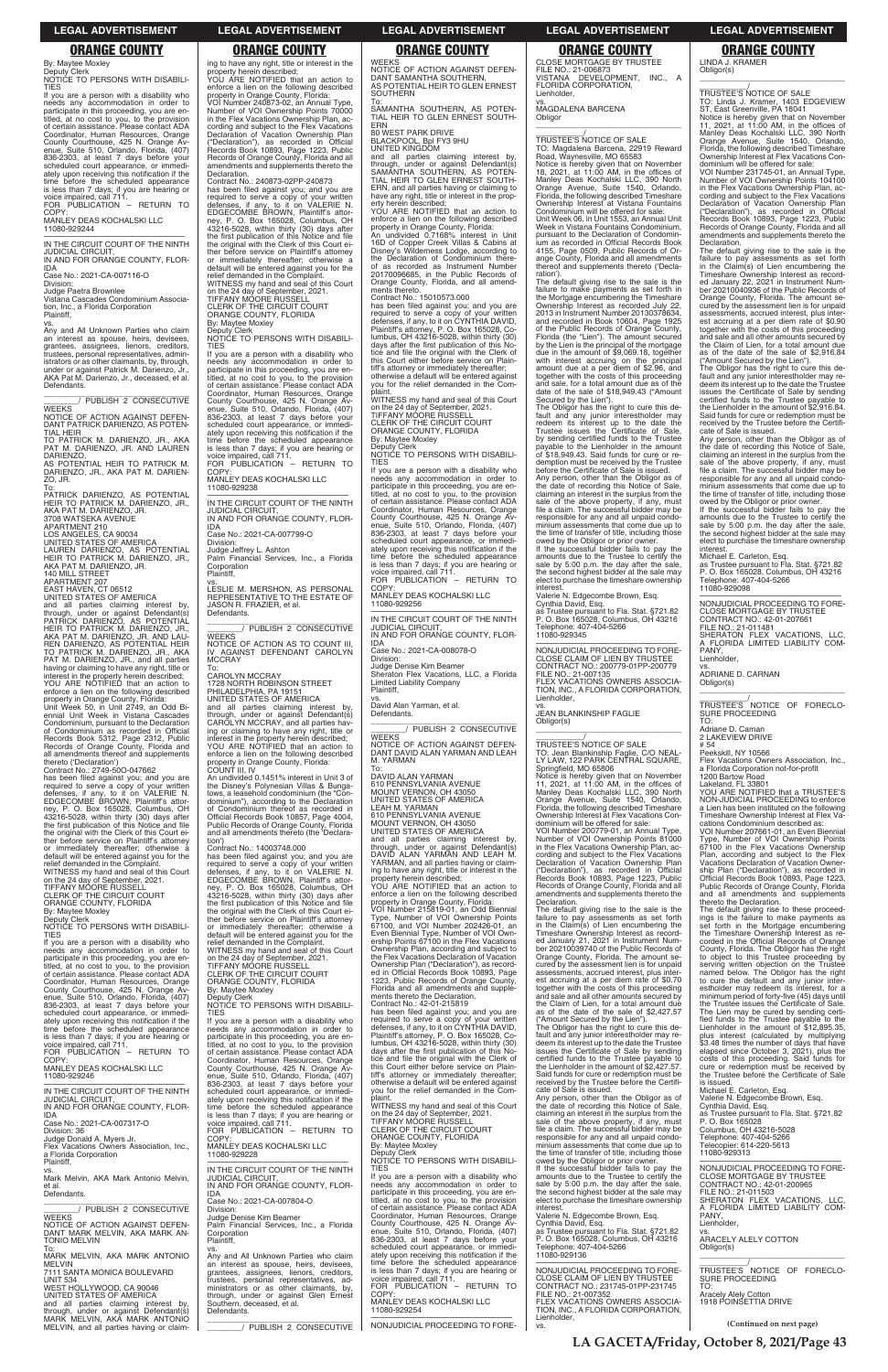Marietta, GA 30062 Flex Vacations Owners Association, Inc., a Florida Corporation not-for-profit 1200 Bartow Road

Lakeland, FL 33801 YOU ARE NOTIFIED that a TRUSTEE'S NON-JUDICIAL PROCEEDING to enforce a Lien has been instituted on the following Timeshare Ownership Interest at Flex Vacations Condominium described as:

VOI Number 200965-01, an Annual Type, Number of VOI Ownership Points 67100 and VOI Number 200965-02, an Annual Type, Number of VOI Ownership Points 67100 in the Flex Vacations Ownership Plan, according and subject to the Flex Vacations Declaration of Vacation Owner-ship Plan ("Declaration"), as recorded in Official Records Book 10893, Page 1223, Public Records of Orange County, Florida and all amendments and supplements thereto the Declaration.

The default giving rise to these proceed-ings is the failure to make payments as set forth in the Mortgage encumbering the Timeshare Ownership Interest as re-corded in the Official Records of Orange County, Florida. The Obligor has the right to object to this Trustee proceeding by serving written objection on the Trustee named below. The Obligor has the right to cure the default and any junior inter-estholder may redeem its interest, for a minimum period of forty-five (45) days until the Trustee issues the Certificate of Sale. The Lien may be cured by sending certi-fied funds to the Trustee payable to the Lienholder in the amount of \$27,333.70, plus interest (calculated by multiplying \$6.23 times the number of days that have elapsed since September 29, 2021), plus the costs of this proceeding. Said funds for cure or redemption must be received by the Trustee before the Certificate of Sale is issued. Michael E. Carleton, Esq.

Valerie N. Edgecombe Brown, Esq. Cynthia David, Esq. as Trustee pursuant to Fla. Stat. §721.82 P. O. Box 165028 Columbus, OH 43216-5028 Telephone: 407-404-5266

Telecopier: 614-220-5613 11080-929209

—————————————————— NONJUDICIAL PROCEEDING TO FORE-CLOSE MORTGAGE BY TRUSTEE CONTRACT NO.: 42-01-205581 FILE NO.: 21-011534 SHERATON FLEX VACATIONS, LLC, A FLORIDA LIMITED LIABILITY COM-PANY Lienholder, vs.

JOSE A. MENDEZ, II; JENNIFER R. MENDEZ Obligor(s) \_\_\_\_\_\_\_\_\_\_\_\_\_\_\_\_\_\_\_\_\_\_\_\_\_\_\_\_\_\_\_\_\_

\_\_\_\_\_\_\_\_\_\_\_/ TRUSTEE'S NOTICE OF FORECLO-SURE PROCEEDING

TO: Jose A. Mendez, II 93 CALL HOLLOW ROAD Pomona, NY 10970 Jennifer R. Mendez

93 CALL HOLLOW ROAD Pomona, NY 10970

Flex Vacations Owners Association, Inc., a Florida Corporation not-for-profit 1200 Bartow Road

Lakeland, FL 33801 YOU ARE NOTIFIED that a TRUSTEE'S NON-JUDICIAL PROCEEDING to enforce a Lien has been instituted on the following Timeshare Ownership Interest at Flex Va-

cations Condominium described as: VOI Number 205581-01, an Annual Type, Number of VOI Ownership Points 81000 in the Flex Vacations Ownership Plan, according and subject to the Flex Vacations Declaration of Vacation Ownership Plan ("Declaration"), as recorded in Official Records Book 10893, Page 1223, Public Records of Orange County, Florida and all amendments and supplements thereto the Declaration.

The default giving rise to these proceed-ings is the failure to make payments as set forth in the Mortgage encumbering the Timeshare Ownership Interest as re-corded in the Official Records of Orange County, Florida. The Obligor has the right to object to this Trustee proceeding by serving written objection on the Trustee named below. The Obligor has the right to cure the default and any junior interestholder may redeem its interest, for a minimum period of forty-five (45) days until the Trustee issues the Certificate of Sale. The Lien may be cured by sending certi-<br>fied funds to the Trustee payable to the<br>Lienholder in the amount of \$25,205.60,<br>plus interest (calculated by multiplying<br>\$7.00 times the number of days that have elapsed since October 3, 2021), plus the costs of this proceeding. Said funds for cure or redemption must be received by the Trustee before the Certificate of Sale

The default giving rise to these proceed-<br>ings is the failure to make payments as<br>set forth in the Mortgage encumbering<br>the Timeshare Ownership Interest as re-<br>corded in the Official Records of Orange<br>County, Florida. The to object to this Trustee proceeding by serving written objection on the Trustee named below. The Obligor has the right to cure the default and any junior inter-estholder may redeem its interest, for a minimum period of forty-five (45) days until the Trustee issues the Certificate of Sale. The Lien may be cured by sending certified funds to the Trustee payable to the<br>Lienholder in the amount of \$14,470.15, plus interest (calculated by multiplying \$3.29 times the number of days that have elapsed since September 29, 2021), plus the costs of this proceeding. Said funds for cure or redemption must be received by the Trustee before the Certificate of Sale

—————————————————— NONJUDICIAL PROCEEDING TO FORE-CLOSE MORTGAGE BY TRUSTEE CONTRACT NO.: 42-01-219572 FILE NO.: 21-011584 SHERATON FLEX VACATIONS, LLC, A FLORIDA LIMITED LIABILITY COM-A FLO<br>PANY

51700 in the Flex Vacations Ownership Plan, according and subject to the Flex Vacations Declaration of Vacation Ownership Plan ("Declaration"), as recorded in Official Records Book 10893, Page 1223, Public Records of Orange County, Florida and all amendments and supplements

set forth in the Mortgage encumbering the Timeshare Ownership Interest as re-corded in the Official Records of Orange County, Florida. The Obligor has the right to object to this Trustee proceeding by serving written objection on the Trustee named below. The Obligor has the right to cure the default and any junior inter-estholder may redeem its interest, for a minimum period of forty-five (45) days until the Trustee issues the Certificate of Sale. The Lien may be cured by sending certified funds to the Trustee payable to the Lienholder in the amount of \$9,266.49, plus interest (calculated by multiplying \$2.15 times the number of days that have elapsed since September 28, 2021), plus the costs of this proceeding. Said funds for cure or redemption must be received by the Trustee before the Certificate of Sale is issued.

thereto the Declaration. The default giving rise to these proceed-ings is the failure to make payments as set forth in the Mortgage encumbering the Timeshare Ownership Interest as re-corded in the Official Records of Orange County, Florida. The Obligor has the right to object to this Trustee proceeding by serving written objection on the Trustee named below. The Obligor has the right<br>to cure the default and any junior inter-<br>estholder may redeem its interest, for a<br>minimum period of forty-five (45) days<br>until the Trustee issues the Certificate of Sale. The Lien may be cured by sending certified funds to the Trustee payable to the Lienholder in the amount of \$7,788.54, plus interest (calculated by multiplying \$1.25 times the number of days that have elapsed since October 3, 2021), plus the costs of this proceeding. Said funds for cure or redemption must be received by the Trustee before the Certificate of Sale is issued.

> Public Records of Orange County, Florida and all amendments and supplements thereto the Declaration. The default giving rise to these proceed-ings is the failure to make payments as set forth in the Mortgage encumbering

Michael E. Carleton, Esq. Valerie N. Edgecombe Brown, Esq. Cynthia David, Esq. as Trustee pursuant to Fla. Stat. §721.82 P. O. Box 165028 Columbus, OH 43216-5028 Telephone: 407-404-5266 Telecopier: 614-220-5613 11080-929315

—————————————————— NONJUDICIAL PROCEEDING TO FORE-CLOSE MORTGAGE BY TRUSTEE CONTRACT NO.: 42-01-219550 FILE NO.: 21-011580 SHERATON FLEX VACATIONS, LLC, FLORIDA LIMITED LIABILITY COM-A FLC<br>PANY, Lienholder,

> —————————————————— NONJUDICIAL PROCEEDING TO FORE-CLOSE MORTGAGE BY TRUSTEE FILE NO.: 21-011591 SHERATON FLEX VACATIONS, LLC, A FLORIDA LIMITED LIABILITY COM-A FLU<br>PANY, Lienholder,

vs. RAYMOND G. BENITEZ **Obligor** 

vs. EMAD ABDULAZIZ A. ALRUWAISHED; GHADA HAMMAD M. ALHAMMAD Obligor(s)

\_\_\_\_\_\_\_\_\_\_\_\_\_\_\_\_\_\_\_\_\_\_\_\_\_\_\_\_\_\_\_\_\_ \_\_\_\_\_\_\_\_\_\_\_/ TRUSTEE'S NOTICE OF FORECLO-SURE PROCEEDING TO: Emad Abdulaziz A. Alruwaished BOX 5190 Dammam 31422 Saudi Arabia Ghada Hammad M. Alhammad BOX 5190 Dammam 31422 Saudi Arabia YOU ARE NOTIFIED that a TRUSTEE'S NON-JUDICIAL PROCEEDING to enforce a Lien has been instituted on the following Timeshare Ownership Interest at Flex Vacations Condominium described as: VOI Number 219550-01, an Odd Biennial Type, Number of VOI Ownership Points 81000 in the Flex Vacations Ownership Plan, according and subject to the Flex Vacations Declaration of Vacation Ownership Plan ("Declaration"), as recorded in Official Records Book 10893, Page 1223,

Public Records of Orange County, Florida and all amendments and supplements thereto the Declaration.

—————————————————— NONJUDICIAL PROCEEDING TO FORE-CLOSE MORTGAGE BY TRUSTEE CONTRACT NO.: 42-01-211875 FILE NO.: 21-011605 SHERATON FLEX VACATIONS, LLC, A FLORIDA LIMITED LIABILITY COM-PANY

Jos **Nigeria** 

is issued. Cynthia David, Esq. Valerie N. Edgecombe Brown, Esq. Michael E. Carleton, Esq. as Trustee pursuant to Fla. Stat. §721.82 P. O. Box 165028

Columbus, OH 43216-5028 Telephone: 407-404-5266 Telecopier: 614-220-5613 11080-929206

Cynthia David, Esq. Valerie N. Edgecombe Brown, Esq. Michael E. Carleton, Esq. as Trustee pursuant to Fla. Stat. §721.82 P. O. Box 165028 Columbus, OH 43216-5028 Telephone: 407-404-5266 copier: 614-220-5613 11080-929132

> The default giving rise to the sale is the failure to make payments as set forth in the Mortgage encumbering the Timeshare Ownership Interest as recorded September 6, 2019 in Instrument Number 20190552016 of the Public Records of Orange County, Florida (the "Lien"). The amount secured by the Lien is the principal of the mortgage due in the amount of \$15,558.67, together with interest accruing on the principal amount due at a per diem of \$5.51, and together with the costs of this proceeding and sale, for a to-tal amount due as of the date of the sale of \$20,677.66 ("Amount Secured by the Lien")

—————————————————— NONJUDICIAL PROCEEDING TO FORE-CLOSE MORTGAGE BY TRUSTEE CONTRACT NO.: 42-01-213116 FILE NO.: 21-011589 SHERATON FLEX VACATIONS, LLC, A FLORIDA LIMITED LIABILITY COM-PANY, Lienholder, vs.

GRETHEL MARIA MORALES ROBLETO Obligor(s) \_\_\_\_\_\_\_\_\_\_\_\_\_\_\_\_\_\_\_\_\_\_\_\_\_\_\_\_\_\_\_\_\_

\_\_\_\_\_\_\_\_\_\_\_/<br>TRUSTEE'S NOTICE OF FORECLO-<br>SURE PROCEEDING

TO: Grethel Maria Morales Robleto 11580 Northwest 4th Lane Miami, FL 33172

YOU ARE NOTIFIED that a TRUSTEE'S NON-JUDICIAL PROCEEDING to enforce a Lien has been instituted on the following Timeshare Ownership Interest at Flex Vacations Condominium described as: VOI Number 213116-01, an Odd Biennial Type, Number of VOI Ownership Points 51700 in the Flex Vacations Ownership Plan, according and subject to the Flex Vacations Declaration of Vacation Owner-ship Plan ("Declaration"), as recorded in Official Records Book 10893, Page 1223,

> \_\_\_\_\_\_\_\_\_\_\_/<br>TRUSTEE'S NOTICE OF FORECLO-<br>SURE PROCEEDING TO:

the Timeshare Ownership Interest as re-corded in the Official Records of Orange County, Florida. The Obligor has the right to object to this Trustee proceeding by serving written objection on the Trustee named below. The Obligor has the right to cure the default and any junior inter-estholder may redeem its interest, for a minimum period of forty-five (45) days until the Trustee issues the Certificate of Sale. The Lien may be cured by sending certi-<br>fied funds to the Trustee payable to the<br>Lienholder in the amount of \$10,265.74,<br>plus interest (calculated by multiplying<br>\$2.82 times the number of days that have elapsed since September 27, 2021), plus the costs of this proceeding. Said funds for cure or redemption must be received by the Trustee before the Certificate of Sale is issued. Valerie N. Edgecombe Brown, Esq.

| is issued.                                  | A FLORIDA LIMITED LIABILITY COM-            | VOI Number 266743-01, an Annual Type.        | in the Flex Vacations Ownership Plan, ac-      | Avni Nathwani                               |
|---------------------------------------------|---------------------------------------------|----------------------------------------------|------------------------------------------------|---------------------------------------------|
| Michael E. Carleton, Esq.                   | PANY.                                       | Number of VOI Ownership Points 81000         | cording and subject to the Flex Vacations      | 5 HOBART COURT. ROXBOROUGH                  |
| Valerie N. Edgecombe Brown, Esg.            | Lienholder,                                 | and VOI Number 266743-02, an Annual          | Declaration of Vacation Ownership Plan         | AVE.                                        |
| Cynthia David, Esg.                         | VS.                                         | Type, Number of VOI Ownership Points         | ("Declaration"), as recorded in Official       | <b>HARROW-MIDDX</b>                         |
| as Trustee pursuant to Fla. Stat. §721.82   | DANIELA ANDREA OYARCE CORVA-                | 81000 in the Flex Vacations Ownership        | Records Book 10893, Page 1223, Public          | London HA1 3DW                              |
| P. O. Box 165028                            | LAN; CAMILA ANDREA MUNOZ FLORES             | Plan, according and subject to the Flex      | Records of Orange County, Florida and all      | <b>United Kingdom</b>                       |
| Columbus, OH 43216-5028                     | Obligor(s)                                  | Vacations Declaration of Vacation Owner-     | amendments and supplements thereto the         | Shaamil Hiten Nathwani                      |
| Telephone: 407-404-5266                     |                                             | ship Plan ("Declaration"), as recorded in    | Declaration.                                   | 5 HOBART COURT. ROXBOROUGH                  |
| Telecopier: 614-220-5613                    |                                             | Official Records Book 10893, Page 1223,      | The default giving rise to the sale is the     | AVE.                                        |
| 11080-929314                                | TRUSTEE'S NOTICE OF FORECLO-                | Public Records of Orange County, Florida     | failure to make payments as set forth in       | <b>HARROW-MIDDX</b>                         |
|                                             |                                             |                                              |                                                |                                             |
|                                             | <b>SURE PROCEEDING</b>                      | and all amendments and supplements           | the Mortgage encumbering the Time-             | London HA1 3DW                              |
| NONJUDICIAL PROCEEDING TO FORE-             | TO:                                         | thereto the Declaration.                     | share Ownership Interest as recorded           | <b>United Kingdom</b>                       |
| <b>CLOSE MORTGAGE BY TRUSTEE</b>            | Daniela Andrea Oyarce Corvalan              | The default giving rise to the sale is the   | October 22, 2019 in Instrument Number          | YOU ARE NOTIFIED that a TRUSTEE'S           |
| CONTRACT NO.: 42-01-220166                  | AV VICUNA MACKENNA PONIENTE                 | failure to make payments as set forth in     | 20190661159 of the Public Records of           | NON-JUDICIAL PROCEEDING to enforce          |
| FILE NO.: 21-011563                         | 6501 DPTO 1506                              | the Mortgage encumbering the Timeshare       | Orange County, Florida (the "Lien"). The       | a Lien has been instituted on the following |
| SHERATON FLEX VACATIONS. LLC.               | Santiago 8260057                            | Ownership Interest as recorded Sep-          | amount secured by the Lien is the prin-        | Timeshare Ownership Interest at Flex Va-    |
| A FLORIDA LIMITED LIABILITY COM-            | Chile                                       | tember 19, 2019 in Instrument Number         | cipal of the mortgage due in the amount        | cations Condominium described as:           |
| PANY.                                       | Camila Andrea Munoz Flores                  | 20190584666 of the Public Records of         | of \$8,220.00, together with interest ac-      | VOI Number 219164-01, an Odd Biennial       |
| Lienholder,                                 | AV VICUNA MACKENNA PONIENTE                 | Orange County, Florida (the "Lien"). The     | cruing on the principal amount due at a        | Type, Number of VOI Ownership Points        |
| VS.                                         | 6501 DPTO 1506                              | amount secured by the Lien is the prin-      | per diem of \$3.39, and together with the      | 67100 in the Flex Vacations Ownership       |
| ISRAA ALRASHEED, AKA ISRAA TH M             | Santiago 8260057                            | cipal of the mortgage due in the amount      | costs of this proceeding and sale, for a to-   | Plan, according and subject to the Flex     |
| <b>ALRASHEED</b>                            | Chile                                       | of \$52,912.05, together with interest ac-   | tal amount due as of the date of the sale      | Vacations Declaration of Vacation Owner-    |
| Obligor(s)                                  | Flex Vacations Owners Association, Inc.,    | cruing on the principal amount due at a      | of \$11,340.56 ("Amount Secured by the         | ship Plan ("Declaration"), as recorded in   |
|                                             | a Florida Corporation not-for-profit        | per diem of \$18.85, and together with       | Lien").                                        | Official Records Book 10893, Page 1223,     |
|                                             | 1200 Bartow Road                            | the costs of this proceeding and sale, for   | The Obligor has the right to cure this de-     | Public Records of Orange County, Florida    |
| TRUSTEE'S NOTICE OF FORECLO-                | Lakeland, FL 33801                          | a total amount due as of the date of the     | fault and any junior interestholder may        | and all amendments and supplements          |
| SURE PROCEEDING                             | YOU ARE NOTIFIED that a TRUSTEE'S           | sale of \$67,500.03 ("Amount Secured by      | redeem its interest up to the date the         | thereto the Declaration.                    |
| TO:                                         | NON-JUDICIAL PROCEEDING to enforce          | the Lien")                                   | Trustee issues the Certificate of Sale,        | The default giving rise to these proceed-   |
| Israa Alrasheed, AKA Israa Th M Alra-       | a Lien has been instituted on the following | The Obligor has the right to cure this de-   | by sending certified funds to the Trustee      | ings is the failure to make payments as     |
| sheed                                       | Timeshare Ownership Interest at Flex Va-    | fault and any junior interestholder may      | payable to the Lienholder in the amount        | set forth in the Mortgage encumbering       |
| 112 SOUTH UNIVERSITY BOULEVARD              | cations Condominium described as:           | redeem its interest up to the date the       | of \$11,340.56. Said funds for cure or re-     | the Timeshare Ownership Interest as re-     |
| Mobile, AL 36608                            | VOI Number 219572-01, an Odd Biennial       | Trustee issues the Certificate of Sale,      | demption must be received by the Trustee       | corded in the Official Records of Orange    |
| Flex Vacations Owners Association. Inc      | Type, Number of VOI Ownership Points        | by sending certified funds to the Trustee    | before the Certificate of Sale is issued.      | County, Florida. The Obligor has the right  |
| a Florida Corporation                       | 51700 in the Flex Vacations Ownership       | pavable to the Lienholder in the amount      | Any person, other than the Obligor as of       | to object to this Trustee proceeding by     |
| 1200 Bartow Road                            | Plan, according and subject to the Flex     | of \$67,500.03. Said funds for cure or re-   | the date of recording this Notice of Sale,     | serving written objection on the Trustee    |
| Lakeland. FL 33801                          | Vacations Declaration of Vacation Owner-    | demption must be received by the Trustee     | claiming an interest in the surplus from the   | named below. The Obligor has the right      |
| YOU ARE NOTIFIED that a TRUSTEE'S           | ship Plan ("Declaration"), as recorded in   | before the Certificate of Sale is issued.    | sale of the above property, if any, must       | to cure the default and any junior inter-   |
| NON-JUDICIAL PROCEEDING to enforce          | Official Records Book 10893, Page 1223,     | Any person, other than the Obligor as of     | file a claim. The successful bidder may be     | estholder may redeem its interest, for a    |
| a Lien has been instituted on the following | Public Records of Orange County, Florida    | the date of recording this Notice of Sale,   | responsible for any and all unpaid condo-      | minimum period of forty-five (45) days      |
| Timeshare Ownership Interest at Flex Va-    | and all amendments and supplements          | claiming an interest in the surplus from the | minium assessments that come due up to         | until the Trustee issues the Certificate of |
| cations Condominium described as:           | thereto the Declaration.                    | sale of the above property, if any, must     | the time of transfer of title, including those | Sale. The Lien may be cured by sending      |
| VOI Number 220166-01, an Odd Biennial       | The default giving rise to these proceed-   | file a claim. The successful bidder may be   | owed by the Obligor or prior owner.            |                                             |
| Type, Number of VOI Ownership Points        | ings is the failure to make payments as     | responsible for any and all unpaid condo-    | If the successful bidder fails to pay the      |                                             |
|                                             |                                             |                                              |                                                | (Continued on next page)                    |

Cynthia David, Esq. Michael E. Carleton, Esq. as Trustee pursuant to Fla. Stat. §721.82

P. O. Box 165028 Columbus, OH 43216-5028 Telephone: 407-404-5266 copier: 614-220-5613 11080-929119

### \_\_\_\_\_\_\_\_\_\_\_\_\_\_\_\_\_\_\_\_\_\_\_\_\_\_\_\_\_\_\_\_\_

\_\_\_\_\_\_\_\_\_\_\_/ TRUSTEE'S NOTICE OF SALE TO: Raymond G. Benitez, 125 Schroeders Avenue #19H, Brooklyn, NY 11239 Notice is hereby given that on November 18, 2021, at 11:00 AM, in the offices of Manley Deas Kochalski LLC, 390 North Orange Avenue, Suite 1540, Orlando, Florida, the following described Timeshare Ownership Interest at Flex Vacations Condominium will be offered for sale: VOI Number 266743-01, an Annual Type, Number of VOI Ownership Points 81000 minium assessments that come due up to the time of transfer of title, including those owed by the Obligor or prior owner. If the successful bidder fails to pay the amounts due to the Trustee to certify the sale by 5:00 p.m. the day after the sale, the second highest bidder at the sale may elect to purchase the timeshare ownership interest.

Valerie N. Edgecombe Brown, Esq.

Cynthia David, Esq. as Trustee pursuant to Fla. Stat. §721.82 P. O. Box 165028, Columbus, OH 43216 Telephone: 407-404-5266 11080-929347

Lienholder, vs.

MAURICE MICHAEL VUNOBOLKI; BIN-TA MAURICE VUNOBOLKI Obligor(s) \_\_\_\_\_\_\_\_\_\_\_\_\_\_\_\_\_\_\_\_\_\_\_\_\_\_\_\_\_\_\_\_\_

\_\_\_\_\_\_\_\_\_\_\_\_\_/<br>TRUSTEE'S NOTICE OF FORECLO-SURE PROCEEDING

TO: Maurice Michael Vunobolki

31 DA CHIBI RWANG STREET, RAY-FIELD JOS, PLATEAU STATE

Binta Maurice Vunobolki 31 DA CHIBI RWANG STREET, RAY-FIELD JOS, PLATEAU STATE

Jos Nigeria

Flex Vacations Owners Association, Inc., a Florida corporation not-for-profit 1200 Bartow Road

Lakeland, FL 33801 YOU ARE NOTIFIED that a TRUSTEE'S NON-JUDICIAL PROCEEDING to enforce a Lien has been instituted on the following Timeshare Ownership Interest at Flex Vacations Condominium described as:

VOI Number 211875-01, an Odd Biennial Type, Number of VOI Ownership Points 51700 in the Flex Vacations Ownership Plan, according and subject to the Flex Vacations Declaration of Vacation Ownership Plan ("Declaration"), as recorded in Official Records Book 10893, Page 1223, Public Records of Orange County, Florida and all amendments and supplements thereto the Declaration.

The default giving rise to these proceed-ings is the failure to make payments as set forth in the Mortgage encumbering the Timeshare Ownership Interest as re-corded in the Official Records of Orange County, Florida. The Obligor has the right to object to this Trustee proceeding by serving written objection on the Trustee named below. The Obligor has the right to cure the default and any junior inter-estholder may redeem its interest, for a minimum period of forty-five (45) days until the Trustee issues the Certificate of Sale. The Lien may be cured by sending certified funds to the Trustee payable to the Lienholder in the amount of \$8,982.71, plus interest (calculated by multiplying \$2.04 times the number of days that have elapsed since September 27, 2021), plus the costs of this proceeding. Said funds for cure or redemption must be received by the Trustee before the Certificate of Sale

is issued. Valerie N. Edgecombe Brown, Esq. Cynthia David, Esq. Michael E. Carleton, Esq. as Trustee pursuant to Fla. Stat. §721.82 P. O. Box 165028 Columbus, OH 43216-5028 Telephone: 407-404-5266 Telecopier: 614-220-5613 11080-929122

—————————————————— NONJUDICIAL PROCEEDING TO FORE-CLOSE MORTGAGE BY TRUSTEE FILE NO.: 21-011609 SHERATON FLEX VACATIONS, LLC, A FLORIDA LIMITED LIABILITY COM-PANY Lienholder, vs.

YISSEL M. SANCHEZ-ORTIZ Obligor \_\_\_\_\_\_\_\_\_\_\_\_\_\_\_\_\_\_\_\_\_\_\_\_\_\_\_\_\_\_\_\_\_

\_\_\_\_\_\_\_\_\_\_\_/ TRUSTEE'S NOTICE OF SALE TO: Yissel M. Sanchez-Ortiz, 128 BER-WICK STREET, Elizabeth, NJ 07202 Notice is hereby given that on November 18, 2021, at 11:00 AM, in the offices of Manley Deas Kochalski LLC, 390 North Orange Avenue, Suite 1540, Orlando, Florida, the following described Timeshare Ownership Interest at Flex Vacations Condominium will be offered for sale: VOI Number 265797-01, an Annual Type, Number of VOI Ownership Points 25800 in the Flex Vacations Ownership Plan, ac-

cording and subject to the Flex Vacations

amounts due to the Trustee to certify the sale by 5:00 p.m. the day after the sale, the second highest bidder at the sale may elect to purchase the timeshare ownership

interest. Valerie N. Edgecombe Brown, Esq.

Cynthia David, Esq.

as Trustee pursuant to Fla. Stat. §721.82 P. O. Box 165028, Columbus, OH 43216 Telephone: 407-404-5266 11080-929350

—————————————————— NONJUDICIAL PROCEEDING TO FORE-CLOSE MORTGAGE BY TRUSTEE FILE NO.: 21-011611 SHERATON FLEX VACATIONS, LLC,

A FLORIDA LIMITED LIABILITY COM-PANY, Lienholder,

vs. MICHAEL S. DELANEY; JULIE ANN DEL-ANEY **Obligor** \_\_\_\_\_\_\_\_\_\_\_\_\_\_\_\_\_\_\_\_\_\_\_\_\_\_\_\_\_\_\_\_\_

### \_\_\_\_\_\_\_\_\_\_\_/ TRUSTEE'S NOTICE OF SALE

TO: Michael S. Delaney, 1555 FAIRES ROAD, Rock Hill, SC 29730 Julie Ann Delaney, 221 TURKEY CREEK ROAD, York, SC 29745

Notice is hereby given that on November<br>18, 2021, at 11:00 AM, in the offices of<br>Manley Deas Kochalski LLC, 390 North<br>Orange Avenue, Suite 1540, Orlando,<br>Florida, the following described Timeshare

Ownership Interest at Flex Vacations Con-

dominium will be offered for sale:<br>VOI Number 265823-01, an Annual Type,<br>Number of VOI Ownership Points 44000<br>in the Flex Vacations Ownership Plan, ac-<br>cording and subject to the Flex Vacations<br>Declaration of Vacation Owne ("Declaration"), as recorded in Official Records Book 10893, Page 1223, Public Records of Orange County, Florida and all amendments and supplements thereto the **Declaration** 

The Obligor has the right to cure this default and any junior interestholder may redeem its interest up to the date the Trustee issues the Certificate of Sale, by sending certified funds to the Trustee payable to the Lienholder in the amount \$20,677.66. Said funds for cure or redemption must be received by the Trustee before the Certificate of Sale is issued.

Any person, other than the Obligor as of the date of recording this Notice of Sale, claiming an interest in the surplus from the sale of the above property, if any, must file a claim. The successful bidder may be responsible for any and all unpaid condo-minium assessments that come due up to the time of transfer of title, including those owed by the Obligor or prior owner.

If the successful bidder fails to pay the amounts due to the Trustee to certify the sale by 5:00 p.m. the day after the sale. the second highest bidder at the sale may elect to purchase the timeshare ownership interest.

Valerie N. Edgecombe Brown, Esq. Cynthia David, Esq. as Trustee pursuant to Fla. Stat. §721.82 P. O. Box 165028, Columbus, OH 43216 Telephone: 407-404-5266 11080-929351

—————————————————— NONJUDICIAL PROCEEDING TO FORE-CLOSE MORTGAGE BY TRUSTEE CONTRACT NO.: 42-01-219164 FILE NO.: 21-011629 SHERATON FLEX VACATIONS, LLC, A FLORIDA LIMITED LIABILITY COM-PANY, Lienholder,

vs. HITEN JAYANTILAL JIVRAJ NATHWANI; AVNI NATHWANI; SHAAMIL HITEN NA-THWANI Obligor(s) \_\_\_\_\_\_\_\_\_\_\_\_\_\_\_\_\_\_\_\_\_\_\_\_\_\_\_\_\_\_\_\_\_

Hiten Jayantilal Jivraj Nathwani 5 HOBART COURT, ROXBOROUGH AVE. HARROW-MIDDX

London HA1 3DW United Kingdom

### **LEGAL ADVERTISEMENT LEGAL ADVERTISEMENT LEGAL ADVERTISEMENT LEGAL ADVERTISEMENT LEGAL ADVERTISEMENT**

# **ORANGE COUNTY ORANGE COUNTY ORANGE COUNTY ORANGE COUNTY ORANGE COUNTY**

**Page 44/LA GACETA/Friday, October 8, 2021**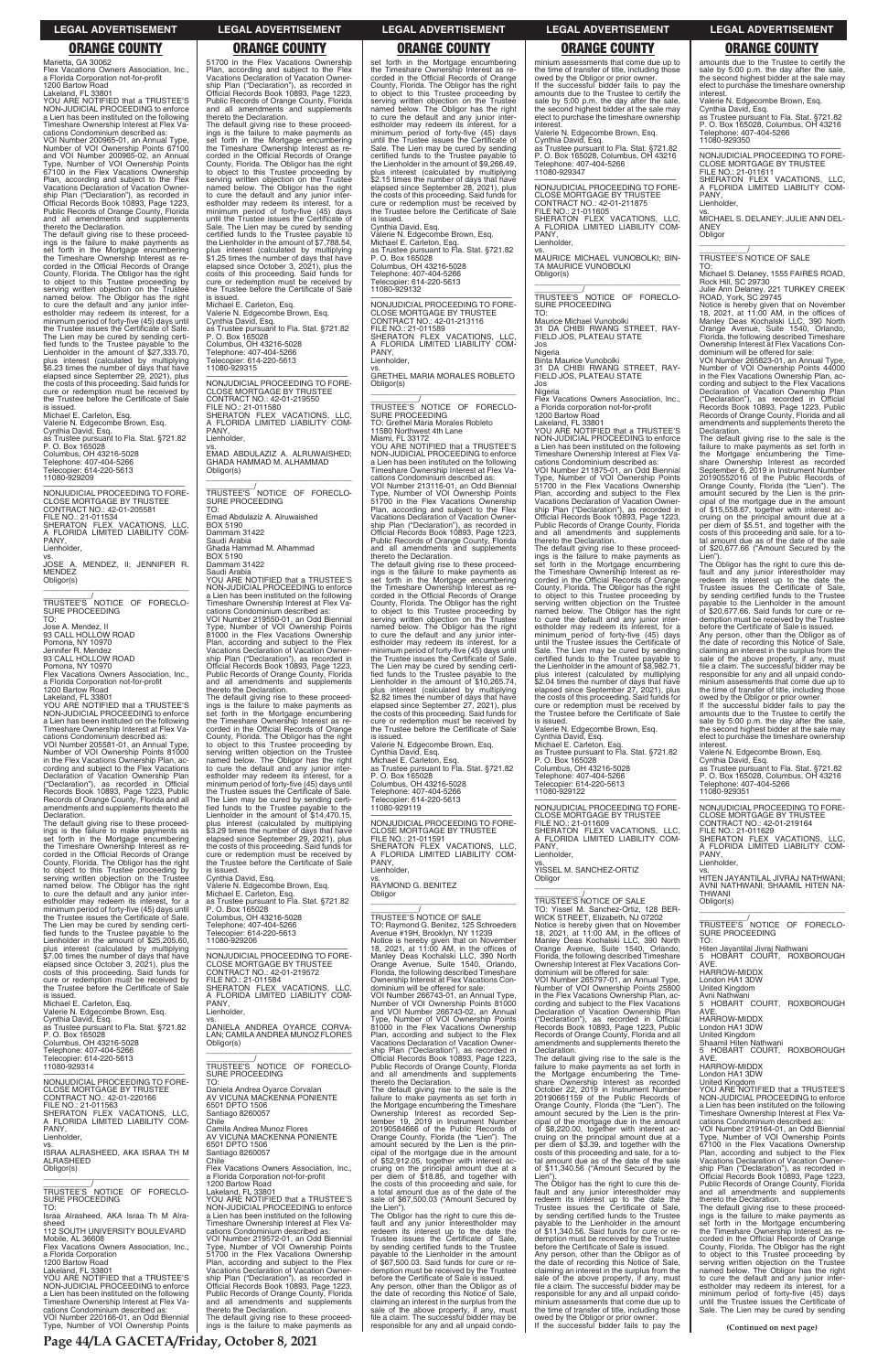**(Continued on next page)**

certified funds to the Trustee payable to the Lienholder in the amount of \$9,150.46, plus interest (calculated by multiplying \$1.50 times the number of days that have elapsed since September 29, 2021), plus the costs of this proceeding. Said funds for cure or redemption must be received by the Trustee before the Certificate of Sale is issued.

Valerie N. Edgecombe Brown, Esq. Cynthia David, Esq. Michael E. Carleton, Esq. as Trustee pursuant to Fla. Stat. §721.82 P. O. Box 165028 Columbus, OH 43216-5028 Telephone: 407-404-5266 Telecopier: 614-220-5613 11080-929305

—————————————————— NONJUDICIAL PROCEEDING TO FORE-CLOSE CLAIM OF LIEN BY TRUSTEE CONTRACT NO.: 2404-33O-008603 FILE NO.: 21-011674 VISTANA CASCADES CONDOMINIUM ASSOCIATION, INC., A FLORIDA COR-PORATION, Lienholder,

vs. GILBERT FONTENARD; PEWLIN FON-**TENARD** Obligor(s) \_\_\_\_\_\_\_\_\_\_\_\_\_\_\_\_\_\_\_\_\_\_\_\_\_\_\_\_\_\_\_\_\_

### \_\_\_\_\_\_\_\_\_\_\_/ TRUSTEE'S NOTICE OF SALE

TO: Gilbert Fontenard, P.O. BOX RB 2451, Rodney Bay, Saint Lucia Pewlin Fontenard, P.O. BOX 2451, Rod-

ney Bay, Saint Lucia Notice is hereby given that on November 11, 2021, at 11:00 AM, in the offices of Manley Deas Kochalski LLC, 390 North Orange Avenue, Suite 1540, Orlando, Florida, the following described Timeshare Ownership Interest at Vistana Cascades

Condominium will be offered for sale: Unit Week 33, in Unit 2404, an Odd Biennial Unit Week in Vistana Cascades Condominium, pursuant to the Declaration of Condominium as recorded in Official Records Book 5312, Page 2312, Public Records of Orange County, Florida and all amendments thereof and supplements thereto ('Declaration').

owed by the Obligor or prior owner. If the successful bidder fails to pay the amounts due to the Trustee to certify the sale by 5:00 p.m. the day after the sale, the second highest bidder at the sale may elect to purchase the timeshare ownership interest

The default giving rise to the sale is the failure to pay assessments as set forth in the Claim(s) of Lien encumbering the Timeshare Ownership Interest as recorded May 21, 2020 in Instrument Number 20200291965 of the Public Records of Orange County, Florida. The amount secured by the assessment lien is for unpaid assessments, accrued interest, plus interest accruing at a per diem rate of \$0.44 together with the costs of this proceeding and sale and all other amounts secured by the Claim of Lien, for a total amount due as of the date of the sale of \$1,310.72 ("Amount Secured by the Lien").

The Obligor has the right to cure this de-fault and any junior interestholder may re-deem its interest up to the date the Trustee issues the Certificate of Sale by sending certified funds to the Trustee payable to the Lienholder in the amount of \$1,310.72. Said funds for cure or redemption must be received by the Trustee before the Certificate of Sale is issued.

Any person, other than the Obligor as of<br>the date of recording this Notice of Sale date of recording this Notice of Sale claiming an interest in the surplus from the sale of the above property, if any, must file a claim. The successful bidder may be responsible for any and all unpaid condominium assessments that come due up to the time of transfer of title, including those

The Obligor has the right to cure this default and any junior interestholder may redeem its interest up to the date the Trustee issues the Certificate of Sale by sending certified funds to the Trustee payable to the Lienholder in the amount of \$2,407.70. Said funds for cure or redemption must be received by the Trustee before the Certifi-

Valerie N. Edgecombe Brown, Esq.

Cynthia David, Esq. as Trustee pursuant to Fla. Stat. §721.82 P. O. Box 165028, Columbus, OH 43216 Telephone: 407-404-5266 11080-929135

—————————————————— NONJUDICIAL PROCEEDING TO FORE-CLOSE CLAIM OF LIEN BY TRUSTEE CONTRACT NO.: 270809-37AP-028844

FILE NO.: 21-011727 VISTANA CASCADES CONDOMINIUM ASSOCIATION, INC., A FLORIDA COR-PORATION. Lienholder,

vs. NELLY A. GUIA; JASHEMYN M. OQUE-RO-GUIA Obligor(s) \_\_\_\_\_\_\_\_\_\_\_\_\_\_\_\_\_\_\_\_\_\_\_\_\_\_\_\_\_\_\_\_\_

### \_\_\_\_\_\_\_\_\_\_\_/ TRUSTEE'S NOTICE OF SALE

TO: Nelly A. Guia, URB. SANTA PAULA, AVE-NIDA LA TRINIDAD, RES LA ABADIA 1 "A", Baruta Estado Miranda, 1061 Venezuela

Jashemyn M. Oquero-Guia, URB. SANTA PAULA, AVENIDA LA TRINIDAD, RES LA ABADIA 1 "A", Baruta Estado Miranda, 1061 Venezuela

Notice is hereby given that on November 11, 2021, at 11:00 AM, in the offices of Manley Deas Kochalski LLC, 390 North Orange Avenue, Suite 1540, Orlando, Florida, the following described Timeshare Ownership Interest at Vistana Cascades

person, other than the Obligor as of the date of recording this Notice of Sale, claiming an interest in the surplus from the sale of the above property, if any, must file a claim. The successful bidder may be responsible for any and all unpaid condominium assessments that come due up to the time of transfer of title, including those

Condominium will be offered for sale: Unit Week 37, in Unit 2708, an Annual Unit Week in Vistana Cascades Condominium, pursuant to the Declaration of Condomin ium as recorded in Official Records Book 5312, Page 2312, Public Records of Orange County, Florida and all amendments thereof and supplements thereto ('Declaration').

The default giving rise to the sale is the failure to pay assessments as set forth in the Claim(s) of Lien encumbering the Timeshare Ownership Interest as record-ed May 21, 2020 in Instrument Number 20200291953 of the Public Records of Orange County, Florida. The amount se-cured by the assessment lien is for unpaid assessments, accrued interest, plus interest accruing at a per diem rate of \$1.14 together with the costs of this proceeding and sale and all other amounts secured by the Claim of Lien, for a total amount due as of the date of the sale of \$2,407.70 ("Amount Secured by the Lien").

Notice is hereby given that on November<br>11, 2021, at 11:00 AM, in the offices of<br>Manley Deas Kochalski LLC, 390 North<br>Orange Avenue, Suite 1540, Orlando,<br>Florida, the following described Timeshare Ownership Interest at Vistana Cascades Condominium will be offered for sale:

The Obligor has the right to cure this default and any junior interestholder may redeem its interest up to the date the Trustee issues the Certificate of Sale by sending certified funds to the Trustee payable to

cate of Sale is issued. Any person, other than the Obligor as of the date of recording this Notice of Sale, claiming an interest in the surplus from the sale of the above property, if any, must file a claim. The successful bidder may be responsible for any and all unpaid condo-minium assessments that come due up to the time of transfer of title, including those owed by the Obligor or prior owner. If the successful bidder fails to pay the

> If the successful bidder fails to pay the amounts due to the Trustee to certify the sale by 5:00 p.m. the day after the sale, the second highest bidder at the sale may elect to purchase the timeshare ownership interest

amounts due to the Trustee to certify the sale by 5:00 p.m. the day after the sale. the second highest bidder at the sale may elect to purchase the timeshare ownership

interest. Valerie N. Edgecombe Brown, Esq. Cynthia David, Esq. as Trustee pursuant to Fla. Stat. §721.82 P. O. Box 165028, Columbus, OH 43216 Telephone: 407-404-5266

11080-929095 —————————————————— NONJUDICIAL PROCEEDING TO FORE-CLOSE CLAIM OF LIEN BY TRUSTEE

CONTRACT NO.: 267273-38AP-026574 FILE NO.: 21-011738 VISTANA CASCADES CONDOMINIUM ASSOCIATION, INC., A FLORIDA COR-PORATION, Lienholder,

vs. REBECCA JANE WARREN Obligor(s) \_\_\_\_\_\_\_\_\_\_\_\_\_\_\_\_\_\_\_\_\_\_\_\_\_\_\_\_\_\_\_\_\_

\_\_\_\_\_\_\_\_\_\_\_/ TRUSTEE'S NOTICE OF SALE TO: Rebecca Jane Warren, 6 KING<br>CHARLES COURT, VINE STREET, Eve-<br>sham, WR11 4RF United Kingdom<br>Notice is hereby given that on November<br>11, 2021, at 11:00 AM, in the offices of<br>Manley Deas Kochalski LLC, 390 North Orange Avenue, Suite 1540, Orlando, Florida, the following described Timeshare Ownership Interest at Vistana Cascades Condominium will be offered for sale: Unit Week 38, in Unit 2672, an Annual Unit Week in Vistana Cascades Condominium,<br>pursuant to the Declaration of Condominpursuant to the Declaration of Condomin-ium as recorded in Official Records Book 5312, Page 2312, Public Records of Or-ange County, Florida and all amendments thereof and supplements thereto ('Declaration').

> PANY Lienholder,

TO: Juan Fernando Montore

The default giving rise to the sale is the failure to pay assessments as set forth<br>Timeshare Ownership Interest as record-<br>Ed May 21, 2020 in Instrument Number<br>20200291953 of the Public Records of Orange County, Florida. The amount se-cured by the assessment lien is for unpaid assessments, accrued interest, plus interest accruing at a per diem rate of \$1.14 together with the costs of this proceeding and sale and all other amounts secured by the Claim of Lien, for a total amount due as of the date of the sale of \$2,383.45

("Amount Secured by the Lien"). The Obligor has the right to cure this de-fault and any junior interestholder may redeem its interest up to the date the Trustee issues the Certificate of Sale by sending certified funds to the Trustee payable to the Lienholder in the amount of \$2,383.45. Said funds for cure or redemption must be received by the Trustee before the Certificate of Sale is issued.

SUITE 300, Carlsbad, CA 92008 Laura Miller, C/O CARLSBAD LAW GROUP, LLP, 5050 AVENIDA ENCINAS, SUITE 300, Carlsbad, CA 92008<br>Notice is hereby given that on November<br>11, 2021, at 11:00 AM, in the offices of<br>Manley Deas Kochalski LLC, 390 North<br>Orange Avenue, Suite 1540, Orlando,<br>Florida, the following described Times

owed by the Obligor or prior owner. If the successful bidder fails to pay the amounts due to the Trustee to certify the sale by 5:00 p.m. the day after the sale, the second highest bidder at the sale may elect to purchase the timeshare ownership

interest. Valerie N. Edgecombe Brown, Esq. Cynthia David, Esq. as Trustee pursuant to Fla. Stat. §721.82 P. O. Box 165028, Columbus, OH 43216 Telephone: 407-404-5266 11080-929092

—————————————————— NONJUDICIAL PROCEEDING TO FORE-CLOSE CLAIM OF LIEN BY TRUSTEE CONTRACT NO.: 269190-49AP-025863 FILE NO.: 21-011746 VISTANA CASCADES CONDOMINIUM ASSOCIATION, INC., A FLORIDA COR-PORATION, Lienholder,

vs. MICHAEL JOHN THORNTON; CAROL ANN THORNTON Obligor(s) \_\_\_\_\_\_\_\_\_\_\_\_\_\_\_\_\_\_\_\_\_\_\_\_\_\_\_\_\_\_\_\_\_

\_\_\_\_\_\_\_\_\_\_\_/ TRUSTEE'S NOTICE OF SALE

TO:

Michael John Thornton, C/O SARAH WADDINGTON SOLICITORS, FIRST FLOOR EXTENSION, WIDBURY BARNS, WIDBURY HILL, Ware, SG12 7QE United

The Obligor has the right to cure this default and any junior interestholder may re-deem its interest up to the date the Trustee issues the Certificate of Sale by sending certified funds to the Trustee payable to the Lienholder in the amount of \$1,970.31. Said funds for cure or redemption must be received by the Trustee before the Certificate of Sale is issued.

Kingdom

Carol Ann Thornton, C/O SARAH WAD-DINGTON SOLICITORS, FIRST FLOOR EXTENSION, WIDBURY BARNS, WID-BURY HILL, Ware,, SG12 7QE United Kingdom

Unit Week 49, in Unit 2691, an Annual Unit Week in Vistana Cascades Condominium, pursuant to the Declaration of Condominium as recorded in Official Records Book 5312, Page 2312, Public Records of Orange County, Florida and all amendments thereof and supplements thereto ('Declaration').

The default giving rise to the sale is the failure to pay assessments as set forth<br>Timeshare Ownership Interest as record-<br>Ed May 21, 2020 in Instrument Number<br>20200291985 of the Public Records of Orange County, Florida. The amount secured by the assessment lien is for unpaid assessments, accrued interest, plus interest accruing at a per diem rate of \$1.14 together with the costs of this proceeding and sale and all other amounts secured by the Claim of Lien, for a total amount due as of the date of the sale of \$2,407.70 ("Amount Secured by the Lien").

The Obligor has the right to cure this default and any junior interestholder may redeem its interest up to the date the Trustee issues the Certificate of Sale by sending certified funds to the Trustee payable to the Lienholder in the amount of \$1,487.57. Said funds for cure or redemption must be received by the Trustee before the Certificate of Sale is issued.

the second highest bidder at the sale may elect to purchase the timeshare ownership interest.

the Lienholder in the amount of \$2,407.70. Said funds for cure or redemption must be received by the Trustee before the Certificate of Sale is issued.

> —————————————————— NONJUDICIAL PROCEEDING TO FORE-CLOSE CLAIM OF LIEN BY TRUSTEE FILE NO.: 21-011923 VISTANA LAKES CONDOMINIUM AS-SOCIATION, INC., A FLORIDA CORPO-RATION, Lienholder

Any person, other than the Obligor as of the date of recording this Notice of Sale, claiming an interest in the surplus from the sale of the above property, if any, must file a claim. The successful bidder may be responsible for any and all unpaid condominium assessments that come due up to the time of transfer of title, including those owed by the Obligor or prior owner.

Valerie N. Edgecombe Brown, Esq. Cynthia David, Esq. as Trustee pursuant to Fla. Stat. §721.82 P. O. Box 165028, Columbus, OH 43216

Telephone: 407-404-5266 11080-929093

—————————————————— NONJUDICIAL PROCEEDING TO FORE-CLOSE CLAIM OF LIEN BY TRUSTEE CONTRACT NO.: 240708-14AP-024907 FILE NO.: 21-011768 VISTANA CASCADES CONDOMINIUM ASSOCIATION, INC., A FLORIDA COR-PORATION, Lienholder,

vs. JOSEPH MARTIN Obligor(s)

\_\_\_\_\_\_\_\_\_\_\_\_\_\_\_\_\_\_\_\_\_\_\_\_\_\_\_\_\_\_\_\_\_

The Obligor has the right to cure this default and any junior interestholder may re-deem its interest up to the date the Trustee issues the Certificate of Sale by sending certified funds to the Trustee payable to the Lienholder in the amount of \$1,495.06. Said funds for cure or redemption must be received by the Trustee before the Certifi-cate of Sale is issued.

\_\_\_\_\_\_\_\_\_\_\_/ TRUSTEE'S NOTICE OF SALE

TO: Joseph Martin, 8 Meadow View Court, Branchburg, NJ 08876

Notice is hereby given that on November 11, 2021, at 11:00 AM, in the offices of Manley Deas Kochalski LLC, 390 North Orange Avenue, Suite 1540, Orlando, Florida, the following described Timeshare Ownership Interest at Vistana Cascades Condominium will be offered for sale: Unit Week 14, in Unit 2407, an Annual Unit Week in Vistana Cascades Condominium, pursuant to the Declaration of Condominium as recorded in Official Records Book 5312, Page 2312, Public Records of Orange County, Florida and all amendments thereof and supplements thereto ('Declaration').

> **TES** Obligor

Notice is hereby given that on November<br>18, 2021, at 11:00 AM, in the offices of<br>Manley Deas Kochalski LLC, 390 North<br>Orange Avenue, Suite 1540, Orlando,<br>Florida, the following described Timeshare Ownership Interest at Vistana Lakes Condominium will be offered for sale: Unit Week 48, in Unit 1796, an Annual

Week in Vistana Lakes ium, pursuant to the Declaration of Condominium as recorded in Official Records Book 4859, Page 3789, Public Records of Orange County, Florida and all amendments thereof and supplements thereto ('Declaration').

The default giving rise to the sale is the failure to pay assessments as set forth in the Claim(s) of Lien encumbering the Timeshare Ownership Interest as recorded May 21, 2020 in Instrument Number 20200291320 of the Public Records of Orange County, Florida. The amount se-cured by the assessment lien is for unpaid assessments, accrued interest, plus interest accruing at a per diem rate of \$1.14 together with the costs of this proceeding and sale and all other amounts secured by the Claim of Lien, for a total amount due as of the date of the sale of \$2,397.07 ("Amount Secured by the Lien").

The Obligor has the right to cure this de-fault and any junior interestholder may re-deem its interest up to the date the Trustee issues the Certificate of Sale by sending certified funds to the Trustee payable to the Lienholder in the amount of \$2,397.07. Said funds for cure or redemption must be received by the Trustee before the Certificate of Sale is issued.

Any person, other than the Obligor as of the date of recording this Notice of Sale, claiming an interest in the surplus from the sale of the above property, if any, must file a claim. The successful bidder may be responsible for any and all unpaid condominium assessments that come due up to the time of transfer of title, including those

owed by the Obligor or prior owner. If the successful bidder fails to pay the amounts due to the Trustee to certify the sale by 5:00 p.m. the day after the sale, the second highest bidder at the sale may elect to purchase the timeshare ownership interest.

Valerie N. Edgecombe Brown, Esq.

Cynthia David, Esq. as Trustee pursuant to Fla. Stat. §721.82 P. O. Box 165028, Columbus, OH 43216 Telephone: 407-404-5266 11080-929224

—————————————————— NONJUDICIAL PROCEEDING TO FORE-CLOSE MORTGAGE BY TRUSTEE CONTRACT NO.: 42-01-226971 FILE NO.: 21-011806 SHERATON FLEX VACATIONS, LLC, A FLORIDA LIMITED LIABILITY COM-

vs. JUAN FERNANDO MONTOREANO; JORGELINA IZAGUIRRE Obligor(s)

\_\_\_\_\_\_\_\_\_\_\_\_\_\_\_\_\_\_\_\_\_\_\_\_\_\_\_\_\_\_\_\_\_ \_\_\_\_\_\_\_\_\_\_\_/ TRUSTEE'S NOTICE OF FORECLO-SURE PROCEEDING

San Luis 1028 Concordia, Entre Rios 3200 **Argentina** Jorgelina Izaguirre San Luis 1028 Concordia, Entre Rios 3200 **Argentina** YOU ARE NOTIFIED that a TRUSTEE'S NON-JUDICIAL PROCEEDING to enforce a Lien has been instituted on the following Timeshare Ownership Interest at Flex Vacations Condominium described as: VOI Number 226971-01, an Annual Type, Number of VOI Ownership Points 81000 in the Flex Vacations Ownership Plan, according and subject to the Flex Vacations Declaration of Vacation Ownership Plan ("Declaration"), as recorded in Official Records Book 10893, Page 1223, Public Records of Orange County, Florida and all amendments and supplements thereto the Declaration. The default giving rise to these proceedings is the failure to make payments as set forth in the Mortgage encumbering set forth in the Mortgage encumbering<br>the Timeshare Ownership Interest as recorded in the Official Records of Orange to object to this Trustee proceeding by

County, Florida. The Obligor has the right serving written objection on the Trustee named below. The Obligor has the right to cure the default and any junior interestholder may redeem its interest, for a minimum period of forty-five (45) days until the Trustee issues the Certificate of Sale. The Lien may be cured by sending certi-<br>fied funds to the Trustee payable to the  $fied$  funds to the Trustee Lienholder in the amount of \$19,944.88, plus interest (calculated by multiplying \$3.79 times the number of days that have elapsed since October 3, 2021), plus the

costs of this proceeding. Said funds for cure or redemption must be received by the Trustee before the Certificate of Sale is issued. Cynthia David, Esq. Valerie N. Edgecombe Brown, Esq. Michael E. Carleton, Esq. as Trustee pursuant to Fla. Stat. §721.82 P. O. Box 165028 Columbus, OH 43216-5028

Telephone: 407-404-5266 Telecopier: 614-220-5613 11080-929310

—————————————————— NONJUDICIAL PROCEEDING TO FORE-CLOSE CLAIM OF LIEN BY TRUSTEE CONTRACT NO.: 1312-38A-623871 FILE NO.: 21-011826 VISTANA FOUNTAINS CONDOMINIUM ASSOCIATION, INC., A FLORIDA COR-PORATION, Lienholder,

vs. JOHN H. MILLER; LAURA MILLER Obligor(s) \_\_\_\_\_\_\_\_\_\_\_\_\_\_\_\_\_\_\_\_\_\_\_\_\_\_\_\_\_\_\_\_\_

### \_\_\_\_\_\_\_\_\_\_\_/ TRUSTEE'S NOTICE OF SALE TO:

John H. Miller, C/O CARLSBAD LAW GROUP, LLP, 5050 AVENIDA ENCINAS,

Condominium will be offered for sale: Unit Week 38, in Unit 1312, an Annual Unit Week in Vistana Fountains Condominium, pursuant to the Declaration of Condominium as recorded in Official Records Book 4155, Page 0509, Public Records of Orange County, Florida and all amendments thereof and supplements thereto ('Declaration').

The default giving rise to the sale is the failure to pay assessments as set forth in the Claim(s) of Lien encumbering the Timeshare Ownership Interest as recorded May 26, 2020 in Instrument Number 20200296073 of the Public Records of Orange County, Florida. The amount secured by the assessment lien is for unpaid assessments, accrued interest, plus interest accruing at a per diem rate of \$0.87 together with the costs of this proceeding and sale and all other amounts secured by the Claim of Lien, for a total amount due as of the date of the sale of \$1,970.31 ("Amount Secured by the Lien").

Any person, other than the Obligor as of the date of recording this Notice of Sale, claiming an interest in the surplus from the sale of the above property, if any, must file a claim. The successful bidder may be responsible for any and all unpaid condominium assessments that come due up to the time of transfer of title, including those

owed by the Obligor or prior owner. If the successful bidder fails to pay the amounts due to the Trustee to certify the sale by 5:00 p.m. the day after the sale the second highest bidder at the sale may elect to purchase the timeshare ownership interest.

Valerie N. Edgecombe Brown, Esq.

Cynthia David, Esq. as Trustee pursuant to Fla. Stat. §721.82 P. O. Box 165028, Columbus, OH 43216 Telephone: 407-404-5266 11080-929225

—————————————————— NONJUDICIAL PROCEEDING TO FORE-CLOSE CLAIM OF LIEN BY TRUSTEE FILE NO.: 21-011871 VISTANA LAKES CONDOMINIUM AS-SOCIATION, INC., A FLORIDA CORPO-RATION, Lienholder,

vs. JOYCE M. TINKLER

**Obligor** 

\_\_\_\_\_\_\_\_\_\_\_\_\_\_\_\_\_\_\_\_\_\_\_\_\_\_\_\_\_\_\_\_\_

\_\_\_\_\_\_\_\_\_\_\_/ TRUSTEE'S NOTICE OF SALE TO: Joyce M. Tinkler, 41646 Adamson Drive, Aldie, VA 20105

Notice is hereby given that on November 18, 2021, at 11:00 AM, in the offices of Manley Deas Kochalski LLC, 390 North Orange Avenue, Suite 1540, Orlando, Florida, the following described Timeshare Ownership Interest at Vistana Lakes Condominium will be offered for sale:

Unit Week 51, in Unit 1779, an Even Biennial Unit Week in Vistana Lakes Condominium, pursuant to the Declaration

of Condominium as recorded in Official Records Book 4859, Page 3789, Public Records of Orange County, Florida and all amendments thereof and supplements thereto ('Declaration'). The default giving rise to the sale is the failure to pay assessments as set forth in the Claim(s) of Lien encumbering the Timeshare Ownership Interest as record-

ed May 22, 2020 in Instrument Number 20200293262 of the Public Records of Orange County, Florida. The amount secured by the assessment lien is for unpaid assessments, accrued interest, plus interest accruing at a per diem rate of \$0.45 together with the costs of this proceeding and sale and all other amounts secured by the Claim of Lien, for a total amount due as of the date of the sale of \$1,487.57 ("Amount Secured by the Lien").

Any person, other than the Obligor as of date of recording this Notice of Sale claiming an interest in the surplus from the sale of the above property, if any, must file a claim. The successful bidder may be responsible for any and all unpaid condominium assessments that come due up to the time of transfer of title, including those owed by the Obligor or prior owner.

If the successful bidder fails to pay the amounts due to the Trustee to certify the sale by 5:00 p.m. the day after the sale,

Valerie N. Edgecombe Brown, Esq. Cynthia David, Esq. as Trustee pursuant to Fla. Stat. §721.82 P. O. Box 165028, Columbus, OH 43216 Telephone: 407-404-5266 11080-929360

vs. NICOLA PUCCIARELLI; JOSEFINA PUC-CIARELLI **Obligor** \_\_\_\_\_\_\_\_\_\_\_\_\_\_\_\_\_\_\_\_\_\_\_\_\_\_\_\_\_\_\_\_\_

\_\_\_\_\_\_\_\_\_\_\_/ TRUSTEE'S NOTICE OF SALE

TO:

Nicola Pucciarelli, Ave. La Playa, Esq. Teleferico, Res. Caracolito PH, Macuto, 11729 Venezuela

Josefina Pucciarelli, Ave. La Playa, Esq. Teleferico, Res. Caracolito PH, Macuto, 11729 Venezuela

Notice is hereby given that on November 11, 2021, at 11:00 AM, in the offices of Manley Deas Kochalski LLC, 390 North Orange Avenue, Suite 1540, Orlando, Florida, the following described Timeshare Ownership Interest at Vistana Lakes Condominium will be offered for sale:

Unit Week 36, in Unit 1764, an Odd Bien-nial Unit Week and Unit Week 36, in Unit 1763, an Odd Biennial Unit Week in Vistana Lakes Condominium, pursuant to the Declaration of Condominium as recorded in Official Records Book 4859, Page 3789, Public Records of Orange County, Florida and all amendments thereof and supple-

ments thereto ('Declaration'). The default giving rise to the sale is the failure to pay assessments as set forth in the Claim(s) of Lien encumbering the Timeshare Ownership Interest as recorded May 22, 2020 in Instrument Number 20200293260 of the Public Records of Orange County, Florida. The amount secured by the assessment lien is for unpaid assessments, accrued interest, plus interest accruing at a per diem rate of \$0.55 together with the costs of this proceeding and sale and all other amounts secured by the Claim of Lien, for a total amount due as of the date of the sale of \$1,495.06 ("Amount Secured by the Lien").

Any person, other than the Obligor as of the date of recording this Notice of Sale, claiming an interest in the surplus from the sale of the above property, if any, must file a claim. The successful bidder may be responsible for any and all unpaid condominium assessments that come due up to the time of transfer of title, including those owed by the Obligor or prior owner. If the successful bidder fails to pay the amounts due to the Trustee to certify the sale by 5:00 p.m. the day after the sale, the second highest bidder at the sale may elect to purchase the timeshare ownership

interest.

Valerie N. Edgecombe Brown, Esq. Cynthia David, Esq. as Trustee pursuant to Fla. Stat. §721.82 P. O. Box 165028, Columbus, OH 43216

Telephone: 407-404-5266 11080-929094

—————————————————— NONJUDICIAL PROCEEDING TO FORE-CLOSE CLAIM OF LIEN BY TRUSTEE FILE NO.: 21-011944 VISTANA LAKES CONDOMINIUM AS-SOCIATION, INC., A FLORIDA CORPO-

RATION, Lienholder,

vs. MIGUEL BECERRA; RAQUEL CIFUEN-

\_\_\_\_\_\_\_\_\_\_\_\_\_\_\_\_\_\_\_\_\_\_\_\_\_\_\_\_\_\_\_\_\_ \_\_\_\_\_\_\_\_\_\_\_/ TRUSTEE'S NOTICE OF SALE

TO:

Miguel Becerra, Vergara 24 OF 908, San-

tiago, Chile

Raquel Cifuentes, Vergara 24 OF 908,

Santiago, Chile

The default giving rise to the sale is the failure to pay assessments as set forth in the Claim(s) of Lien encumbering the Timeshare Ownership Interest as record-ed May 22, 2020 in Instrument Number 20200293261 of the Public Records of Orange County, Florida. The amount se-cured by the assessment lien is for unpaid assessments, accrued interest, plus interest accruing at a per diem rate of \$0.92 together with the costs of this proceeding and sale and all other amounts secured by the Claim of Lien, for a total amount due as of the date of the sale of \$2,095.23

("Amount Secured by the Lien"). The Obligor has the right to cure this default and any junior interestholder may redeem its interest up to the date the Trustee issues the Certificate of Sale by sending certified funds to the Trustee payable to the Lienholder in the amount of \$2,095.23. Said funds for cure or redemption must be received by the Trustee before the Certificate of Sale is issued.

Any person, other than the Obligor as of the date of recording this Notice of Sale, claiming an interest in the surplus from the sale of the above property, if any, must file a claim. The successful bidder may be responsible for any and all unpaid condominium assessments that come due up to the time of transfer of title, including those owed by the Obligor or prior owner.

**LA GACETA/Friday, October 8, 2021/Page 45**

### **LEGAL ADVERTISEMENT LEGAL ADVERTISEMENT LEGAL ADVERTISEMENT LEGAL ADVERTISEMENT LEGAL ADVERTISEMENT**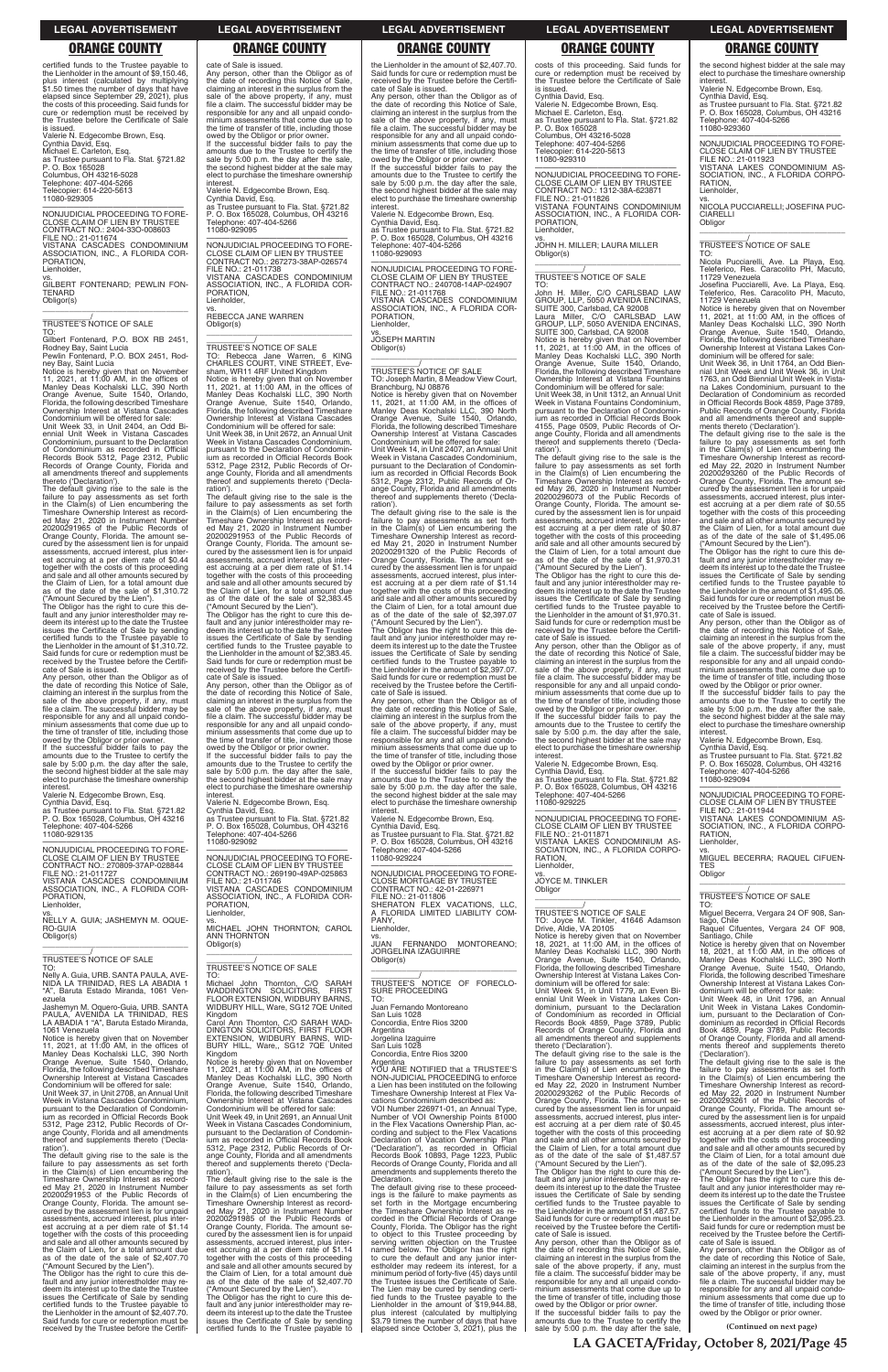**Page 46/LA GACETA/Friday, October 8, 2021**

Ownership Interest at Vistana Lakes Condominium will be offered for sale: Unit Week 16, in Unit 1943, an Annual Unit Week in Vistana Lakes Condomin-ium, pursuant to the Declaration of Con-dominium as recorded in Official Records Book 4859, Page 3789, Public Records of Orange County, Florida and all amendments thereof and supplements thereto ('Declaration'). The default giving rise to the sale is the

failure to pay assessments as set forth in the Claim(s) of Lien encumbering the Timeshare Ownership Interest as record-ed May 22, 2020 in Instrument Number 20200293257 of the Public Records of Orange County, Florida. The amount se-cured by the assessment lien is for unpaid assessments, accrued interest, plus interest accruing at a per diem rate of \$1.09 together with the costs of this proceeding and sale and all other amounts secured by the Claim of Lien, for a total amount due as of the date of the sale of \$2,394.51

owed by the Obligor or prior owner. If the successful bidder fails to pay the amounts due to the Trustee to certify the sale by 5:00 p.m. the day after the sale, the second highest bidder at the sale may elect to purchase the timeshare ownership **interest** 

("Amount Secured by the Lien"). The Obligor has the right to cure this default and any junior interestholder may redeem its interest up to the date the Trustee issues the Certificate of Sale by sending certified funds to the Trustee payable to the Lienholder in the amount of \$2,394.51. Said funds for cure or redemption must received by the Trustee before the Certifi-

Unit Week 40, in Unit 1919, an Annual Unit Week in Vistana Lakes Condomin-ium, pursuant to the Declaration of Condominium as recorded in Official Records Book 4859, Page 3789, Public Records of Orange County, Florida and all amendments thereof and supplements thereto claration').

cate of Sale is issued. Any person, other than the Obligor as of the date of recording this Notice of Sale, claiming an interest in the surplus from the sale of the above property, if any, must file a claim. The successful bidder may be responsible for any and all unpaid condo-minium assessments that come due up to the time of transfer of title, including those

Valerie N. Edgecombe Brown, Esq. Cynthia David, Esq.

as Trustee pursuant to Fla. Stat. §721.82 P. O. Box 165028, Columbus, OH 43216 Telephone: 407-404-5266 11080-929279

The Obligor has the right to cure this default and any junior interestholder may re-deem its interest up to the date the Trustee issues the Certificate of Sale by sending certified funds to the Trustee payable to the Lienholder in the amount of \$2,372.58. Said funds for cure or redemption must be received by the Trustee before the Certifi-cate of Sale is issued.

—————————————————— NONJUDICIAL PROCEEDING TO FORE-CLOSE CLAIM OF LIEN BY TRUSTEE FILE NO.: 21-012236 VISTANA LAKES CONDOMINIUM AS-SOCIATION, INC., A FLORIDA CORPO-RATION, Lienholder,

 $\overline{D}$ . CHARLES CORBETT; J. LESLIE CORBETT Obligor  $\overline{\phantom{a}}$  , and the set of the set of the set of the set of the set of the set of the set of the set of the set of the set of the set of the set of the set of the set of the set of the set of the set of the set of the s

\_\_\_\_\_\_\_\_\_\_\_/ TRUSTEE'S NOTICE OF SALE

TO: D. Charles Corbett, 18 WESTCROSS ROAD, Savannah, GA 31411 D. Charles Corbett, 44141 Russell Branch Parkway, Unit 238, Ashburn, VA 20147

J. Leslie Corbett, 18 WESTCROSS ROAD, Savannah, GA 31411

Notice is hereby given that on November 11, 2021, at 11:00 AM, in the offices of Manley Deas Kochalski LLC, 390 North Orange Avenue, Suite 1540, Orlando, Florida, the following described Timeshare Ownership Interest at Vistana Lakes Con-dominium will be offered for sale:

—————————————————— NONJUDICIAL PROCEEDING TO FORE-CLOSE CLAIM OF LIEN BY TRUSTEE FILE NO.: 21-012011 VISTANA LAKES CONDOMINIUM AS-SOCIATION, INC., A FLORIDA CORPO-RATION, Lienholder,

> The default giving rise to the sale is the failure to pay assessments as set forth in the Claim(s) of Lien encumbering the Timeshare Ownership Interest as recorded May 22, 2020 in Instrument Number 20200293260 of the Public Records of Orange County, Florida. The amount secured by the assessment lien is for unpaid assessments, accrued interest, plus inter-est accruing at a per diem rate of \$1.09 together with the costs of this proceeding and sale and all other amounts secured by the Claim of Lien, for a total amount due as of the date of the sale of \$2,372.58 ("Amount Secured by the Lien").

Any person, other than the Obligor as of the date of recording this Notice of Sale, claiming an interest in the surplus from the sale of the above property, if any, must file a claim. The successful bidder may be

\_\_\_\_\_\_\_\_\_\_\_\_\_\_/<br>TRUSTEE'S NOTICE OF FORECLO-SURE PROCEEDING

vs. NESTOR REYES **Obligor** 

If the successful bidder fails to pay the amounts due to the Trustee to certify the sale by 5:00 p.m. the day after the sale, the second highest bidder at the sale may elect to purchase the timeshare ownership interest.

Valerie N. Edgecombe Brown, Esq. Cynthia David, Esq. as Trustee pursuant to Fla. Stat. §721.82 P. O. Box 165028, Columbus, OH 43216 Telephone: 407-404-5266 11080-929346

vs. CARLOS BLAMEY Obligor

\_\_\_\_\_\_\_\_\_\_\_\_\_\_\_\_\_\_\_\_\_\_\_\_\_\_\_\_\_\_\_\_\_

\_\_\_\_\_\_\_\_\_\_\_/ TRUSTEE'S NOTICE OF SALE

TO: Carlos Blamey, Camino De La Superiora #6697, La FLorida, Santiago, 8280421 Chile

Notice is hereby given that on November 18, 2021, at 11:00 AM, in the offices of Manley Deas Kochalski LLC, 390 North Orange Avenue, Suite 1540, Orlando, Florida, the following described Timeshare Ownership Interest at Vistana Lakes Con-dominium will be offered for sale:

Unit Week 17, in Unit 1993, an Annual Unit Week in Vistana Lakes Condomin-ium, pursuant to the Declaration of Condominium as recorded in Official Records Book 4859, Page 3789, Public Records of Orange County, Florida and all amendments thereof and supplements thereto ('Declaration').

> —————————————————— NONJUDICIAL PROCEEDING TO FORE-CLOSE CLAIM OF LIEN BY TRUSTEE FILE NO.: 21-012065 VISTANA SPRINGS CONDOMINIUM AS-SOCIATION, INC., A FLORIDA CORPO-

**RATION** Lienholder,

The default giving rise to the sale is the failure to pay assessments as set forth in the Claim(s) of Lien encumbering the Timeshare Ownership Interest as recorded May 22, 2020 in Instrument Number 20200293257 of the Public Records of Orange County, Florida. The amount secured by the assessment lien is for unpaid assessments, accrued interest, plus inter-est accruing at a per diem rate of \$0.92 together with the costs of this proceeding and sale and all other amounts secured by the Claim of Lien, for a total amount due as of the date of the sale of \$2,089.91 ("Amount Secured by the Lien"). The Obligor has the right to cure this de-

fault and any junior interestholder may re-deem its interest up to the date the Trustee issues the Certificate of Sale by sending certified funds to the Trustee payable to the Lienholder in the amount of \$2,089.91. Said funds for cure or redemption must be received by the Trustee before the Certifi-cate of Sale is issued. Any person, other than the Obligor as of

the date of recording this Notice of Sale, claiming an interest in the surplus from the sale of the above property, if any, must file a claim. The successful bidder may be responsible for any and all unpaid condominium assessments that come due up to the time of transfer of title, including those owed by the Obligor or prior owner. If the successful bidder fails to pay the

amounts due to the Trustee to certify the sale by 5:00 p.m. the day after the sale, the second highest bidder at the sale may elect to purchase the timeshare ownership interest. Valerie N. Edgecombe Brown, Esq.

Cynthia David, Esq. as Trustee pursuant to Fla. Stat. §721.82 P. O. Box 165028, Columbus, OH 43216 Telephone: 407-404-5266 11080-929354

—————————————————— NONJUDICIAL PROCEEDING TO FORE-CLOSE CLAIM OF LIEN BY TRUSTEE CONTRACT NO.: 2125-15EO-043094 FILE NO.: 21-012057 VISTANA CASCADES CONDOMINIUM ASSOCIATION, INC., A FLORIDA COR-PORATION,

Lienholder, vs.

KORRI L. ROSS; LESTER E. ROSS, AKA LESTER ROSS Obligor(s) \_\_\_\_\_\_\_\_\_\_\_\_\_\_\_\_\_\_\_\_\_\_\_\_\_\_\_\_\_\_\_\_\_

TO: Korri L. Ross

2609 SIERRA AVENUE Plainfield, IL 60586 Lester E. Ross, AKA Lester Ross 2609 SIERRA AVENUE

Plainfield, IL 60586 YOU ARE NOTIFIED that a TRUSTEE'S NON-JUDICIAL PROCEEDING to enforce Lien has been instituted on the fo Timeshare Ownership Interest at Vistana Cascades Condominium described as: Unit Week 15, in Unit 2125, an Even Bi-ennial Unit Week in Vistana Cascades  $\overline{\phantom{a}}$  , and the set of the set of the set of the set of the set of the set of the set of the set of the set of the set of the set of the set of the set of the set of the set of the set of the set of the set of the s Jesus M. Rivera, AKA J. R.

> thereto ('Declaration').<br>The default giving rise to these proceed-<br>ings is the failure to pay condominium<br>assessments and dues resulting in a<br>Claim of Lien encumbering the Timeshare<br>Ownership Interest as recorded in the Of ficial Records of Orange County, Florida. The Obligor has the right to object to this Trustee proceeding by serving written objection on the Trustee named below. The Obligor has the right to cure the default and any junior interestholder may redeem its interest, for a minimum period of forty-five (45) days until the Trustee issues the Certificate of Sale. The Lien may be cured by sending certified funds to the Trustee

FILE NO.: 21-012061 VISTANA CASCADES CONDOMINIUM ASSOCIATION, INC., A FLORIDA COR-PORATION, Lienholder,

\_\_\_\_\_\_\_\_\_\_\_\_\_\_\_\_\_\_\_\_\_\_\_\_\_\_\_\_\_\_\_\_\_ \_\_\_\_\_\_\_\_\_\_\_/ TRUSTEE'S NOTICE OF SALE TO: Nestor Reyes, 1024 Bryan Court,

Kingsport, TN 37660

**Obligor** 

Notice is hereby given that on November 18, 2021, at 11:00 AM, in the offices of Manley Deas Kochalski LLC, 390 North Orange Avenue, Suite 1540, Orlando, Florida, the following described Timeshare

Ownership Interest at Vistana Cascades Condominium will be offered for sale: Unit Week 02, in Unit 2220, an Odd Biennial Unit Week in Vistana Cascades Condominium, pursuant to the Declaration of Condominium as recorded in Official Records Book 5312, Page 2312, Public Records of Orange County, Florida and all amendments thereof and supplements thereto ('Declaration'). The default giving rise to the sale is the failure to pay assessments as set forth in the Claim(s) of Lien encumbering the Timeshare Ownership Interest as record-ed May 21, 2020 in Instrument Number 20200291402 of the Public Records of Orange County, Florida. The amount se-cured by the assessment lien is for unpaid assessments, accrued interest, plus interest accruing at a per diem rate of \$0.22 together with the costs of this proceeding and sale and all other amounts secured by the Claim of Lien, for a total amount due as of the date of the sale of \$992.90

("Amount Secured by the Lien"). The Obligor has the right to cure this de-fault and any junior interestholder may re-

deem its interest up to the date the Trustee issues the Certificate of Sale by sending certified funds to the Trustee payable to

the Lienholder in the amount of \$992.90. Said funds for cure or redemption must be received by the Trustee before the Certifi-

cate of Sale is issued. Any person, other than the Obligor as of the date of recording this Notice of Sale,

claiming an interest in the surplus from the sale of the above property, if any, must file a claim. The successful bidder may be

responsible for any and all unpaid condo-minium assessments that come due up to the time of transfer of title, including those

owed by the Obligor or prior owner. If the successful bidder fails to pay the amounts due to the Trustee to certify the sale by 5:00 p.m. the day after the sale, the second highest bidder at the sale may elect to purchase the timeshare ownership

Valerie N. Edgecombe Brown, Esq. Cynthia David, Esq. as Trustee pursuant to Fla. Stat. §721.82 P. O. Box 165028, Columbus, OH 43216 Telephone: 407-404-5266

**interest** 

11080-929229

vs. NAJAH ABDULLAH S. ABA ALKHAIL; KHALED IBRAHIM ABU BOTAIN

Obligor

\_\_\_\_\_\_\_\_\_\_\_/ TRUSTEE'S NOTICE OF SALE

TO: Najah Abdullah S. Aba Alkhail, PO BOX 57184, Riyadh 11574, Saudi Arabia Khaled Ibrahim Abu Botain, PO BOX 57184, Riyadh 11574, Saudi Arabia

Notice is hereby given that on November 11, 2021, at 11:00 AM, in the offices of Manley Deas Kochalski LLC, 390 North

Orange Avenue, Suite 1540, Orlando, Florida, the following described Timeshare Ownership Interest at Vistana Springs

Condominium will be offered for sale: Unit Week 21, in Unit 0814, an Annual Unit Week in Vistana Springs Condominium,

pursuant to the Declaration of Condo-minium as recorded in Official Records Book 4052, Page 3241, Public Records of Orange County, Florida and all amend-ments thereof and supplements thereto

('Declaration').

The default giving rise to the sale is the failure to pay assessments as set forth in the Claim(s) of Lien encumbering the Timeshare Ownership Interest as record-ed May 21, 2020 in Instrument Number 20200291299 of the Public Records of Orange County, Florida. The amount se-cured by the assessment lien is for unpaid assessments, accrued interest, plus interest accruing at a per diem rate of \$0.86 together with the costs of this proceeding and sale and all other amounts secured by

| Condominium, pursuant to the Declaration<br>of Condominium as recorded in Official<br>Records Book 5312, Page 2312, Public<br>Records of Orange County, Florida and<br>all amendments thereof and supplements<br>thereto ('Declaration').<br>The default giving rise to these proceed-<br>ings is the failure to pay condominium<br>assessments and dues resulting in a                                            | the Claim of Lien, for a total amount due<br>as of the date of the sale of \$1,947.65<br>("Amount Secured by the Lien").<br>The Obligor has the right to cure this de-<br>fault and any junior interestholder may re-<br>deem its interest up to the date the Trustee<br>issues the Certificate of Sale by sending<br>certified funds to the Trustee payable to<br>the Lienholder in the amount of \$1,947.65. | by sending certified funds to the Trustee<br>payable to the Lienholder in the amount<br>of \$1,404.00, plus interest (calculated<br>by multiplying \$0.44 times the number of<br>days that have elapsed since September<br>28, 2021), plus the costs of this proceed-<br>ing. Said funds for cure or redemption<br>must be received by the Trustee before<br>the Certificate of Sale is issued. | sale of the above property, if any, must<br>file a claim. The successful bidder may be<br>responsible for any and all unpaid condo-<br>minium assessments that come due up to<br>the time of transfer of title, including those<br>owed by the Obligor or prior owner.<br>If the successful bidder fails to pay the<br>amounts due to the Trustee to certify the<br>sale by 5:00 p.m. the day after the sale, | file a claim. The successful bidder may be<br>responsible for any and all unpaid condo-<br>minium assessments that come due up to<br>the time of transfer of title, including those<br>owed by the Obligor or prior owner.<br>If the successful bidder fails to pay the<br>amounts due to the Trustee to certify the<br>sale by 5:00 p.m. the day after the sale,<br>the second highest bidder at the sale may |
|--------------------------------------------------------------------------------------------------------------------------------------------------------------------------------------------------------------------------------------------------------------------------------------------------------------------------------------------------------------------------------------------------------------------|----------------------------------------------------------------------------------------------------------------------------------------------------------------------------------------------------------------------------------------------------------------------------------------------------------------------------------------------------------------------------------------------------------------|-------------------------------------------------------------------------------------------------------------------------------------------------------------------------------------------------------------------------------------------------------------------------------------------------------------------------------------------------------------------------------------------------|---------------------------------------------------------------------------------------------------------------------------------------------------------------------------------------------------------------------------------------------------------------------------------------------------------------------------------------------------------------------------------------------------------------|----------------------------------------------------------------------------------------------------------------------------------------------------------------------------------------------------------------------------------------------------------------------------------------------------------------------------------------------------------------------------------------------------------------|
| Claim of Lien encumbering the Timeshare<br>Ownership Interest as recorded in the Of-<br>ficial Records of Orange County, Florida.<br>The Obligor has the right to object to this<br>Trustee proceeding by serving written ob-<br>iection on the Trustee named below. The<br>Obligor has the right to cure the default<br>and any junior interestholder may redeem<br>its interest, for a minimum period of forty-  | Said funds for cure or redemption must be<br>received by the Trustee before the Certifi-<br>cate of Sale is issued.<br>Any person, other than the Obligor as of<br>the date of recording this Notice of Sale,<br>claiming an interest in the surplus from the<br>sale of the above property, if any, must<br>file a claim. The successful bidder may be<br>responsible for any and all unpaid condo-           | Cynthia David, Esq.<br>Valerie N. Edgecombe Brown, Esg.<br>Michael E. Carleton, Esq.<br>as Trustee pursuant to Fla. Stat. §721.82<br>P. O. Box 165028<br>Columbus, OH 43216-5028<br>Telephone: 407-404-5266<br>Telecopier: 614-220-5613<br>11080-929130                                                                                                                                         | the second highest bidder at the sale may<br>elect to purchase the timeshare ownership<br>interest.<br>Valerie N. Edgecombe Brown, Esq.<br>Cynthia David, Esq.<br>as Trustee pursuant to Fla. Stat. §721.82<br>P. O. Box 165028, Columbus, OH 43216<br>Telephone: 407-404-5266<br>11080-929170                                                                                                                | elect to purchase the timeshare ownership<br>interest.<br>Valerie N. Edgecombe Brown, Esq.<br>Cynthia David, Esg.<br>as Trustee pursuant to Fla. Stat. §721.82<br>P. O. Box 165028, Columbus, OH 43216<br>Telephone: 407-404-5266<br>11080-929186                                                                                                                                                              |
| five (45) days until the Trustee issues the<br>Certificate of Sale. The Lien may be cured<br>by sending certified funds to the Trustee<br>payable to the Lienholder in the amount of<br>\$930.84, plus interest (calculated by mul-<br>tiplying \$0.22 times the number of davs<br>that have elapsed since September 28,<br>2021), plus the costs of this proceeding.<br>Said funds for cure or redemption must be | minium assessments that come due up to<br>the time of transfer of title, including those<br>owed by the Obligor or prior owner.<br>If the successful bidder fails to pay the<br>amounts due to the Trustee to certify the<br>sale by 5:00 p.m. the day after the sale,<br>the second highest bidder at the sale may<br>elect to purchase the timeshare ownership<br>interest.                                  | NONJUDICIAL PROCEEDING TO FORE-<br>CLOSE CLAIM OF LIEN BY TRUSTEE<br>FILE NO.: 21-012152<br>VISTANA FOUNTAINS II CONDOMIN-<br>IUM ASSOCIATION, INC., A FLORIDA<br>CORPORATION.<br>Lienholder.                                                                                                                                                                                                   | NONJUDICIAL PROCEEDING TO FORE-<br>CLOSE CLAIM OF LIEN BY TRUSTEE<br>FILE NO.: 21-012219<br>VISTANA LAKES CONDOMINIUM AS-<br>SOCIATION, INC., A FLORIDA CORPO-<br>RATION.<br>Lienholder.                                                                                                                                                                                                                      | NONJUDICIAL PROCEEDING TO FORE-<br>CLOSE CLAIM OF LIEN BY TRUSTEE<br>CONTRACT NO.: 2627-37AO-020796<br>FILE NO.: 21-012329<br>VISTANA CASCADES CONDOMINIUM<br>ASSOCIATION, INC., A FLORIDA COR-<br>PORATION.<br>Lienholder.                                                                                                                                                                                    |
| received by the Trustee before the Certifi-<br>cate of Sale is issued.<br>Cvnthia David, Esg.<br>Valerie N. Edgecombe Brown, Esq.                                                                                                                                                                                                                                                                                  | Valerie N. Edgecombe Brown, Esg.<br>Cynthia David, Esq.<br>as Trustee pursuant to Fla. Stat. §721.82<br>P. O. Box 165028, Columbus, OH 43216                                                                                                                                                                                                                                                                   | VS.<br>BLOWERS WHOLESALE PRODUCTS.<br>LLC. A LIMITED LIABILITY COMPANY<br>Obligor                                                                                                                                                                                                                                                                                                               | VS.<br>PATRICIA WHYTE; JAMES KIRK WHYTE<br>Obligor                                                                                                                                                                                                                                                                                                                                                            | VS.<br>GONZALO J. ARNAL, AKA G. ARNAL J.;<br>CARMEN L. CHACON DE ARNAL<br>Obligor(s)                                                                                                                                                                                                                                                                                                                           |
| Michael E. Carleton, Esg.<br>as Trustee pursuant to Fla. Stat. §721.82<br>P. O. Box 165028                                                                                                                                                                                                                                                                                                                         | Telephone: 407-404-5266<br>11080-929147                                                                                                                                                                                                                                                                                                                                                                        | <b>TRUSTEE'S NOTICE OF SALE</b><br>TO: Blowers Wholesale Products, LLC, a                                                                                                                                                                                                                                                                                                                       | TRUSTEE'S NOTICE OF SALE<br>TO:<br>Patricia Whyte, 419 4H STREET W,                                                                                                                                                                                                                                                                                                                                           | TRUSTEE'S NOTICE OF SALE<br>TO:                                                                                                                                                                                                                                                                                                                                                                                |
| Columbus, OH 43216-5028<br>Telephone: 407-404-5266<br>Telecopier: 614-220-5613<br>11080-929131                                                                                                                                                                                                                                                                                                                     | NONJUDICIAL PROCEEDING TO FORE-<br>CLOSE CLAIM OF LIEN BY TRUSTEE<br>FILE NO.: 21-012074<br>VISTANA SPRINGS CONDOMINIUM AS-<br>SOCIATION, INC., A FLORIDA CORPO-                                                                                                                                                                                                                                               | Limited Liability Company, 131 Northeast<br>724th Street. Old Town. FL 32680<br>Notice is hereby given that on November<br>11, 2021, at 11:00 AM, in the offices of<br>Manley Deas Kochalski LLC, 390 North                                                                                                                                                                                     | Brooks, T1R 0E6 Canada<br>James Kirk Whyte, 419 4H STREET W,<br>Brooks, T1R 0E6 Canada<br>Notice is hereby given that on November<br>11. 2021. at $11:00$ AM. in the offices of                                                                                                                                                                                                                               | Gonzalo J. Arnal, AKA G. Arnal J., RES.<br>VISTA HERMOSA APT. 9B, PISO 9 CAL-<br>LE EL LIMON, EL CAFETAL, Caracas,<br>Venezuela<br>Carmen L. Chacon De Arnal. POLICLI-                                                                                                                                                                                                                                         |
| NONJUDICIAL PROCEEDING TO FORE-<br>CLOSE CLAIM OF LIEN BY TRUSTEE                                                                                                                                                                                                                                                                                                                                                  | RATION.<br>Lienholder,                                                                                                                                                                                                                                                                                                                                                                                         | Orange Avenue, Suite 1540, Orlando,<br>Florida, the following described Timeshare                                                                                                                                                                                                                                                                                                               | Manley Deas Kochalski LLC, 390 North<br>Orange Avenue, Suite 1540, Orlando,<br>Florida, the following described Timeshare                                                                                                                                                                                                                                                                                     | (Continued on next page)                                                                                                                                                                                                                                                                                                                                                                                       |

# vs. TONI RAIL

\_\_\_\_\_\_\_\_\_\_\_\_\_\_\_\_\_\_\_\_\_\_\_\_\_\_\_\_\_\_\_\_\_

\_\_\_\_\_\_\_\_\_\_\_/ TRUSTEE'S NOTICE OF SALE TO: Toni Rail, 986 WITTSHIRE LANE, Cincinatti, OH 45255 Notice is hereby given that on November 18, 2021, at 11:00 AM, in the offices of Manley Deas Kochalski LLC, 390 North Orange Avenue, Suite 1540, Orlando, Florida, the following described Timeshare Ownership Interest at Vistana Springs Condominium will be offered for sale: Unit Week 09, in Unit 0858, an Annual Unit Week in Vistana Springs Condominium, pursuant to the Declaration of Condominium as recorded in Official Records Book 4052, Page 3241, Public Records of Orange County, Florida and all amendments thereof and supplements thereto ('Declaration'). The default giving rise to the sale is the

failure to pay assessments as set forth in the Claim(s) of Lien encumbering the Timeshare Ownership Interest as recorded May 21, 2020 in Instrument Number 20200291299 of the Public Records of Orange County, Florida. The amount secured by the assessment lien is for unpaid assessments, accrued interest, plus inter-est accruing at a per diem rate of \$0.86 together with the costs of this proceeding and sale and all other amounts secured by the Claim of Lien, for a total amount due as of the date of the sale of \$2,125.10 ("Amount Secured by the Lien"). The Obligor has the right to cure this de-

fault and any junior interestholder may re-deem its interest up to the date the Trustee issues the Certificate of Sale by sending certified funds to the Trustee payable to the Lienholder in the amount of \$2,125.10. Said funds for cure or redemption must be received by the Trustee before the Certifi-cate of Sale is issued. Any person, other than the Obligor as of

the date of recording this Notice of Sale, claiming an interest in the surplus from the sale of the above property, if any, must file a claim. The successful bidder may be responsible for any and all unpaid condominium assessments that come due up to the time of transfer of title, including those owed by the Obligor or prior owner. If the successful bidder fails to pay the

amounts due to the Trustee to certify the sale by 5:00 p.m. the day after the sale, the second highest bidder at the sale may elect to purchase the timeshare ownership

interest. Valerie N. Edgecombe Brown, Esq. Cynthia David, Esq. as Trustee pursuant to Fla. Stat. §721.82 P. O. Box 165028, Columbus, OH 43216 Telephone: 407-404-5266 11080-929227

—————————————————— NONJUDICIAL PROCEEDING TO FORE-CLOSE CLAIM OF LIEN BY TRUSTEE CONTRACT NO.: 1475-24O-714080 FILE NO.: 21-012148 VISTANA FOUNTAINS II CONDOMIN-IUM ASSOCIATION, INC., A FLORIDA CORPORATION, Lienholder,

vs. JESUS M. RIVERA, AKA J. R.; REBECCA S. RIVERA Obligor(s) \_\_\_\_\_\_\_\_\_\_\_\_\_\_\_\_\_\_\_\_\_\_\_\_\_\_\_\_\_\_\_\_\_

\_\_\_\_\_\_\_\_\_\_\_/ TRUSTEE'S NOTICE OF FORECLO-SURE PROCEEDING TO:

961 Stuart Draft Highway Staunton, VA 24401 Rebecca S. Rivera

58 Provence Drive Apartment L110 Stuarts Draft, VA 24477

YOU ARE NOTIFIED that a TRUSTEE'S NON-JUDICIAL PROCEEDING to enforce a Lien has been instituted on the following Timeshare Ownership Interest at Vistana Fountains II Condominium described as: Unit Week 24, in Unit 1475, an Odd Biennial Unit Week in Vistana Fountains II Condominium, pursuant to the Declaration of Condominium as recorded in Official Records Book 4598, Page 3299, Public Records of Orange County, Florida and all amendments thereof and supplements

Ownership Interest at Vistana Fountains II Condominium will be offered for sale: Unit Week 37, in Unit 1469, an Odd Biennial Unit Week in Vistana Fountains II Condominium, pursuant to the Declaration of Condominium as recorded in Official Records Book 4598, Page 3299, Public Records of Orange County, Florida and all amendments thereof and supplements thereto ('Declaration'). The default giving rise to the sale is the failure to pay assessments as set forth in the Claim(s) of Lien encumbering the Timeshare Ownership Interest as record-ed May 21, 2020 in Instrument Number

20200291191 of the Public Records of Orange County, Florida. The amount se-cured by the assessment lien is for unpaid

assessments, accrued interest, plus inter-est accruing at a per diem rate of \$0.44 together with the costs of this proceeding

and sale and all other amounts secured by the Claim of Lien, for a total amount due as of the date of the sale of \$1,285.84

("Amount Secured by the Lien"). The Obligor has the right to cure this de-fault and any junior interestholder may re-

deem its interest up to the date the Trustee issues the Certificate of Sale by sending certified funds to the Trustee payable to

the Lienholder in the amount of \$1,285.84. Said funds for cure or redemption must be received by the Trustee before the Certifi-

cate of Sale is issued. Any person, other than the Obligor as of the date of recording this Notice of Sale,

claiming an interest in the surplus from the sale of the above property, if any, must file a claim. The successful bidder may be

responsible for any and all unpaid condo-minium assessments that come due up to the time of transfer of title, including those

owed by the Obligor or prior owner. If the successful bidder fails to pay the amounts due to the Trustee to certify the sale by 5:00 p.m. the day after the sale, the second highest bidder at the sale may elect to purchase the timeshare ownership

interest.

Valerie N. Edgecombe Brown, Esq.

Cynthia David, Esq.

as Trustee pursuant to Fla. Stat. §721.82 P. O. Box 165028, Columbus, OH 43216 Telephone: 407-404-5266

11080-929172

—————————————————— NONJUDICIAL PROCEEDING TO FORE-CLOSE CLAIM OF LIEN BY TRUSTEE FILE NO.: 21-012160 VISTANA FOUNTAINS II CONDOMIN-IUM ASSOCIATION, INC., A FLORIDA CORPORATION,

vs.<br>FARIBORZ PEZESHKI, AKA F. PEZESH-<br>KI; HALLEH EMAMI PEZESHKI, AKA H.

Lienholder,

PEZESHKI Obligor

\_\_\_\_\_\_\_\_\_\_\_\_\_\_\_\_\_\_\_\_\_\_\_\_\_\_\_\_\_\_\_\_\_ \_\_\_\_\_\_\_\_\_\_\_/ TRUSTEE'S NOTICE OF SALE

TO:

ki, PO Bo<br>Emirates

FARIBORZ PEZESHKI, AKA F. PEZESH-KI, PO Box 478505, Dubai, 0000 United Arab Emirates Halleh Emami Pezeshki, AKA H. Pezeshki, PO Box 61052, Sharjah, United Arab

Notice is hereby given that on November 11, 2021, at 11:00 AM, in the offices of Manley Deas Kochalski LLC, 390 North

Orange Avenue, Suite 1540, Orlando, Florida, the following described Timeshare Ownership Interest at Vistana Fountains II

Condominium will be offered for sale: Unit Week 50, in Unit 1666, an Even Bi-ennial Unit Week in Vistana Fountains II

Condominium, pursuant to the Declaration of Condominium as recorded in Official Records Book 4598, Page 3299, Public Records of Orange County, Florida and all amendments thereof and supplements

thereto ('Declaration').

The default giving rise to the sale is the failure to pay assessments as set forth in the Claim(s) of Lien encumbering the

Timeshare Ownership Interest as record-ed May 21, 2020 in Instrument Number 20200291261 of the Public Records of

Orange County, Florida. The amount se-cured by the assessment lien is for unpaid assessments, accrued interest, plus inter-

est accruing at a per diem rate of \$0.44 together with the costs of this proceeding and sale and all other amounts secured by

the Claim of Lien, for a total amount due as of the date of the sale of \$1,311.36 ("Amount Secured by the Lien").

The Obligor has the right to cure this de-fault and any junior interestholder may re-deem its interest up to the date the Trustee

issues the Certificate of Sale by sending certified funds to the Trustee payable to the Lienholder in the amount of \$1,311.36.

Said funds for cure or redemption must be received by the Trustee before the Certifi-cate of Sale is issued. Any person, other than the Obligor as of the date of recording this Notice of Sale, claiming an interest in the surplus from the

**LEGAL ADVERTISEMENT LEGAL ADVERTISEMENT LEGAL ADVERTISEMENT LEGAL ADVERTISEMENT LEGAL ADVERTISEMENT**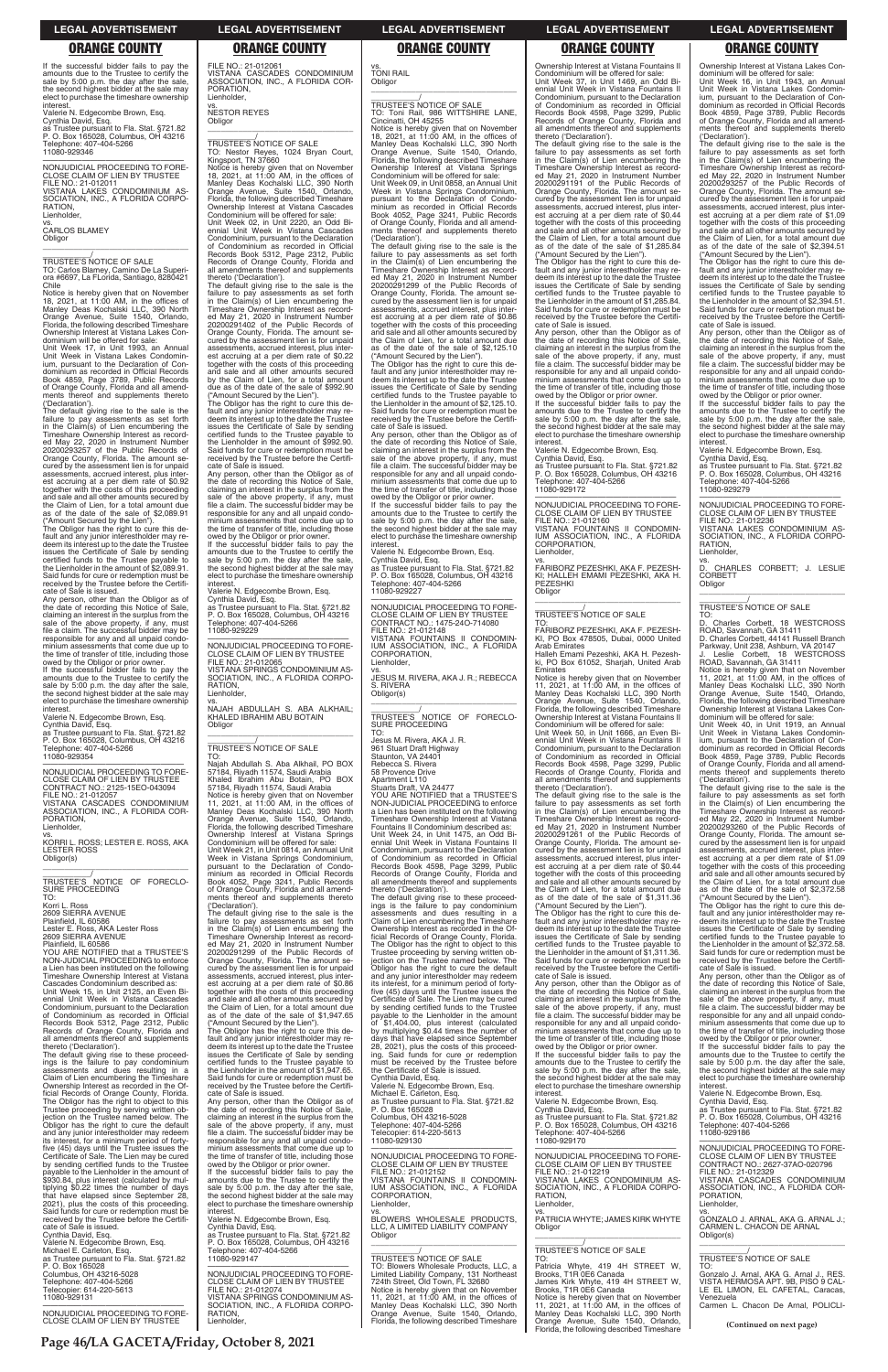NICA MENDEZ GIMON AV., ANDRES BELLO, ENTRE LAS PALMAS, Y LOS MANOLOS 2NDO CONSLT 23, Caracas, Venezuela

Notice is hereby given that on November 11, 2021, at 11:00 AM, in the offices of Manley Deas Kochalski LLC, 390 North Orange Avenue, Suite 1540, Orlando, Florida, the following described Timeshare Ownership Interest at Vistana Cascades Condominium will be offered for sale:

Unit Week 37, in Unit 2627, an Annual Unit Week in Vistana Cascades Condominium, pursuant to the Declaration of Condominium as recorded in Official Records Book 5312, Page 2312, Public Records of Orange County, Florida and all amendments thereof and supplements thereto ('Decla-

ration'). The default giving rise to the sale is the failure to pay assessments as set forth in the Claim(s) of Lien encumbering the Timeshare Ownership Interest as recorded May 21, 2020 in Instrument Number 20200291953 of the Public Records of Orange County, Florida. The amount se-cured by the assessment lien is for unpaid assessments, accrued interest, plus interest accruing at a per diem rate of \$0.42 together with the costs of this proceeding and sale and all other amounts secured by the Claim of Lien, for a total amount due as of the date of the sale of \$1,305.95 ("Amount Secured by the Lien").

The Obligor has the right to cure this de-fault and any junior interestholder may re-deem its interest up to the date the Trustee issues the Certificate of Sale by sending certified funds to the Trustee payable to the Lienholder in the amount of \$1,305.95. Said funds for cure or redemption must be received by the Trustee before the Certifi-cate of Sale is issued.

Any person, other than the Obligor as of the date of recording this Notice of Sale, claiming an interest in the surplus from the sale of the above property, if any, must file a claim. The successful bidder may be responsible for any and all unpaid condominium assessments that come due up to the time of transfer of title, including those owed by the Obligor or prior owner.

If the successful bidder fails to pay the amounts due to the Trustee to certify the sale by 5:00 p.m. the day after the sale, the second highest bidder at the sale may elect to purchase the timeshare ownership

interest. Valerie N. Edgecombe Brown, Esq. Cynthia David, Esq. as Trustee pursuant to Fla. Stat. §721.82 P. O. Box 165028, Columbus, OH 43216 lephone: 407-404-5266 11080-929149

—————————————————— NONJUDICIAL PROCEEDING TO FORE-CLOSE CLAIM OF LIEN BY TRUS CONTRACT NO.: 2209-06AO-001272

FILE NO.: 21-012339 VISTANA CASCADES CONDOMINIUM ASSOCIATION, INC., A FLORIDA COR-PORATION, Lienholder,

vs. JOHN WILSON; DOREEN WILSON Obligor(s) \_\_\_\_\_\_\_\_\_\_\_\_\_\_\_\_\_\_\_\_\_\_\_\_\_\_\_\_\_\_\_\_\_

### \_\_\_\_\_\_\_\_\_\_\_/ TRUSTEE'S NOTICE OF SALE

TO: John Wilson, 503 WATT ST, Fergus, N1M 3K3 Canada Doreen Wilson, 503 WATT ST, Fergus,

N1M 3K3 Canada Notice is hereby given that on November 11, 2021, at 11:00 AM, in the offices of Manley Deas Kochalski LLC, 390 North Orange Avenue, Suite 1540, Orlando, Florida, the following described Timeshare Ownership Interest at Vistana Cascades Condominium will be offered for sale:

Unit Week 06, in Unit 2209, an Annual Unit Week in Vistana Cascades Condominium, pursuant to the Declaration of Condominium as recorded in Official Records Book 5312, Page 2312, Public Records of Or-ange County, Florida and all amendments thereof and supplements thereto ('Declaration').

The default giving rise to the sale is the failure to pay assessments as set forth in the Claim(s) of Lien encumbering the Timeshare Ownership Interest as recorded May 21, 2020 in Instrument Number 20200291955 of the Public Records of Orange County, Florida. The amount secured by the assessment lien is for unpaid assessments, accrued interest, plus inter-est accruing at a per diem rate of \$0.42 together with the costs of this proceeding and sale and all other amounts secured by the Claim of Lien, for a total amount due as of the date of the sale of \$1,316.42

 $\overline{\phantom{a}}$  ,  $\overline{\phantom{a}}$  ,  $\overline{\phantom{a}}$  ,  $\overline{\phantom{a}}$  ,  $\overline{\phantom{a}}$  ,  $\overline{\phantom{a}}$  ,  $\overline{\phantom{a}}$  ,  $\overline{\phantom{a}}$  ,  $\overline{\phantom{a}}$  ,  $\overline{\phantom{a}}$  ,  $\overline{\phantom{a}}$  ,  $\overline{\phantom{a}}$  ,  $\overline{\phantom{a}}$  ,  $\overline{\phantom{a}}$  ,  $\overline{\phantom{a}}$  ,  $\overline{\phantom{a}}$ \_\_\_\_\_\_\_\_\_\_\_/ TRUSTEE'S NOTICE OF SALE

("Amount Secured by the Lien"). The Obligor has the right to cure this default and any junior interestholder may redeem its interest up to the date the Trustee issues the Certificate of Sale by sending certified funds to the Trustee payable to the Lienholder in the amount of \$1,316.42. Said funds for cure or redemption must be #44 MY LORDS BAY ROAD, Hamilton

18, 2021, at 11:00 AM, in the offices of Manley Deas Kochalski LLC, 390 North Orange Avenue, Suite 1540, Orlando, Florida, the following described Timeshare Ownership Interest at Vistana Cascades Condominium will be offered for sale: Unit Week 51, in Unit 2506, an Annual Unit Week in Vistana Cascades Condominium, pursuant to the Declaration of Condomination ium as recorded in Official Records Book 5312, Page 2312, Public Records of Orange County, Florida and all amendments thereof and supplements thereto ('Declaration')

Parish, CR02 Bermuda

Rita I. Woolridge, AKA R. Woolridge, #44 MY LORDS BAY ROAD, Hamilton Parish,

CR02 Bermuda

Notice is hereby given that on November 11, 2021, at 11:00 AM, in the offices of Manley Deas Kochalski LLC, 390 North Orange Avenue, Suite 1540, Orlando, Florida, the following described Timeshare Ownership Interest at Vistana Lakes Condominium will be offered for sale: Unit Week 17, in Unit 1859, an Annual Unit Week in Vistana Lakes Condominium, pursuant to the Declaration of Con-dominium as recorded in Official Records Book 4859, Page 3789, Public Records of Orange County, Florida and all amend-ments thereof and supplements thereto

('Declaration').

owed by the Obligor or prior owner. If the successful bidder fails to pay the amounts due to the Trustee to certify the sale by 5:00 p.m. the day after the sale the second highest bidder at the sale may elect to purchase the timeshare ownership **interest** 

—————————————————— NONJUDICIAL PROCEEDING TO FORE-CLOSE CLAIM OF LIEN BY TRUSTEE FILE NO.: 21-012391 VISTANA CASCADES CONDOMINIUM ASSOCIATION, INC., A FLORIDA COR-PORATION, **Lienholder** 

The default giving rise to the sale is the failure to pay assessments as set forth in the Claim(s) of Lien encumbering the Timeshare Ownership Interest as record-ed May 22, 2020 in Instrument Number 20200293257 of the Public Records of Orange County, Florida. The amount se-cured by the assessment lien is for unpaid assessments, accrued interest, plus interest accruing at a per diem rate of \$0.92 together with the costs of this proceeding and sale and all other amounts secured by the Claim of Lien, for a total amount due as of the date of the sale of \$2,109.72 ("Amount Secured by the Lien"). The Obligor has the right to cure this de-fault and any junior interestholder may redeem its interest up to the date the Trustee issues the Certificate of Sale by sending certified funds to the Trustee payable to the Lienholder in the amount of \$2,109.72. Said funds for cure or redemption must be received by the Trustee before the Certifi-

> vs. JOHN FERKO; DAINA FERKO **Obligor**

TO:<br>John Ferko, 1473 TANNER COURT,<br>Oakville, L6M 2Z3 Canada<br>Daina Ferko, 1473 TANNER COURT,<br>Oakville, L6M2Z4 Canada<br>Notice is hereby given that on November<br>18, 2021, at 11:00 AM, in the offices of<br>Manley Deas Kochalski LLC Florida, the following described Timeshare Ownership Interest at Vistana Cascades Condominium will be offered for sale:

cate of Sale is issued.

**interest** 

Any person, other than the Obligor as of the date of recording this Notice of Sale, claiming an interest in the surplus from the sale of the above property, if any, must file a claim. The successful bidder may be responsible for any and all unpaid condo-minium assessments that come due up to the time of transfer of title, including those

owed by the Obligor or prior owner. If the successful bidder fails to pay the amounts due to the Trustee to certify the sale by 5:00 p.m. the day after the sale the second highest bidder at the sale may elect to purchase the timeshare ownership

Valerie N. Edgecombe Brown, Esq. Cynthia David, Esq. as Trustee pursuant to Fla. Stat. §721.82 P. O. Box 165028, Columbus, OH 43216 Telephone: 407-404-5266

11080-929171

—————————————————— NONJUDICIAL PROCEEDING TO FORE-CLOSE CLAIM OF LIEN BY TRUSTEE CONTRACT NO.: 2305-43A-046312

FILE NO.: 21-012369

VISTANA CASCADES CONDOMINIUM ASSOCIATION, INC., A FLORIDA COR-

PORATION, Lienholder,

vs. GAIL E. SCHMIEDEL

Obligor(s)

TO: Gail E. Schmiedel, 25 SLOOP ROAD, Shermans Dale, PA 17090 Notice is hereby given that on November 11, 2021, at 11:00 AM, in the offices of Manley Deas Kochalski LLC, 390 North

Orange Avenue, Suite 1540, Orlando, Florida, the following described Timeshare Ownership Interest at Vistana Cascades Condominium will be offered for sale: Unit Week 43, in Unit 2305, an Annual Unit Week in Vistana Cascades Condominium, pursuant to the Declaration of Condominium as recorded in Official Records Book 5312, Page 2312, Public Records of Orange County, Florida and all amendments thereof and supplements thereto ('Declaration'). The default giving rise to the sale is the failure to pay assessments as set forth in the Claim(s) of Lien encumbering the Timeshare Ownership Interest as recorded May 21, 2020 in Instrument Number 20200292012 of the Public Records of Orange County, Florida. The amount secured by the assessment lien is for unpaid assessments, accrued interest, plus interest accruing at a per diem rate of \$0.88 together with the costs of this proceeding and sale and all other amounts secured by the Claim of Lien, for a total amount due as of the date of the sale of \$1,980.60 ("Amount Secured by the Lien"). The Obligor has the right to cure this default and any junior interestholder may re-deem its interest up to the date the Trustee issues the Certificate of Sale by sending certified funds to the Trustee payable to the Lienholder in the amount of \$1,980.60. Said funds for cure or redemption must be

PORATION, Lienholder, **RUDOLPH** 

 $\overline{\phantom{a}}$  , and the set of the set of the set of the set of the set of the set of the set of the set of the set of the set of the set of the set of the set of the set of the set of the set of the set of the set of the s \_\_\_\_\_\_\_\_\_\_\_/ TRUSTEE'S NOTICE OF SALE

reof and supplements thereto ('Declaration') The default giving rise to the sale is the failure to pay assessments as set forth in the Claim(s) of Lien encumbering the Timeshare Ownership Interest as recorded May 20, 2020 in Instrument Number 20200288971 of the Public Records of Orange County, Florida. The amount se-cured by the assessment lien is for unpaid assessments, accrued interest, plus interest accruing at a per diem rate of \$0.90 together with the costs of this proceeding and sale and all other amounts secured by

The default giving rise to the sale is the failure to pay assessments as set forth in the Claim(s) of Lien encumbering the Timeshare Ownership Interest as record-ed May 21, 2020 in Instrument Number 20200291483 of the Public Records of Orange County, Florida. The amount se-cured by the assessment lien is for unpaid assessments, accrued interest, plus interest accruing at a per diem rate of \$0.88 together with the costs of this proceeding and sale and all other amounts secured by the Claim of Lien, for a total amount due as of the date of the sale of \$2,004.25

> If the successful bidder fails to pay the amounts due to the Trustee to certify the sale by 5:00 p.m. the day after the sale, the second highest bidder at the sale may elect to purchase the timeshare ownership

> vs. ALLISON CASTRO ARGUEDAS; JORGE ARTURO FERNANDEZ MELENDEZ Obligor(s)  $\overline{\phantom{a}}$  , and the set of the set of the set of the set of the set of the set of the set of the set of the set of the set of the set of the set of the set of the set of the set of the set of the set of the set of the s

("Amount Secured by the Lien"). The Obligor has the right to cure this de-fault and any junior interestholder may redeem its interest up to the date the Trustee issues the Certificate of Sale by sending certified funds to the Trustee payable to the Lienholder in the amount of \$2,004.25. Said funds for cure or redemption must be received by the Trustee before the Certificate of Sale is issued.

Any person, other than the Obligor as of the date of recording this Notice of Sale, claiming an interest in the surplus from the sale of the above property, if any, must file a claim. The successful bidder may be responsible for any and all unpaid condominium assessments that come due up to the time of transfer of title, including those

Valerie N. Edgecombe Brown, Esq. Cynthia David, Esq.

as Trustee pursuant to Fla. Stat. §721.82 P. O. Box 165028, Columbus, OH 43216 Telephone: 407-404-5266 11080-929359

\_\_\_\_\_\_\_\_\_\_\_\_\_\_\_\_\_\_\_\_\_\_\_\_\_\_\_\_\_\_\_\_\_

### \_\_\_\_\_\_\_\_\_\_\_/ TRUSTEE'S NOTICE OF SALE

| certified funds to the Trustee payable to<br>the Lienholder in the amount of \$1.316.42. | Said funds for cure or redemption must be<br>received by the Trustee before the Certifi- | the date of recording this Notice of Sale.<br>claiming an interest in the surplus from the | sale of the above property, if any, must<br>file a claim. The successful bidder may be | cate of Sale is issued.<br>Any person, other than the Obligor as of                   |
|------------------------------------------------------------------------------------------|------------------------------------------------------------------------------------------|--------------------------------------------------------------------------------------------|----------------------------------------------------------------------------------------|---------------------------------------------------------------------------------------|
| Said funds for cure or redemption must be                                                | cate of Sale is issued.                                                                  | sale of the above property, if any, must                                                   | responsible for any and all unpaid condo-                                              | the date of recording this Notice of Sale.                                            |
| received by the Trustee before the Certifi-                                              | Any person, other than the Obligor as of                                                 | file a claim. The successful bidder may be                                                 | minium assessments that come due up to                                                 | claiming an interest in the surplus from the                                          |
| cate of Sale is issued.                                                                  | the date of recording this Notice of Sale,                                               | responsible for any and all unpaid condo-                                                  | the time of transfer of title, including those                                         | sale of the above property, if any, must                                              |
| Any person, other than the Obligor as of                                                 | claiming an interest in the surplus from the                                             | minium assessments that come due up to                                                     | owed by the Obligor or prior owner.                                                    | file a claim. The successful bidder may be                                            |
| the date of recording this Notice of Sale,                                               | sale of the above property, if any, must                                                 | the time of transfer of title, including those                                             | If the successful bidder fails to pay the                                              | responsible for any and all unpaid condo-                                             |
| claiming an interest in the surplus from the                                             | file a claim. The successful bidder may be                                               | owed by the Obligor or prior owner.                                                        | amounts due to the Trustee to certify the                                              | minium assessments that come due up to                                                |
| sale of the above property, if any, must<br>file a claim. The successful bidder may be   | responsible for any and all unpaid condo-<br>minium assessments that come due up to      | If the successful bidder fails to pay the<br>amounts due to the Trustee to certify the     | sale by 5:00 p.m. the day after the sale,<br>the second highest bidder at the sale may | the time of transfer of title, including those<br>owed by the Obligor or prior owner. |
| responsible for any and all unpaid condo-                                                | the time of transfer of title, including those                                           | sale by 5:00 p.m. the day after the sale.                                                  | elect to purchase the timeshare ownership                                              | If the successful bidder fails to pay the                                             |
| minium assessments that come due up to                                                   | owed by the Obligor or prior owner.                                                      | the second highest bidder at the sale may                                                  | interest.                                                                              | amounts due to the Trustee to certify the                                             |
| the time of transfer of title, including those                                           | If the successful bidder fails to pay the                                                | elect to purchase the timeshare ownership                                                  | Valerie N. Edgecombe Brown, Esg.                                                       | sale by 5:00 p.m. the day after the sale,                                             |
| owed by the Obligor or prior owner.                                                      | amounts due to the Trustee to certify the                                                | interest.                                                                                  | Cynthia David, Esq.                                                                    | the second highest bidder at the sale may                                             |
| If the successful bidder fails to pay the                                                | sale by 5:00 p.m. the day after the sale,                                                | Valerie N. Edgecombe Brown, Esq.                                                           | as Trustee pursuant to Fla. Stat. §721.82                                              | elect to purchase the timeshare ownership                                             |
| amounts due to the Trustee to certify the                                                | the second highest bidder at the sale may                                                | Cynthia David, Esq.                                                                        | P. O. Box 165028, Columbus, OH 43216                                                   | interest.                                                                             |
| sale by 5:00 p.m. the day after the sale,                                                | elect to purchase the timeshare ownership                                                | as Trustee pursuant to Fla. Stat. §721.82                                                  | Telephone: 407-404-5266                                                                | Valerie N. Edgecombe Brown, Esg.                                                      |
| the second highest bidder at the sale may                                                | interest.                                                                                | P. O. Box 165028, Columbus, OH 43216                                                       | 11080-929166                                                                           | Cynthia David, Esq.                                                                   |
| elect to purchase the timeshare ownership                                                | Valerie N. Edgecombe Brown, Esq.                                                         | Telephone: 407-404-5266                                                                    |                                                                                        | as Trustee pursuant to Fla. Stat. §721.82                                             |
| interest.                                                                                | Cynthia David, Esg.                                                                      | 11080-929356                                                                               | NONJUDICIAL PROCEEDING TO FORE-<br>CLOSE CLAIM OF LIEN BY TRUSTEE                      | P. O. Box 165028, Columbus, OH 43216<br>Telephone: 407-404-5266                       |
| Valerie N. Edgecombe Brown, Esq.<br>Cynthia David, Esq.                                  | as Trustee pursuant to Fla. Stat. §721.82<br>P. O. Box 165028, Columbus, OH 43216        | NONJUDICIAL PROCEEDING TO FORE-                                                            | CONTRACT NO.: 0257-22A-911970                                                          | 11080-929148                                                                          |
| as Trustee pursuant to Fla. Stat. §721.82                                                | Telephone: 407-404-5266                                                                  | CLOSE CLAIM OF LIEN BY TRUSTEE                                                             | FILE NO.: 21-012500                                                                    |                                                                                       |
| P. O. Box 165028, Columbus, OH 43216                                                     | 11080-929099                                                                             | FILE NO.: 21-012467                                                                        | VISTANA FALLS CONDOMINIUM ASSO-                                                        | NONJUDICIAL PROCEEDING TO FORE-                                                       |
| Telephone: 407-404-5266                                                                  |                                                                                          | VISTANA LAKES CONDOMINIUM AS-                                                              | CIATION, INC., A FLORIDA CORPORA-                                                      | CLOSE CLAIM OF LIEN BY TRUSTEE                                                        |
| 11080-929168                                                                             | NONJUDICIAL PROCEEDING TO FORE-                                                          | SOCIATION, INC., A FLORIDA CORPO-                                                          | TION.                                                                                  | CONTRACT NO.: 2233-10AO-001580                                                        |
|                                                                                          | CLOSE CLAIM OF LIEN BY TRUSTEE                                                           | RATION.                                                                                    | Lienholder.                                                                            | FILE NO.: 21-012523                                                                   |
| NONJUDICIAL PROCEEDING TO FORE-                                                          | FILE NO.: 21-012383                                                                      | Lienholder,                                                                                | VS.                                                                                    | VISTANA CASCADES CONDOMINIUM                                                          |
| CLOSE CLAIM OF LIEN BY TRUSTEE                                                           | VISTANA CASCADES CONDOMINIUM                                                             | VS.                                                                                        | DHANIRAM RAMDHANAS; JULIA R.                                                           | ASSOCIATION, INC., A FLORIDA COR-                                                     |
| FILE NO.: 21-012364<br>VISTANA LAKES CONDOMINIUM AS-                                     | ASSOCIATION, INC., A FLORIDA COR-<br>PORATION,                                           | JAIME H. LAFAURIE; CATALINA VAR-<br>GAS                                                    | <b>RAMDHANAS</b><br>Obligor(s)                                                         | PORATION.<br>Lienholder,                                                              |
| SOCIATION, INC., A FLORIDA CORPO-                                                        | Lienholder.                                                                              | Obligor                                                                                    |                                                                                        | VS.                                                                                   |
| RATION.                                                                                  | VS.                                                                                      |                                                                                            |                                                                                        | MARIO G. YANEZ: MARTHA G. GONZA-                                                      |
| Lienholder,                                                                              | BEATRIZ M. LINAREZ SANOJA, AKA                                                           |                                                                                            | TRUSTEE'S NOTICE OF SALE                                                               | LEZ. AKA GERMANIA GONZALEZ DE                                                         |
| VS.                                                                                      | <b>BEATRIZ M. LINAREZ</b>                                                                | TRUSTEE'S NOTICE OF SALE                                                                   | TO:                                                                                    | YANEZ, AKA MARTHA G. GONZALES                                                         |
| MYRON E. WOOLRIDGE, AKA M.                                                               | Obligor                                                                                  | TO:                                                                                        | Dhaniram Ramdhanas, 450 LAKEVIEW                                                       | Obligor(s)                                                                            |
| WOOLRIDGE; RITA I. WOOLRIDGE,                                                            |                                                                                          | Jaime H. Lafaurie, CARRERA 7 93A-35,                                                       | DR. #1, Weston, FL 33326                                                               |                                                                                       |
| AKA R. WOOLRIDGE                                                                         |                                                                                          | APTO 805, Bogota, Colombia                                                                 | Julia R. Ramdhanas, 450 LAKEVIEW DR.                                                   |                                                                                       |
| Obligor                                                                                  | TRUSTEE'S NOTICE OF SALE<br>TO: Beatriz M. Linarez Sanoja, AKA Beat-                     | Catalina Vargas, CARRERA 7 93A-35,<br>APTO 805, Bogota, Colombia                           | #1, Weston, FL 33326                                                                   | TRUSTEE'S NOTICE OF SALE<br>TO:                                                       |
|                                                                                          | riz M. Linarez, 10MA Transversal, De Los                                                 | Notice is hereby given that on November                                                    | Notice is hereby given that on November<br>11, 2021, at 11:00 AM, in the offices of    | Mario G. Yanez, PASAJE A N 45 - 75, IN-                                               |
| TRUSTEE'S NOTICE OF SALE                                                                 | Palos Grandes, 5TA El Algarrobo, Cara-                                                   | 11, 2021, at $11:00$ AM, in the offices of                                                 | Manley Deas Kochalski LLC, 390 North                                                   | TERSECCION ZAMORA, Quito, Ecuador                                                     |
| TO:                                                                                      | cas, 1060 Venezuela                                                                      | Manley Deas Kochalski LLC, 390 North                                                       | Orange Avenue, Suite 1540, Orlando,                                                    |                                                                                       |
| Myron E. Woolridge, AKA M. Woolridge,                                                    | Notice is hereby given that on November                                                  | Orange Avenue, Suite 1540, Orlando,                                                        | Florida, the following described Timeshare                                             | (Continued on next page)                                                              |
|                                                                                          |                                                                                          |                                                                                            |                                                                                        |                                                                                       |

Unit Week 44, in Unit 2745, an Annual Unit Week in Vistana Cascades Condominium, pursuant to the Declaration of Condominium as recorded in Official Records Book 5312, Page 2312, Public Records of Or-ange County, Florida and all amendments thereof and supplements thereto ('Declaration').

The default giving rise to the sale is the failure to pay assessments as set forth in the Claim(s) of Lien encumbering the Timeshare Ownership Interest as recorded May 21, 2020 in Instrument Number 20200292012 of the Public Records of Orange County, Florida. The amount secured by the assessment lien is for unpaid assessments, accrued interest, plus inter-est accruing at a per diem rate of \$0.88 together with the costs of this proceeding and sale and all other amounts secured by the Claim of Lien, for a total amount due as of the date of the sale of \$2,028.50

("Amount Secured by the Lien"). The Obligor has the right to cure this default and any junior interestholder may re-deem its interest up to the date the Trustee issues the Certificate of Sale by sending certified funds to the Trustee payable to the Lienholder in the amount of \$2,028.50. Said funds for cure or redemption must be received by the Trustee before the Certificate of Sale is issued. Any person, other than the Obligor as of

the date of recording this Notice of Sale, claiming an interest in the surplus from the sale of the above property, if any, must

Florida, the following described Timeshare Ownership Interest at Vistana Lakes Condominium will be offered for sale: Unit Week 18, in Unit 1871, an Annual Unit Week in Vistana Lakes Condominium, pursuant to the Declaration of Con-dominium as recorded in Official Records Book 4859, Page 3789, Public Records of Orange County, Florida and all amend-ments thereof and supplements thereto

('Declaration').

The default giving rise to the sale is the failure to pay assessments as set forth in the Claim(s) of Lien encumbering the Timeshare Ownership Interest as record-ed May 22, 2020 in Instrument Number 20200293257 of the Public Records of Orange County, Florida. The amount se-cured by the assessment lien is for unpaid assessments, accrued interest, plus interest accruing at a per diem rate of \$0.92 together with the costs of this proceeding and sale and all other amounts secured by the Claim of Lien, for a total amount due as of the date of the sale of \$2,088.79

("Amount Secured by the Lien"). The Obligor has the right to cure this de-fault and any junior interestholder may redeem its interest up to the date the Trustee issues the Certificate of Sale by sending certified funds to the Trustee payable to the Lienholder in the amount of \$2,088.79. Said funds for cure or redemption must be received by the Trustee before the Certifi-

cate of Sale is issued.

Any person, other than the Obligor as of the date of recording this Notice of Sale, claiming an interest in the surplus from the sale of the above property, if any, must file a claim. The successful bidder may be responsible for any and all unpaid condo-minium assessments that come due up to the time of transfer of title, including those

owed by the Obligor or prior owner. If the successful bidder fails to pay the amounts due to the Trustee to certify the sale by 5:00 p.m. the day after the sale, the second highest bidder at the sale may elect to purchase the timeshare ownership

interest.

Valerie N. Edgecombe Brown, Esq. Cynthia David, Esq. as Trustee pursuant to Fla. Stat. §721.82 P. O. Box 165028, Columbus, OH 43216 Telephone: 407-404-5266

11080-929187

—————————————————— NONJUDICIAL PROCEEDING TO FORE-CLOSE CLAIM OF LIEN BY TRUSTEE FILE NO.: 21-012478 VISTANA CASCADES CONDOMINIUM ASSOCIATION, INC., A FLORIDA COR-

DOUGLAS Obligor

ro: Hudolph Do<br>tates Drive, Sans-S<br>CB11054 Bahamas

TO: Rudolph Douglas, Tower Es-tates Drive, Sans-Souci, # 50, Nassau,

Eleanor Douglas, P.O. Box N8719, Nas-sau, Bahamas Notice is hereby given that on November 11, 2021, at 11:00 AM, in the offices of Manley Deas Kochalski LLC, 390 North

Orange Avenue, Suite 1540, Orlando, Florida, the following described Timeshare Ownership Interest at Vistana Cascades Condominium will be offered for sale: Unit Week 45, in Unit 2622, an Annual Unit Week in Vistana Cascades Condominium, pursuant to the Declaration of Condominium as recorded in Official Records Book 5312, Page 2312, Public Records of Orange County, Florida and all amendments thereof and supplements thereto ('Declaration'). The default giving rise to the sale is the failure to pay assessments as set forth in the Claim(s) of Lien encumbering the Timeshare Ownership Interest as recorded May 21, 2020 in Instrument Number 20200291981 of the Public Records of Orange County, Florida. The amount secured by the assessment lien is for unpaid assessments, accrued interest, plus interest accruing at a per diem rate of \$0.42 together with the costs of this proceeding and sale and all other amounts secured by the Claim of Lien, for a total amount due as of the date of the sale of \$1,316.42 ("Amount Secured by the Lien"). The Obligor has the right to cure this de-fault and any junior interestholder may re-deem its interest up to the date the Trustee

issues the Certificate of Sale by sending certified funds to the Trustee payable to the Lienholder in the amount of \$1,316.42. Said funds for cure or redemption must be received by the Trustee before the Certifi-cate of Sale is issued. Any person, other than the Obligor as of the date of recording this Notice of Sale, claiming an interest in the surplus from the

DOUGLAS: FLEANOR

Ownership Interest at Vistana Falls Condominium will be offered for sale: Unit Week 22, in Unit 0257, an Annual Unit Week in Vistana Falls Condominium, pursuant to the Declaration of Condominium as recorded in Official Records Book 3340, Page 2429, Public Records of Or-

ange County, Florida and all amendments

the Claim of Lien, for a total amount due as of the date of the sale of \$1,892.15 ("Amount Secured by the Lien").

The Obligor has the right to cure this de-fault and any junior interestholder may re-deem its interest up to the date the Trustee issues the Certificate of Sale by sending certified funds to the Trustee payable to the Lienholder in the amount of \$1,892.15. Said funds for cure or redemption must be received by the Trustee before the Certifi-cate of Sale is issued.

Any person, other than the Obligor as of the date of recording this Notice of Sale, claiming an interest in the surplus from the sale of the above property, if any, must file a claim. The successful bidder may be responsible for any and all unpaid condominium assessments that come due up to the time of transfer of title, including those owed by the Obligor or prior owner.

interest. Valerie N. Edgecombe Brown, Esq.

Cynthia David, Esq. as Trustee pursuant to Fla. Stat. §721.82 P. O. Box 165028, Columbus, OH 43216 Telephone: 407-404-5266 11080-929188

—————————————————— NONJUDICIAL PROCEEDING TO FORE-CLOSE CLAIM OF LIEN BY TRUSTEE CONTRACT NO.: 1706-41A-718002 FILE NO.: 21-012506 VISTANA FOUNTAINS II CONDOMIN-

IUM ASSOCIATION, INC., A FLORIDA CORPORATION, Lienholder,

### \_\_\_\_\_\_\_\_\_\_\_/ TRUSTEE'S NOTICE OF SALE

TO: Allison Castro Arguedas, FERNANDEZ CASTRO IND SA, APARTADO POSTAL 110-2350-10106, SAN FRANCISCO DE DOS RIOS, San Jose, Costa Rica

Jorge Arturo Fernandez Melendez, CUR-RIDABAT RESIDENTIAL LOMAS DE, CURRIDABAT CASA 13-A, San Jose, Costa Rica

Notice is hereby given that on November 11, 2021, at 11:00 AM, in the offices of Manley Deas Kochalski LLC, 390 North Orange Avenue, Suite 1540, Orlando, Florida, the following described Timeshare Ownership Interest at Vistana Fountains II Condominium will be offered for sale:

Unit Week 41, in Unit 1706, an Annual Unit Week in Vistana Fountains II Condominium, pursuant to the Declaration of Con-dominium as recorded in Official Records Book 4598, Page 3299, Public Records of Orange County, Florida and all amend-ments thereof and supplements thereto ('Declaration').

The default giving rise to the sale is the failure to pay assessments as set forth in the Claim(s) of Lien encumbering the Timeshare Ownership Interest as record-ed May 21, 2020 in Instrument Number 20200291261 of the Public Records of Orange County, Florida. The amount se-cured by the assessment lien is for unpaid assessments, accrued interest, plus interest accruing at a per diem rate of \$0.87 together with the costs of this proceeding and sale and all other amounts secured by the Claim of Lien, for a total amount due as of the date of the sale of \$2,037.95 ("Amount Secured by the Lien").

The Obligor has the right to cure this de-fault and any junior interestholder may redeem its interest up to the date the Trustee issues the Certificate of Sale by sending certified funds to the Trustee payable to the Lienholder in the amount of \$2,037.95. Said funds for cure or redemption must be received by the Trustee before the Certificate of Sale is issued.

### **LEGAL ADVERTISEMENT LEGAL ADVERTISEMENT LEGAL ADVERTISEMENT LEGAL ADVERTISEMENT LEGAL ADVERTISEMENT**

### **ORANGE COUNTY ORANGE COUNTY ORANGE COUNTY ORANGE COUNTY ORANGE COUNTY**

**LA GACETA/Friday, October 8, 2021/Page 47**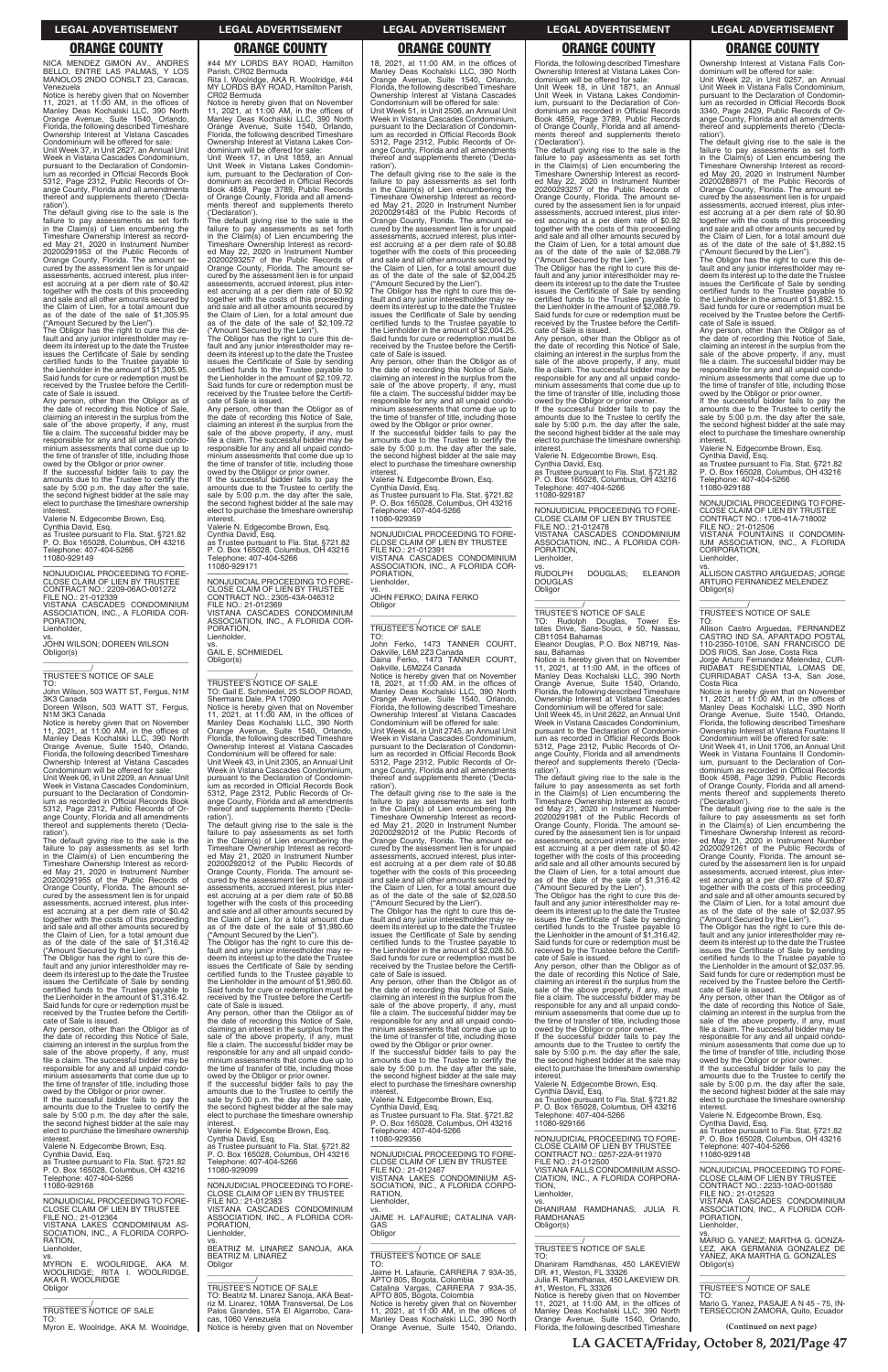Martha G. Gonzalez, AKA Germania Gonzalez De Yanez, AKA Martha G. Gonza-les, PASAJE A #175, INTERSECCION ZAMORA, Quito, Ecuador

Notice is hereby given that on November 11, 2021, at 11:00 AM, in the offices of Manley Deas Kochalski LLC, 390 North Orange Avenue, Suite 1540, Orlando, Florida, the following described Timeshare Ownership Interest at Vistana Cascades Condominium will be offered for sale:

Unit Week 10, in Unit 2233, an Annual Unit Week in Vistana Cascades Condominium, pursuant to the Declaration of Condominium as recorded in Official Records Book 5312, Page 2312, Public Records of Orange County, Florida and all amendments thereof and supplements thereto ('Declaration').

The default giving rise to the sale is the failure to pay assessments as set forth in the Claim(s) of Lien encumbering the Timeshare Ownership Interest as recorded May 21, 2020 in Instrument Number 20200291343 of the Public Records of Orange County, Florida. The amount secured by the assessment lien is for unpaid assessments, accrued interest, plus interest accruing at a per diem rate of \$0.42 together with the costs of this proceeding and sale and all other amounts secured by the Claim of Lien, for a total amount due as of the date of the sale of \$1,318.42 ("Amount Secured by the Lien").

The Obligor has the right to cure this de-fault and any junior interestholder may re-deem its interest up to the date the Trustee issues the Certificate of Sale by sending certified funds to the Trustee payable to the Lienholder in the amount of \$1,318.42. Said funds for cure or redemption must be received by the Trustee before the Certifi-cate of Sale is issued.

Any person, other than the Obligor as of the date of recording this Notice of Sale, claiming an interest in the surplus from the sale of the above property, if any, must file a claim. The successful bidder may be responsible for any and all unpaid condominium assessments that come due up to the time of transfer of title, including those owed by the Obligor or prior owner.

If the successful bidder fails to pay the amounts due to the Trustee to certify the sale by 5:00 p.m. the day after the sale, the second highest bidder at the sale may elect to purchase the timeshare ownership interest.

Valerie N. Edgecombe Brown, Esq. Cynthia David, Esq. as Trustee pursuant to Fla. Stat. §721.82 P. O. Box 165028, Columbus, OH 43216 Telephone: 407-404-5266 11080-929174

—————————————————— NONJUDICIAL PROCEEDING TO FORE-CLOSE CLAIM OF LIEN BY TRUSTEE CONTRACT NO.: 2731-19E-049343 FILE NO.: 21-012526 VISTANA CASCADES CONDOMINIUM ASSOCIATION, INC., A FLORIDA COR-PORATION, Lienholder,

vs. JENNY WEBER Obligor(s) \_\_\_\_\_\_\_\_\_\_\_\_\_\_\_\_\_\_\_\_\_\_\_\_\_\_\_\_\_\_\_\_\_

\_\_\_\_\_\_\_\_\_\_\_/ TRUSTEE'S NOTICE OF SALE TO: Jenny Weber, PO Box 212, Rembert, SC 29128

Notice is hereby given that on November 11, 2021, at 11:00 AM, in the offices of Manley Deas Kochalski LLC, 390 North Orange Avenue, Suite 1540, Orlando, Florida, the following described Timeshare Ownership Interest at Vistana Cascades Condominium will be offered for sale:

Unit Week 19, in Unit 2731, an Even Biennial Unit Week in Vistana Cascades Condominium, pursuant to the Declaration of Condominium as recorded in Official Records Book 5312, Page 2312, Public Records of Orange County, Florida and all amendments thereof and supplements

thereto ('Declaration'). The default giving rise to the sale is the failure to pay assessments as set forth in the Claim(s) of Lien encumbering the Timeshare Ownership Interest as recorded May 21, 2020 in Instrument Number 20200291959 of the Public Records of Orange County, Florida. The amount secured by the assessment lien is for unpaid assessments, accrued interest, plus inter-est accruing at a per diem rate of \$0.44 together with the costs of this proceeding and sale and all other amounts secured by the Claim of Lien, for a total amount due as of the date of the sale of \$1,267.27

("Amount Secured by the Lien"). The Obligor has the right to cure this default and any junior interestholder may redeem its interest up to the date the Trustee issues the Certificate of Sale by sending certified funds to the Trustee payable to the Lienholder in the amount of \$1,267.27. Said funds for cure or redemption must be received by the Trustee before the Certifi-

cate of Sale is issued. Any person, other than the Obligor as of

18, 2021, at 11:00 AM, in the offices of Manley Deas Kochalski LLC, 390 North Orange Avenue, Suite 1540, Orlando, Florida, the following described Timeshare Ownership Interest at Vistana Cascades Condominium will be offered for sale: Unit Week 13, in Unit 2543, an Annual Unit Week in Vistana Cascades Condominium, pursuant to the Declaration of Condomin-ium as recorded in Official Records Book 5312, Page 2312, Public Records of Orange County, Florida and all amendments thereof and supplements thereto ('Declaration').

The default giving rise to the sale is the failure to pay assessments as set forth in the Claim(s) of Lien encumbering the Timeshare Ownership Interest as record-ed May 21, 2020 in Instrument Number 20200291320 of the Public Records of Orange County, Florida. The amount se-cured by the assessment lien is for unpaid assessments, accrued interest, plus interest accruing at a per diem rate of \$0.42 together with the costs of this proceeding and sale and all other amounts secured by the Claim of Lien, for a total amount due as of the date of the sale of \$1,319.36 ("Amount Secured by the Lien").

The Obligor has the right to cure this de-fault and any junior interestholder may redeem its interest up to the date the Trustee issues the Certificate of Sale by sending certified funds to the Trustee payable to the Lienholder in the amount of \$1,319.36. Said funds for cure or redemption must be received by the Trustee before the Certificate of Sale is issued.

> Condominium will be offered for sale: Unit Week 28, in Unit 2731, an Annual Unit Week in Vistana Cascades Condominium, pursuant to the Declaration of Condominium as recorded in Official Records Book 5312, Page 2312, Public Records of Orange County, Florida and all amendments reof and supplements thereto ('Declaration')

Any person, other than the Obligor as of the date of recording this Notice of Sale, claiming an interest in the surplus from the sale of the above property, if any, must file a claim. The successful bidder may be responsible for any and all unpaid condominium assessments that come due up to the time of transfer of title, including those

owed by the Obligor or prior owner. If the successful bidder fails to pay the amounts due to the Trustee to certify the sale by 5:00 p.m. the day after the sale, the second bighest bidder at the sale may the second highest bidder at the sale may elect to purchase the timeshare ownership interest.

Valerie N. Edgecombe Brown, Esq. Cynthia David, Esq.

as Trustee pursuant to Fla. Stat. §721.82 P. O. Box 165028, Columbus, OH 43216 Telephone: 407-404-5266 11080-929358

—————————————————— NONJUDICIAL PROCEEDING TO FORE-CLOSE CLAIM OF LIEN BY TRUSTEE FILE NO.: 21-012846 VISTANA LAKES CONDOMINIUM AS-SOCIATION, INC., A FLORIDA CORPO-RATION, Lienholder,

vs. PIETRO NORMA; TAMAR E. NORMA **Obligor** \_\_\_\_\_\_\_\_\_\_\_\_\_\_\_\_\_\_\_\_\_\_\_\_\_\_\_\_\_\_\_\_\_

### \_\_\_\_\_\_\_\_\_\_\_/ TRUSTEE'S NOTICE OF SALE TO:

Pietro Norma, AVE RAUL LEONI, RES CONOSCA PISO 6, APTO 61 LOMAS DEL MIRADOR, Caracas, 1060 Venezu-

ela Tamar E. Norma, AVE RAUL LEONI, RES CONOSCA PISO 6, APTO 61, LOMAS DEL MIRADOR, Caracas, 1060 Venezuela

Notice is hereby given that on November 11, 2021, at 11:00 AM, in the offices of Manley Deas Kochalski LLC, 390 North Orange Avenue, Suite 1540, Orlando, Florida, the following described Timeshare Ownership Interest at Vistana Lakes Con-

dominium will be offered for sale: Unit Week 20, in Unit 1840, an Odd Bi-ennial Unit Week in Vistana Lakes Condominium, pursuant to the Declaration of Condominium as recorded in Official Records Book 4859, Page 3789, Public Records of Orange County, Florida and all amendments thereof and supplements thereto ('Declaration').

The default giving rise to the sale is the failure to pay assessments as set forth in the Claim(s) of Lien encumbering the Timeshare Ownership Interest as recorded May 22, 2020 in Instrument Number 20200293257 of the Public Records of Orange County, Florida. The amount secured by the assessment lien is for unpaid assessments, accrued interest, plus interest accruing at a per diem rate of \$0.46 together with the costs of this proceeding and sale and all other amounts secured by the Claim of Lien, for a total amount due as of the date of the sale of \$1,343.90 ("Amount Secured by the Lien").

—————————————————— NONJUDICIAL PROCEEDING TO FORE-CLOSE CLAIM OF LIEN BY TRUSTEE CONTRACT NO.: 2720-25A-034545 FILE NO.: 21-012907 VISTANA CASCADES CONDOMINIUM ASSOCIATION, INC., A FLORIDA COR-PORATION, **Lienholder** 

The Obligor has the right to cure this default and any junior interestholder may re-deem its interest up to the date the Trustee issues the Certificate of Sale by sending certified funds to the Trustee payable to the Lienholder in the amount of \$1,343.90. Said funds for cure or redemption must be received by the Trustee before the Certifi-cate of Sale is issued.

## guez Vizcaino

Aristoteles 3162 Vallarta San Jorge De Rodriguez Guadalajara 44690 Mexico

Cynthia I. Gonzalez De Rodriguez Aristoteles 3162 Vallarta San Jorge De Rodriguez Guadalajara 44690

Mexico YOU ARE NOTIFIED that a TRUSTEE'S NON-JUDICIAL PROCEEDING to enforce a Lien has been instituted on the following Timeshare Ownership Interest at Vistana Cascades Condominium described as: Unit Week 05, in Unit 2307, an Odd Bi-ennial Unit Week in Vistana Cascades Condominium, pursuant to the Declaration of Condominium as recorded in Official Records Book 5312, Page 2312, Public Records of Orange County, Florida and all amendments thereof and supplements thereto ('Declaration').

The default giving rise to these proceed-ings is the failure to pay condominium assessments and dues resulting in a Claim of Lien encumbering the Timeshare Ownership Interest as recorded in the Official Records of Orange County, Florida. The Obligor has the right to object to this Trustee proceeding by serving written objection on the Trustee named below. The Obligor has the right to cure the default and any junior interestholder may redeem its interest, for a minimum period of fortyfive (45) days until the Trustee issues the Certificate of Sale. The Lien may be cured by sending certified funds to the Trustee payable to the Lienholder in the amount<br>of \$1,223.70, plus interest (calculated<br>by multiplying \$0.44 times the number of<br>days that have elapsed since September<br>29, 2021), plus the costs of this proceeding. Said funds for cure or redemption must be received by the Trustee before the Certificate of Sale is issued.

> Notice is hereby given that on November<br>11, 2021, at 11:00 AM, in the offices of<br>Manley Deas Kochalski LLC, 390 North<br>Orange Avenue, Suite 1540, Orlando,<br>Florida, the following described Timeshare<br>Ownership Interest at Vis Condominium will be offered for sale:

> Unit Week 27, in Unit 2420, an Annual Unit Week in Vistana Cascades Condominium, pursuant to the Declaration of Condominium as recorded in Official Records Book 5312, Page 2312, Public Records of Orange County, Florida and all amendments thereof and supplements thereto ('Declaration')

Michael E. Carleton, Esq. Valerie N. Edgecombe Brown, Esq. Cynthia David, Esq.

as Trustee pursuant to Fla. Stat. §721.82 P. O. Box 165028 Columbus, OH 43216-5028 Telephone: 407-404-5266 Telecopier: 614-220-5613 11080-929210

—————————————————— NONJUDICIAL PROCEEDING TO FORE-CLAIM OF LIEN BY CONTRACT NO.: 2731-28A-034525 FILE NO.: 21-012882 VISTANA CASCADES CONDOMINIUM ASSOCIATION, INC., A FLORIDA COR-PORATION, Lienholder,

vs. DIEGO E. DAVILA, AKA DIEGO DAVILA A.; ELSA PALADINES DE DAVILA, AKA ELSA P. DE DAVILA Obligor(s) \_\_\_\_\_\_\_\_\_\_\_\_\_\_\_\_\_\_\_\_\_\_\_\_\_\_\_\_\_\_\_\_\_

\_\_\_\_\_\_\_\_\_\_\_/ TRUSTEE'S NOTICE OF SALE

TO: Diego E. Davila, AKA Diego Davila A., 5424 DAHLIA RESERVE DRIVE, Kissimmee, FL 34758

Elsa Paladines De Davila, AKA Elsa P. De Davila, 5424 DAHLIA RESERVE DRIVE, Kissimmee, FL 34758

Notice is hereby given that on November 11, 2021, at 11:00 AM, in the offices of Manley Deas Kochalski LLC, 390 North Orange Avenue, Suite 1540, Orlando, Florida, the following described Timeshare Ownership Interest at Vistana Cascades

The default giving rise to the sale is the failure to pay assessments as set forth in the Claim(s) of Lien encumbering the Timeshare Ownership Interest as recorded May 21, 2020 in Instrument Number 20200291300 of the Public Records of Orange County, Florida. The amount secured by the assessment lien is for unpaid assessments, accrued interest, plus interest accruing at a per diem rate of \$0.88 together with the costs of this proceeding and sale and all other amounts secured by the Claim of Lien, for a total amount due as of the date of the sale of \$1,989.36 ("Amount Secured by the Lien").

The Obligor has the right to cure this de-fault and any junior interestholder may re-deem its interest up to the date the Trustee issues the Certificate of Sale by sending certified funds to the Trustee payable to the Lienholder in the amount of \$1,989.36. Said funds for cure or redemption must be received by the Trustee before the Certificate of Sale is issued.

Any person, other than the Obligor as of the date of recording this Notice of Sale, claiming an interest in the surplus from the sale of the above property, if any, must

| the date of recording this Notice of Sale.<br>claiming an interest in the surplus from the<br>sale of the above property, if any, must | Any person, other than the Obligor as of<br>the date of recording this Notice of Sale,<br>claiming an interest in the surplus from the | sale of the above property, if any, must<br>file a claim. The successful bidder may be<br>responsible for any and all unpaid condo- | the time of transfer of title, including those<br>owed by the Obligor or prior owner.<br>If the successful bidder fails to pay the | If the successful bidder fails to pay the<br>amounts due to the Trustee to certify the<br>sale by 5:00 p.m. the day after the sale, |
|----------------------------------------------------------------------------------------------------------------------------------------|----------------------------------------------------------------------------------------------------------------------------------------|-------------------------------------------------------------------------------------------------------------------------------------|------------------------------------------------------------------------------------------------------------------------------------|-------------------------------------------------------------------------------------------------------------------------------------|
| file a claim. The successful bidder may be<br>responsible for any and all unpaid condo-                                                | sale of the above property, if any, must<br>file a claim. The successful bidder may be                                                 | minium assessments that come due up to<br>the time of transfer of title, including those                                            | amounts due to the Trustee to certify the<br>sale by 5:00 p.m. the day after the sale,                                             | the second highest bidder at the sale may<br>elect to purchase the timeshare ownership                                              |
| minium assessments that come due up to                                                                                                 | responsible for any and all unpaid condo-                                                                                              | owed by the Obligor or prior owner.                                                                                                 | the second highest bidder at the sale may                                                                                          | interest.                                                                                                                           |
| the time of transfer of title, including those                                                                                         | minium assessments that come due up to                                                                                                 | If the successful bidder fails to pay the                                                                                           | elect to purchase the timeshare ownership<br>interest.                                                                             | Valerie N. Edgecombe Brown, Esq.                                                                                                    |
| owed by the Obligor or prior owner.<br>If the successful bidder fails to pay the                                                       | the time of transfer of title, including those<br>owed by the Obligor or prior owner.                                                  | amounts due to the Trustee to certify the<br>sale by 5:00 p.m. the day after the sale,                                              | Valerie N. Edgecombe Brown, Esg.                                                                                                   | Cynthia David, Esq.<br>as Trustee pursuant to Fla. Stat. §721.82                                                                    |
| amounts due to the Trustee to certify the                                                                                              | If the successful bidder fails to pay the                                                                                              | the second highest bidder at the sale may                                                                                           | Cynthia David, Esq.                                                                                                                | P. O. Box 165028, Columbus, OH 43216                                                                                                |
| sale by 5:00 p.m. the day after the sale,<br>the second highest bidder at the sale may                                                 | amounts due to the Trustee to certify the<br>sale by 5:00 p.m. the day after the sale,                                                 | elect to purchase the timeshare ownership<br>interest.                                                                              | as Trustee pursuant to Fla. Stat. §721.82<br>P. O. Box 165028, Columbus, OH 43216                                                  | Telephone: 407-404-5266<br>11080-929215                                                                                             |
| elect to purchase the timeshare ownership                                                                                              | the second highest bidder at the sale may                                                                                              | Valerie N. Edgecombe Brown, Esg.                                                                                                    | Telephone: 407-404-5266                                                                                                            |                                                                                                                                     |
| interest.<br>Valerie N. Edgecombe Brown, Esg.                                                                                          | elect to purchase the timeshare ownership<br>interest.                                                                                 | Cynthia David, Esq.<br>as Trustee pursuant to Fla. Stat. §721.82                                                                    | 11080-929173                                                                                                                       | NONJUDICIAL PROCEEDING TO FORE-<br>CLOSE CLAIM OF LIEN BY TRUSTEE                                                                   |
| Cynthia David, Esg.                                                                                                                    | Valerie N. Edgecombe Brown, Esq.                                                                                                       | P. O. Box 165028, Columbus, OH 43216                                                                                                | NONJUDICIAL PROCEEDING TO FORE-                                                                                                    | FILE NO.: 21-013266                                                                                                                 |
| as Trustee pursuant to Fla. Stat. §721.82<br>P. O. Box 165028, Columbus, OH 43216                                                      | Cynthia David. Esg.<br>as Trustee pursuant to Fla. Stat. §721.82                                                                       | Telephone: 407-404-5266<br>11080-929290                                                                                             | CLOSE CLAIM OF LIEN BY TRUSTEE<br>CONTRACT NO.: 2704-26A-034132                                                                    | VISTANA CASCADES CONDOMINIUM<br>ASSOCIATION, INC., A FLORIDA COR-                                                                   |
| Telephone: 407-404-5266                                                                                                                | P. O. Box 165028, Columbus, OH 43216                                                                                                   |                                                                                                                                     | FILE NO.: 21-012912                                                                                                                | PORATION.                                                                                                                           |
| 11080-929152                                                                                                                           | Telephone: 407-404-5266                                                                                                                | NONJUDICIAL PROCEEDING TO FORE-<br>CLOSE CLAIM OF LIEN BY TRUSTEE                                                                   | VISTANA CASCADES CONDOMINIUM                                                                                                       | Lienholder.                                                                                                                         |
| NONJUDICIAL PROCEEDING TO FORE-                                                                                                        | 11080-929189                                                                                                                           | CONTRACT NO.: 2439-34AO-013949                                                                                                      | ASSOCIATION, INC., A FLORIDA COR-<br>PORATION.                                                                                     | VS.<br>SHANAWAAZ KHAN; FATIMA BIBI PA-                                                                                              |
| CLOSE CLAIM OF LIEN BY TRUSTEE                                                                                                         | NONJUDICIAL PROCEEDING TO FORE-                                                                                                        | FILE NO.: 21-012901                                                                                                                 | Lienholder,                                                                                                                        | <b>TEL</b>                                                                                                                          |
| FILE NO.: 21-012565<br>VISTANA CASCADES CONDOMINIUM                                                                                    | CLOSE CLAIM OF LIEN BY TRUSTEE<br>CONTRACT NO.: 2307-050-011359                                                                        | VISTANA CASCADES CONDOMINIUM<br>ASSOCIATION, INC., A FLORIDA COR-                                                                   | VS.<br>CARLOS A. GONZALEZ: RUBEN DE                                                                                                | Obligor                                                                                                                             |
| ASSOCIATION, INC., A FLORIDA COR-                                                                                                      | FILE NO.: 21-012858                                                                                                                    | PORATION.                                                                                                                           | ALBA RAMIREZ, AKA R. DE ALBA                                                                                                       |                                                                                                                                     |
| PORATION,<br>Lienholder,                                                                                                               | VISTANA CASCADES CONDOMINIUM<br>ASSOCIATION, INC., A FLORIDA COR-                                                                      | Lienholder.<br>VS.                                                                                                                  | Obligor(s)                                                                                                                         | TRUSTEE'S NOTICE OF SALE<br>TO.                                                                                                     |
| VS.                                                                                                                                    | PORATION.                                                                                                                              | DANIEL O. RUSTICHELLI; ADRIANA B.                                                                                                   |                                                                                                                                    | Shanawaaz Khan, PO Box 1534, Potchef-                                                                                               |
| JOY EMANUELSON; CILIA EMANUEL-<br>SON                                                                                                  | Lienholder.<br>VS.                                                                                                                     | VALENTI. AKA A.B.V.<br>Obligor(s)                                                                                                   | TRUSTEE'S NOTICE OF SALE<br>TO:                                                                                                    | stroom, 2520 South Africa<br>Fatima Bibi Patel, 26 Wagner Str. V.D.                                                                 |
| Obligor                                                                                                                                | ANTONIO RODRIGUEZ, AKA ANTONIO                                                                                                         |                                                                                                                                     | Carlos A. Gonzalez, Calle 5 De Mayo                                                                                                | Hoff. Park, Potchefstroom, 2531 South                                                                                               |
|                                                                                                                                        | RODRIGUEZ VIZCAINO: CYNTHIA I.<br><b>GONZALEZ DE RODRIGUEZ</b>                                                                         | <b>TRUSTEE'S NOTICE OF SALE</b>                                                                                                     | No.356 P.H., Colonia Centro, Aguascali-<br>entes, 20000 Mexico                                                                     | Africa<br>Notice is hereby given that on November                                                                                   |
| TRUSTEE'S NOTICE OF SALE                                                                                                               | Obligor(s)                                                                                                                             | TO:                                                                                                                                 | Ruben De Alba Ramirez, AKA R. De Alba,                                                                                             | 18, 2021, at 11:00 AM, in the offices of                                                                                            |
| TO:<br>Joy Emanuelson, KAYA HARMONIA 125,                                                                                              |                                                                                                                                        | Daniel O. Rustichelli, LEOPARDI 328.<br>Buenos Aires, 1407 Argentina                                                                | Pasco De Yahualica #236, Canteras De S.<br>Javier, Aguascalientes, 20210 Mexico                                                    | Manley Deas Kochalski LLC, 390 North<br>Orange Avenue, Suite 1540, Orlando,                                                         |
| Willemstad, n/a Curaçao                                                                                                                | TRUSTEE'S NOTICE OF FORECLO-                                                                                                           | Adriana B. Valenti, AKA A.B.V., LEOP-                                                                                               | Notice is hereby given that on November                                                                                            | Florida, the following described Timeshare                                                                                          |
| Cilia Emanuelson, KAYA HARMONIA                                                                                                        | SURE PROCEEDING<br>TO:                                                                                                                 | ARDI 328, Buenos Aires, 1407 Argentina                                                                                              | 11, 2021, at $11:00$ AM, in the offices of                                                                                         | Ownership Interest at Vistana Cascades                                                                                              |
| 125, Willemstad, Curaçao<br>Notice is hereby given that on November                                                                    | Antonio Rodriguez, AKA Antonio Rodri-                                                                                                  | Notice is hereby given that on November<br>11, 2021, at 11:00 AM, in the offices of                                                 | Manley Deas Kochalski LLC, 390 North<br>Orange Avenue, Suite 1540, Orlando,                                                        | (Continued on next page)                                                                                                            |

Manley Deas Kochalski LLC, 390 North Orange Avenue, Suite 1540, Orlando, Florida, the following described Timeshare Ownership Interest at Vistana Cascades Condominium will be offered for sale: Unit Week 34, in Unit 2439, an Annual Unit Week in Vistana Cascades Condominium, pursuant to the Declaration of Condomin-ium as recorded in Official Records Book 5312, Page 2312, Public Records of Or-

ange County, Florida and all amendments ereof and supplements thereto ('Declaration'). The default giving rise to the sale is the

failure to pay assessments as set forth in the Claim(s) of Lien encumbering the Timeshare Ownership Interest as recorded May 21, 2020 in Instrument Number 20200291965 of the Public Records of Orange County, Florida. The amount secured by the assessment lien is for unpaid assessments, accrued interest, plus interest accruing at a per diem rate of \$0.42 together with the costs of this proceeding and sale and all other amounts secured by the Claim of Lien, for a total amount due as of the date of the sale of \$1,317.42 ("Amount Secured by the Lien").

The Obligor has the right to cure this de-fault and any junior interestholder may re-deem its interest up to the date the Trustee issues the Certificate of Sale by sending certified funds to the Trustee payable to the Lienholder in the amount of \$1,317.42. Said funds for cure or redemption must be received by the Trustee before the Certifi-cate of Sale is issued.

Any person, other than the Obligor as of the date of recording this Notice of Sale, claiming an interest in the surplus from the sale of the above property, if any, must file a claim. The successful bidder may be responsible for any and all unpaid condominium assessments that come due up to the time of transfer of title, including those owed by the Obligor or prior owner.

If the successful bidder fails to pay the amounts due to the Trustee to certify the sale by 5:00 p.m. the day after the sale, the second highest bidder at the sale may elect to purchase the timeshare ownership interest.

Valerie N. Edgecombe Brown, Esq. Cynthia David, Esq. as Trustee pursuant to Fla. Stat. §721.82 P. O. Box 165028, Columbus, OH 43216 Telephone: 407-404-5266 11080-929167

vs. THERESE C. FISCHER Obligor(s)

\_\_\_\_\_\_\_\_\_\_\_\_\_\_\_\_\_\_\_\_\_\_\_\_\_\_\_\_\_\_\_\_\_

\_\_\_\_\_\_\_\_\_\_\_/ TRUSTEE'S NOTICE OF SALE

TO: Therese C. Fischer, 408 Southeast 15th Street, Fort Lauderdale, FL 33316 Notice is hereby given that on November 11, 2021, at 11:00 AM, in the offices of Manley Deas Kochalski LLC, 390 North Orange Avenue, Suite 1540, Orlando, Florida, the following described Timeshare Ownership Interest at Vistana Cascades Condominium will be offered for sale:

Unit Week 25, in Unit 2720, an Annual Unit Week in Vistana Cascades Condominium, pursuant to the Declaration of Condominium as recorded in Official Records Book 5312, Page 2312, Public Records of Or-ange County, Florida and all amendments thereof and supplements thereto ('Decla-

ration'). The default giving rise to the sale is the failure to pay assessments as set forth in the Claim(s) of Lien encumbering the Timeshare Ownership Interest as recorded May 21, 2020 in Instrument Number 20200291341 of the Public Records of Orange County, Florida. The amount secured by the assessment lien is for unpaid assessments, accrued interest, plus inter-est accruing at a per diem rate of \$0.88 together with the costs of this proceeding and sale and all other amounts secured by the Claim of Lien, for a total amount due as of the date of the sale of \$2,153.89

("Amount Secured by the Lien"). The Obligor has the right to cure this default and any junior interestholder may redeem its interest up to the date the Trustee issues the Certificate of Sale by sending certified funds to the Trustee payable to the Lienholder in the amount of \$2,153.89. Said funds for cure or redemption must be received by the Trustee before the Certifi-

cate of Sale is issued. Any person, other than the Obligor as of the date of recording this Notice of Sale,<br>claiming an interest in the surplus from the<br>sale of the above property, if any, must<br>file a claim. The successful bidder may be responsible for any and all unpaid condo-minium assessments that come due up to

Florida, the following described Timeshare Ownership Interest at Vistana Cascades Condominium will be offered for sale: Unit Week 26, in Unit 2704, an Annual Unit Week in Vistana Cascades Condominium, pursuant to the Declaration of Condomin-ium as recorded in Official Records Book 5312, Page 2312, Public Records of Orange County, Florida and all amendments thereof and supplements thereto ('Declaration').

The default giving rise to the sale is the failure to pay assessments as set forth in the Claim(s) of Lien encumbering the Timeshare Ownership Interest as record-ed May 21, 2020 in Instrument Number 20200291300 of the Public Records of Orange County, Florida. The amount se-cured by the assessment lien is for unpaid assessments, accrued interest, plus interest accruing at a per diem rate of \$0.88 together with the costs of this proceeding and sale and all other amounts secured by the Claim of Lien, for a total amount due as of the date of the sale of \$2,023.34 ("Amount Secured by the Lien").

The Obligor has the right to cure this de-fault and any junior interestholder may redeem its interest up to the date the Trustee issues the Certificate of Sale by sending certified funds to the Trustee payable to the Lienholder in the amount of \$2,023.34. Said funds for cure or redemption must be received by the Trustee before the Certificate of Sale is issued.

Any person, other than the Obligor as of the date of recording this Notice of Sale, claiming an interest in the surplus from the sale of the above property, if any, must file a claim. The successful bidder may be responsible for any and all unpaid condominium assessments that come due up to the time of transfer of title, including those

owed by the Obligor or prior owner. If the successful bidder fails to pay the amounts due to the Trustee to certify the sale by 5:00 p.m. the day after the sale the second highest bidder at the sale may elect to purchase the timeshare ownership interest.

Valerie N. Edgecombe Brown, Esq. Cynthia David, Esq.

as Trustee pursuant to Fla. Stat. §721.82 P. O. Box 165028, Columbus, OH 43216 Telephone: 407-404-5266 11080-929151

—————————————————— NONJUDICIAL PROCEEDING TO FORE-CLOSE CLAIM OF LIEN BY TRUSTEE CONTRACT NO.: 2420-27A-025689 FILE NO.: 21-012930 VISTANA CASCADES CONDOMINIUM ASSOCIATION, INC., A FLORIDA COR-PORATION,

Lienholder, vs. TONY A. GATEWOOD Obligor(s)

\_\_\_\_\_\_\_\_\_\_\_\_\_\_\_\_\_\_\_\_\_\_\_\_\_\_\_\_\_\_\_\_\_

\_\_\_\_\_\_\_\_\_\_\_/ TRUSTEE'S NOTICE OF SALE TO: Tony A. Gatewood, 743 Cedar Creek Way, Woodstock, GA 30189-5140

The default giving rise to the sale is the failure to pay assessments as set forth in the Claim(s) of Lien encumbering the Timeshare Ownership Interest as recorded May 21, 2020 in Instrument Number 20200291300 of the Public Records of Orange County, Florida. The amount se-cured by the assessment lien is for unpaid assessments, accrued interest, plus interest accruing at a per diem rate of \$0.88 together with the costs of this proceeding and sale and all other amounts secured by the Claim of Lien, for a total amount due as of the date of the sale of \$1,980.60 ("Amount Secured by the Lien").

The Obligor has the right to cure this de-fault and any junior interestholder may re-deem its interest up to the date the Trustee issues the Certificate of Sale by sending certified funds to the Trustee payable to the Lienholder in the amount of \$1,980.60. Said funds for cure or redemption must be received by the Trustee before the Certificate of Sale is issued.

Any person, other than the Obligor as of the date of recording this Notice of Sale, claiming an interest in the surplus from the sale of the above property, if any, must file a claim. The successful bidder may be responsible for any and all unpaid condominium assessments that come due up to the time of transfer of title, including those owed by the Obligor or prior owner.

**Page 48/LA GACETA/Friday, October 8, 2021**

### **LEGAL ADVERTISEMENT LEGAL ADVERTISEMENT LEGAL ADVERTISEMENT LEGAL ADVERTISEMENT LEGAL ADVERTISEMENT**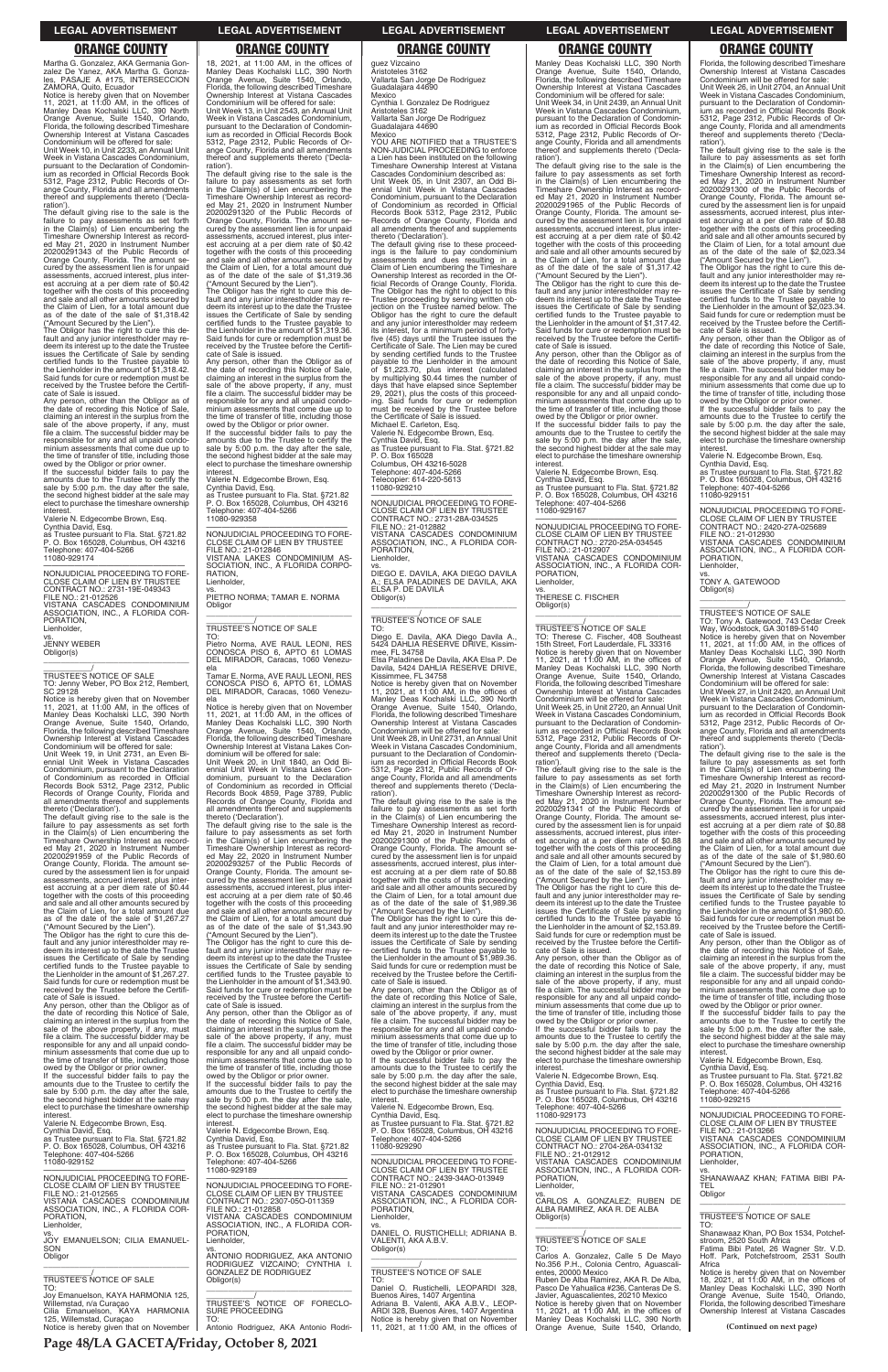Condominium will be offered for sale: Unit Week 28, in Unit 2411, an Annual Unit Week in Vistana Cascades Condominium, pursuant to the Declaration of Condomin ium as recorded in Official Records Book 5312, Page 2312, Public Records of Orange County, Florida and all amendments thereof and supplements thereto ('Declaration').

The default giving rise to the sale is the failure to pay assessments as set forth in the Claim(s) of Lien encumbering the Timeshare Ownership Interest as record-ed May 21, 2020 in Instrument Number 20200291300 of the Public Records of Orange County, Florida. The amount se-cured by the assessment lien is for unpaid assessments, accrued interest, plus interest accruing at a per diem rate of \$0.88 together with the costs of this proceeding and sale and all other amounts secured by the Claim of Lien, for a total amount due as of the date of the sale of \$2,028.50 ("Amount Secured by the Lien").

CLOSE CLAIM OF LIEN BY TRUSTEE FILE NO.: 21-013291 VISTANA CASCADES CONDOMINIUM ASSOCIATION, INC., A FLORIDA COR-PORATION, **Lienholder** 

The Obligor has the right to cure this de-fault and any junior interestholder may redeem its interest up to the date the Trustee issues the Certificate of Sale by sending certified funds to the Trustee payable to the Lienholder in the amount of \$2,028.50. Said funds for cure or redemption must be received by the Trustee before the Certificate of Sale is issued.

vs. JOSE A. CHIRINOS; ZAIRA LIMA DE **CHIRINOS Obligor** 

Any person, other than the Obligor as of the date of recording this Notice of Sale, claiming an interest in the surplus from the sale of the above property, if any, must file a claim. The successful bidder may be responsible for any and all unpaid condominium assessments that come due up to the time of transfer of title, including those

owed by the Obligor or prior owner. If the successful bidder fails to pay the amounts due to the Trustee to certify the sale by 5:00 p.m. the day after the sale, the second highest bidder at the sale may elect to purchase the timeshare ownership interest.

Valerie N. Edgecombe Brown, Esq. Cynthia David, Esq.

as Trustee pursuant to Fla. Stat. §721.82 P. O. Box 165028, Columbus, OH 43216 Telephone: 407-404-5266

11080-929353 —————————————————— NONJUDICIAL PROCEEDING TO FORE-

\_\_\_\_\_\_\_\_\_\_\_\_\_\_\_\_\_\_\_\_\_\_\_\_\_\_\_\_\_\_\_\_\_

\_\_\_\_\_\_\_\_\_\_\_/ TRUSTEE'S NOTICE OF SALE TO:

Jose A. Chirinos, AVENIDA PRINCIPAL, URBANIZACION SANTA INES #442, MINAS DE BARUTA, Caracas, 1080 Venezuela

Zaira Lima De Chirinos, CHIP 2-268, PO BOX 02-5210, Miami, FL 33102-5210 Notice is hereby given that on November 18, 2021, at 11:00 AM, in the offices of Manley Deas Kochalski LLC, 390 North Orange Avenue, Suite 1540, Orlando, Florida, the following described Timeshare Ownership Interest at Vistana Cascades Condominium will be offered for sale:

Unit Week 31, in Unit 2267, an Annual Unit Week in Vistana Cascades Condominium, pursuant to the Declaration of Condominium as recorded in Official Records Book 5312, Page 2312, Public Records of Or-ange County, Florida and all amendments thereof and supplements thereto ('Decla-

ration'). The default giving rise to the sale is the failure to pay assessments as set forth in the Claim(s) of Lien encumbering the Timeshare Ownership Interest as recorded May 21, 2020 in Instrument Number 20200291296 of the Public Records of Orange County, Florida. The amount secured by the assessment lien is for unpaid assessments, accrued interest, plus inter-est accruing at a per diem rate of \$0.88 together with the costs of this proceeding and sale and all other amounts secured by the Claim of Lien, for a total amount due as of the date of the sale of \$2,011.01

("Amount Secured by the Lien"). The Obligor has the right to cure this default and any junior interestholder may re-deem its interest up to the date the Trustee issues the Certificate of Sale by sending certified funds to the Trustee payable to the Lienholder in the amount of \$2,011.01. Said funds for cure or redemption must be received by the Trustee before the Certifi-

cate of Sale is issued. Any person, other than the Obligor as of the date of recording this Notice of Sale, claiming an interest in the surplus from the sale of the above property, if any, must file a claim. The successful bidder may be

nia San Ignacio, 2 Calle 3 Y 4 Avenida,<br>Villa Zafiro, Tegucigalba, Honduras<br>Notice is hereby given that on November<br>11, 2021, at 11:00 AM, in the offices of<br>Manley Deas Kochalski LLC, 390 North<br>Orange Avenue, Suite 1540, O Florida, the following described Time-share Ownership Interest at Vistana Cas-cades Condominium will be offered for

Ownership Interest at Vistana Cascades Condominium will be offered for sale: Unit Week 17, in Unit 2291, an Annual Unit Week in Vistana Cascades Condominium, pursuant to the Declaration of Condominium as recorded in Official Records Book 5312, Page 2312, Public Records of Orange County, Florida and all amendments thereof and supplements

thereto ('Declaration'). The default giving rise to the sale is the failure to pay assessments as set forth in the Claim(s) of Lien encumbering the Timeshare Ownership Interest as recorded May 21, 2020 in Instrument Number 20200291962 of the Public Records of Orange County, Florida. The amount secured by the assessment lien is for unpaid assessments, accrued interest, plus inter-est accruing at a per diem rate of \$0.88 together with the costs of this proceeding and sale and all other amounts secured by the Claim of Lien, for a total amount due as of the date of the sale of \$2,022.34

> Michael E. Carleton, Esq. Valerie N. Edgecombe Brown, Esq. Cynthia David, Esq. as Trustee pursuant to Fla. Stat. §721.82 P. O. Box 165028 Columbus, OH 43216-5028 Telephone: 407-404-5266

Noe Manuel Mendoza Pineda IZCALLI SAN MATEO #21 C Naucalpan, EDO DE MEXICO 53250 Mexico

("Amount Secured by the Lien"). The Obligor has the right to cure this default and any junior interestholder may redeem its interest up to the date the Trustee issues the Certificate of Sale by sending certified funds to the Trustee payable to the Lienholder in the amount of \$2,022.34. Said funds for cure or redemption must be received by the Trustee be-fore the Certificate of Sale is issued. Any person, other than the Obligor as of

the date of recording this Notice of Sale, claiming an interest in the surplus from the sale of the above property, if any, must file a claim. The successful bidder may be responsible for any and all unpaid condo-minium assessments that come due up to the time of transfer of title, including those owed by the Obligor or prior owner. If the successful bidder fails to pay the

amounts due to the Trustee to certify the sale by 5:00 p.m. the day after the sale, the second highest bidder at the sale may elect to purchase the timeshare ownership interest. Valerie N. Edgecombe Brown, Esq.

Cynthia David, Esq. as Trustee pursuant to Fla. Stat. §721.82 P. O. Box 165028, Columbus, OH 43216 Telephone: 407-404-5266 11080-929150

—————————————————— NONJUDICIAL PROCEEDING TO FORECLOSE CLAIM OF LIEN BY **TRUSTEE** CONTRACT NO.: 2313-16O-005551 FILE NO.: 21-013348 VISTANA CASCADES CONDOMINIUM ASSOCIATION, INC., A FLORIDA COR-PORATION, Lienholder,

vs. JOSE A. ALVAREZ; FLORENCIA M. MAYRENA DE ALVAREZ Obligor(s) \_\_\_\_\_\_\_\_\_\_\_\_\_\_\_\_\_\_\_\_\_\_\_\_\_\_\_\_\_\_\_\_\_

### \_\_\_\_\_\_\_\_\_\_\_/ TRUSTEE'S NOTICE OF SALE

TO: Iose A. Alvarez, Colonia San Ignacio, 2 Calle 3 Y 4 Avenida, Villa Zafiro #3, Tegucigalpa, 20181 Honduras Florencia M. Mayrena De Alvarez, Colo-

—————————————————— NONJUDICIAL PROCEEDING TO FORE-CLOSE MORTGAGE BY TRUSTEE CONTRACT NO.: 42-01-246477 FILE NO.: 21-013401 SHERATON FLEX VACATIONS, LLC, A FLORIDA LIMITED LIABILITY COM-PANY

Lienholder.

sale: Unit Week 16, in Unit 2313, an Odd Bien-nial Unit Week in Vistana Cascades Condominium, pursuant to the Declaration of Condominium as recorded in Official Records Book 5312, Page 2312, Public Records of Orange County, Florida and all amendments thereof and supplements thereto ('Declaration').

The default giving rise to the sale is the failure to pay assessments as set forth in the Claim(s) of Lien encumbering the Timeshare Ownership Interest as recorded May 21, 2020 in Instrument Number 20200291962 of the Public Records of Orange County, Florida. The amount se-cured by the assessment lien is for unpaid assessments, accrued interest, plus interest accruing at a per diem rate of \$0.44 together with the costs of this proceeding and sale and all other amounts secured by the Claim of Lien, for a total amount due as of the date of the sale of \$1,310.72 ("Amount Secured by the Lien").

The Obligor has the right to cure this de-fault and any junior interestholder may redeem its interest up to the date the Trustee issues the Certificate of Sale by sending certified funds to the Trustee pay-able to the Lienholder in the amount of \$1,310.72. Said funds for cure or redemption must be received by the Trustee be-fore the Certificate of Sale is issued.

TO: Renyi Zheng, PO Box 129, Columbus, NJ 08022

Jennifer Lees Stricklin 16977 CAMELLIA ROAD

as Trustee pursuant to Fla. Stat. §721.82<br>P. O. Box 165028 Calina P. O. Box 165028, Columbus, OH 43216 Telephone: 407-404-5266 11080-929235

Silverhill, AL 36576 YOU ARE NOTIFIED that a TRUSTEE'S NON-JUDICIAL PROCEEDING to enforce a Lien has been instituted on the following Timeshare Ownership Interest at Flex Va-cations Condominium described as:

VOI Number 231813-01, an Annual Type, Number of VOI Ownership Points 30500 in the Flex Vacations Ownership Plan, according and subject to the Flex Vacations Declaration of Vacation Ownership Plan ("Declaration"), as recorded in Official Records Book 10893, Page 1223, Public Records of Orange County, Florida and all amendments and supplements thereto the Declaration.

> The Obligor has the right to cure this default and any junior interestholder may re-deem its interest up to the date the Trustee issues the Certificate of Sale by sending certified funds to the Trustee payable to the Lienholder in the amount of \$2,006.34. Said funds for cure or redemption must be received by the Trustee before the Certifi-cate of Sale is issued.

The default giving rise to these proceed-ings is the failure to make payments as set forth in the Mortgage encumbering the Timeshare Ownership Interest as re-corded in the Official Records of Orange County, Florida. The Obligor has the right to object to this Trustee proceeding by serving written objection on the Trustee named below. The Obligor has the right to cure the default and any junior inter-estholder may redeem its interest, for a minimum period of forty-five (45) days until the Trustee issues the Certificate of Sale. The Lien may be cured by sending certified funds to the Trustee payable to the Lienholder in the amount of \$9,140.53, plus interest (calculated by multiplying \$2.37 times the number of days that have elapsed since September 29, 2021), plus the costs of this proceeding. Said funds for cure or redemption must be received by the Trustee before the Certificate of Sale is issued.

Telecopier: 614-220-5613 11080-929211

—————————————————— NONJUDICIAL PROCEEDING TO FORE-LOSE MORTGAGE BY CONTRACT NO.: 42-01-232424 FILE NO.: 21-013381 SHERATON FLEX VACATIONS, LLC, A FLORIDA LIMITED LIABILITY COM-PANY, Lienholder,

vs. NOE MANUEL MENDOZA PINEDA; YOLANDA DEL SOCORRO FUENTE Y GARCIA Obligor(s)

\_\_\_\_\_\_\_\_\_\_\_\_\_\_\_\_\_\_\_\_\_\_\_\_\_\_\_\_\_\_\_\_\_ \_\_\_\_\_\_\_\_\_\_\_/ TRUSTEE'S NOTICE OF FORECLO-SURE PROCEEDING TO:

Yolanda Del Socorro Fuente Y Garcia IZCALLI SAN MATEO #21 C-4 Naucalpan 53250

Mexico YOU ARE NOTIFIED that a TRUSTEE'S NON-JUDICIAL PROCEEDING to enforce a Lien has been instituted on the following Timeshare Ownership Interest at Flex Vacations Condominium described as: VOI Number 232424-01, an Annual Type, Number of VOI Ownership Points 67100 in the Flex Vacations Ownership Plan, ac-cording and subject to the Flex Vacations Declaration of Vacation Ownership Plan<br>("Declaration") as recorded in Official ("Declaration"), as recorded in Official Records Book 10893, Page 1223, Public Records of Orange County, Florida and all amendments and supplements thereto the Declaration.

The default giving rise to these proceed-ings is the failure to make payments as set forth in the Mortgage encumbering the Timeshare Ownership Interest as re-corded in the Official Records of Orange County, Florida. The Obligor has the right to object to this Trustee proceeding by serving written objection on the Trustee named below. The Obligor has the right to cure the default and any junior inter-estholder may redeem its interest, for a minimum period of forty-five (45) days until the Trustee issues the Certificate of Sale. The Lien may be cured by sending certi-fied funds to the Trustee payable to the Lienholder in the amount of \$21,910.33, plus interest (calculated by multiplying \$5.20 times the number of days that have elapsed since October 3, 2021), plus the costs of this proceeding. Said funds for cure or redemption must be received by the Trustee before the Certificate of Sale is issued.

Cynthia David, Esq.

Valerie N. Edgecombe Brown, Esq. Michael E. Carleton, Esq. as Trustee pursuant to Fla. Stat. §721.82 P. O. Box 165028

|                                                                     | file a claim. The successful bidder may be<br>responsible for any and all unpaid condo-<br>minium assessments that come due up to<br>the time of transfer of title, including those<br>owed by the Obligor or prior owner.                                                                                                                                                                                                                                                                                       | Any person, other than the Obligor as of<br>the date of recording this Notice of Sale,<br>claiming an interest in the surplus from the<br>sale of the above property, if any, must<br>file a claim. The successful bidder may be                                                                                                                                                                                                                                                                                              | P. O. Box 165028<br>Columbus, OH 43216-5028<br>Telephone: 407-404-5266<br>Telecopier: 614-220-5613<br>11080-929311                                                                                                                                                                                                                                                                                                                                                                                                                                                                                                                                                                                                  | P.O. Box 129, Columbus, NJ 08022<br>Notice is hereby given that on November<br>11, 2021, at 11:00 AM, in the offices of<br>Manley Deas Kochalski LLC, 390 North<br>Orange Avenue, Suite 1540, Orlando,                                                                                                                                                                                                                                                                                                                                                                                                                                                                                                                                                                                                                                                                                                                                                                                                                               | Somerset, BS22 9PD United Kingdom<br>Silvainus Hewlett. 7 LYEFIELD ROAD.<br>WORLE WESTON-SUPER MARE, Som-<br>erset, BS22 9PD United Kingdom<br>Notice is hereby given that on November                                                                                                                                                                                                                                                                                                                                                                                                                                                                                                                                                                                                                                                                                                                                                                                                                               |
|---------------------------------------------------------------------|------------------------------------------------------------------------------------------------------------------------------------------------------------------------------------------------------------------------------------------------------------------------------------------------------------------------------------------------------------------------------------------------------------------------------------------------------------------------------------------------------------------|-------------------------------------------------------------------------------------------------------------------------------------------------------------------------------------------------------------------------------------------------------------------------------------------------------------------------------------------------------------------------------------------------------------------------------------------------------------------------------------------------------------------------------|---------------------------------------------------------------------------------------------------------------------------------------------------------------------------------------------------------------------------------------------------------------------------------------------------------------------------------------------------------------------------------------------------------------------------------------------------------------------------------------------------------------------------------------------------------------------------------------------------------------------------------------------------------------------------------------------------------------------|--------------------------------------------------------------------------------------------------------------------------------------------------------------------------------------------------------------------------------------------------------------------------------------------------------------------------------------------------------------------------------------------------------------------------------------------------------------------------------------------------------------------------------------------------------------------------------------------------------------------------------------------------------------------------------------------------------------------------------------------------------------------------------------------------------------------------------------------------------------------------------------------------------------------------------------------------------------------------------------------------------------------------------------|----------------------------------------------------------------------------------------------------------------------------------------------------------------------------------------------------------------------------------------------------------------------------------------------------------------------------------------------------------------------------------------------------------------------------------------------------------------------------------------------------------------------------------------------------------------------------------------------------------------------------------------------------------------------------------------------------------------------------------------------------------------------------------------------------------------------------------------------------------------------------------------------------------------------------------------------------------------------------------------------------------------------|
| interest.<br>11080-929357                                           | If the successful bidder fails to pay the<br>amounts due to the Trustee to certify the<br>sale by 5:00 p.m. the day after the sale,<br>the second highest bidder at the sale may<br>elect to purchase the timeshare ownership<br>Valerie N. Edgecombe Brown, Esq.<br>Cynthia David, Esg.<br>as Trustee pursuant to Fla. Stat. §721.82<br>P. O. Box 165028, Columbus, OH 43216<br>Telephone: 407-404-5266                                                                                                         | responsible for any and all unpaid condo-<br>minium assessments that come due up to<br>the time of transfer of title, including those<br>owed by the Obligor or prior owner.<br>If the successful bidder fails to pay the<br>amounts due to the Trustee to certify the<br>sale by 5:00 p.m. the day after the sale,<br>the second highest bidder at the sale may<br>elect to purchase the timeshare owner-<br>ship interest.<br>Valerie N. Edgecombe Brown, Esg.<br>Cynthia David, Esg.                                       | NONJUDICIAL PROCEEDING TO FORE-<br>CLOSE CLAIM OF LIEN BY TRUSTEE<br>CONTRACT NO.: 2221-18A-004727<br>FILE NO.: 21-013387<br>VISTANA CASCADES CONDOMINIUM<br>ASSOCIATION, INC., A FLORIDA COR-<br>PORATION.<br>Lienholder.<br>SANDOVAL ROJAS Y CIA. EN C., A CO-<br>LUMBIAN CORPORATION                                                                                                                                                                                                                                                                                                                                                                                                                             | Florida, the following described Timeshare<br>Ownership Interest at Vistana Cascades<br>Condominium will be offered for sale:<br>Unit Week 40, in Unit 2519, an Even Bi-<br>ennial Unit Week in Vistana Cascades<br>Condominium, pursuant to the Declaration<br>of Condominium as recorded in Official<br>Records Book 5312, Page 2312, Public<br>Records of Orange County, Florida and<br>all amendments thereof and supplements<br>thereto ('Declaration').<br>The default giving rise to the sale is the                                                                                                                                                                                                                                                                                                                                                                                                                                                                                                                          | 11, 2021, at 11:00 AM, in the offices of<br>Manley Deas Kochalski LLC, 390 North<br>Orange Avenue, Suite 1540, Orlando,<br>Florida, the following described Timeshare<br>Ownership Interest at Vistana Cascades<br>Condominium will be offered for sale:<br>Unit Week 03. in Unit 2560, an Annual Unit<br>Week in Vistana Cascades Condominium.<br>pursuant to the Declaration of Condomin-<br>jum as recorded in Official Records Book<br>5312, Page 2312, Public Records of Or-<br>ange County, Florida and all amendments                                                                                                                                                                                                                                                                                                                                                                                                                                                                                         |
| PORATION.<br>Lienholder,<br>VS.<br><b>MIRHOSSEINI</b><br>Obligor(s) | NONJUDICIAL PROCEEDING TO FORE-<br>CLOSE CLAIM OF LIEN BY TRUSTEE<br>CONTRACT NO.: 2291-17A-038714<br>FILE NO.: 21-013342<br>VISTANA CASCADES CONDOMINIUM<br>ASSOCIATION, INC., A FLORIDA COR-<br>HAMID REZA EBRAHIMZADEH: ZAHRA<br>TRUSTEE'S NOTICE OF SALE<br>TO: Hamid Reza Ebrahimzadeh, 5 CON-<br>CORDE PLACE, SUITE 2805, Toronto,<br>M3C 3M8Canada<br>Zahra Mirhosseini. 1 BOYD COURT.<br>Markham, L6C1A6 Canada<br>Notice is hereby given that on November<br>11, 2021, at $11:00$ AM, in the offices of | as Trustee pursuant to Fla. Stat. §721.82<br>P. O. Box 165028, Columbus, OH 43216<br>Telephone: 407-404-5266<br>11080-929105<br><b>NONJUDICIAL</b><br>PROCEEDING<br><b>TO</b><br>FORECLOSE MORTGAGE BY TRUST-<br>EE.<br>CONTRACT NO.: 42-01-231813<br>FILE NO.: 21-013375<br>SHERATON FLEX VACATIONS. LLC.<br>A FLORIDA LIMITED LIABILITY COM-<br>PANY.<br>Lienholder.<br>VS.<br>CHRISTOPHER DREW STRICKLIN:<br><b>JENNIFER LEES STRICKLIN</b><br>Obligor(s)<br>TRUSTEE'S NOTICE OF FORECLO-<br><b>SURE PROCEEDING</b><br>TO: | Obligor(s)<br>TRUSTEE'S NOTICE OF FORECLO-<br>SURE PROCEEDING<br>TO: Sandoval Rojas Y Cia. En C., a Co-<br>lumbian Corporation<br>CARRERA 14 # 104-20<br>Bogota<br>Colombia<br>YOU ARE NOTIFIED that a TRUSTEE'S<br>NON-JUDICIAL PROCEEDING to enforce<br>a Lien has been instituted on the following<br>Timeshare Ownership Interest at Vistana<br>Cascades Condominium described as:<br>Unit Week 18, in Unit 2221, an Annual Unit<br>Week in Vistana Cascades Condominium,<br>pursuant to the Declaration of Condomin-<br>ium as recorded in Official Records Book<br>5312, Page 2312, Public Records of Or-<br>ange County, Florida and all amendments<br>thereof and supplements thereto ('Decla-<br>ration'). | failure to pay assessments as set forth<br>in the Claim(s) of Lien encumbering the<br>Timeshare Ownership Interest as record-<br>ed May 21, 2020 in Instrument Number<br>20200291970 of the Public Records of<br>Orange County, Florida. The amount se-<br>cured by the assessment lien is for unpaid<br>assessments, accrued interest, plus inter-<br>est accruing at a per diem rate of \$0.44<br>together with the costs of this proceeding<br>and sale and all other amounts secured by<br>the Claim of Lien, for a total amount due<br>as of the date of the sale of \$1,313.48<br>("Amount Secured by the Lien").<br>The Obligor has the right to cure this de-<br>fault and any junior interestholder may re-<br>deem its interest up to the date the Trustee<br>issues the Certificate of Sale by sending<br>certified funds to the Trustee payable to<br>the Lienholder in the amount of \$1,313.48.<br>Said funds for cure or redemption must be<br>received by the Trustee before the Certifi-<br>cate of Sale is issued. | thereof and supplements thereto ('Decla-<br>ration').<br>The default giving rise to the sale is the<br>failure to pay assessments as set forth<br>in the Claim(s) of Lien encumbering the<br>Timeshare Ownership Interest as record-<br>ed May 21, 2020 in Instrument Number<br>20200291955 of the Public Records of<br>Orange County, Florida. The amount se-<br>cured by the assessment lien is for unpaid<br>assessments, accrued interest, plus inter-<br>est accruing at a per diem rate of \$0.88<br>together with the costs of this proceeding<br>and sale and all other amounts secured by<br>the Claim of Lien, for a total amount due<br>as of the date of the sale of \$2,006.34<br>("Amount Secured by the Lien").<br>The Obligor has the right to cure this de-<br>fault and any junior interestholder may re-<br>deem its interest up to the date the Trustee<br>issues the Certificate of Sale by sending<br>certified funds to the Trustee pavable to<br>the Lienholder in the amount of \$2,006.34. |
|                                                                     | Manley Deas Kochalski LLC, 390 North<br>Orange Avenue, Suite 1540, Orlando,<br>Florida, the following described Timeshare                                                                                                                                                                                                                                                                                                                                                                                        | Christopher Drew Stricklin<br>16977 CAMELLIA ROAD<br>Silverhill, AL 36576                                                                                                                                                                                                                                                                                                                                                                                                                                                     | The default giving rise to these proceed-<br>ings is the failure to pay condominium<br>assessments and dues resulting in a                                                                                                                                                                                                                                                                                                                                                                                                                                                                                                                                                                                          | Any person, other than the Obligor as of<br>the date of recording this Notice of Sale.<br>claiming an interest in the surplus from the                                                                                                                                                                                                                                                                                                                                                                                                                                                                                                                                                                                                                                                                                                                                                                                                                                                                                               | Said funds for cure or redemption must be<br>(Continued on next page)                                                                                                                                                                                                                                                                                                                                                                                                                                                                                                                                                                                                                                                                                                                                                                                                                                                                                                                                                |

Claim of Lien encumbering the Timeshare Ownership Interest as recorded in the Official Records of Orange County, Florida. The Obligor has the right to object to this Trustee proceeding by serving written objection on the Trustee named below. The Obligor has the right to cure the default and any junior interestholder may redeem its interest, for a minimum period of fortyfive (45) days until the Trustee issues the Certificate of Sale. The Lien may be cured by sending certified funds to the Trustee payable to the Lienholder in the amount of \$1,884.45, plus interest (calculated by multiplying \$0.88 times the number of days that have elapsed since September 29, 2021), plus the costs of this proceeding. Said funds for cure or redemption must be received by the Trustee before the Certificate of Sale is issued.

Cynthia David, Esq. Valerie N. Edgecombe Brown, Esq. Michael E. Carleton, Esq. as Trustee pursuant to Fla. Stat. §721.82 P. O. Box 165028 Columbus, OH 43216-5028 Telephone: 407-404-5266 Telecopier: 614-220-5613 11080-929208

vs. JESSIE LUELLA FOLLETT; SCOTT MARTIN FOLLETT Obligor(s) \_\_\_\_\_\_\_\_\_\_\_\_\_\_\_\_\_\_\_\_\_\_\_\_\_\_\_\_\_\_\_\_\_

\_\_\_\_\_\_\_\_\_\_\_/ TRUSTEE'S NOTICE OF FORECLO-SURE PROCEEDING TO:

Jessie Luella Follett 3623 Munger Shaw Road Cloquet, MN 55720

Scott Martin Follett

3623 Munger Shaw Road Cloquet, MN 55720

YOU ARE NOTIFIED that a TRUSTEE'S NON-JUDICIAL PROCEEDING to enforce a Lien has been instituted on the following Timeshare Ownership Interest at Flex Va-

cations Condominium described as: VOI Number 246477-01, an Odd Biennial Type, Number of VOI Ownership Points 51700 in the Flex Vacations Ownership Plan, according and subject to the Flex Vacations Declaration of Vacation Ownership Plan ("Declaration"), as recorded in Official Records Book 10893, Page 1223, Public Records of Orange County, Florida and all amendments and supplements thereto the Declaration.

The default giving rise to these proceed-ings is the failure to make payments as set forth in the Mortgage encumbering the Timeshare Ownership Interest as re-corded in the Official Records of Orange County, Florida. The Obligor has the right to object to this Trustee proceeding by serving written objection on the Trustee named below. The Obligor has the right to cure the default and any junior inter-estholder may redeem its interest, for a minimum period of forty-five (45) days until the Trustee issues the Certificate of Sale. The Lien may be cured by sending certi-fied funds to the Trustee payable to the Lienholder in the amount of \$13,088.81, plus interest (calculated by multiplying \$3.90 times the number of days that have elapsed since September 28, 2021), plus the costs of this proceeding. Said funds for cure or redemption must be received by the Trustee before the Certificate of Sale is issued.

Cynthia David, Esq.

Valerie N. Edgecombe Brown, Esq. Michael E. Carleton, Esq. as Trustee pursuant to Fla. Stat. §721.82

P. O. Box 165028

Columbus, OH 43216-5028 Telephone: 407-404-5266 Telecopier: 614-220-5613 11080-929128

—————————————————— NONJUDICIAL PROCEEDING TO FORE-CLOSE CLAIM OF LIEN BY TRUSTEE CONTRACT NO.: 2519-40E-010813 FILE NO.: 21-013418 VISTANA CASCADES CONDOMINIUM ASSOCIATION, INC., A FLORIDA COR-PORATION, Lienholder,

vs. RENYI ZHENG; SHARADA ALI-ZHENG Obligor(s) \_\_\_\_\_\_\_\_\_\_\_\_\_\_\_\_\_\_\_\_\_\_\_\_\_\_\_\_\_\_\_\_\_

# \_\_\_\_\_\_\_\_\_\_\_/ TRUSTEE'S NOTICE OF SALE

Sharada Ali-Zheng, 2 Alexander Lane, P.O. Box 129, Columbus, NJ 08022 Notice is hereby given that on November

sale of the above property, if any, must file a claim. The successful bidder may be responsible for any and all unpaid condominium assessments that come due up to the time of transfer of title, including those owed by the Obligor or prior owner.

If the successful bidder fails to pay the amounts due to the Trustee to certify the sale by 5:00 p.m. the day after the sale, the second highest bidder at the sale may elect to purchase the timeshare ownership interest.

Valerie N. Edgecombe Brown, Esq. Cynthia David, Esq.

—————————————————— NONJUDICIAL PROCEEDING TO FORE-CLOSE CLAIM OF LIEN BY TRUSTEE CONTRACT NO.: 2302-05A-003254 FILE NO.: 21-013430

VISTANA CASCADES CONDOMINIUM ASSOCIATION, INC., A FLORIDA COR-PORATION, Lienholder,

vs. HORACIO A. VELASCO; MARTA M. APAOLAZA Obligor(s) \_\_\_\_\_\_\_\_\_\_\_\_\_\_\_\_\_\_\_\_\_\_\_\_\_\_\_\_\_\_\_\_\_

### \_\_\_\_\_\_\_\_\_\_\_/ TRUSTEE'S NOTICE OF SALE

TO: Horacio A. Velasco, AMBROSONI 518, SAN FERNANDO, Buenos Aires 1644, Argentina

Marta M. Apaolaza, AMBROSONI 518, SAN FERNANDO, Buenos Aires 1644, Argentina

Notice is hereby given that on November 11, 2021, at 11:00 AM, in the offices of Manley Deas Kochalski LLC, 390 North Orange Avenue, Suite 1540, Orlando, Florida, the following described Timeshare Ownership Interest at Vistana Cascades Condominium will be offered for sale:

Unit Week 05, in Unit 2302, an Annual Unit Week in Vistana Cascades Condominium, pursuant to the Declaration of Condominium as recorded in Official Records Book 5312, Page 2312, Public Records of Orange County, Florida and all amendments thereof and supplements thereto ('Decla-

ration'). The default giving rise to the sale is the failure to pay assessments as set forth in the Claim(s) of Lien encumbering the Timeshare Ownership Interest as recorded May 21, 2020 in Instrument Number 20200291955 of the Public Records of Orange County, Florida. The amount secured by the assessment lien is for unpaid assessments, accrued interest, plus interest accruing at a per diem rate of \$0.88 together with the costs of this proceeding and sale and all other amounts secured by the Claim of Lien, for a total amount due as of the date of the sale of \$2,006.34 ("Amount Secured by the Lien").

Any person, other than the Obligor as of the date of recording this Notice of Sale, claiming an interest in the surplus from the sale of the above property, if any, must file a claim. The successful bidder may be responsible for any and all unpaid condominium assessments that come due up to the time of transfer of title, including those owed by the Obligor or prior owner.

If the successful bidder fails to pay the amounts due to the Trustee to certify the sale by 5:00 p.m. the day after the sale, the second highest bidder at the sale may elect to purchase the timeshare ownership

interest. Valerie N. Edgecombe Brown, Esq. Cynthia David, Esq. as Trustee pursuant to Fla. Stat. §721.82 P. O. Box 165028, Columbus, OH 43216

Telephone: 407-404-5266 11080-929232

—————————————————— NONJUDICIAL PROCEEDING TO FORE-CLOSE CLAIM OF LIEN BY TRUSTEE FILE NO.: 21-013432 VISTANA CASCADES CONDOMINIUM ASSOCIATION, INC., A FLORIDA COR-PORATION, Lienholder,

vs. ANTOINETTE HEWLETT; SILVAINUS **HEWLETT** Obligor \_\_\_\_\_\_\_\_\_\_\_\_\_\_\_\_\_\_\_\_\_\_\_\_\_\_\_\_\_\_\_\_\_

\_\_\_\_\_\_\_\_\_\_\_/ TRUSTEE'S NOTICE OF SALE

TO:

Antoinette Hewlett, 7 LYEFIELD ROAD, WORLE WESTON-SUPER MARE, North Somerset, BS22 9PD United Kingdom

**LA GACETA/Friday, October 8, 2021/Page 49**

### **LEGAL ADVERTISEMENT LEGAL ADVERTISEMENT LEGAL ADVERTISEMENT LEGAL ADVERTISEMENT LEGAL ADVERTISEMENT**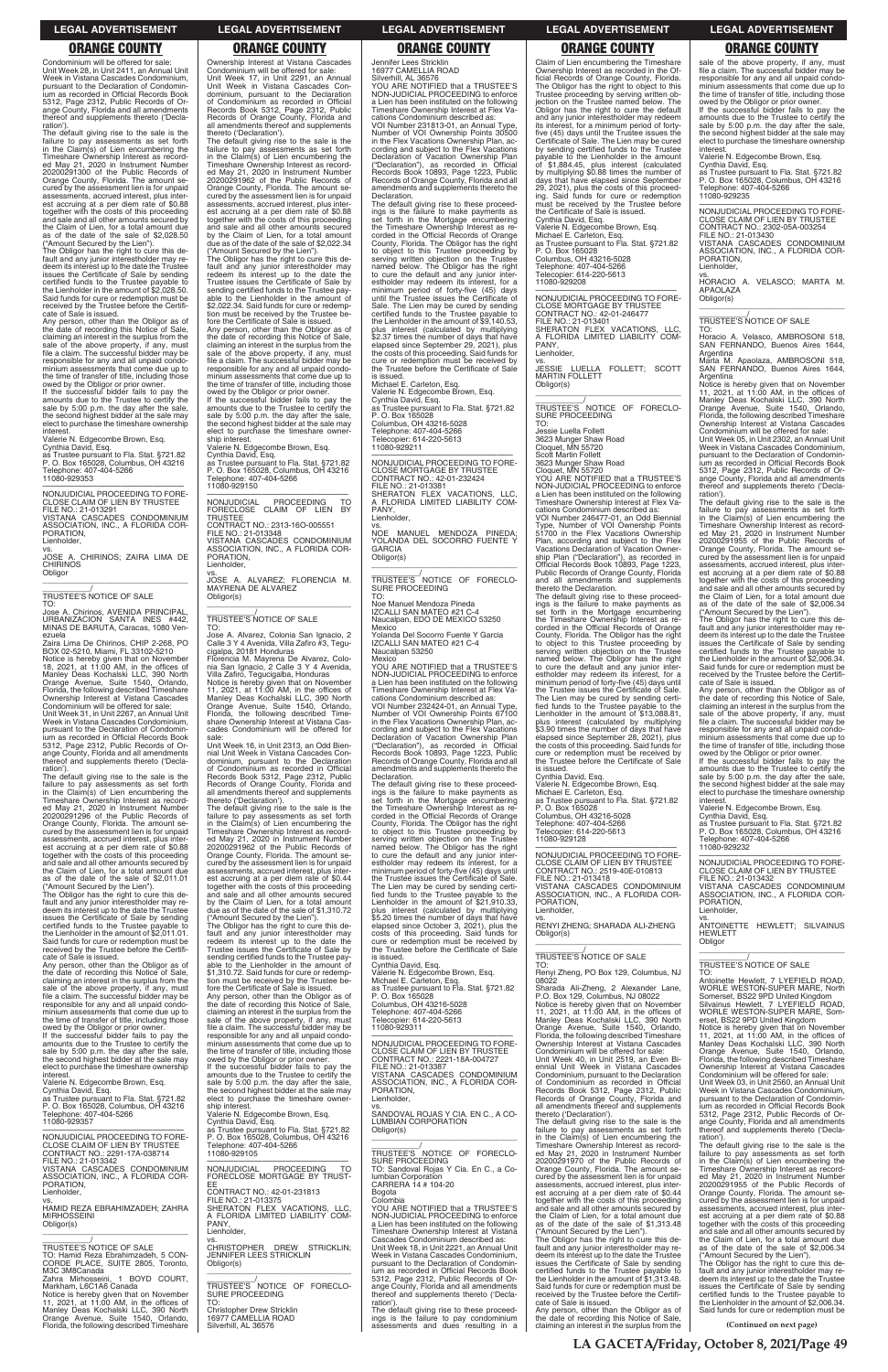received by the Trustee before the Certifi-

cate of Sale is issued. Any person, other than the Obligor as of the date of recording this Notice of Sale, claiming an interest in the surplus from the sale of the above property, if any, must file a claim. The successful bidder may be responsible for any and all unpaid condo-minium assessments that come due up to the time of transfer of title, including those

owed by the Obligor or prior owner. If the successful bidder fails to pay the amounts due to the Trustee to certify the sale by 5:00 p.m. the day after the sale, the second highest bidder at the sale may elect to purchase the timeshare ownership interest.

vs.<br>JOSE A. MARQUES; CAROL E. MARQUES Obligor(s) \_\_\_\_\_\_\_\_\_\_\_\_\_\_\_\_\_\_\_\_\_\_\_\_\_\_\_\_\_\_\_\_\_

\_\_\_\_\_\_\_\_\_\_\_/<br>TRUSTEE'S NOTICE OF FORECLO-<br>SURE PROCEEDING TO:

Valerie N. Edgecombe Brown, Esq. Cynthia David, Esq.

as Trustee pursuant to Fla. Stat. §721.82 P. O. Box 165028, Columbus, OH 43216 Telephone: 407-404-5266 11080-929169

cations Condominium described as: VOI Number 246166-01, an Annual Type, Number of VOI Ownership Points 81000 and VOI Number 246166-02, an Annual Type, Number of VOI Ownership Points 81000 in the Flex Vacations Ownership Plan, according and subject to the Flex<br>Vacations Declaration of Vacation Owner-<br>ship Plan ("Declaration"), as recorded in<br>Official Records Book 10893, Page 1223,<br>Public Records of Orange County, Florida<br>and all amendments

—————————————————— NONJUDICIAL PROCEEDING TO FORE-CLOSE MORTGAGE BY TRUSTEE CONTRACT NO.: 42-01-246166 FILE NO.: 21-013433 SHERATON FLEX VACATIONS, LLC, A FLORIDA LIMITED LIABILITY COM-A FLC<br>PANY, Lienholder,

Jose A. Marques 5 PINE TREE SHILLING ROAD

Unionville, CT 06085 Carol E. Marques 5 PINE TREE SHILLING ROAD

Unionville, CT 06085 Flex Vacations Owners Association, Inc., a Florida Corporation not-for-profit

1200 Bartow Road Lakeland, FL 33801 YOU ARE NOTIFIED that a TRUSTEE'S

NON-JUDICIAL PROCEEDING to enforce a Lien has been instituted on the following Timeshare Ownership Interest at Flex Va-

—————————————————— NONJUDICIAL PROCEEDING TO FORE-CLOSE CLAIM OF LIEN BY TRUSTEE FILE NO.: 21-013439 VISTANA CASCADES CONDOMINIUM ASSOCIATION, INC., A FLORIDA COR-PORATION, **Lienholder** 

thereto the Declaration. The default giving rise to these proceed-ings is the failure to make payments as set forth in the Mortgage encumbering the Timeshare Ownership Interest as re-corded in the Official Records of Orange County, Florida. The Obligor has the right to object to this Trustee proceeding by serving written objection on the Trustee named below. The Obligor has the right to cure the default and any junior inter-estholder may redeem its interest, for a minimum period of forty-five (45) days until the Trustee issues the Certificate of Sale. The Lien may be cured by sending certified funds to the Trustee payable to the Lienholder in the amount of \$48,954.85, plus interest (calculated by multiplying \$15.70 times the number of days that have elapsed since October 3, 2021), plus the costs of this proceeding. Said funds for cure or redemption must be received by the Trustee before the Certificate of Sale is issued.

Michael E. Carleton, Fsn. Valerie N. Edgecombe Brown, Esq. Cynthia David, Esq. as Trustee pursuant to Fla. Stat. §721.82 P. O. Box 165028 Columbus, OH 43216-5028 Telephone: 407-404-5266 Telecopier: 614-220-5613 Telecopier: 614<br>11080-929316

\_\_\_\_\_\_\_\_\_\_\_/<br>TRUSTEE'S NOTICE OF FORECLO-<br>SURE PROCEEDING TO:

vs. MARCELO M. CASTILLO; SANDRA S. JARAMILLO, AKA SANDRA J. DE CAS-TILLO **Obligor** \_\_\_\_\_\_\_\_\_\_\_\_\_\_\_\_\_\_\_\_\_\_\_\_\_\_\_\_\_\_\_\_\_

## \_\_\_\_\_\_\_\_\_\_\_/ TRUSTEE'S NOTICE OF SALE

TO: Marcelo M. Castillo, Urbanizacion San Isidro, Manzana#2, Villa B, Guayaquil, 3373 Ecuador Sandra S. Jaramillo, AKA Sandra J. De

Castillo, Urbanizacion San Isidro, Manzana#2, Villa B, Guayaquil, 3373 Ecuador Notice is hereby given that on November 11, 2021, at 11:00 AM, in the offices of Manley Deas Kochalski LLC, 390 North Orange Avenue, Suite 1540, Orlando, Florida, the following described Timeshare Ownership Interest at Vistana Cascades Condominium will be offered for sale: Unit Week 37, in Unit 2303, an Annual Unit Week in Vistana Cascades Condominium, pursuant to the Declaration of Condominium as recorded in Official Records Book 5312, Page 2312, Public Records of Or-ange County, Florida and all amendments thereof and supplements thereto ('Declaration'). The default giving rise to the sale is the

failure to pay assessments as set forth in the Claim(s) of Lien encumbering the Timeshare Ownership Interest as recorded May 21, 2020 in Instrument Number 20200291977 of the Public Records of Orange County, Florida. The amount secured by the assessment lien is for unpaid assessments, accrued interest, plus inter-est accruing at a per diem rate of \$0.88 together with the costs of this proceeding and sale and all other amounts secured by the Claim of Lien, for a total amount due as of the date of the sale of \$2,007.34 ("Amount Secured by the Lien"). The Obligor has the right to cure this de-

fault and any junior interestholder may re-deem its interest up to the date the Trustee issues the Certificate of Sale by sending certified funds to the Trustee payable to the Lienholder in the amount of \$2,007.34. Said funds for cure or redemption must be received by the Trustee before the Certifi-cate of Sale is issued.

Any person, other than the Obligor as of the date of recording this Notice of Sale, claiming an interest in the surplus from the sale of the above property, if any, must file a claim. The successful bidder may be responsible for any and all unpaid condominium assessments that come due up to the time of transfer of title, including those owed by the Obligor or prior owner. If the successful bidder fails to pay the

amounts due to the Trustee to certify the sale by 5:00 p.m. the day after the sale, the second highest bidder at the sale may elect to purchase the timeshare ownership

interest. Valerie N. Edgecombe Brown, Esq.

Cynthia David, Esq. as Trustee pursuant to Fla. Stat. §721.82 P. O. Box 165028, Columbus, OH 43216 Telephone: 407-404-5266 11080-929104

—————————————————— NONJUDICIAL PROCEEDING TO FORE-CLOSE MORTGAGE BY TRUSTEE CONTRACT NO.: 42-01-236524 FILE NO.: 21-013444 SHERATON FLEX VACATIONS, LLC, A FLORIDA LIMITED LIABILITY COM-PANY, Lienholder, vs. RHENITA T. CADOGAN

Obligor(s) \_\_\_\_\_\_\_\_\_\_\_\_\_\_\_\_\_\_\_\_\_\_\_\_\_\_\_\_\_\_\_\_\_

Rhenita T. Cadogan 537 Egan Street

Brooklyn, NY 11239 Flex Vacations Owners Association, Inc., a Florida Corporation not-for-profit

1200 Bartow Road Lakeland, FL 33801 YOU ARE NOTIFIED that a TRUSTEE'S NON-JUDICIAL PROCEEDING to enforce a Lien has been instituted on the following Timeshare Ownership Interest at Flex Va-

cations Condominium described as: VOI Number 236524-01, an Odd Biennial Type, Number of VOI Ownership Points 67100 in the Flex Vacations Ownership Plan, according and subject to the Flex Vacations Declaration of Vacation Ownership Plan ("Declaration"), as recorded in Official Records Book 10893, Page 1223, Public Records of Orange County, Florida and all amendments and supplements thereto the Declaration. The default giving rise to these proceed-

ings is the failure to make payments as set forth in the Mortgage encumbering the Timeshare Ownership Interest as recorded in the Official Records of Orange County, Florida. The Obligor has the right to object to this Trustee proceeding by serving written objection on the Trustee named below. The Obligor has the right to cure the default and any junior interestholder may redeem its interest, for a minimum period of forty-five (45) days until the Trustee issues the Certificate of Sale. The Lien may be cured by sending certi-fied funds to the Trustee payable to the Lienholder in the amount of \$14,542.96, plus interest (calculated by multiplying \$3.21 times the number of days that have elapsed since September 28, 2021), plus the costs of this proceeding. Said funds for cure or redemption must be received by the Trustee before the Certificate of Sale is issued.

Valerie N. Edgecombe Brown, Esq. Cynthia David, Esq. Michael E. Carleton, Esq. as Trustee pursuant to Fla. Stat. §721.82 P. O. Box 165028 Columbus, OH 43216-5028 Telephone: 407-404-5266 Telecopier: 614-220-5613

11080-929220

—————————————————— NONJUDICIAL PROCEEDING TO FORE-CLOSE CLAIM OF LIEN BY TRUSTEE FILE NO.: 21-013452 VISTANA CASCADES CONDOMINIUM ASSOCIATION, INC., A FLORIDA COR-PORATION, Lienholder,

vs. EDUARDO L. BISONNI; ELISA A. MEZ-ZINA **Obligor** \_\_\_\_\_\_\_\_\_\_\_\_\_\_\_\_\_\_\_\_\_\_\_\_\_\_\_\_\_\_\_\_\_

vs.<br>FABIAN F. LONDONO; MARTHA J.<br>ARISTIZABAL; CLAUDIA M. ARISTIZA-BAL, AKA M ARISTIZABAL B Obligor(s)

### \_\_\_\_\_\_\_\_\_\_\_/ TRUSTEE'S NOTICE OF SALE

TO: Eduardo L. Bisonni, AVELLANEDA 1479 FLORIDA, Buenos Aires, 1602 Argentina Elisa A. Mezzina, AVELLANEDA 1479 FLORIDA, Buenos Aires, 1602 Argentina Notice is hereby given that on November 11, 2021, at 11:00 AM, in the offices of Manley Deas Kochalski LLC, 390 North Orange Avenue, Suite 1540, Orlando, Florida, the following described Timeshare Ownership Interest at Vistana Cascades Condominium will be offered for sale: Unit Week 18, in Unit 2514, an Annual Unit Week in Vistana Cascades Condominium,

sale by 5:00 p.m. the day after the sale. the second highest bidder at the sale may elect to purchase the timeshare ownership **interest** 

pursuant to the Declaration of Condominium as recorded in Official Records Book 5312, Page 2312, Public Records of Orange County, Florida and all amendments thereof and supplements thereto ('Declaration').

The Obligor has the right to cure this default and any junior interestholder may re-deem its interest up to the date the Trustee issues the Certificate of Sale by sending certified funds to the Trustee payable to the Lienholder in the amount of \$2,021.39. Said funds for cure or redemption must be received by the Trustee before the Certifi-cate of Sale is issued. Any person, other than the Obligor as of

The default giving rise to the sale is the failure to pay assessments as set forth in the Claim(s) of Lien encumbering the Timeshare Ownership Interest as record-ed May 21, 2020 in Instrument Number 20200291959 of the Public Records of Orange County, Florida. The amount se-cured by the assessment lien is for unpaid assessments, accrued interest, plus interest accruing at a per diem rate of \$0.88 together with the costs of this proceeding and sale and all other amounts secured by the Claim of Lien, for a total amount due as of the date of the sale of \$2,006.34 ("Amount Secured by the Lien").

The Obligor has the right to cure this de-fault and any junior interestholder may re-deem its interest up to the date the Trustee issues the Certificate of Sale by sending certified funds to the Trustee payable to the Lienholder in the amount of \$2,006.34. Said funds for cure or redemption must be received by the Trustee before the Certifi-cate of Sale is issued.

Any person, other than the Obligor as of the date of recording this Notice of Sale, claiming an interest in the surplus from the sale of the above property, if any, must file a claim. The successful bidder may be responsible for any and all unpaid condominium assessments that come due up to the time of transfer of title, including those owed by the Obligor or prior owner.

If the successful bidder fails to pay the amounts due to the Trustee to certify the

Valerie N. Edgecombe Brown, Esq. Cynthia David, Esq. as Trustee pursuant to Fla. Stat. §721.82 P. O. Box 165028, Columbus, OH 43216 Telephone: 407-404-5266 11080-929103

—————————————————— NONJUDICIAL PROCEEDING TO FORE-CLOSE CLAIM OF LIEN BY TRUSTEE CONTRACT NO.: 2232-21A-016993 FILE NO.: 21-013456 VISTANA CASCADES CONDOMINIUM ASSOCIATION, INC., A FLORIDA COR-PORATION,

Lienholder,

vs. ROSIBEL FLORES DE TOME, AKA R. F. TOME; LUIS F. TOME Obligor(s)

# \_\_\_\_\_\_\_\_\_\_\_\_\_\_\_\_\_\_\_\_\_\_\_\_\_\_\_\_\_\_\_\_\_

\_\_\_\_\_\_\_\_\_\_\_/ TRUSTEE'S NOTICE OF SALE TO: Rosibel Flores De Tome, AKA R. F. Tome, APARTADO 3203,

Tegucigalpa,Honduras Luis F. Tome, PO BOX 117, Tegucigalpa, Honduras

Notice is hereby given that on November 11, 2021, at 11:00 AM, in the offices of Manley Deas Kochalski LLC, 390 North Orange Avenue, Suite 1540, Orlando, Florida, the following described Timeshare Ownership Interest at Vistana Cascades

Condominium will be offered for sale: Unit Week 21, in Unit 2232, an Annual Unit Week in Vistana Cascades Condominium, pursuant to the Declaration of Condomin-ium as recorded in Official Records Book 5312, Page 2312, Public Records of Orange County, Florida and all amendments thereof and supplements thereto ('Declaration').

The default giving rise to the sale is the failure to pay assessments as set forth in the Claim(s) of Lien encumbering the Timeshare Ownership Interest as record-ed May 21, 2020 in Instrument Number 20200291952 of the Public Records of Orange County, Florida. The amount se-cured by the assessment lien is for unpaid assessments, accrued interest, plus interest accruing at a per diem rate of \$0.88 together with the costs of this proceeding and sale and all other amounts secured by the Claim of Lien, for a total amount due as of the date of the sale of \$2,007.34 ("Amount Secured by the Lien").

The Obligor has the right to cure this de-fault and any junior interestholder may re-deem its interest up to the date the Trustee issues the Certificate of Sale by sending certified funds to the Trustee payable to the Lienholder in the amount of \$2,007.34. Said funds for cure or redemption must be received by the Trustee before the Certifi-cate of Sale is issued.

Any person, other than the Obligor as of the date of recording this Notice of Sale, claiming an interest in the surplus from the sale of the above property, if any, must file a claim. The successful bidder may be responsible for any and all unpaid condominium assessments that come due up to the time of transfer of title, including those owed by the Obligor or prior owner.

If the successful bidder fails to pay the amounts due to the Trustee to certify the sale by 5:00 p.m. the day after the sale, the second highest bidder at the sale may elect to purchase the timeshare ownership interest.

Valerie N. Edgecombe Brown, Esq. Cynthia David, Esq. as Trustee pursuant to Fla. Stat. §721.82 P. O. Box 165028, Columbus, OH 43216 Telephone: 407-404-5266 11080-929102

—————————————————— NONJUDICIAL PROCEEDING TO FORE-CLOSE CLAIM OF LIEN BY TRUSTEE CONTRACT NO.: 2287-22A-036903 FILE NO.: 21-013460 VISTANA CASCADES CONDOMINIUM ASSOCIATION, INC., A FLORIDA COR-

PORATION, Lienholder,

vs. LINCOLN SALAZAR FERRER; CRISTI-NA GARCIA GUTIERREZ, AKA M CRIS-TINA G GUTIERREZ Obligor(s) \_\_\_\_\_\_\_\_\_\_\_\_\_\_\_\_\_\_\_\_\_\_\_\_\_\_\_\_\_\_\_\_\_

### \_\_\_\_\_\_\_\_\_\_\_/ TRUSTEE'S NOTICE OF SALE

TO:

Lincoln Salazar Ferrer, MANGOS #46, FRACC FRAMBOYANES, Villahermosa, Mexico

Cristina Garcia Gutierrez, AKA M Cris-tina G Gutierrez, MANGOS #46, FRACC FRAMBOYANES, Villahermosa, Mexico Notice is hereby given that on November 11, 2021, at 11:00 AM, in the offices of Manley Deas Kochalski LLC, 390 North Orange Avenue, Suite 1540, Orlando, Florida, the following described Timeshare Ownership Interest at Vistana Cascades Condominium will be offered for sale: Unit Week 22, in Unit 2287, an Annual Unit Week in Vistana Cascades Condominium, pursuant to the Declaration of Condominium as recorded in Official Records Book 5312, Page 2312, Public Records of Orange County, Florida and all amendments of and supplements thereto ('Declaration'). The default giving rise to the sale is the failure to pay assessments as set forth in the Claim(s) of Lien encumbering the Timeshare Ownership Interest as record-ed May 21, 2020 in Instrument Number 20200291952 of the Public Records of Orange County, Florida. The amount se-cured by the assessment lien is for unpaid assessments, accrued interest, plus interest accruing at a per diem rate of \$0.88 together with the costs of this proceeding and sale and all other amounts secured by the Claim of Lien, for a total amount due as of the date of the sale of \$2,007.34 ("Amount Secured by the Lien"). The Obligor has the right to cure this de-fault and any junior interestholder may re-deem its interest up to the date the Trustee issues the Certificate of Sale by sending certified funds to the Trustee payable to the Lienholder in the amount of \$2,007.34. Said funds for cure or redemption must be received by the Trustee before the Certifi-cate of Sale is issued. Any person, other than the Obligor as of the date of recording this Notice of Sale, claiming an interest in the surplus from the sale of the above property, if any, must file a claim. The successful bidder may be responsible for any and all unpaid condominium assessments that come due up to the time of transfer of title, including those

owed by the Obligor or prior owner. If the successful bidder fails to pay the amounts due to the Trustee to certify the sale by 5:00 p.m. the day after the sale, the second highest bidder at the sale may elect to purchase the timeshare ownership interest.

Valerie N. Edgecombe Brown, Esq. Cynthia David, Esq. as Trustee pursuant to Fla. Stat. §721.82 P. O. Box 165028, Columbus, OH 43216 Telephone: 407-404-5266 11080-929101

—————————————————— NONJUDICIAL PROCEEDING TO FORE-CLOSE CLAIM OF LIEN BY TRUSTEE CONTRACT NO.: 2465-35A-013243 FILE NO.: 21-013462 VISTANA CASCADES CONDOMINIUM ASSOCIATION, INC., A FLORIDA COR-ORATION, Lienholder,

### \_\_\_\_\_\_\_\_\_\_\_\_\_\_\_\_\_\_\_\_\_\_\_\_\_\_\_\_\_\_\_\_\_ \_\_\_\_\_\_\_\_\_\_\_/ TRUSTEE'S NOTICE OF SALE

TO: Fabian F. Londono, CALLE 142 #6-69 TORRE 3, APTO 101, BOSQUES DE LAS CANADAS, Bogota, 81024 Colombia Martha J. Aristizabal, 67 D. BROOKDALE GARDENS, Bloomfield, NJ 07003 Claudia M. Aristizabal, AKA M Aristizabal

B, CALLE 142 #6-59 TORRE 3, APTO

101, Bogota, Colombia Notice is hereby given that on November 11, 2021, at 11:00 AM, in the offices of Manley Deas Kochalski LLC, 390 North Orange Avenue, Suite 1540, Orlando, Florida, the following described Timeshare Ownership Interest at Vistana Cascades Condominium will be offered for sale:

Unit Week 35, in Unit 2465, an Annual Unit Week in Vistana Cascades Condominium, pursuant to the Declaration of Condominium as recorded in Official Records Book 5312, Page 2312, Public Records of Or-ange County, Florida and all amendments thereof and supplements thereto ('Decla-

ration'). The default giving rise to the sale is the failure to pay assessments as set forth in the Claim(s) of Lien encumbering the Timeshare Ownership Interest as recorded May 21, 2020 in Instrument Number 20200291977 of the Public Records of Orange County, Florida. The amount secured by the assessment lien is for unpaid assessments, accrued interest, plus interest accruing at a per diem rate of \$0.88 together with the costs of this proceeding and sale and all other amounts secured by the Claim of Lien, for a total amount due as of the date of the sale of \$2,021.39 ("Amount Secured by the Lien").

the date of recording this Notice of Sale, claiming an interest in the surplus from the sale of the above property, if any, must file a claim. The successful bidder may be responsible for any and all unpaid condo-minium assessments that come due up to the time of transfer of title, including those owed by the Obligor or prior owner. If the successful bidder fails to pay the

amounts due to the Trustee to certify the sale by 5:00 p.m. the day after the sale, the second highest bidder at the sale may elect to purchase the timeshare ownership

interest. Valerie N. Edgecombe Brown, Esq.

Cynthia David, Esq. as Trustee pursuant to Fla. Stat. §721.82 P. O. Box 165028, Columbus, OH 43216 Telephone: 407-404-5266 11080-929100

—————————————————— NONJUDICIAL PROCEEDING TO FORE-CLOSE CLAIM OF LIEN BY TRUSTEE FILE NO.: 21-013464 VISTANA CASCADES CONDOMINIUM ASSOCIATION, INC., A FLORIDA COR-PORATION, Lienholder,

vs. JOSE G. SOLANO; VIVIANA R. AGUERO SILES, AKA VIVIANA RAQUEL AGUERO SILES **Obligor** \_\_\_\_\_\_\_\_\_\_\_\_\_\_\_\_\_\_\_\_\_\_\_\_\_\_\_\_\_\_\_\_\_

### \_\_\_\_\_\_\_\_\_\_\_/ TRUSTEE'S NOTICE OF SALE

TO: Jose G. Solano, GUADALUPE 100 N 200E., DE LA ROBERT EL ALTO, San

Jose, Costa Rica Viviana R. Aguero Siles, AKA Viviana Raquel Aguero Siles, APARTADO 7953-

1000, San Jose, Costa Rica Notice is hereby given that on November 11, 2021, at 11:00 AM, in the offices of Manley Deas Kochalski LLC, 390 North Orange Avenue, Suite 1540, Orlando, Florida, the following described Timeshare Ownership Interest at Vistana Cascades Condominium will be offered for sale: Unit Week 35, in Unit 2655, an Annual Unit

Week in Vistana Cascades Condominium, pursuant to the Declaration of Condomin-ium as recorded in Official Records Book 5312, Page 2312, Public Records of Orange County, Florida and all amendments thereof and supplements thereto ('Declaration'). The default giving rise to the sale is the

failure to pay assessments as set forth in the Claim(s) of Lien encumbering the Timeshare Ownership Interest as record-ed May 21, 2020 in Instrument Number 20200291977 of the Public Records of Orange County, Florida. The amount se-cured by the assessment lien is for unpaid assessments, accrued interest, plus interest accruing at a per diem rate of \$0.88 together with the costs of this proceeding and sale and all other amounts secured by the Claim of Lien, for a total amount due as of the date of the sale of \$2,007.34

("Amount Secured by the Lien"). The Obligor has the right to cure this de-fault and any junior interestholder may redeem its interest up to the date the Trustee issues the Certificate of Sale by sending certified funds to the Trustee payable to the Lienholder in the amount of \$2,007.34. Said funds for cure or redemption must be received by the Trustee before the Certifi-

cate of Sale is issued. Any person, other than the Obligor as of

the date of recording this Notice of Sale, claiming an interest in the surplus from the sale of the above property, if any, must file a claim. The successful bidder may be responsible for any and all unpaid condo-minium assessments that come due up to the time of transfer of title, including those

owed by the Obligor or prior owner. If the successful bidder fails to pay the amounts due to the Trustee to certify the sale by 5:00 p.m. the day after the sale, the second highest bidder at the sale may elect to purchase the timeshare ownership interest.

Valerie N. Edgecombe Brown, Esq. Cynthia David, Esq.

as Trustee pursuant to Fla. Stat. §721.82 P. O. Box 165028, Columbus, OH 43216 Telephone: 407-404-5266 11080-929134

—————————————————— NONJUDICIAL PROCEEDING TO FORE-CLOSE MORTGAGE BY TRUSTEE FILE NO.: 21-013481 SHERATON FLEX VACATIONS, LLC,

A FLORIDA LIMITED LIABILITY COM-PANY, Lienholder,

vs. DAVID A. IBARRA; CAROLINA CASTRO **Obligor** \_\_\_\_\_\_\_\_\_\_\_\_\_\_\_\_\_\_\_\_\_\_\_\_\_\_\_\_\_\_\_\_\_

\_\_\_\_\_\_\_\_\_\_\_/ TRUSTEE'S NOTICE OF SALE

TO:

David A. Ibarra, 414 North Third Avenue #1, Villa Park, IL 60181 Carolina Castro, 414 North Third Avenue #1, Villa Park, IL 60181 Flex Vacations Owners Association, Inc. a Florida Corporation not-for-profit, 1200 Bartow Road, Lakeland, FL 33801 Notice is hereby given that on November

18, 2021, at 11:00 AM, in the offices of Manley Deas Kochalski LLC, 390 North Orange Avenue, Suite 1540, Orlando,

Florida, the following described Timeshare Ownership Interest at Flex Vacations Con-dominium will be offered for sale:

VOI Number 253209-01, an Even Biennial Type, Number of VOI Ownership Points 95700 in the Flex Vacations Ownership

Plan, according and subject to the Flex Vacations Declaration of Vacation Owner-ship Plan ("Declaration"), as recorded in

Official Records Book 10893, Page 1223, Public Records of Orange County, Florida and all amendments and supplements

thereto the Declaration. The default giving rise to the sale is the failure to make payments as set forth in

the Mortgage encumbering the Time-share Ownership Interest as recorded October 17, 2018 in Instrument Number

20180610149 of the Public Records of Orange County, Florida (the "Lien"). The amount secured by the Lien is the prin-

cipal of the mortgage due in the amount of \$16,312.15, together with interest ac-cruing on the principal amount due at a

per diem of \$5.27, and together with the costs of this proceeding and sale, for a to-tal amount due as of the date of the sale of \$20,798.42 ("Amount Secured by the Lien"). The Obligor has the right to cure this default and any junior interestholder may redeem its interest up to the date the Trustee issues the Certificate of Sale,

by sending certified funds to the Trustee payable to the Lienholder in the amount of \$20,798.42. Said funds for cure or re-

demption must be received by the Trustee before the Certificate of Sale is issued. Any person, other than the Obligor as of the date of recording this Notice of Sale, claiming an interest in the surplus from the sale of the above property, if any, must file a claim. The successful bidder may be responsible for any and all unpaid condo-minium assessments that come due up to

the time of transfer of title, including those owed by the Obligor or prior owner. If the successful bidder fails to pay the

amounts due to the Trustee to certify the sale by 5:00 p.m. the day after the sale, the second highest bidder at the sale may elect to purchase the timeshare ownership interest. Valerie N. Edgecombe Brown, Esq. Cynthia David, Esq. as Trustee pursuant to Fla. Stat. §721.82 P. O. Box 165028, Columbus, OH 43216

Telephone: 407-404-5266

11080-929355

—————————————————— NONJUDICIAL PROCEEDING TO FORE-CLOSE MORTGAGE BY TRUSTEE CONTRACT NO.: 42-01-249079

FILE NO.: 21-013490 SHERATON FLEX VACATIONS, LLC, A FLORIDA LIMITED LIABILITY COM-

PANY, Lienholder,

vs. TRACEY LAMAR HALL

Obligor(s)

\_\_\_\_\_\_\_\_\_\_\_\_\_\_\_\_\_\_\_\_\_\_\_\_\_\_\_\_\_\_\_\_\_ \_\_\_\_\_\_\_\_\_\_\_/ TRUSTEE'S NOTICE OF FORECLO-

SURE PROCEEDING TO: Tracey Lamar Hall P.O. Box 1233 Redan, GA 30074 YOU ARE NOTIFIED that a TRUSTEE'S NON-JUDICIAL PROCEEDING to enforce a Lien has been instituted on the following Timeshare Ownership Interest at Flex Va-cations Condominium described as: VOI Number 249079-01, an Annual Type, Number of VOI Ownership Points 20700 in the Flex Vacations Ownership Plan, ac-cording and subject to the Flex Vacations Declaration of Vacation Ownership Plan ("Declaration"), as recorded in Official Records Book 10893, Page 1223, Public Records of Orange County, Florida and all amendments and supplements thereto the Declaration.

The default giving rise to these proceed-ings is the failure to make payments as set forth in the Mortgage encumbering the Timeshare Ownership Interest as re-corded in the Official Records of Orange County, Florida. The Obligor has the right to object to this Trustee proceeding by serving written objection on the Trustee named below. The Obligor has the right to cure the default and any junior inter-estholder may redeem its interest, for a minimum period of forty-five (45) days until the Trustee issues the Certificate of Sale. The Lien may be cured by sending certified funds to the Trustee payable to the Lienholder in the amount of \$8,216.32, plus interest (calculated by multiplying \$1.97 times the number of days that have elapsed since September 28, 2021), plus the costs of this proceeding. Said funds for

**Page 50/LA GACETA/Friday, October 8, 2021**

### **LEGAL ADVERTISEMENT LEGAL ADVERTISEMENT LEGAL ADVERTISEMENT LEGAL ADVERTISEMENT LEGAL ADVERTISEMENT**

# **ORANGE COUNTY ORANGE COUNTY ORANGE COUNTY ORANGE COUNTY ORANGE COUNTY**

**(Continued on next page)**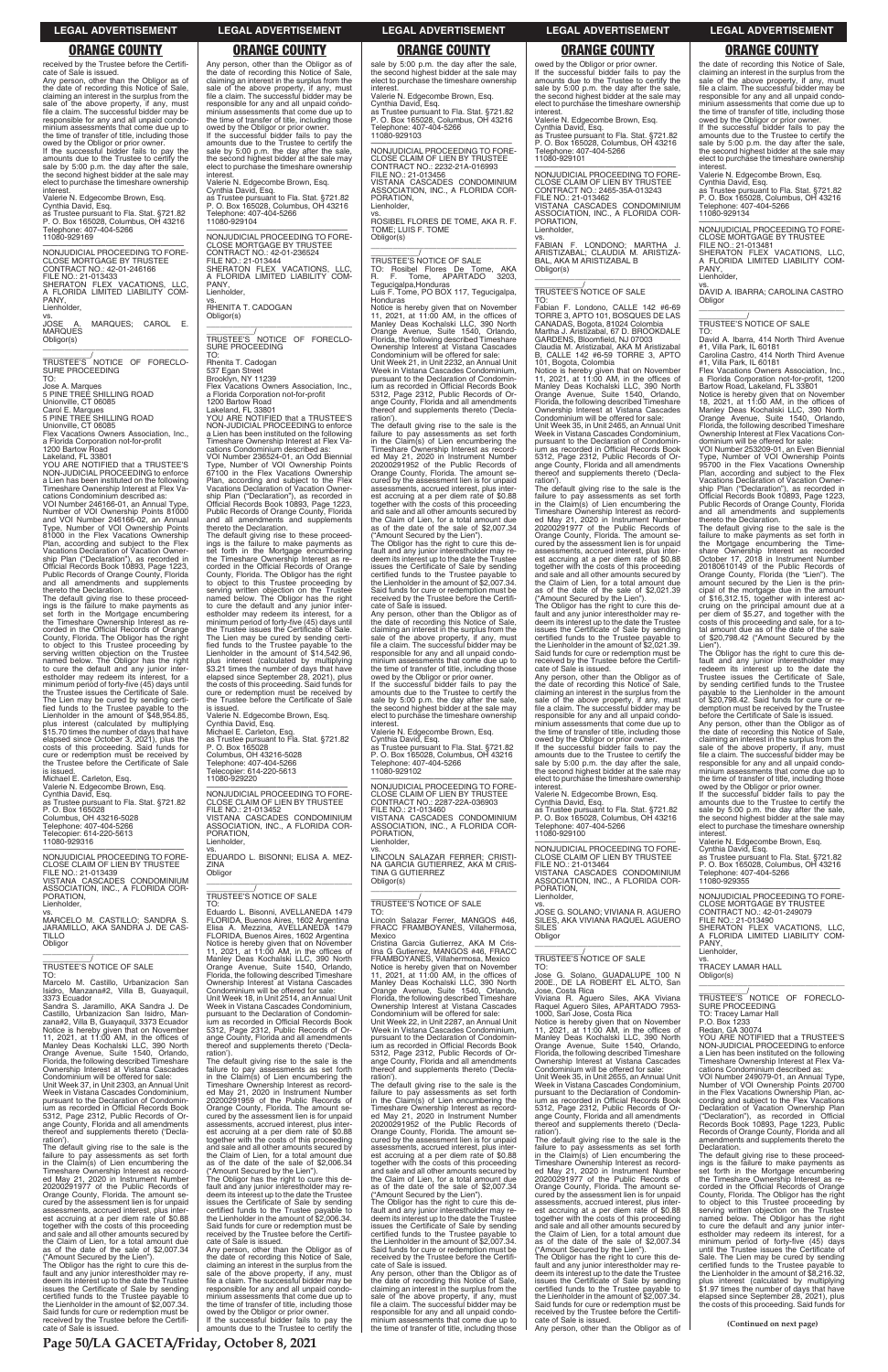cure or redemption must be received by the Trustee before the Certificate of Sale is issued. Valerie N. Edgecombe Brown, Esq. Cynthia David, Esq. Michael E. Carleton, Esq. as Trustee pursuant to Fla. Stat. §721.82 P. O. Box 165028 Columbus, OH 43216-5028 Telephone: 407-404-5266 Telecopier: 614-220-5613 11080-929219

—————————————————— NONJUDICIAL PROCEEDING TO FORE-CLOSE CLAIM OF LIEN BY TRUSTEE FILE NO.: 21-013491 VISTANA CASCADES CONDOMINIUM ASSOCIATION, INC., A FLORIDA COR-PORATION, Lienholder,

vs. HAMID REZA EBRAHIMZADEH; ZAHRA MIRHOSSEINI **Obligor** \_\_\_\_\_\_\_\_\_\_\_\_\_\_\_\_\_\_\_\_\_\_\_\_\_\_\_\_\_\_\_\_\_

\_\_\_\_\_\_\_\_\_\_\_/ TRUSTEE'S NOTICE OF SALE

TO: Hamid Reza Ebrahimzadeh, 5 CON-CORDE PLACE, SUITE 2805, Toronto, M3C 3M8 Canada

Zahra Mirhosseini, 1 BOYD COURT, Markham, L6C1A6 Canada Notice is hereby given that on November 11, 2021, at 11:00 AM, in the offices of Manley Deas Kochalski LLC, 390 North Orange Avenue, Suite 1540, Orlando,

Florida, the following described Timeshare Ownership Interest at Vistana Cascades Condominium will be offered for sale: Unit Week 35, in Unit 2134, an Odd Bi-

ennial Unit Week in Vistana Cascades Condominium, pursuant to the Declaration of Condominium as recorded in Official Records Book 5312, Page 2312, Public Records of Orange County, Florida and all amendments thereof and supplements

owed by the Obligor or prior owner. If the successful bidder fails to pay the amounts due to the Trustee to certify the sale by 5:00 p.m. the day after the sale, the second highest bidder at the sale may elect to purchase the timeshare ownership interest

thereto ('Declaration'). The default giving rise to the sale is the failure to pay assessments as set forth in the Claim(s) of Lien encumbering the Timeshare Ownership Interest as recorded May 21, 2020 in Instrument Number 20200291965 of the Public Records of Orange County, Florida. The amount secured by the assessment lien is for unpaid assessments, accrued interest, plus inter-est accruing at a per diem rate of \$0.57 together with the costs of this proceeding and sale and all other amounts secured by the Claim of Lien, for a total amount due as of the date of the sale of \$1,503.36

Ownership Interest at Vistana Cascades Condominium will be offered for sale: Unit Week 02, in Unit 2503, an Annual Unit Week in Vistana Cascades Condominium, pursuant to the Declaration of Condomin-ium as recorded in Official Records Book 5312, Page 2312, Public Records of Orange County, Florida and all amendments thereof and supplements thereto ('Declaration')

("Amount Secured by the Lien"). The Obligor has the right to cure this default and any junior interestholder may re-deem its interest up to the date the Trustee issues the Certificate of Sale by sending certified funds to the Trustee payable to the Lienholder in the amount of \$1,503.36. Said funds for cure or redemption must be received by the Trustee before the Certifi-cate of Sale is issued. Any person, other than the Obligor as of

the date of recording this Notice of Sale, claiming an interest in the surplus from the sale of the above property, if any, must file a claim. The successful bidder may be responsible for any and all unpaid condo-minium assessments that come due up to the time of transfer of title, including those

Valerie N. Edgecombe Brown, Esq.

Cynthia David, Esq. as Trustee pursuant to Fla. Stat. §721.82 P. O. Box 165028, Columbus, OH 43216

PORATION, Lienholder, OLAOTAN

Telephone: 407-404-5266 11080-929133

—————————————————— NONJUDICIAL PROCEEDING TO FORE-CLOSE CLAIM OF LIEN BY TRUSTEE CONTRACT NO.: 2503-02A-042466

 $\overline{\phantom{a}}$  ,  $\overline{\phantom{a}}$  ,  $\overline{\phantom{a}}$  ,  $\overline{\phantom{a}}$  ,  $\overline{\phantom{a}}$  ,  $\overline{\phantom{a}}$  ,  $\overline{\phantom{a}}$  ,  $\overline{\phantom{a}}$  ,  $\overline{\phantom{a}}$  ,  $\overline{\phantom{a}}$  ,  $\overline{\phantom{a}}$  ,  $\overline{\phantom{a}}$  ,  $\overline{\phantom{a}}$  ,  $\overline{\phantom{a}}$  ,  $\overline{\phantom{a}}$  ,  $\overline{\phantom{a}}$ \_\_\_\_\_\_\_\_\_\_\_/ TRUSTEE'S NOTICE OF SALE

FILE NO.: 21-013502 VISTANA CASCADES CONDOMINIUM ASSOCIATION, INC., A FLORIDA COR-PORATION, Lienholder,

vs. ANTOINETTE HEWLETT; SILVAINUS **HEWLETT** Obligor(s) \_\_\_\_\_\_\_\_\_\_\_\_\_\_\_\_\_\_\_\_\_\_\_\_\_\_\_\_\_\_\_\_\_

### \_\_\_\_\_\_\_\_\_\_\_/ TRUSTEE'S NOTICE OF SALE

TO:<br>Antoinette Hewlett. 7 LYEFIELD ROAD. Antoinette Hewlett, 7 LYEFIELD ROAD,<br>WORLE WESTON-SUPER MARE, North<br>Somerset, BS22 9PD United Kingdom<br>Silvainus Hewlett, 7 LYEFIELD ROAD,<br>WORLE WESTON-SUPER MARE, Som-

erset, BS22 9PD United Kingdom Notice is hereby given that on November 11, 2021, at 11:00 AM, in the offices of Manley Deas Kochalski LLC, 390 North Orange Avenue, Suite 1540, Orlando, Florida, the following described Timeshare

The default giving rise to the sale is the failure to pay assessments as set forth in the Claim(s) of Lien encumbering the Timeshare Ownership Interest as record-ed May 21, 2020 in Instrument Number 20200291402 of the Public Records of Orange County, Florida. The amount se-cured by the assessment lien is for unpaid assessments, accrued interest, plus interest accruing at a per diem rate of \$0.88 together with the costs of this proceeding and sale and all other amounts secured by the Claim of Lien, for a total amount due as of the date of the sale of \$2,006.34 ("Amount Secured by the Lien").

Notice is hereby given that on November 11, 2021, at 11:00 AM, in the offices of Manley Deas Kochalski LLC, 390 North Orange Avenue, Suite 1540, Orlando, Florida, the following described Timeshare Ownership Interest at Vistana Cascades Condominium will be offered for sale: Unit Week 03, in Unit 2739, an Annual Unit Week in Vistana Cascades Condominium, pursuant to the Declaration of Condominium as recorded in Official Records Book 5312, Page 2312, Public Records of Orange County, Florida and all amendments reof and supplements thereto ('Decla-

The Obligor has the right to cure this de-fault and any junior interestholder may redeem its interest up to the date the Trustee issues the Certificate of Sale by sending certified funds to the Trustee payable to the Lienholder in the amount of \$2,006.34. Said funds for cure or redemption must be received by the Trustee before the Certificate of Sale is issued.

Any person, other than the Obligor as of the date of recording this Notice of Sale, claiming an interest in the surplus from the sale of the above property, if any, must file a claim. The successful bidder may be responsible for any and all unpaid condo-minium assessments that come due up to responsible for any and all unpaid condominium assessments that come due up to the time of transfer of title, including those owed by the Obligor or prior owner. If the successful bidder fails to pay the amounts due to the Trustee to certify the sale by 5:00 p.m. the day after the sale, the second highest bidder at the sale may elect to purchase the timeshare ownership nterest.

the time of transfer of title, including those owed by the Obligor or prior owner. If the successful bidder fails to pay the amounts due to the Trustee to certify the sale by 5:00 p.m. the day after the sale, the second highest bidder at the sale may elect to purchase the timeshare ownership

interest.

Valerie N. Edgecombe Brown, Esq. Cynthia David, Esq. as Trustee pursuant to Fla. Stat. §721.82 P. O. Box 165028, Columbus, OH 43216 Telephone: 407-404-5266

> vs. ANTHONY WILLIAM BECKINSALE, AKA ANTHONY W. BECKINSALE Obligor(s)  $\overline{\phantom{a}}$  , and the set of the set of the set of the set of the set of the set of the set of the set of the set of the set of the set of the set of the set of the set of the set of the set of the set of the set of the s

11080-929287

—————————————————— NONJUDICIAL PROCEEDING TO FORE-CLOSE CLAIM OF LIEN BY TRUSTEE CONTRACT NO.: 2648-01A-047747 FILE NO.: 21-013503 VISTANA CASCADES CONDOMINIUM ASSOCIATION, INC., A FLORIDA COR-

OLAOTAN OLUSEGUN AJOSE-AD-EOGUN, AKA O. AJOSE-ADEOGUN; ABAYOMI OKURIYIKE AJOSE-ADEO-GUN, AKA A. AJOSE-ADEOGUN

Obligor(s)

TO: Olaotan Olusegun Ajose-Adeogun, AKA O. Ajose-Adeogun, FLAT 47 DOMUS COURT, # 23 FORTUNE AVE, HA80FJ,

Edgeware, United Kingdom

Abayomi Okuriyike Ajose-Adeogun, AKA A. Ajose-Adeogun, FLAT 47 DOMUS COURT, 23 FORTUNE AVE, Edgware,

Notice is hereby given that on November<br>11, 2021, at 11:00 AM, in the offices of<br>Manley Deas Kochalski LLC, 390 North<br>Orange Avenue, Suite 1540, Orlando,<br>Florida, the following described Timeshare

United Kingdom

Ownership Interest at Vistana Cascades Condominium will be offered for sale: Unit Week 01, in Unit 2648, an Annual Unit Week in Vistana Cascades Condominium, pursuant to the Declaration of Condominium as recorded in Official Records Book 5312, Page 2312, Public Records of Orange County, Florida and all amendments thereof and supplements thereto ('Decla-

> **interest** Valerie N. Edgecombe Brown, Esq.

ration').

—————————————————— NONJUDICIAL PROCEEDING TO FORE-CLOSE MORTGAGE BY TRUSTEE<br>CONTRACT NO.: 42-01-250561<br>FILE NO.: 21-013557<br>SHERATON FLEX VACATIONS, LLC,<br>A FLORIDA LIMITED LIABILITY COM-

The default giving rise to the sale is the failure to pay assessments as set forth in the Claim(s) of Lien encumbering the Timeshare Ownership Interest as record-ed May 21, 2020 in Instrument Number 20200291402 of the Public Records of Orange County, Florida. The amount se-cured by the assessment lien is for unpaid assessments, accrued interest, plus interest accruing at a per diem rate of \$0.88 together with the costs of this proceeding and sale and all other amounts secured by the Claim of Lien, for a total amount due as of the date of the sale of \$2,008.34 ("Amount Secured by the Lien"). The Obligor has the right to cure this de-fault and any junior interestholder may redeem its interest up to the date the Trustee issues the Certificate of Sale by sending certified funds to the Trustee payable to the Lienholder in the amount of \$2,008.34. Said funds for cure or redemption must be received by the Trustee before the Certifi-

cate of Sale is issued.

owed by the Obligor or prior owner. If the successful bidder fails to pay the amounts due to the Trustee to certify the sale by 5:00 p.m. the day after the sale, the second highest bidder at the sale may elect to purchase the timeshare ownership interest

Any person, other than the Obligor as of the date of recording this Notice of Sale, claiming an interest in the surplus from the sale of the above property, if any, must file a claim. The successful bidder may be responsible for any and all unpaid condo-minium assessments that come due up to the time of transfer of title, including those owed by the Obligor or prior owner. If the successful bidder fails to pay the amounts due to the Trustee to certify the sale by 5:00 p.m. the day after the sale, the second highest bidder at the sale may elect to purchase the timeshare ownership

\_\_\_\_\_\_\_\_\_\_\_/<br>TRUSTEE'S NOTICE OF FORECLO-<br>SURE PROCEEDING TO: Byron Enrique Erazo Vargas La Garzota MZ 103 V.13 Guayaquil, Guayas

interest. Valerie N. Edgecombe Brown, Esq. Cynthia David, Esq. as Trustee pursuant to Fla. Stat. §721.82 P. O. Box 165028, Columbus, OH 43216 Telephone: 407-404-5266

cations Condominium described as: VOI Number 230494-01, an Annual Type, Number of VOI Ownership Points 81000 in the Flex Vacations Ownership Plan, according and subject to the Flex Vacations Declaration of Vacation Ownership Plan ("Declaration"), as recorded in Official Records Book 10893, Page 1223, Public Records of Orange County, Florida and all amendments and supplements thereto the **Declaration** 

11080-929129

—————————————————— NONJUDICIAL PROCEEDING TO FORE-CLOSE CLAIM OF LIEN BY TRUSTEE

PORATION, Lienholder,

vs. JORGE BATTEZZATI

Obligor

\_\_\_\_\_\_\_\_\_\_\_\_\_\_\_\_\_\_\_\_\_\_\_\_\_\_\_\_\_\_\_\_\_ \_\_\_\_\_\_\_\_\_\_\_/ TRUSTEE'S NOTICE OF SALE

TO: Jorge Battezzati, AZCUENAGA 883, MUNIZ-SAN MIGUEL, Buenos Aires,

1663 Argentina

\_\_\_\_\_\_\_\_\_\_\_/ TRUSTEE'S NOTICE OF FORECLO-SURE PROCEEDING

ration'). The default giving rise to the sale is the failure to pay assessments as set forth in the Claim(s) of Lien encumbering the Timeshare Ownership Interest as recorded May 21, 2020 in Instrument Number 20200291955 of the Public Records of Orange County, Florida. The amount secured by the assessment lien is for unpaid assessments, accrued interest, plus interest accruing at a per diem rate of \$0.88 together with the costs of this proceeding and sale and all other amounts secured by the Claim of Lien, for a total amount due as of the date of the sale of \$1,982.09 ("Amount Secured by the Lien").

The Obligor has the right to cure this default and any junior interestholder may re-deem its interest up to the date the Trustee issues the Certificate of Sale by sending certified funds to the Trustee payable to the Lienholder in the amount of \$1,982.09. Said funds for cure or redemption must be received by the Trustee before the Certifi-cate of Sale is issued.

Any person, other than the Obligor as of the date of recording this Notice of Sale, claiming an interest in the surplus from the sale of the above property, if any, must file a claim. The successful bidder may be

Valerie N. Edgecombe Brown, Esq. Cynthia David, Esq. as Trustee pursuant to Fla. Stat. §721.82 P. O. Box 165028, Columbus, OH 43216 Telephone: 407-404-5266 11080-929137

—————————————————— NONJUDICIAL PROCEEDING TO FORE-CLOSE CLAIM OF LIEN BY TRUSTEE CONTRACT NO.: 2306-19A-006283 FILE NO.: 21-013537 VISTANA CASCADES CONDOMINIUM ASSOCIATION, INC., A FLORIDA COR-PORATION, Lienholder,

FILE NO.: 21-013531 VISTANA CASCADES CONDOMINIUM ASSOCIATION, INC., A FLORIDA COR-PANY, Lienholder,

thereto the Declaration.<br>The default giving rise to these proceed-The default giving rise to these proceed-ings is the failure to make payments as set forth in the Mortgage encumbering the Timeshare Ownership Interest as recorded in the Official Records of Orange County, Florida. The Obligor has the right to object to this Trustee proceeding by serving written objection on the Trustee named below. The Obligor has the right to cure the default and any junior interestholder may redeem its interest, for a minimum period of forty-five (45) days until the Trustee issues the Certificate of Sale. The Lien may be cured by sending certified funds to the Trustee payable to the Lienholder in the amount of \$11,202.68, plus interest (calculated by multiplying \$3.20 times the number of days that have elapsed since September 29, 2021), plus the costs of this proceeding. Said funds for cure or redemption must be received by the Trustee before the Certificate of Sale is issued.

 $\overline{\phantom{a}}$  , and the set of the set of the set of the set of the set of the set of the set of the set of the set of the set of the set of the set of the set of the set of the set of the set of the set of the set of the s \_\_\_\_\_\_\_\_\_\_\_/ TRUSTEE'S NOTICE OF FORECLO-

\_\_\_\_\_\_\_\_\_\_\_/ TRUSTEE'S NOTICE OF SALE TO: Anthony William Beckinsale, AKA An-thony W. Beckinsale, 1 OYSTERBRIDGE, BELL LANE, Great Bardfield Essex, CM7 4TJ United Kingdom Notice is hereby given that on November 11, 2021, at 11:00 AM, in the offices of Manley Deas Kochalski LLC, 390 North Orange Avenue, Suite 1540, Orlando, Florida, the following described Timeshare Ownership Interest at Vistana Cascades Condominium will be offered for sale:

Unit Week 19, in Unit 2306, an Annual Unit Week in Vistana Cascades Condominium, pursuant to the Declaration of Condominium as recorded in Official Records Book 5312, Page 2312, Public Records of Or-ange County, Florida and all amendments thereof and supplements thereto ('Declaration').

The default giving rise to the sale is the failure to pay assessments as set forth in the Claim(s) of Lien encumbering the Timeshare Ownership Interest as recorded May 21, 2020 in Instrument Number 20200291959 of the Public Records of Orange County, Florida. The amount secured by the assessment lien is for unpaid assessments, accrued interest, plus inter-est accruing at a per diem rate of \$0.88 together with the costs of this proceeding and sale and all other amounts secured by the Claim of Lien, for a total amount due as of the date of the sale of \$1,982.09

("Amount Secured by the Lien"). The Obligor has the right to cure this default and any junior interestholder may re-deem its interest up to the date the Trustee issues the Certificate of Sale by sending certified funds to the Trustee payable to the Lienholder in the amount of \$1,982.09. Said funds for cure or redemption must be received by the Trustee before the Certifi-

cate of Sale is issued. Any person, other than the Obligor as of the date of recording this Notice of Sale, claiming an interest in the surplus from the sale of the above property, if any, must file a claim. The successful bidder may be responsible for any and all unpaid condo-minium assessments that come due up to the time of transfer of title, including those owed by the Obligor or prior owner. If the successful bidder fails to pay the amounts due to the Trustee to certify the sale by 5:00 p.m. the day after the sale, the second highest bidder at the sale may elect to purchase the timeshare ownership

Cynthia David, Esq. as Trustee pursuant to Fla. Stat. §721.82 P. O. Box 165028, Columbus, OH 43216 Telephone: 407-404-5266 11080-929288

### vs. SHENELL KAMILAH GLOVER Obligor(s)

\_\_\_\_\_\_\_\_\_\_\_\_\_\_\_\_\_\_\_\_\_\_\_\_\_\_\_\_\_\_\_\_\_

\_\_\_\_\_\_\_\_\_\_\_/ TRUSTEE'S NOTICE OF SALE TO: Shenell Kamilah Glover, 5623 South Mullen Avenue, Los Angeles, CA 90043 Notice is hereby given that on November 11, 2021, at 11:00 AM, in the offices of Manley Deas Kochalski LLC, 390 North Orange Avenue, Suite 1540, Orlando, Florida, the following described Timeshare Ownership Interest at Flex Vacations Condominium will be offered for sale: VOI Number 250561-01, an Annual Type, Number of VOI Ownership Points 44000 in the Flex Vacations Ownership Plan, ac-cording and subject to the Flex Vacations Declaration of Vacation Ownership Plan ("Declaration"), as recorded in Official Records Book 10893, Page 1223, Public Records of Orange County, Florida and all amendments and supplements thereto the Declaration. The default giving rise to the sale is the failure to make payments as set forth in the Mortgage encumbering the Timeshare Ownership Interest as recorded August 17, 2018 in Instrument Number 20180489771 of the Public Records of Orange County, Florida (the "Lien"). The amount secured by the Lien is the principal of the mortgage due in the amount of \$14,349.06, together with interest accruing on the principal amount due at a per diem of \$5.69, and together with the costs of this proceeding and sale, for a total amount due as of the date of the sale of \$19,738.44 ("Amount Secured by the Lien"). The Obligor has the right to cure this de-fault and any junior interestholder may redeem its interest up to the date the Trustee issues the Certificate of Sale, by sending certified funds to the Trustee payable to the Lienholder in the amount of \$19,738.44. Said funds for cure or redemption must be received by the Trustee before the Certificate of Sale is issued. Any person, other than the Obligor as of the date of recording this Notice of Sale, claiming an interest in the surplus from the sale of the above property, if any, must file a claim. The successful bidder may be responsible for any and all unpaid condominium assessments that come due up to the time of transfer of title, including those

Valerie N. Edgecombe Brown, Esq. Cynthia David, Esq. as Trustee pursuant to Fla. Stat. §721.82 P. O. Box 165028, Columbus, OH 43216 Telephone: 407-404-5266 11080-929289

—————————————————— NONJUDICIAL PROCEEDING TO FORE-CLOSE MORTGAGE BY TRUSTEE CONTRACT NO.: 42-01-230494 FILE NO.: 21-013559 SHERATON FLEX VACATIONS, LLC, A FLORIDA LIMITED LIABILITY COM-PANY, Lienholder,

vs. BYRON ENRIQUE ERAZO VARGAS Obligor(s) \_\_\_\_\_\_\_\_\_\_\_\_\_\_\_\_\_\_\_\_\_\_\_\_\_\_\_\_\_\_\_\_\_

Ecuador YOU ARE NOTIFIED that a TRUSTEE'S NON-JUDICIAL PROCEEDING to enforce a Lien has been instituted on the following Timeshare Ownership Interest at Flex Va-

The default giving rise to these proceedings is the failure to make payments as set forth in the Mortgage encumbering the Timeshare Ownership Interest as recorded in the Official Records of Orange County, Florida. The Obligor has the right to object to this Trustee proceeding by serving written objection on the Trustee named below. The Obligor has the right to cure the default and any junior interestholder may redeem its interest, for a minimum period of forty-five (45) days until the Trustee issues the Certificate of Sale. The Lien may be cured by sending certi-fied funds to the Trustee payable to the Lienholder in the amount of \$25,130.55, plus interest (calculated by multiplying \$6.27 times the number of days that have elapsed since October 3, 2021), plus the costs of this proceeding. Said funds for cure or redemption must be received by the Trustee before the Certificate of Sale

is issued. Valerie N. Edgecombe Brown, Esq. Cynthia David, Esq. Michael E. Carleton, Esq. as Trustee pursuant to Fla. Stat. §721.82 P. O. Box 165028 Columbus, OH 43216-5028

Telephone: 407-404-5266 Telecopier: 614-220-5613 11080-929332

—————————————————— NONJUDICIAL PROCEEDING TO FORE-CLOSE MORTGAGE BY TRUSTEE CONTRACT NO.: 42-01-232087 FILE NO.: 21-013581 SHERATON FLEX VACATIONS, LLC, A FLORIDA LIMITED LIABILITY COM-PANY,

Lienholder,

vs. DANIEL CANO SOTO; YORENNI GA-MEZ FERNANDEZ Obligor(s) \_\_\_\_\_\_\_\_\_\_\_\_\_\_\_\_\_\_\_\_\_\_\_\_\_\_\_\_\_\_\_\_\_

TO: Daniel Cano Soto 3350 NW 212th Street

Miami Gardens, FL 33056-1016 Yorenni Gamez Fernandez 610 SW 14th Avenue

Apartment 301 Miami, FL 33135

Flex Vacations Owners Association, Inc., a Florida Corporation not-for-profit

1200 Bartow Road Lakeland, FL 33801

YOU ARE NOTIFIED that a TRUSTEE'S NON-JUDICIAL PROCEEDING to enforce a Lien has been instituted on the following Timeshare Ownership Interest at Flex Va-

cations Condominium described as: VOI Number 232087-01, an Annual Type, Number of VOI Ownership Points 25000 in the Flex Vacations Ownership Plan, ac-cording and subject to the Flex Vacations Declaration of Vacation Ownership Plan ("Declaration"), as recorded in Official Records Book 10893, Page 1223, Public

Records of Orange County, Florida and all amendments and supplements thereto the Declaration.

The default giving rise to these proceed-ings is the failure to make payments as set forth in the Mortgage encumbering the Timeshare Ownership Interest as recorded in the Official Records of Orange County, Florida. The Obligor has the right to object to this Trustee proceeding by serving written objection on the Trustee named below. The Obligor has the right to cure the default and any junior inter-estholder may redeem its interest, for a minimum period of forty-five (45) days until the Trustee issues the Certificate of Sale. The Lien may be cured by sending certi-fied funds to the Trustee payable to the Lienholder in the amount of \$10,195.61. plus interest (calculated by multiplying \$2.93 times the number of days that have elapsed since September 27, 2021), plus the costs of this proceeding. Said funds for cure or redemption must be received by the Trustee before the Certificate of Sale is issued. Valerie N. Edgecombe Brown, Esq. Cynthia David, Esq. Michael E. Carleton, Esq. as Trustee pursuant to Fla. Stat. §721.82 P. O. Box 165028 Columbus, OH 43216-5028 Telephone: 407-404-5266 Telecopier: 614-220-5613 11080-929121

—————————————————— NONJUDICIAL PROCEEDING TO FORE-CLOSE MORTGAGE BY TRUSTEE CONTRACT NO.: 42-01-244836 FILE NO.: 21-013591 SHERATON FLEX VACATIONS, LLC,

A FLORIDA LIMITED LIABILITY COM-PANY, Lienholder,

vs. TAMMY HARRIS ADAMS; FLEX VACA-TIONS OWNERS ASSOCIATION, INC., A FLORIDA CORPORATION NOT-FOR-PROFIT Obligor(s)

\_\_\_\_\_\_\_\_\_\_\_\_\_\_\_\_\_\_\_\_\_\_\_\_\_\_\_\_\_\_\_\_\_ \_\_\_\_\_\_\_\_\_\_\_/ TRUSTEE'S NOTICE OF FORECLO-SURE PROCEEDING TO:

Tammy Harris Adams

20 3rd Avenue South

Birmingham, AL 35205 Flex Vacations Owners Association, Inc., a Florida Corporation not-for-profit 1200 Bartow Road

Lakeland, FL 33801 YOU ARE NOTIFIED that a TRUSTEE'S NON-JUDICIAL PROCEEDING to enforce a Lien has been instituted on the following Timeshare Ownership Interest at Flex Vacations Condominium described as:

VOI Number 244836-01, an Even Biennial Type, Number of VOI Ownership Points 44000 in the Flex Vacations Ownership Plan, according and subject to the Flex Vacations Declaration of Vacation Ownership Plan ("Declaration"), as recorded in Official Records Book 10893, Page 1223, Public Records of Orange County, Florida and all amendments and supplements

Cynthia David, Esq. Valerie N. Edgecombe Brown, Esq.

Michael E. Carleton, Esq. as Trustee pursuant to Fla. Stat. §721.82 P. O. Box 165028 Columbus, OH 43216-5028 Telephone: 407-404-5266 Telecopier: 614-220-5613

11080-929196

—————————————————— NONJUDICIAL PROCEEDING TO FORE-CLOSE MORTGAGE BY TRUSTEE CONTRACT NO.: 42-01-237373 FILE NO.: 21-013621 SHERATON FLEX VACATIONS, LLC, A FLORIDA LIMITED LIABILITY COM-PANY, Lienholder, vs. RICHARD P. GAFFNEY Obligor(s)

SURE PROCEEDING TO: Richard P. Gaffney 11 Oxford Street

Lowell, MA 01854

YOU ARE NOTIFIED that a TRUSTEE'S NON-JUDICIAL PROCEEDING to enforce a Lien has been instituted on the following Timeshare Ownership Interest at Flex Vacations Condominium described as:

VOI Number 237373-01, an Annual Type, Number of VOI Ownership Points 81000 in the Flex Vacations Ownership Plan, according and subject to the Flex Vacations Declaration of Vacation Ownership Plan ("Declaration"), as recorded in Official Records Book 10893, Page 1223, Public Records of Orange County, Florida and all amendments and supplements thereto the Declaration.

The default giving rise to these proceedings is the failure to make payments as set forth in the Mortgage encumbering the Timeshare Ownership Interest as recorded in the Official Records of Orange County, Florida. The Obligor has the right to object to this Trustee proceeding by serving written objection on the Trustee named below. The Obligor has the right to cure the default and any junior interestholder may redeem its interest, for a minimum period of forty-five (45) days until the Trustee issues the Certificate of Sale. The Lien may be cured by sending certified funds to the Trustee payable to the Lienholder in the amount of \$26,430.13, plus interest (calculated by multiplying \$6.36 times the number of days that have elapsed since October 3, 2021), plus the costs of this proceeding. Said funds for cure or redemption must be received by the Trustee before the Certificate of Sale is issued. Michael E. Carleton, Esq. Valerie N. Edgecombe Brown, Esq. Cynthia David, Esq. as Trustee pursuant to Fla. Stat. §721.82 P. O. Box 165028 Columbus, OH 43216-5028 Telephone: 407-404-5266 Telecopier: 614-220-5613 11080-929319 —————————————————— NONJUDICIAL PROCEEDING TO FORE-CLOSE MORTGAGE BY TRUSTEE CONTRACT NO.: 42-01-229644 FILE NO.: 21-013674 SHERATON FLEX VACATIONS, LLC, FLORIDA LIMITED LIABILITY COM-PANY Lienholder, vs. MARCIA GRIFFITHS DUDLEY Obligor(s)  $\overline{\phantom{a}}$  , and the set of the set of the set of the set of the set of the set of the set of the set of the set of the set of the set of the set of the set of the set of the set of the set of the set of the set of the s \_\_\_\_\_\_\_\_\_\_\_/<br>TRUSTEE'S NOTICE OF FORECLO-<br>SURE PROCEEDING TO: Marcia Griffiths Dudley 314 ERMINES WAY McDonough, GA 30253 Flex Vacations Owners Association, Inc., a Florida Corporation not-for-profit 1200 Bartow Road Lakeland, FL 33801 YOU ARE NOTIFIED that a TRUSTEE'S NON-JUDICIAL PROCEEDING to enforce

**(Continued on next page)**

**LA GACETA/Friday, October 8, 2021/Page 51**

### **LEGAL ADVERTISEMENT LEGAL ADVERTISEMENT LEGAL ADVERTISEMENT LEGAL ADVERTISEMENT LEGAL ADVERTISEMENT**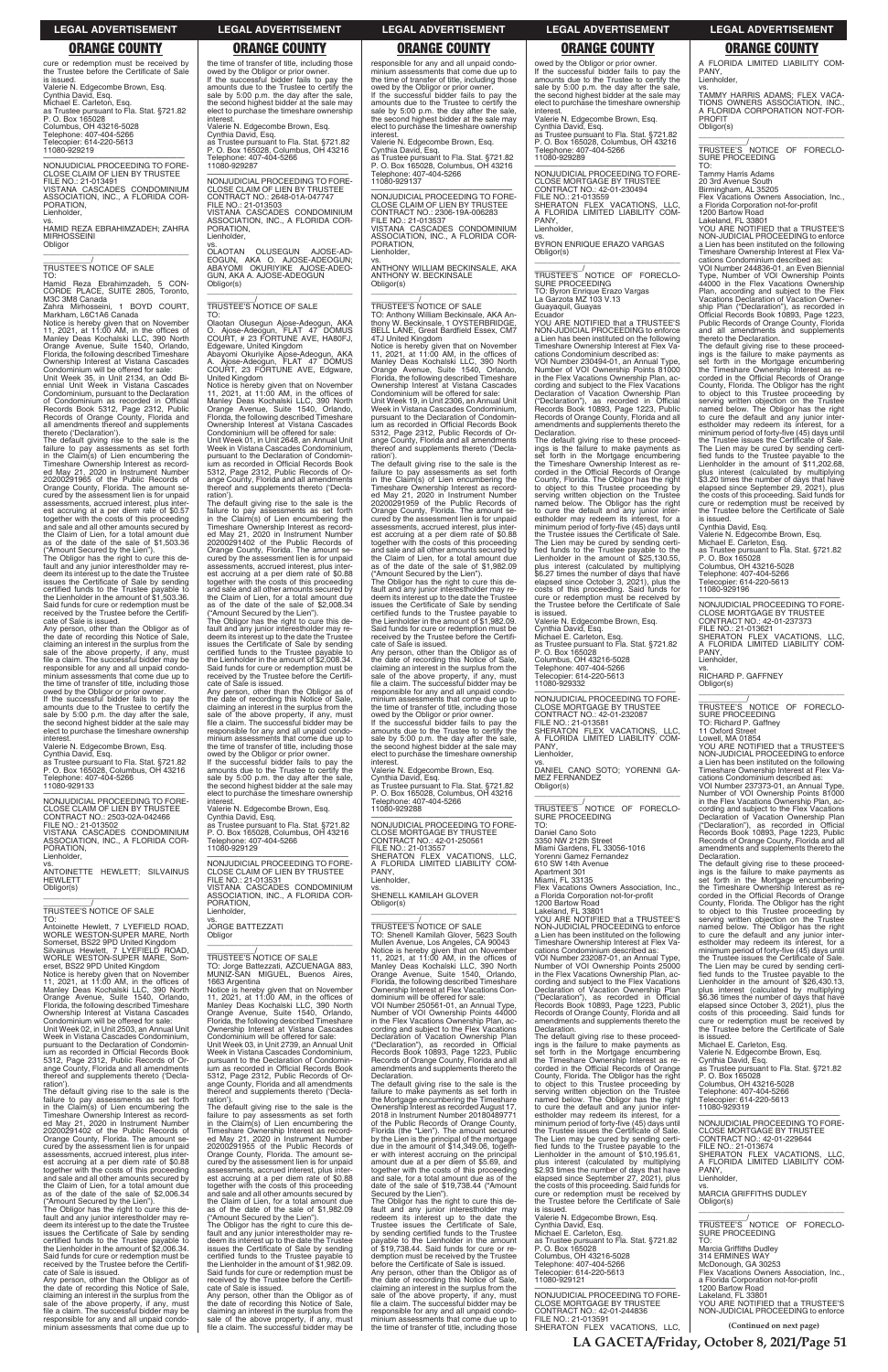**Page 52/LA GACETA/Friday, October 8, 2021**

a Lien has been instituted on the following Timeshare Ownership Interest at Flex Va-cations Condominium described as:

VOI Number 229644-01, an Annual Type, Number of VOI Ownership Points 44000 in the Flex Vacations Ownership Plan, according and subject to the Flex Vacations Declaration of Vacation Ownership Plan ("Declaration"), as recorded in Official Records Book 10893, Page 1223, Public Records of Orange County, Florida and all amendments and supplements thereto the Declaration.

The default giving rise to these proceedings is the failure to make payments as set forth in the Mortgage encumbering the Timeshare Ownership Interest as re-corded in the Official Records of Orange County, Florida. The Obligor has the right<br>to object to this Trustee proceeding by<br>serving written objection on the Trustee<br>named below. The Obligor has the right<br>to cure the default and any junior inter-<br>estholder may red minimum period of forty-five (45) days until the Trustee issues the Certificate of Sale. The Lien may be cured by sending certified funds to the Trustee payable to the Lienholder in the amount of \$15,849.84, plus interest (calculated by multiplying \$4.53 times the number of days that have elapsed since September 29, 2021), plus the costs of this proceeding. Said funds for cure or redemption must be received by the Trustee before the Certificate of Sale

\_\_\_\_\_\_\_\_\_\_\_/<br>TRUSTEE'S NOTICE OF FORECLO-<br>SURE PROCEEDING TO: Hector Perez, Jr.

 $\overline{\phantom{a}}$  , and the set of the set of the set of the set of the set of the set of the set of the set of the set of the set of the set of the set of the set of the set of the set of the set of the set of the set of the s

is issued. Michael E. Carleton, Esq. Valerie N. Edgecombe Brown, Esq. Cynthia David, Esq. as Trustee pursuant to Fla. Stat. §721.82 P. O. Box 165028 Columbus, OH 43216-5028 Telephone: 407-404-5266 Telecopier: 614-220-5613 11080-929212

—————————————————— NONJUDICIAL PROCEEDING TO FORE-CLOSE MORTGAGE BY TRUSTEE CONTRACT NO.: 42-01-235653 FILE NO.: 21-013689 SHERATON FLEX VACATIONS, LLC, A FLORIDA LIMITED LIABILITY COM-PANY, Lienholder, vs. HECTOR PEREZ, JR.

—————————————————— NONJUDICIAL PROCEEDING TO FORE-CLOSE MORTGAGE BY TRUSTEE CONTRACT NO.: 42-01-237633 FILE NO.: 21-013715 SHERATON FLEX VACATIONS, LLC, A FLORIDA LIMITED LIABILITY COM-PANY, Lienholder

Obligor(s)

PO Box 1941 Richmond, TX 77466 YOU ARE NOTIFIED that a TRUSTEE'S NON-JUDICIAL PROCEEDING to enforce a Lien has been instituted on the following Timeshare Ownership Interest at Flex Vacations Condominium described as:

VOI Number 235653-01, an Odd Biennial Type, Number of VOI Ownership Points 110000 in the Flex Vacations Ownership Plan, according and subject to the Flex Vacations Declaration of Vacation Owner-ship Plan ("Declaration"), as recorded in Official Records Book 10893, Page 1223, Public Records of Orange County, Florida and all amendments and supplements

—————————————————— NONJUDICIAL PROCEEDING TO FORE-CLOSE MORTGAGE BY TRUSTEE CONTRACT NO.: 42-01-241696 FILE NO.: 21-013718 SHERATON FLEX VACATIONS, LLC, FLORIDA LIMITED LIABILITY COM-A FL Lienholder.

thereto the Declaration. The default giving rise to these proceed-ings is the failure to make payments as set forth in the Mortgage encumbering the Timeshare Ownership Interest as re-corded in the Official Records of Orange County, Florida. The Obligor has the right to object to this Trustee proceeding by serving written objection on the Trustee named below. The Obligor has the right to cure the default and any junior interestholder may redeem its interest, for a minimum period of forty-five (45) days until the Trustee issues the Certificate of Sale. The Lien may be cured by sending certified funds to the Trustee payable to the Lienholder in the amount of \$20,811.38, plus interest (calculated by multiplying \$5.04 times the number of days that have elapsed since September 28, 2021), plus the costs of this proceeding. Said funds for cure or redemption must be received by the Trustee before the Certificate of Sale

is issued. Valerie N. Edgecombe Brown, Esq. Cynthia David, Esq. Michael E. Carleton, Esq. as Trustee pursuant to Fla. Stat. §721.82 P. O. Box 165028 Columbus, OH 43216-5028 Telephone: 407-404-5266 Telecopier: 614-220-5613 11080-929216

 $\overline{\phantom{a}}$  , and the set of the set of the set of the set of the set of the set of the set of the set of the set of the set of the set of the set of the set of the set of the set of the set of the set of the set of the s \_\_\_\_\_\_\_\_\_\_\_/<br>TRUSTEE'S NOTICE OF FORECLO-<br>SURE PROCEEDING TO:

—————————————————— NONJUDICIAL PROCEEDING TO FORE-CLOSE MORTGAGE BY TRUSTEE CONTRACT NO.: 42-01-252030 FILE NO.: 21-013726 SHERATON FLEX VACATIONS, LLC, FLORIDA LIMITED LIABILITY COM-**PANY** Lienholder

 $\overline{\phantom{a}}$  , and the set of the set of the set of the set of the set of the set of the set of the set of the set of the set of the set of the set of the set of the set of the set of the set of the set of the set of the s \_\_\_\_\_\_\_\_\_\_\_/<br>TRUSTEE'S NOTICE OF FORECLO-<br>SURE PROCEEDING TO:

to object to this Trustee proceeding by serving written objection on the Trustee named below. The Obligor has the right to cure the default and any junior inter-estholder may redeem its interest, for a minimum period of forty-five (45) days until the Trustee issues the Certificate of Sale. The Lien may be cured by sending certified funds to the Trustee payable to the Lienholder in the amount of \$6,773.74, plus interest (calculated by multiplying \$1.30 times the number of days that have elapsed since October 3, 2021), plus the costs of this proceeding. Said funds for cure or redemption must be received by the Trustee before the Certificate of Sale is issued.

Cynthia David, Esq.

Valerie N. Edgecombe Brown, Esq. Michael E. Carleton, Esq. as Trustee pursuant to Fla. Stat. §721.82 P. O. Box 165028 Columbus, OH 43216-5028 Telephone: 407-404-5266 Telecopier: 614-220-5613 11080-929309

vs. EUGENIO GONZALEZ RODRIGUEZ Obligor(s) \_\_\_\_\_\_\_\_\_\_\_\_\_\_\_\_\_\_\_\_\_\_\_\_\_\_\_\_\_\_\_\_\_

\_\_\_\_\_\_\_\_\_\_\_/ TRUSTEE'S NOTICE OF FORECLO-SURE PROCEEDING TO:

Eugenio Gonzalez Rodriguez GUIDONI #713 NEXUS CRISTAL Escobedo, NUEVO LEON Mexico

> vs. SANTIAGO BOTERO OLARTE; DAISY ELIANA SAN ROMAN **Obligor**  $\overline{\phantom{a}}$  , and the set of the set of the set of the set of the set of the set of the set of the set of the set of the set of the set of the set of the set of the set of the set of the set of the set of the set of the s

Flex Vacations Owners Association, Inc., a Florida Corporation not-for-profit 1200 Bartow Road

Lakeland, FL 33801 YOU ARE NOTIFIED that a TRUSTEE'S NON-JUDICIAL PROCEEDING to enforce a Lien has been instituted on the following Timeshare Ownership Interest at Flex Vacations Condominium described as: VOI Number 241696-01, an Annual Type, Number of VOI Ownership Points 25800 in the Flex Vacations Ownership Plan, ac-cording and subject to the Flex Vacations Declaration of Vacation Ownership Plan<br>
"Declaration"), as recorded in Official ("Declaration"), as recorded in Official Records Book 10893, Page 1223, Public Records of Orange County, Florida and all amendments and supplements thereto the Declaration.

The default giving rise to these proceed-ings is the failure to make payments as set forth in the Mortgage encumbering the Timeshare Ownership Interest as re-corded in the Official Records of Orange County, Florida. The Obligor has the right to object to this Trustee proceeding by serving written objection on the Trustee named below. The Obligor has the right to cure the default and any junior inter-estholder may redeem its interest, for a minimum period of forty-five (45) days until the Trustee issues the Certificate of Sale. The Lien may be cured by sending certified funds to the Trustee payable to the Lienholder in the amount of \$9,555.81, plus interest (calculated by multiplying \$2.25 times the number of days that have elapsed since October 3, 2021), plus the costs of this proceeding. Said funds for cure or redemption must be received by the Trustee before the Certificate of Sale

is issued. Valerie N. Edgecombe Brown, Esq. Cynthia David, Esq. Michael E. Carleton, Esq. as Trustee pursuant to Fla. Stat. §721.82 P. O. Box 165028 Columbus, OH 43216-5028 Telephone: 407-404-5266 Telecopier: 614-220-5613 11080-929333

YOU ARE NOTIFIED that a TRUSTEE'S NON-JUDICIAL PROCEEDING to enforce a Lien has been instituted on the following Timeshare Ownership Interest at Flex Vacations Condominium described as: VOI Number 233798-01, an Annual Type, Number of VOI Ownership Points 25000 in the Flex Vacations Ownership Plan, according and subject to the Flex Vacations Declaration of Vacation Ownership Plan ("Declaration"), as recorded in Official Records Book 10893, Page 1223, Public Records of Orange County, Florida and all amendments and supplements thereto the

—————————————————— NONJUDICIAL PROCEEDING TO FORE-CLOSE MORTGAGE BY TRUSTEE CONTRACT NO.: 42-01-239769 FILE NO.: 21-013723 SHERATON FLEX VACATIONS, LLC, FLORIDA LIMITED LIABILITY COM-A FL Lienholder,

vs. ALEXANDRE RODOLFO LOBO DE BRI-TO Obligor(s)

Alexandre Rodolfo Lobo De Brito 8070 King Palm Circle Kissimmee, FL 34747 Flex Vacations Owners Association, Inc., a Florida Corporation not-for-profit

NONJUDICIAL PROCEEDING TO FORE NONJUDICIAL PROCEEDING TO FORE-CLOSE MORTGAGE BY TRUSTEE CONTRACT NO.: 42-01-248156 FILE NO.: 21-013781 SHERATON FLEX VACATIONS, LLC, A FLORIDA LIMITED LIABILITY COM-

Valerie N. Edgecombe Brown, Esq. Michael E. Carleton, Esq. as Trustee pursuant to Fla. Stat. §721.82 P. O. Box 165028 Columbus, OH 43216-5028 Telephone: 407-404-5266 Telecopier: 614-220-5613 11080-929124

> cations Condominium described as: VOI Number 247170-01, an Annual Type, Number of VOI Ownership Points 44000 in the Flex Vacations Ownership Plan, according and subject to the Flex Vacations Declaration of Vacation Ownership Plan ("Declaration"), as recorded in Official Records Book 10893, Page 1223, Public Records of Orange County, Florida and all amendments and supplements thereto the **Declaration**

vs. DAVID D. MARONEY; VICKI LYNN ECK-ELS, AKA VICKI ECKELS Obligor(s)

David D. Maroney 6428 Roots Drive

Glen Burnie, MD 21061 Vicki Lynn Eckels, AKA Vicki Eckels 6428 Roots Drive

Glen Burnie, MD 21061 YOU ARE NOTIFIED that a TRUSTEE'S NON-JUDICIAL PROCEEDING to enforce

a Lien has been instituted on the following Timeshare Ownership Interest at Flex Vacations Condominium described as: VOI Number 252030-01, an Annual Type,

> A FLORIDA LIMITED LIABILITY COM-PANY, Lienholder,

Number of VOI Ownership Points 44000 and VOI Number 252030-02, an Annual Type, Number of VOI Ownership Points 44000 in the Flex Vacations Ownership Plan, according and subject to the Flex Vacations Declaration of Vacation Owner-ship Plan ("Declaration"), as recorded in Official Records Book 10893, Page 1223, Public Records of Orange County, Florida and all amendments and supplements thereto the Declaration.

The default giving rise to these proceedings is the failure to make payments as set forth in the Mortgage encumbering the Timeshare Ownership Interest as re-corded in the Official Records of Orange County, Florida. The Obligor has the right to object to this Trustee proceeding by serving written objection on the Trustee named below. The Obligor has the right to cure the default and any junior inter-estholder may redeem its interest, for a minimum period of forty-five (45) days until<br>the Trustee issues the Certificate of Sale. the Trustee issues the Certificate of Sale.<br>The Lien may be cured by sending certified funds to the Trustee payable to the<br>Lienholder in the amount of \$19,236.74,<br>plus interest (calculated by multiplying<br>\$4.71 times the nu the Trustee before the Certificate of Sale is issued.

Valerie N. Edgecombe Brown, Esq.

Cynthia David, Esq. Michael E. Carleton, Esq. as Trustee pursuant to Fla. Stat. §721.82 P. O. Box 165028 Columbus, OH 43216-5028 Telephone: 407-404-5266 Telecopier: 614-220-5613

11080-929117

—————————————————— NONJUDICIAL PROCEEDING TO FORE-CLOSE MORTGAGE BY TRUSTEE FILE NO.: 21-013734 SHERATON FLEX VACATIONS, LLC, FLORIDA LIMITED LIABILITY COM-PANY, Lienholder,

### \_\_\_\_\_\_\_\_\_\_\_/ TRUSTEE'S NOTICE OF SALE

TO: Santiago Botero Olarte, 2675 NORTH-WEST 145TH STREET, Citra, FL 32113 Daisy Eliana San Roman, 2675 NORTH-WEST 145TH STREET, Citra, FL 32113 Notice is hereby given that on November<br>18, 2021, at 11:00 AM, in the offices of<br>Manley Deas Kochalski LLC, 390 North<br>Orange Avenue, Suite 1540, Orlando,<br>Florida, the following described Timeshare Ownership Interest at Flex Vacations Condominium will be offered for sale:

VOI Number 245884-01, an Odd Biennial Type, Number of VOI Ownership Points 44000 in the Flex Vacations Ownership Plan, according and subject to the Flex Vacations Declaration of Vacation Ownership Plan ("Declaration"), as recorded in Official Records Book 10893, Page 1223, Public Records of Orange County, Florida and all amendments and supplements thereto the Declaration.

| A FLORIDA LIMITED LIABILITY COM-            | 8070 King Palm Circle                        | thereto the Declaration.                       | The default giving rise to these proceed-   | elapsed since September 29, 2021), plus      |
|---------------------------------------------|----------------------------------------------|------------------------------------------------|---------------------------------------------|----------------------------------------------|
| PANY,                                       | Kissimmee, FL 34747                          | The default giving rise to the sale is the     | ings is the failure to make payments as     | the costs of this proceeding. Said funds for |
| Lienholder,                                 | Flex Vacations Owners Association. Inc       | failure to make payments as set forth in       | set forth in the Mortgage encumbering       | cure or redemption must be received by       |
| VS.                                         | a Florida Corporation not-for-profit         | the Mortgage encumbering the Timeshare         | the Timeshare Ownership Interest as re-     | the Trustee before the Certificate of Sale   |
| CARLYNN QUANT; RAYON RONALD                 | 1200 Bartow Road                             | Ownership Interest as recorded June 4,         | corded in the Official Records of Orange    | is issued.                                   |
| <b>HENRIQUEZ</b>                            | Lakeland. FL 33801                           | 2018 in Instrument Number 20180325609          | County, Florida. The Obligor has the right  | Cynthia David, Esq.                          |
| Obligor(s)                                  | YOU ARE NOTIFIED that a TRUSTEE'S            | of the Public Records of Orange County,        | to object to this Trustee proceeding by     | Valerie N. Edgecombe Brown, Esq.             |
|                                             | NON-JUDICIAL PROCEEDING to enforce           | Florida (the "Lien"). The amount secured       | serving written objection on the Trustee    | Michael E. Carleton, Esg.                    |
|                                             | a Lien has been instituted on the following  | by the Lien is the principal of the mortgage   | named below. The Obligor has the right      | as Trustee pursuant to Fla. Stat. §721.82    |
| TRUSTEE'S NOTICE OF FORECLO-                | Timeshare Ownership Interest at Flex Va-     | due in the amount of \$7,820.48, together      | to cure the default and any junior inter-   | P. O. Box 165028                             |
| SURE PROCEEDING                             | cations Condominium described as:            | with interest accruing on the principal        | estholder may redeem its interest, for a    | Columbus, OH 43216-5028                      |
| TO:                                         | VOI Number 239769-01, an Annual Type,        | amount due at a per diem of \$3.11, and        | minimum period of forty-five (45) days      | Telephone: 407-404-5266                      |
| Carlynn Quant                               | Number of VOI Ownership Points 37000         | together with the costs of this proceeding     | until the Trustee issues the Certificate of | Telecopier: 614-220-5613                     |
| MONTE VERDE #88                             | in the Flex Vacations Ownership Plan, ac-    | and sale, for a total amount due as of the     | Sale. The Lien may be cured by sending      | 11080-929207                                 |
| Oranjestad                                  | cording and subject to the Flex Vacations    | date of the sale of \$10,857.58 ("Amount       | certified funds to the Trustee payable to   |                                              |
| Aruba                                       | Declaration of Vacation Ownership Plan       | Secured by the Lien").                         | the Lienholder in the amount of \$8,478.06, | NONJUDICIAL PROCEEDING TO FORE-              |
| Rayon Ronald Henriquez                      | ("Declaration"), as recorded in Official     | The Obligor has the right to cure this de-     | plus interest (calculated by multiplying    | <b>CLOSE MORTGAGE BY TRUSTEE</b>             |
| POS CHIQUITO 269-A                          | Records Book 10893, Page 1223, Public        | fault and any junior interestholder may        | \$2.03 times the number of days that have   | CONTRACT NO.: 42-01-244369                   |
| Oranjestad                                  | Records of Orange County, Florida and all    | redeem its interest up to the date the         | elapsed since October 3, 2021), plus the    | FILE NO.: 21-013829                          |
| Aruba                                       | amendments and supplements thereto the       | Trustee issues the Certificate of Sale,        | costs of this proceeding. Said funds for    | SHERATON FLEX VACATIONS, LLC,                |
| Flex Vacations Owners Association. Inc      | Declaration.                                 | by sending certified funds to the Trustee      | cure or redemption must be received by      | A FLORIDA LIMITED LIABILITY COM-             |
| a Florida Corporation not-for-profit        | The default giving rise to these proceed-    | payable to the Lienholder in the amount        | the Trustee before the Certificate of Sale  | PANY.                                        |
| 1200 Bartow Road                            | ings is the failure to make payments as      | of \$10,857.58. Said funds for cure or re-     | is issued.                                  | Lienholder,                                  |
| Lakeland, FL 33801                          | set forth in the Mortgage encumbering        | demption must be received by the Trustee       | Valerie N. Edgecombe Brown, Esg.            | VS.                                          |
| YOU ARE NOTIFIED that a TRUSTEE'S           | the Timeshare Ownership Interest as re-      | before the Certificate of Sale is issued.      | Cynthia David, Esq.                         | KAREN MORRISON FITZPATRICK, AKA              |
| NON-JUDICIAL PROCEEDING to enforce          | corded in the Official Records of Orange     | Any person, other than the Obligor as of       | Michael E. Carleton, Esq.                   | KAREN L. MORRISON: FLEX VACA-                |
| a Lien has been instituted on the following | County, Florida. The Obligor has the right   | the date of recording this Notice of Sale,     | as Trustee pursuant to Fla. Stat. §721.82   | TIONS OWNERS ASSOCIATION, INC., A            |
| Timeshare Ownership Interest at Flex Va-    | to object to this Trustee proceeding by      | claiming an interest in the surplus from the   | P. O. Box 165028                            | FLORIDA CORPORATION                          |
| cations Condominium described as:           | serving written objection on the Trustee     | sale of the above property, if any, must       | Columbus, OH 43216-5028                     | Obligor(s)                                   |
| VOI Number 237633-01, an Annual Type,       | named below. The Obligor has the right       | file a claim. The successful bidder may be     | Telephone: 407-404-5266                     |                                              |
| Number of VOI Ownership Points 20700        | to cure the default and any junior inter-    | responsible for any and all unpaid condo-      | Telecopier: 614-220-5613                    |                                              |
| in the Flex Vacations Ownership Plan, ac-   | estholder may redeem its interest, for a     | minium assessments that come due up to         | 11080-929331                                | TRUSTEE'S NOTICE OF FORECLO-                 |
| cording and subject to the Flex Vacations   | minimum period of forty-five (45) days until | the time of transfer of title, including those |                                             | SURE PROCEEDING                              |
| Declaration of Vacation Ownership Plan      | the Trustee issues the Certificate of Sale.  | owed by the Obligor or prior owner.            | NONJUDICIAL PROCEEDING TO FORE-             | TO:                                          |
| ("Declaration"), as recorded in Official    | The Lien may be cured by sending certi-      | If the successful bidder fails to pay the      | <b>CLOSE MORTGAGE BY TRUSTEE</b>            | Karen Morrison Fitzpatrick, AKA Karen L.     |
| Records Book 10893, Page 1223, Public       | fied funds to the Trustee payable to the     | amounts due to the Trustee to certify the      | CONTRACT NO.: 42-01-247170                  | Morrison                                     |
| Records of Orange County, Florida and all   | Lienholder in the amount of \$12,760.21,     | sale by 5:00 p.m. the day after the sale,      | FILE NO.: 21-013813                         | 1 Frank Street                               |
| amendments and supplements thereto the      | plus interest (calculated by multiplying     | the second highest bidder at the sale may      | SHERATON FLEX VACATIONS, LLC,               | Rockport, MA 01966                           |
| Declaration.                                | \$3.10 times the number of days that have    | elect to purchase the timeshare ownership      | A FLORIDA LIMITED LIABILITY COM-            | Flex Vacations Owners Association, Inc.,     |
| The default giving rise to these proceed-   | elapsed since September 28, 2021), plus      | interest.                                      | PANY.                                       | a Florida Corporation                        |
| ings is the failure to make payments as     | the costs of this proceeding. Said funds for | Valerie N. Edgecombe Brown, Esg.               | Lienholder,                                 | 1200 Bartow Road                             |
| set forth in the Mortgage encumbering       | cure or redemption must be received by       | Cynthia David, Esg.                            | VS.                                         | Lakeland. FL 33801                           |
| the Timeshare Ownership Interest as re-     | the Trustee before the Certificate of Sale   | as Trustee pursuant to Fla. Stat. §721.82      | ANA A. TAVERAS                              | YOU ARE NOTIFIED that a TRUSTEE'S            |
| corded in the Official Records of Orange    | is issued.                                   | P. O. Box 165028, Columbus, OH 43216           | Obligor(s)                                  |                                              |
| County, Florida. The Obligor has the right  | Cynthia David, Esg.                          | Telephone: 407-404-5266                        |                                             | (Continued on next page)                     |

11080-929352

—————————————————— NONJUDICIAL PROCEEDING TO FORE-CLOSE MORTGAGE BY TRUSTEE CONTRACT NO.: 42-01-233798 FILE NO.: 21-013749 SHERATON FLEX VACATIONS, LLC, A FLORIDA LIMITED LIABILITY COM-

PANY, Lienholder,

vs. ERIC DEWAYNE SHEPPARD

Obligor(s)

\_\_\_\_\_\_\_\_\_\_\_/<br>TRUSTEE'S NOTICE OF FORECLO-<br>SURE PROCEEDING

\_\_\_\_\_\_\_\_\_\_\_\_\_\_\_\_\_\_\_\_\_\_\_\_\_\_\_\_\_\_\_\_\_ \_\_\_\_\_\_\_\_\_\_\_/ TRUSTEE'S NOTICE OF FORECLO-

SURE PROCEEDING TO: Eric Dewayne Sheppard

3122 Plains Lane Albany, GA 31705 Flex Vacations Owners Association, Inc., a Florida Corporation not-for-profit

1200 Bartow Road Lakeland, FL 33801

Declaration.

The default giving rise to these proceedings is the failure to make payments as set forth in the Mortgage encumbering the Timeshare Ownership Interest as re-corded in the Official Records of Orange County, Florida. The Obligor has the right to object to this Trustee proceeding by serving written objection on the Trustee named below. The Obligor has the right to cure the default and any junior interestholder may redeem its interest, for a minimum period of forty-five (45) days until the Trustee issues the Certificate of Sale. The Lien may be cured by sending certified funds to the Trustee payable to the Lienholder in the amount of \$10,384.94, plus interest (calculated by multiplying \$2.94 times the number of days that have elapsed since October 3, 2021), plus the costs of this proceeding. Said funds for cure or redemption must be received by the Trustee before the Certificate of Sale

is issued. Cynthia David, Esq.

Valerie N. Edgecombe Brown, Esq. Michael E. Carleton, Esq. as Trustee pursuant to Fla. Stat. §721.82 P. O. Box 165028

Columbus, OH 43216-5028 Telephone: 407-404-5266 Telecopier: 614-220-5613 11080-929323

PANY, Lienholder,

vs. TOMAS PONTIN; VERIDIANA BECHER

PONTIN Obligor(s)

\_\_\_\_\_\_\_\_\_\_\_\_\_\_\_\_\_\_\_\_\_\_\_\_\_\_\_\_\_\_\_\_\_ \_\_\_\_\_\_\_\_\_\_\_/ TRUSTEE'S NOTICE OF FORECLO-

SURE PROCEEDING

TO: Tomas Pontin

MAURICIO CARDOSO 1600 Erechim 99700-600

Brazil

Veridiana Becher Pontin MAURICIO CARDOSO 1600 Erechim 99700-600

Brazil

Flex Vacations Owners Association, Inc.,

a Florida Corporation not-for-profit<br>1200 Bartow Road<br>Lakeland, FL 33801<br>YOU ARE NOTIFIED that a TRUSTEE'S<br>NON-JUDICIAL PROCEEDING to enforce

a Lien has been instituted on the following

Timeshare Ownership Interest at Flex Va-cations Condominium described as: VOI Number 248156-01, an Odd Biennial Type, Number of VOI Ownership Points 37000 in the Flex Vacations Ownership

Plan, according and subject to the Flex Vacations Declaration of Vacation Ownership Plan ("Declaration"), as recorded in Official Records Book 10893, Page 1223, Public Records of Orange County, Florida and all amendments and supplements

thereto the Declaration.

### **LEGAL ADVERTISEMENT LEGAL ADVERTISEMENT LEGAL ADVERTISEMENT LEGAL ADVERTISEMENT LEGAL ADVERTISEMENT**

# **ORANGE COUNTY ORANGE COUNTY ORANGE COUNTY ORANGE COUNTY ORANGE COUNTY**

TO: Ana A. Taveras

204 Negansett Avenue Warwick, RI 02888

Flex Vacations Owners Association, Inc.,

a Florida Corporation

1200 Bartow Road Lakeland, FL 33801 YOU ARE NOTIFIED that a TRUSTEE'S NON-JUDICIAL PROCEEDING to enforce a Lien has been instituted on the following Timeshare Ownership Interest at Flex Va-

The default giving rise to these proceed-ings is the failure to make payments as set forth in the Mortgage encumbering the Timeshare Ownership Interest as recorded in the Official Records of Orange County, Florida. The Obligor has the right to object to this Trustee proceeding by serving written objection on the Trustee named below. The Obligor has the right to cure the default and any junior inter-estholder may redeem its interest, for a minimum period of forty-five (45) days until the Trustee issues the Certificate of Sale. The Lien may be cured by sending certi-fied funds to the Trustee payable to the Lienholder in the amount of \$17,842.87, plus interest (calculated by multiplying \$5.56 times the number of days that have elapsed since September 29, 2021), plus the costs of this proceeding. Said funds for cure or redemption must be received by the Trustee before the Certificate of Sale is issued. Cynthia David, Esq.

Valerie N. Edgecombe Brown, Esq.<br>Michael E. Carleton, Esq.<br>as Trustee pursuant to Fla. Stat. §721.82<br>P. O. Box 165028<br>Telephone: 407-404-5266<br>Telephone: 407-404-5266<br>Telecopier: 614-220-5613<br>1080-929197

NONJUDICIAL PROCEEDING TO FORE-CLOSE MORTGAGE BY TRUSTEE CONTRACT NO.: 42-01-247073 FILE NO.: 21-013828 SHERATON FLEX VACATIONS, LLC,

vs. JORGE ARTURO LEITON SOLANO; ROSE MARY SANTAMARIA TREJOS Obligor(s) \_\_\_\_\_\_\_\_\_\_\_\_\_\_\_\_\_\_\_\_\_\_\_\_\_\_\_\_\_\_\_\_\_

\_\_\_\_\_\_\_\_\_\_\_/<br>TRUSTEE'S NOTICE OF FORECLO-<br>SURE PROCEEDING

TO: Jorge Arturo Leiton Solano OCHOMOGO

Cartago 30101 Costa Rica Rose Mary Santamaria Trejos OCHOMOGO

Cartago 30101 Costa Rica YOU ARE NOTIFIED that a TRUSTEE'S NON-JUDICIAL PROCEEDING to enforce a Lien has been instituted on the following Timeshare Ownership Interest at Flex Vacations Condominium described as:

VOI Number 247073-01, an Annual Type, Number of VOI Ownership Points 37000 in the Flex Vacations Ownership Plan, ac-cording and subject to the Flex Vacations Declaration of Vacation Ownership Plan ("Declaration"), as recorded in Official Records Book 10893, Page 1223, Public Records of Orange County, Florida and all amendments and supplements thereto the Declaration.

The default giving rise to these proceed-ings is the failure to make payments as set forth in the Mortgage encumbering the Timeshare Ownership Interest as re-corded in the Official Records of Orange County, Florida. The Obligor has the right to object to this Trustee proceeding by serving written objection on the Trustee named below. The Obligor has the right to cure the default and any junior inter-estholder may redeem its interest, for a minimum period of forty-five (45) days until the Trustee issues the Certificate of Sale. The Lien may be cured by sending certi-fied funds to the Trustee payable to the Lienholder in the amount of \$13,636.31, plus interest (calculated by multiplying \$3.37 times the number of days that have elapsed since September 29, 2021), plus the costs of this proceeding. Said funds for cure or redemption must be received by the Trustee before the Certificate of Sale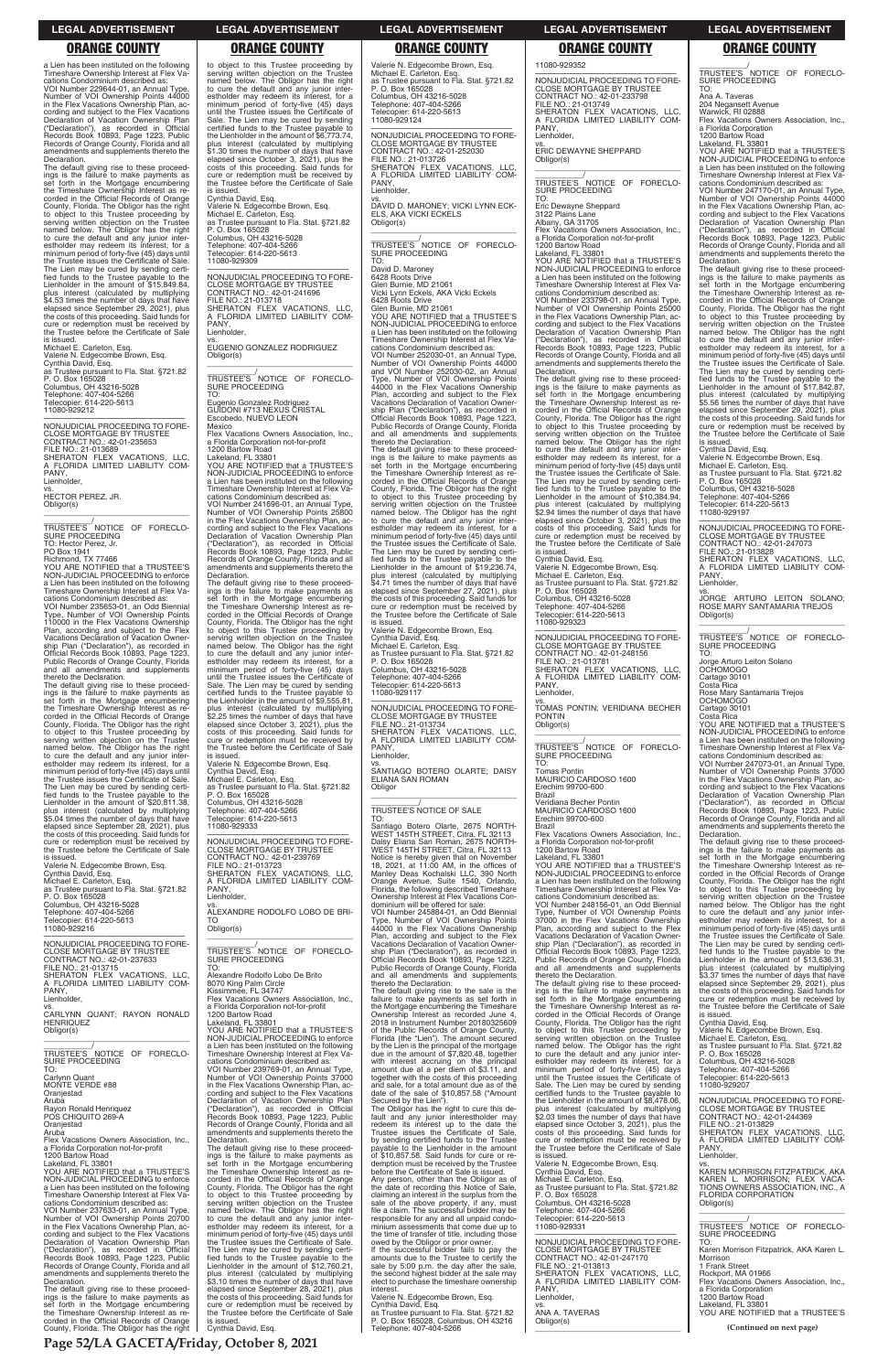NON-JUDICIAL PROCEEDING to enforce a Lien has been instituted on the following Timeshare Ownership Interest at Flex Vacations Condominium described as:

VOI Number 244369-01, an Annual Type, Number of VOI Ownership Points 148100 and VOI Number 244369-02, an Annual Type, Number of VOI Ownership Points 67100 in the Flex Vacations Ownership Plan, according and subject to the Flex Vacations Declaration of Vacation Ownership Plan ("Declaration"), as recorded in Official Records Book 10893, Page 1223, Public Records of Orange County, Florida and all amendments and supplements thereto the Declaration.

The default giving rise to these proceed-<br>ings is the failure to make payments as<br>set forth in the Mortgage encumbering<br>the Timeshare Ownership Interest as re-<br>corded in the Official Records of Orange<br>County, Florida. The to object to this Trustee proceeding by serving written objection on the Trustee named below. The Obligor has the right to cure the default and any junior inter-estholder may redeem its interest, for a minimum period of forty-five (45) days until the Trustee issues the Certificate of Sale. The Lien may be cured by sending certi-fied funds to the Trustee payable to the Lienholder in the amount of \$58,253.04, plus interest (calculated by multiplying \$16.64 times the number of days that have elapsed since September 29, 2021), plus the costs of this proceeding. Said funds for cure or redemption must be received by the Trustee before the Certificate of Sale

### $\overline{\phantom{a}}$  , and the set of the set of the set of the set of the set of the set of the set of the set of the set of the set of the set of the set of the set of the set of the set of the set of the set of the set of the s \_\_\_\_\_\_\_\_\_\_\_/<br>TRUSTEE'S NOTICE OF FORECLO-<br>SURE PROCEEDING TO: Laqueena Shawte Powell

cations Condominium described as:<br>VOI Number 250925-01, an Annual Type,<br>Number of VOI Ownership Points 37000<br>in the Flex Vacations Ownership Plan, ac-<br>cording and subject to the Flex Vacations<br>Declaration of Vacation Owner ("Declaration"), as recorded in Official Records Book 10893, Page 1223, Public Records of Orange County, Florida and all amendments and supplements thereto the Declaration.

is issued. Valerie N. Edgecombe Brown, Esq. Cynthia David, Esq.

Michael E. Carleton, Esq. as Trustee pursuant to Fla. Stat. §721.82 P. O. Box 165028

Columbus, OH 43216-5028 Telephone: 407-404-5266 Telecopier: 614-220-5613 11080-929299

—————————————————— NONJUDICIAL PROCEEDING TO FORE-CLOSE MORTGAGE BY TRUSTEE CONTRACT NO.: 42-01-250925 FILE NO.: 21-013922 SHERATON FLEX VACATIONS, LLC, A FLORIDA LIMITED LIABILITY COM-PANY, Lienholder,

vs. LAQUEENA SHAWTE POWELL Obligor(s)

721 HARLAN LANE ROAD VILLA RICA, GA 30180 YOU ARE NOTIFIED that a TRUSTEE'S

NON-JUDICIAL PROCEEDING to enforce a Lien has been instituted on the following Timeshare Ownership Interest at Flex Va-

The default giving rise to these proceedings is the failure to make payments as set forth in the Mortgage encumbering the Timeshare Ownership Interest as re-corded in the Official Records of Orange County, Florida. The Obligor has the right to object to this Trustee proceeding by<br>serving written objection on the Trustee<br>named below. The Obligor has the right<br>to cure the default and any junior inter-<br>estholder may redeem its interest, for a<br>minimum period of f the Trustee issues the Certificate of Sale. The Lien may be cured by sending certi-fied funds to the Trustee payable to the Lienholder in the amount of \$16,791.74, plus interest (calculated by multiplying \$4.61 times the number of days that have elapsed since September 29, 2021), plus the costs of this proceeding. Said funds for cure or redemption must be received by the Trustee before the Certificate of Sale

TRUSTEE'S NOTICE OF FORECLO-<br>SURE PROCEEDING<br>TO: Hunter E. Axelrod<br>5011 LAKE MIST DRIVE<br>Mableton, GA 30126-5982<br>YOU ARE NOTIFIED that a TRUSTEE'S<br>NON-JUDICIAL PROCEEDING to enforce<br>a Lien has been instituted on the followi Timeshare Ownership Interest at Disney's<br>Saratoga Springs Resort described as:<br>An undivided 0.2189% interest in Unit<br>119A of the Disney's Saratoga Springs<br>Resort, a leasehold condominium (the<br>"Condominium"), according to t ration of Condominium thereof as recorded in Official Records Book 7419, Page 4659, Public Records of Orange County, Florida and all amendments thereto (the 'Declaration').

is issued. Michael E. Carleton, Esq. Valerie N. Edgecombe Brown, Esq. Cynthia David, Esq. as Trustee pursuant to Fla. Stat. §721.82 P. O. Box 165028

Columbus, OH 43216-5028 Telephone: 407-404-5266 Telecopier: 614-220-5613 11080-929213

—————————————————— NONJUDICIAL PROCEEDING TO FORE-CLOSE MORTGAGE BY TRUSTEE CONTRACT NO.: 01-26-056369 FILE NO.: 21-015334 VISTANA DEVELOPMENT, INC., A FLORIDA CORPORATION,

YOU ARE NOTIFIED that a TRUSTEE'S NON-JUDICIAL PROCEEDING to enforce a Lien has been instituted on the following Timeshare Ownership Interest at Disney Vacation Club at Walt Disney World Resort described as: An undivided 0.0575% interest in Unit

### \$1.42 times the number of days that have elapsed since October 3, 2021), plus the costs of this proceeding. Said funds for cure or redemption must be received by the Trustee before the Certificate of Sale

is issued. Cynthia David, Esq. Valerie N. Edgecombe Brown, Esq. Michael E. Carleton, Esq. as Trustee pursuant to Fla. Stat. §721.82 P. O. Box 165028 Columbus, OH 43216-5028 Telephone: 407-404-5266 Telecopier: 614-220-5613

11080-929326 —————————————————— NONJUDICIAL PROCEEDING TO FORE-CLOSE CLAIM OF LIEN BY TRUSTEE CONTRACT NO.: 10005811.008

FILE NO.: 21-017830 PALM FINANCIAL SERVICES, INC., A FLORIDA CORPORATION, Lienholder, vs. HUNTER E. AXELROD

Obligor(s)

vs. BLAINE ASHLEY BERRYMAN Obligor  $\overline{\phantom{a}}$  ,  $\overline{\phantom{a}}$  ,  $\overline{\phantom{a}}$  ,  $\overline{\phantom{a}}$  ,  $\overline{\phantom{a}}$  ,  $\overline{\phantom{a}}$  ,  $\overline{\phantom{a}}$  ,  $\overline{\phantom{a}}$  ,  $\overline{\phantom{a}}$  ,  $\overline{\phantom{a}}$  ,  $\overline{\phantom{a}}$  ,  $\overline{\phantom{a}}$  ,  $\overline{\phantom{a}}$  ,  $\overline{\phantom{a}}$  ,  $\overline{\phantom{a}}$  ,  $\overline{\phantom{a}}$ 

The default giving rise to these proceed-ings is the failure to pay condominium assessments and dues resulting in a Claim of Lien encumbering the Timeshare Ownership Interest as recorded in the Of-ficial Records of Orange County, Florida. The Obligor has the right to object to this Trustee proceeding by serving written ob-jection on the Trustee named below. The Obligor has the right to cure the default and any junior interestholder may redeem its interest, for a minimum period of forty-five (45) days until the Trustee issues the Certificate of Sale. The Lien may be cured by sending certified funds to the Trustee payable to the Lienholder in the amount of \$1,322.73, plus interest (calculated of \$1,322.73, plus interest (calculated<br>by multiplying \$0.33 times the number of days that have elapsed since September 29, 2021), plus the costs of this proceed-ing. Said funds for cure or redemption must be received by the Trustee before the Certificate of Sale is issued.

Cynthia David, Esq.<br>Valerie N. Edgecombe Brown, Esq.<br>Michael E. Carleton, Esq.<br>as Trustee pursuant to Fla. Stat. §721.82<br>P. O. Box 165028<br>Columbus, OH 43216-5028<br>Telephone: 407-404-5266<br>Telecopier: 614-220-5613<br>1080-929201

NONJUDICIAL PROCEEDING TO FORE-CLOSE MORTGAGE BY TRUSTEE CONTRACT NO.: 4012015.003 FILE NO.: 21-017877 PALM FINANCIAL SERVICES, INC., A FLORIDA CORPORATION, Lienholder,

vs. CAROLYN O. BURKE

Obligor(s) \_\_\_\_\_\_\_\_\_\_\_\_\_\_\_\_\_\_\_\_\_\_\_\_\_\_\_\_\_\_\_\_\_

\_\_\_\_\_\_\_\_\_\_\_/<br>TRUSTEE'S NOTICE OF FORECLO-<br>SURE PROCEEDING

TO: Carolyn O. Burke 715 DEEP HOLE DRIVE Mattituck, NY 11952-2632

YOU ARE NOTIFIED that a TRUSTEE'S NON-JUDICIAL PROCEEDING to enforce a Lien has been instituted on the following Timeshare Ownership Interest at Disney Vacation Club at Walt Disney World Resort described as:

An undivided 0.0549% interest in Unit 54 of the Disney Vacation Club at Walt Disney World Resort, a leasehold condominium (the "Condominium"), according to the Declaration of Condominium thereof as recorded in Official Records Book 4361, Page 2551, Public Records of Or-

ange County, Florida and all amendments thereto (the 'Declaration'). The default giving rise to these proceed-ings is the failure to make payments as set forth in the Mortgage encumbering the Timeshare Ownership Interest as re-corded in the Official Records of Orange County, Florida. The Obligor has the right to object to this Trustee proceeding by serving written objection on the Trustee named below. The Obligor has the right

\_\_\_\_\_\_\_\_\_\_\_\_/<br>TRUSTEE'S NOTICE OF FORECLO-<br>SURE PROCEEDING TO: Jorge Daniel Fuentes 7701 Southwest 129th Avenue Kendall, FL 33183

—————————————————— NONJUDICIAL PROCEEDING TO FORE-CLOSE MORTGAGE BY TRUSTEE CONTRACT NO.: 15006547.000 FILE NO.: 21-017946 PALM FINANCIAL SERVICES, INC., A FLORIDA CORPORATION, Lienholder.

\_\_\_\_\_\_\_\_\_\_\_\_\_\_\_\_\_\_\_\_\_\_\_\_\_\_\_\_\_\_\_\_\_ \_\_\_\_\_\_\_\_\_\_\_/<br>TRUSTEE'S NOTICE OF FORECLO-<br>SURE PROCEEDING

22 of the Disney Vacation Club at Walt Disney World Resort, a leasehold condominium (the "Condominium"), according to the Declaration of Condominium thereof as recorded in Official Records Book 4361, Page 2551, Public Records of Orange County, Florida and all amendments thereto (the 'Declaration'). The default giving rise to these proceed-ings is the failure to make payments as

set forth in the Mortgage encumbering the Timeshare Ownership Interest as re-corded in the Official Records of Orange County, Florida. The Obligor has the right to object to this Trustee proceeding by serving written objection on the Trustee named below. The Obligor has the right to cure the default and any junior inter-estholder may redeem its interest, for a minimum period of forty-five (45) days until the Trustee issues the Certificate of Sale. The Lien may be cured by sending certified funds to the Trustee payable to the Lienholder in the amount of \$5,870.08, plus interest (calculated by multiplying \$1.39 times the number of days that have elapsed since September 29, 2021), plus the costs of this proceeding. Said funds for cure or redemption must be received by the Trustee before the Certificate of Sale is issued.

> TO: Sean Hooper

Valerie N. Edgecombe Brown, Esq. Cynthia David, Esq. Michael E. Carleton, Esq. as Trustee pursuant to Fla. Stat. §721.82 P. O. Box 165028 Columbus, OH 43216-5028 Telephone: 407-404-5266 Telecopier: 614-220-5613 11080-929297

—————————————————— NONJUDICIAL PROCEEDING TO FORE-CLOSE MORTGAGE BY TRUSTEE FILE NO.: 21-017887 PALM FINANCIAL SERVICES, INC., A FLORIDA CORPORATION, Lienholder,

\_\_\_\_\_\_\_\_\_\_\_/ TRUSTEE'S NOTICE OF SALE TO: Blaine Ashley Berryman, 3338 HEMINGWAY DRIVE, Montgomery, TX 77356-7904

Notice is hereby given that on November 18, 2021, at 10:00 AM, in the offices of Manley Deas Kochalski LLC, 390 North Orange Avenue, Suite 1540, Orlando, Florida, the following described Timeshare Ownership Interest at Disney's Saratoga Springs Resort will be offered for sale:

An undivided 0.1379% interest in Unit 122B of the Disney's Saratoga Springs Resort, a leasehold condominium (the "Condominium"), according to the Decla-ration of Condominium thereof as recorded in Official Records Book 7419, Page 4659, Public Records of Orange County, Florida and all amendments thereto (the 'Declaration').

The default giving rise to the sale is the failure to make payments as set forth in the Mortgage encumbering the Timeshare Ownership Interest as recorded August 18, 2015 in Instrument Number 20150433188, and recorded in Book 10969, Page 5003 of the Public Records of Orange County, Florida (the "Lien"). The amount secured by the Lien is the principal of the mortgage due in the amount of \$5,478.31, together with interest accruing on the principal<br>amount due at a per diem of \$2.70, and<br>together with the costs of this proceeding<br>and sale, for a total amount due as of the date of the sale of \$7,516.99 ("Amount Se-

cured by the Lien"). The Obligor has the right to cure this default and any junior interestholder may re-deem its interest up to the date the Trustee issues the Certificate of Sale, by sending certified funds to the Trustee payable to the Lienholder in the amount of \$7,516.99. Said funds for cure or redemption must be received by the Trustee before the Certificate of Sale is issued.

Any person, other than the Obligor as of the date of recording this Notice of Sale, claiming an interest in the surplus from the sale of the above property, if any, must file a claim. The successful bidder may be responsible for any and all unpaid condo-minium assessments that come due up to the time of transfer of title, including those

owed by the Obligor or prior owner. If the successful bidder fails to pay the amounts due to the Trustee to certify the sale by 5:00 p.m. the day after the sale, the second highest bidder at the sale may elect to purchase the timeshare ownership interest.

Valerie N. Edgecombe Brown, Esq. Cynthia David, Esq.

| . בטו ווטרו טטו וו טו וואז וטו<br>Lienholder.<br>VS.<br><b>VIRGIE ELAINE WASHINGTON</b><br>Obligor(s)                                                                                                                                                                                                                                                                                                                                                                                                                                           | Hallied Delow. The Obligor has the right<br>to cure the default and any junior inter-<br>estholder may redeem its interest, for a<br>minimum period of forty-five (45) days<br>until the Trustee issues the Certificate of<br>Sale. The Lien may be cured by sending                                                                                                                                                                                                    | Gynuna Daviu, LSY.<br>as Trustee pursuant to Fla. Stat. §721.82<br>P. O. Box 165028, Columbus, OH 43216<br>Telephone: 407-404-5266<br>11080-929348                                                                                                                                                                                                                                                                                                                                                  | NON-JUDICIAL PROCEEDING to enforce<br>a Lien has been instituted on the following<br>Timeshare Ownership Interest at Copper<br>Creek Villas & Cabins at Disney's Wilder-<br>ness Lodge described as:<br>An undivided 0.1771% interest in Unit                                                                                                                                                                                                                                                                                                      | <u>ult Littlingut in the annuint of 53.700.02.</u><br>plus interest (calculated by multiplying<br>\$3.94 times the number of days that have<br>elapsed since October 3, 2021), plus the<br>costs of this proceeding. Said funds for<br>cure or redemption must be received by                                                               |
|-------------------------------------------------------------------------------------------------------------------------------------------------------------------------------------------------------------------------------------------------------------------------------------------------------------------------------------------------------------------------------------------------------------------------------------------------------------------------------------------------------------------------------------------------|-------------------------------------------------------------------------------------------------------------------------------------------------------------------------------------------------------------------------------------------------------------------------------------------------------------------------------------------------------------------------------------------------------------------------------------------------------------------------|-----------------------------------------------------------------------------------------------------------------------------------------------------------------------------------------------------------------------------------------------------------------------------------------------------------------------------------------------------------------------------------------------------------------------------------------------------------------------------------------------------|----------------------------------------------------------------------------------------------------------------------------------------------------------------------------------------------------------------------------------------------------------------------------------------------------------------------------------------------------------------------------------------------------------------------------------------------------------------------------------------------------------------------------------------------------|---------------------------------------------------------------------------------------------------------------------------------------------------------------------------------------------------------------------------------------------------------------------------------------------------------------------------------------------|
| TRUSTEE'S NOTICE OF FORECLO-<br><b>SURE PROCEEDING</b><br>TO: Virgie Elaine Washington<br>4105 SOUTH ESPANA WAY<br>Aurora, CO 80013<br>YOU ARE NOTIFIED that a TRUSTEE'S<br>NON-JUDICIAL PROCEEDING to enforce<br>a Lien has been instituted on the following<br>Timeshare Ownership Interest at Vistana<br>Cascades Condominium described as:<br>Unit Week 51, in Unit 2344, an Even Bi-                                                                                                                                                       | certified funds to the Trustee payable to<br>the Lienholder in the amount of \$8,659.68.<br>plus interest (calculated by multiplying<br>\$2.19 times the number of days that have<br>elapsed since October 3, 2021), plus the<br>costs of this proceeding. Said funds for<br>cure or redemption must be received by<br>the Trustee before the Certificate of Sale<br>is issued.<br>Cynthia David. Esg.<br>Valerie N. Edgecombe Brown, Esg.<br>Michael E. Carleton, Esq. | NONJUDICIAL PROCEEDING TO FORE-<br><b>CLOSE MORTGAGE BY TRUSTEE</b><br>CONTRACT NO.: 7075386.000<br>FILE NO.: 21-017892<br>PALM FINANCIAL SERVICES, INC., A<br>FLORIDA CORPORATION,<br>Lienholder,<br>VS.<br>ERNIE S. ALINO: EARTHA ALINO<br>Obligor(s)                                                                                                                                                                                                                                             | 6D of Copper Creek Villas & Cabins at<br>Disney's Wilderness Lodge, according to<br>the Declaration of Condominium there-<br>of as recorded as Instrument Number<br>20170096685, in the Public Records of<br>Orange County, Florida, and all amend-<br>ments thereto.<br>The default giving rise to these proceed-<br>ings is the failure to make payments as<br>set forth in the Mortgage encumbering<br>the Timeshare Ownership Interest as re-                                                                                                  | the Trustee before the Certificate of Sale<br>is issued.<br>Cynthia David, Esq.<br>Valerie N. Edgecombe Brown, Esq.<br>Michael E. Carleton, Esg.<br>as Trustee pursuant to Fla. Stat. §721.82<br>P. O. Box 165028<br>Columbus, OH 43216-5028<br>Telephone: 407-404-5266<br>Telecopier: 614-220-5613<br>11080-929322                         |
| ennial Unit Week in Vistana Cascades<br>Condominium, pursuant to the Declaration<br>of Condominium as recorded in Official<br>Records Book 5312, Page 2312, Public<br>Records of Orange County, Florida and<br>all amendments thereof and supplements<br>thereto ('Declaration').<br>The default giving rise to these proceed-<br>ings is the failure to make payments as<br>set forth in the Mortgage encumbering<br>the Timeshare Ownership Interest as re-                                                                                   | as Trustee pursuant to Fla. Stat. §721.82<br>P. O. Box 165028<br>Columbus, OH 43216-5028<br>Telephone: 407-404-5266<br>Telecopier: 614-220-5613<br>11080-929327<br>NONJUDICIAL PROCEEDING TO FORE-<br><b>CLOSE MORTGAGE BY TRUSTEE</b><br>CONTRACT NO.: 4012015.002<br>FILE NO.: 21-017878                                                                                                                                                                              | TRUSTEE'S NOTICE OF FORECLO-<br>SURE PROCEEDING<br>TO:<br>Ernie S. Alino<br>7 FAWN COURT<br>Lumberton, NJ 08048-4257<br>Eartha Alino<br>7 FAWN COURT<br>Lumberton, NJ 08048-4257<br>YOU ARE NOTIFIED that a TRUSTEE'S<br>NON-JUDICIAL PROCEEDING to enforce                                                                                                                                                                                                                                         | corded in the Official Records of Orange<br>County, Florida. The Obligor has the right<br>to object to this Trustee proceeding by<br>serving written objection on the Trustee<br>named below. The Obligor has the right<br>to cure the default and any junior inter-<br>estholder may redeem its interest, for a<br>minimum period of forty-five (45) days until<br>the Trustee issues the Certificate of Sale.<br>The Lien may be cured by sending certi-<br>fied funds to the Trustee payable to the<br>Lienholder in the amount of \$12.348.35. | NONJUDICIAL PROCEEDING TO FORE-<br><b>CLOSE MORTGAGE BY TRUSTEE</b><br>CONTRACT NO.: 16000134.000<br>FILE NO.: 21-018016<br>PALM FINANCIAL SERVICES, INC., A<br>FLORIDA CORPORATION.<br>Lienholder,<br>VS.<br>SARAH M. DOYLE<br>Obligor(s)                                                                                                  |
| corded in the Official Records of Orange<br>County, Florida. The Obligor has the right<br>to object to this Trustee proceeding by<br>serving written objection on the Trustee<br>named below. The Obligor has the right<br>to cure the default and any junior inter-<br>estholder may redeem its interest, for a<br>minimum period of forty-five (45) days<br>until the Trustee issues the Certificate of<br>Sale. The Lien may be cured by sending<br>certified funds to the Trustee payable to<br>the Lienholder in the amount of \$5,194.13, | PALM FINANCIAL SERVICES, INC., A<br>FLORIDA CORPORATION,<br>Lienholder.<br>VS.<br>CAROLYN O. BURKE<br>Obligor(s)<br>TRUSTEE'S NOTICE OF FORECLO-<br>SURE PROCEEDING<br>TO: Carolyn O. Burke<br>715 DEEP HOLE DRIVE                                                                                                                                                                                                                                                      | a Lien has been instituted on the following<br>Timeshare Ownership Interest at Disney's<br>Saratoga Springs Resort described as:<br>An undivided 0.3314% interest in Unit<br>147C of the Disney's Saratoga Springs<br>Resort, a leasehold condominium (the<br>"Condominium"), according to the Decla-<br>ration of Condominium thereof as record-<br>ed in Official Records Book 7419, Page<br>4659, Public Records of Orange County,<br>Florida and all amendments thereto (the<br>'Declaration'). | plus interest (calculated by multiplying<br>\$3.37 times the number of days that have<br>elapsed since October 3, 2021), plus the<br>costs of this proceeding. Said funds for<br>cure or redemption must be received by<br>the Trustee before the Certificate of Sale<br>is issued.<br>Cynthia David, Esq.<br>Valerie N. Edgecombe Brown, Esg.<br>Michael E. Carleton, Esq.<br>as Trustee pursuant to Fla. Stat. §721.82<br>P. O. Box 165028                                                                                                       | TRUSTEE'S NOTICE OF FORECLO-<br><b>SURE PROCEEDING</b><br>TO: Sarah M. Doyle<br>1030 EAGLE DRIVE<br>APARTMENT 410<br>Akron, OH 44312-5849<br>YOU ARE NOTIFIED that a TRUSTEE'S<br>NON-JUDICIAL PROCEEDING to enforce<br>a Lien has been instituted on the following<br>Timeshare Ownership Interest at Disney's<br>(Continued on next page) |
| plus interest (calculated by multiplying                                                                                                                                                                                                                                                                                                                                                                                                                                                                                                        | Mattituck, NY 11952-2632                                                                                                                                                                                                                                                                                                                                                                                                                                                | The default giving rise to these proceed-                                                                                                                                                                                                                                                                                                                                                                                                                                                           |                                                                                                                                                                                                                                                                                                                                                                                                                                                                                                                                                    | LA GACETA/Friday, October 8, 2021/Page 53                                                                                                                                                                                                                                                                                                   |

ings is the failure to make payments as set forth in the Mortgage encumbering the Timeshare Ownership Interest as re-corded in the Official Records of Orange County, Florida. The Obligor has the right to object to this Trustee proceeding by serving written objection on the Trustee named below. The Obligor has the right to cure the default and any junior inter-estholder may redeem its interest, for a minimum period of forty-five (45) days until the Trustee issues the Certificate of Sale. The Lien may be cured by sending certified funds to the Trustee payable to the Lienholder in the amount of \$2,656.23, plus interest (calculated by multiplying \$0.39 times the number of days that have elapsed since September 27, 2021), plus the costs of this proceeding. Said funds for cure or redemption must be received by the Trustee before the Certificate of Sale

is issued. Valerie N. Edgecombe Brown, Esq. Cynthia David, Esq. Michael E. Carleton, Esq. as Trustee pursuant to Fla. Stat. §721.82 P. O. Box 165028 Columbus, OH 43216-5028 Telephone: 407-404-5266 Telecopier: 614-220-5613 11080-929087

—————————————————— NONJUDICIAL PROCEEDING TO FORE-CLOSE MORTGAGE BY TRUSTEE CONTRACT NO.: 7072831.000 FILE NO.: 21-017896 PALM FINANCIAL SERVICES, INC., A FLORIDA CORPORATION, Lienholder,

vs. MIGUEL RIVERA; MARISOL SANCHEZ Obligor(s)

\_\_\_\_\_\_\_\_\_\_\_\_\_\_\_\_\_\_\_\_\_\_\_\_\_\_\_\_\_\_\_\_\_ \_\_\_\_\_\_\_\_\_\_\_/ TRUSTEE'S NOTICE OF FORECLO-SURE PROCEEDING TO:

Miguel Rivera 6641 MYRTLE AVENUE APARTMENT 1

Glendale, NY 11385-7055 Marisol Sanchez 6641 MYRTLE AVENUE

APARTMENT 1 Glendale, NY 11385-7055 YOU ARE NOTIFIED that a TRUSTEE'S

NON-JUDICIAL PROCEEDING to enforce a Lien has been instituted on the following Timeshare Ownership Interest at Disney's

Saratoga Springs Resort described as: An undivided 0.6628% interest in Unit 144C of Disney's Saratoga Springs Resort, a leasehold condominium (the "Con-dominium"), according to the Declaration of Condominium thereof as recorded in Official Records Book 7419, Page 4659, Public Records of Orange County, Florida and all amendments thereto (the 'Declara-

tion'). The default giving rise to these proceed-ings is the failure to make payments as set forth in the Mortgage encumbering the Timeshare Ownership Interest as re-corded in the Official Records of Orange County, Florida. The Obligor has the right to object to this Trustee proceeding by serving written objection on the Trustee named below. The Obligor has the right to cure the default and any junior inter-estholder may redeem its interest, for a minimum period of forty-five (45) days until the Trustee issues the Certificate of Sale. The Lien may be cured by sending certified funds to the Trustee payable to the Lienholder in the amount of \$4,208.60, plus interest (calculated by multiplying \$0.84 times the number of days that have elapsed since September 27, 2021), plus the costs of this proceeding. Said funds for cure or redemption must be received by the Trustee before the Certificate of Sale is issued.

Valerie N. Edgecombe Brown, Esq. Cynthia David, Esq. Michael E. Carleton, Esq. as Trustee pursuant to Fla. Stat. §721.82 P. O. Box 165028 Columbus, OH 43216-5028 Telephone: 407-404-5266 Telecopier: 614-220-5613 11080-929120

—————————————————— NONJUDICIAL PROCEEDING TO FORE-CLOSE MORTGAGE BY TRUSTEE CONTRACT NO.: 14014772.001 FILE NO.: 21-017935 PALM FINANCIAL SERVICES, INC., A FLORIDA CORPORATION, Lienholder,

vs. JORGE DANIEL FUENTES Obligor(s) \_\_\_\_\_\_\_\_\_\_\_\_\_\_\_\_\_\_\_\_\_\_\_\_\_\_\_\_\_\_\_\_\_

YOU ARE NOTIFIED that a TRUSTEE'S NON-JUDICIAL PROCEEDING to enforce

Columbus, OH 43216-5028 Telephone: 407-404-5266 Telecopier: 614-220-5613 11080-929324

vs. MICHAEL C. MONACO Obligor(s)

TO: Michael C. Monaco

50 Melrose Parkway East Patchogue, NY 11772 YOU ARE NOTIFIED that a TRUSTEE'S NON-JUDICIAL PROCEEDING to enforce a Lien has been instituted on the following Timeshare Ownership Interest at Copper Creek Villas & Cabins at Disney's Wilderness Lodge described as:

An undivided 0.3573% interest in Unit 7A of Copper Creek Villas & Cabins at Disney's Wilderness Lodge, according to the Declaration of Condominium there-of as recorded as Instrument Number 20170096685, in the Public Records of Orange County, Florida, and all amend-ments thereto. The default giving rise to these proceed-

ings is the failure to make payments as set forth in the Mortgage encumbering the Timeshare Ownership Interest as recorded in the Official Records of Orange County, Florida. The Obligor has the right to object to this Trustee proceeding by serving written objection on the Trustee<br>named below. The Obligor has the right<br>to cure the default and any junior inter-<br>estholder may redeem its interest, for a<br>minimum period of forty-five (45) days until<br>the Trustee is The Lien may be cured by sending certi-fied funds to the Trustee payable to the Lienholder in the amount of \$17,784.54, plus interest (calculated by multiplying \$6.32 times the number of days that have elapsed since October 3, 2021), plus the costs of this proceeding. Said funds for cure or redemption must be received by the Trustee before the Certificate of Sale

is issued. Valerie N. Edgecombe Brown, Esq. Cynthia David, Esq.

Michael E. Carleton, Esq. as Trustee pursuant to Fla. Stat. §721.82 P. O. Box 165028

Columbus, OH 43216-5028 Telephone: 407-404-5266 Telecopier: 614-220-5613

11080-929328

—————————————————— NONJUDICIAL PROCEEDING TO FORE-CLOSE MORTGAGE BY TRUSTEE CONTRACT NO.: 15008660.001 FILE NO.: 21-017999 PALM FINANCIAL SERVICES, INC., A FLORIDA CORPORATION,

Lienholder,

vs. SEAN HOOPER; FRANCES HOOPER Obligor(s)

\_\_\_\_\_\_\_\_\_\_\_\_\_\_\_\_\_\_\_\_\_\_\_\_\_\_\_\_\_\_\_\_\_ \_\_\_\_\_\_\_\_\_\_\_/ TRUSTEE'S NOTICE OF FORECLO-SURE PROCEEDING

2553 35th Street Apartment 1R Astoria, NY 11103

Frances Hooper 2553 35th Street Astoria, NY 11103

YOU ARE NOTIFIED that a TRUSTEE'S NON-JUDICIAL PROCEEDING to enforce a Lien has been instituted on the following Timeshare Ownership Interest at Copper Creek Villas & Cabins at Disney's Wilder-ness Lodge described as:

An undivided 0.1180% interest in Unit 8D of Copper Creek Villas & Cabins at Disney's Wilderness Lodge, according to the Declaration of Condominium there-of as recorded as Instrument Number 20170096685, in the Public Records of Orange County, Florida, and all amend-ments thereto. The default giving rise to these proceed-

ings is the failure to make payments as set forth in the Mortgage encumbering the Timeshare Ownership Interest as recorded in the Official Records of Orange County, Florida. The Obligor has the right to object to this Trustee proceeding by serving written objection on the Trustee named below. The Obligor has the right to cure the default and any junior interestholder may redeem its interest, for a minimum period of forty-five (45) days until the Trustee issues the Certificate of Sale. The Lien may be cured by sending certified funds to the Trustee payable to the Lienholder in the amount of \$9,750.82,

### **LEGAL ADVERTISEMENT LEGAL ADVERTISEMENT LEGAL ADVERTISEMENT LEGAL ADVERTISEMENT LEGAL ADVERTISEMENT**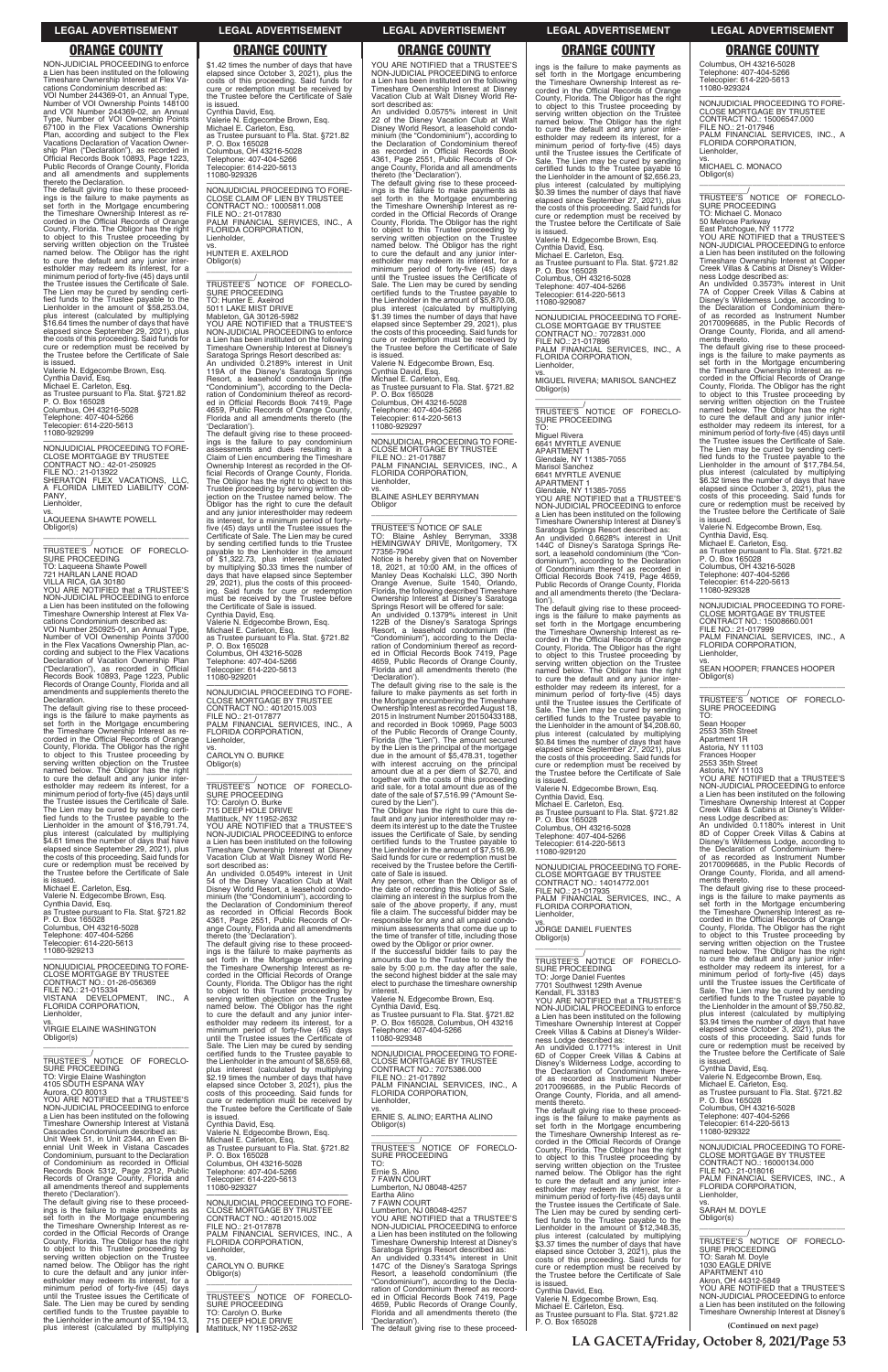**Page 54/LA GACETA/Friday, October 8, 2021**

Riviera Resort described as: An undivided 0.1641% interest in Unit 2A of Disney's Riviera Resort, accord-ing to the Declaration of Condominium thereof as recorded as Instrument Number 20190114799, in the Public Records of Orange County, Florida, and all amend-ments thereto.

The default giving rise to these proceed-ings is the failure to make payments as set forth in the Mortgage encumbering the Timeshare Ownership Interest as recorded in the Official Records of Orange County, Florida. The Obligor has the right to object to this Trustee proceeding by serving written objection on the Trustee named below. The Obligor has the right to cure the default and any junior inter-estholder may redeem its interest, for a minimum period of forty-five (45) days until the Trustee issues the Certificate of Sale. The Lien may be cured by sending certi-fied funds to the Trustee payable to the Lienholder in the amount of \$11,581.49, plus interest (calculated by multiplying \$3.29 times the number of days that have elapsed since September 29, 2021), plus the costs of this proceeding. Said funds for cure or redemption must be received by the Trustee before the Certificate of Sale is issued.

Valerie N. Edgecombe Brown, Esq. Cynthia David, Esq. Michael E. Carleton, Esq. as Trustee pursuant to Fla. Stat. §721.82 P. O. Box 165028 Columbus, OH 43216-5028 Telephone: 407-404-5266 Telecopier: 614-220-5613 11080-929301

—————————————————— NONJUDICIAL PROCEEDING TO FORE-CLOSE MORTGAGE BY TRUSTEE CONTRACT NO.: 15001205.000 FILE NO.: 21-018287 PALM FINANCIAL SERVICES, INC., A FLORIDA CORPORATION, Lienholder,

vs. DOUGLAS M. GRUBER; JENNIFER E. GRUBER Obligor(s) \_\_\_\_\_\_\_\_\_\_\_\_\_\_\_\_\_\_\_\_\_\_\_\_\_\_\_\_\_\_\_\_\_

\_\_\_\_\_\_\_\_\_\_\_/ TRUSTEE'S NOTICE OF FORECLO-SURE PROCEEDING TO:

Douglas M. Gruber 4658 Berwyn Lane Macungie, PA 18062 Jennifer E. Gruber 4658 Berwyn Lane Macungie, PA 18062 YOU ARE NOTIFIED that a TRUSTEE'S NON-JUDICIAL PROCEEDING to enforce

a Lien has been instituted on the following Timeshare Ownership Interest at Copper Creek Villas & Cabins at Disney's Wilder-

ness Lodge described as: An undivided 0.9461% interest in Unit 2E of Copper Creek Villas & Cabins at Disney's Wilderness Lodge, according to the Declaration of Condominium there-of as recorded as Instrument Number 20170096685, in the Public Records of Orange County, Florida, and all amend-ments thereto.

The default giving rise to these proceed-ings is the failure to make payments as set forth in the Mortgage encumbering the Timeshare Ownership Interest as recorded in the Official Records of Orange County, Florida. The Obligor has the right to object to this Trustee proceeding by serving written objection on the Trustee named below. The Obligor has the right to cure the default and any junior inter-estholder may redeem its interest, for a minimum period of forty-five (45) days until the Trustee issues the Certificate of Sale. The Lien may be cured by sending certi-fied funds to the Trustee payable to the Lienholder in the amount of \$45,741.92, plus interest (calculated by multiplying \$20.04 times the number of days that have elapsed since October 3, 2021), plus the costs of this proceeding. Said funds for cure or redemption must be received by the Trustee before the Certificate of Sale is issued.

Cynthia David, Esq. Valerie N. Edgecombe Brown, Esq. Michael E. Carleton, Esq. as Trustee pursuant to Fla. Stat. §721.82 P. O. Box 165028 Columbus, OH 43216-5028 Telephone: 407-404-5266 Telecopier: 614-220-5613 11080-929308

—————————————————— NONJUDICIAL PROCEEDING TO FORE-CLOSE MORTGAGE BY TRUSTEE CONTRACT NO.: 46454.000 FILE NO.: 21-018297 PALM FINANCIAL SERVICES, INC., A FLORIDA CORPORATION, Lienholder, vs. JANET L. MERRIFIELD Obligor(s)

payable to the Lienholder in the amount<br>of \$1,173.71, plus interest (calculated<br>by multiplying \$0.30 times the number of<br>days that have elapsed since September<br>29, 2021), plus the costs of this proceeding. Said funds for cure or redemption must be received by the Trustee before the Certificate of Sale is issued. Valerie N. Edgecombe Brown, Esq. Cynthia David, Esq. Michael E. Carleton, Esq.

costs of this proceeding. Said funds for cure or redemption must be received by the Trustee before the Certificate of Sale is issued. Cynthia David, Esq. Valerie N. Edgecombe Brown, Esq. Michael E. Carleton, Esq. as Trustee pursuant to Fla. Stat. §721.82

P. O. Box 165028 Columbus, OH 43216-5028 Telephone: 407-404-5266 Telecopier: 614-220-5613

11080-929321

 $\overline{\phantom{a}}$  , and the set of the set of the set of the set of the set of the set of the set of the set of the set of the set of the set of the set of the set of the set of the set of the set of the set of the set of the s \_\_\_\_\_\_\_\_\_\_\_/ TRUSTEE'S NOTICE OF FORECLO-TO: Shirley A. Stratton 14621 SOUTH BECKLEY SQUARE Davie, FL 33325-3030 YOU ARE NOTIFIED that a TRUSTEE'S NON-JUDICIAL PROCEEDING to enforce a Lien has been instituted on the following Timeshare Ownership Interest at Disney's APT 226 Plano, TX 75024 YOU ARE NOTIFIED that a TRUSTEE'S NON-JUDICIAL PROCEEDING to enforce a Lien has been instituted on the following Timeshare Ownership Interest at Disney's Animal Kingdom Villas described as: An undivided 0.4911% interest in Unit 37 of the Disney's Animal Kingdom Villas, a leasehold condominium (the "Condomini-um"), according to the Declaration of Condominium thereof as recorded in Official Records Book 9077, Page 4252, Public Records of Orange County, Florida and all amendments thereto (the 'Declaration'). The default giving rise to these proceed-ings is the failure to pay condominium assessments and dues resulting in a Claim of Lien encumbering the Timeshare Ownership Interest as recorded in the Official Records of Orange County, Florida. The Obligor has the right to object to this Trustee proceeding by serving written objection on the Trustee named below. The Obligor has the right to cure the default and any junior interestholder may redeem its interest, for a minimum period of fortyfive (45) days until the Trustee issues the Certificate of Sale. The Lien may be cured by sending certified funds to the Trustee

payable to the Lienholder in the amount<br>of \$1,834.69, plus interest (calculated<br>by multiplying \$0.58 times the number of<br>days that have elapsed since September<br>29, 2021), plus the costs of this proceeding. Said funds for cure or redemption must be received by the Trustee before the Certificate of Sale is issued. Valerie N. Edgecombe Brown, Esq. Cynthia David, Esq. Michael E. Carleton, Esq. as Trustee pursuant to Fla. Stat. §721.82 P. O. Box 165028 Columbus, OH 43216-5028 Telephone: 407-404-5266 copier: 614-220-5613

—————————————————— NONJUDICIAL PROCEEDING TO FORE-CLOSE CLAIM OF LIEN BY TRUSTEE CONTRACT NO.: 7074591.000 FILE NO.: 21-019310 PALM FINANCIAL SERVICES, INC., A FLORIDA CORPORATION,

Lienholder,

vs. SHIRLEY A. STRATTON Obligor(s)

SURE PROCEEDING

Saratoga Springs Resort described as: An undivided 0.3314% interest in Unit 146B of the Disney's Saratoga Springs Resort, a leasehold condominium (the "Condominium"), according to the Decla-ration of Condominium thereof as recorded in Official Records Book 7419, Page 4659, Public Records of Orange County, Florida and all amendments thereto (the

'Declaration').

The default giving rise to these proceed-ings is the failure to pay condominium assessments and dues resulting in a Claim of Lien encumbering the Timeshare Ownership Interest as recorded in the Official Records of Orange County, Florida. The Obligor has the right to object to this Trustee proceeding by serving written objection on the Trustee named below. The Obligor has the right to cure the default and any junior interestholder may redeem its interest, for a minimum period of fortyfive (45) days until the Trustee issues the Certificate of Sale. The Lien may be cured by sending certified funds to the Trustee

> CLOSE CLAIM OF LIEN BY CONTRACT NO.: 13003337.000 FILE NO.: 21-019440 PALM FINANCIAL SERVICES, INC., A FLORIDA CORPORATION,

as Trustee pursuant to Fla. Stat. §721.82

P. O. Box 165028 Columbus, OH 43216-5028 Telephone: 407-404-5266 Telecopier: 614-220-5613 11080-929292

—————————————————— NONJUDICIAL PROCEEDING TO FORE-CLOSE CLAIM OF LIEN BY TRUSTEE CONTRACT NO.: 14002968.000 FILE NO.: 21-019397 PALM FINANCIAL SERVICES, INC., A

FLORIDA CORPORATION,

vs. HUNTER S. COLEMAN

Obligor(s)

\_\_\_\_\_\_\_\_\_\_\_\_\_\_\_\_\_\_\_\_\_\_\_\_\_\_\_\_\_\_\_\_\_ \_\_\_\_\_\_\_\_\_\_\_/ TRUSTEE'S NOTICE OF FORECLO-

SURE PROCEEDING TO: Hunter S. Coleman 5222 STREAM BANK LANE

**Lienholder** 

Greenbelt, MD 20770 YOU ARE NOTIFIED that a TRUSTEE'S NON-JUDICIAL PROCEEDING to enforce a Lien has been instituted on the following Timeshare Ownership Interest at Disney's Polynesian Villas & Bungalows described as: An undivided 0.2535% interest in Unit 19 of the Disney's Polynesian Villas & Bun-galows (the "Condominium"), according to the Declaration of Condominium thereof as recorded in Official Records Book 10857, Page 4004, Public Records of Orange County, Florida and all amendments thereto (the 'Declaration'). The default giving rise to these proceedings is the failure to pay condominium assessments and dues resulting in a Claim of Lien encumbering the Timeshare Ownership Interest as recorded in the Official Records of Orange County, Florida. The Obligor has the right to object to this Trustee proceeding by serving written ob-jection on the Trustee named below. The Obligor has the right to cure the default

ange County, Florida and all amendments<br>thereto (the 'Declaration').<br>The default giving rise to these proceed-<br>ings is the failure to pay condominium<br>assessments and dues resulting in a<br>Claim of Lien encumbering the Timesh Ownership Interest as recorded in the Official Records of Orange County, Florida. The Obligor has the right to object to this Trustee proceeding by serving written ob-jection on the Trustee named below. The Obligor has the right to cure the default and any junior interestholder may redeem its interest, for a minimum period of forty-five (45) days until the Trustee issues the Certificate of Sale. The Lien may be cured by sending certified funds to the Trustee payable to the Lienholder in the amount of \$1,446.51, plus interest (calculated by multiplying \$0.39 times the number of days that have elapsed since October 3, 2021), plus the costs of this proceeding. Said funds for cure or redemption must be received by the Trustee before the Certificate of Sale is issued. Cynthia David, Esq.

# San Rasdal, CA 94903 Carol J. Onorato 5301 WEST SPRING CREEK PARKWAY

 $\overline{\phantom{a}}$  ,  $\overline{\phantom{a}}$  ,  $\overline{\phantom{a}}$  ,  $\overline{\phantom{a}}$  ,  $\overline{\phantom{a}}$  ,  $\overline{\phantom{a}}$  ,  $\overline{\phantom{a}}$  ,  $\overline{\phantom{a}}$  ,  $\overline{\phantom{a}}$  ,  $\overline{\phantom{a}}$  ,  $\overline{\phantom{a}}$  ,  $\overline{\phantom{a}}$  ,  $\overline{\phantom{a}}$  ,  $\overline{\phantom{a}}$  ,  $\overline{\phantom{a}}$  ,  $\overline{\phantom{a}}$ \_\_\_\_\_\_\_\_\_\_\_/<br>TRUSTEE'S NOTICE OF FORECLO-<br>SURE PROCEEDING TO: Leopold E. O'Donnell

ange County, Florida and all amendments<br>thereto (the 'Declaration').<br>The default giving rise to these proceed-<br>ings is the failure to pay condominium<br>assessments and dues resulting in a<br>Claim of Lien encumbering the Timesh Ownership Interest as recorded in the Official Records of Orange County, Florida. The Obligor has the right to object to this Trustee proceeding by serving written ob-jection on the Trustee named below. The Obligor has the right to cure the default and any junior interestholder may redeem its interest, for a minimum period of forty-five (45) days until the Trustee issues the Certificate of Sale. The Lien may be cured by sending certified funds to the Trustee payable to the Lienholder in the amount of \$3,313.46, plus interest (calculated by multiplying \$1.23 times the number of days that have elapsed since September 29, 2021), plus the costs of this proceed-ing. Said funds for cure or redemption must be received by the Trustee before the Certificate of Sale is issued.

 $\overline{\phantom{a}}$  ,  $\overline{\phantom{a}}$  ,  $\overline{\phantom{a}}$  ,  $\overline{\phantom{a}}$  ,  $\overline{\phantom{a}}$  ,  $\overline{\phantom{a}}$  ,  $\overline{\phantom{a}}$  ,  $\overline{\phantom{a}}$  ,  $\overline{\phantom{a}}$  ,  $\overline{\phantom{a}}$  ,  $\overline{\phantom{a}}$  ,  $\overline{\phantom{a}}$  ,  $\overline{\phantom{a}}$  ,  $\overline{\phantom{a}}$  ,  $\overline{\phantom{a}}$  ,  $\overline{\phantom{a}}$ \_\_\_\_\_\_\_\_\_\_\_/<br>TRUSTEE'S NOTICE OF FORECLO-<br>SURE PROCEEDING TO:

Joel Maxwell 8123 159th Court North Palm Beach Gardens, FL 33418 Elisabeth Maxwell 8123 159th Court North West Palm Beach, FL 33418 YOU ARE NOTIFIED that a TRUSTEE'S NON-JUDICIAL PROCEEDING to enforce a Lien has been instituted on the following Timeshare Ownership Interest at Bay Lake Tower at Disney's Contemporary Resort described as: An undivided 0.8147% interest in Unit 28C of the Bay Lake Tower at Disney's Contemporary Resort , a leasehold condominium (the "Condominium"), according to the Declaration of Condominium thereof as recorded in Official Records Book 9755, Page 2293, Public Records of Orange County, Florida and all amend-ments thereto (the 'Declaration'). The default giving rise to these proceed-ings is the failure to pay condominium assessments and dues resulting in a Claim of Lien encumbering the Timeshare Ownership Interest as recorded in the Of-ficial Records of Orange County, Florida. The Obligor has the right to object to this Trustee proceeding by serving written ob-jection on the Trustee named below. The Obligor has the right to cure the default and any junior interestholder may redeem its interest, for a minimum period of fortyfive (45) days until the Trustee issues the Certificate of Sale. The Lien may be cured by sending certified funds to the Trustee payable to the Lienholder in the amount<br>of \$1,650.87 plus interest

11080-929294 —————————————————— NONJUDICIAL PROCEEDING TO FORE-CLOSE CLAIM OF LIEN BY TRUSTEE CONTRACT NO.: 8001582.000 FILE NO.: 21-019429 PALM FINANCIAL SERVICES, INC., A FLORIDA CORPORATION,

Lienholder,

vs. THOMAS FRANKLIN FALANA Obligor(s)

\_\_\_\_\_\_\_\_\_\_\_\_\_\_\_\_\_\_\_\_\_\_\_\_\_\_\_\_\_\_\_\_\_

| Obligor(s)                                   | and any junior interestholder may redeem     | FLORIDA CORPORATION,                        | ings is the failure to pay condominium       | P. O. Box 165028                            |
|----------------------------------------------|----------------------------------------------|---------------------------------------------|----------------------------------------------|---------------------------------------------|
|                                              | its interest, for a minimum period of forty- | Lienholder.                                 | assessments and dues resulting in a          | Columbus, OH 43216-5028                     |
|                                              | five (45) days until the Trustee issues the  | VS.                                         | Claim of Lien encumbering the Timeshare      | Telephone: 407-404-5266                     |
| TRUSTEE'S NOTICE OF FORECLO-                 | Certificate of Sale. The Lien may be cured   | TIFFANY A. ANGELO; MICHAEL J. AN-           | Ownership Interest as recorded in the Of-    | Telecopier: 614-220-5613                    |
| SURE PROCEEDING                              | by sending certified funds to the Trustee    | GELO                                        | ficial Records of Orange County, Florida.    | 11080-929200                                |
| TO: Janet L. Merrifield                      | payable to the Lienholder in the amount      | Obligor(s)                                  | The Obligor has the right to object to this  |                                             |
| 13 Yoho Circle                               | of \$1,253.98, plus interest (calculated     |                                             | Trustee proceeding by serving written ob-    | NONJUDICIAL PROCEEDING TO FORE-             |
| Limerick, ME 04048-3490                      | by multiplying \$0.33 times the number of    |                                             | jection on the Trustee named below. The      | CLOSE CLAIM OF LIEN BY TRUSTEE              |
| YOU ARE NOTIFIED that a TRUSTEE'S            | days that have elapsed since October 3,      | TRUSTEE'S NOTICE OF FORECLO-                | Obligor has the right to cure the default    | CONTRACT NO.: 4022161.000                   |
| NON-JUDICIAL PROCEEDING to enforce           | 2021), plus the costs of this proceeding.    | SURE PROCEEDING                             | and any junior interestholder may redeem     | FILE NO.: 21-019506                         |
| a Lien has been instituted on the following  | Said funds for cure or redemption must be    | TO:                                         | its interest, for a minimum period of forty- | PALM FINANCIAL SERVICES, INC., A            |
| Timeshare Ownership Interest at Disney       | received by the Trustee before the Certifi-  | Tiffany A. Angelo                           | five (45) days until the Trustee issues the  | FLORIDA CORPORATION.                        |
| Vacation Club at Walt Disney World Re-       | cate of Sale is issued.                      | 18 BALSAM DRIVE                             | Certificate of Sale. The Lien may be cured   | Lienholder,                                 |
| sort described as:                           | Cynthia David, Esq.                          | Medford, NY 11763-4304                      | by sending certified funds to the Trustee    | VS.                                         |
| An undivided 0.0412% interest in Unit        | Valerie N. Edgecombe Brown, Esq.             | Michael J. Angelo                           | pavable to the Lienholder in the amount      | KATHRYN B. KEEFE; JOHN A. KEEFE,            |
| 33 of the Disney Vacation Club at Walt       | Michael E. Carleton, Esq.                    | 18 BALSAM DRIVE                             | of \$1,662.72, plus interest (calculated     | JR.                                         |
| Disney World Resort, a leasehold condo-      | as Trustee pursuant to Fla. Stat. §721.82    | Medford, NY 11763-4304                      | by multiplying \$0.48 times the number of    | Obligor(s)                                  |
| minium (the "Condominium"), according to     | P. O. Box 165028                             | YOU ARE NOTIFIED that a TRUSTEE'S           | days that have elapsed since September       |                                             |
| the Declaration of Condominium thereof       | Columbus, OH 43216-5028                      | NON-JUDICIAL PROCEEDING to enforce          | 29, 2021), plus the costs of this proceed-   |                                             |
| as recorded in Official Records Book         | Telephone: 407-404-5266                      | a Lien has been instituted on the following | ing. Said funds for cure or redemption       | TRUSTEE'S NOTICE OF FORECLO-                |
| 4361, Page 2551, Public Records of Or-       | Telecopier: 614-220-5613                     | Timeshare Ownership Interest at Villas at   | must be received by the Trustee before       | SURE PROCEEDING                             |
| ange County, Florida and all amendments      | 11080-929325                                 | Disney's Grand Floridian Resort described   | the Certificate of Sale is issued.           | TO:                                         |
| thereto (the 'Declaration').                 |                                              | as:                                         | Cynthia David, Esg.                          | Kathryn B. Keefe                            |
| The default giving rise to these proceed-    | NONJUDICIAL PROCEEDING TO FORE-              | An undivided 0.1121% interest in Unit 1D    | Valerie N. Edgecombe Brown, Esg.             | 20500 KINGSBROOK DR                         |
| ings is the failure to make payments as      | CLOSE CLAIM OF LIEN BY TRUSTEE               | of the Villas at Disney's Grand Floridian   | Michael E. Carleton, Esq.                    | Crest Hill. IL 60403-0704                   |
| set forth in the Mortgage encumbering        | CONTRACT NO.: 8001720.000                    | Resort, a leasehold condominium (the        | as Trustee pursuant to Fla. Stat. §721.82    | John A. Keefe. Jr.                          |
| the Timeshare Ownership Interest as re-      | FILE NO.: 21-019428                          | "Condominium"), according to the Decla-     | P. O. Box 165028                             | 2507 ARCADIA CIR                            |
| corded in the Official Records of Orange     | PALM FINANCIAL SERVICES, INC., A             | ration of Condominium thereof as record-    | Columbus, OH 43216-5028                      | Naperville, IL 60540-8378                   |
| County, Florida. The Obligor has the right   | FLORIDA CORPORATION,                         | ed in Official Records Book 10545, Page     | Telephone: 407-404-5266                      | YOU ARE NOTIFIED that a TRUSTEE'S           |
| to object to this Trustee proceeding by      | Lienholder.                                  | 3964, Public Records of Orange County,      | Telecopier: 614-220-5613                     | NON-JUDICIAL PROCEEDING to enforce          |
| serving written objection on the Trustee     | VS.                                          | Florida and all amendments thereto (the     | 11080-929202                                 | a Lien has been instituted on the following |
| named below. The Obligor has the right       | STEVE M. ONORATO; CAROL J. ON-               | 'Declaration').                             |                                              | Timeshare Ownership Interest at Disney      |
| to cure the default and any junior inter-    | <b>ORATO</b>                                 | The default giving rise to these proceed-   | NONJUDICIAL PROCEEDING TO FORE-              | Vacation Club at Disney's BoardWalk Vil-    |
| estholder may redeem its interest, for a     | Obligor(s)                                   | ings is the failure to pay condominium      | CLOSE CLAIM OF LIEN BY TRUSTEE               | las described as:                           |
| minimum period of forty-five (45) days until |                                              | assessments and dues resulting in a         | CONTRACT NO.: 4028354.000                    | An undivided 0.2888% interest in Unit 51A   |
| the Trustee issues the Certificate of Sale.  |                                              | Claim of Lien encumbering the Timeshare     | FILE NO.: 21-019464                          | of the Disney Vacation Club at Disney's     |
| The Lien may be cured by sending certi-      | TRUSTEE'S NOTICE OF FORECLO-                 | Ownership Interest as recorded in the Of-   | PALM FINANCIAL SERVICES, INC., A             | BoardWalk Villas, a leasehold condo-        |
| fied funds to the Trustee payable to the     | <b>SURE PROCEEDING</b>                       | ficial Records of Orange County, Florida.   | <b>FLORIDA CORPORATION.</b>                  | minium (the "Condominium"), according to    |
| Lienholder in the amount of \$11,022.68.     | TO:                                          | The Obligor has the right to object to this | Lienholder,                                  | the Declaration of Condominium thereof      |
| plus interest (calculated by multiplying     | Steve M. Onorato                             | Trustee proceeding by serving written ob-   | VS.                                          | as recorded in Official Records Book        |
| \$4.64 times the number of days that have    | <b>6 CRESTA CIRCLE</b>                       | jection on the Trustee named below. The     | LEOPOLD E. O'DONNELL                         | 5101, Page 147, Public Records of Or-       |
| elapsed since October 3, 2021), plus the     | <b>APT 12</b>                                | Obligor has the right to cure the default   | Obligor(s)                                   | (Continued on next page)                    |
|                                              |                                              |                                             |                                              |                                             |

\_\_\_\_\_\_\_\_\_\_\_/ TRUSTEE'S NOTICE OF FORECLO-SURE PROCEEDING TO: Thomas Franklin Falana 21 SPICE HILL DRIVE East Hampton, CT 06424 YOU ARE NOTIFIED that a TRUSTEE'S NON-JUDICIAL PROCEEDING to enforce a Lien has been instituted on the following Timeshare Ownership Interest at Disney's Animal Kingdom Villas described as: An undivided 0.9728% interest in Unit 26 of the Disney's Animal Kingdom Villas, a leasehold condominium (the "Condomini-um"), according to the Declaration of Condominium thereof as recorded in Official Records Book 9077, Page 4252, Public Records of Orange County, Florida and all amendments thereto (the 'Declaration'). The default giving rise to these proceed-ings is the failure to pay condominium assessments and dues resulting in a Claim of Lien encumbering the Timeshare Ownership Interest as recorded in the Official Records of Orange County, Florida. The Obligor has the right to object to this Trustee proceeding by serving written objection on the Trustee named below. The Obligor has the right to cure the default and any junior interestholder may redeem its interest, for a minimum period of forty-five (45) days until the Trustee issues the Certificate of Sale. The Lien may be cured by sending certified funds to the Trustee payable to the Lienholder in the amount<br>of \$1,834.69, plus interest (calculated<br>by multiplying \$0.58 times the number of<br>days that have elapsed since September<br>29, 2021), plus the costs of this proceeding. Said funds for cure or redemption must be received by the Trustee before the Certificate of Sale is issued. Cynthia David, Esq. Valerie N. Edgecombe Brown, Esq. Michael E. Carleton, Esq. as Trustee pursuant to Fla. Stat. §721.82 P. O. Box 165028

Columbus, OH 43216-5028 Telephone: 407-404-5266 Telecopier: 614-220-5613 11080-929205 —————————————————— NONJUDICIAL PROCEEDING TO FORE-

and any junior interestholder may redeem its interest, for a minimum period of fortyfive (45) days until the Trustee issues the Certificate of Sale. The Lien may be cured by sending certified funds to the Trustee payable to the Lienholder in the amount of \$1,262.05, plus interest (calculated by multiplying \$0.33 times the number of days that have elapsed since September 27, 2021), plus the costs of this proceed-ing. Said funds for cure or redemption must be received by the Trustee before the Certificate of Sale is issued. Valerie N. Edgecombe Brown, Esq. Cynthia David, Esq. Michael E. Carleton, Esq. as Trustee pursuant to Fla. Stat. §721.82 P. O. Box 165028 Columbus, OH 43216-5028 Telephone: 407-404-5266 Telecopier: 614-220-5613 11080-929088

—————————————————— NONJUDICIAL PROCEEDING TO FORE-CLOSE CLAIM OF LIEN BY TRUSTEE CONTRACT NO.: 7081408.003 FILE NO.: 21-019441 PALM FINANCIAL SERVICES, INC., A FLORIDA CORPORATION, Lienholder,

vs. HUNTER E. AXELROD Obligor(s) \_\_\_\_\_\_\_\_\_\_\_\_\_\_\_\_\_\_\_\_\_\_\_\_\_\_\_\_\_\_\_\_\_

\_\_\_\_\_\_\_\_\_\_\_/ TRUSTEE'S NOTICE OF FORECLO-SURE PROCEEDING TO: Hunter E. Axelrod 5011 LAKE MIST DRIVE Mableton, GA 30126-5982 YOU ARE NOTIFIED that a TRUSTEE'S NON-JUDICIAL PROCEEDING to enforce a Lien has been instituted on the following Timeshare Ownership Interest at Disney Vacation Club at Walt Disney World Resort described as: An undivided 0.0549% interest in Unit

46 of the Disney Vacation Club at Walt Disney World Resort, a leasehold condo-minium (the "Condominium"), according to the Declaration of Condominium thereof as recorded in Official Records Book 4361, Page 2551, Public Records of Or-

Valerie N. Edgecombe Brown, Esq.

Michael E. Carleton, Esq. as Trustee pursuant to Fla. Stat. §721.82 P. O. Box 165028 Columbus, OH 43216-5028 Telephone: 407-404-5266 Telecopier: 614-220-5613

11080-929306

—————————————————— NONJUDICIAL PROCEEDING TO FORE-CLOSE CLAIM OF LIEN BY TRUSTEE CONTRACT NO.: 7081408.000 FILE NO.: 21-019445 PALM FINANCIAL SERVICES, INC., A FLORIDA CORPORATION, Lienholder,

vs. HUNTER E. AXELROD Obligor(s) \_\_\_\_\_\_\_\_\_\_\_\_\_\_\_\_\_\_\_\_\_\_\_\_\_\_\_\_\_\_\_\_\_

\_\_\_\_\_\_\_\_\_\_\_/ TRUSTEE'S NOTICE OF FORECLO-SURE PROCEEDING TO: Hunter E. Axelrod 5011 LAKE MIST DRIVE Mableton, GA 30126-5982 YOU ARE NOTIFIED that a TRUSTEE'S NON-JUDICIAL PROCEEDING to enforce a Lien has been instituted on the following Timeshare Ownership Interest at Disney's Saratoga Springs Resort described as: An undivided 0.4927% interest in Unit 26A of Disney's Saratoga Springs Resort, a leasehold condominium (the "Condominium"), according to the Declaration of Condominium thereof as recorded in Official Records Book 7419, Page 4659, Public Records of Orange County, Florida and all amendments thereto (the 'Declaration'). The default giving rise to these proceedings is the failure to pay condominium assessments and dues resulting in a

54 Myopia Road

Winchester, MA 01890 YOU ARE NOTIFIED that a TRUSTEE'S NON-JUDICIAL PROCEEDING to enforce a Lien has been instituted on the following Timeshare Ownership Interest at Disney Vacation Club at Disney's BoardWalk Vil-

las described as: An undivided 2.0183% interest in Unit 47E of the Disney Vacation Club at Disney's BoardWalk Villas, a leasehold condo-minium (the "Condominium"), according to the Declaration of Condominium thereof as recorded in Official Records Book 5101, Page 147, Public Records of Or-

Valerie N. Edgecombe Brown, Esq. Cynthia David, Esq.

Michael E. Carleton, Esq. as Trustee pursuant to Fla. Stat. §721.82 P. O. Box 165028 Columbus, OH 43216-5028

Telephone: 407-404-5266 Telecopier: 614-220-5613

11080-929304

—————————————————— NONJUDICIAL PROCEEDING TO FORE-CLOSE CLAIM OF LIEN BY TRUSTEE CONTRACT NO.: 10006069.001 FILE NO.: 21-019471 PALM FINANCIAL SERVICES, INC., A FLORIDA CORPORATION, Lienholder,

vs. JOEL MAXWELL; ELISABETH MAX-**WELL** Obligor(s)

of \$1,650.87, plus interest (calculated by multiplying \$0.50 times the number of days that have elapsed since September 29, 2021), plus the costs of this proceed-ing. Said funds for cure or redemption must be received by the Trustee before

the Certificate of Sale is issued. Cynthia David, Esq.

Valerie N. Edgecombe Brown, Esq. Michael E. Carleton, Esq. as Trustee pursuant to Fla. Stat. §721.82 P. O. Box 165028

### **LEGAL ADVERTISEMENT LEGAL ADVERTISEMENT LEGAL ADVERTISEMENT LEGAL ADVERTISEMENT LEGAL ADVERTISEMENT**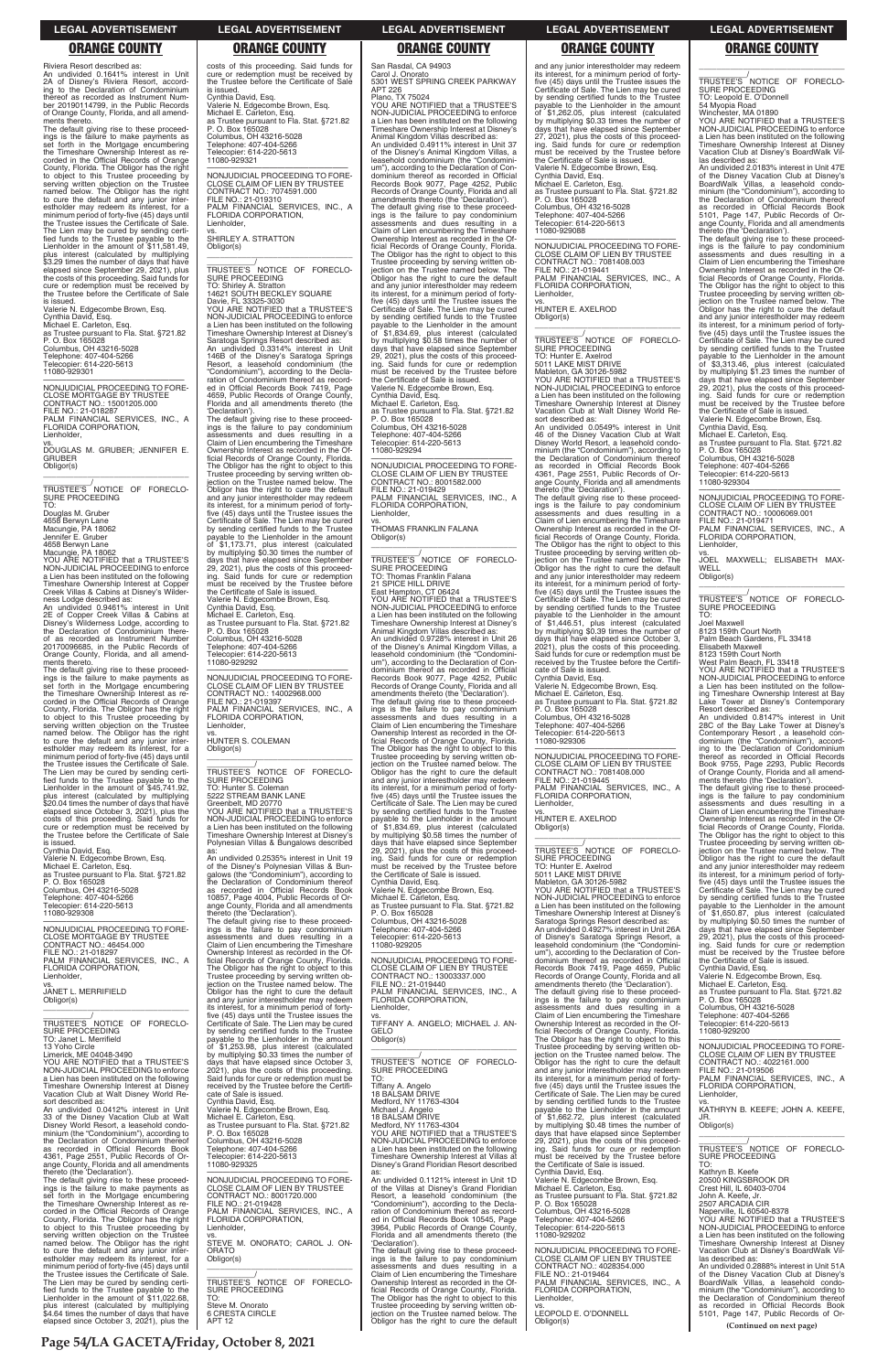**LA GACETA/Friday, October 8, 2021/Page 55**

ange County, Florida and all amendments thereto (the 'Declaration'). The default giving rise to these proceed-ings is the failure to pay condominium assessments and dues resulting in a Claim of Lien encumbering the Timeshare Ownership Interest as recorded in the Official Records of Orange County, Florida. The Obligor has the right to object to this Trustee proceeding by serving written ob-jection on the Trustee named below. The Obligor has the right to cure the default and any junior interestholder may redeem its interest, for a minimum period of forty-five (45) days until the Trustee issues the Certificate of Sale. The Lien may be cured by sending certified funds to the Trustee payable to the Lienholder in the amount of \$1,807.85, plus interest (calculated by multiplying \$0.54 times the number of days that have elapsed since September 29, 2021), plus the costs of this proceeding. Said funds for cure or redemption must be received by the Trustee before the Certificate of Sale is issued. Valerie N. Edgecombe Brown, Esq. Cynthia David, Esq. Michael E. Carleton, Esq. as Trustee pursuant to Fla. Stat. §721.82 P. O. Box 165028 Columbus, OH 43216-5028 Telephone: 407-404-5266 Telecopier: 614-220-5613 11080-929295

\_\_\_\_\_\_\_\_\_\_\_/<br>TRUSTEE'S NOTICE OF FORECLO-<br>SURE PROCEEDING TO: Brian M. Wurdemann 805 FAIRMOUNT AVENUE

—————————————————— NONJUDICIAL PROCEEDING TO FORE-CLOSE CLAIM OF LIEN BY TRUSTEE CONTRACT NO.: 7067313.000 FILE NO.: 21-019529 PALM FINANCIAL SERVICES, INC., A FLORIDA CORPORATION, Lienholder, vs. BRIAN M. WURDEMANN Obligor(s) \_\_\_\_\_\_\_\_\_\_\_\_\_\_\_\_\_\_\_\_\_\_\_\_\_\_\_\_\_\_\_\_\_

Chatham, NJ 07928-1166

YOU ARE NOTIFIED that a TRUSTEE'S NON-JUDICIAL PROCEEDING to enforce a Lien has been instituted on the following Timeshare Ownership Interest at Disney's Saratoga Springs Resort described as: An undivided 0.3503% interest in Unit 119A of the Disney's Saratoga Springs Resort, a leasehold condominium (the "Condominium"), according to the Decla-ration of Condominium thereof as record-ed in Official Records Book 7419, Page 4659, Public Records of Orange County, Florida and all amendments thereto (the 'Declaration').

The default giving rise to these proceed-ings is the failure to pay condominium assessments and dues resulting in a Claim of Lien encumbering the Timeshare Ownership Interest as recorded in the Of-ficial Records of Orange County, Florida. The Obligor has the right to object to this Trustee proceeding by serving written ob-jection on the Trustee named below. The Obligor has the right to cure the default and any junior interestholder may redeem its interest, for a minimum period of fortyfive (45) days until the Trustee issues the Certificate of Sale. The Lien may be cured by sending certified funds to the Trustee payable to the Lienholder in the amount of \$3,108.46, plus interest (calculated by multiplying \$1.06 times the number of days that have elapsed since September 29, 2021), plus the costs of this proceed-ing. Said funds for cure or redemption must be received by the Trustee before the Certificate of Sale is issued. Cynthia David, Esq. Valerie N. Edgecombe Brown, Esq. Michael E. Carleton, Esq. as Trustee pursuant to Fla. Stat. §721.82 P. O. Box 165028 Columbus, OH 43216-5028 Telephone: 407-404-5266 Telecopier: 614-220-5613 11080-929204

\_\_\_\_\_\_\_\_\_\_\_/<br>TRUSTEE'S NOTICE OF FORECLO-<br>SURE PROCEEDING TO: Deborah A. Balogh, AKA D. Balogh 7138 Soutwest 91st Court

—————————————————— NONJUDICIAL PROCEEDING TO FORE-CLOSE CLAIM OF LIEN BY TRUSTEE CONTRACT NO.: 10016280.001 FILE NO.: 21-019558 PALM FINANCIAL SERVICES, INC., A FLORIDA CORPORATION, Lienholder, vs. STEPHEN AWUMI

Obligor(s) \_\_\_\_\_\_\_\_\_\_\_\_\_\_\_\_\_\_\_\_\_\_\_\_\_\_\_\_\_\_\_\_\_ \_\_\_\_\_\_\_\_\_\_\_/ TRUSTEE'S NOTICE OF FORECLO-

SURE PROCEEDING TO: Stephen Awumi 25 Green Farms Road Worcester, MA 01605 YOU ARE NOTIFIED that a TRUSTEE'S NON-JUDICIAL PROCEEDING to enforce a Lien has been instituted on the follow-ing Timeshare Ownership Interest at Bay Lake Tower at Disney's Contemporary Resort described as:

\_\_\_\_\_\_\_\_\_\_\_\_\_\_\_\_\_\_\_\_\_\_\_\_\_\_\_\_\_\_\_\_\_ \_\_\_\_\_\_\_\_\_\_\_/ TRUSTEE'S NOTICE OF FORECLO-SURE PROCEEDING

The default giving rise to these proceed-<br>ings is the failure to pay condominium<br>assessments and dues resulting in a<br>Claim of Lien encumbering the Timeshare<br>Ownership Interest as recorded in the Of-<br>ficial Records of Orang The Obligor has the right to object to this Trustee proceeding by serving written ob-jection on the Trustee named below. The Obligor has the right to cure the default and any junior interestholder may redeem its interest, for a minimum period of fortyfive (45) days until the Trustee issues the Certificate of Sale. The Lien may be cured by sending certified funds to the Trustee payable to the Lienholder in the amount of \$1,247.78, plus interest (calculated by multiplying \$0.32 times the number of days that have elapsed since September 29, 2021), plus the costs of this proceed-

11080-929337

—————————————————— NONJUDICIAL PROCEEDING TO FORE-CLOSE CLAIM OF LIEN BY TRUSTEE CONTRACT NO.: 7009242.000 FILE NO.: 21-019593 PALM FINANCIAL SERVICES, INC., A FLORIDA CORPORATION, Lienholder,

vs. DEBORAH A. BALOGH, AKA D. BALOGH Obligor(s) \_\_\_\_\_\_\_\_\_\_\_\_\_\_\_\_\_\_\_\_\_\_\_\_\_\_\_\_\_\_\_\_\_

Ocala, FL 34481 YOU ARE NOTIFIED that a TRUSTEE'S NON-JUDICIAL PROCEEDING to enforce a Lien has been instituted on the following Timeshare Ownership Interest at Disney's Saratoga Springs Resort described as: An undivided 0.3569% interest in Unit 15A of the Disney's Saratoga Springs Resort, a leasehold condominium (the "Condominium"), according to the Declaration of Con-dominium thereof as recorded in Official Records Book 7419, Page 4659, Public Records of Orange County, Florida and all amendments thereto (the 'Declaration'). The default giving rise to these proceed-ings is the failure to pay condominium assessments and dues resulting in a Claim of Lien encumbering the Timeshare Ownership Interest as recorded in the Official Records of Orange County, Florida. The Obligor has the right to object to this Trustee proceeding by serving written ob-jection on the Trustee named below. The Obligor has the right to cure the default and any junior interestholder may redeem its interest, for a minimum period of forty-five (45) days until the Trustee issues the Certificate of Sale. The Lien may be cured by sending certified funds to the Trustee payable to the Lienholder in the amount of \$1,713.16, plus interest (calculated by multiplying \$0.52 times the number of days that have elapsed since October 3, 2021), plus the costs of this proceeding. Said funds for cure or redemption must b received by the Trustee before the Certificate of Sale is issued.

Cynthia David, Esq. Valerie N. Edgecombe Brown, Esq. Michael E. Carleton, Esq. as Trustee pursuant to Fla. Stat. §721.82 P. O. Box 165028 Columbus, OH 43216-5028 Telephone: 407-404-5266 Telecopier: 614-220-5613 11080-929307

—————————————————— NONJUDICIAL PROCEEDING TO FORE-CLOSE CLAIM OF LIEN BY TRUSTEE CONTRACT NO.: 10017272.000 FILE NO.: 21-019667 PALM FINANCIAL SERVICES, INC., A FLORIDA CORPORATION, Lienholder,

vs. DUSTIN J. DELLINGER; CYNTHIA W. DELLINGER Obligor(s)

\_\_\_\_\_\_\_\_\_\_\_/<br>TRUSTEE'S NOTICE OF FORECLO-<br>SURE PROCEEDING TO:

TO: Dustin J. Dellinger 5529 GLENVIEW DR Hickory, NC 28602-5533 Cynthia W. Dellinger 5529 GLENVIEW DR Hickory, NC 28602-5533 YOU ARE NOTIFIED that a TRUSTEE'S NON-JUDICIAL PROCEEDING to enforce a Lien has been instituted on the following Timeshare Ownership Interest at Bay ake Tower at Disney's Contemporary Resort described as: An undivided 0.5092% interest in Unit 67B of the Bay Lake Tower at Disney's Contemporary Resort , a leasehold con-dominium (the "Condominium"), according to the Declaration of Condominium thereof as recorded in Official Records Book 9755, Page 2293, Public Records of Orange County, Florida and all amend-ments thereto (the 'Declaration').

ange County, Florida and all amendments<br>thereto (the 'Declaration').<br>The default giving rise to these proceed-<br>ings is the failure to pay condominium<br>assessments and dues resulting in a<br>Claim of Lien encumbering the Timesh ficial Records of Orange County, Florida. The Obligor has the right to object to this Trustee proceeding by serving written ob-jection on the Trustee named below. The Obligor has the right to cure the default and any junior interestholder may redeem its interest, for a minimum period of forty-five (45) days until the Trustee issues the Certificate of Sale. The Lien may be cured by sending certified funds to the Trustee payable to the Lienholder in the amount of \$1,717.68, plus interest (calculated by multiplying \$0.54 times the number of days that have elapsed since October 3, 2021), plus the costs of this proceeding. Said funds for cure or redemption must be received by the Trustee before the Certificate of Sale is issued.

\_\_\_\_\_\_\_\_\_\_\_/<br>TRUSTEE'S NOTICE OF FORECLO-<br>SURE PROCEEDING TO: Lucy M. McDonough 132 BEACH 128TH STREET Belle Harbor, NY 11694-1605 YOU ARE NOTIFIED that a TRUSTEE'S NON-JUDICIAL PROCEEDING to enforce a Lien has been instituted on the following Timeshare Ownership Interest at Disney's Saratoga Springs Resort described as: An undivided 0.4381% interest in Unit 20B of the Disney's Saratoga Springs Resort, a leasehold condominium (the "Condominium"), according to the Declaration of Con-dominium thereof as recorded in Official Records Book 7419, Page 4659, Public Records of Orange County, Florida and all amendments thereto (the 'Declaration'). The default giving rise to these proceed-ings is the failure to pay condominium assessments and dues resulting in a Claim of Lien encumbering the Timeshare Ownership Interest as recorded in the Official Records of Orange County, Florida. The Obligor has the right to object to this Trustee proceeding by serving written ob-jection on the Trustee named below. The Obligor has the right to cure the default and any junior interestholder may redeem its interest, for a minimum period of forty-five (45) days until the Trustee issues the Certificate of Sale. The Lien may be cured by sending certified funds to the Trustee

\_\_\_\_\_\_\_\_\_\_\_\_\_\_\_\_\_\_\_\_\_\_\_\_\_\_\_\_\_\_\_\_\_ \_\_\_\_\_\_\_\_\_\_\_/<br>TRUSTEE'S NOTICE OF FORECLO-<br>SURE PROCEEDING

ing to the Declaration of Condominium thereof as recorded in Official Records Book 9755, Page 2293, Public Records of Orange County, Florida and all amendments thereto (the 'Declaration'). The default giving rise to these proceed-ings is the failure to pay condominium assessments and dues resulting in a Claim of Lien encumbering the Timeshare Ownership Interest as recorded in the Official Records of Orange County, Florida. The Obligor has the right to object to this Trustee proceeding by serving written ob-jection on the Trustee named below. The Obligor has the right to cure the default and any junior interestholder may redeem its interest, for a minimum period of fortyfive (45) days until the Trustee issues the Certificate of Sale. The Lien may be cured by sending certified funds to the Trustee payable to the Lienholder in the amount of \$1,947.97, plus interest (calculated by multiplying \$0.61 times the number of days that have elapsed since September 29, 2021), plus the costs of this proceeding. Said funds for cure or redemption must be received by the Trustee before the Certificate of Sale is issued. Cynthia David, Esq. Valerie N. Edgecombe Brown, Esq. Michael E. Carleton, Esq. as Trustee pursuant to Fla. Stat. §721.82 P. O. Box 165028 Columbus, OH 43216-5028 Telephone: 407-404-5266 Telecopier: 614-220-5613 11080-929198 —————————————————— NONJUDICIAL PROCEEDING TO FORE-CLOSE CLAIM OF LIEN BY TRUSTEE CONTRACT NO.: 10005374.000 FILE NO.: 21-019716 PALM FINANCIAL SERVICES, INC., A FLORIDA CORPORATION, Lienholder, vs. ROLAND J. MCFARLAND Obligor(s) \_\_\_\_\_\_\_\_\_\_\_\_\_\_\_\_\_\_\_\_\_\_\_\_\_\_\_\_\_\_\_\_\_ \_\_\_\_\_\_\_\_\_\_\_/<br>TRUSTEE'S NOTICE OF FORECLO-<br>SURE PROCEEDING TO: Roland J. McFarland 245 Narragansett Street Gorham, ME 04038 YOU ARE NOTIFIED that a TRUSTEE'S NON-JUDICIAL PROCEEDING to enforce a Lien has been instituted on the following Timeshare Ownership Interest at Bay Lake Tower at Disney's Contemporary Resort described as: An undivided 0.6004% interest in Unit 82A of the Bay Lake Tower at Disney's Contemporary Resort , a leasehold condominium (the "Condominium"), accord-ing to the Declaration of Condominium thereof as recorded in Official Records Book 9755, Page 2293, Public Records of Orange County, Florida and all amendments thereto (the 'Declaration'). The default giving rise to these proceed-ings is the failure to pay condominium assessments and dues resulting in a Claim of Lien encumbering the Timeshare Ownership Interest as recorded in the Official Records of Orange County, Florida. The Obligor has the right to object to this Trustee proceeding by serving written ob-jection on the Trustee named below. The Obligor has the right to cure the default and any junior interestholder may redeem its interest, for a minimum period of fortyfive (45) days until the Trustee issues the Certificate of Sale. The Lien may be cured by sending certified funds to the Trustee<br>payable to the Lienholder in the amount<br>of \$1,968.21, plus interest (calculated<br>by multiplying \$0.64 times the number of<br>days that have elapsed since October 3, 2021), plus the costs of this proceeding. Said funds for cure or redemption must be received by the Trustee before the Certifi-cate of Sale is issued. Valerie N. Edgecombe Brown, Esq. Cynthia David, Esq. Michael E. Carleton, Esq. as Trustee pursuant to Fla. Stat. §721.82 P. O. Box 165028 Columbus, OH 43216-5028 Telephone: 407-404-5266 pier: 614-220-5613 11080-929330 —————————————————— NONJUDICIAL PROCEEDING TO FORE-CLOSE CLAIM OF LIEN BY TRUSTEE CONTRACT NO.: 10005811.015 FILE NO.: 21-019728 PALM FINANCIAL SERVICES, INC., A FLORIDA CORPORATION, Lienholder,

vs. HUNTER E. AXELROD

 $\overline{\phantom{a}}$  , and the set of the set of the set of the set of the set of the set of the set of the set of the set of the set of the set of the set of the set of the set of the set of the set of the set of the set of the s TRUSTEE'S<br>SURE PROCEEDING<br>TO: Hunter E. Axelrod

Obligor(s)

5011 LAKE MIST DR Mableton, GA 30126-5982 YOU ARE NOTIFIED that a TRUSTEE'S

| Lake Tower at Disney's Contemporary<br>Resort described as:<br>An undivided 0.2546% interest in Unit<br>63B of the Bay Lake Tower at Disney's<br>Contemporary Resort, a leasehold condo-<br>minium (the "Condominium"), according to<br>the Declaration of Condominium thereof<br>as recorded in Official Records Book<br>9755, Page 2293, Public Records of Or-<br>ange County, Florida and all amendments<br>thereto (the 'Declaration').<br>The default giving rise to these proceed-<br>ings is the failure to pay condominium<br>assessments and dues resulting in a<br>Claim of Lien encumbering the Timeshare<br>Ownership Interest as recorded in the Of-<br>ficial Records of Orange County, Florida.<br>The Obligor has the right to object to this<br>Trustee proceeding by serving written ob-<br>jection on the Trustee named below. The<br>Obligor has the right to cure the default<br>and any junior interestholder may redeem<br>its interest, for a minimum period of forty-<br>five (45) days until the Trustee issues the<br>Certificate of Sale. The Lien may be cured<br>by sending certified funds to the Trustee<br>payable to the Lienholder in the amount of<br>\$892.78, plus interest (calculated by multi-<br>plying \$0.17 times the number of days that<br>have elapsed since October 3, 2021), plus<br>the costs of this proceeding. Said funds for<br>cure or redemption must be received by<br>the Trustee before the Certificate of Sale<br>is issued.<br>Valerie N. Edgecombe Brown, Esg.<br>Cynthia David, Esg.<br>Michael E. Carleton, Esq.<br>as Trustee pursuant to Fla. Stat. §721.82 | days that have elapsed since September<br>29, 2021), plus the costs of this proceed-<br>ing. Said funds for cure or redemption<br>must be received by the Trustee before<br>the Certificate of Sale is issued.<br>Cynthia David, Esg.<br>Valerie N. Edgecombe Brown, Esg.<br>Michael E. Carleton, Esq.<br>as Trustee pursuant to Fla. Stat. §721.82<br>P. O. Box 165028<br>Columbus, OH 43216-5028<br>Telephone: 407-404-5266<br>Telecopier: 614-220-5613<br>11080-929199<br>NONJUDICIAL PROCEEDING TO FORE-<br>CLOSE CLAIM OF LIEN BY TRUSTEE<br>CONTRACT NO.: 10005811.000<br>FILE NO.: 21-019713<br>PALM FINANCIAL SERVICES, INC., A<br>FLORIDA CORPORATION.<br>Lienholder,<br>VS.<br>HUNTER E. AXELROD<br>Obligor(s)<br>TRUSTEE'S NOTICE OF<br>FORECLO-<br>SURE PROCEEDING<br>TO: Hunter E. Axelrod<br>5011 Lake Mist Drive<br>Mableton, GA 30126<br>YOU ARE NOTIFIED that a TRUSTEE'S<br>NON-JUDICIAL PROCEEDING to enforce<br>a Lien has been instituted on the follow-<br>ing Timeshare Ownership Interest at Bay<br>Lake Tower at Disney's Contemporary<br>Resort described as: | YOU ARE NOTIFIED that a TRUSTEE'S<br>NON-JUDICIAL PROCEEDING to enforce<br>a Lien has been instituted on the following<br>Timeshare Ownership Interest at Copper<br>Creek Villas & Cabins at Disney's Wilder-<br>ness Lodge described as:<br>An undivided 0.3573% interest in Unit<br>2G of Copper Creek Villas & Cabins at<br>Disney's Wilderness Lodge, according to<br>the Declaration of Condominium there-<br>of as recorded as Instrument Number<br>20170096685, in the Public Records of<br>Orange County, Florida, and all amend-<br>ments thereto.<br>The default giving rise to these proceed-<br>ings is the failure to pay condominium<br>assessments and dues resulting in a<br>Claim of Lien encumbering the Timeshare<br>Ownership Interest as recorded in the Of-<br>ficial Records of Orange County, Florida.<br>The Obligor has the right to object to this<br>Trustee proceeding by serving written ob-<br>jection on the Trustee named below. The<br>Obligor has the right to cure the default<br>and any junior interestholder may redeem<br>its interest, for a minimum period of forty-<br>five (45) days until the Trustee issues the<br>Certificate of Sale. The Lien may be cured<br>by sending certified funds to the Trustee<br>payable to the Lienholder in the amount<br>of \$1,497.02, plus interest (calculated<br>by multiplying \$0.41 times the number of<br>days that have elapsed since September<br>29, 2021), plus the costs of this proceed-<br>ing. Said funds for cure or redemption<br>must be received by the Trustee before<br>the Certificate of Sale is issued.<br>Valerie N. Edgecombe Brown, Esg. | of \$1,468.22, plus interest (calculated<br>by multiplying \$0.42 times the number of<br>days that have elapsed since September<br>28, 2021), plus the costs of this proceed-<br>ing. Said funds for cure or redemption<br>must be received by the Trustee before<br>the Certificate of Sale is issued.<br>Valerie N. Edgecombe Brown, Esg.<br>Cynthia David, Esg.<br>Michael E. Carleton, Esq.<br>as Trustee pursuant to Fla. Stat. §721.82<br>P. O. Box 165028<br>Columbus, OH 43216-5028<br>Telephone: 407-404-5266<br>Telecopier: 614-220-5613<br>11080-929214<br>NONJUDICIAL PROCEEDING TO FORE-<br><b>CLOSE CLAIM OF LIEN BY TRUSTEE</b><br>CONTRACT NO.: 7026111.000<br>FILE NO.: 21-019835<br>PALM FINANCIAL SERVICES, INC., A<br>FLORIDA CORPORATION.<br>Lienholder.<br>VS.<br>KAMAL A. SIWADY; ETHEL HANDAL<br>Obligor(s)<br>TRUSTEE'S NOTICE OF FORECLO-<br><b>SURE PROCEEDING</b><br>TO:<br>Kamal A. Siwady<br>7801 NORTHWEST 37TH STREET<br>#127<br>Doral, FL 33166<br><b>Ethel Handal</b><br>7801 NORTHWEST 37TH STREET | TRUSTEE'S NOTICE OF FORECLO-<br>SURE PROCEEDING<br>TO: William Zysinski<br>206 Blythe Island Drive<br>Bluffton, SC 29910<br>YOU ARE NOTIFIED that a TRUSTEE'S<br>NON-JUDICIAL PROCEEDING to enforce<br>a Lien has been instituted on the following<br>Timeshare Ownership Interest at Disney<br>Vacation Club at Walt Disney World Re-<br>sort described as:<br>An undivided 0.1027% interest in Unit<br>14 of the Disney Vacation Club at Walt<br>Disney World Resort, a leasehold condo-<br>minium (the "Condominium"), according to<br>the Declaration of Condominium thereof<br>as recorded in Official Records Book<br>4361, Page 2551, Public Records of Or-<br>ange County, Florida and all amendments<br>thereto (the 'Declaration').<br>The default giving rise to these proceed-<br>ings is the failure to pay condominium<br>assessments and dues resulting in a<br>Claim of Lien encumbering the Timeshare<br>Ownership Interest as recorded in the Of-<br>ficial Records of Orange County, Florida.<br>The Obligor has the right to object to this<br>Trustee proceeding by serving written ob-<br>jection on the Trustee named below. The<br>Obligor has the right to cure the default<br>and any junior interestholder may redeem<br>its interest, for a minimum period of forty-<br>five (45) days until the Trustee issues the<br>Certificate of Sale. The Lien may be cured<br>by sending certified funds to the Trustee<br>payable to the Lienholder in the amount<br>of \$2,489.81, plus interest (calculated |
|--------------------------------------------------------------------------------------------------------------------------------------------------------------------------------------------------------------------------------------------------------------------------------------------------------------------------------------------------------------------------------------------------------------------------------------------------------------------------------------------------------------------------------------------------------------------------------------------------------------------------------------------------------------------------------------------------------------------------------------------------------------------------------------------------------------------------------------------------------------------------------------------------------------------------------------------------------------------------------------------------------------------------------------------------------------------------------------------------------------------------------------------------------------------------------------------------------------------------------------------------------------------------------------------------------------------------------------------------------------------------------------------------------------------------------------------------------------------------------------------------------------------------------------------------------------------------------------------------------------------------------|-----------------------------------------------------------------------------------------------------------------------------------------------------------------------------------------------------------------------------------------------------------------------------------------------------------------------------------------------------------------------------------------------------------------------------------------------------------------------------------------------------------------------------------------------------------------------------------------------------------------------------------------------------------------------------------------------------------------------------------------------------------------------------------------------------------------------------------------------------------------------------------------------------------------------------------------------------------------------------------------------------------------------------------------------------------------------------------------|----------------------------------------------------------------------------------------------------------------------------------------------------------------------------------------------------------------------------------------------------------------------------------------------------------------------------------------------------------------------------------------------------------------------------------------------------------------------------------------------------------------------------------------------------------------------------------------------------------------------------------------------------------------------------------------------------------------------------------------------------------------------------------------------------------------------------------------------------------------------------------------------------------------------------------------------------------------------------------------------------------------------------------------------------------------------------------------------------------------------------------------------------------------------------------------------------------------------------------------------------------------------------------------------------------------------------------------------------------------------------------------------------------------------------------------------------------------------------------------------------------------------------------------------------------------------------------------------------------------------------------------------------|---------------------------------------------------------------------------------------------------------------------------------------------------------------------------------------------------------------------------------------------------------------------------------------------------------------------------------------------------------------------------------------------------------------------------------------------------------------------------------------------------------------------------------------------------------------------------------------------------------------------------------------------------------------------------------------------------------------------------------------------------------------------------------------------------------------------------------------------------------------------------------------------------------------------------------------------------------------------------------------------------------------------------------------|-----------------------------------------------------------------------------------------------------------------------------------------------------------------------------------------------------------------------------------------------------------------------------------------------------------------------------------------------------------------------------------------------------------------------------------------------------------------------------------------------------------------------------------------------------------------------------------------------------------------------------------------------------------------------------------------------------------------------------------------------------------------------------------------------------------------------------------------------------------------------------------------------------------------------------------------------------------------------------------------------------------------------------------------------------------------------------------------------------------------------------------------------------------------------------------------------------------------------------------------------------------------------------------------------------------------------------------------------------------------------------------------------------------------------------------------------------------------------------------------------------------------------------------|
| P. O. Box 165028<br>Columbus, OH 43216-5028<br>Telephone: 407-404-5266<br>Telecopier: 614-220-5613                                                                                                                                                                                                                                                                                                                                                                                                                                                                                                                                                                                                                                                                                                                                                                                                                                                                                                                                                                                                                                                                                                                                                                                                                                                                                                                                                                                                                                                                                                                             | An undivided 0.5718% interest in Unit<br>82B of the Bay Lake Tower at Disney's<br>Contemporary Resort, a leasehold con-<br>dominium (the "Condominium"), accord-                                                                                                                                                                                                                                                                                                                                                                                                                                                                                                                                                                                                                                                                                                                                                                                                                                                                                                                        | Cynthia David, Esg.<br>Michael E. Carleton, Esg.<br>as Trustee pursuant to Fla. Stat. §721.82<br>P. O. Box 165028                                                                                                                                                                                                                                                                                                                                                                                                                                                                                                                                                                                                                                                                                                                                                                                                                                                                                                                                                                                                                                                                                                                                                                                                                                                                                                                                                                                                                                                                                                                                  | #127<br>Doral, FL 33166-6503<br>YOU ARE NOTIFIED that a TRUSTEE'S<br>NON-JUDICIAL PROCEEDING to enforce                                                                                                                                                                                                                                                                                                                                                                                                                                                                                                                                                                                                                                                                                                                                                                                                                                                                                                                               | by multiplying \$0.87 times the number of<br>days that have elapsed since October 3,<br>(Continued on next page)                                                                                                                                                                                                                                                                                                                                                                                                                                                                                                                                                                                                                                                                                                                                                                                                                                                                                                                                                                                                                                                                                                                                                                                                                                                                                                                                                                                                                  |
|                                                                                                                                                                                                                                                                                                                                                                                                                                                                                                                                                                                                                                                                                                                                                                                                                                                                                                                                                                                                                                                                                                                                                                                                                                                                                                                                                                                                                                                                                                                                                                                                                                |                                                                                                                                                                                                                                                                                                                                                                                                                                                                                                                                                                                                                                                                                                                                                                                                                                                                                                                                                                                                                                                                                         |                                                                                                                                                                                                                                                                                                                                                                                                                                                                                                                                                                                                                                                                                                                                                                                                                                                                                                                                                                                                                                                                                                                                                                                                                                                                                                                                                                                                                                                                                                                                                                                                                                                    |                                                                                                                                                                                                                                                                                                                                                                                                                                                                                                                                                                                                                                                                                                                                                                                                                                                                                                                                                                                                                                       |                                                                                                                                                                                                                                                                                                                                                                                                                                                                                                                                                                                                                                                                                                                                                                                                                                                                                                                                                                                                                                                                                                                                                                                                                                                                                                                                                                                                                                                                                                                                   |

Columbus, OH 43216-5028 Telephone: 407-404-5266 Telecopier: 614-220-5613 11080-929303

—————————————————— NONJUDICIAL PROCEEDING TO FORE-CLOSE CLAIM OF LIEN BY TRUSTEE CONTRACT NO.: 41794.000 FILE NO.: 21-019809 PALM FINANCIAL SERVICES, INC., A FLORIDA CORPORATION, Lienholder,

vs. JASON E. BEETZ; TONYA L. BEETZ Obligor(s) \_\_\_\_\_\_\_\_\_\_\_\_\_\_\_\_\_\_\_\_\_\_\_\_\_\_\_\_\_\_\_\_\_

Jason E. Beetz 183 NORTH MEYERS ROAD Ludington, MI 49431-9301 Tonya L. Beetz 183 NORTH MEYERS ROAD

Ludington, MI 49431 YOU ARE NOTIFIED that a TRUSTEE'S NON-JUDICIAL PROCEEDING to enforce a Lien has been instituted on the following Timeshare Ownership Interest at Disney Vacation Club at Walt Disney World Re-

sort described as: An undivided 1.0295% interest in Unit 64G of the Disney Vacation Club at Walt Disney World Resort, a leasehold condo-minium (the "Condominium"), according to the Declaration of Condominium thereof as recorded in Official Records Book 4361, Page 2551, Public Records of Or-

Cynthia David, Esq. Valerie N. Edgecombe Brown, Esq. Michael E. Carleton, Esq. as Trustee pursuant to Fla. Stat. §721.82 P. O. Box 165028 Columbus, OH 43216-5028

Telephone: 407-404-5266 Telecopier: 614-220-5613 11080-929318

—————————————————— NONJUDICIAL PROCEEDING TO FORE-CLOSE CLAIM OF LIEN BY TRUSTEE CONTRACT NO.: 36676.002 FILE NO.: 21-019818 PALM FINANCIAL SERVICES, INC., A FLORIDA CORPORATION, Lienholder,

vs. LUCY M. MCDONOUGH Obligor(s)

\_\_\_\_\_\_\_\_\_\_\_\_\_\_\_\_\_\_\_\_\_\_\_\_\_\_\_\_\_\_\_\_\_

payable to the Lienholder in the amount

a Lien has been instituted on the following Timeshare Ownership Interest at Disney's Saratoga Springs Resort described as: An undivided 0.3284% interest in Unit 46A of the Disney's Saratoga Springs Resort, a leasehold condominium (the "Condominium"), according to the Declaration of Con-dominium thereof as recorded in Official Records Book 7419, Page 4659, Public Records of Orange County, Florida and all amendments thereto (the 'Declaration'). The default giving rise to these proceed-ings is the failure to pay condominium assessments and dues resulting in a Claim of Lien encumbering the Timeshare Ownership Interest as recorded in the Official Records of Orange County, Florida. The Obligor has the right to object to this Trustee proceeding by serving written ob-jection on the Trustee named below. The Obligor has the right to cure the default and any junior interestholder may redeem its interest, for a minimum period of fortyfive (45) days until the Trustee issues the Certificate of Sale. The Lien may be cured by sending certified funds to the Trustee payable to the Lienholder in the amount \$1,612.74, plus interest (calculated by multiplying \$0.48 times the number of days that have elapsed since September 28, 2021), plus the costs of this proceeding. Said funds for cure or redemption must be received by the Trustee before the Certificate of Sale is issued. Cynthia David, Esq. Valerie N. Edgecombe Brown, Esq. Michael E. Carleton, Esq. as Trustee pursuant to Fla. Stat. §721.82 P. O. Box 165028 Columbus, OH 43216-5028

Telephone: 407-404-5266 Telecopier: 614-220-5613 11080-929123

—————————————————— NONJUDICIAL PROCEEDING TO FORE-CLOSE CLAIM OF LIEN BY TRUSTEE CONTRACT NO.: 2339.001 FILE NO.: 21-019912 PALM FINANCIAL SERVICES, INC., A FLORIDA CORPORATION, Lienholder,

vs. WILLIAM ZYSINSKI Obligor(s)

TO: William Zysinski 206 Blythe Island Drive Bluffton, SC 29910

YOU ARE NOTIFIED that a TRUSTEE'S NON-JUDICIAL PROCEEDING to enforce a Lien has been instituted on the following Timeshare Ownership Interest at Disney Vacation Club at Walt Disney World Resort described as:

An undivided 0.0134% interest in Unit 14 of the Disney Vacation Club at Walt Disney World Resort, a leasehold condominium (the "Condominium"), according to the Declaration of Condominium thereof as recorded in Official Records Book 4361, Page 2551, Public Records of Or-ange County, Florida and all amendments thereto (the 'Declaration').

The default giving rise to these proceed-ings is the failure to pay condominium assessments and dues resulting in a Claim of Lien encumbering the Time Ownership Interest as recorded in the Official Records of Orange County, Florida. The Obligor has the right to object to this Trustee proceeding by serving written ob-jection on the Trustee named below. The Obligor has the right to cure the default and any junior interestholder may redeem its interest, for a minimum period of forty-five (45) days until the Trustee issues the Certificate of Sale. The Lien may be cured by sending certified funds to the Trustee payable to the Lienholder in the amount of \$809.18, plus interest (calculated by mul-tiplying \$0.14 times the number of days that have elapsed since September 29, 2021), plus the costs of this proceeding. Said funds for cure or redemption must be received by the Trustee before the Certificate of Sale is issued. Valerie N. Edgecombe Brown, Esq.

Cynthia David, Esq. Michael E. Carleton, Esq. as Trustee pursuant to Fla. Stat. §721.82 P. O. Box 165028 Columbus, OH 43216-5028 Telephone: 407-404-5266 Telecopier: 614-220-5613 11080-929302

—————————————————— NONJUDICIAL PROCEEDING TO FORE-CLOSE CLAIM OF LIEN BY TRUSTEE CONTRACT NO.: 2339.000 FILE NO.: 21-019913 PALM FINANCIAL SERVICES, INC., A FLORIDA CORPORATION, Lienholder, vs. WILLIAM ZYSINSKI

 $\overline{\phantom{a}}$  , and the set of the set of the set of the set of the set of the set of the set of the set of the set of the set of the set of the set of the set of the set of the set of the set of the set of the set of the s

Obligor(s)

**LEGAL ADVERTISEMENT LEGAL ADVERTISEMENT LEGAL ADVERTISEMENT LEGAL ADVERTISEMENT LEGAL ADVERTISEMENT**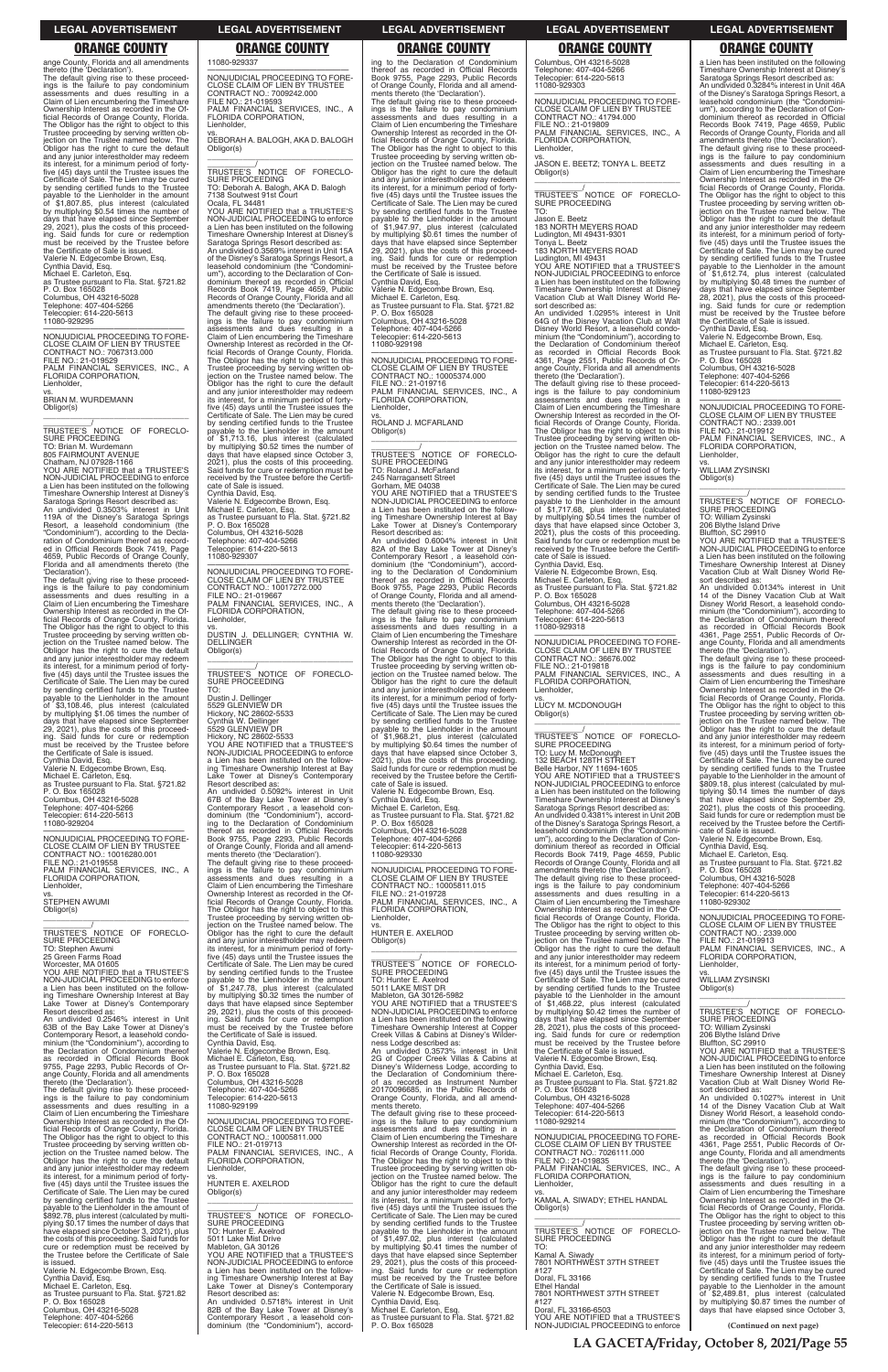**Page 56/LA GACETA/Friday, October 8, 2021**

2021), plus the costs of this proceeding. Said funds for cure or redemption must be received by the Trustee before the Certificate of Sale is issued. Cynthia David, Esq. Valerie N. Edgecombe Brown, Esq. Michael E. Carleton, Esq. as Trustee pursuant to Fla. Stat. §721.82 P. O. Box 165028 Columbus, OH 43216-5028 Telephone: 407-404-5266 Telecopier: 614-220-5613 11080-929320

—————————————————— NONJUDICIAL PROCEEDING TO FORE-CLOSE CLAIM OF LIEN BY TRUSTEE CONTRACT NO.: 7039249.001 FILE NO.: 21-019936 PALM FINANCIAL SERVICES, INC., A FLORIDA CORPORATION, Lienholder,

Lynette S. Young<br>12118 INFINITY DRIVE<br>New Port Richey, FL 34654<br>YOU ARE NOTIFIED that a TRUSTEE'S NON-JUDICIAL PROCEEDING to enforce a Lien has been instituted on the following Timeshare Ownership Interest at Disney's

vs. EDWIN P. YOUNG; LYNETTE S. YOUNG Obligor(s) \_\_\_\_\_\_\_\_\_\_\_\_\_\_\_\_\_\_\_\_\_\_\_\_\_\_\_\_\_\_\_\_\_

\_\_\_\_\_\_\_\_\_\_\_/ TRUSTEE'S NOTICE OF FORECLO-SURE PROCEEDING TO:

Edwin P. Young 8578 159TH COURT NORTH West Palm Beach, FL 33418-1815

Saratoga Springs Resort described as: An undivided 0.4927% interest in Unit 134B of the Disney's Saratoga Springs Resort, a leasehold condominium (the "Condominium"), according to the Declaration of Condominium thereof as record-Official Records Book 7419, Page 4659, Public Records of Orange County, Florida and all amendments thereto (the

Week, and Unit Week 6, in Unit 30301,<br>an Annual Unit Week in Amelia Resort<br>Condominium, pursuant*t*o the Declaration of Condominium as recorded in Official Records Book 9231, Page 0884, Public Records of Orange County, Florida and all amendments thereof and supplements

'Declaration'). The default giving rise to these proceedings is the failure to pay condominium assessments and dues resulting in a Claim of Lien encumbering the Timeshare Ownership Interest as recorded in the Official Records of Orange County, Florida. The Obligor has the right to object to this Trustee proceeding by serving written ob-jection on the Trustee named below. The Obligor has the right to cure the default and any junior interestholder may redeem its interest, for a minimum period of forty-five (45) days until the Trustee issues the Certificate of Sale. The Lien may be cured by sending certified funds to the Trustee payable to the Lienholder in the amount of \$9,345.84, plus interest (calculated by multiplying \$2.80 times the number of days that have elapsed since October 3, 2021), plus the costs of this proceeding. Said funds for cure or redemption must be received by the Trustee before the Certificate of Sale is issued.

Valerie N. Edgecombe Brown, Esq. Cynthia David, Esq.

Michael E. Carleton, Esq. as Trustee pursuant to Fla. Stat. §721.82 P. O. Box 165028

Columbus, OH 43216-5028 Telephone: 407-404-5266 Telecopier: 614-220-5613

11080-929335 —————————————————— NONJUDICIAL PROCEEDING TO FORE-

CLOSE CLAIM OF LIEN BY TRUSTEE CONTRACT NO.: 15-04-404723 FILE NO.: 19-039961 AMELIA RESORT CONDOMINIUM AS-SOCIATION, INC., A FLORIDA CORPO-RATION,

 $\overline{\phantom{a}}$  , and the set of the set of the set of the set of the set of the set of the set of the set of the set of the set of the set of the set of the set of the set of the set of the set of the set of the set of the s  $\overline{\mathrm{NOTICE}}$  OF SALE AS TO COUNT(S) I, II Notice is hereby given that on October 26, 2021, at 11:00 AM, offer by electronic sale at www.myorangeclerk.realforeclose.com the following described Timeshare Owner-ship Interest: VOI Number 210820-01, an Annual Type, Number of VOI Ownership Points 95700 in the Flex Vacations Ownership Plan, ac-

cording and subject to the Flex Vacations<br>Declaration of Vacation Ownership Plan<br>("Declaration"), as recorded in Official<br>Records Book 10893, Page 1223, Public

Lienholder,

vs. JOHANNA P. FRITZ Obligor(s) \_\_\_\_\_\_\_\_\_\_\_\_\_\_\_\_\_\_\_\_\_\_\_\_\_\_\_\_\_\_\_\_\_

\_\_\_\_\_\_\_\_\_\_\_/ TRUSTEE'S NOTICE OF FORECLO-

### SURE PROCEEDING TO: Johanna P. Fritz

2200 East Williams Field Road, Suite 200 C/O Gordon Newton & Chuck Anderson Gilbert, AZ 85295 YOU ARE NOTIFIED that a TRUSTEE'S

Valerie N. Edgecombe Brown (Florida Bar No.: 10193)?Cynthia David (Florida Bar No.: 91387)?Manley Deas Kochalski LLC<br>P. O. Box 165028

NON-JUDICIAL PROCEEDING to enforce a Lien has been instituted on the following Timeshare Ownership Interest at Amelia Resort Condominium described as: Unit Week 6, in Unit 30302 an Annual Unit **Corporation** Plaintiff,

thereto ('Declaration'). The default giving rise to these proceedings is the failure to pay condominium assessments and dues resulting in a Claim of Lien encumbering the Timeshare Ownership Interest as recorded in the Of-

 $O.$  Box 165028 Columbus, OH 43216-5028 Telephone: 407-404-5266 Telecopier: 614-220-5613

2014, et al. **Defendants** 

vs. The Estate of Janice Cioffi, et al. Defendants.  $\overline{\phantom{a}}$  , and the set of the set of the set of the set of the set of the set of the set of the set of the set of the set of the set of the set of the set of the set of the set of the set of the set of the set of the s

Unit Week 04, in Unit 0514, an Annual Unit Week in Vistana Spa Condominium, pursuant to the Declaration of Condominium as recorded in Official Records Book<br>3677 Page 0335 Public Records of Or-3677, Page 0335, Public Records of Or-ange County, Florida and all amendments thereof and supplements thereto ('Decla-<br>ration') (Contract No.: 01-32-202026)<br>Any person claiming an interest in the<br>surplus from this sale, if any, other than<br>the property owner as of the date of the lis<br>pendens must fil

Records of Orange County, Florida and all amendments and supplements thereto the Declaration. (Contract No.: 42-01-210820) Any person claiming an interest in the surplus from this sale, if any, other than the property owner as of the date of the lis pendens must file a claim before the clerk reports the surplus as unclaimed.

> IN AND FOR ORANGE COUNTY. FLOR-IDA Case No.: 2021-CA-004911-O

\_\_\_\_\_\_\_\_\_\_\_\_\_\_\_\_\_\_\_\_\_\_\_\_\_\_\_\_\_\_\_ \_\_\_\_\_\_\_\_/ PUBLISH 2 CONSECUTIVE **WEEKS** 

The sale is being held pursuant to the Fi-nal Judgment of Foreclosure, entered on September 14, 2021, in Civil Case No. 2019-CA-014139-O, pending in the Circuit Court in Orange County, Florida. Michael E. Carleton (Florida Bar No.:

1007924)

P. O. Box 165028 Columbus, OH 43216-5028 Telephone: 407-404-5266 Telecopier: 614-220-5613

Primary: stateefiling@manleydeas.com Secondary: mec@manleydeas.com

Attorney for Plaintiff 11080-928971

—————————————————— IN THE CIRCUIT COURT OF THE NINTH

JUDICIAL CIRCUIT,

IN AND FOR ORANGE COUNTY, FLOR-

IDA

Case No.: 2019-CA-014887-O

Division: 37

Judge Jeffrey L. Ashton Palm Financial Services, Inc., a Florida

vs. The Estate of Berthann C. Lonabaugh, et

 $\overline{\phantom{a}}$  ,  $\overline{\phantom{a}}$  ,  $\overline{\phantom{a}}$  ,  $\overline{\phantom{a}}$  ,  $\overline{\phantom{a}}$  ,  $\overline{\phantom{a}}$  ,  $\overline{\phantom{a}}$  ,  $\overline{\phantom{a}}$  ,  $\overline{\phantom{a}}$  ,  $\overline{\phantom{a}}$  ,  $\overline{\phantom{a}}$  ,  $\overline{\phantom{a}}$  ,  $\overline{\phantom{a}}$  ,  $\overline{\phantom{a}}$  ,  $\overline{\phantom{a}}$  ,  $\overline{\phantom{a}}$ 

al. Defendants.

Notice is hereby given that on October 19, 2021 at 11:00AM, offer by electronic sale at www.myorangeclerk.realforeclose.com the following described Timeshare Owner-

ship Interest:

An undivided 0.1901% interest in Unit 56 of Disney's Polynesian Villas & Bunga-lows (the 'Condominium'), according to the Declaration of Condominium thereof as recorded in Official Records Book 10857, Page 4004, Public Records of Or-ange County, Florida and all amendments thereto (the 'Declaration') (Contract No.:

29617.003)

ski  $\overline{L}$ l

Any person claiming an interest in the surplus from this sale, if any, other than the property owner as of the date of the lis pendens must file a claim before the clerk

reports the surplus as unclaimed. The sale is being held pursuant to the Final Judgment of Foreclosure, entered on March 24, 2021, in Civil Case No. 2019-CA-014887-O, pending in the Circuit Court in Orange County, Florida. Cynthia David (Florida Bar No.: 91387) Valerie N. Edgecombe Brown (Florida Bar No.: 10193)?Michael E. Carleton (Florida Bar No.: 1007924)?Manley Deas Kochal-

Primary: stateefiling@manleydeas.com Secondary: cdavid@manleydeas.com Attorney for Plaintiff

\_\_\_\_\_\_\_\_\_\_\_\_\_\_\_\_\_\_\_\_\_\_\_\_\_\_\_\_\_\_\_ \_\_\_\_\_\_\_\_/ PUBLISH 2 CONSECUTIVE **WEEKS** NOTICE OF ACTION AGAINST DEFEN-

11080-928911

—————————————————— IN THE CIRCUIT COURT OF THE NINTH

JUDICIAL CIRCUIT,

IN AND FOR ORANGE COUNTY, FLOR-

IDA

Case No.: 2021-CA-004261-O Division: Judge Denise Kim Beamer

BELLINGHAM, WA 98229 UNITED STATES OF AMERICA

Vistana Spa Condominium Association,

Inc., a Florida Corporation

 $\frac{\gamma}{\text{NOTICE}}$  OF SALE

Plaintiff, vs.

Unknown Successor Trustee of the Har-old S. Johnson Living Trust dated June 5,

 $\overline{\phantom{a}}$  , and the set of the set of the set of the set of the set of the set of the set of the set of the set of the set of the set of the set of the set of the set of the set of the set of the set of the set of the s

\_\_\_\_\_\_/ NOTICE OF SALE

Notice is hereby given that on October 26, 2021, at 11:00 AM, offer by electronic sale at www.myorangeclerk.realforeclose.com the following described Timeshare Owner-

ship Interest:

WITNESS my hand and seal of this Court on the 22nd day of SEPTEMBER, 2021. TIFFANY MOORE RUSSELL CLERK OF THE CIRCUIT COURT ORANGE COUNTY, FLORIDA

you are a person with a disability who needs any accommodation in order to participate in this proceeding, you are en-titled, at no cost to you, to the provision of certain assistance. Please contact ADA Coordinator, Human Resources, Orange County Courthouse, 425 N. Orange Av-enue, Suite 510, Orlando, Florida, (407) 836-2303, at least 7 days before your scheduled court appearance, or immedi-ately upon receiving this notification if the time before the scheduled appearance is less than 7 days; if you are hearing or voice impaired, call 711. FOR PUBLICATION – RETURN TO

COPY MANLEY DEAS KOCHALSKI LLC 11080-928987

\_\_\_\_\_\_/ NOTICE OF SALE AS TO COUNT(S) I Notice is hereby given that on October 26, 2021, at 11:00 AM, offer by electronic sale at www.myorangeclerk.realforeclose.com the following described Timeshare Ownership Interest:

has been filed against you; and you are required to serve a copy of your written<br>defenses, if any, to it on MICHAEL E.<br>CARLETON, Plaintiff's attorney, P. O. Box<br>165028, Columbus, OH 43216-5028, within thirty (30) days after the first publication of this Notice and file the original with the Clerk of this Court either before service on Plaintiff's attorney or immediately there-after; otherwise a default will be entered against you for the relief demanded in the

reports the surplus as unclaimed. The sale is being held pursuant to the Fi-nal Judgment of Foreclosure, entered on September 14, 2021, in Civil Case No. 2021-CA-004269-O, pending in the Circuit Court in Orange County, Florida.

Michael E. Carleton (Florida Bar No.: 1007924) Valerie N. Edgecombe Brown (Florida Bar

No.: 10193)?Cynthia David (Florida Bar No.: 91387)?Manley Deas Kochalski LLC P. O. Box 165028 Columbus, OH 43216-5028

Telephone: 407-404-5266 Telecopier: 614-220-5613 Primary: stateefiling@manleydeas.com Secondary: mec@manleydeas.com Attorney for Plaintiff

11080-928969 —————————————————— IN THE CIRCUIT COURT OF THE NINTH JUDICIAL CIRCUIT,

Division: 40 Judge Reginald K. Whitehead Vistana Spa Condominium Association, Inc., a Florida Corporation Plaintiff,

vs. Any and All Unknown Parties who claim an interest as spouse, heirs, devisees, grantees, assignees, lienors, creditors, trustees, personal representatives, adtrustees, personal representatives, ad-ministrators or as other claimants, by, through, under or against Barbara J. Lyons, deceased, et al. Defendants.

NOTICE OF ACTION AGAINST DEFEN-DANT KIMBERLY HUTCHINS, AS POTENTIAL HEIR TO BARBARA J. LYONS

To: KIMBERLY HUTCHINS, AS POTENTIAL HEIR TO BARBARA J. LYONS 1103 NORTH 9TH STREET INDIANOLA, IA 50125

UNITED STATES OF AMERICA

and all parties claiming interest by, through, under or against Defendant(s) KIMBERLY HUTCHINS, AS POTENTIAL HEIR TO BARBARA J. LYONS, and all parties having or claiming to have any right, title or interest in the property herein described;

YOU ARE NOTIFIED that an action to enforce a lien on the following described property in Orange County, Florida: Unit Week 22, in Unit 0406, an Annual Unit Week in Vistana Spa Condominium, pursuant to the Declaration of Condo-minium as recorded in Official Records Book 3677, Page 0335, Public Records of Orange County, Florida and all amend-ments thereof and supplements thereto

('Declaration') Contract No.: 01-32-206435

has been filed against you; and you are required to serve a copy of your written defenses, if any, to it on MICHAEL E. CARLETON, Plaintiff's attorney, P. O. Box 165028, Columbus, OH 43216-5028, within thirty (30) days after the first publication of this Notice and file the original with the Clerk of this Court either before service on Plaintiff's attorney or immediately there-after; otherwise a default will be entered against you for the relief demanded in the Complaint.

WITNESS my hand and seal of this Court on the 22nd day of SEPTEMBER, 2021.<br>TIFFANY MOORE RUSSELL<br>CLERK OF THE CIRCUIT COURT<br>ORANGE COUNTY, FLORIDA

By: Nancy Garcia Deputy Clerk

NOTICE TO PERSONS WITH DISABILI-TIES

If you are a person with a disability who needs any accommodation in order to participate in this proceeding, you are en-titled, at no cost to you, to the provision of certain assistance. Please contact ADA

| ficial Records of Orange County, Florida.<br>The Obligor has the right to object to this<br>Trustee proceeding by serving written ob-<br>iection on the Trustee named below. The<br>Obligor has the right to cure the default<br>and any junior interestholder may redeem<br>its interest, for a minimum period of forty-<br>five (45) days until the Trustee issues the<br>Certificate of Sale. The Lien may be cured | Unit Week 51, in Unit 0624, an Annual<br>Unit Week in Vistana Spa Condominium,<br>pursuant to the Declaration of Condomin-<br>jum as recorded in Official Records Book<br>3677, Page 0335, Public Records of Or-<br>ange County, Florida and all amendments<br>thereof and supplements thereto ('Decla-<br>ration') (Contract No.: 01-21-300957)<br>Any person claiming an interest in the | Coordinator, Human Resources, Orange<br>County Courthouse, 425 N. Orange Av-<br>enue, Suite 510, Orlando, Florida, (407)<br>836-2303, at least 7 days before your<br>scheduled court appearance, or immedi-<br>ately upon receiving this notification if the<br>time before the scheduled appearance<br>is less than 7 days; if you are hearing or<br>voice impaired, call 711. | tion, Inc., a Florida Corporation<br>Plaintiff.<br>VS.<br>Any and All Unknown Parties who claim<br>an interest as spouse, heirs, devisees,<br>grantees, assignees, lienors, creditors,<br>trustees, personal representatives, admin-<br>istrators or as other claimants, by, through,<br>under or against Lloyd Wellington Race, | ately upon receiving this notification if the<br>time before the scheduled appearance<br>is less than 7 days; if you are hearing or<br>voice impaired, call 711.<br>FOR PUBLICATION - RETURN TO<br>COPY:<br>MANLEY DEAS KOCHALSKI LLC<br>11080-928990 |
|------------------------------------------------------------------------------------------------------------------------------------------------------------------------------------------------------------------------------------------------------------------------------------------------------------------------------------------------------------------------------------------------------------------------|--------------------------------------------------------------------------------------------------------------------------------------------------------------------------------------------------------------------------------------------------------------------------------------------------------------------------------------------------------------------------------------------|---------------------------------------------------------------------------------------------------------------------------------------------------------------------------------------------------------------------------------------------------------------------------------------------------------------------------------------------------------------------------------|----------------------------------------------------------------------------------------------------------------------------------------------------------------------------------------------------------------------------------------------------------------------------------------------------------------------------------|-------------------------------------------------------------------------------------------------------------------------------------------------------------------------------------------------------------------------------------------------------|
| by sending certified funds to the Trustee<br>payable to the Lienholder in the amount<br>of \$7,218.14, plus interest (calculated<br>by multiplying \$1.80 times the number of<br>days that have elapsed since September<br>21, 2021), plus the costs of this proceed-<br>ing. Said funds for cure or redemption                                                                                                        | surplus from this sale, if any, other than<br>the property owner as of the date of the lis<br>pendens must file a claim before the clerk<br>reports the surplus as unclaimed.<br>The sale is being held pursuant to the Fi-<br>nal Judgment of Foreclosure, entered on<br>September 17, 2021, in Civil Case No.                                                                            | FOR PUBLICATION - RETURN TO<br>COPY:<br>MANLEY DEAS KOCHALSKI LLC<br>11080-928986<br>IN THE CIRCUIT COURT OF THE NINTH<br><b>JUDICIAL CIRCUIT.</b>                                                                                                                                                                                                                              | AKA Llovd W. Race, deceased, et al.<br>Defendants.<br>PUBLISH 2 CONSECUTIVE<br><b>WEEKS</b><br>NOTICE OF ACTION AGAINST DEFEN-<br>DANT LLOYD W. RACE, JR.,                                                                                                                                                                       | IN THE CIRCUIT COURT OF THE NINTH<br><b>JUDICIAL CIRCUIT.</b><br>IN AND FOR ORANGE COUNTY, FLOR-<br><b>IDA</b><br>Case No.: 2021-CA-006702-O<br>Division:<br>Judge Denise Kim Beamer                                                                  |
| must be received by the Trustee before<br>the Certificate of Sale is issued.<br>Cynthia David, Esq.<br>Valerie N. Edgecombe Brown, Esg.<br>Michael E. Carleton, Esg.<br>as Trustee pursuant to Fla. Stat. §721.82<br>P. O. Box 165028                                                                                                                                                                                  | 2021-CA-004261-O, pending in the Circuit<br>Court in Orange County, Florida.<br>Michael E. Carleton (Florida Bar No.:<br>1007924)<br>Valerie N. Edgecombe Brown (Florida Bar<br>No.: 10193)?Cynthia David (Florida Bar<br>No.: 91387)?Manley Deas Kochalski LLC                                                                                                                            | IN AND FOR ORANGE COUNTY, FLOR-<br><b>IDA</b><br>Case No.: 2021-CA-005745-O<br>Division:<br>Judge Jeffrey L. Ashton<br>Vistana Spa Condominium Association,<br>Inc., a Florida Corporation                                                                                                                                                                                      | AS POTENTIAL HEIR TO LLOYD WEL-<br>LINGTON RACE, AKA LLOYD W. RACE<br>To:<br>LLOYD W. RACE, JR., AS POTENTIAL<br>HEIR TO LLOYD WELLINGTON RACE.<br>AKA LLOYD W. RACE<br>4964 KENTWOOD DRIVE                                                                                                                                      | Vistana Lakes Condominium Association,<br>Inc., a Florida Corporation<br>Plaintiff,<br>VS.<br>Any and All Unknown Parties who claim<br>an interest as spouse, heirs, devisees,<br>grantees, assignees, lienors, creditors,                            |
| Columbus, OH 43216-5028<br>Telephone: 407-404-5266<br>Telecopier: 614-220-5613<br>11080-928887<br>IN THE CIRCUIT COURT OF THE NINTH                                                                                                                                                                                                                                                                                    | P. O. Box 165028<br>Columbus, OH 43216-5028<br>Telephone: 407-404-5266<br>Telecopier: 614-220-5613<br>Primary: stateefiling@manleydeas.com<br>Secondary: mec@manleydeas.com                                                                                                                                                                                                                | Plaintiff.<br>Tokun Ashmore, et al.<br>Defendants.                                                                                                                                                                                                                                                                                                                              | MARIETTA, GA 30068<br>UNITED STATES OF AMERICA<br>and all parties claiming interest by.<br>through, under or against Defendant(s)<br>LLOYD W. RACE, JR., AS POTENTIAL<br>HEIR TO LLOYD WELLINGTON RACE,                                                                                                                          | trustees, personal representatives, ad-<br>ministrators or as other claimants, by,<br>through, under or against Maureen E.<br>Smith, deceased, et al.<br>Defendants.                                                                                  |
| JUDICIAL CIRCUIT.<br>IN AND FOR ORANGE COUNTY, FLOR-<br>IDA<br>Case No.: 2019-CA-014139-O<br>Division: 37<br>Judge Jeffrey L. Ashton                                                                                                                                                                                                                                                                                   | <b>Attorney for Plaintiff</b><br>11080-928968<br>IN THE CIRCUIT COURT OF THE NINTH<br><b>JUDICIAL CIRCUIT.</b><br>IN AND FOR ORANGE COUNTY, FLOR-                                                                                                                                                                                                                                          | NOTICE OF SALE AS TO COUNT(S) I<br>Notice is hereby given that on October 26,<br>2021, at 11:00 AM, offer by electronic sale<br>at www.myorangeclerk.realforeclose.com<br>the following described Timeshare Owner-<br>ship Interest:                                                                                                                                            | AKA LLOYD W. RACE, and all parties<br>having or claiming to have any right, title or<br>interest in the property herein described;<br>YOU ARE NOTIFIED that an action to<br>enforce a lien on the following described<br>property in Orange County, Florida:                                                                     | PUBLISH 2 CONSECUTIVE<br><b>WEEKS</b><br>NOTICE OF ACTION AGAINST DEFEN-<br>DANT CHRISTOPHER SMITH.<br>AS POTENTIAL HEIR TO MAUREEN E.<br><b>SMITH</b>                                                                                                |
| Sheraton Flex Vacations, LLC, a Florida<br><b>Limited Liability Company</b><br>Plaintiff.<br>VS.<br>Patryce Andrea Campbell AKA Patryce A.<br>Campbell, et al.<br>Defendants.                                                                                                                                                                                                                                          | IDA<br>Case No.: 2021-CA-004269-O<br>Division:<br>Judge Jeffrey L. Ashton<br>Vistana Spa Condominium Association,<br>Inc., a Florida Corporation<br>Plaintiff.                                                                                                                                                                                                                             | Unit Week 30, in Unit 0652, an Annual<br>Unit Week in Vistana Spa Condominium,<br>pursuant to the Declaration of Condomin-<br>ium as recorded in Official Records Book<br>3677, Page 0335, Public Records of Or-<br>ange County, Florida and all amendments<br>thereof and supplements thereto ('Decla-                                                                         | Unit Week 27, in Unit 2699, an Annual Unit<br>Week, and Unit Week 26, in Unit 2542, an<br>Annual Unit Week in Vistana Cascades<br>Condominium, pursuant to the Declaration<br>of Condominium as recorded in Official<br>Records Book 5312, Page 2312, Public<br>Records of Orange County, Florida and                            | To:<br>CHRISTOPHER SMITH, AS POTENTIAL<br>HEIR TO MAUREEN E. SMITH<br><b>1527 MADISON STREET</b><br>ELMONT. NY 11003<br>(Continued on next page)                                                                                                      |

# ration') (Contract No.: 01-21-305392)

Any person claiming an interest in the surplus from this sale, if any, other than the property owner as of the date of the lis pendens must file a claim before the clerk reports the surplus as unclaimed. The sale is being held pursuant to the Fi-nal Judgment of Foreclosure, entered on September 14, 2021, in Civil Case No. 2021-CA-005745-O, pending in the Circuit Court in Orange County, Florida.

Michael E. Carleton (Florida Bar No.: 1007924) Valerie N. Edgecombe Brown (Florida Bar

No.: 10193)?Cynthia David (Florida Bar No.: 91387)?Manley Deas Kochalski LLC

P. O. Box 165028 Columbus, OH 43216-5028 Telephone: 407-404-5266

Telecopier: 614-220-5613 Primary: stateefiling@manleydeas.com Secondary: mec@manleydeas.com Attorney for Plaintiff

11080-928972

—————————————————— IN THE CIRCUIT COURT OF THE NINTH JUDICIAL CIRCUIT, IN AND FOR ORANGE COUNTY, FLOR-IDA

Case No.: 2021-CA-006653-O

Division: 35 Judge Kevin B. Weiss

Vistana Cascades Condominium Association, Inc., a Florida Corporation Plaintiff,

vs. James W. Ruth, Individually and as Potential Heir to Gaye D. Epst, et al. Defendants.

DANT JAMES W. RUTH, INDIVIDUALLY AND AS POTENTIAL HEIR TO GAYE D. EPST

To: JAMES W. RUTH, INDIVIDUALLY AND AS POTENTIAL HEIR TO GAYE D. EPST 4915 SAMISH WAY UNIT #101

and all parties claiming interest by, through, under or against Defendant(s) JAMES W. RUTH, INDIVIDUALLY AND AS POTENTIAL HEIR TO GAYE D. EPST, and all parties having or claiming to have any right, title or interest in the property herein described;

YOU ARE NOTIFIED that an action to enforce a lien on the following described

property in Orange County, Florida: Unit Week 11, in Unit 2677, an Annual Unit Week in Vistana Cascades Condominium, pursuant to the Declaration of Condominium as recorded in Official Records Book 5312, Page 2312, Public Records of Orange County, Florida and all amend-ments thereof and supplements thereto ('Declaration') Contract No.: 01-26-032444

has been filed against you; and you are required to serve a copy of your written defenses, if any, to it on MICHAEL E. CARLETON, Plaintiff's attorney, P. O. Box 165028, Columbus, OH 43216-5028, within thirty (30) days after the first publication of this Notice and file the original with the Clerk of this Court either before service on Plaintiff's attorney or immediately there-after; otherwise a default will be entered against you for the relief demanded in the Complaint.

By: Nancy Garcia Deputy Clerk NOTICE TO PERSONS WITH DISABILI-

TIES

—————————————————— IN THE CIRCUIT COURT OF THE NINTH JUDICIAL CIRCUIT, IN AND FOR ORANGE COUNTY, FLOR-

IDA Case No.: 2021-CA-006659-O

Division: Judge Paetra Brownlee

Vistana Cascades Condominium Associa-

all amendments thereof and supplements

thereto ('Declaration') Contract No.: 01-26-053312

Complaint. WITNESS my hand and seal of this Court on the 23rd day of September, 2021. TIFFANY MOORE RUSSELL

CLERK OF THE CIRCUIT COURT ORANGE COUNTY, FLORIDA

By: Stan Green

Deputy Clerk NOTICE TO PERSONS WITH DISABILI-

TIES If you are a person with a disability who needs any accommodation in order to participate in this proceeding, you are en-titled, at no cost to you, to the provision of certain assistance. Please contact ADA Coordinator, Human Resources, Orange County Courthouse, 425 N. Orange Av-enue, Suite 510, Orlando, Florida, (407) 836-2303, at least 7 days before your scheduled court appearance, or immedi-ately upon receiving this notification if the time before the scheduled appearance is less than 7 days; if you are hearing or voice impaired, call 711.

FOR PUBLICATION – RETURN TO COPY: MANLEY DEAS KOCHALSKI L

11080-928989

—————————————————— IN THE CIRCUIT COURT OF THE NINTH JUDICIAL CIRCUIT, IN AND FOR ORANGE COUNTY, FLOR-

IDA Case No.: 2021-CA-006698-O

Division: 40 Judge Reginald K. Whitehead Vistana Cascades Condominium Association, Inc., a Florida Corporation Plaintiff,

vs. Barney Corbett, et al. Defendants.

**WEEKS** 

\_\_\_\_\_\_\_\_\_\_\_\_\_\_\_\_\_\_\_\_\_\_\_\_\_\_\_\_\_\_\_ \_\_\_\_\_\_\_\_/ PUBLISH 2 CONSECUTIVE

NOTICE OF ACTION AGAINST DEFEN-DANT JOHN YOUNGBLUT, AS POTENTIAL HEIR TO ELVIS M.

YOUNGBLUT

To: JOHN YOUNGBLUT, AS POTENTIAL HEIR TO ELVIS M. YOUNGBLUT 40 ALTA STREET

SAINT AUGUSTINE, FL 32804<br>UNITED STATES OF AMERICA<br>and all parties claiming interest by,<br>through, under or against Defendant(s)<br>JOHN YOUNGBLUT, AS POTENTIAL<br>HEIR TO ELVIS M. YOUNGBLUT, and

APARTMENT 4201

By: Nancy Garcia

all parties having or claiming to have any right, title or interest in the property herein described; YOU ARE NOTIFIED that an action to enforce a lien on the following described property in Orange County, Florida: Unit Week 32, in Unit 2129, an Odd Biennial Unit Week in Vistana Cascades Condominium, pursuant to the Declaration of Condominium as recorded in Official Records Book 5312, Page 2312, Public Records of Orange County, Florida and all amendments thereof and supplements thereto ('Declaration') Contract No.: 2129-32O-018664

has been filed against you; and you are required to serve a copy of your written defenses, if any, to it on CYNTHIA DAVID, Plaintiff's attorney, P. O. Box 165028, Co-lumbus, OH 43216-5028, within thirty (30) days after the first publication of this tice and file the original with the Clerk of this Court either before service on Plain-tiff's attorney or immediately thereafter; otherwise a default will be entered against you for the relief demanded in the plaint. WITNESS my hand and seal of this Court on the 22nd day of SEPTEMBER, 2021. TIFFANY MOORE RUSSELL CLERK OF THE CIRCUIT COURT ORANGE COUNTY, FLORIDA

Deputy Clerk NOTICE TO PERSONS WITH DISABILI-

TIES

If you are a person with a disability who needs any accommodation in order to participate in this proceeding, you are entitled, at no cost to you, to the provision of certain assistance. Please contact ADA Coordinator, Human Resources, Orange County Courthouse, 425 N. Orange Avenue, Suite 510, Orlando, Florida, (407) 836-2303, at least 7 days before your scheduled court appearance, or immedi-

### **LEGAL ADVERTISEMENT LEGAL ADVERTISEMENT LEGAL ADVERTISEMENT LEGAL ADVERTISEMENT LEGAL ADVERTISEMENT**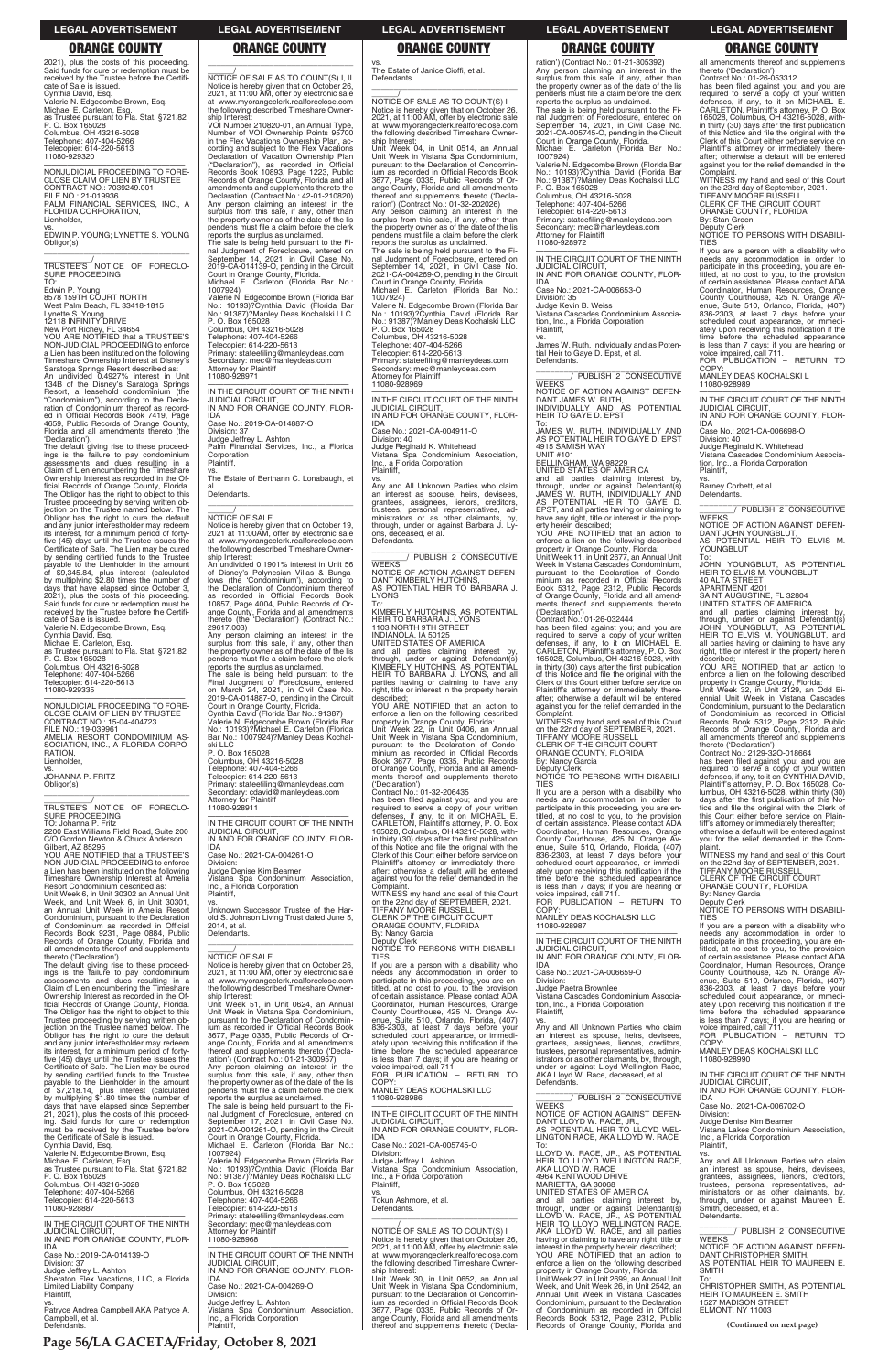**LA GACETA/Friday, October 8, 2021/Page 57**

UNITED STATES OF AMERICA and all parties claiming interest by, through, under or against Defendant(s) CHRISTOPHER SMITH, AS POTENTIAL HEIR TO MAUREEN E. SMITH, and all parties having or claiming to have any right, title or interest in the property herein described; YOU ARE NOTIFIED that an action to

enforce a lien on the following described property in Orange County, Florida: Unit Week 37, in Unit 1946, an Annual

Unit Week in Vistana Lakes Condomin-ium, pursuant to the Declaration of Con-dominium as recorded in Official Records Book 4859, Page 3789, Public Records of Orange County, Florida and all amend-ments thereof and supplements thereto

('Declaration') Contract No.: 194645-37AP-826549 has been filed against you; and you are

required to serve a copy of your written defenses, if any, to it on CYNTHIA DAVID, Plaintiff's attorney, P. O. Box 165028, Columbus, OH 43216-5028, within thirty (30) days after the first publication of this No-tice and file the original with the Clerk of this Court either before service on Plain-tiff's attorney or immediately thereafter; otherwise a default will be entered against you for the relief demanded in the Com-

plaint. WITNESS my hand and seal of this Court on the 20th day of Sept, 2021. TIFFANY MOORE RUSSELL CLERK OF THE CIRCUIT COURT

ORANGE COUNTY, FLORIDA By: Stan Green Deputy Clerk

NOTICE TO PERSONS WITH DISABILI-TIES If you are a person with a disability who

needs any accommodation in order to participate in this proceeding, you are en-titled, at no cost to you, to the provision of certain assistance. Please contact ADA Coordinator, Human Resources, Orange County Courthouse, 425 N. Orange Avenue, Suite 510, Orlando, Florida, (407) 836-2303, at least 7 days before your scheduled court appearance, or immediately upon receiving this notification if the time before the scheduled appearance is less than 7 days; if you are hearing or voice impaired, call 711. FOR PUBLICATION – RETURN TO

.....<br>COPY

MANLEY DEAS KOCHALSKI LLC 11080-928960

—————————————————— IN THE CIRCUIT COURT OF THE NINTH JUDICIAL CIRCUIT, IN AND FOR ORANGE COUNTY, FLOR-IDA

...<br>ase No.: 2021-CA-006707-O

Division:

Judge Paetra Brownlee Flex Vacations Owners Association, Inc., a Florida Corporation Plaintiff,

vs. Wladimir Kolomizew, Jr., et al. Defendants.

\_\_\_\_\_\_\_\_\_\_\_\_\_\_\_\_\_\_\_\_\_\_\_\_\_\_\_\_\_\_\_ \_\_\_\_\_\_\_\_/ PUBLISH 2 CONSECUTIVE

WEEKS NOTICE OF ACTION AGAINST DEFEN-DANT

WLADIMIR KOLOMIZEW, JR. AND DEN-NISE E. KOLOMIZEW To:

WLADIMIR KOLOMIZEW, JR. 1028 LENA RUN COURT WINTER HAVEN, FL 33880 UNITED STATES OF AMERICA DENNISE E. KOLOMIZEW 792 POLK VALLEY ROAD

grantees, assignees, lienors, creditors trustees, personal representatives, ad-ministrators or as other claimants, by, through, under or against Lloyd W. Race ised, et al. Defendants.

GALWAY, NY 12074 UNITED STATES OF AMERICA LLOYD W. RACE, JR., AS POTENTIAL<br>HEIR TO LLOYD W. RACE<br>4964 KENTWOOD DRIVE

STROUDSBURG, PA 18360 UNITED STATES OF AMERICA and all parties claiming interest by, through, under or against Defendant(s) WLADIMIR KOLOMIZEW, JR. AND DEN-NISE E. KOLOMIZEW, and all parties having or claiming to have any right, title or interest in the property herein described; YOU ARE NOTIFIED that an action to

enforce a lien on the following described property in Orange County, Florida: VOI Number 220300-01, an Annual Type,

Number of VOI Ownership Points 88000 in the Flex Vacations Ownership Plan, ac-cording and subject to the Flex Vacations Declaration of Vacation Ownership Plan ("Declaration"), as recorded in Official Records Book 10893, Page 1223, Public Records of Orange County, Florida and all amendments and supplements thereto the Declaration.

Contract No.: 220300-01PP-220300 has been filed against you; and you are required to serve a copy of your written defenses, if any, to it on MICHAEL E. CARLETON, Plaintiff's attorney, P. O. Box 165028, Columbus, OH 43216-5028, within thirty (30) days after the first publication of this Notice and file the original with the Clerk of this Court either before service on Plaintiff's attorney or immediately there-after; otherwise a default will be entered against you for the relief demanded in the Complaint.

COPY MANLEY DEAS KOCHALSKI LLC dominium, pursuant to the Declaration of Condominium as recorded in Official Records Book 4859, Page 3789, Public Records of Orange County, Florida and all amendments thereof and supplements thereto ('Declaration')<br>Contract No : 1830-30E-808255

\_\_\_\_\_\_\_\_\_\_\_\_\_\_\_\_\_\_\_\_\_\_\_\_\_\_\_\_\_\_\_ \_\_\_\_\_\_\_\_/ PUBLISH 2 CONSECUTIVE **WEEKS** NOTICE OF ACTION AGAINST DEFEN-DANT DAVID MEHAN, AS POTENTIAL

HEIR TO LLOYD W. RACE AND LLOYD W. RACE, JR., AS POTENTIAL HEIR TO LLOYD W. RACE

To: DAVID MEHAN, AS POTENTIAL HEIR TO LLOYD W. RACE 7220 FISH HOUSE ROAD

> Contract No.: 1830-30E-808255<br>has been filed against you; and you are<br>required to serve a copy of your written<br>defenses, if any, to it on CYNTHIA DAVID,<br>Plaintiff's attorney, P. O. Box 165028, Co-<br>lumbus, OH 43216-5028, wi days after the first publication of this Notice and file the original with the Clerk of this Court either before service on Plaintiff's attorney or immediately thereafter; otherwise a default will be entered against you for the relief demanded in the Complaint.

MARIETTA, GA 30068 UNITED STATES OF AMERICA and all parties claiming interest by,<br>through, under or against Defendant(s)<br>DAVID MEHAN, AS POTENTIAL HEIR<br>TO LLOYD W. RACE AND LLOYD W.<br>RACE, JR., AS POTENTIAL HEIR TO LLOYD W. RACE, and all parties having or claiming to have any right, title or inter-

est in the property herein described; YOU ARE NOTIFIED that an action to enforce a lien on the following described property in Orange County, Florida: Unit Week 49, in Unit 1651, an Annual Unit Week in Vistana Fountains II Condominium, pursuant to the Declaration of Condominium as recorded in Official Records Book 4598, Page 3299, Public Records of Orange County, Florida and all amend-ments thereof and supplements thereto ('Declaration')

Contract No.: 01-24-701806 has been filed against you; and you are<br>required to serve a copy of your written<br>defenses, if any, to it on CYNTHIA DAVID,<br>Plaintiff's attorney, P. O. Box 165028, Co-<br>lumbus, OH 43216-5028, within thirty (30) days after the first publication of this Notice and file the original with the Clerk of this Court either before service on Plain-

tiff's attorney or immediately thereafter; otherwise a default will be entered against you for the relief demanded in the Com-

plaint. WITNESS my hand and seal of this Court on the 20th day of Sept, 2021. TIFFANY MOORE RUSSELL CLERK OF THE CIRCUIT COURT ORANGE COUNTY, FLORIDA

By: Stan Green Deputy Clerk NOTICE TO PERSONS WITH DISABILI-

TIES

If you are a person with a disability who needs any accommodation in order to participate in this proceeding, you are en-titled, at no cost to you, to the provision of certain assistance. Please contact ADA Coordinator, Human Resources, Orange County Courthouse, 425 N. Orange Av-enue, Suite 510, Orlando, Florida, (407) 836-2303, at least 7 days before your scheduled court appearance, or immedi-ately upon receiving this notification if the time before the scheduled appearance is less than 7 days; if you are hearing or voice impaired, call 711. FOR PUBLICATION – RETURN TO

11080-928963 —————————————————— IN THE CIRCUIT COURT OF THE NINTH

JUDICIAL CIRCUIT, IN AND FOR ORANGE COUNTY, FLOR-IDA

Case No.: 2021-CA-006716-O

has been filed against you; and you are required to serve a copy of your written<br>defenses, if any, to it on CYNTHIA DAVID,<br>Plaintiff's attorney, P. O. Box 165028, Co-<br>lumbus, OH 43216-5028, within thirty (30) days after the first publication of this Notice and file the original with the Clerk of this Court either before service on Plaintiff's attorney or immediately thereafter; otherwise a default will be entered against you for the relief demanded in the Com-

Division: Judge Vincent Falcone III Vistana Lakes Condominium Association, Inc., a Florida Corporation Plaintiff,

Deputy Clerk NOTICE TO PERSONS WITH DISABILI-**TIES** 

vs. Any and All Unknown Parties who claim an interest as spouse, heirs, devisees, grantees, assignees, lienors, creditors, trustees, personal representatives, adtrustees, personal representatives, ad-ministrators or as other claimants, by, through, under or against Gloria B. Rowell, deceased, et al. Defendants.

If you are a person with a disability who needs any accommodation in order to participate in this proceeding, you are en-titled, at no cost to you, to the provision of certain assistance. Please contact ADA Coordinator, Human Resources, Orange County Courthouse, 425 N. Orange Av-enue, Suite 510, Orlando, Florida, (407) 836-2303, at least 7 days before your scheduled court appearance, or immedi-ately upon receiving this notification if the time before the scheduled appearance is less than 7 days; if you are hearing or voice impaired, call 711.

\_\_\_\_\_\_\_\_\_\_\_\_\_\_\_\_\_\_\_\_\_\_\_\_\_\_\_\_\_\_\_ \_\_\_\_\_\_\_\_/ PUBLISH 2 CONSECUTIVE WEEKS

vs. Any and All Unknown Parties who claim an interest as spouse, heirs, devisees, grantees, assignees, lienors, creditors, trustees, personal representatives, ad-ministrators or as other claimants, by, through, under or against David M. Gard-ner, deceased, et al. ner, decease<br>Defendants.

NOTICE OF ACTION AGAINST DE-FENDANT ANY AND ALL UNKNOWN PARTIES WHO CLAIM AN INTER-EST AS SPOUSE, HEIRS, DEVISEES, GRANTEES, ASSIGNEES, LIENORS, CREDITORS, TRUSTEES, PERSONAL REPRESENTATIVES, ADMINISTRA-TORS OR AS OTHER CLAIMANTS, BY, THROUGH, UNDER OR AGAINST GLO-RIA B. ROWELL, DECEASED, TANYA ROWELL, AS POTENTIAL HEIR TO GLORIA B. ROWELL, DEARCY ROBIN-SON, AS POTENTIAL HEIR TO GLORIA

ANTHEM, AZ 85086 UNITED STATES OF AMERICA CELESTE BARCLAY, AS POTENTIAL HEIR TO DELORES SPICER 3565 FORT MEADE ROAD APARTMENT 212 LAUREL, MD 20724<br>UNITED STATES OF AMERICA<br>STEVEN SPICER, AS POTENTIAL HEIR<br>TO DELORES SPICER<br>203 CLAY ROAD

HEIRS, DEVISEES, GRANTEES, AS-SIGNEES, LIENORS, CREDITORS, TRUSTEES, PERSONAL REPRESEN-TATIVES, ADMINISTRATORS OR AS OTHER CLAIMANTS, BY, THROUGH, UNDER OR AGAINST GLORIA B. ROW-ELL, DECEASED, TANYA ROWELL, AS POTENTIAL HEIR TO GLORIA B. ROW-ELL, DEARCY ROBINSON, AS POTEN-TIAL HEIR TO GLORIA B. ROWELL, JODY ROWELL, AS POTENTIAL HEIR TO GLORIA B. ROWELL AND ALAN ROWELL, AS POTENTIAL HEIR TO GLORIA B. ROWELL, and all parties having or claiming to have any right, title or interest in the property herein described; YOU ARE NOTIFIED that an action to enforce a lien on the following described property in Orange County, Florida: Unit Week 30, in Unit 1830, an Even Bi-ennial Unit Week in Vistana Lakes Con-

> COPY MANLEY DEAS KOCHALSKI LLC

WITNESS my hand and seal of this Court on the 22 day of September, 2021. TIFFANY MOORE RUSSELL

CLERK OF THE CIRCUIT COURT ORANGE COUNTY, FLORIDA By: Yamini Azizi

Deputy Clerk NOTICE TO PERSONS WITH DISABILI-TIES

If you are a person with a disability who needs any accommodation in order to participate in this proceeding, you are en-titled, at no cost to you, to the provision of certain assistance. Please contact ADA Coordinator, Human Resources, Orange County Courthouse, 425 N. Orange Av-enue, Suite 510, Orlando, Florida, (407) 836-2303, at least 7 days before your scheduled court appearance, or immedi-ately upon receiving this notification if the time before the scheduled appearance is less than 7 days; if you are hearing or voice impaired, call 711. FOR PUBLICATION – RETURN TO COPY: MANLEY DEAS KOCHALSKI LLC

11080-928980

—————————————————— IN THE CIRCUIT COURT OF THE NINTH JUDICIAL CIRCUIT, IN AND FOR ORANGE COUNTY, FLOR-IDA

Case No.: 2021-CA-006844-O

| Complaint.                                    | SON, AS POTENTIAL HEIR TO GLORIA       | 1260 COUNTY ROAD EE                            | NIA ODELL SPICER. AS POTENTIAL                  | scheduled court appearance, or immedi-        |
|-----------------------------------------------|----------------------------------------|------------------------------------------------|-------------------------------------------------|-----------------------------------------------|
| WITNESS my hand and seal of this Court        | B. ROWELL, JODY ROWELL, AS PO-         | APARTMENT #1005                                | <b>HEIR TO EDWARD SPICER</b>                    | ately upon receiving this notification if the |
| on the 20th day of Sept., 2021.               | TENTIAL HEIR TO GLORIA B. ROWELL       | VADNAIS HEIGHTS, MN 55110                      | 6607 BONNIE RIDGE DRIVE                         | time before the scheduled appearance          |
| <b>TIFFANY MOORE RUSSELL</b>                  | AND ALAN ROWELL, AS POTENTIAL          | UNITED STATES OF AMERICA                       | <b>APARTMENT T1</b>                             | is less than 7 days; if you are hearing or    |
| CLERK OF THE CIRCUIT COURT                    | <b>HEIR TO GLORIA B. ROWELL</b>        | ROBERT BERTRAM. AS POTENTIAL                   | BALTIMORE, MD 21209                             | voice impaired, call 711.                     |
| ORANGE COUNTY, FLORIDA                        | To:                                    | HEIR TO MARJORIE E. BERTRAM                    | UNITED STATES OF AMERICA                        | FOR PUBLICATION - RETURN TO                   |
| By: Stan Green                                | ANY AND ALL UNKNOWN PARTIES            | 511 SOMERSET LANE                              | and all parties claiming interest by,           | COPY:                                         |
| Deputy Clerk                                  | WHO CLAIM AN INTEREST AS SPOUSE.       | SOMERSET, WI 54025                             | through, under or against Defendant(s)          | MANLEY DEAS KOCHALSKI LLC                     |
| NOTICE TO PERSONS WITH DISABILI-              | HEIRS, DEVISEES, GRANTEES, AS-         | UNITED STATES OF AMERICA                       | MARGARET SPICER-CHESTNUT. AS                    | 11080-928956                                  |
| <b>TIES</b>                                   | SIGNEES. LIENORS.<br>CREDITORS.        | STEVEN BERTRAM, AS POTENTIAL                   | POTENTIAL HEIR TO DELORES SPIC-                 |                                               |
| If you are a person with a disability who     | TRUSTEES, PERSONAL REPRESEN-           | HEIR TO MARJORIE E. BERTRAM                    | ER. CELESTE BARCLAY. AS POTEN-                  | IN THE CIRCUIT COURT OF THE NINTH             |
| needs any accommodation in order to           | TATIVES. ADMINISTRATORS OR AS          | 17217 SAMANTHA ROAD                            | TIAL HEIR TO DELORES SPICER. STE-               | <b>JUDICIAL CIRCUIT.</b>                      |
| participate in this proceeding, you are en-   | OTHER CLAIMANTS, BY, THROUGH           | <b>GRETNA, NE 68028</b>                        | VEN SPICER. AS POTENTIAL HEIR TO                | IN AND FOR ORANGE COUNTY, FLOR-               |
| titled, at no cost to you, to the provision   | UNDER OR AGAINST GLORIA B. ROW-        | UNITED STATES OF AMERICA                       | DELORES SPICER, PATRICIA FLEM-                  | <b>IDA</b>                                    |
| of certain assistance. Please contact ADA     | ELL. DECEASED                          | BARBARA BOWES, AS POTENTIAL                    | ING, AS POTENTIAL HEIR TO DELO-                 | Case No.: 2021-CA-007093-O                    |
| Coordinator, Human Resources, Orange          | 1860 OLDE BUCKINGHAM ROAD              | HEIR TO MARJORIE E. BERTRAM                    | RES SPICER AND NIA ODELL SPICER.                | Division:                                     |
| County Courthouse, 425 N. Orange Av-          | HAMPTON, VA 23669                      | 1655 HAMMOND ROAD                              | AS POTENTIAL HEIR TO EDWARD                     | Judge Jeffrey L. Ashton                       |
| enue, Suite 510, Orlando, Florida, (407)      | UNITED STATES OF AMERICA               | SAINT PAUL. MN 55110                           | SPICER, and all parties having or claim-        | Vistana Lakes Condominium Association.        |
| 836-2303, at least 7 days before your         | TANYA ROWELL, AS POTENTIAL HEIR        | UNITED STATES OF AMERICA                       | ing to have any right, title or interest in the | Inc., a Florida Corporation                   |
| scheduled court appearance, or immedi-        | TO GLORIA B. ROWELL                    | CAROL GERLACH, AS POTENTIAL                    | property herein described;                      | Plaintiff,                                    |
| ately upon receiving this notification if the | 6 LEE WAY                              | HEIR TO MARJORIE E. BERTRAM                    | YOU ARE NOTIFIED that an action to              | VS.                                           |
| time before the scheduled appearance          | <b>TAYLORS, SC 29687</b>               | 6216 145TH STREET NORTH                        | enforce a lien on the following described       | Any and All Unknown Parties who claim         |
| is less than 7 days; if you are hearing or    | UNITED STATES OF AMERICA               | <b>HUGO, MN 55038</b>                          | property in Orange County, Florida:             | an interest as spouse, heirs, devisees,       |
| voice impaired, call 711.                     | DEARCY ROBINSON, AS POTENTIAL          | UNITED STATES OF AMERICA                       | Unit Week 49, in Unit 1490, an Odd Bi-          | grantees, assignees, lienors, creditors,      |
| FOR PUBLICATION - RETURN TO                   | <b>HEIR TO GLORIA B. ROWELL</b>        | <b>GRACE BACK, AS POTENTIAL HEIR TO</b>        | ennial Unit Week in Vistana Fountains II        | trustees, personal representatives, ad-       |
| COPY:                                         | 860 REESE DRIVE                        | MARJORIE E. BERTRAM                            | Condominium, pursuant to the Declaration        | ministrators or as other claimants, by,       |
| MANLEY DEAS KOCHALSKI LLC                     | WAXAHACHIE, TX 75167                   | 2085 DOTTE DRIVE                               | of Condominium as recorded in Official          | through, under or against Jack M. Regen-      |
| 11080-928938                                  | UNITED STATES OF AMERICA               | <b>APARTMENT 204</b>                           | Records Book 4598, Page 3299, Public            | hard, deceased, et al.                        |
|                                               | JODY ROWELL, AS POTENTIAL HEIR         | SAINT PAUL. MN 55110                           | Records of Orange County, Florida and           | Defendants.                                   |
| IN THE CIRCUIT COURT OF THE NINTH             | TO GLORIA B. ROWELL                    | UNITED STATES OF AMERICA                       | all amendments thereof and supplements          |                                               |
| <b>JUDICIAL CIRCUIT.</b>                      | <b>255 FAIRWAY AVENUE</b>              | and all parties claiming interest by, through, | thereto ('Declaration')                         | PUBLISH 2 CONSECUTIVE                         |
| IN AND FOR ORANGE COUNTY, FLOR-               | SOUTHERN PINES, NC 28387               | under or against Defendant(s) ANY AND          | Contract No.: 1490-490-710896                   | <b>WEEKS</b>                                  |
| <b>IDA</b>                                    | UNITED STATES OF AMERICA               | ALL UNKNOWN PARTIES WHO CLAIM                  | has been filed against you; and you are         | NOTICE OF ACTION AGAINST DEFEN-               |
| Case No.: 2021-CA-006708-O                    | ALAN ROWELL, AS POTENTIAL HEIR         | AN INTEREST AS SPOUSE, HEIRS,                  | required to serve a copy of your written        | DANT JACK REGENHARD. AS POTEN-                |
| Division:                                     | TO GLORIA B. ROWELL                    | DEVISEES, GRANTEES, ASSIGNEES,                 | defenses, if any, to it on CYNTHIA DAVID,       | TIAL HEIR TO JACK M. REGENHARD,               |
| Judge Jeffrey L. Ashton                       | 2211 MARENGO PLANTATION LANE           | LIENORS, CREDITORS, TRUSTEES,                  | Plaintiff's attorney, P. O. Box 165028, Co-     | KATHLEEN REGENHARD, AS POTEN-                 |
| Vistana Fountains II Condominium Asso-        | WOODFORD, VA 22580                     | PERSONAL REPRESENTATIVES. AD-                  | lumbus, OH 43216-5028, within thirty (30)       | TIAL HEIR TO JACK M. REGENHARD,               |
| ciation, Inc., a Florida Corporation          | UNITED STATES OF AMERICA               | MINISTRATORS OR AS OTHER CLAIM-                | days after the first publication of this No-    | SANDRA WATKINS. AS POTENTIAL                  |
| Plaintiff.                                    | and all parties claiming interest by.  | ANTS, BY, THROUGH, UNDER OR                    | tice and file the original with the Clerk of    | HEIR TO JACK M. REGENHARD, KRIS-              |
|                                               | through, under or against Defendant(s) | AGAINST MARJORIE E. BERTRAM,                   | this Court either before service on Plain-      |                                               |
| Any and All Unknown Parties who claim         | ANY AND ALL UNKNOWN PARTIES            | DECEASED. ROBERT BERTRAM. AS                   | tiff's attorney or immediately thereafter;      |                                               |
| an interest as spouse, heirs, devisees,       | WHO CLAIM AN INTEREST AS SPOUSE.       | POTENTIAL HEIR TO MARJORIE E.                  | otherwise a default will be entered against     | (Continued on next page)                      |
|                                               |                                        |                                                |                                                 |                                               |

Division: Judge Vincent Falcone III

Vistana Cascades Condominium Associa-tion, Inc., a Florida Corporation Plaintiff,

vs. Any and All Unknown Parties who claim an interest as spouse, heirs, devisees, grantees, assignees, lienors, creditors, trustees, personal representatives, ad-ministrators or as other claimants, by, through, under or against Marjorie E. Ber-tram, deceased, et al. Defendants.

\_\_\_\_\_\_\_\_\_\_\_\_\_\_\_\_\_\_\_\_\_\_\_\_\_\_\_\_\_\_\_ \_\_\_\_\_\_\_\_/ PUBLISH 2 CONSECUTIVE WEEKS

NOTICE OF ACTION AGAINST DE-FENDANT ANY AND ALL UNKNOWN PARTIES WHO CLAIM AN INTER-EST AS SPOUSE, HEIRS, DEVISEES, GRANTEES, ASSIGNEES, LIENORS, CREDITORS, TRUSTEES, PERSONAL REPRESENTATIVES, ADMINISTRA-TORS OR AS OTHER CLAIMANTS, BY, THROUGH, UNDER OR AGAINST MAR-JORIE E. BERTRAM, DECEASED, ROB-ERT BERTRAM, AS POTENTIAL HEIR TO MARJORIE E. BERTRAM, STEVEN BERTRAM, AS POTENTIAL HEIR TO MARJORIE E. BERTRAM, BARBARA BOWES, AS POTENTIAL HEIR TO MAR-JORIE E. BERTRAM, CAROL GERLACH, AS POTENTIAL HEIR TO MARJORIE E. BERTRAM AND GRACE BACK, AS PO-TENTIAL HEIR TO MARJORIE E. BER-TRAM

To: ANY AND ALL UNKNOWN PARTIES,<br>WHOCLAIMANINTERESTASSPOUSE,<br>HEIRS, DEVISEES, GRANTEES, AS-<br>SIGNEES, LIENORS, CREDITORS,<br>TATIVES, ADMINISTRATORS OR AS<br>TATIVES, ADMINISTRATORS OR AS OTHER CLAIMANTS, BY, THROUGH,<br>UNDER OR AGAINST MARJORIE E.<br>BERTRAM,DECEASED 1260 COUNTY ROAD EE

BERTRAM, STEVEN BERTRAM, AS PO-TENTIAL HEIR TO MARJORIE E. BER-TRAM, BARBARA BOWES, AS POTEN-TIAL HEIR TO MARJORIE E. BERTRAM, CAROL GERLACH, AS POTENTIAL HEIR TO MARJORIE E. BERTRAM AND GRACE BACK, AS POTENTIAL HEIR TO MARJORIE E. BERTRAM, and all parties having or claiming to have any right, title or interest in the property herein described; YOU ARE NOTIFIED that an action to enforce a lien on the following described

property in Orange County, Florida: Unit Week 02, in Unit 2117, an Annual Unit Week in Vistana Cascades Condominium, pursuant to the Declaration of Condo-minium as recorded in Official Records Book 5312, Page 2312, Public Records of Orange County, Florida and all amend-ments thereof and supplements thereto ('Declaration') Contract No.: 211718-02AP-046272

plaint. WITNESS my hand and seal of this Court on the 24th day of September, 2021. TIFFANY MOORE RUSSELL

CLERK OF THE CIRCUIT COURT ORANGE COUNTY, FLORIDA

By: Stan Green

FOR PUBLICATION – RETURN TO COPY: MANLEY DEAS KOCHALSKI LLC 11080-928967

—————————————————— IN THE CIRCUIT COURT OF THE NINTH

JUDICIAL CIRCUIT, AND FOR ORANGE COUNTY, FLOR-IDA

Case No.: 2021-CA-006977-O

Division: 40 Judge Reginald K. Whitehead Vistana Fountains II Condominium Asso-ciation, Inc., a Florida Corporation Plaintiff,

\_\_\_\_\_\_\_\_\_\_\_\_\_\_\_\_\_\_\_\_\_\_\_\_\_\_\_\_\_\_\_ \_\_\_\_\_\_\_\_/ PUBLISH 2 CONSECUTIVE WEEKS

NOTICE OF ACTION AGAINST DEFEN-DANT MARGARET SPICER-CHEST-NUT, AS POTENTIAL HEIR TO DELO-RES SPICER, CELESTE BARCLAY, AS POTENTIAL HEIR TO DELORES SPIC-ER, STEVEN SPICER, AS POTENTIAL HEIR TO DELORES SPICER, PATRICIA FLEMING, AS POTENTIAL HEIR TO DE-LORES SPICER AND NIA ODELL SPIC-ER, AS POTENTIAL HEIR TO EDWARD SPICER To:

MARGARET SPICER-CHESTNUT, AS POTENTIAL HEIR TO DELORES SPIC-ER 40963 NORTH WILD WEST TRAIL

PE

ULSTER PARK, NY 12487 UNITED STATES OF AMERICA PATRICIA FLEMING, AS POTENTIAL HEIR TO DELORES SPICER 3565 FORT MEADE ROAD APARTMENT 212 LAUREL, MD 20724 UNITED STATES OF AMERICA

you for the relief demanded in the Com-

plaint. WITNESS my hand and seal of this Court on the 24th day of September, 2021. TIFFANY MOORE RUSSELL CLERK OF THE CIRCUIT COURT ORANGE COUNTY, FLORIDA By: Stan Green

Deputy Clerk NOTICE TO PERSONS WITH DISABILI-

TIES If you are a person with a disability who needs any accommodation in order to participate in this proceeding, you are en-titled, at no cost to you, to the provision of certain assistance. Please contact ADA Coordinator, Human Resources, Orange County Courthouse, 425 N. Orange Avenue, Suite 510, Orlando, Florida, (407) 836-2303, at least 7 days before your scheduled court appearance, or immediately upon receiving this notification if the time before the scheduled appearance is less than 7 days; if you are hearing or voice impaired, call 711. FOR PUBLICATION – RETURN TO

11080-928974

—————————————————— IN THE CIRCUIT COURT OF THE NINTH JUDICIAL CIRCUIT, IN AND FOR ORANGE COUNTY, FLOR-IDA

Case No.: 2021-CA-007028-O Division:

Judge Paetra Brownlee Vistana Cascades Condominium Associa-tion, Inc., a Florida Corporation

Plaintiff,

vs. Any and All Unknown Parties who claim an interest as spouse, heirs, devisees, grantees, assignees, lienors, creditors, trustees, personal representatives, ad-

ministrators or as other claimants, by, through, under or against Lawrence E. Meehan, deceased, et al.

Defendants.

**WEEKS** 

\_\_\_\_\_\_\_\_\_\_\_\_\_\_\_\_\_\_\_\_\_\_\_\_\_\_\_\_\_\_\_ \_\_\_\_\_\_\_\_/ PUBLISH 2 CONSECUTIVE

NOTICE OF ACTION AGAINST DEFEN-DANT JEFFERY M. MEEHAN, AS POTENTIAL HEIR TO LAWRENCE E. MEEHAN AND BRIAN M. MEEHAN, AS POTENTIAL HEIR TO LAWRENCE E.

MEEHAN

To: JEFFERY M. MEEHAN, AS POTENTIAL

HEIR TO LAWRENCE E. MEEHAN 115 BURBANK ROAD ELLINGTON, CT 06029

UNITED STATES OF AMERICA BRIAN M. MEEHAN, AS POTENTIAL HEIR TO LAWRENCE E. MEEHAN 1313 HIDEAWAY GULCH DRIVE FORT MILL, SC 29715 UNITED STATES OF AMERICA

and all parties claiming interest by, through, under or against Defendant(s) JEFFERY M. MEEHAN, AS POTENTIAL HEIR TO LAWRENCE E. MEEHAN AND BRIAN M. MEEHAN, AS POTENTIAL HEIR TO LAWRENCE E. MEEHAN, and all parties having or claiming to have any right, title or interest in the property herein

described;

YOU ARE NOTIFIED that an action to enforce a lien on the following described property in Orange County, Florida: Unit Week 08, in Unit 2213, an Annual Unit Week in Vistana Cascades Condominium, pursuant to the Declaration of Condominium as recorded in Official Records Book 5312, Page 2312, Public Records of Orange County, Florida and all amendments thereof and supplements thereto ('Declaration') Contract No.: 2213-08AO-001617

has been filed against you; and you are required to serve a copy of your written defenses, if any, to it on VALERIE N.

EDGECOMBE BROWN, Plaintiff's attor-ney, P. O. Box 165028, Columbus, OH 43216-5028, within thirty (30) days after

the first publication of this Notice and file the original with the Clerk of this Court ei-ther before service on Plaintiff's attorney

or immediately thereafter; otherwise a default will be entered against you for the relief demanded in the Complaint.

WITNESS my hand and seal of this Court on the 21st day of September, 2021. TIFFANY MOORE RUSSELL

CLERK OF THE CIRCUIT COURT ORANGE COUNTY, FLORIDA By: Liz Yanira Gordian Olmo

Deputy Clerk NOTICE TO PERSONS WITH DISABILI-

TIES

If you are a person with a disability who needs any accommodation in order to participate in this proceeding, you are entitled, at no cost to you, to the provision of certain assistance. Please contact ADA Coordinator, Human Resources, Orange

County Courthouse, 425 N. Orange Av-enue, Suite 510, Orlando, Florida, (407) 836-2303, at least 7 days before your

### **LEGAL ADVERTISEMENT LEGAL ADVERTISEMENT LEGAL ADVERTISEMENT LEGAL ADVERTISEMENT LEGAL ADVERTISEMENT**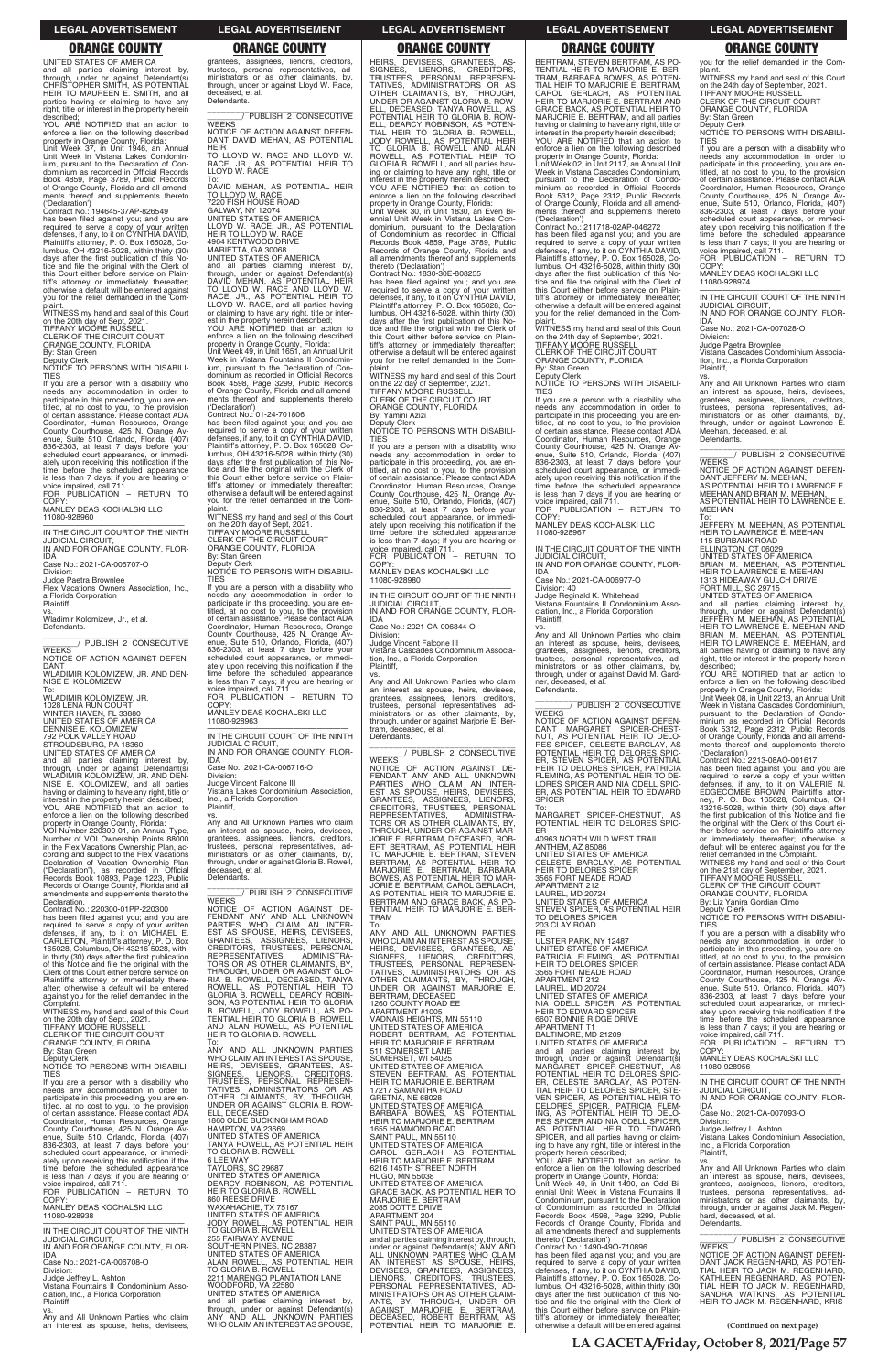**Page 58/LA GACETA/Friday, October 8, 2021**

JAMISON, PA 18925<br>UNITED STATES OF AMERICA<br>KRISTINE REGENHARD, AS POTEN-<br>TIAL HEIR TO JACK M. REGENHARD 1941 GUINEA LANE JAMISON, PA 18929

To: JACK REGENHARD, AS POTENTIAL HEIR TO JACK M. REGENHARD 334 WEST JUNIATA PARKWAY MILLERSTOWN, PA 17062 UNITED STATES OF AMERICA KATHLEEN REGENHARD, AS POTEN-TIAL HEIR TO JACK M. REGENHARD 424 PEBBLE HILL ROAD DOYLESTOWN, PA 18901 UNITED STATES OF AMERICA SANDRA WATKINS, AS POTENTIAL HEIR TO JACK M. REGENHARD 1480 SWEETBRIAR DRIVE

UNITED STATES OF AMERICA ERIC REGENHARD, AS POTENTIAL HEIR TO JACK M. REGENHARD 1941 GUINEA LANE

JAMISON, PA 18929 UNITED STATES OF AMERICA

and all parties claiming interest by, through, under or against Defendant(s) JACK REGENHARD, AS POTENTIAL HEIR TO JACK M. REGENHARD, KATH-LEEN REGENHARD, AS POTENTIAL<br>HEIR TO JACK M. REGENHARD, SAN-<br>DRA WATKINS, AS POTENTIAL HEIR<br>TO JACK M. REGENHARD, KRISTINE<br>REGENHARD, AS POTENTIAL HEIR<br>TO JACK M. REGENHARD AND ERIC REGENHARD, AS POTENTIAL HEIR TO JACK M. REGENHARD, and all parties having or claiming to have any right, title or interest in the property herein described; YOU ARE NOTIFIED that an action to

plaint. WITNESS my hand and seal of this Court on the 22nd day of SEPTEMBER, 2021.<br>TIFFANY MOORE RUSSELL<br>CLERK OF THE CIRCUIT COURT<br>ORANGE COUNTY, FLORIDA

enforce a lien on the following described property in Orange County, Florida: Unit Week 16, in Unit 1864, an Annual Unit Week in Vistana Lakes Condominium, pursuant to the Declaration of Condominium as recorded in Official Records Book 4859, Page 3789, Public Records of Orange County, Florida and all amend-ments thereof and supplements thereto

COP<sup>'</sup> MANLEY DEAS KOCHALSKI LLC 11080-928977

Vistana Cascades Condominium Association, Inc., a Florida Corporation **Plaintiff** 

Any and All Unknown Parties who claim an interest as spouse, heirs, devisees, grantees, assignees, lienors, creditors, trustees, personal representatives, ad-ministrators or as other claimants, by, through, under or against Claudia H. Payne, deceased, et al. **Defendants** 

('Declaration') Contract No.: 1864-16A-817420

has been filed against you; and you are required to serve a copy of your written<br>defenses, if any, to it on CYNTHIA DAVID,<br>Plaintiff's attorney, P. O. Box 165028, Co-<br>lumbus, OH 43216-5028, within thirty (30) days after the first publication of this Notice and file the original with the Clerk of this Court either before service on Plain-tiff's attorney or immediately thereafter; otherwise a default will be entered against you for the relief demanded in the

By: Nancy Garcia Deputy Clerk NOTICE TO PERSONS WITH DISABILI-

COLONIAL BEACH, VA 22443 UNITED STATES OF AMERICA

TIES If you are a person with a disability who needs any accommodation in order to eds any accommodation in order to participate in this proceeding, you are en-titled, at no cost to you, to the provision of certain assistance. Please contact ADA Coordinator, Human Resources, Orange County Courthouse, 425 N. Orange Av-enue, Suite 510, Orlando, Florida, (407) 836-2303, at least 7 days before your scheduled court appearance, or immediately upon receiving this notification if the time before the scheduled appearance is less than 7 days; if you are hearing or voice impaired, call 711. FOR PUBLICATION – RETURN TO

—————————————————— IN THE CIRCUIT COURT OF THE NINTH JUDICIAL CIRCUIT, IN AND FOR ORANGE COUNTY, FLOR-

IDA Case No.: 2021-CA-007094-O

Division: 35 Judge Kevin B. Weiss By: Stan Green Deputy Clerk

vs.

—<br>IN THE CIRCUIT COURT OF THE NINTH<br>JUDICIAL CIRCUIT, IN AND FOR ORANGE COUNTY, FLOR-

Flex Vacations Owners Association, Inc.

\_\_\_\_\_\_\_\_\_\_\_\_\_\_\_\_\_\_\_\_\_\_\_\_\_\_\_\_\_\_\_ \_\_\_\_\_\_\_\_/ PUBLISH 2 CONSECUTIVE WEEKS NOTICE OF ACTION AGAINST DEFEN-DANT LAVERN PORTER, AS POTEN-TIAL HEIR TO CLAUDIA H. PAYNE,

et al. **Defendants** 

and all parties claiming interest by, through, under or against Defendant(s) LAVERN PORTER, AS POTENTIAL HEIR TO CLAUDIA H. PAYNE, BARBA-

RA MOHAMMED, AS POTENTIAL HEIR<br>TO CLAUDIA H. PAYNE, JAMES WEN-<br>DELL HICKMAN, AS POTENTIAL HEIR<br>TO CLAUDIA H. PAYNE, TERRI LEWIS,

\_\_\_\_\_\_\_\_\_\_\_\_\_\_\_\_\_\_\_\_\_\_\_\_\_\_\_\_\_\_\_ \_\_\_\_\_\_\_\_/ PUBLISH 2 CONSECUTIVE **WEEKS** NOTICE OF ACTION AGAINST DEFEN-DANT JUSTIN E. BRAGG AND AMELIA A. BRAGG<br>To:

AS POTENTIAL HEIR TO CLAUDIA H. PAYNE, CHARISE HICKMAN, AS PO-TENTIAL HEIR TO CLAUDIA H. PAYNE AND LLOYD GORHAM, AS POTENTIAL HEIR TO CLAUDIA H. PAYNE, and all parties having or claiming to have any right, title or interest in the property herein

described;

YOU ARE NOTIFIED that an action to enforce a lien on the following described property in Orange County, Florida: Unit Week 45, in Unit 2698, an Annual Unit Week in Vistana Cascades Condominium, pursuant to the Declaration of Condominium as recorded in Official Records Book 5312, Page 2312, Public Records of Orange County, Florida and all amend-ments thereof and supplements thereto

To:<br>JUSTIN E. BRAGG<br>940A FRENCH STREET<br>NEW ORLEANS, LA 70124<br>UNITED STATES OF AMERICA AMELIA A. BRAGG 940A FRENCH STREET NEW ORLEANS, LA 70124 UNITED STATES OF AMERICA and all parties claiming interest by, through, under or against Defendant(s) JUSTIN E. BRAGG AND AMELIA A. BRAGG, and all parties having or claiming to have any right, title or interest in the property herein described; YOU ARE NOTIFIED that an action to enforce a lien on the following described property in Orange County, Florida: An undivided 1.2892% interest in Unit 113D of the Disney's Animal Kingdom Villas, a leasehold condominium (the "Condominium"), according to the Declaration of Condominium thereof as recorded in Official Records Book 9077, Page 4252, Public Records of Orange County, Florida and all amendments thereto (the 'Declaration') Contract No.: 9012665.000

('Declaration') Contract No.: 2698-45A-042509

has been filed against you; and you are required to serve a copy of your written defenses, if any, to it on VALERIE N. EDGECOMBE BROWN, Plaintiff's attor-

If you are a person with a disability who needs any accommodation in order to participate in this proceeding, you are en-titled, at no cost to you, to the provision of certain assistance. Please contact ADA Coordinator, Human Resources, Orange County Courthouse, 425 N. Orange Av-enue, Suite 510, Orlando, Florida, (407) 836-2303, at least 7 days before your scheduled court appearance, or immediately upon receiving this notification if the time before the scheduled appearance is less than 7 days; if you are hearing or voice impaired, call 711. FOR PUBLICATION – RETURN TO **COPY** 

ney, P. O. Box 165028, Columbus, OH 43216-5028, within thirty (30) days after the first publication of this Notice and file the original with the Clerk of this Court either before service on Plaintiff's attorney or immediately thereafter; otherwise default will be entered against you for the relief demanded in the Complaint. WITNESS my hand and seal of this Court on the 24th day of September, 2021. TIFFANY MOORE RUSSELL CLERK OF THE CIRCUIT COURT ORANGE COUNTY, FLORIDA

NOTICE TO PERSONS WITH DISABILI-

TIES

If you are a person with a disability who needs any accommodation in order to participate in this proceeding, you are en-titled, at no cost to you, to the provision of certain assistance. Please contact ADA Coordinator, Human Resources, Orange County Courthouse, 425 N. Orange Av-enue, Suite 510, Orlando, Florida, (407) 836-2303, at least 7 days before your scheduled court appearance, or immedi-ately upon receiving this notification if the

> cording and subject to the Flex Vacations Declaration of Vacation Ownership Plan<br>
> "Declaration") as recorded in Official ("Declaration"), as recorded in Official

time before the scheduled appearance is less than 7 days; if you are hearing or voice impaired, call 711. FOR PUBLICATION – RETURN TO

COPY:

MANLEY DEAS KOCHALSKI LLC

11080-928970

IDA

Case No.: 2021-CA-007315-O Division: Judge Paetra Brownlee

a Florida Corporation

Plaintiff,

**WEEKS** 

vs. Mark Melvin, AKA Mark Antonio Melvin,

\_\_\_\_\_\_\_\_\_\_\_\_\_\_\_\_\_\_\_\_\_\_\_\_\_\_\_\_\_\_\_ \_\_\_\_\_\_\_\_/ PUBLISH 2 CONSECUTIVE

NOTICE OF ACTION AGAINST DEFEN-DANT MARK MELVIN, AKA MARK AN-

TONIO MELVIN

To: MARK MELVIN, AKA MARK ANTONIO

MELVIN

7111 SANTA MONICA BOULEVARD #534 WEST HOLLYWOOD, CA 90046 UNITED STATES OF AMERICA

property herein described

and all parties claiming interest by, through, under or against Defendant(s) MARK MELVIN, AKA MARK ANTONIO MELVIN, and all parties having or claiming to have any right, title or interest in the

YOU ARE NOTIFIED that an action to enforce a lien on the following described property in Orange County, Florida: VOI Number 240873-01, an Annual Type, Number of VOI Ownership Points 110000 in the Flex Vacations Ownership Plan, according and subject to the Flex Vacations Declaration of Vacation Ownership Plan ("Declaration"), as recorded in Official Records Book 10893, Page 1223, Public Records of Orange County, Florida and all amendments and supplements thereto the

Declaration.

Contract No.: 240873-01PP-240873 has been filed against you; and you are

vs.<br>OSWALDO LECUNA, AKA OSWALDO<br>LECUNA M.; TERESITA DE-LECUNA,<br>AKA TERESITA L. DE-LECUNA Obligor(s) \_\_\_\_\_\_\_\_\_\_\_\_\_\_\_\_\_\_\_\_\_\_\_\_\_\_\_\_\_\_\_\_\_

Case No.: 2021-CA-007490-O Division: 36 Judge Donald A. Myers Jr. Palm Financial Services, Inc., a Florida Corporation Plaintiff,

vs. Justin E. Bragg, et al. Defendants.

> vs.<br>DENISE WHEELER, AKA DENISE F.<br>WHEELER, AKA DENISE ASHLEY;<br>JAMES「F.WHEELER,JR. Obligor(s) \_\_\_\_\_\_\_\_\_\_\_\_\_\_\_\_\_\_\_\_\_\_\_\_\_\_\_\_\_\_\_\_\_

> The default giving rise to these proceed-ings is the failure to pay condominium assessments and dues resulting in a Claim of Lien encumbering the Timeshare Ownership Interest as recorded in the Of-ficial Records of Orange County, Florida. The Obligor has the right to object to this Trustee proceeding by serving written ob-jection on the Trustee named below. The Obligor has the right to cure the default and any junior interestholder may redeem its interest, for a minimum period of fortyfive (45) days until the Trustee issues the Certificate of Sale. The Lien may be cured by sending certified funds to the Trustee payable to the Lienholder in the amount of \$2,135.08, plus interest (calculated by multiplying \$0.84 times the number of days that have elapsed since September 21, 2021), plus the costs of this proceed-ing. Said funds for cure or redemption must be received by the Trustee before the Certificate of Sale is issued. Michael E. Carleton, Esq.

has been filed against you; and you are required to serve a copy of your written defenses, if any, to it on CYNTHIA DAVID, Plaintiff's attorney, P. O. Box 165028, Co-lumbus, OH 43216-5028, within thirty (30) days after the first publication of this Notice and file the original with the Clerk of this Court either before service on Plaintiff's attorney or immediately thereafter; otherwise a default will be entered against you for the relief demanded in the Complaint.

> \_\_\_\_\_\_\_\_\_\_\_/ TRUSTEE'S NOTICE OF FORECLO-SURE PROCEEDING

WITNESS my hand and seal of this Court on the 16th day of September, 2021. TIFFANY MOORE RUSSELL CLERK OF THE CIRCUIT COURT ORANGE COUNTY, FLORIDA

By: Liz Yanira Gordian Olmo

Deputy Clerk NOTICE TO PERSONS WITH DISABILI-TIES

MANLEY DEAS KOCHALSKI LLC 11080-928950

—————————————————— IN THE CIRCUIT COURT OF THE NINTH JUDICIAL CIRCUIT, IN AND FOR ORANGE COUNTY, FLOR-

IDA Case No.: 2021-CA-007516-O Division: Judge Paetra Brownlee

Sheraton Flex Vacations, LLC, a Florida Limited Liability Company Plaintiff,

vs. Ramon B. Ramos-Martinez, et al. Defendants.

\_\_\_\_\_\_\_\_\_\_\_\_\_\_\_\_\_\_\_\_\_\_\_\_\_\_\_\_\_\_\_ \_\_\_\_\_\_\_\_/ PUBLISH 2 CONSECUTIVE **WEEKS** NOTICE OF ACTION AGAINST DEFEN-DANT RAMON B. RAMOS-MARTINEZ

To: RAMON B. RAMOS-MARTINEZ 9 MAPLE AVENUE NORTH BRUNSWICK, NJ 08902 UNITED STATES OF AMERICA and all parties claiming interest by, through, under or against Defendant(s) RAMON B. RAMOS-MARTINEZ, and all parties having or claiming to have any right, title or interest in the property herein

described; YOU ARE NOTIFIED that an action to enforce a lien on the following described property in Orange County, Florida: VOI Number 261918-01, an Annual Type, Number of VOI Ownership Points 37000 in the Flex Vacations Ownership Plan, ac-

| NOTICE OF ACTION AGAINST DEFEN-   | required to serve a copy of your written        | cording and subject to the Flex Vacations       | dominium, pursuant to the Declaration          | corded in the Official Records of Orange     |
|-----------------------------------|-------------------------------------------------|-------------------------------------------------|------------------------------------------------|----------------------------------------------|
| DANT LAVERN PORTER, AS POTEN-     | defenses, if any, to it on MICHAEL E.           | Declaration of Vacation Ownership Plan          | of Condominium as recorded in Official         | County, Florida. The Obligor has the right   |
| TIAL HEIR TO CLAUDIA H. PAYNE.    | CARLETON, Plaintiff's attorney, P.O. Box        | ("Declaration"), as recorded in Official        | Records Book 4155, Page 0509, Public           | to object to this Trustee proceeding by      |
| BARBARA MOHAMMED. AS POTEN-       | 165028. Columbus. OH 43216-5028. with-          | Records Book 10893, Page 1223, Public           | Records of Orange County, Florida and          | serving written objection on the Trustee     |
| TIAL HEIR TO CLAUDIA H. PAYNE.    | in thirty (30) days after the first publication | Records of Orange County, Florida and all       | all amendments thereof and supplements         | named below. The Obligor has the right       |
| JAMES WENDELL HICKMAN, AS PO-     | of this Notice and file the original with the   | amendments and supplements thereto the          | thereto ('Declaration').                       | to cure the default and any junior inter-    |
| TENTIAL HEIR TO CLAUDIA H. PAYNE. | Clerk of this Court either before service on    | Declaration.                                    | The default giving rise to the sale is the     | estholder may redeem its interest, for a     |
| TERRI LEWIS, AS POTENTIAL HEIR TO | Plaintiff's attorney or immediately there-      | Contract No.: 42-01-261918                      | failure to pay assessments as set forth        | minimum period of forty-five (45) days until |
| CLAUDIA H. PAYNE, CHARISE HICK-   | after; otherwise a default will be entered      | has been filed against you; and you are         | in the Claim(s) of Lien encumbering the        | the Trustee issues the Certificate of Sale.  |
| MAN, AS POTENTIAL HEIR TO CLAU-   | against you for the relief demanded in the      | required to serve a copy of your written        | Timeshare Ownership Interest as record-        | The Lien may be cured by sending certi-      |
| DIA H. PAYNE AND LLOYD GORHAM.    | Complaint.                                      | defenses, if any, to it on MICHAEL E.           | ed June 17, 2019 in Instrument Number          | fied funds to the Trustee payable to the     |
| AS POTENTIAL HEIR TO CLAUDIA H.   | WITNESS my hand and seal of this Court          | CARLETON, Plaintiff's attorney, P. O. Box       | 20190369587 of the Public Records of           | Lienholder in the amount of \$20,204.57.     |
| <b>PAYNE</b>                      | on the 20th day of September, 2021.             | 165028, Columbus, OH 43216-5028, with-          | Orange County, Florida. The amount se-         | plus interest (calculated by multiplying     |
| To:                               | <b>TIFFANY MOORE RUSSELL</b>                    | in thirty (30) days after the first publication | cured by the assessment lien is for unpaid     | \$6.95 times the number of days that have    |
| LAVERN PORTER. AS POTENTIAL       | CLERK OF THE CIRCUIT COURT                      | of this Notice and file the original with the   | assessments, accrued interest, plus inter-     | elapsed since September 20, 2021), plus      |
| HEIR TO CLAUDIA H. PAYNE          | ORANGE COUNTY, FLORIDA                          | Clerk of this Court either before service on    | est accruing at a per diem rate of \$0.84      | the costs of this proceeding. Said funds for |
| 1006 BROOK ROAD                   | By: Stan Green                                  | Plaintiff's attorney or immediately there-      | together with the costs of this proceeding     | cure or redemption must be received by       |
| <b>SUITE 303</b>                  | Deputy Clerk                                    | after: otherwise a default will be entered      | and sale and all other amounts secured by      | the Trustee before the Certificate of Sale   |
| CAPITOL HEIGHTS, MD 20743         | NOTICE TO PERSONS WITH DISABILI-                | against you for the relief demanded in the      | the Claim of Lien, for a total amount due      | is issued.                                   |
| UNITED STATES OF AMERICA          | <b>TIES</b>                                     | Complaint.                                      | as of the date of the sale of \$2,300,35       | Valerie N. Edgecombe Brown, Esg.             |
| BARBARA MOHAMMED, AS POTEN-       | If you are a person with a disability who       | WITNESS my hand and seal of this Court          | ("Amount Secured by the Lien").                | Cynthia David, Esg.                          |
| TIAL HEIR TO CLAUDIA H. PAYNE     | needs any accommodation in order to             | on the 22nd day of SEPTEMBER, 2021.             | The Obligor has the right to cure this de-     | Michael E. Carleton, Esq.                    |
| <b>82 RAPPAHANNOCK ROAD</b>       | participate in this proceeding, you are en-     | <b>TIFFANY MOORE RUSSELL</b>                    | fault and any junior interestholder may re-    | as Trustee pursuant to Fla. Stat. §721.82    |
| COLONIAL BEACH, VA 22443          | titled, at no cost to you, to the provision     | CLERK OF THE CIRCUIT COURT                      | deem its interest up to the date the Trustee   | P. O. Box 165028                             |
| UNITED STATES OF AMERICA          | of certain assistance. Please contact ADA       | ORANGE COUNTY, FLORIDA                          | issues the Certificate of Sale by sending      | Columbus, OH 43216-5028                      |
| JAMES WENDELL HICKMAN, AS PO-     | Coordinator, Human Resources, Orange            | By: Nancy Garcia                                | certified funds to the Trustee payable to      | Telephone: 407-404-5266                      |
| TENTIAL HEIR TO CLAUDIA H. PAYNE  | County Courthouse, 425 N. Orange Av-            | Deputy Clerk                                    | the Lienholder in the amount of \$2,300.35.    | Telecopier: 614-220-5613                     |
| 2067 LEEDSTOWN ROAD               | enue, Suite 510, Orlando, Florida, (407)        | NOTICE TO PERSONS WITH DISABILI-                | Said funds for cure or redemption must be      | 11080-928930                                 |
| COLONIAL BEACH, VA 22443          | 836-2303, at least 7 days before your           | <b>TIES</b>                                     | received by the Trustee before the Certifi-    |                                              |
| UNITED STATES OF AMERICA          | scheduled court appearance, or immedi-          | If you are a person with a disability who       | cate of Sale is issued.                        | NONJUDICIAL PROCEEDING TO FORE-              |
| TERRI LEWIS, AS POTENTIAL HEIR TO | ately upon receiving this notification if the   | needs any accommodation in order to             | Any person, other than the Obligor as of       | <b>CLOSE MORTGAGE BY TRUSTEE</b>             |
| CLAUDIA H. PAYNE                  | time before the scheduled appearance            | participate in this proceeding, you are en-     | the date of recording this Notice of Sale,     | CONTRACT NO.: 42-01-245199                   |
| 1006 BROOKE ROAD                  | is less than 7 days; if you are hearing or      | titled, at no cost to you, to the provision     | claiming an interest in the surplus from the   | FILE NO.: 21-006947                          |
| CAPITOL HEIGHTS, MD 20743         | voice impaired, call 711.                       | of certain assistance. Please contact ADA       | sale of the above property, if any, must       | SHERATON FLEX VACATIONS. LLC.                |
| UNITED STATES OF AMERICA          | FOR PUBLICATION - RETURN TO                     | Coordinator, Human Resources, Orange            | file a claim. The successful bidder may be     | A FLORIDA LIMITED LIABILITY COM-             |
| CHARISE HICKMAN, AS POTENTIAL     | COPY:                                           | County Courthouse, 425 N. Orange Av-            | responsible for any and all unpaid condo-      | PANY.                                        |
| HEIR TO CLAUDIA H. PAYNE          | MANLEY DEAS KOCHALSKI LLC                       | enue, Suite 510, Orlando, Florida, (407)        | minium assessments that come due up to         | Lienholder,                                  |
| <b>82 RAPPAHANNOCK ROAD</b>       | 11080-928954                                    | 836-2303, at least 7 days before your           | the time of transfer of title, including those | VS.                                          |
| COLONIAL BEACH, VA 22443          |                                                 | scheduled court appearance, or immedi-          | owed by the Obligor or prior owner.            | JAIME ALEJANDRO PARRA PENALO-                |
| UNITED STATES OF AMERICA          | IN THE CIRCUIT COURT OF THE NINTH               | ately upon receiving this notification if the   | If the successful bidder fails to pay the      | ZA: ANA MARIA GUTIERREZ BUSTA-               |
| LLOYD GORHAM, AS POTENTIAL HEIR   | <b>JUDICIAL CIRCUIT</b>                         | time before the scheduled appearance            | amounts due to the Trustee to certify the      | <b>MANTE</b>                                 |
| TO CLAUDIA H. PAYNE               | IN AND FOR ORANGE COUNTY, FLOR-                 | is less than 7 days; if you are hearing or      | sale by 5:00 p.m. the day after the sale.      |                                              |
| <b>163 MACEDONIA LANE</b>         | IDA                                             | voice impaired, call 711.                       | the second highest bidder at the sale may      | (Continued on next page)                     |
|                                   |                                                 |                                                 |                                                |                                              |

FOR PUBLICATION – RETURN TO COPY: MANLEY DEAS KOCHALSKI LLC 11080-928985

—————————————————— IN THE CIRCUIT COURT OF THE NINTH JUDICIAL CIRCUIT, IN AND FOR ORANGE COUNTY, FLOR-

IDA Case No.: 2021-CA-007693-O

Division: 36 Judge Donald A. Myers Jr. Vistana Cascades Condominium Association, Inc., a Florida Corporation Plaintiff, vs.

Benancia Lopez, et al. Defendants.

\_\_\_\_\_\_\_\_\_\_\_\_\_\_\_\_\_\_\_\_\_\_\_\_\_\_\_\_\_\_\_ \_\_\_\_\_\_\_\_/ PUBLISH 2 CONSECUTIVE WEEKS NOTICE OF ACTION AGAINST DEFEN-DANT BENANCIA LOPEZ

To: BENANCIA LOPEZ 1342 MOUNT PLEASANT COURT DELTONA, FL 32725 UNITED STATES OF AMERICA

and all parties claiming interest by, through, under or against Defendant(s) BENANCIA LOPEZ, and all parties having or claiming to have any right, title or inter-

est in the property herein described; YOU ARE NOTIFIED that an action to enforce a lien on the following described

property in Orange County, Florida: Unit Week 21, in Unit 2137, an Annual Unit Week in Vistana Cascades Condominium, pursuant to the Declaration of Condominium as recorded in Official Records Book 5312, Page 2312, Public Records of Orange County, Florida and all amendments thereof and supplements thereto

('Declaration') Contract No.: 2137-21AO-010095 has been filed against you; and you are required to serve a copy of your written<br>defenses, if any, to it on VALERIE N.<br>EDGECOMBE BROWN, Plaintiff's attor-<br>ney, P. O. Box 165028, Columbus, OH<br>43216-5028, within thirty (30) days after<br>the first publication of this the original with the Clerk of this Court either before service on Plaintiff's attorney immediately thereafter; otherwise default will be entered against you for the relief demanded in the Complaint. WITNESS my hand and seal of this Court on the 20th day of Sept, 2021. TIFFANY MOORE RUSSELL CLERK OF THE CIRCUIT COURT ORANGE COUNTY, FLORIDA

By: Stan Green

Deputy Clerk NOTICE TO PERSONS WITH DISABILI-TIES

If you are a person with a disability who needs any accommodation in order to participate in this proceeding, you are en-titled, at no cost to you, to the provision of certain assistance. Please contact ADA Coordinator, Human Resources, Orange County Courthouse, 425 N. Orange Av-enue, Suite 510, Orlando, Florida, (407) 836-2303, at least 7 days before your scheduled court appearance, or immedi-ately upon receiving this notification if the time before the scheduled appearance is less than 7 days; if you are hearing or voice impaired, call 711. FOR PUBLICATION – RETURN TO

COPY: MANLEY DEAS KOCHALSKI LLC 11080-928953

—————————————————— NONJUDICIAL PROCEEDING TO FORE-CLOSE CLAIM OF LIEN BY TRUSTEE CONTRACT NO.: 01-23-605253 FILE NO.: 21-004209 VISTANA FOUNTAINS CONDOMINIUM

ASSOCIATION, INC., A FLORIDA COR-PORATION, Lienholder,

### \_\_\_\_\_\_\_\_\_\_\_/ TRUSTEE'S NOTICE OF SALE

TO:<br>Oswaldo Lecuna. AKA Oswaldo Lecuna Oswaldo Lecuna, AKA Oswaldo Lecuna<br>M., AVE 1. CONJUNTO EL PATIO #1-7,<br>LA BOYERA, Caracas, 1083 Venezuela<br>Teresita De-Lecuna, AKA Teresita L. De-<br>Lecuna, OCTAVA AVE. QUINTA, ENTRE<br>7 Y 8 TRANSV., STA. TERESITA AL-<br>TAMIRA, Ca

Notice is hereby given that on November 4, 2021, at 11:00 AM, in the offices of Manley Deas Kochalski LLC, 390 North Orange Avenue, Suite 1540, Orlando, Florida, the following described Timeshare Ownership Interest at Vistana Fountains Condominium will be offered for sale:

Unit Week 05, in Unit 1330, an Annual Unit Week, in Vistana Fountains Condominium, pursuant to the Declaration of Condominium as recorded in Official Records Book 4155, Page 0509, Public

elect to purchase the timeshare ownership interest. Valerie N. Edgecombe Brown, Esq.

Cynthia David, Esq. as Trustee pursuant to Fla. Stat. §721.82 P. O. Box 165028, Columbus, OH 43216 Telephone: 407-404-5266 11080-928682

—————————————————— NONJUDICIAL PROCEEDING TO FORE-CLOSE CLAIM OF LIEN BY TRUSTEE CONTRACT NO.: 01-26-016346 FILE NO.: 21-004685 VISTANA CASCADES CONDOMINIUM ASSOCIATION, INC., A FLORIDA COR-PORATION, Lienholder,

\_\_\_\_\_\_\_\_\_\_\_/ TRUSTEE'S NOTICE OF FORECLO-SURE PROCEEDING TO:

Denise Wheeler, AKA Denise F. Wheeler, AKA Denise Ashley 501 ORCHARD DRIVE

Bassett, VA 24055 James F. Wheeler, Jr. 501 ORCHARD DRIVE

Bassett, VA 24055

YOU ARE NOTIFIED that a TRUSTEE'S NON-JUDICIAL PROCEEDING to enforce a Lien has been instituted on the following Timeshare Ownership Interest at Vistana Cascades Condominium described as: Unit Week 41, in Unit 2228, an Annual Unit

Week in Vistana Cascades Condominium, pursuant to the Declaration of Condominium as recorded in Official Records Book 5312, Page 2312, Public Records of Orange County, Florida and all amendments thereof and supplements thereto ('Declaration').

Valerie N. Edgecombe Brown, Esq.

Cynthia David, Esq. as Trustee pursuant to Fla. Stat. §721.82 P. O. Box 165028 Columbus, OH 43216-5028 Telephone: 407-404-5266 Telecopier: 614-220-5613 11080-928923

—————————————————— NONJUDICIAL PROCEEDING TO FORE-CLOSE MORTGAGE BY TRUSTEE CONTRACT NO.: 16003848.000 FILE NO.: 21-005130 PALM FINANCIAL SERVICES, INC., A FLORIDA CORPORATION, Lienholder,

vs. MATTHEW F. WOEBER; SARA M. WOE-BER Obligor(s) \_\_\_\_\_\_\_\_\_\_\_\_\_\_\_\_\_\_\_\_\_\_\_\_\_\_\_\_\_\_\_\_\_

TO: Matthew F. Woeber

277 Forest Avenue Batavia, OH 45103-2827 Sara M. Woeber

277 Forest Avenue Batavia, OH 45103-2827

YOU ARE NOTIFIED that a TRUSTEE'S NON-JUDICIAL PROCEEDING to enforce a Lien has been instituted on the following Timeshare Ownership Interest at Disney's Riviera Resort described as:

An undivided 0.1698% interest in Unit 2C of Disney's Riviera Resort, accord-ing to the Declaration of Condominium thereof as recorded as Instrument Number 20190114799, in the Public Records of Orange County, Florida, and all amendments thereto.

The default giving rise to these proceedings is the failure to make payments as set forth in the Mortgage encumbering the Timeshare Ownership Interest as re-corded in the Official Records of Orange County, Florida. The Obligor has the right to object to this Trustee proceeding by

### **LEGAL ADVERTISEMENT LEGAL ADVERTISEMENT LEGAL ADVERTISEMENT LEGAL ADVERTISEMENT LEGAL ADVERTISEMENT**

### **ORANGE COUNTY ORANGE COUNTY ORANGE COUNTY ORANGE COUNTY ORANGE COUNTY**

TINE REGENHARD, AS POTENTIAL<br>HEIR TO JACK M. REGENHARD AND<br>ERIC REGENHARD, AS POTENTIAL<br>HEIR-TO JACK-M. REGENHARD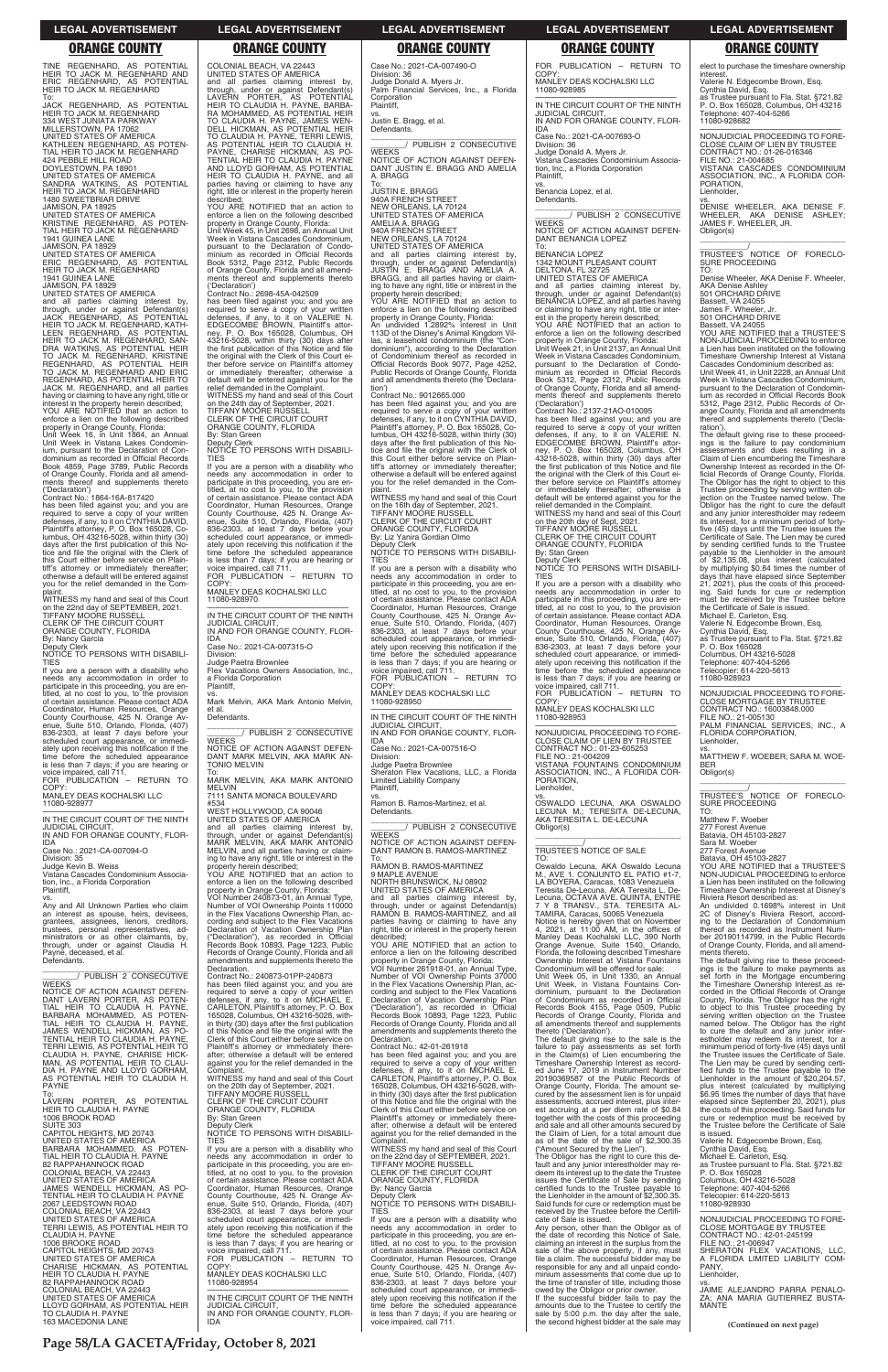Obligor(s) \_\_\_\_\_\_\_\_\_\_\_\_\_\_\_\_\_\_\_\_\_\_\_\_\_\_\_\_\_\_\_\_\_

\_\_\_\_\_\_\_\_\_\_\_/ TRUSTEE'S NOTICE OF FORECLO-SURE PROCEEDING TO:

Jaime Alejandro Parra Penaloza 7510 BROMYARD TERRACE Cumming, GA 30040 Ana Maria Gutierrez Bustamante

7510 BROMYARD TERRACE

Cumming, GA 30040 YOU ARE NOTIFIED that a TRUSTEE'S NON-JUDICIAL PROCEEDING to enforce a Lien has been instituted on the following Timeshare Ownership Interest at Flex Vacations Condominium described as:

VOI Number 245199-01, an Odd Biennial Type, Number of VOI Ownership Points 51700 in the Flex Vacations Ownership Plan, according and subject to the Flex Vacations Declaration of Vacation Ownership Plan ("Declaration"), as recorded in Official Records Book 10893, Page 1223, Public Records of Orange County, Florida and all amendments and supplements

—————————————————— NONJUDICIAL PROCEEDING TO FORE-CLOSE MORTGAGE BY TRUSTEE CONTRACT NO.: 42-01-220777<br>FILE NO.: 21-011565<br>SHERATON FLEX VACATIONS, LLC,<br>A FLORIDA LIMITED LIABILITY COM-PANY, Lienholder

Stockbridge, GA 30281 Flex Vacations Owners Association, Inc.,

thereto the Declaration. The default giving rise to these proceedings is the failure to make payments as set forth in the Mortgage encumbering the Timeshare Ownership Interest as recorded in the Official Records of Orange County, Florida. The Obligor has the right to object to this Trustee proceeding by serving written objection on the Trustee named below. The Obligor has the right to cure the default and any junior interestholder may redeem its interest, for a minimum period of forty-five (45) days until the Trustee issues the Certificate of Sale. The Lien may be cured by sending certified funds to the Trustee payable to the<br>Lienholder in the amount of \$12,997.24, plus interest (calculated by multiplying \$3.72 times the number of days that have elapsed since September 26, 2021), plus the costs of this proceeding. Said funds for cure or redemption must be received by the Trustee before the Certificate of Sale

is issued. Michael E. Carleton, Esq. Valerie N. Edgecombe Brown, Esq. Cynthia David, Esq. Shawn L. Taylor, Esq. as Trustee pursuant to Fla. Stat. §721.82 P. O. Box 165028 Columbus, OH 43216-5028 Telephone: 407-404-5266 Telecopier: 614-220-5613 11080-928877

vs. SHAWN KAY GRESHAM, AKA SHAWN K. GRESHAM Obligor(s)

\_\_\_\_\_\_\_\_\_\_\_\_\_\_\_\_\_\_\_\_\_\_\_\_\_\_\_\_\_\_\_\_\_ \_\_\_\_\_\_\_\_\_\_\_/ TRUSTEE'S NOTICE OF FORECLO-SURE PROCEEDING TO:

Shawn Kay Gresham, AKA Shawn K. Gresham 4232 East Fairview Road Southwest

a Florida Corporation not-for-profit 1200 Bartow Road

Lakeland, FL 33801 YOU ARE NOTIFIED that a TRUSTEE'S NON-JUDICIAL PROCEEDING to enforce a Lien has been instituted on the following Timeshare Ownership Interest at Flex Va-cations Condominium described as:

VOI Number 220777-01, an Odd Biennial Type, Number of VOI Ownership Points 44000 in the Flex Vacations Ownership Plan, according and subject to the Flex Vacations Declaration of Vacation Owner-ship Plan ("Declaration"), as recorded in Official Records Book 10893, Page 1223, Public Records of Orange County, Florida and all amendments and supplements thereto the Declaration.

The default giving rise to these proceed-ings is the failure to make payments as set forth in the Mortgage encumbering the Timeshare Ownership Interest as re-corded in the Official Records of Orange County, Florida. The Obligor has the right to object to this Trustee proceeding by serving written objection on the Trustee named below. The Obligor has the right to cure the default and any junior inter-estholder may redeem its interest, for a minimum period of forty-five (45) days until the Trustee issues the Certificate of Sale. The Lien may be cured by sending certified funds to the Trustee payable to the Lienholder in the amount of \$9,874.06, plus interest (calculated by multiplying \$2.68 times the number of days that have elapsed since September 21, 2021), plus the costs of this proceeding. Said funds for

Declaration of Vacation Ownership Plan ("Declaration"), as recorded in Official Records Book 10893, Page 1223, Public Records of Orange County, Florida and all amendments and supplements thereto the **Declaration.** 

The Obligor has the right to cure this default and any junior interestholder may re-deem its interest up to the date the Trustee issues the Certificate of Sale, by sending certified funds to the Trustee payable to the Lienholder in the amount of \$8,622.32. Said funds for cure or redemption must be received by the Trustee before the Certificate of Sale is issued.

dominium will be offered for sale: VOI Number 223803-01, an Even Biennial Type, Number of VOI Ownership Points 44000 in the Flex Vacations Ownership Plan, according and subject to the Flex Vacations Declaration of Vacation Owner-ship Plan ("Declaration"), as recorded in Official Records Book 10893, Page 1223, Public Records of Orange County, Florida and all amendments and supplements thereto the Declaration.

The default giving rise to the sale is the failure to make payments as set forth in the Mortgage encumbering the Timeshare Ownership Interest as recorded May 22, 2017 in Instrument Number 20170283735 of the Public Records of Orange County, Florida (the "Lien"). The amount secured by the Lien is the principal of the mortgage due in the amount of \$5,472.37, together with interest accruing on the principal amount due at a per diem of \$1.96, and together with the costs of this proceeding and sale, for a total amount due as of the date of the sale of \$7,820.84 ("Amount Se-

cured by the Lien"). The Obligor has the right to cure this de-fault and any junior interestholder may redeem its interest up to the date the Trustee issues the Certificate of Sale, by sending certified funds to the Trustee payable to the Lienholder in the amount of \$7,820.84. Said funds for cure or redemption must be received by the Trustee before the Certificate of Sale is issued.

Any person, other than the Obligor as of the date of recording this Notice of Sale, claiming an interest in the surplus from the sale of the above property, if any, must file a claim. The successful bidder may be responsible for any and all unpaid condo-minium assessments that come due up to the time of transfer of title, including those owed by the Obligor or prior owner. If the successful bidder fails to pay the amounts due to the Trustee to certify the

sale by 5:00 p.m. the day after the sale, the second highest bidder at the sale may elect to purchase the timeshare ownership interest.

Valerie N. Edgecombe Brown, Esq. Cynthia David, Esq. as Trustee pursuant to Fla. Stat. §721.82 P. O. Box 165028, Columbus, OH 43216 Telephone: 407-404-5266 11080-928926

—————————————————— NONJUDICIAL PROCEEDING TO FORE-CLOSE MORTGAGE BY TRUSTEE CONTRACT NO.: 42-01-225406 FILE NO.: 21-011656 SHERATON FLEX VACATIONS, LLC, A FLORIDA LIMITED LIABILITY COM-PANY<sub></sub> Lienholder,

vs. GLENN MARTIN GURAY TABOR Obligor(s)

\_\_\_\_\_\_\_\_\_\_\_\_\_\_\_\_\_\_\_\_\_\_\_\_\_\_\_\_\_\_\_\_\_

### \_\_\_\_\_\_\_\_\_\_\_/ TRUSTEE'S NOTICE OF SALE TO:

Glenn Martin Guray Tabor, 8304 SAINT JAMES AVENUE, 1ST FLOOR, Elmhurst, NY 11373?Flex Vacations Owners Asso-ciation, Inc., a Florida Corporation, 1200 Bartow Road, Lakeland, FL 33801

Notice is hereby given that on November 11, 2021, at 11:00 AM, in the offices of Manley Deas Kochalski LLC, 390 North Orange Avenue, Suite 1540, Orlando, Florida, the following described Timeshare Ownership Interest at Flex Vacations Condominium will be offered for sale: VOI Number 225406-01, an Annual Type, Number of VOI Ownership Points 30500 in the Flex Vacations Ownership Plan, ac-cording and subject to the Flex Vacations

The default giving rise to the sale is the failure to make payments as set forth in the Mortgage encumbering the Timeshare Ownership Interest as recorded June 26, 2017 in Instrument Number 20170352794 of the Public Records of Orange County, Florida (the "Lien"). The amount secured by the Lien is the principal of the mortgage due in the amount of \$6,266.15, together with interest accruing on the principal amount due at a per diem of \$2.26, and together with the costs of this proceeding and sale, for a total amount due as of the date of the sale of \$8,622.32 ("Amount Se-cured by the Lien").

The Obligor has the right to cure this default and any junior interestholder may re-deem its interest up to the date the Trustee issues the Certificate of Sale by sending certified funds to the Trustee payable to the Lienholder in the amount of \$2,418.05. Said funds for cure or redemption must be received by the Trustee before the Certifi-cate of Sale is issued.

Any person, other than the Obligor as of the date of recording this Notice of Sale, claiming an interest in the surplus from the

Notice is hereby given that on November 11, 2021, at 11:00 AM, in the offices of Manley Deas Kochalski LLC, 390 North Orange Avenue, Suite 1540, Orlando, Florida, the following described Timeshare Ownership Interest at Flex Vacations Condominium will be offered for sale: VOI Number 265130-01, an Annual Type, Number of VOI Ownership Points 20700 in the Flex Vacations Ownership Plan, ac-cording and subject to the Flex Vacations Declaration of Vacation Ownership Plan ("Declaration"), as recorded in Official Records Book 10893, Page 1223, Public Records of Orange County, Florida and all amendments and supplements thereto the **Declaration.** 

The default giving rise to the sale is the failure to make payments as set forth in the Mortgage encumbering the Timeshare Ownership Interest as recorded August 16, 2019 in Instrument Number 20190508753 of the Public Records of Orange County, Florida (the "Lien"). The amount secured by the Lien is the principal of the mortgage due in the amount of \$7,991.62, together with interest accruing on the principal amount due at a per diem of \$2.85, and together with the costs of this proceeding and sale, for a total amount due as of the date of the sale of \$10,739.57 ("Amount Secured by the Lien").

The Obligor has the right to cure this default and any junior interestholder may<br>redeem its interest up to the date the<br>Trustee issues the Certificate of Sale,

# Manley Deas Kochalski LLC, 390 North

Orange Avenue, Suite 1540, Orlando, Florida, the following described Timeshare Ownership Interest at Vistana Cascades Condominium will be offered for sale: Unit Week 51, in Unit 2680, an Annual Unit Week in Vistana Cascades Condominium, pursuant to the Declaration of Condominium as recorded in Official Records Book 5312, Page 2312, Public Records of Orange County, Florida and all amendments thereof and supplements thereto ('Declaration'). The default giving rise to the sale is the failure to pay assessments as set forth in the Claim(s) of Lien encumbering the

> The Obligor has the right to cure this default and any junior interestholder may re-deem its interest up to the date the Trustee issues the Certificate of Sale by sending certified funds to the Trustee payable to the Lienholder in the amount of \$1,292.17. Said funds for cure or redemption must be received by the Trustee before the Certifi-cate of Sale is issued.

> Any person, other than the Obligor as of the date of recording this Notice of Sale, claiming an interest in the surplus from the sale of the above property, if any, must file a claim. The successful bidder may be responsible for any and all unpaid condominium assessments that come due up to the time of transfer of title, including those

> elect to purchase the timeshare ownership **interest**

Timeshare Ownership Interest as record-ed May 21, 2020 in Instrument Number 20200291483 of the Public Records of Orange County, Florida. The amount secured by the assessment lien is for unpaid assessments, accrued interest, plus interest accruing at a per diem rate of \$1.14 together with the costs of this proceeding and sale and all other amounts secured by the Claim of Lien, for a total amount due as of the date of the sale of \$2,426.23 ("Amount Secured by the Lien"). The Obligor has the right to cure this de-fault and any junior interestholder may re-deem its interest up to the date the Trustee issues the Certificate of Sale by sending certified funds to the Trustee payable to the Lienholder in the amount of \$2,426.23. Said funds for cure or redemption must be received by the Trustee before the Certifi-cate of Sale is issued. Any person, other than the Obligor as of the date of recording this Notice of Sale, claiming an interest in the surplus from the sale of the above property, if any, must file a claim. The successful bidder may be responsible for any and all unpaid condominium assessments that come due up to the time of transfer of title, including those owed by the Obligor or prior owner. If the successful bidder fails to pay the amounts due to the Trustee to certify the sale by 5:00 p.m. the day after the sale, the second highest bidder at the sale may elect to purchase the timeshare ownership interest. Valerie N. Edgecombe Brown, Esq. Cynthia David, Esq. as Trustee pursuant to Fla. Stat. §721.82 P. O. Box 165028, Columbus, OH 43216

Telephone: 407-404-5266 11080-929009

—————————————————— NONJUDICIAL PROCEEDING TO FORE-CLOSE CLAIM OF LIEN BY TRUSTEE CONTRACT NO.: 251817-28AP-045301 FILE NO.: 21-011693 VISTANA CASCADES CONDOMINIUM ASSOCIATION, INC., A FLORIDA COR-

PORATION, Lienholder,

vs. MICHAEL JOHN THORNTON; CAROL

ANN THORNTON Obligor(s)

\_\_\_\_\_\_\_\_\_\_\_\_\_\_\_\_\_\_\_\_\_\_\_\_\_\_\_\_\_\_\_\_\_ \_\_\_\_\_\_\_\_\_\_\_/ TRUSTEE'S NOTICE OF SALE

TO: Michael John Thornton, C/O SARAH WADDINGTON SOLICITORS, FIRST FLOOR EXTENSION, WIDBURY BARNS, WIDBURY HILL, Ware, SG12 7QE United

Kingdom

Carol Ann Thornton, C/O SARAH WAD-DINGTON SOLICITORS, FIRST FLOOR EXTENSION, WIDBURY BARNS, WID-BURY HILL, Ware, SG12 7QE United

Kingdom

Notice is hereby given that on November 4, 2021, at 11:00 AM, in the offices of Manley Deas Kochalski LLC, 390 North

| elapsed since September 21, 2021), plus<br>the costs of this proceeding. Said funds for<br>cure or redemption must be received by<br>the Trustee before the Certificate of Sale<br>is issued.<br>Valerie N. Edgecombe Brown, Esq.<br>Cynthia David, Esq.<br>Michael E. Carleton, Esq.<br>as Trustee pursuant to Fla. Stat. §721.82<br>P. O. Box 165028<br>Columbus, OH 43216-5028<br>Telephone: 407-404-5266<br>Telecopier: 614-220-5613<br>11080-928864                                                                                         | the date of recording this Notice of Sale.<br>claiming an interest in the surplus from the<br>sale of the above property, if any, must<br>file a claim. The successful bidder may be<br>responsible for any and all unpaid condo-<br>minium assessments that come due up to<br>the time of transfer of title, including those<br>owed by the Obligor or prior owner.<br>If the successful bidder fails to pay the<br>amounts due to the Trustee to certify the<br>sale by 5:00 p.m. the day after the sale,<br>the second highest bidder at the sale may<br>elect to purchase the timeshare ownership<br>interest.<br>Valerie N. Edgecombe Brown, Esg. | certified funds to the Trustee payable to<br>the Lienholder in the amount of \$2.418.05.<br>Said funds for cure or redemption must be<br>received by the Trustee before the Certifi-<br>cate of Sale is issued.<br>Any person, other than the Obligor as of<br>the date of recording this Notice of Sale,<br>claiming an interest in the surplus from the<br>sale of the above property, if any, must<br>file a claim. The successful bidder may be<br>responsible for any and all unpaid condo-<br>minium assessments that come due up to<br>the time of transfer of title, including those<br>owed by the Obligor or prior owner.<br>If the successful bidder fails to pay the | fault and any junior interestholder may<br>redeem its interest up to the date the<br>Trustee issues the Certificate of Sale,<br>by sending certified funds to the Trustee<br>payable to the Lienholder in the amount<br>of \$10,739.57. Said funds for cure or re-<br>demption must be received by the Trustee<br>before the Certificate of Sale is issued.<br>Any person, other than the Obligor as of<br>the date of recording this Notice of Sale,<br>claiming an interest in the surplus from the<br>sale of the above property, if any, must<br>file a claim. The successful bidder may be<br>responsible for any and all unpaid condo- | Said funds for cure or redemption must be<br>received by the Trustee before the Certifi-<br>cate of Sale is issued.<br>Any person, other than the Obligor as of<br>the date of recording this Notice of Sale,<br>claiming an interest in the surplus from the<br>sale of the above property, if any, must<br>file a claim. The successful bidder may be<br>responsible for any and all unpaid condo-<br>minium assessments that come due up to<br>the time of transfer of title, including those<br>owed by the Obligor or prior owner.<br>If the successful bidder fails to pay the<br>amounts due to the Trustee to certify the |
|--------------------------------------------------------------------------------------------------------------------------------------------------------------------------------------------------------------------------------------------------------------------------------------------------------------------------------------------------------------------------------------------------------------------------------------------------------------------------------------------------------------------------------------------------|--------------------------------------------------------------------------------------------------------------------------------------------------------------------------------------------------------------------------------------------------------------------------------------------------------------------------------------------------------------------------------------------------------------------------------------------------------------------------------------------------------------------------------------------------------------------------------------------------------------------------------------------------------|----------------------------------------------------------------------------------------------------------------------------------------------------------------------------------------------------------------------------------------------------------------------------------------------------------------------------------------------------------------------------------------------------------------------------------------------------------------------------------------------------------------------------------------------------------------------------------------------------------------------------------------------------------------------------------|----------------------------------------------------------------------------------------------------------------------------------------------------------------------------------------------------------------------------------------------------------------------------------------------------------------------------------------------------------------------------------------------------------------------------------------------------------------------------------------------------------------------------------------------------------------------------------------------------------------------------------------------|-----------------------------------------------------------------------------------------------------------------------------------------------------------------------------------------------------------------------------------------------------------------------------------------------------------------------------------------------------------------------------------------------------------------------------------------------------------------------------------------------------------------------------------------------------------------------------------------------------------------------------------|
| NONJUDICIAL PROCEEDING TO FORE-<br><b>CLOSE MORTGAGE BY TRUSTEE</b><br>CONTRACT NO.: 42-01-223803<br>FILE NO.: 21-011634<br>SHERATON FLEX VACATIONS. LLC.<br>A FLORIDA LIMITED LIABILITY COM-<br>PANY.<br>Lienholder.<br>VS.<br>PRESTON PULLIAM; KELLY A. HILL<br>Obligor(s)                                                                                                                                                                                                                                                                     | Cynthia David, Esq.<br>as Trustee pursuant to Fla. Stat. §721.82<br>P. O. Box 165028, Columbus, OH 43216<br>Telephone: 407-404-5266<br>11080-928921<br>NONJUDICIAL PROCEEDING TO FORE-<br>CLOSE CLAIM OF LIEN BY TRUSTEE<br>CONTRACT NO.: 268081-51AP-026459<br>FILE NO.: 21-011688<br>VISTANA CASCADES CONDOMINIUM<br>ASSOCIATION, INC., A FLORIDA COR-                                                                                                                                                                                                                                                                                               | amounts due to the Trustee to certify the<br>sale by 5:00 p.m. the day after the sale,<br>the second highest bidder at the sale may<br>elect to purchase the timeshare ownership<br>interest.<br>Valerie N. Edgecombe Brown, Esq.<br>Cynthia David, Esg.<br>as Trustee pursuant to Fla. Stat. §721.82<br>P. O. Box 165028, Columbus, OH 43216<br>Telephone: 407-404-5266<br>11080-928902                                                                                                                                                                                                                                                                                         | minium assessments that come due up to<br>the time of transfer of title, including those<br>owed by the Obligor or prior owner.<br>If the successful bidder fails to pay the<br>amounts due to the Trustee to certify the<br>sale by 5:00 p.m. the day after the sale,<br>the second highest bidder at the sale may<br>elect to purchase the timeshare ownership<br>interest.<br>Valerie N. Edgecombe Brown, Esq.<br>Cynthia David, Esq.<br>as Trustee pursuant to Fla. Stat. §721.82<br>P. O. Box 165028, Columbus, OH 43216                                                                                                                | sale by 5:00 p.m. the day after the sale,<br>the second highest bidder at the sale may<br>elect to purchase the timeshare ownership<br>interest.<br>Valerie N. Edgecombe Brown, Esg.<br>Cynthia David, Esq.<br>as Trustee pursuant to Fla. Stat. §721.82<br>P. O. Box 165028, Columbus, OH 43216<br>Telephone: 407-404-5266<br>11080-928976<br>NONJUDICIAL PROCEEDING TO FORE-<br>CLOSE CLAIM OF LIEN BY TRUSTEE                                                                                                                                                                                                                  |
| TRUSTEE'S NOTICE OF SALE<br>TO:<br>Preston Pulliam, 60 HAMPSHIRE ROAD.<br>Sicklerville, NJ 08081<br>Kelly A. Hill, 60 HAMPSHIRE ROAD, Sick-<br>lerville, NJ 08081<br>Flex Vacations Owners Association. Inc<br>a Florida Corporation, 1200 Bartow Road,<br>Lakeland, FL 33801<br>Notice is hereby given that on November<br>11, 2021, at $11:00$ AM, in the offices of<br>Manley Deas Kochalski LLC, 390 North<br>Orange Avenue, Suite 1540, Orlando,<br>Florida, the following described Timeshare<br>Ownership Interest at Flex Vacations Con- | PORATION.<br>Lienholder,<br>VS.<br>ESTER H. TAMAYO GARATE: FRAN-<br>CISCO R. WOLF TAMAYO<br>Obligor(s)<br><b>TRUSTEE'S NOTICE OF SALE</b><br>TO:<br>Ester H. Tamayo Garate, AVENIDA<br>EASTMAN 4170, Olmue, 05 Chile<br>Francisco R. Wolf Tamayo, AVENIDA<br>EASTMAN 4170, Olmue, 05 Chile<br>Notice is hereby given that on November<br>11, 2021, at 11:00 AM, in the offices of                                                                                                                                                                                                                                                                      | NONJUDICIAL PROCEEDING TO FORE-<br>CLOSE CLAIM OF LIEN BY TRUSTEE<br>CONTRACT NO.: 251516-25AP-007744<br>FILE NO.: 21-011696<br>VISTANA CASCADES CONDOMINIUM<br>ASSOCIATION, INC., A FLORIDA COR-<br>PORATION.<br>Lienholder.<br>VS.<br>ROBERT ARBUCKLE; LINDA E. AR-<br><b>BUCKLE</b><br>Obligor(s)<br><b>TRUSTEE'S NOTICE OF SALE</b><br>TO:                                                                                                                                                                                                                                                                                                                                   | Telephone: 407-404-5266<br>11080-928978<br>NONJUDICIAL PROCEEDING TO FORE-<br>CLOSE CLAIM OF LIEN BY TRUSTEE<br>CONTRACT NO.: 2223-51AO-003445<br>FILE NO.: 21-011712<br>VISTANA CASCADES CONDOMINIUM<br>ASSOCIATION, INC., A FLORIDA COR-<br>PORATION.<br>Lienholder.<br>VS.<br><b>CONSTANCE W. BOWLING</b><br>Obligor(s)                                                                                                                                                                                                                                                                                                                   | CONTRACT NO.: 0245-20A-911870<br>FILE NO.: 21-011721<br>VISTANA FALLS CONDOMINIUM ASSO-<br>CIATION. INC., A FLORIDA CORPORA-<br>TION.<br>Lienholder,<br>VS.<br>SELL TIMESHARE LLC A FLORIDA LIM-<br><b>ITED LIABILITY COMPANY</b><br>Obligor(s)<br>TRUSTEE'S NOTICE OF SALE<br>TO:<br>(Continued on next page)                                                                                                                                                                                                                                                                                                                    |

Orange Avenue, Suite 1540, Orlando, Florida, the following described Timeshare Ownership Interest at Vistana Cascades Condominium will be offered for sale: Unit Week 28, in Unit 2518, an Annual Unit Week in Vistana Cascades Condominium, pursuant to the Declaration of Condominium as recorded in Official Records Book 5312, Page 2312, Public Records of Orange County, Florida and all amendments thereof and supplements thereto ('Declaration'). The default giving rise to the sale is the failure to pay assessments as set forth in the Claim(s) of Lien encumbering the Timeshare Ownership Interest as recorded May 21, 2020 in Instrument Number 20200291300 of the Public Records of Orange County, Florida. The amount secured by the assessment lien is for unpaid assessments, accrued interest, plus interest accruing at a per diem rate of \$1.14 together with the costs of this proceeding and sale and all other amounts secured by

the Claim of Lien, for a total amount due as of the date of the sale of \$2,418.05 ("Amount Secured by the Lien"). The Obligor has the right to cure this default and any junior interestholder may re-deem its interest up to the date the Trustee issues the Certificate of Sale by sending

Notice is hereby given that on November 4, 2021, at 11:00 AM, in the offices of Manley Deas Kochalski LLC, 390 North Orange Avenue, Suite 1540, Orlando, Florida, the following described Timeshare Ownership Interest at Vistana Cascades Condominium will be offered for sale:

Unit Week 25, in Unit 2515, an Annual Unit Week in Vistana Cascades Condominium, pursuant to the Declaration of Condominium as recorded in Official Records Book 5312, Page 2312, Public Records of Orange County, Florida and all amendments thereof and supplements thereto ('Declaration').

The default giving rise to the sale is the failure to pay assessments as set forth in the Claim(s) of Lien encumbering the Timeshare Ownership Interest as recorded May 21, 2020 in Instrument Number 20200291341 of the Public Records of Orange County, Florida. The amount secured by the assessment lien is for unpaid assessments, accrued interest, plus interest accruing at a per diem rate of \$1.14 together with the costs of this proceeding and sale and all other amounts secured by the Claim of Lien, for a total amount due as of the date of the sale of \$2,418.05 ("Amount Secured by the Lien").

Any person, other than the Obligor as of the date of recording this Notice of Sale, claiming an interest in the surplus from the sale of the above property, if any, must file a claim. The successful bidder may be responsible for any and all unpaid condominium assessments that come due up to the time of transfer of title, including those owed by the Obligor or prior owner.

If the successful bidder fails to pay the amounts due to the Trustee to certify the sale by 5:00 p.m. the day after the sale, the second highest bidder at the sale may elect to purchase the timeshare ownership interest.

Valerie N. Edgecombe Brown, Esq. Cynthia David, Esq. as Trustee pursuant to Fla. Stat. §721.82

P. O. Box 165028, Columbus, OH 43216 Telephone: 407-404-5266 11080-928959

—————————————————— NONJUDICIAL PROCEEDING TO FORE-CLOSE MORTGAGE BY TRUSTEE CONTRACT NO.: 42-01-265130 FILE NO.: 21-011699 SHERATON FLEX VACATIONS, LLC, A FLORIDA LIMITED LIABILITY COM-PANY,

Lienholder,

vs. TERRY EDWARD BLONDELL; DANA MARIE BLONDELL Obligor(s) \_\_\_\_\_\_\_\_\_\_\_\_\_\_\_\_\_\_\_\_\_\_\_\_\_\_\_\_\_\_\_\_\_

### \_\_\_\_\_\_\_\_\_\_\_/ TRUSTEE'S NOTICE OF SALE

TO: Terry Edward Blondell, 10080 U.S. Highway 421, Pennington Gap, VA 24277?Dana Marie Blondell, 10080 U.S. Highway 421, Pennington Gap, VA 24277?

TRUSTEE'S NOTICE OF SALE TO: Constance W. Bowling, 34 THE OAKS, MASHAM, RIPON, North Yorkshire, HG4 4DT United Kingdom

Notice is hereby given that on November 11, 2021, at 11:00 AM, in the offices of Manley Deas Kochalski LLC, 390 North Orange Avenue, Suite 1540, Orlando, Florida, the following described Timeshare Ownership Interest at Vistana Cascades Condominium will be offered for sale:

Unit Week 51, in Unit 2223, an Annual Unit Week in Vistana Cascades Condominium, pursuant to the Declaration of Condominium as recorded in Official Records Book 5312, Page 2312, Public Records of Orange County, Florida and all amendments thereof and supplements thereto ('Decla-ration').

The default giving rise to the sale is the failure to pay assessments as set forth in the Claim(s) of Lien encumbering the Timeshare Ownership Interest as recorded May 21, 2020 in Instrument Number 20200291483 of the Public Records of Orange County, Florida. The amount secured by the assessment lien is for unpaid assessments, accrued interest, plus interest accruing at a per diem rate of \$0.42 together with the costs of this proceeding and sale and all other amounts secured by the Claim of Lien, for a total amount due as of the date of the sale of \$1,292.17 ("Amount Secured by the Lien").

owed by the Obligor or prior owner. If the successful bidder fails to pay the amounts due to the Trustee to certify the sale by 5:00 p.m. the day after the sale, the second highest bidder at the sale may

Valerie N. Edgecombe Brown, Esq. Cynthia David, Esq. as Trustee pursuant to Fla. Stat. §721.82 P. O. Box 165028, Columbus, OH 43216 Telephone: 407-404-5266 11080-929000

—————————————————— NONJUDICIAL PROCEEDING TO FORE-CLOSE CLAIM OF LIEN BY TRUSTEE CONTRACT NO.: 2534-15A-008453 FILE NO.: 21-011718 VISTANA CASCADES CONDOMINIUM ASSOCIATION, INC., A FLORIDA COR-PORATION, Lienholder,

vs. SULAIMAN ALZAMIL Obligor(s)

\_\_\_\_\_\_\_\_\_\_\_\_\_\_\_\_\_\_\_\_\_\_\_\_\_\_\_\_\_\_\_\_\_

### \_\_\_\_\_\_\_\_\_\_\_/ TRUSTEE'S NOTICE OF SALE

TO: Sulaiman Alzamil, 2200 PRINCE TUR-KEY ST, P.O. BOX 9, ZAMIL HOUSE, Alkhobar, 34413 Saudi Arabia

Notice is hereby given that on November 11, 2021, at 11:00 AM, in the offices of Manley Deas Kochalski LLC, 390 North Orange Avenue, Suite 1540, Orlando, Florida, the following described Timeshare Ownership Interest at Vistana Cascades Condominium will be offered for sale: Unit Week 15, in Unit 2534, an Annual Unit

Week in Vistana Cascades Condominium, pursuant to the Declaration of Condominium as recorded in Official Records Book 5312, Page 2312, Public Records of Orange County, Florida and all amendments thereof and supplements thereto ('Declaration').

The default giving rise to the sale is the failure to pay assessments as set forth in the Claim(s) of Lien encumbering the Timeshare Ownership Interest as record-ed May 21, 2020 in Instrument Number 20200291962 of the Public Records of Orange County, Florida. The amount se-cured by the assessment lien is for unpaid assessments, accrued interest, plus interest accruing at a per diem rate of \$0.88 together with the costs of this proceeding and sale and all other amounts secured by the Claim of Lien, for a total amount due as of the date of the sale of \$1,998.09

("Amount Secured by the Lien"). The Obligor has the right to cure this de-fault and any junior interestholder may redeem its interest up to the date the Trustee issues the Certificate of Sale by sending certified funds to the Trustee payable to the Lienholder in the amount of \$1,998.09. Said funds for cure or redemption must be received by the Trustee before the Certifi-

### **ORANGE COUNTY ORANGE COUNTY ORANGE COUNTY ORANGE COUNTY ORANGE COUNTY**

Robert Arbuckle, THE CROFT, BRUN-<br>TON, Cupar, KY15 4NB United Kingdom<br>Linda E. Arbuckle, THE CROFT, Brunton,<br>KY154NB United Kingdom

**LA GACETA/Friday, October 8, 2021/Page 59**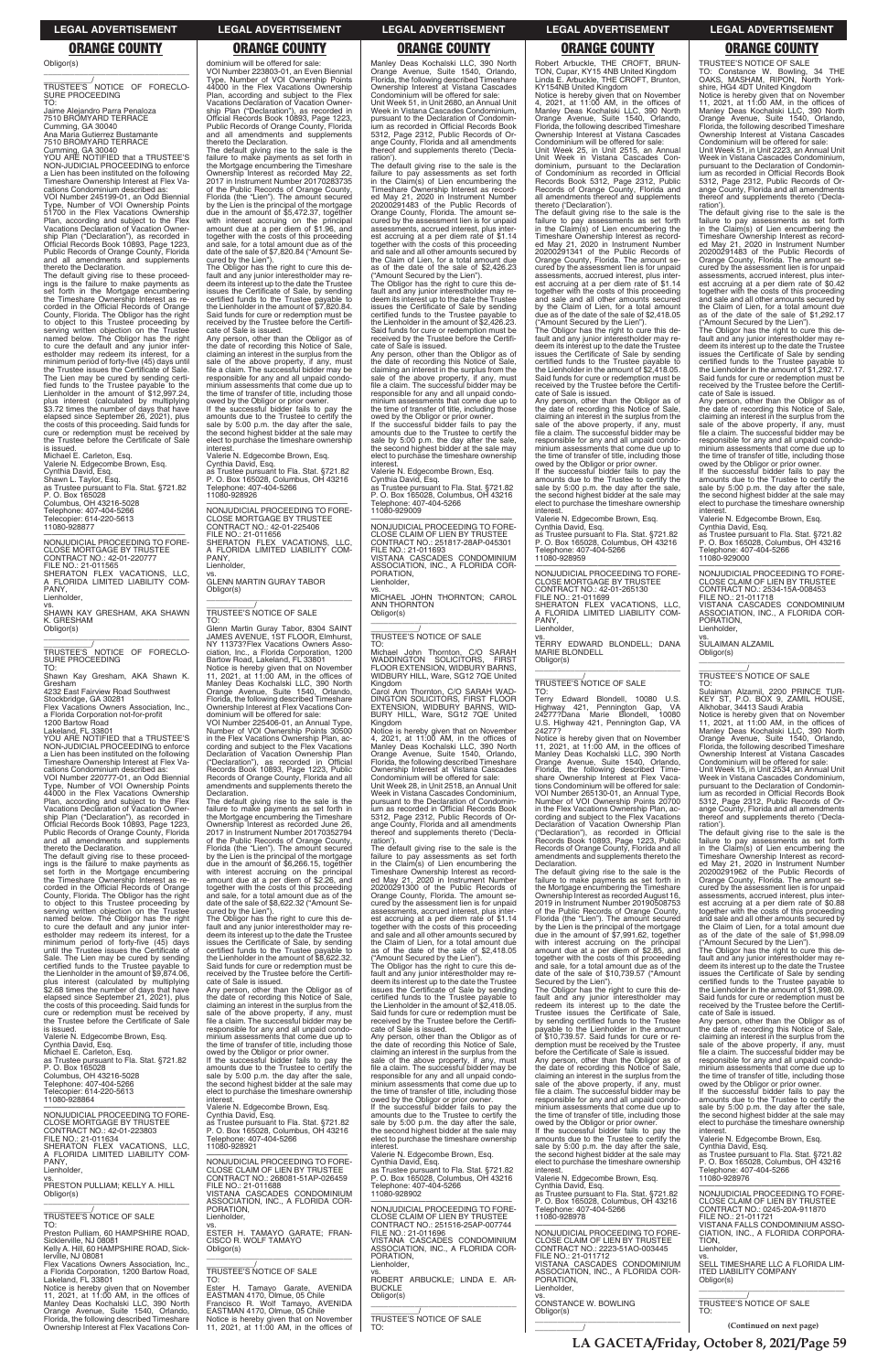**Page 60/LA GACETA/Friday, October 8, 2021**

Sell Timeshare LLC a Florida Limited Li-ability Company, 10701 BOCA POINTE DRIVE, Orlando, FL 32836

Notice is hereby given that on November 11, 2021, at 11:00 AM, in the offices of Manley Deas Kochalski LLC, 390 North Orange Avenue, Suite 1540, Orlando, Florida, the following described Timeshare Ownership Interest at Vistana Falls Condominium will be offered for sale:

Unit Week 20, in Unit 0245, an Annual Unit Week in Vistana Falls Condominium, pursuant to the Declaration of Condominium as recorded in Official Records Book 3340, Page 2429, Public Records of Orange County, Florida and all amendments thereof and supplements thereto ('Declaration').

The default giving rise to the sale is the failure to pay assessments as set forth<br>Timeshare Ownership Interest as record-<br>Ed May 20, 2020 in Instrument Number<br>ed May 20, 2020 in Instrument Number<br>20200288971 of the Public Records of Orange County, Florida. The amount se-cured by the assessment lien is for unpaid assessments, accrued interest, plus inter-est accruing at a per diem rate of \$0.90 together with the costs of this proceeding and sale and all other amounts secured by the Claim of Lien, for a total amount due as of the date of the sale of \$1,959.97

person, other than the Obligor as of the date of recording this Notice of Sale, claiming an interest in the surplus from the sale of the above property, if any, must file a claim. The successful bidder may be responsible for any and all unpaid condo-minium assessments that come due up to the time of transfer of title, including those owed by the Obligor or prior owner. If the successful bidder fails to pay the

("Amount Secured by the Lien"). The Obligor has the right to cure this default and any junior interestholder may redeem its interest up to the date the Trustee issues the Certificate of Sale by sending certified funds to the Trustee payable to the Lienholder in the amount of \$1,959.97. Said funds for cure or redemption must be received by the Trustee before the Certificate of Sale is issued.

amounts due to the Trustee to certify the sale by 5:00 p.m. the day after the sale, the second highest bidder at the sale may elect to purchase the timeshare ownership

interest. Valerie N. Edgecombe Brown, Esq. Cynthia David, Esq. as Trustee pursuant to Fla. Stat. §721.82 P. O. Box 165028, Columbus, OH 43216 Telephone: 407-404-5266 11080-928900

—————————————————— NONJUDICIAL PROCEEDING TO FORE-CLOSE CLAIM OF LIEN BY TRUSTEE CONTRACT NO.: 260908-37AP-054690 FILE NO.: 21-011724 VISTANA CASCADES CONDOMINIUM

ASSOCIATION, INC., A FLORIDA COR-PORATION, Lienholder,

vs. JAYESH KUMAR DAYARAMBHAI SO-LANKI; KRISHAN JAYESH SOLANKI Obligor(s) \_\_\_\_\_\_\_\_\_\_\_\_\_\_\_\_\_\_\_\_\_\_\_\_\_\_\_\_\_\_\_\_\_

\_\_\_\_\_\_\_\_\_\_\_/ TRUSTEE'S NOTICE OF SALE

TO: Jayesh Kumar Dayarambhai Solanki, 2 SANDOWN WAY, Northolt, UB5 4HY

United Kingdom Krishan Jayesh Solanki, 2 SANDOWN WAY, Northolt, UB5 4HY United Kingdom Notice is hereby given that on November 4, 2021, at 11:00 AM, in the offices of Manley Deas Kochalski LLC, 390 North Orange Avenue, Suite 1540, Orlando, Florida, the following described Timeshare Ownership Interest at Vistana Cascades Condominium will be offered for sale:

Unit Week 37, in Unit 2609, an Annual Unit Week in Vistana Cascades Condominium, pursuant to the Declaration of Condominium as recorded in Official Records Book 5312, Page 2312, Public Records of Orange County, Florida and all amendments thereof and supplements thereto ('Declaration').

The default giving rise to the sale is the failure to pay assessments as set forth in the Claim(s) of Lien encumbering the Timeshare Ownership Interest as recorded May 21, 2020 in Instrument Number 20200291965 of the Public Records of Orange County, Florida. The amount secured by the assessment lien is for unpaid assessments, accrued interest, plus interest accruing at a per diem rate of \$1.14 together with the costs of this proceeding and sale and all other amounts secured by the Claim of Lien, for a total amount due as of the date of the sale of \$2,418.05 ("Amount Secured by the Lien").

The default giving rise to the sale is the failure to pay assessments as set forth<br>Timeshare Ownership Interest as record-<br>Ed May 21, 2020 in Instrument Number<br>ed May 21, 2020 in Instrument Number<br>20200291953 of the Public Records of Orange County, Florida. The amount secured by the assessment lien is for unpaid assessments, accrued interest, plus interest accruing at a per diem rate of \$1.14 together with the costs of this proceeding and sale and all other amounts secured by the Claim of Lien, for a total amount due as of the date of the sale of \$2,399.52 ("Amount Secured by the Lien").

—————————————————— NONJUDICIAL PROCEEDING TO FORE-CLOSE CLAIM OF LIEN BY TRUSTEE CONTRACT NO.: 240708-49AP-022878 FILE NO.: 21-011744 VISTANA CASCADES CONDOMINIUM ASSOCIATION, INC., A FLORIDA COR-PORATION, Lienholder,

vs. SALVADOR P. BONIFACE; ESTELA B. JONNERET Obligor(s)  $\overline{\phantom{a}}$  ,  $\overline{\phantom{a}}$  ,  $\overline{\phantom{a}}$  ,  $\overline{\phantom{a}}$  ,  $\overline{\phantom{a}}$  ,  $\overline{\phantom{a}}$  ,  $\overline{\phantom{a}}$  ,  $\overline{\phantom{a}}$  ,  $\overline{\phantom{a}}$  ,  $\overline{\phantom{a}}$  ,  $\overline{\phantom{a}}$  ,  $\overline{\phantom{a}}$  ,  $\overline{\phantom{a}}$  ,  $\overline{\phantom{a}}$  ,  $\overline{\phantom{a}}$  ,  $\overline{\phantom{a}}$ 

The Obligor has the right to cure this default and any junior interestholder may re-deem its interest up to the date the Trustee issues the Certificate of Sale by sending certified funds to the Trustee payable to the Lienholder in the amount of \$2,399.52. TO: Athala Patricia Vargas Chavez, URBAN-IZACION VISTA GRANDE, CALLE A #51 MIRAVALLE, Quito, 325 A Ecuador Hugo Vargas Chavez, URBANIZACION VISTA GRANDE, CALLE A #51 MIRA-

VALLE, Quito, Ecuador Notice is hereby given that on November 4, 2021, at 11:00 AM, in the offices of Manley Deas Kochalski LLC, 390 North Orange Avenue, Suite 1540, Orlando, Florida, the following described Timeshare Ownership Interest at Vistana Cascades Condominium will be offered for sale: Unit Week 33, in Unit 2502, an Annual Unit Week in Vistana Cascades Condominium, pursuant to the Declaration of Condominium as recorded in Official Records Book 5312, Page 2312, Public Records of Orange County, Florida and all amendments thereof and supplements thereto ('Declaration').

> Any person, other than the Obligor as of the date of recording this Notice of Sale, claiming an interest in the surplus from the sale of the above property, if any, must file a claim. The successful bidder may be responsible for any and all unpaid condominium assessments that come due up to the time of transfer of title, including those owed by the Obligor or prior owner.

> If the successful bidder fails to pay the amounts due to the Trustee to certify the sale by 5:00 p.m. the day after the sale, the second highest bidder at the sale may elect to purchase the timeshare ownership **interest**

### $\overline{\phantom{a}}$  , and the set of the set of the set of the set of the set of the set of the set of the set of the set of the set of the set of the set of the set of the set of the set of the set of the set of the set of the s \_\_\_\_\_\_\_\_\_\_\_/ TRUSTEE'S NOTICE OF SALE

The Obligor has the right to cure this default and any junior interestholder may re-deem its interest up to the date the Trustee issues the Certificate of Sale by sending certified funds to the Trustee payable to the Lienholder in the amount of \$2,418.05. Said funds for cure or redemption must be received by the Trustee before the Certifi-cate of Sale is issued.

Any person, other than the Obligor as of the date of recording this Notice of Sale, claiming an interest in the surplus from the sale of the above property, if any, must file a claim. The successful bidder may be responsible for any and all unpaid condominium assessments that come due up to the time of transfer of title, including those owed by the Obligor or prior owner. If the successful bidder fails to pay the

amounts due to the Trustee to certify the sale by 5:00 p.m. the day after the sale, the second highest bidder at the sale may elect to purchase the timeshare ownership

interest. Valerie N. Edgecombe Brown, Esq. Cynthia David, Esq. as Trustee pursuant to Fla. Stat. §721.82 P. O. Box 165028, Columbus, OH 43216 Telephone: 407-404-5266 11080-928943

\_\_\_\_\_\_\_\_\_\_\_/ TRUSTEE'S NOTICE OF SALE

TO:<br>Salvador P. Boniface, DEL PECARI 34. Salvador P. Boniface, DEL PECARI 34,<br>BARRIO LOS CASTORES-NORDELTA,<br>Buenos Aires, 1670 Argentina<br>Estela B. Jonneret, DEL PECARI 34, LOS<br>CASTORES NORDELTA, Partido De Ti-

gre, 1670 Argentina Notice is hereby given that on November 4, 2021, at 11:00 AM, in the offices of Manley Deas Kochalski LLC, 390 North Orange Avenue, Suite 1540, Orlando, Florida, the following described Timeshare Ownership Interest at Vistana Cascades

Condominium will be offered for sale: Unit Week 49, in Unit 2407, an Annual Unit Week in Vistana Cascades Condominium, pursuant to the Declaration of Condominium as recorded in Official Records Book 5312, Page 2312, Public Records of Orange County, Florida and all amendments thereof and supplements thereto ('Declaration').

Any person, other than the Obligor as of the date of recording this Notice of Sale,<br>claiming an interest in the surplus from the<br>sale of the above property, if any, must<br>file a claim. The successful bidder may be responsible for any and all unpaid condominium assessments that come due up to the time of transfer of title, including those owed by the Obligor or prior owner. If the successful bidder fails to pay the amounts due to the Trustee to certify the sale by 5:00 p.m. the day after the sale, the second highest bidder at the sale may elect to purchase the timeshare ownership

The default giving rise to the sale is the failure to pay assessments as set forth in the Claim(s) of Lien encumbering the Timeshare Ownership Interest as record-ed May 21, 2020 in Instrument Number 20200291985 of the Public Records of Orange County, Florida. The amount se-cured by the assessment lien is for unpaid assessments, accrued interest, plus interest accruing at a per diem rate of \$1.14 together with the costs of this proceeding and sale and all other amounts secured by the Claim of Lien, for a total amount due as of the date of the sale of \$2,399.52

\_\_\_\_\_\_\_\_\_\_\_\_\_\_\_\_\_\_\_\_\_\_\_\_\_\_\_\_\_\_\_\_\_ \_\_\_\_\_\_\_\_\_\_\_/ TRUSTEE'S NOTICE OF SALE TO: Jacqueline Shade Johnson, 1810 FERN FOREST DRIVE, Gastonia, NC

Obligor(s)

### \_\_\_\_\_\_\_\_\_\_\_\_\_\_\_\_\_\_\_\_\_\_\_\_\_\_\_\_\_\_\_\_\_

\_\_\_\_\_\_\_\_\_\_\_/ TRUSTEE'S NOTICE OF SALE TO: Alicia Haydee Lopez, MAESTRO SANTANA 538, SAN ISIDRO, Buenos Aires, 1642 Argentina

Notice is hereby given that on November 11, 2021, at 11:00 AM, in the offices of Manley Deas Kochalski LLC, 390 North Orange Avenue, Suite 1540, Orlando, Florida, the following described Timeshare Ownership Interest at Vistana Cascades Condominium will be offered for sale: Unit Week 03, in Unit 2242, an Annual Unit Week in Vistana Cascades Condominium,

pursuant to the Declaration of Condominium as recorded in Official Records Book 5312, Page 2312, Public Records of Orange County, Florida and all amendments thereof and supplements thereto ('Declaration'). The default giving rise to the sale is the

failure to pay assessments as set forth in the Claim(s) of Lien encumbering the Timeshare Ownership Interest as recorded May 21, 2020 in Instrument Number 20200291402 of the Public Records of Orange County, Florida. The amount secured by the assessment lien is for unpaid assessments, accrued interest, plus interest accruing at a per diem rate of \$1.14 together with the costs of this proceeding and sale and all other amounts secured by the Claim of Lien, for a total amount due as of the date of the sale of \$2,383.45 ("Amount Secured by the Lien").

The Obligor has the right to cure this default and any junior interestholder may re-deem its interest up to the date the Trustee issues the Certificate of Sale by sending certified funds to the Trustee payable to the Lienholder in the amount of \$2,383.45. Said funds for cure or redemption must be received by the Trustee before the Certifi-cate of Sale is issued.

Valerie N. Edgecombe Brown, Esq. Cynthia David, Esq. as Trustee pursuant to Fla. Stat. §721.82 P. O. Box 165028, Columbus, OH 43216 Telephone: 407-404-5266 11080-929018

—————————————————— NONJUDICIAL PROCEEDING TO FORE-CLOSE CLAIM OF LIEN BY TRUSTEE CONTRACT NO.: 210201-35AP-000153 FILE NO.: 21-011792 VISTANA CASCADES CONDOMINIUM ASSOCIATION, INC., A FLORIDA COR-PORATION, Lienholder,

vs. GENE D. ALBURY; ROY-ANNE C. AL-**BURY** Obligor(s)

TO: Gene D. Albury, P.O. BOX FH-14293, Nassau,Bahamas ?Roy-Anne C. Albury, P.O. BOX FH-14293, Nassau, Bahamas Notice is hereby given that on November 4, 2021, at 11:00 AM, in the offices of Manley Deas Kochalski LLC, 390 North Orange Avenue, Suite 1540, Orlando, Florida, the following described Timeshare Ownership Interest at Vistana Cascades Condominium will be offered for sale:

Unit Week 35, in Unit 2102, an Annual Unit Week in Vistana Cascades Condominium, pursuant to the Declaration of Condominium as recorded in Official Records Book 5312, Page 2312, Public Records of Orange County, Florida and all amendments thereof and supplements thereto ('Declaration').

The default giving rise to the sale is the failure to pay assessments as set forth in the Claim(s) of Lien encumbering the Timeshare Ownership Interest as record-ed May 21, 2020 in Instrument Number 20200291965 of the Public Records of Orange County, Florida. The amount se-cured by the assessment lien is for unpaid assessments, accrued interest, plus interest accruing at a per diem rate of \$1.14 together with the costs of this proceeding and sale and all other amounts secured by the Claim of Lien, for a total amount due as of the date of the sale of \$2,399.52 ("Amount Secured by the Lien"). The Obligor has the right to cure this de-

fault and any junior interestholder may redeem its interest up to the date the Trustee issues the Certificate of Sale by sending

| certified funds to the Trustee payable to      | ("Amount Secured by the Lien").                | deem its interest up to the date the Trustee        | The Obligor has the right to cure this de-                        | ("Amount Secured by the Lien").                |
|------------------------------------------------|------------------------------------------------|-----------------------------------------------------|-------------------------------------------------------------------|------------------------------------------------|
| the Lienholder in the amount of \$2,399.52.    | The Obligor has the right to cure this de-     | issues the Certificate of Sale by sending           | fault and any junior interestholder may                           | The Obligor has the right to cure this de-     |
| Said funds for cure or redemption must be      | fault and any junior interestholder may re-    | certified funds to the Trustee payable to           | redeem its interest up to the date the                            | fault and any junior interestholder may re-    |
| received by the Trustee before the Certifi-    | deem its interest up to the date the Trustee   | the Lienholder in the amount of \$2,399.52.         | Trustee issues the Certificate of Sale,                           | deem its interest up to the date the Trustee   |
| cate of Sale is issued.                        | issues the Certificate of Sale by sending      | Said funds for cure or redemption must be           | by sending certified funds to the Trustee                         | issues the Certificate of Sale by sending      |
| Any person, other than the Obligor as of       | certified funds to the Trustee payable to      | received by the Trustee before the Certifi-         | payable to the Lienholder in the amount                           | certified funds to the Trustee payable to      |
| the date of recording this Notice of Sale,     | the Lienholder in the amount of \$2,399.52.    | cate of Sale is issued.                             | of \$23.244.14. Said funds for cure or re-                        | the Lienholder in the amount of \$1.316.76.    |
| claiming an interest in the surplus from the   | Said funds for cure or redemption must be      | Any person, other than the Obligor as of            | demption must be received by the Trustee                          | Said funds for cure or redemption must be      |
| sale of the above property, if any, must       | received by the Trustee before the Certifi-    | the date of recording this Notice of Sale.          | before the Certificate of Sale is issued.                         | received by the Trustee before the Certifi-    |
| file a claim. The successful bidder may be     | cate of Sale is issued.                        | claiming an interest in the surplus from the        | Any person, other than the Obligor as of                          | cate of Sale is issued.                        |
| responsible for any and all unpaid condo-      | Any person, other than the Obligor as of       | sale of the above property, if any, must            | the date of recording this Notice of Sale,                        | Any person, other than the Obligor as of       |
| minium assessments that come due up to         | the date of recording this Notice of Sale,     | file a claim. The successful bidder may be          | claiming an interest in the surplus from the                      | the date of recording this Notice of Sale,     |
| the time of transfer of title, including those | claiming an interest in the surplus from the   | responsible for any and all unpaid condo-           | sale of the above property, if any, must                          | claiming an interest in the surplus from the   |
| owed by the Obligor or prior owner.            | sale of the above property, if any, must       | minium assessments that come due up to              | file a claim. The successful bidder may be                        | sale of the above property, if any, must       |
| If the successful bidder fails to pay the      | file a claim. The successful bidder may be     | the time of transfer of title, including those      | responsible for any and all unpaid condo-                         | file a claim. The successful bidder may be     |
| amounts due to the Trustee to certify the      | responsible for any and all unpaid condo-      | owed by the Obligor or prior owner.                 | minium assessments that come due up to                            | responsible for any and all unpaid condo-      |
| sale by 5:00 p.m. the day after the sale,      | minium assessments that come due up to         | If the successful bidder fails to pay the           | the time of transfer of title, including those                    | minium assessments that come due up to         |
| the second highest bidder at the sale may      | the time of transfer of title, including those | amounts due to the Trustee to certify the           | owed by the Obligor or prior owner.                               | the time of transfer of title, including those |
| elect to purchase the timeshare ownership      | owed by the Obligor or prior owner.            | sale by 5:00 p.m. the day after the sale,           | If the successful bidder fails to pay the                         | owed by the Obligor or prior owner.            |
| interest.                                      | If the successful bidder fails to pay the      | the second highest bidder at the sale may           | amounts due to the Trustee to certify the                         | If the successful bidder fails to pay the      |
| Valerie N. Edgecombe Brown, Esg.               | amounts due to the Trustee to certify the      | elect to purchase the timeshare ownership           | sale by 5:00 p.m. the day after the sale,                         | amounts due to the Trustee to certify the      |
| Cynthia David, Esq.                            | sale by 5:00 p.m. the day after the sale,      | interest.                                           | the second highest bidder at the sale may                         | sale by 5:00 p.m. the day after the sale,      |
| as Trustee pursuant to Fla. Stat. §721.82      | the second highest bidder at the sale may      | Valerie N. Edgecombe Brown, Esg.                    | elect to purchase the timeshare ownership                         | the second highest bidder at the sale may      |
| P. O. Box 165028, Columbus, OH 43216           | elect to purchase the timeshare ownership      | Cynthia David, Esg.                                 | interest.                                                         | elect to purchase the timeshare ownership      |
| Telephone: 407-404-5266                        | interest.                                      | as Trustee pursuant to Fla. Stat. §721.82           | Valerie N. Edgecombe Brown, Esg.                                  | interest.                                      |
| 11080-928675                                   | Valerie N. Edgecombe Brown, Esg.               | P. O. Box 165028, Columbus, OH 43216                | Cynthia David, Esq.                                               | Valerie N. Edgecombe Brown, Esg.               |
|                                                | Cynthia David, Esg.                            | Telephone: 407-404-5266                             | as Trustee pursuant to Fla. Stat. §721.82                         | Cynthia David, Esq.                            |
| NONJUDICIAL PROCEEDING TO FORE-                | as Trustee pursuant to Fla. Stat. §721.82      | 11080-928961                                        | P. O. Box 165028, Columbus, OH 43216                              | as Trustee pursuant to Fla. Stat. §721.82      |
| CLOSE CLAIM OF LIEN BY TRUSTEE                 | P. O. Box 165028, Columbus, OH 43216           |                                                     | Telephone: 407-404-5266                                           | P. O. Box 165028, Columbus, OH 43216           |
| CONTRACT NO.: 250201-33AP-007932               | Telephone: 407-404-5266                        | NONJUDICIAL PROCEEDING TO FORE-                     | 11080-929014                                                      | Telephone: 407-404-5266                        |
| FILE NO.: 21-011730                            | 11080-928937                                   | CLOSE CLAIM OF LIEN BY TRUSTEE                      |                                                                   | 11080-928935                                   |
| VISTANA CASCADES CONDOMINIUM                   | NONJUDICIAL PROCEEDING TO FORE-                | CONTRACT NO.: 217374-35AP-053836                    | NONJUDICIAL PROCEEDING TO FORE-<br>CLOSE CLAIM OF LIEN BY TRUSTEE | NONJUDICIAL PROCEEDING TO FORE-                |
| ASSOCIATION, INC., A FLORIDA COR-<br>PORATION. | CLOSE CLAIM OF LIEN BY TRUSTEE                 | FILE NO.: 21-011795<br>VISTANA CASCADES CONDOMINIUM | CONTRACT NO.: 1414-36A-624122                                     | CLOSE CLAIM OF LIEN BY TRUSTEE                 |
| Lienholder.                                    | CONTRACT NO.: 224241-03AP-007765               | ASSOCIATION, INC., A FLORIDA COR-                   | FILE NO.: 21-011824                                               | CONTRACT NO.: 1711-300-713312                  |
| VS.                                            | FILE NO.: 21-011767                            | PORATION.                                           | <b>VISTANA FOUNTAINS CONDOMINIUM</b>                              | FILE NO.: 21-011837                            |
| ATHALA PATRICIA VARGAS CHAVEZ:                 | VISTANA CASCADES CONDOMINIUM                   | Lienholder.                                         | ASSOCIATION, INC., A FLORIDA COR-                                 | VISTANA FOUNTAINS II CONDOMIN-                 |
| <b>HUGO VARGAS CHAVEZ</b>                      | ASSOCIATION, INC., A FLORIDA COR-              | VS.                                                 | PORATION.                                                         | IUM ASSOCIATION, INC., A FLORIDA               |
| Obligor(s)                                     | PORATION,                                      | SERGIO HOMRICH FIALHO; JUSSARA                      | Lienholder.                                                       | CORPORATION,                                   |
|                                                | Lienholder,                                    | <b>FARIAS FIALHO</b>                                | VS.                                                               | Lienholder,                                    |
|                                                |                                                | Obligor(s)                                          | WILLIAM G. CIHAK; PATRICE U. CIHAK                                | VS.                                            |
| <b>TRUSTEE'S NOTICE OF SALE</b>                | <b>ALICIA HAYDEE LOPEZ</b>                     |                                                     | Obligor(s)                                                        |                                                |
|                                                |                                                |                                                     |                                                                   | (Continued on next page)                       |

\_\_\_\_\_\_\_\_\_\_\_/ TRUSTEE'S NOTICE OF SALE

TO:

Sergio Homrich Fialho, RUA EUSEBIO DA MOTTA, 327, APARTAMENTO 302, Curitiba, 80530-260 Brazil Jussara Farias Fialho, RUA AUGUSTO SEVERO, 1001 #402, Curitiba, 80030-

240 Brazil

Notice is hereby given that on November 4, 2021, at 11:00 AM, in the offices of Manley Deas Kochalski LLC, 390 North Orange Avenue, Suite 1540, Orlando, Florida, the following described Timeshare Ownership Interest at Vistana Cascades Condominium will be offered for sale: Unit Week 35, in Unit 2173, an Annual Unit Week in Vistana Cascades Condominium, pursuant to the Declaration of Condomin ium as recorded in Official Records Book 5312, Page 2312, Public Records of Orange County, Florida and all amendments thereof and supplements thereto ('Decla-

ration').

The default giving rise to the sale is the

failure to pay assessments as set forth<br>Timeshare Ownership Interest as record-<br>Ed May 21, 2020 in Instrument Number<br>ed May 21, 2020 in Instrument Number<br>20200291965 of the Public Records of

Orange County, Florida. The amount se-cured by the assessment lien is for unpaid assessments, accrued interest, plus interest accruing at a per diem rate of \$1.14 together with the costs of this proceeding and sale and all other amounts secured by the Claim of Lien, for a total amount due as of the date of the sale of \$2,399.52 ("Amount Secured by the Lien"). The Obligor has the right to cure this default and any junior interestholder may redeem its interest up to the date the Trustee deem no increasing to the care by sending certified funds to the Trustee payable to the Lienholder in the amount of \$2,399.52. Said funds for cure or redemption must be received by the Trustee before the Certifi-

cate of Sale is issued.

interest.

Valerie N. Edgecombe Brown, Esq. Cynthia David, Esq. as Trustee pursuant to Fla. Stat. §721.82 P. O. Box 165028, Columbus, OH 43216

Telephone: 407-404-5266 11080-928679

—————————————————— NONJUDICIAL PROCEEDING TO FORE-CLOSE MORTGAGE BY TRUSTEE

CONTRACT NO.: 42-01-261833<br>FILE NO.: 21-011809<br>SHERATON FLEX VACATIONS, LLC,<br>A FLORIDA LIMITED LIABILITY COM-

PANY, Lienholder,

vs. JACQUELINE SHADE JOHNSON

Obligor(s)

28054

Notice is hereby given that on November 11, 2021, at 11:00 AM, in the offices of Manley Deas Kochalski LLC, 390 North Orange Avenue, Suite 1540, Orlando, Florida, the following described Timeshare Ownership Interest at Flex Vacations Condominium will be offered for sale: VOI Number 261833-01, an Annual Type, Number of VOI Ownership Points 51700 in the Flex Vacations Ownership Plan, ac-cording and subject to the Flex Vacations Declaration of Vacation Ownership Plan ("Declaration"), as recorded in Official Records Book 10893, Page 1223, Public Records of Orange County, Florida and all amendments and supplements thereto the

Declaration.

The default giving rise to the sale is the failure to make payments as set forth in the Mortgage encumbering the Timeshare Ownership Interest as recorded May 30, 2019 in Instrument Number 20190334663 of the Public Records of Orange County, Florida (the "Lien"). The amount secured by the Lien is the principal of the mortgage due in the amount of \$17,785.22, together with interest accruing on the principal amount due at a per diem of \$6.29, and together with the costs of this proceeding and sale, for a total amount due as of the date of the sale of \$23,244.14 ("Amount

Secured by the Lien").

\_\_\_\_\_\_\_\_\_\_\_\_\_\_\_\_\_\_\_\_\_\_\_\_\_\_\_\_\_\_\_\_\_

\_\_\_\_\_\_\_\_\_\_\_/ TRUSTEE'S NOTICE OF SALE TO:

William G. Cihak, 401 YORK STREET, Olean, NY 14760 Patrice U. Cihak, 401 YORK STREET. Olean, NY 14760

Notice is hereby given that on November 11, 2021, at 11:00 AM, in the offices of Manley Deas Kochalski LLC, 390 North Orange Avenue, Suite 1540, Orlando, Florida, the following described Timeshare Ownership Interest at Vistana Fountains Condominium will be offered for sale:

Unit Week 36, in Unit 1414, an Annual Unit Week in Vistana Fountains Condominium, pursuant to the Declaration of Condominium as recorded in Official Records Book 4155, Page 0509, Public Records of Orange County, Florida and all amendments thereof and supplements thereto ('Declaration').

The default giving rise to the sale is the failure to pay assessments as set forth in the Claim(s) of Lien encumbering the Timeshare Ownership Interest as record-ed May 26, 2020 in Instrument Number 20200296073 of the Public Records of Orange County, Florida. The amount secured by the assessment lien is for unpaid assessments, accrued interest, plus interest accruing at a per diem rate of \$0.87 together with the costs of this proceeding and sale and all other amounts secured by the Claim of Lien, for a total amount due as of the date of the sale of \$1,982.89 ("Amount Secured by the Lien").

The Obligor has the right to cure this de-fault and any junior interestholder may redeem its interest up to the date the Trustee issues the Certificate of Sale by sending certified funds to the Trustee payable to the Lienholder in the amount of \$1,982.89. Said funds for cure or redemption must be received by the Trustee before the Certificate of Sale is issued.

Any person, other than the Obligor as of date of recording this Notice of Sale, claiming an interest in the surplus from the sale of the above property, if any, must file a claim. The successful bidder may be responsible for any and all unpaid condominium assessments that come due up to the time of transfer of title, including those owed by the Obligor or prior owner.

If the successful bidder fails to pay the amounts due to the Trustee to certify the sale by 5:00 p.m. the day after the sale, the second highest bidder at the sale may elect to purchase the timeshare ownership interest.

Valerie N. Edgecombe Brown, Esq.

Cynthia David, Esq. as Trustee pursuant to Fla. Stat. §721.82 P. O. Box 165028, Columbus, OH 43216 Telephone: 407-404-5266 11080-929003

—————————————————— NONJUDICIAL PROCEEDING TO FORE-CLOSE CLAIM OF LIEN BY TRUSTEE CONTRACT NO.: 1701-26O-717248

FILE NO.: 21-011833 VISTANA FOUNTAINS II CONDOMIN-IUM ASSOCIATION, INC., A FLORIDA CORPORATION. Lienholder,

vs. DOUGLAS A. ARMSTRONG; CAROLYN ARMSTRONG Obligor(s) \_\_\_\_\_\_\_\_\_\_\_\_\_\_\_\_\_\_\_\_\_\_\_\_\_\_\_\_\_\_\_\_\_

### \_\_\_\_\_\_\_\_\_\_\_/ TRUSTEE'S NOTICE OF SALE TO:

Douglas A. Armstrong, 17 SO Avenue Cults, Aberdeen, AB159LQ United Kingdom

Carolyn Armstrong, 17 SO Avenue Cults, Aberdeen, AB159LQ United Kingdom Notice is hereby given that on November 4, 2021, at 11:00 AM, in the offices of Manley Deas Kochalski LLC, 390 North Orange Avenue, Suite 1540, Orlando, Florida, the following described Timeshare Ownership Interest at Vistana Fountains II Condominium will be offered for sale:

Unit Week 26, in Unit 1701, an Odd Biennial Unit Week in Vistana Fountains II Condominium, pursuant to the Declaration of Condominium as recorded in Official Records Book 4598, Page 3299, Public Records of Orange County, Florida and all amendments thereof and supplements thereto ('Declaration').

The default giving rise to the sale is the failure to pay assessments as set forth<br>Timeshare Ownership Interest as record-<br>Ed May 21, 2020 in Instrument Number<br>ed May 21, 2020 in Instrument Number<br>20200291273 of the Public Records of Orange County, Florida. The amount se-cured by the assessment lien is for unpaid assessments, accrued interest, plus interest accruing at a per diem rate of \$0.44 together with the costs of this proceeding and sale and all other amounts secured by the Claim of Lien, for a total amount due as of the date of the sale of \$1,316.76

### **LEGAL ADVERTISEMENT LEGAL ADVERTISEMENT LEGAL ADVERTISEMENT LEGAL ADVERTISEMENT LEGAL ADVERTISEMENT**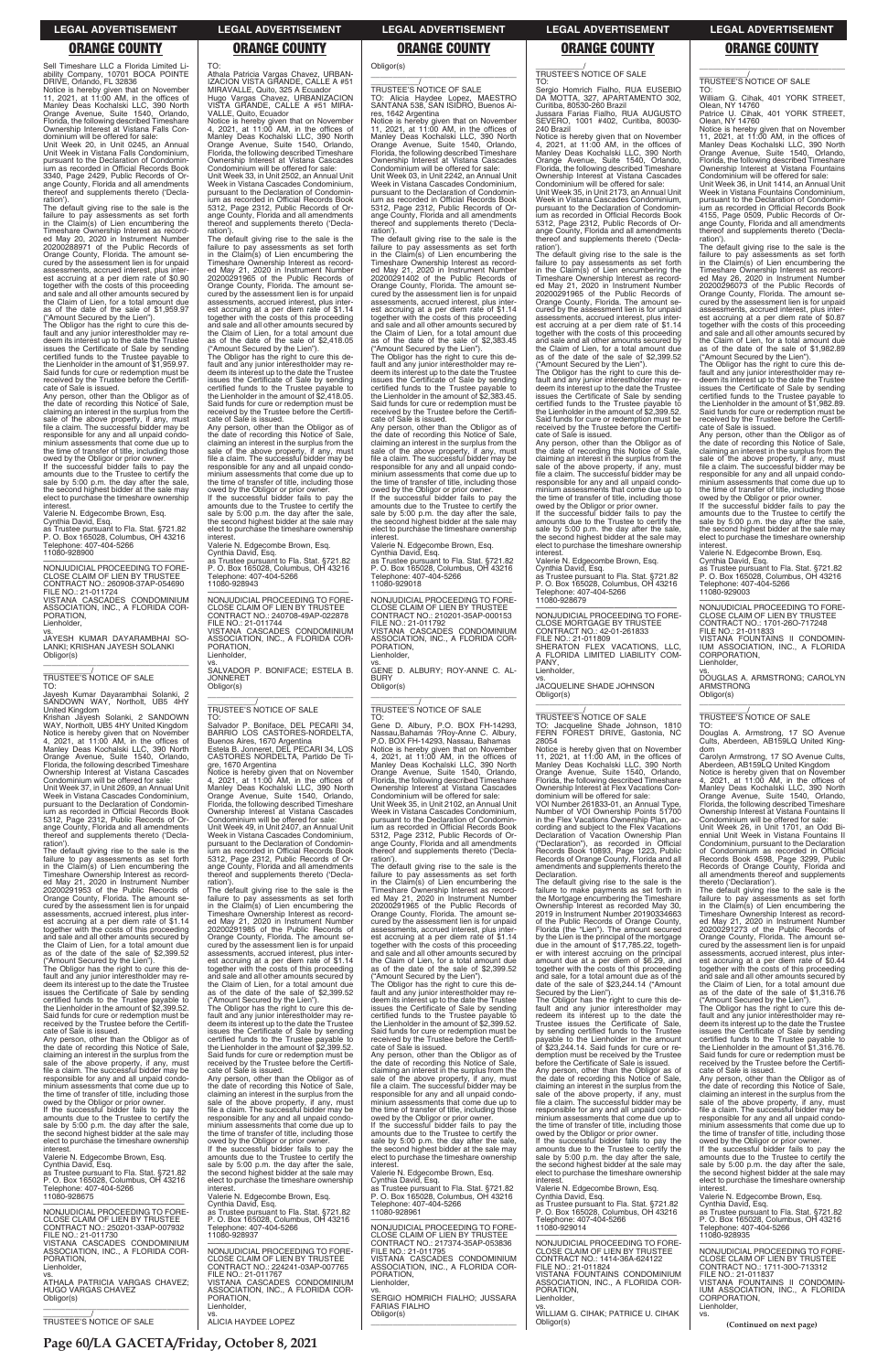EDNA M. RUSSELL; TAMARA L. MON-CUR-COLLIE; TANYA C. WEBB Obligor(s) \_\_\_\_\_\_\_\_\_\_\_\_\_\_\_\_\_\_\_\_\_\_\_\_\_\_\_\_\_\_\_\_\_

### \_\_\_\_\_\_\_\_\_\_\_/ TRUSTEE'S NOTICE OF SALE

TO: Edna M. Russell, P.O. Box N. 1210, Nassau, Bahamas Tamara L. Moncur-Collie, P.O. Box N.

1210, Nassau, Bahamas Tanya C. Webb, Primrose Avenue, Nas-sau, N1210, Bahamas

Notice is hereby given that on November 4, 2021, at 11:00 AM, in the offices of Manley Deas Kochalski LLC, 390 North Orange Avenue, Suite 1540, Orlando, Florida, the following described Timeshare Ownership Interest at Vistana Fountains II

Condominium will be offered for sale: Unit Week 30, in Unit 1711, an Odd Bi-ennial Unit Week in Vistana Fountains II Condominium, pursuant to the Declaration of Condominium as recorded in Official Records Book 4598, Page 3299, Public Records of Orange County, Florida and all amendments thereof and supplements thereto ('Declaration').

The default giving rise to the sale is the failure to pay assessments as set forth in the Claim(s) of Lien encumbering the Timeshare Ownership Interest as record-ed May 21, 2020 in Instrument Number 20200291191 of the Public Records of Orange County, Florida. The amount se-cured by the assessment lien is for unpaid assessments, accrued interest, plus interest accruing at a per diem rate of \$0.44 together with the costs of this proceeding and sale and all other amounts secured by the Claim of Lien, for a total amount due as of the date of the sale of \$1,341.91 ("Amount Secured by the Lien").

vs. HERNAN GANDIA PEREZ; EMILIA APONTE MAYSONET; ESPERANZA S. SALGADO APONTE Obligor(s)

The Obligor has the right to cure this de-fault and any junior interestholder may re-deem its interest up to the date the Trustee issues the Certificate of Sale by sending certified funds to the Trustee payable to the Lienholder in the amount of \$1,341.91. Said funds for cure or redemption must be received by the Trustee before the Certificate of Sale is issued.

Any person, other than the Obligor as of the date of recording this Notice of Sale, claiming an interest in the surplus from the sale of the above property, if any, must file a claim. The successful bidder may be responsible for any and all unpaid condominium assessments that come due up to the time of transfer of title, including those owed by the Obligor or prior owner.

If the successful bidder fails to pay the amounts due to the Trustee to certify the sale by 5:00 p.m. the day after the sale, the second highest bidder at the sale may elect to purchase the timeshare ownership interest.

Valerie N. Edgecombe Brown, Esq. Cynthia David, Esq. as Trustee pursuant to Fla. Stat. §721.82 P. O. Box 165028, Columbus, OH 43216 Telephone: 407-404-5266 11080-928685

TRUSTEE'S<br>SURE PROCEEDING<br>TO: Thomas G. Segrich 816 HOMESTEAD AVENUE Maybrook, NY 12543 YOU ARE NOTIFIED that a TRUSTEE'S

—————————————————— NONJUDICIAL PROCEEDING TO FORE-CLOSE CLAIM OF LIEN BY TRUSTEE CONTRACT NO.: 1716-42O-717432 FILE NO.: 21-011842 VISTANA FOUNTAINS II CONDOMIN-IUM ASSOCIATION, INC., A FLORIDA CORPORATION, Lienholder,

\_\_\_\_\_\_\_\_\_\_\_\_\_\_\_\_\_\_\_\_\_\_\_\_\_\_\_\_\_\_\_\_\_ \_\_\_\_\_\_\_\_\_\_\_/<br>TRUSTEE'S NOTICE OF FORECLO-<br>SURE PROCEEDING TO:

Hernan Gandia Perez Urb. Versalles, Calle 2 C8 Bayamon, Puerto Rico 00959<br>Emilia Aponte Maysonet Emilia Aponte Maysonet Villa Andalucia Suites

Apto 801 San Juan, Puerto Rico 00926 Esperanza S. Salgado Aponte

Calle 2 C8, Urb. Versailles Bayamon, Puerto Rico 00956 YOU ARE NOTIFIED that a TRUSTEE'S NON-JUDICIAL PROCEEDING to enforce a Lien has been instituted on the following Timeshare Ownership Interest at Vistana Fountains II Condominium described as: Unit Week 42, in Unit 1716, an Odd Bi-ennial Unit Week in Vistana Fountains II Condominium, pursuant to the Declaration of Condominium as recorded in Official Records Book 4598, Page 3299, Public Records of Orange County, Florida and all amendments thereof and supplements \_\_\_\_\_\_\_\_\_\_\_\_\_\_\_\_\_\_\_\_\_\_\_\_\_\_\_\_\_\_\_\_\_ \_\_\_\_\_\_\_\_\_\_\_/<br>TRUSTEE'S NOTICE OF FORECLO-<br>SURE PROCEEDING

YOU ARE NOTIFIED that a TRUSTEE'S NON-JUDICIAL PROCEEDING to enforce a Lien has been instituted on the following Timeshare Ownership Interest at Vistana Fountains Condominium described as: Unit Week 31, in Unit 1602, an Annual Unit Week in Vistana Fountains Condominium, pursuant to the Declaration of Condomin-ium as recorded in Official Records Book 4155, Page 0509, Public Records of Or-ange County, Florida and all amendments thereof and supplements thereto ('Declaration')

thereto ('Declaration'). The default giving rise to these proceed-ings is the failure to pay condominium assessments and dues resulting in a Claim of Lien encumbering the Timeshare Ownership Interest as recorded in the Of-ficial Records of Orange County, Florida.

NON-JUDICIAL PROCEEDING to enforce a Lien has been instituted on the following Timeshare Ownership Interest at Vistana

owed by the Obligor or prior owner. If the successful bidder fails to pay the amounts due to the Trustee to certify the sale by 5:00 p.m. the day after the sale, the second highest bidder at the sale may elect to purchase the timeshare ownership **interest** 

Lakes Condominium described as: Unit Week 26, in Unit 1942, an Annual Unit Week in Vistana Lakes Condominium, pursuant to the Declaration of Con-dominium as recorded in Official Records Book 4859, Page 3789, Public Records of Orange County, Florida and all amend-ments thereof and supplements thereto ('Declaration').

The default giving rise to these proceed-ings is the failure to pay condominium assessments and dues resulting in a Claim of Lien encumbering the Timeshare Ownership Interest as recorded in the Of-ficial Records of Orange County, Florida. The Obligor has the right to object to this Trustee proceeding by serving written ob-jection on the Trustee named below. The Obligor has the right to cure the default and any junior interestholder may redeem its interest, for a minimum period of fortyfive (45) days until the Trustee issues the Certificate of Sale. The Lien may be cured by sending certified funds to the Trustee payable to the Lienholder in the amount of \$1,201.69, plus interest (calculated by multiplying \$0.43 times the number of days that have elapsed since September 21, 2021), plus the costs of this proceed-ing. Said funds for cure or redemption must be received by the Trustee before the Certificate of Sale is issued.

> failure to pay assessments as set forth in the Claim(s) of Lien encumbering the Timeshare Ownership Interest as record-ed June 2, 2020 in Instrument Number 20200307965 of the Public Records of Orange County, Florida. The amount se-cured by the assessment lien is for unpaid assessments, accrued interest, plus inter-est accruing at a per diem rate of \$0.81 together with the costs of this proceeding and sale and all other amounts secured by the Claim of Lien, for a total amount due as of the date of the sale of \$1,850.04

Cynthia David, Esq. Valerie N. Edgecombe Brown, Esq. Michael E. Carleton, Esq. as Trustee pursuant to Fla. Stat. §721.82 P. O. Box 165028 Columbus, OH 43216-5028 Telephone: 407-404-5266 Telecopier: 614-220-5613 11080-928901

> owed by the Obligor or prior owner. If the successful bidder fails to pay the amounts due to the Trustee to certify the sale by 5:00 p.m. the day after the sale, the second highest bidder at the sale may elect to purchase the timeshare ownership **interest**

—————————————————— NONJUDICIAL PROCEEDING TO FORE-CLOSE CLAIM OF LIEN BY TRUSTEE CLOSE CLAIM OF LIEN BY TRUSTE<br>CONTRACT NO.: 1602-31A-623218 FILE NO.: 21-011860 VISTANA FOUNTAINS CONDOMINIUM ASSOCIATION, INC., A FLORIDA COR-PORATION, Lienholder,

vs. RAY HODGES Obligor(s)

TO: Ray Hodges PO BOX 6365 Sevierville, TN 37864

The default giving rise to these proceed-ings is the failure to pay condominium assessments and dues resulting in a Claim of Lien encumbering the Timeshare Ownership Interest as recorded in the Of-<br>ficial Records of Orange C ficial Records of Orange County, Florida. The Obligor has the right to object to this Trustee proceeding by serving written objection on the Trustee named below. The Obligor has the right to cure the default and any junior interestholder may redeem its interest, for a minimum period of forty-five (45) days until the Trustee issues the Certificate of Sale. The Lien may be cured by sending certified funds to the Trustee payable to the Lienholder in the amount of \$1,876.96, plus interest (calculated by multiplying \$0.87 times the number of days that have elapsed since September 21, 2021), plus the costs of this proceeding. Said funds for cure or redemption must be received by the Trustee before the Certificate of Sale is issued.

If the successful bidder fails to pay the amounts due to the Trustee to certify the sale by 5:00 p.m. the day after the sale, the second highest bidder at the sale may elect to purchase the timeshare ownership **interest** 

—————————————————— NONJUDICIAL PROCEEDING TO FORE-CLOSE CLAIM OF LIEN BY TRUSTEE CONTRACT NO.: 1759-52E-800418 FILE NO.: 21-011921 VISTANA LAKES CONDOMINIUM AS-SOCIATION, INC., A FLORIDA CORPO-**RATION** Lienholder

Valerie N. Edgecombe Brown, Esq. Cynthia David, Esq. Michael E. Carleton, Esq. as Trustee pursuant to Fla. Stat. §721.82 P. O. Box 165028 Columbus, OH 43216-5028

Telephone: 407-404-5266 Telecopier: 614-220-5613 11080-928863

—————————————————— NONJUDICIAL PROCEEDING TO FORE-CLOSE CLAIM OF LIEN BY TRUSTEE CONTRACT NO.: 0659-19A-311637 FILE NO.: 21-011900

Unit Week 52, in Unit 1759, an Even Bi-ennial Unit Week in Vistana Lakes Con-dominium, pursuant to the Declaration of Condominium as recorded in Official Records Book 4859, Page 3789, Public Records of Orange County, Florida and all amendments thereof and supplements ereto ('Declaration').

Any person, other than the Obligor as of the date of recording this Notice of Sale, claiming an interest in the surplus from the sale of the above property, if any, must file a claim. The successful bidder may be responsible for any and all unpaid condo-minium assessments that come due up to the time of transfer of title, including those

together with the costs of this proceeding and sale and all other amounts secured by the Claim of Lien, for a total amount due as of the date of the sale of \$1,887.67 ("Amount Secured by the Lien"). The Obligor has the right to cure this de-fault and any junior interestholder may redeem its interest up to the date the Trustee issues the Certificate of Sale by sending certified funds to the Trustee payable to est accruing at a per diem rate of \$0.55 together with the costs of this proceeding and sale and all other amounts secured by the Claim of Lien, for a total amount due as of the date of the sale of \$1,478.16 Amount Secured by the Lien").

the Lienholder in the amount of \$1,887.67. Said funds for cure or redemption must be received by the Trustee before the Certificate of Sale is issued. Any person, other than the Obligor as of the date of recording this Notice of Sale, The Obligor has the right to cure this default and any junior interestholder may re-deem its interest up to the date the Trustee issues the Certificate of Sale by sending certified funds to the Trustee payable to the Lienholder in the amount of \$1,478.16. Said funds for cure or redemption must be received by the Trustee before the Certifi-cate of Sale is issued.

Any person, other than the Obligor as of the date of recording this Notice of Sale, claiming an interest in the surplus from the sale of the above property, if any, must file a claim. The successful bidder may be responsible for any and all unpaid condominium assessments that come due up to the time of transfer of title, including those

claiming an interest in the surplus from the sale of the above property, if any, must file a claim. The successful bidder may be responsible for any and all unpaid condo-minium assessments that come due up to the time of transfer of title, including those

> FILE NO.: 21-011927 VISTANA LAKES CONDOMINIUM AS-SOCIATION, INC., A FLORIDA CORPO-RATION, Lienholder,

Valerie N. Edgecombe Brown, Esq. Cynthia David, Esq.

as Trustee pursuant to Fla. Stat. §721.82 P. O. Box 165028, Columbus, OH 43216 Telephone: 407-404-5266 11080-929020

> \_\_\_\_\_\_\_\_\_\_\_\_/<br>TRUSTEE'S NOTICE OF SALE<br>TO: Dama F. Stephenson, 4820 Highland Lake Drive, College Park, GA 30349-3913 Notice is hereby given that on November 4, 2021, at 11:00 AM, in the offices of Manley Deas Kochalski LLC, 390 North Orange Avenue, Suite 1540, Orlando, Florida, the following described Timeshare Ownership Interest at Vistana Lakes Con-

—————————————————— NONJUDICIAL PROCEEDING TO FORE-CLOSE CLAIM OF LIEN BY TRUSTEE CONTRACT NO.: 0604-48A-313511 FILE NO.: 21-011901 VISTANA SPA CONDOMINIUM ASSO-CIATION, INC., A FLORIDA CORPORA-TION,

Lienholder,

vs. WESLEY W. SEITZ, TRUSTEE OF THE WESLEY W. SEITZ REVOCABLE TRUST AGREEMENT DATED MARCH 30, 2016 Obligor(s) \_\_\_\_\_\_\_\_\_\_\_\_\_\_\_\_\_\_\_\_\_\_\_\_\_\_\_\_\_\_\_\_\_

\_\_\_\_\_\_\_\_\_\_\_/ TRUSTEE'S NOTICE OF SALE

TO: Wesley W. Seitz, Trustee of the Wes-ley W. Seitz Revocable Trust Agreement Dated March 30, 2016, 22446 Hagali Road Northeast, Tenstrike, MN 56683 Notice is hereby given that on November 4, 2021, at 11:00 AM, in the offices of Manley Deas Kochalski LLC, 390 North Orange Avenue, Suite 1540, Orlando, Florida, the following described Timeshare Ownership Interest at Vistana Spa Condo-minium will be offered for sale: Unit Week 48, in Unit 0604, an Annual

> the date of recording this Notice of Sale, claiming an interest in the surplus from the sale of the above property, if any, must file a claim. The successful bidder may be responsible for any and all unpaid condominium assessments that come due up to the time of transfer of title, including those

Unit Week in Vistana Spa Condominium, pursuant to the Declaration of Condo-minium as recorded in Official Records Book 3677, Page 0335, Public Records of Orange County, Florida and all amend-ments thereof and supplements thereto ('Declaration'). The default giving rise to the sale is the

| ficial Records of Orange County, Florida.<br>The Obligor has the right to object to this<br>Trustee proceeding by serving written ob-<br>iection on the Trustee named below. The<br>Obligor has the right to cure the default<br>and any junior interestholder may redeem<br>its interest, for a minimum period of forty-<br>five (45) days until the Trustee issues the<br>Certificate of Sale. The Lien may be cured<br>by sending certified funds to the Trustee<br>payable to the Lienholder in the amount<br>of \$1,280.54, plus interest (calculated<br>by multiplying \$0.44 times the number of<br>days that have elapsed since September<br>23, 2021), plus the costs of this proceed-<br>ing. Said funds for cure or redemption<br>must be received by the Trustee before<br>the Certificate of Sale is issued.<br>Valerie N. Edgecombe Brown, Esg.<br>Cynthia David, Esq.<br>Michael E. Carleton, Esg.<br>Shawn L. Taylor, Esq.<br>as Trustee pursuant to Fla. Stat. §721.82<br>P. O. Box 165028<br>Columbus, OH 43216-5028<br>Telephone: 407-404-5266<br>Telecopier: 614-220-5613<br>11080-928841<br>NONJUDICIAL PROCEEDING TO FORE-<br>CLOSE CLAIM OF LIEN BY TRUSTEE<br>CONTRACT NO.: 1942-26AO-822376<br>FILE NO.: 21-011853<br>VISTANA LAKES CONDOMINIUM AS-<br>SOCIATION, INC., A FLORIDA CORPO-<br>RATION,<br>Lienholder,<br>VS.<br>THOMAS G. SEGRICH<br>Obligor(s) | VISTANA SPA CONDOMINIUM ASSO-<br>CIATION, INC., A FLORIDA CORPORA-<br>TION.<br>Lienholder,<br>VS.<br>VALERIE L. MC FADDEN; LEON G. MC<br><b>FADDEN</b><br>Obligor(s)<br>TRUSTEE'S NOTICE OF SALE<br>TO:<br>Valerie L. Mc Fadden, 234 Fire Box Drive,<br>P.O. Box 700, Felton, DE 19943<br>Leon G. Mc Fadden, P.O. Box 700, Felton,<br>DE 19943<br>Notice is hereby given that on November<br>11, 2021, at 11:00 AM, in the offices of<br>Manley Deas Kochalski LLC, 390 North<br>Orange Avenue, Suite 1540, Orlando,<br>Florida, the following described Timeshare<br>Ownership Interest at Vistana Spa Condo-<br>minium will be offered for sale:<br>Unit Week 19, in Unit 0659, an Annual<br>Unit Week in Vistana Spa Condominium,<br>pursuant to the Declaration of Condo-<br>minium as recorded in Official Records<br>Book 3677, Page 0335, Public Records<br>of Orange County, Florida and all amend-<br>ments thereof and supplements thereto<br>('Declaration').<br>The default giving rise to the sale is the<br>failure to pay assessments as set forth<br>in the Claim(s) of Lien encumbering the<br>Timeshare Ownership Interest as record-<br>ed June 2, 2020 in Instrument Number<br>20200307965 of the Public Records of<br>Orange County, Florida. The amount se-<br>cured by the assessment lien is for unpaid<br>assessments, accrued interest, plus inter-<br>est accruing at a per diem rate of \$0.81 | FILE NO.: 21-011902<br>VISTANA SPA CONDOMINIUM ASSO-<br>CIATION, INC., A FLORIDA CORPORA-<br>TION.<br>Lienholder,<br>VS.<br>WESLEY W. SEITZ, TRUSTEE OF THE<br>WESLEY W. SEITZ REVOCABLE TRUST<br>AGREEMENT DATED MARCH 30, 2016<br>Obligor(s)<br>TRUSTEE'S NOTICE OF SALE<br>TO:<br>Wesley W. Seitz, Trustee of the Wesley<br>W. Seitz Revocable Trust Agreement dat-<br>ed March 30, 2016, 22446 Hagali Road<br>Northeast, Tenstrike, MN 56683<br>Notice is hereby given that on November<br>11, 2021, at $11:00$ AM, in the offices of<br>Manley Deas Kochalski LLC, 390 North<br>Orange Avenue, Suite 1540, Orlando,<br>Florida, the following described Timeshare<br>Ownership Interest at Vistana Spa Condo-<br>minium will be offered for sale:<br>Unit Week 48, in Unit 0636, an Annual<br>Unit Week in Vistana Spa Condominium,<br>pursuant to the Declaration of Condo-<br>minium as recorded in Official Records<br>Book 3677, Page 0335, Public Records<br>of Orange County, Florida and all amend-<br>ments thereof and supplements thereto<br>('Declaration').<br>The default giving rise to the sale is the<br>failure to pay assessments as set forth<br>in the Claim(s) of Lien encumbering the<br>Timeshare Ownership Interest as record-<br>ed June 2, 2020 in Instrument Number<br>20200307965 of the Public Records of<br>Orange County, Florida. The amount se-<br>cured by the assessment lien is for unpaid | CONTRACT NO.: 177069-07OL-818141<br>FILE NO.: 21-011925<br>VISTANA LAKES CONDOMINIUM AS-<br>SOCIATION, INC., A FLORIDA CORPO-<br>RATION,<br>Lienholder,<br>VS.<br><b>DANIEL GILTRAP</b><br>Obligor(s)<br>TRUSTEE'S NOTICE OF SALE<br>TO:<br>Daniel Giltrap, 32A Guildhall Road, South-<br>bourne Bournemouth, BH6 3EY United<br>Kingdom<br>Notice is hereby given that on November<br>4, 2021, at 11:00 AM, in the offices of<br>Manley Deas Kochalski LLC, 390 North<br>Orange Avenue, Suite 1540, Orlando,<br>Florida, the following described Timeshare<br>Ownership Interest at Vistana Lakes Con-<br>dominium will be offered for sale:<br>Unit Week 07, in Unit 1770, an Odd Bien-<br>nial Unit Week, and Unit Week 07, in Unit<br>1769, an Odd Biennial Week, in Vistana<br>Lakes Condominium, pursuant to the Dec-<br>laration of Condominium as recorded in<br>Official Records Book 4859, Page 3789,<br>Public Records of Orange County, Florida<br>and all amendments thereof and supple-<br>ments thereto ('Declaration').<br>The default giving rise to the sale is the<br>failure to pay assessments as set forth<br>in the Claim(s) of Lien encumbering the<br>Timeshare Ownership Interest as record-<br>ed May 22, 2020 in Instrument Number<br>20200293256 of the Public Records of<br>Orange County, Florida. The amount se-<br>cured by the assessment lien is for unpaid<br>assessments, accrued interest, plus inter- | IUM ASSOCIATION, INC., A FLORIDA<br>CORPORATION.<br>Lienholder.<br>VS.<br>SIRIRATXIM PHACHITH<br>Obligor(s)<br>TRUSTEE'S NOTICE OF SALE<br>TO.<br>Siriratxim Phachith, 125 Latimer Street,<br>San Diego, CA 92114<br>Notice is hereby given that on November<br>11, 2021, at $11:00$ AM, in the offices of<br>Manley Deas Kochalski LLC, 390 North<br>Orange Avenue, Suite 1540, Orlando,<br>Florida, the following described Timeshare<br>Ownership Interest at Vistana Fountains II<br>Condominium will be offered for sale:<br>Unit Week 15, in Unit 1455, an Annual Unit<br>Week in Vistana Fountains II Condomin-<br>ium, pursuant to the Declaration of Con-<br>dominium as recorded in Official Records<br>Book 4598, Page 3299, Public Records<br>of Orange County, Florida and all amend-<br>ments thereof and supplements thereto<br>('Declaration').<br>The default giving rise to the sale is the<br>failure to pay assessments as set forth<br>in the Claim(s) of Lien encumbering the<br>Timeshare Ownership Interest as record-<br>ed May 21, 2020 in Instrument Number<br>20200291182 of the Public Records of<br>Orange County, Florida. The amount se-<br>cured by the assessment lien is for unpaid<br>assessments, accrued interest, plus inter-<br>est accruing at a per diem rate of \$0.87<br>together with the costs of this proceeding<br>and sale and all other amounts secured by<br>(Continued on next page) |
|---------------------------------------------------------------------------------------------------------------------------------------------------------------------------------------------------------------------------------------------------------------------------------------------------------------------------------------------------------------------------------------------------------------------------------------------------------------------------------------------------------------------------------------------------------------------------------------------------------------------------------------------------------------------------------------------------------------------------------------------------------------------------------------------------------------------------------------------------------------------------------------------------------------------------------------------------------------------------------------------------------------------------------------------------------------------------------------------------------------------------------------------------------------------------------------------------------------------------------------------------------------------------------------------------------------------------------------------------------------------------------------|----------------------------------------------------------------------------------------------------------------------------------------------------------------------------------------------------------------------------------------------------------------------------------------------------------------------------------------------------------------------------------------------------------------------------------------------------------------------------------------------------------------------------------------------------------------------------------------------------------------------------------------------------------------------------------------------------------------------------------------------------------------------------------------------------------------------------------------------------------------------------------------------------------------------------------------------------------------------------------------------------------------------------------------------------------------------------------------------------------------------------------------------------------------------------------------------------------------------------------------------------------------------------------------------------------------------------------------------------------------------------------------------------------------------------|-------------------------------------------------------------------------------------------------------------------------------------------------------------------------------------------------------------------------------------------------------------------------------------------------------------------------------------------------------------------------------------------------------------------------------------------------------------------------------------------------------------------------------------------------------------------------------------------------------------------------------------------------------------------------------------------------------------------------------------------------------------------------------------------------------------------------------------------------------------------------------------------------------------------------------------------------------------------------------------------------------------------------------------------------------------------------------------------------------------------------------------------------------------------------------------------------------------------------------------------------------------------------------------------------------------------------------------------------------------------------------------------------------------------------------------|---------------------------------------------------------------------------------------------------------------------------------------------------------------------------------------------------------------------------------------------------------------------------------------------------------------------------------------------------------------------------------------------------------------------------------------------------------------------------------------------------------------------------------------------------------------------------------------------------------------------------------------------------------------------------------------------------------------------------------------------------------------------------------------------------------------------------------------------------------------------------------------------------------------------------------------------------------------------------------------------------------------------------------------------------------------------------------------------------------------------------------------------------------------------------------------------------------------------------------------------------------------------------------------------------------------------------------------------------------------------------------------------------------------------------------------------|------------------------------------------------------------------------------------------------------------------------------------------------------------------------------------------------------------------------------------------------------------------------------------------------------------------------------------------------------------------------------------------------------------------------------------------------------------------------------------------------------------------------------------------------------------------------------------------------------------------------------------------------------------------------------------------------------------------------------------------------------------------------------------------------------------------------------------------------------------------------------------------------------------------------------------------------------------------------------------------------------------------------------------------------------------------------------------------------------------------------------------------------------------------------------------------------------------------------------------------------------------------------------------------------------------------------------------------------------------------------------------------------------------------------------------------|
|---------------------------------------------------------------------------------------------------------------------------------------------------------------------------------------------------------------------------------------------------------------------------------------------------------------------------------------------------------------------------------------------------------------------------------------------------------------------------------------------------------------------------------------------------------------------------------------------------------------------------------------------------------------------------------------------------------------------------------------------------------------------------------------------------------------------------------------------------------------------------------------------------------------------------------------------------------------------------------------------------------------------------------------------------------------------------------------------------------------------------------------------------------------------------------------------------------------------------------------------------------------------------------------------------------------------------------------------------------------------------------------|----------------------------------------------------------------------------------------------------------------------------------------------------------------------------------------------------------------------------------------------------------------------------------------------------------------------------------------------------------------------------------------------------------------------------------------------------------------------------------------------------------------------------------------------------------------------------------------------------------------------------------------------------------------------------------------------------------------------------------------------------------------------------------------------------------------------------------------------------------------------------------------------------------------------------------------------------------------------------------------------------------------------------------------------------------------------------------------------------------------------------------------------------------------------------------------------------------------------------------------------------------------------------------------------------------------------------------------------------------------------------------------------------------------------------|-------------------------------------------------------------------------------------------------------------------------------------------------------------------------------------------------------------------------------------------------------------------------------------------------------------------------------------------------------------------------------------------------------------------------------------------------------------------------------------------------------------------------------------------------------------------------------------------------------------------------------------------------------------------------------------------------------------------------------------------------------------------------------------------------------------------------------------------------------------------------------------------------------------------------------------------------------------------------------------------------------------------------------------------------------------------------------------------------------------------------------------------------------------------------------------------------------------------------------------------------------------------------------------------------------------------------------------------------------------------------------------------------------------------------------------|---------------------------------------------------------------------------------------------------------------------------------------------------------------------------------------------------------------------------------------------------------------------------------------------------------------------------------------------------------------------------------------------------------------------------------------------------------------------------------------------------------------------------------------------------------------------------------------------------------------------------------------------------------------------------------------------------------------------------------------------------------------------------------------------------------------------------------------------------------------------------------------------------------------------------------------------------------------------------------------------------------------------------------------------------------------------------------------------------------------------------------------------------------------------------------------------------------------------------------------------------------------------------------------------------------------------------------------------------------------------------------------------------------------------------------------------|------------------------------------------------------------------------------------------------------------------------------------------------------------------------------------------------------------------------------------------------------------------------------------------------------------------------------------------------------------------------------------------------------------------------------------------------------------------------------------------------------------------------------------------------------------------------------------------------------------------------------------------------------------------------------------------------------------------------------------------------------------------------------------------------------------------------------------------------------------------------------------------------------------------------------------------------------------------------------------------------------------------------------------------------------------------------------------------------------------------------------------------------------------------------------------------------------------------------------------------------------------------------------------------------------------------------------------------------------------------------------------------------------------------------------------------|

("Amount Secured by the Lien"). The Obligor has the right to cure this de-fault and any junior interestholder may redeem its interest up to the date the Trustee issues the Certificate of Sale by sending certified funds to the Trustee payable to the Lienholder in the amount of \$1,850.04. Said funds for cure or redemption must be received by the Trustee before the Certifi-

cate of Sale is issued. Any person, other than the Obligor as of the date of recording this Notice of Sale, claiming an interest in the surplus from the sale of the above property, if any, must file a claim. The successful bidder may be responsible for any and all unpaid condo-minium assessments that come due up to the time of transfer of title, including those

Valerie N. Edgecombe Brown, Esq. Cynthia David, Esq.

as Trustee pursuant to Fla. Stat. §721.82 P. O. Box 165028, Columbus, OH 43216 Telephone: 407-404-5266 11080-928692

—————————————————— NONJUDICIAL PROCEEDING TO FORE-CLOSE CLAIM OF LIEN BY TRUSTEE CONTRACT NO.: 0636-48A-313511

assessments, accrued interest, plus interest accruing at a per diem rate of \$0.81 together with the costs of this proceeding and sale and all other amounts secured by the Claim of Lien, for a total amount due as of the date of the sale of \$1,855.75 ("Amount Secured by the Lien").

The Obligor has the right to cure this de-fault and any junior interestholder may re-deem its interest up to the date the Trustee issues the Certificate of Sale by sending certified funds to the Trustee payable to the Lienholder in the amount of \$1,855.75. Said funds for cure or redemption must be received by the Trustee before the Certificate of Sale is issued.

Any person, other than the Obligor as of the date of recording this Notice of Sale, claiming an interest in the surplus from the sale of the above property, if any, must file a claim. The successful bidder may be responsible for any and all unpaid condominium assessments that come due up to the time of transfer of title, including those owed by the Obligor or prior owner.

Valerie N. Edgecombe Brown, Esq. Cynthia David, Esq. as Trustee pursuant to Fla. Stat. §721.82 P. O. Box 165028, Columbus, OH 43216 Telephone: 407-404-5266 11080-928896

vs. LINDA RIDDICK; PAULETTE J. SMART Obligor(s) \_\_\_\_\_\_\_\_\_\_\_\_\_\_\_\_\_\_\_\_\_\_\_\_\_\_\_\_\_\_\_\_\_

\_\_\_\_\_\_\_\_\_\_\_/ TRUSTEE'S NOTICE OF SALE

TO: Linda Riddick, 280 Franklin Avenue, Apartment 23, Franklin Square, NY 11010 Paulette J. Smart, 11224 Northern Boule-vard, #1G, Corona, NY 11368

Notice is hereby given that on November 4, 2021, at 11:00 AM, in the offices of Manley Deas Kochalski LLC, 390 North Orange Avenue, Suite 1540, Orlando, Florida, the following described Timeshare Ownership Interest at Vistana Lakes Con-dominium will be offered for sale:

The default giving rise to the sale is the failure to pay assessments as set forth in the Claim(s) of Lien encumbering the Timeshare Ownership Interest as recorded May 22, 2020 in Instrument Number 20200293262 of the Public Records of Orange County, Florida. The amount secured by the assessment lien is for unpaid assessments, accrued interest, plus inter-est accruing at a per diem rate of \$0.46 together with the costs of this proceeding and sale and all other amounts secured by the Claim of Lien, for a total amount due as of the date of the sale of \$1,333.95 ("Amount Secured by the Lien"). The Obligor has the right to cure this de-

fault and any junior interestholder may re-deem its interest up to the date the Trustee issues the Certificate of Sale by sending certified funds to the Trustee payable to the Lienholder in the amount of \$1,333.95. Said funds for cure or redemption must be received by the Trustee before the Certifi-cate of Sale is issued.

owed by the Obligor or prior owner. If the successful bidder fails to pay the amounts due to the Trustee to certify the sale by 5:00 p.m. the day after the sale, the second highest bidder at the sale may elect to purchase the timeshare ownership

interest. Valerie N. Edgecombe Brown, Esq.

Cynthia David, Esq. as Trustee pursuant to Fla. Stat. §721.82 P. O. Box 165028, Columbus, OH 43216 Telephone: 407-404-5266 11080-928691

—————————————————— NONJUDICIAL PROCEEDING TO FORE-CLOSE CLAIM OF LIEN BY TRUSTEE CONTRACT NO.: 177069-07OL-818141

owed by the Obligor or prior owner. If the successful bidder fails to pay the amounts due to the Trustee to certify the sale by 5:00 p.m. the day after the sale, the second highest bidder at the sale may elect to purchase the timeshare ownership

interest. Valerie N. Edgecombe Brown, Esq.

Cynthia David, Esq. as Trustee pursuant to Fla. Stat. §721.82 P. O. Box 165028, Columbus, OH 43216 Telephone: 407-404-5266 11080-928946

—————————————————— NONJUDICIAL PROCEEDING TO FORE-CLOSE CLAIM OF LIEN BY TRUSTEE CONTRACT NO.: 176768-15OL-819287

vs. DAMA F. STEPHENSON Obligor(s)

\_\_\_\_\_\_\_\_\_\_\_\_\_\_\_\_\_\_\_\_\_\_\_\_\_\_\_\_\_\_\_\_\_

dominium will be offered for sale: Unit Week 15, in Unit 1767, an Odd Biennial Unit Week and Unit Week 15, in Unit 1768, an Odd Biennial Unit Week in Vistana Lakes Condominium, pursuant to the Declaration of Condominium as recorded in Official Records Book 4859, Page 3789, Public Records of Orange County, Florida and all amendments thereof and supple-ments thereto ('Declaration'). The default giving rise to the sale is the

failure to pay assessments as set forth in the Claim(s) of Lien encumbering the Timeshare Ownership Interest as recorded May 22, 2020 in Instrument Number 20200293257 of the Public Records of Orange County, Florida. The amount secured by the assessment lien is for unpaid assessments, accrued interest, plus inter-est accruing at a per diem rate of \$0.55 together with the costs of this proceeding and sale and all other amounts secured by the Claim of Lien, for a total amount due

as of the date of the sale of \$1,460.73 ("Amount Secured by the Lien"). The Obligor has the right to cure this default and any junior interestholder may re-deem its interest up to the date the Trustee issues the Certificate of Sale by sending certified funds to the Trustee payable to the Lienholder in the amount of \$1,460.73. Said funds for cure or redemption must be received by the Trustee before the Certifi-cate of Sale is issued. Any person, other than the Obligor as of

owed by the Obligor or prior owner. If the successful bidder fails to pay the amounts due to the Trustee to certify the sale by 5:00 p.m. the day after the sale, the second highest bidder at the sale may elect to purchase the timeshare ownership interest. Valerie N. Edgecombe Brown, Esq.

Cynthia David, Esq. as Trustee pursuant to Fla. Stat. §721.82 P. O. Box 165028, Columbus, OH 43216 Telephone: 407-404-5266 11080-928690

—————————————————— NONJUDICIAL PROCEEDING TO FORE-CLOSE CLAIM OF LIEN BY TRUSTEE CONTRACT NO.: 1455-15A-720120

FILE NO.: 21-011961 VISTANA FOUNTAINS II CONDOMIN-IUM ASSOCIATION, INC., A FLORIDA

### **LEGAL ADVERTISEMENT LEGAL ADVERTISEMENT LEGAL ADVERTISEMENT LEGAL ADVERTISEMENT LEGAL ADVERTISEMENT**

### **ORANGE COUNTY ORANGE COUNTY ORANGE COUNTY ORANGE COUNTY ORANGE COUNTY**

**LA GACETA/Friday, October 8, 2021/Page 61**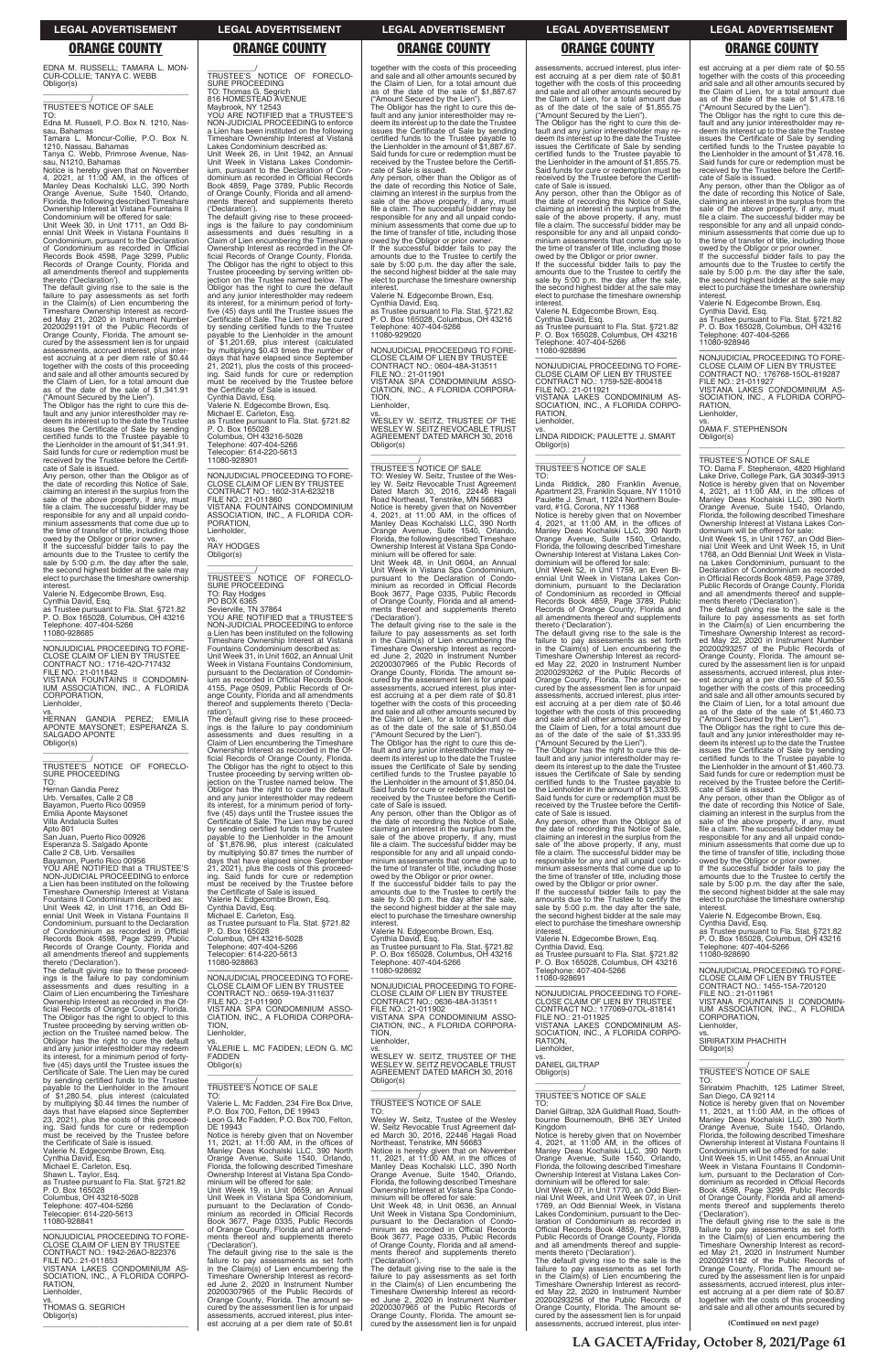### **LEGAL ADVERTISEMENT LEGAL ADVERTISEMENT LEGAL ADVERTISEMENT LEGAL ADVERTISEMENT LEGAL ADVERTISEMENT**

# **ORANGE COUNTY ORANGE COUNTY ORANGE COUNTY ORANGE COUNTY ORANGE COUNTY**

the Claim of Lien, for a total amount due as of the date of the sale of \$2,002.50 ("Amount Secured by the Lien").

Obligor has the right to cure this default and any junior interestholder may redeem its interest up to the date the Trustee issues the Certificate of Sale by sending certified funds to the Trustee payable to the Lienholder in the amount of \$2,002.50. Said funds for cure or redemption must be received by the Trustee before the Certifi-

owed by the Obligor or prior owner. If the successful bidder fails to pay the amounts due to the Trustee to certify the sale by 5:00 p.m. the day after the sale, the second highest bidder at the sale may elect to purchase the timeshare ownership **interest** 

cate of Sale is issued. Any person, other than the Obligor as of the date of recording this Notice of Sale, claiming an interest in the surplus from the sale of the above property, if any, must file a claim. The successful bidder may be responsible for any and all unpaid condo-minium assessments that come due up to the time of transfer of title, including those

Obligor(s)  $\overline{\phantom{a}}$  , and the set of the set of the set of the set of the set of the set of the set of the set of the set of the set of the set of the set of the set of the set of the set of the set of the set of the set of the s

Valerie N. Edgecombe Brown, Esq. Cynthia David, Esq.

as Trustee pursuant to Fla. Stat. §721.82 P. O. Box 165028, Columbus, OH 43216 Telephone: 407-404-5266 11080-928898

—————————————————— NONJUDICIAL PROCEEDING TO FORE-CLOSE CLAIM OF LIEN BY TRUSTEE CONTRACT NO.: 1948-21E-813835 FILE NO.: 21-011978 VISTANA LAKES CONDOMINIUM AS-SOCIATION, INC., A FLORIDA CORPO-RATION, Lienholder vs. SONYA BUTTERFIELD

## \_\_\_\_\_\_\_\_\_\_\_/ TRUSTEE'S NOTICE OF SALE

owed by the Obligor or prior owner. If the successful bidder fails to pay the amounts due to the Trustee to certify the sale by 5:00 p.m. the day after the sale, the second highest bidder at the sale may elect to purchase the timeshare ownership **interest** 

TO: Sonya Butterfield, 20 Perimeter Lane, Apartment 6, Pembroke, HM15 Bermuda Notice is hereby given that on November 4, 2021, at 11:00 AM, in the offices of Manley Deas Kochalski LLC, 390 North Orange Avenue, Suite 1540, Orlando, Florida, the following described Timeshare Ownership Interest at Vistana Lakes Con-

dominium will be offered for sale: Unit Week 21, in Unit 1948, an Even Biennial Unit Week in Vistana Lakes Con-dominium, pursuant to the Declaration of Condominium as recorded in Official Records Book 4859, Page 3789, Public Records of Orange County, Florida and all amendments thereof and supplements thereto ('Declaration'). The default giving rise to the sale is the

failure to pay assessments as set forth in the Claim(s) of Lien encumbering the Timeshare Ownership Interest as record-ed May 22, 2020 in Instrument Number 20200293258 of the Public Records of Orange County, Florida. The amount se-cured by the assessment lien is for unpaid assessments, accrued interest, plus inter-est accruing at a per diem rate of \$0.46 together with the costs of this proceeding and sale and all other amounts secured by the Claim of Lien, for a total amount due as of the date of the sale of \$1,316.32

Any person, other than the Obligor as of the date of recording this Notice of Sale, claiming an interest in the surplus from the sale of the above property, if any, must file a claim. The successful bidder may be responsible for any and all unpaid condominium assessments that come due up to the time of transfer of title, including those

("Amount Secured by the Lien"). The Obligor has the right to cure this de-fault and any junior interestholder may redeem its interest up to the date the Trustee issues the Certificate of Sale by sending certified funds to the Trustee payable to the Lienholder in the amount of \$1,316.32. Said funds for cure or redemption must be received by the Trustee before the Certifi-

cate of Sale is issued. Any person, other than the Obligor as of the date of recording this Notice of Sale, claiming an interest in the surplus from the sale of the above property, if any, must file a claim. The successful bidder may be responsible for any and all unpaid condo-minium assessments that come due up to the time of transfer of title, including those

\_\_\_\_\_\_\_\_\_\_\_/<br>TRUSTEE'S NOTICE OF SALE<br>TO: Tina M. Silva, 75 Grove Avenue, North Kingstown, RI 02852

Valerie N. Edgecombe Brown, Esq. Cynthia David, Esq.

as Trustee pursuant to Fla. Stat. §721.82 P. O. Box 165028, Columbus, OH 43216 Telephone: 407-404-5266 11080-928939

failure to pay assessments as set forth in the Claim(s) of Lien encumbering the Timeshare Ownership Interest as record-ed May 21, 2020 in Instrument Number 20200291182 of the Public Records of Orange County, Florida. The amount se-cured by the assessment lien is for unpaid assessments, accrued interest, plus interest accruing at a per diem rate of \$0.87 together with the costs of this proceeding and sale and all other amounts secured by the Claim of Lien, for a total amount due as of the date of the sale of \$1,977.60

—————————————————— NONJUDICIAL PROCEEDING TO FORE-CLOSE CLAIM OF LIEN BY TRUSTEE CONTRACT NO.: 0245-19A-911870 FILE NO.: 21-011994 VISTANA FALLS CONDOMINIUM ASSO-ION, INC., A FLORIDA CORPORA-TION, Lienholder,

vs.

owed by the Obligor or prior owner. If the successful bidder fails to pay the amounts due to the Trustee to certify the sale by 5:00 p.m. the day after the sale, the second highest bidder at the sale may elect to purchase the timeshare ownership **interest** 

VISTANA SPRINGS CONDOMINIUM AS-SOCIATION, INC., A FLORIDA CORPO-RATION, Lienholder

deem its interest up to the date the Trustee issues the Certificate of Sale by sending certified funds to the Trustee payable to the Lienholder in the amount of \$1,895.69. Said funds for cure or redemption must be received by the Trustee before the Certifi-cate of Sale is issued.

> amounts due to the Trustee to certify the sale by 5:00 p.m. the day after the sale, the second highest bidder at the sale may elect to purchase the timeshare ownership **interest**

owed by the Obligor or prior owner. If the successful bidder fails to pay the amounts due to the Trustee to certify the sale by 5:00 p.m. the day after the sale, the second highest bidder at the sale may elect to purchase the timeshare ownership

interest. Valerie N. Edgecombe Brown, Esq.

Cynthia David, Esq. as Trustee pursuant to Fla. Stat. §721.82 P. O. Box 165028, Columbus, OH 43216 Telephone: 407-404-5266 11080-928681

—————————————————— NONJUDICIAL PROCEEDING TO FORE-CLOSE CLAIM OF LIEN BY TRUSTEE CONTRACT NO.: 1618-04A-719557 FILE NO.: 21-012000 VISTANA FOUNTAINS II CONDOMIN-IUM ASSOCIATION, INC., A FLORIDA CORPORATION, Lienholder,

vs. TINA M. SILVA Obligor(s)

\_\_\_\_\_\_\_\_\_\_\_\_\_\_\_\_\_\_\_\_\_\_\_\_\_\_\_\_\_\_\_\_\_

owed by the Obligor or prior owner. If the successful bidder fails to pay the amounts due to the Trustee to certify the sale by 5:00 p.m. the day after the sale, the second highest bidder at the sale may elect to purchase the timeshare ownership **interest** 

Notice is hereby given that on November 4, 2021, at 11:00 AM, in the offices of Manley Deas Kochalski LLC, 390 North Orange Avenue, Suite 1540, Orlando, Florida, the following described Timeshare Ownership Interest at Vistana Fountains II Condominium will be offered for sale: Unit Week 04, in Unit 1618, an Annual Unit Week in Vistana Fountains II Condomin-ium, pursuant to the Declaration of Con-dominium as recorded in Official Records Book 4598, Page 3299, Public Records of Orange County, Florida and all amendments thereof and supplements thereto ('Declaration'). The default giving rise to the sale is the

("Amount Secured by the Lien"). The Obligor has the right to cure this de-fault and any junior interestholder may redeem its interest up to the date the Trustee issues the Certificate of Sale by sending certified funds to the Trustee payable to the Lienholder in the amount of \$1,977.60. Said funds for cure or redemption must be received by the Trustee before the Certifi-

owed by the Obligor or prior owner. If the successful bidder fails to pay the amounts due to the Trustee to certify the sale by 5:00 p.m. the day after the sale, the second highest bidder at the sale may elect to purchase the timeshare ownership **interest** 

cate of Sale is issued. Any person, other than the Obligor as of the date of recording this Notice of Sale, claiming an interest in the surplus from the sale of the above property, if any, must file a claim. The successful bidder may be responsible for any and all unpaid condo-minium assessments that come due up to the time of transfer of title, including those

Valerie N. Edgecombe Brown, Esq. Cynthia David, Esq.

as Trustee pursuant to Fla. Stat. §721.82 P. O. Box 165028, Columbus, OH 43216 Telephone: 407-404-5266 11080-928689

—————————————————— NONJUDICIAL PROCEEDING TO FORE-CLOSE CLAIM OF LIEN BY TRUSTEE CONTRACT NO.: 0852-20A-409641 FILE NO.: 21-012064

failure to pay assessments as set forth in the Claim(s) of Lien encumbering the Timeshare Ownership Interest as record-ed May 21, 2020 in Instrument Number 20200291299 of the Public Records of Orange County, Florida. The amount se-cured by the assessment lien is for unpaid assessments, accrued interest, plus inter-est accruing at a per diem rate of \$0.86 together with the costs of this proceeding and sale and all other amounts secured by the Claim of Lien, for a total amount due as of the date of the sale of \$1,953.52

vs. NAJAH ABDULLAH S. ABA ALKHAIL; KHALED IBRAHIM ABU BOTAIN Obligor(s) \_\_\_\_\_\_\_\_\_\_\_\_\_\_\_\_\_\_\_\_\_\_\_\_\_\_\_\_\_\_\_\_\_

\_\_\_\_\_\_\_\_\_\_\_/ TRUSTEE'S NOTICE OF SALE

owed by the Obligor or prior owner. If the successful bidder fails to pay the amounts due to the Trustee to certify the sale by 5:00 p.m. the day after the sale, the second highest bidder at the sale may elect to purchase the timeshare ownership **interest** 

Obligor(s)  $\overline{\phantom{a}}$  , and the set of the set of the set of the set of the set of the set of the set of the set of the set of the set of the set of the set of the set of the set of the set of the set of the set of the set of the s

Said funds for cure or redemption must be received by the Trustee before the Certifi-

cate of Sale is issued. Any person, other than the Obligor as of the date of recording this Notice of Sale, claiming an interest in the surplus from the sale of the above property, if any, must file a claim. The successful bidder may be responsible for any and all unpaid condo-minium assessments that come due up to the time of transfer of title, including those owed by the Obligor or prior owner. If the successful bidder fails to pay the

Valerie N. Edgecombe Brown, Esq. Cynthia David, Esq.

as Trustee pursuant to Fla. Stat. §721.82 P. O. Box 165028, Columbus, OH 43216 Telephone: 407-404-5266 11080-928918

> failure to pay assessments as set forth in the Claim(s) of Lien encumbering the Timeshare Ownership Interest as record-ed May 21, 2020 in Instrument Number

—————————————————— NONJUDICIAL PROCEEDING TO FORE-CLOSE CLAIM OF LIEN BY TRUSTEE CONTRACT NO.: 0914-12A-410092 FILE NO.: 21-012077 VISTANA SPRINGS CONDOMINIUM AS-SOCIATION, INC., A FLORIDA CORPO-RATION,

Lienholder

vs. FRANCIS LOURDESAMY; SHIRLEY PE-RUMPOYKAIL Obligor(s) \_\_\_\_\_\_\_\_\_\_\_\_\_\_\_\_\_\_\_\_\_\_\_\_\_\_\_\_\_\_\_\_\_

\_\_\_\_\_\_\_\_\_\_\_/ TRUSTEE'S NOTICE OF SALE

TO: Francis Lourdesamy, 37 Jalan Chelagi, Singapore, 509598 Singapore Shirley Perumpoykail, 37 Jalan Chelagi, Singapore, 509598 Singapore Notice is hereby given that on November 4, 2021, at 11:00 AM, in the offices of Manley Deas Kochalski LLC, 390 North Orange Avenue, Suite 1540, Orlando, Florida, the following described Timeshare Ownership Interest at Vistana Springs Condominium will be offered for sale: Unit Week 12, in Unit 0914, an Annual Unit Week in Vistana Springs Condominium, pursuant to the Declaration of Condo-minium as recorded in Official Records Book 4052, Page 3241, Public Records of Orange County, Florida and all amendments thereof and supplements thereto ('Declaration'). The default giving rise to the sale is the

failure to pay assessments as set forth in the Claim(s) of Lien encumbering the Timeshare Ownership Interest as record-ed May 21, 2020 in Instrument Number 20200291299 of the Public Records of Orange County, Florida. The amount se-cured by the assessment lien is for unpaid assessments, accrued interest, plus interest accruing at a per diem rate of \$0.86 together with the costs of this proceeding and sale and all other amounts secured by the Claim of Lien, for a total amount due as of the date of the sale of \$1,953.52

| SELL TIMESHARE LLC A FLORIDA LIM-                                                    | TO:                                                                                     | TO:                                                                                  |                                                                                         | Britney N. Sheffey                                                                     |  |
|--------------------------------------------------------------------------------------|-----------------------------------------------------------------------------------------|--------------------------------------------------------------------------------------|-----------------------------------------------------------------------------------------|----------------------------------------------------------------------------------------|--|
| <b>ITED LIABILITY COMPANY</b>                                                        | Najah Abdullah S. Aba Alkhail, P.O. BOX                                                 | Manuel Rodriguez, CALLE LOMA LOMA                                                    | TRUSTEE'S NOTICE OF SALE                                                                | 1108 Holland Street                                                                    |  |
| Obligor(s)                                                                           | 57184, Riyadh 11574, Saudi Arabia                                                       | QTA. LA COQUITAURB., ALTO HATIL-                                                     | TO:                                                                                     | Melbourne, FL 32935                                                                    |  |
|                                                                                      | Khaled Ibrahim Abu Botain, P.O. BOX                                                     | LO. Caracas, Venezuela                                                               | Katherine Frvers. CHERRY LODGE.                                                         | Angelia Silvera                                                                        |  |
|                                                                                      | 57184, Riyadh 11574, Saudi Arabia                                                       | Veronica De Rodriguez, AVE PRINCIPAL                                                 | READING RD, HOOK, Hants, RG27 9DB                                                       | 7419 Misty View Lane                                                                   |  |
| TRUSTEE'S NOTICE OF SALE                                                             | Notice is hereby given that on November                                                 | DEL ALTO HATILLO, CALLE ALTO HA-                                                     | United Kingdom                                                                          | Knoxville, TN 37931                                                                    |  |
| TO: Sell Timeshare LLC A Florida Limited                                             | 4, 2021, at 11:00 AM, in the offices of                                                 | TILLO CON MIRADOR, QUINTA MAJA-                                                      | Notice is hereby given that on November                                                 | Charles R. Sheffey                                                                     |  |
| Liability Company, 10701 BOCA POINTE                                                 | Manley Deas Kochalski LLC, 390 North                                                    | GUA, Caracas, Venezuela                                                              | 4, 2021, at $11:00$ AM, in the offices of                                               | 154 County Road 653                                                                    |  |
| DRIVE, Orlando, FL 32836                                                             | Orange Avenue, Suite 1540, Orlando,                                                     | Notice is hereby given that on November                                              | Manley Deas Kochalski LLC, 390 North                                                    | Athens, TN 37303                                                                       |  |
| Notice is hereby given that on November                                              | Florida, the following described Timeshare                                              | 4, 2021, at 11:00 AM, in the offices of                                              | Orange Avenue, Suite 1540, Orlando,                                                     | Mary A. Sheffey                                                                        |  |
| 4, 2021, at $11:00$ AM, in the offices of                                            | Ownership Interest at Vistana Springs                                                   | Manley Deas Kochalski LLC, 390 North                                                 | Florida, the following described Timeshare                                              | 154 County Road 653                                                                    |  |
| Manley Deas Kochalski LLC, 390 North                                                 | Condominium will be offered for sale:                                                   | Orange Avenue, Suite 1540, Orlando,                                                  | Ownership Interest at Vistana Springs                                                   | Athens, TN 37303                                                                       |  |
| Orange Avenue, Suite 1540, Orlando,                                                  | Unit Week 20, in Unit 0852, an Annual Unit                                              | Florida, the following described Timeshare                                           | Condominium will be offered for sale:                                                   | YOU ARE NOTIFIED that a TRUSTEE'S                                                      |  |
| Florida, the following described Timeshare                                           | Week in Vistana Springs Condominium,                                                    | Ownership Interest at Vistana Cascades                                               | Unit Week 45, in Unit 0916, an Annual Unit                                              | NON-JUDICIAL PROCEEDING to enforce                                                     |  |
| Ownership Interest at Vistana Falls Con-                                             | pursuant to the Declaration of Condo-                                                   | Condominium will be offered for sale:                                                | Week in Vistana Springs Condominium,                                                    | a Lien has been instituted on the following                                            |  |
| dominium will be offered for sale:                                                   | minium as recorded in Official Records                                                  | Unit Week 51, in Unit 2217, an Even Bi-                                              | pursuant to the Declaration of Condo-                                                   | Timeshare Ownership Interest at Vistana                                                |  |
| Unit Week 19, in Unit 0245, an Annual                                                | Book 4052, Page 3241, Public Records                                                    | ennial Unit Week in Vistana Cascades                                                 | minium as recorded in Official Records                                                  | Fountains II Condominium described as:                                                 |  |
| Unit Week in Vistana Falls Condominium,                                              | of Orange County, Florida and all amend-                                                | Condominium, pursuant to the Declaration                                             | Book 4052, Page 3241, Public Records                                                    | Unit Week 40, in Unit 1662, an Odd Bi-                                                 |  |
| pursuant to the Declaration of Condomin-                                             | ments thereof and supplements thereto                                                   | of Condominium as recorded in Official                                               | of Orange County, Florida and all amend-                                                | ennial Unit Week in Vistana Fountains II                                               |  |
| ium as recorded in Official Records Book                                             | ('Declaration').                                                                        | Records Book 5312, Page 2312, Public                                                 | ments thereof and supplements thereto                                                   | Condominium, pursuant to the Declaration                                               |  |
| 3340, Page 2429, Public Records of Or-                                               | The default giving rise to the sale is the                                              | Records of Orange County, Florida and                                                | ('Declaration').                                                                        | of Condominium as recorded in Official                                                 |  |
| ange County, Florida and all amendments                                              | failure to pay assessments as set forth                                                 | all amendments thereof and supplements                                               | The default giving rise to the sale is the                                              | Records Book 4598, Page 3299, Public                                                   |  |
| thereof and supplements thereto ('Decla-                                             | in the Claim(s) of Lien encumbering the                                                 | thereto ('Declaration').                                                             | failure to pay assessments as set forth                                                 | Records of Orange County, Florida and                                                  |  |
| ration').                                                                            | Timeshare Ownership Interest as record-                                                 | The default giving rise to the sale is the                                           | in the Claim(s) of Lien encumbering the                                                 | all amendments thereof and supplements                                                 |  |
| The default giving rise to the sale is the                                           | ed May 21, 2020 in Instrument Number                                                    | failure to pay assessments as set forth                                              | Timeshare Ownership Interest as record-                                                 | thereto ('Declaration').                                                               |  |
| failure to pay assessments as set forth                                              | 20200291299 of the Public Records of                                                    | in the Claim(s) of Lien encumbering the                                              | ed May 21, 2020 in Instrument Number                                                    | The default giving rise to these proceed-                                              |  |
| in the Claim(s) of Lien encumbering the                                              | Orange County, Florida. The amount se-                                                  | Timeshare Ownership Interest as record-                                              | 20200291299 of the Public Records of                                                    | ings is the failure to pay condominium                                                 |  |
| Timeshare Ownership Interest as record-                                              | cured by the assessment lien is for unpaid                                              | ed May 21, 2020 in Instrument Number                                                 | Orange County, Florida. The amount se-                                                  | assessments and dues resulting in a                                                    |  |
| ed May 20, 2020 in Instrument Number<br>20200288971 of the Public Records of         | assessments, accrued interest, plus inter-                                              | 20200291483 of the Public Records of                                                 | cured by the assessment lien is for unpaid                                              | Claim of Lien encumbering the Timeshare                                                |  |
|                                                                                      | est accruing at a per diem rate of \$0.86<br>together with the costs of this proceeding | Orange County, Florida. The amount se-<br>cured by the assessment lien is for unpaid | assessments, accrued interest, plus inter-                                              | Ownership Interest as recorded in the Of-<br>ficial Records of Orange County, Florida. |  |
| Orange County, Florida. The amount se-<br>cured by the assessment lien is for unpaid | and sale and all other amounts secured by                                               | assessments, accrued interest, plus inter-                                           | est accruing at a per diem rate of \$0.86<br>together with the costs of this proceeding | The Obligor has the right to object to this                                            |  |
| assessments, accrued interest, plus inter-                                           | the Claim of Lien, for a total amount due                                               | est accruing at a per diem rate of \$0.42                                            | and sale and all other amounts secured by                                               | Trustee proceeding by serving written ob-                                              |  |
| est accruing at a per diem rate of \$0.88                                            | as of the date of the sale of \$1,941.43                                                | together with the costs of this proceeding                                           | the Claim of Lien, for a total amount due                                               | jection on the Trustee named below. The                                                |  |
| together with the costs of this proceeding                                           | ("Amount Secured by the Lien").                                                         | and sale and all other amounts secured by                                            | as of the date of the sale of \$1,929.37                                                | Obligor has the right to cure the default                                              |  |
| and sale and all other amounts secured by                                            | The Obligor has the right to cure this de-                                              | the Claim of Lien, for a total amount due                                            | ("Amount Secured by the Lien").                                                         | and any junior interestholder may redeem                                               |  |
| the Claim of Lien, for a total amount due                                            | fault and any junior interestholder may re-                                             | as of the date of the sale of \$1,196.86                                             | The Obligor has the right to cure this de-                                              | its interest, for a minimum period of forty-                                           |  |
| as of the date of the sale of \$1,895.69                                             | deem its interest up to the date the Trustee                                            | ("Amount Secured by the Lien").                                                      | fault and any junior interestholder may re-                                             | five (45) days until the Trustee issues the                                            |  |
| ("Amount Secured by the Lien").                                                      | issues the Certificate of Sale by sending                                               | The Obligor has the right to cure this de-                                           | deem its interest up to the date the Trustee                                            | Certificate of Sale. The Lien may be cured                                             |  |
| The Obligor has the right to cure this de-                                           | certified funds to the Trustee pavable to                                               | fault and any junior interestholder may re-                                          | issues the Certificate of Sale by sending                                               |                                                                                        |  |
| fault and any junior interestholder may re-                                          | the Lienholder in the amount of \$1,941.43.                                             | deem its interest up to the date the Trustee                                         | certified funds to the Trustee payable to                                               | (Continued on next page)                                                               |  |
|                                                                                      |                                                                                         |                                                                                      |                                                                                         |                                                                                        |  |
| Page 62/LA GACETA/Friday, October 8, 2021                                            |                                                                                         |                                                                                      |                                                                                         |                                                                                        |  |
|                                                                                      |                                                                                         |                                                                                      |                                                                                         |                                                                                        |  |

("Amount Secured by the Lien"). The Obligor has the right to cure this de-fault and any junior interestholder may redeem its interest up to the date the Trustee issues the Certificate of Sale by sending certified funds to the Trustee payable to the Lienholder in the amount of \$1,953.52. Said funds for cure or redemption must be received by the Trustee before the Certifi-

cate of Sale is issued. Any person, other than the Obligor as of the date of recording this Notice of Sale, claiming an interest in the surplus from the sale of the above property, if any, must file a claim. The successful bidder may be responsible for any and all unpaid condo-minium assessments that come due up to the time of transfer of title, including those

Valerie N. Edgecombe Brown, Esq. Cynthia David, Esq.

as Trustee pursuant to Fla. Stat. §721.82 P. O. Box 165028, Columbus, OH 43216 Telephone: 407-404-5266 11080-928964

—————————————————— NONJUDICIAL PROCEEDING TO FORE-CLOSE CLAIM OF LIEN BY TRUSTEE CONTRACT NO.: 2217-51E-003256 FILE NO.: 21-012079

VISTANA CASCADES CONDOMINIUM ASSOCIATION, INC., A FLORIDA COR-PORATION, Lienholder,

vs. MANUEL RODRIGUEZ; VERONICA DE RODRIGUEZ Obligor(s) \_\_\_\_\_\_\_\_\_\_\_\_\_\_\_\_\_\_\_\_\_\_\_\_\_\_\_\_\_\_\_\_\_

\_\_\_\_\_\_\_\_\_\_\_/<br>TRUSTEE'S NOTICE OF SALE<br>TO:

issues the Certificate of Sale by sending certified funds to the Trustee payable to the Lienholder in the amount of \$1,196.86. Said funds for cure or redemption must be received by the Trustee before the Certifi-

cate of Sale is issued. Any person, other than the Obligor as of the date of recording this Notice of Sale, claiming an interest in the surplus from the sale of the above property, if any, must file a claim. The successful bidder may be responsible for any and all unpaid condo-minium assessments that come due up to the time of transfer of title, including those

Valerie N. Edgecombe Brown, Esq. Cynthia David, Esq.

as Trustee pursuant to Fla. Stat. §721.82 P. O. Box 165028, Columbus, OH 43216 Telephone: 407-404-5266 11080-928908

—————————————————— NONJUDICIAL PROCEEDING TO FORE-CLOSE CLAIM OF LIEN BY TRUSTEE CONTRACT NO.: 0916-16A-411311 FILE NO.: 21-012084 VISTANA SPRINGS CONDOMINIUM AS-OCIATION, INC., A FLORIDA CORPO-RATION,

Lienholder.

vs. PEDRO ARTURO LOPEZ RODRIGUEZ; PAULINA DORA REBATTA CORONADO Obligor(s) \_\_\_\_\_\_\_\_\_\_\_\_\_\_\_\_\_\_\_\_\_\_\_\_\_\_\_\_\_\_\_\_\_

\_\_\_\_\_\_\_\_\_\_\_/ TRUSTEE'S NOTICE OF SALE TO:

Pedro Arturo Lopez Rodriguez, SANTA CRUZ 2-N, Santa Cruz, 0297 Aruba Paulina Dora Rebatta Coronado, SANTA

CRUZ 2-N, Santa Cruz, 0297 Aruba Notice is hereby given that on November 4, 2021, at 11:00 AM, in the offices of Manley Deas Kochalski LLC, 390 North Orange Avenue, Suite 1540, Orlando, Florida, the following described Timeshare Ownership Interest at Vistana Springs Condominium will be offered for sale: Unit Week 16, in Unit 0916, an Annual Unit

Week in Vistana Springs Condominium, pursuant to the Declaration of Condo-minium as recorded in Official Records Book 4052, Page 3241, Public Records of Orange County, Florida and all amendments thereof and supplements thereto ('Declaration'). The default giving rise to the sale is the

("Amount Secured by the Lien"). The Obligor has the right to cure this de-fault and any junior interestholder may redeem its interest up to the date the Trustee issues the Certificate of Sale by sending certified funds to the Trustee payable to the Lienholder in the amount of \$1,953.52. Said funds for cure or redemption must be received by the Trustee before the Certifi-

cate of Sale is issued. Any person, other than the Obligor as of the date of recording this Notice of Sale, claiming an interest in the surplus from the sale of the above property, if any, must file a claim. The successful bidder may be responsible for any and all unpaid condo-minium assessments that come due up to the time of transfer of title, including those

Valerie N. Edgecombe Brown, Esq. Cynthia David, Esq.

as Trustee pursuant to Fla. Stat. §721.82 P. O. Box 165028, Columbus, OH 43216 Telephone: 407-404-5266 11080-928693

—————————————————— NONJUDICIAL PROCEEDING TO FORE-CLOSE CLAIM OF LIEN BY TRUSTEE CONTRACT NO.: 0916-45A-409763 FILE NO.: 21-012096

VISTANA SPRINGS CONDOMINIUM AS-SOCIATION, INC., A FLORIDA CORPO-RATION, Lienholder,

vs. KATHERINE FRYERS

the Lienholder in the amount of \$1,929.37. Said funds for cure or redemption must be received by the Trustee before the Certifi-cate of Sale is issued.

Any person, other than the Obligor as of the date of recording this Notice of Sale, claiming an interest in the surplus from the sale of the above property, if any, must file a claim. The successful bidder may be responsible for any and all unpaid condominium assessments that come due up to the time of transfer of title, including those owed by the Obligor or prior owner. If the successful bidder fails to pay the

amounts due to the Trustee to certify the sale by 5:00 p.m. the day after the sale, the second highest bidder at the sale may elect to purchase the timeshare ownership interest. Valerie N. Edgecombe Brown, Esq.

Cynthia David, Esq. as Trustee pursuant to Fla. Stat. §721.82 P. O. Box 165028, Columbus, OH 43216 Telephone: 407-404-5266 11080-928962

—————————————————— NONJUDICIAL PROCEEDING TO FORE-CLOSE CLAIM OF LIEN BY TRUSTEE CONTRACT NO.: 1672-52E-719390 FILE NO.: 21-012201 VISTANA FOUNTAINS II CONDOMIN-IUM ASSOCIATION, INC., A FLORIDA

CORPORATION, Lienholder,

vs. YAN CHUAN GUO

Obligor(s) \_\_\_\_\_\_\_\_\_\_\_\_\_\_\_\_\_\_\_\_\_\_\_\_\_\_\_\_\_\_\_\_\_

\_\_\_\_\_\_\_\_\_\_\_/<br>TRUSTEE'S NOTICE OF SALE<br>TO: Yan Chuan Guo, 88 Ravine Drive,

Port Moody, V3H 4T8 Canada Notice is hereby given that on November 11, 2021, at 11:00 AM, in the offices of Manley Deas Kochalski LLC, 390 North Orange Avenue, Suite 1540, Orlando, Florida, the following described Timeshare Ownership Interest at Vistana Fountains II Condominium will be offered for sale: Unit Week 52, in Unit 1672, an Even Bi-

ennial Unit Week in Vistana Fountains II Condominium, pursuant to the Declaration of Condominium as recorded in Official Records Book 4598, Page 3299, Public Records of Orange County, Florida and all amendments thereof and supplements thereto ('Declaration'). The default giving rise to the sale is the

20200291261 of the Public Records of Orange County, Florida. The amount se-cured by the assessment lien is for unpaid

assessments, accrued interest, plus inter-est accruing at a per diem rate of \$0.44 together with the costs of this proceeding

and sale and all other amounts secured by the Claim of Lien, for a total amount due as of the date of the sale of \$1,295.80 ("Amount Secured by the Lien"). The Obligor has the right to cure this default and any junior interestholder may redeem its interest up to the date the Trustee issues the Certificate of Sale by sending certified funds to the Trustee payable to

the Lienholder in the amount of \$1,295.80. Said funds for cure or redemption must be received by the Trustee before the Certifi-

cate of Sale is issued. Any person, other than the Obligor as of the date of recording this Notice of Sale,

claiming an interest in the surplus from the sale of the above property, if any, must file a claim. The successful bidder may be

responsible for any and all unpaid condo-minium assessments that come due up to the time of transfer of title, including those owed by the Obligor or prior owner. If the successful bidder fails to pay the amounts due to the Trustee to certify the sale by 5:00 p.m. the day after the sale, the second highest bidder at the sale may elect to purchase the timeshare ownership

interest.

Valerie N. Edgecombe Brown, Esq. Cynthia David, Esq. as Trustee pursuant to Fla. Stat. §721.82 P. O. Box 165028, Columbus, OH 43216 Telephone: 407-404-5266

11080-929012

—————————————————— NONJUDICIAL PROCEEDING TO FORE-CLOSE CLAIM OF LIEN BY TRUSTEE CONTRACT NO.: 1662-40O-715045 FILE NO.: 21-012206

VISTANA FOUNTAINS II CONDOMIN-IUM ASSOCIATION, INC., A FLORIDA CORPORATION,

Lienholder,

vs. BRITNEY N. SHEFFEY; ANGELIA SIL-VERA; CHARLES R. SHEFFEY; MARY A. SHEFFEY

Obligor(s)

\_\_\_\_\_\_\_\_\_\_\_\_\_\_\_\_\_\_\_\_\_\_\_\_\_\_\_\_\_\_\_\_\_ \_\_\_\_\_\_\_\_\_\_\_/ TRUSTEE'S NOTICE OF FORECLO-

SURE PROCEEDING

TO: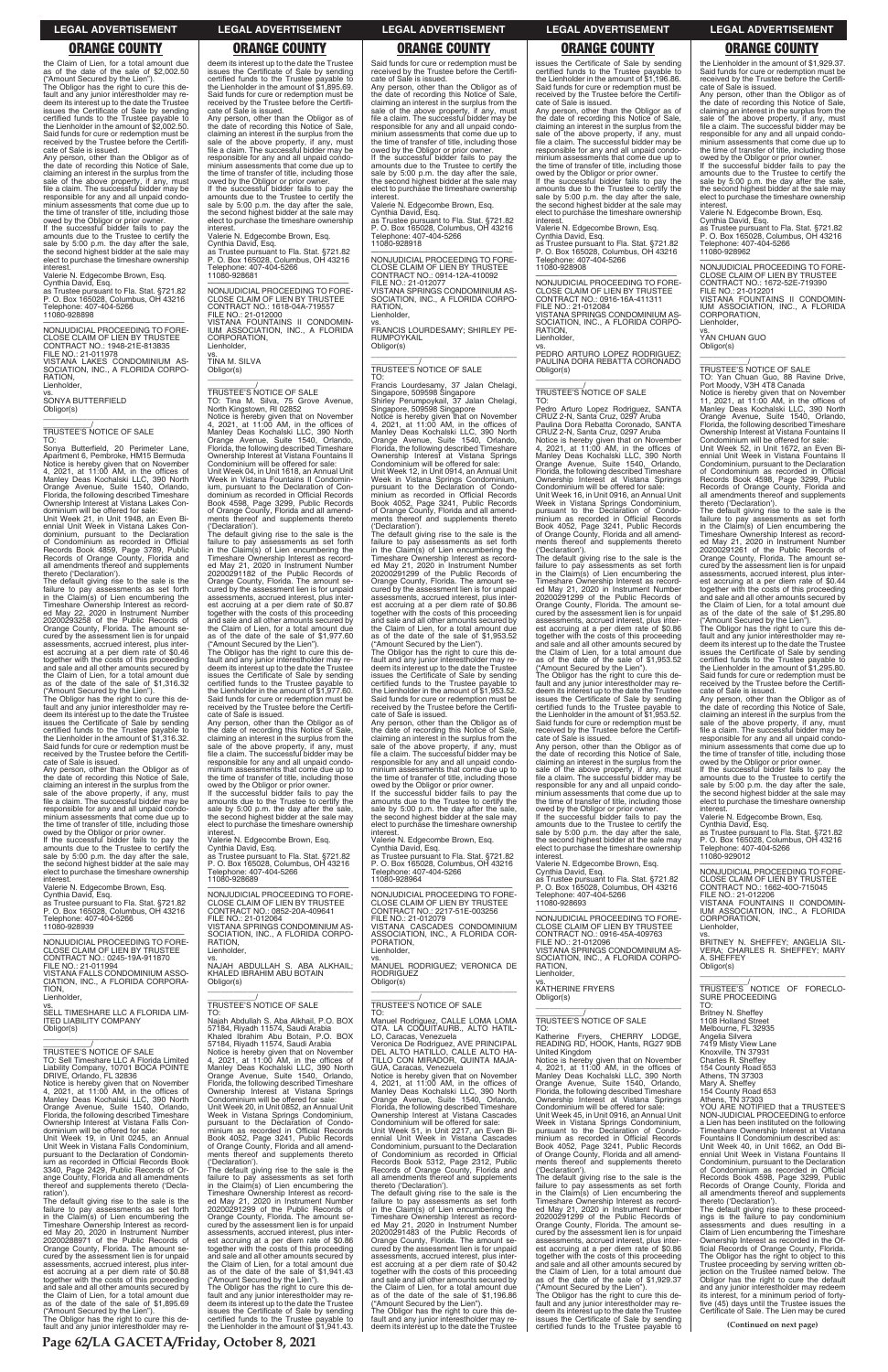**LA GACETA/Friday, October 8, 2021/Page 63**

**LEGAL ADVERTISEMENT LEGAL ADVERTISEMENT LEGAL ADVERTISEMENT LEGAL ADVERTISEMENT LEGAL ADVERTISEMENT**

# **ORANGE COUNTY ORANGE COUNTY ORANGE COUNTY ORANGE COUNTY ORANGE COUNTY**

by sending certified funds to the Trustee payable to the Lienholder in the amount of \$1,237.07, plus interest (calculated by multiplying \$0.44 times the number of days that have elapsed since September 22, 2021), plus the costs of this proceed-ing. Said funds for cure or redemption must be received by the Trustee before the Certificate of Sale is issued. Michael E. Carleton, Esq. Valerie N. Edgecombe Brown, Esq. Cynthia David, Esq. as Trustee pursuant to Fla. Stat. §721.82 P. O. Box 165028 Columbus, OH 43216-5028 Telephone: 407-404-5266 Telecopier: 614-220-5613 11080-928904 —————————————————— NONJUDICIAL PROCEEDING TO FORE-

CLOSE CLAIM OF LIEN BY TRUSTEE CONTRACT NO.: 1485-43O-716224 FILE NO.: 21-012208 VISTANA FOUNTAINS II CONDOMIN-IUM ASSOCIATION, INC., A FLORIDA CORPORATION, Lienholder,

vs. EDGAR ABRAHAM RIVERA ESTEVEZ, AKA EDGAR RIVERA ESTEVEZ; WEN-DY LIZZET JURADO DE RIVERA, AKA WENDY JURADO DE RIVERA Obligor(s)

 $\overline{\phantom{a}}$  , and the set of the set of the set of the set of the set of the set of the set of the set of the set of the set of the set of the set of the set of the set of the set of the set of the set of the set of the s

\_\_\_\_\_\_\_\_\_\_\_/ TRUSTEE'S NOTICE OF SALE

TO: Edgar Abraham Rivera Estevez, AKA Edgar Rivera Estevez, 3 CALLE. 6-41 ZONA 3 QUINTAS AGUAS, Escuintla, 05001 Guatemala

failure to pay assessments as set forth in the Claim(s) of Lien encumbering the Timeshare Ownership Interest as record-ed May 21, 2020 in Instrument Number 20200291261 of the Public Records of Orange County, Florida. The amount se-cured by the assessment lien is for unpaid assessments, accrued interest, plus interest accruing at a per diem rate of \$0.44 together with the costs of this proceeding and sale and all other amounts secured by the Claim of Lien, for a total amount due as of the date of the sale of \$1,318.76

Wendy Lizzet Jurado De Rivera, AKA Wendy Jurado De Rivera, 3 CALLE 2-35 ZONA 8 BALCONES, CIUDAD SAN

CRISTOBAL, Mixco, Guatemala Notice is hereby given that on November 4, 2021, at 11:00 AM, in the offices of Manley Deas Kochalski LLC, 390 North Orange Avenue, Suite 1540, Orlando, Florida, the following described Timeshare Ownership Interest at Vistana Fountains II Condominium will be offered for sale: Unit Week 43, in Unit 1485, an Odd Bi-

—————————————————— NONJUDICIAL PROCEEDING TO FORE-CLOSE CLAIM OF LIEN BY TRUSTEE CONTRACT NO.: 1485-46O-713582 FILE NO.: 21-012212 VISTANA FOUNTAINS II CONDOMIN-IUM ASSOCIATION, INC., A FLORIDA CORPORATION, Lienholder,

ennial Unit Week in Vistana Fountains II Condominium, pursuant to the Declaration of Condominium as recorded in Official Records Book 4598, Page 3299, Public Records of Orange County, Florida and all amendments thereof and supplements thereto ('Declaration'). The default giving rise to the sale is the

 $\overline{\phantom{a}}$  , and the set of the set of the set of the set of the set of the set of the set of the set of the set of the set of the set of the set of the set of the set of the set of the set of the set of the set of the s \_\_\_\_\_\_\_\_\_\_\_/ TRUSTEE'S NOTICE OF SALE

("Amount Secured by the Lien"). The Obligor has the right to cure this de-fault and any junior interestholder may redeem its interest up to the date the Trustee issues the Certificate of Sale by sending certified funds to the Trustee payable to the Lienholder in the amount of \$1,318.76. Said funds for cure or redemption must be received by the Trustee before the Certifi-

cate of Sale is issued. Any person, other than the Obligor as of the date of recording this Notice of Sale, claiming an interest in the surplus from the sale of the above property, if any, must file a claim. The successful bidder may be responsible for any and all unpaid condo-minium assessments that come due up to the time of transfer of title, including those

### \_\_\_\_\_\_\_\_\_\_\_\_/<br>TRUSTEE'S NOTICE OF FORECLO-SURE PROCEEDING TO: Inmaculada Thompson 2059 ITALIA

owed by the Obligor or prior owner. If the successful bidder fails to pay the amounts due to the Trustee to certify the sale by 5:00 p.m. the day after the sale, the second highest bidder at the sale may elect to purchase the timeshare ownership interest.

Valerie N. Edgecombe Brown, Esq. Cynthia David, Esq.

as Trustee pursuant to Fla. Stat. §721.82 P. O. Box 165028, Columbus, OH 43216 Telephone: 407-404-5266 11080-928947

vs. BRAENDON A. CONNEY Obligor(s)

\_\_\_\_\_\_\_\_\_\_\_\_/<br>TRUSTEE'S NOTICE OF FORECLO-SURE PROCEEDING TO: James E. Rasmussen 120 SHAWN AVENUE

the date of recording this Notice of Sale, claiming an interest in the surplus from the sale of the above property, if any, must file a claim. The successful bidder may be responsible for any and all unpaid condominium assessments that come due up to the time of transfer of title, including those owed by the Obligor or prior owner. If the successful bidder fails to pay the amounts due to the Trustee to certify the sale by 5:00 p.m. the day after the sale,

the second highest bidder at the sale may elect to purchase the timeshare ownership interest.

Valerie N. Edgecombe Brown, Esq. Cynthia David, Esq. as Trustee pursuant to Fla. Stat. §721.82 P. O. Box 165028, Columbus, OH 43216 Telephone: 407-404-5266 11080-928683

> owed by the Obligor or prior owner. If the successful bidder fails to pay the amounts due to the Trustee to certify the sale by 5:00 p.m. the day after the sale, the second highest bidder at the sale may elect to purchase the timeshare ownership interest

—————————————————— NONJUDICIAL PROCEEDING TO FORE-CLOSE CLAIM OF LIEN BY TRUSTEE CONTRACT NO.: 2135-18AO-010653 FILE NO.: 21-012245 VISTANA CASCADES CONDOMINIUM ASSOCIATION, INC., A FLORIDA COR-PORATION, Lienholder,

> eroc..<br>alerie N. Edgecombe Brown, Esq. Cynthia David, Esq.

vs. INMACULADA THOMPSON Obligor(s) \_\_\_\_\_\_\_\_\_\_\_\_\_\_\_\_\_\_\_\_\_\_\_\_\_\_\_\_\_\_\_\_\_

> vs. DEES CREATIONS, LLC, A LIMITED LI-ABILITY COMPANY<br>Obligor(s)<br>————————————————————

APARTMENT 3-C

San Juan, Puerto Rico 00911 YOU ARE NOTIFIED that a TRUSTEE'S NON-JUDICIAL PROCEEDING to enforce a Lien has been instituted on the following Timeshare Ownership Interest at Vistana

Cascades Condominium described as: Unit Week 18, in Unit 2135, an Annual Unit Week in Vistana Cascade Condominium, pursuant to the Declaration of Condo-minium as recorded in Official Records Book 5312, Page 2312, Public Records of Orange County, Florida and all amend-ments thereof and supplements thereto ('Declaration').

> The Obligor has the right to cure this default and any junior interestholder may redeem its interest up to the date the Trustee

The default giving rise to these proceed-ings is the failure to pay condominium assessments and dues resulting in a Claim of Lien encumbering the Timeshare Ownership Interest as recorded in the Of-ficial Records of Orange County, Florida. The Obligor has the right to object to this Trustee proceeding by serving written ob-jection on the Trustee named below. The Obligor has the right to cure the default and any junior interestholder may redeem its interest, for a minimum period of fortyfive (45) days until the Trustee issues the Certificate of Sale. The Lien may be cured by sending certified funds to the Trustee payable to the Lienholder in the amount of \$1,189.95, plus interest (calculated by multiplying \$0.42 times the number of days that have elapsed since September 23, 2021), plus the costs of this proceed-ing. Said funds for cure or redemption must be received by the Trustee before the Certificate of Sale is issued. Valerie N. Edgecombe Brown, Esq. Cynthia David, Esq. Michael E. Carleton, Esq. Shawn L. Taylor, Esq. as Trustee pursuant to Fla. Stat. §721.82 P. O. Box 165028 Columbus, OH 43216-5028

Telephone: 407-404-5266 Telecopier: 614-220-5613 11080-928840

—————————————————— NONJUDICIAL PROCEEDING TO FORE-CLOSE CLAIM OF LIEN BY TRUSTEE CONTRACT NO.: 1831-19A-821248 FILE NO.: 21-012359 VISTANA LAKES CONDOMINIUM AS-SOCIATION, INC., A FLORIDA CORPO-RATION, Lienholder,

vs. JAMES E. RASMUSSEN Obligor(s) \_\_\_\_\_\_\_\_\_\_\_\_\_\_\_\_\_\_\_\_\_\_\_\_\_\_\_\_\_\_\_\_\_

Arlington, WI 53911 YOU ARE NOTIFIED that a TRUSTEE'S NON-JUDICIAL PROCEEDING to enforce a Lien has been instituted on the following Timeshare Ownership Interest at Vistana Lakes Condominium described as: Unit Week 19, in Unit 1831, an Annual Unit Week in Vistana Lakes Condomin-ium, pursuant to the Declaration of Condominium as recorded in Official Records Book 4859, Page 3789, Public Records of Orange County, Florida and all amendments thereof and supplements thereto

('Declaration'). The default giving rise to these proceedings is the failure to pay condominium assessments and dues resulting in a

Obligor(s)

\_\_\_\_\_\_\_\_\_\_\_\_\_\_\_\_\_\_\_\_\_\_\_\_\_\_\_\_\_\_\_\_\_

\_\_\_\_\_\_\_\_\_\_\_/ TRUSTEE'S NOTICE OF SALE TO:

Alnoor H. Ali, 386 JAMESTOWN COURT,

Aurora, IL 60502 Farzana A. Ali, AKA Farzana Ali, 1319 DA-VINE DRIVE, Glendale Heights, IL 60139 Notice is hereby given that on November 11, 2021, at 11:00 AM, in the offices of Manley Deas Kochalski LLC, 390 North Orange Avenue, Suite 1540, Orlando, Florida, the following described Timeshare Ownership Interest at Vistana Lakes Con-

dominium will be offered for sale: Unit Week 30, in Unit 1814, an Annual Unit Week in Vistana Lakes Condomin-ium, pursuant to the Declaration of Con-dominium as recorded in Official Records Book 4859, Page 3789, Public Records of Orange County, Florida and all amend-ments thereof and supplements thereto ('Declaration'). The default giving rise to the sale is the

failure to pay assessments as set forth in the Claim(s) of Lien encumbering the Timeshare Ownership Interest as record-ed May 22, 2020 in Instrument Number 20200293259 of the Public Records of Orange County, Florida. The amount se-cured by the assessment lien is for unpaid assessments, accrued interest, plus interest accruing at a per diem rate of \$0.92 together with the costs of this proceeding and sale and all other amounts secured by the Claim of Lien, for a total amount due as of the date of the sale of \$2,098.90

> —————————————————— NONJUDICIAL PROCEEDING TO FORE-CLOSE CLAIM OF LIEN BY TRUSTEE CONTRACT NO.: 1472-31A-709378 FILE NO.: 21-012390 VISTANA FOUNTAINS II CONDOMIN-IUM ASSOCIATION, INC., A FLORIDA CORPORATION,

("Amount Secured by the Lien"). The Obligor has the right to cure this de-fault and any junior interestholder may redeem its interest up to the date the Trustee issues the Certificate of Sale by sending certified funds to the Trustee payable to the Lienholder in the amount of \$2,098.90. aid funds for cure or redemption must be received by the Trustee before the Certifi-

> na Lambois, LARREA 1168 PISO 6, Bue-<br>nos Aires, 1117 Argentina<br>Notice is hereby given that on November<br>4, 2021, at 11:00 AM, in the offices of<br>Manley Deas Kochalski LLC, 390 North<br>Orange Avenue, Suite 1540, Orlando, Florida, the following described Timeshare Ownership Interest at Vistana Fountains II Condominium will be offered for sale:

cate of Sale is issued. Any person, other than the Obligor as of the date of recording this Notice of Sale, claiming an interest in the surplus from the sale of the above property, if any, must file a claim. The successful bidder may be responsible for any and all unpaid condo-minium assessments that come due up to the time of transfer of title, including those

as Trustee pursuant to Fla. Stat. §721.82 P. O. Box 165028, Columbus, OH 43216 Telephone: 407-404-5266 11080-928996

—————————————————— NONJUDICIAL PROCEEDING TO FORE-CLOSE CLAIM OF LIEN BY TRUSTEE CONTRACT NO.: 1705-22A-713254 FILE NO.: 21-012372 VISTANA FOUNTAINS II CONDOMIN-IUM ASSOCIATION, INC., A FLORIDA CORPORATION, Lienholder,

\_\_\_\_\_\_\_\_\_\_\_/ TRUSTEE'S NOTICE OF SALE

TO: Dees Creations, LLC, a Limited Liability Company, 20915 Southwest 30th Avenue, Baltimore, MD 21207 Notice is hereby given that on November 11, 2021, at 11:00 AM, in the offices of Manley Deas Kochalski LLC, 390 North Orange Avenue, Suite 1540, Orlando, Florida, the following described Timeshare Ownership Interest at Vistana Fountains II Condominium will be offered for sale: Unit Week 22, in Unit 1705, an Annual Unit Week in Vistana Fountains II Condomin-ium, pursuant to the Declaration of Condominium as recorded in Official Records Book 4598, Page 3299, Public Records of Orange County, Florida and all amendments thereof and supplements thereto ('Declaration'). The default giving rise to the sale is the

failure to pay assessments as set forth in the Claim(s) of Lien encumbering the Timeshare Ownership Interest as recorded May 21, 2020 in Instrument Number 20200291273 of the Public Records of Orange County, Florida. The amount secured by the assessment lien is for unpaid assessments, accrued interest, plus inter-est accruing at a per diem rate of \$0.87 together with the costs of this proceeding and sale and all other amounts secured by the Claim of Lien, for a total amount due as of the date of the sale of \$1,983.73 ("Amount Secured by the Lien").

| TO: Braendon A. Conney, 315 Fitzgerald       | assessments and dues resulting in a          | deem its interest up to the date the Trustee   | The Obligor has the right to cure this de-     | and sale and all other amounts secured by      |
|----------------------------------------------|----------------------------------------------|------------------------------------------------|------------------------------------------------|------------------------------------------------|
| Place, College Park, GA 30349                | Claim of Lien encumbering the Timeshare      | issues the Certificate of Sale by sending      | fault and any junior interestholder may re-    | the Claim of Lien, for a total amount due      |
| Notice is hereby given that on November      | Ownership Interest as recorded in the Of-    | certified funds to the Trustee payable to      | deem its interest up to the date the Trustee   | as of the date of the sale of \$2,032.66       |
| 4. 2021. at 11:00 AM, in the offices of      | ficial Records of Orange County, Florida.    | the Lienholder in the amount of \$1,983.73.    | issues the Certificate of Sale by sending      | ("Amount Secured by the Lien").                |
| Manley Deas Kochalski LLC, 390 North         | The Obligor has the right to object to this  | Said funds for cure or redemption must be      | certified funds to the Trustee pavable to      | The Obligor has the right to cure this de-     |
| Orange Avenue, Suite 1540, Orlando,          | Trustee proceeding by serving written ob-    | received by the Trustee before the Certifi-    | the Lienholder in the amount of \$2,031.66.    | fault and any junior interestholder may re-    |
| Florida, the following described Timeshare   | jection on the Trustee named below. The      | cate of Sale is issued.                        | Said funds for cure or redemption must be      | deem its interest up to the date the Trustee   |
| Ownership Interest at Vistana Fountains II   | Obligor has the right to cure the default    | Any person, other than the Obligor as of       | received by the Trustee before the Certifi-    | issues the Certificate of Sale by sending      |
| Condominium will be offered for sale:        | and any junior interestholder may redeem     | the date of recording this Notice of Sale,     | cate of Sale is issued.                        | certified funds to the Trustee payable to      |
| Unit Week 46, in Unit 1485, an Odd Bi-       | its interest, for a minimum period of forty- | claiming an interest in the surplus from the   | Any person, other than the Obligor as of       | the Lienholder in the amount of \$2,032.66.    |
| ennial Unit Week in Vistana Fountains II     | five (45) days until the Trustee issues the  | sale of the above property, if any, must       | the date of recording this Notice of Sale.     | Said funds for cure or redemption must be      |
| Condominium, pursuant to the Declaration     | Certificate of Sale. The Lien may be cured   | file a claim. The successful bidder may be     | claiming an interest in the surplus from the   | received by the Trustee before the Certifi-    |
| of Condominium as recorded in Official       | by sending certified funds to the Trustee    | responsible for any and all unpaid condo-      | sale of the above property, if any, must       | cate of Sale is issued.                        |
| Records Book 4598, Page 3299, Public         | payable to the Lienholder in the amount      | minium assessments that come due up to         | file a claim. The successful bidder may be     | Any person, other than the Obligor as of       |
| Records of Orange County, Florida and        | of \$2,129.45, plus interest (calculated     | the time of transfer of title, including those | responsible for any and all unpaid condo-      | the date of recording this Notice of Sale,     |
| all amendments thereof and supplements       | by multiplying \$0.92 times the number of    | owed by the Obligor or prior owner.            | minium assessments that come due up to         | claiming an interest in the surplus from the   |
| thereto ('Declaration').                     | days that have elapsed since September       | If the successful bidder fails to pay the      | the time of transfer of title, including those | sale of the above property, if any, must       |
| The default giving rise to the sale is the   | 21, 2021), plus the costs of this proceed-   | amounts due to the Trustee to certify the      | owed by the Obligor or prior owner.            | file a claim. The successful bidder may be     |
| failure to pay assessments as set forth      | ing. Said funds for cure or redemption       | sale by 5:00 p.m. the day after the sale,      | If the successful bidder fails to pay the      | responsible for any and all unpaid condo-      |
| in the Claim(s) of Lien encumbering the      | must be received by the Trustee before       | the second highest bidder at the sale may      | amounts due to the Trustee to certify the      | minium assessments that come due up to         |
| Timeshare Ownership Interest as record-      | the Certificate of Sale is issued.           | elect to purchase the timeshare ownership      | sale by 5:00 p.m. the day after the sale,      | the time of transfer of title, including those |
| ed May 21, 2020 in Instrument Number         | Cynthia David, Esq.                          | interest.                                      | the second highest bidder at the sale may      | owed by the Obligor or prior owner.            |
| 20200291261 of the Public Records of         | Valerie N. Edgecombe Brown, Esq.             | Valerie N. Edgecombe Brown, Esg.               | elect to purchase the timeshare ownership      | If the successful bidder fails to pay the      |
| Orange County, Florida. The amount se-       | Michael E. Carleton, Esg.                    | Cynthia David, Esg.                            | interest.                                      | amounts due to the Trustee to certify the      |
| cured by the assessment lien is for unpaid   | as Trustee pursuant to Fla. Stat. §721.82    | as Trustee pursuant to Fla. Stat. §721.82      | Valerie N. Edgecombe Brown, Esq.               | sale by 5:00 p.m. the day after the sale,      |
| assessments, accrued interest, plus inter-   | P. O. Box 165028                             | P. O. Box 165028. Columbus, OH 43216           | Cynthia David, Esq.                            | the second highest bidder at the sale may      |
| est accruing at a per diem rate of \$0.44    | Columbus, OH 43216-5028                      | Telephone: 407-404-5266                        | as Trustee pursuant to Fla. Stat. §721.82      | elect to purchase the timeshare ownership      |
| together with the costs of this proceeding   | Telephone: 407-404-5266                      | 11080-929017                                   | P. O. Box 165028, Columbus, OH 43216           | interest.                                      |
| and sale and all other amounts secured by    | Telecopier: 614-220-5613                     |                                                | Telephone: 407-404-5266                        | Valerie N. Edgecombe Brown, Esq.               |
| the Claim of Lien, for a total amount due    | 11080-928899                                 | NONJUDICIAL PROCEEDING TO FORE-                | 11080-928684                                   | Cynthia David, Esq.                            |
| as of the date of the sale of \$1,287.76     |                                              | CLOSE CLAIM OF LIEN BY TRUSTEE                 |                                                | as Trustee pursuant to Fla. Stat. §721.82      |
| ("Amount Secured by the Lien").              | NONJUDICIAL PROCEEDING TO FORE-              | CONTRACT NO.: 2218-44A-035153                  | NONJUDICIAL PROCEEDING TO FORE-                | P. O. Box 165028, Columbus, OH 43216           |
| The Obligor has the right to cure this de-   | CLOSE CLAIM OF LIEN BY TRUSTEE               | FILE NO.: 21-012379                            | CLOSE CLAIM OF LIEN BY TRUSTEE                 | Telephone: 407-404-5266                        |
| fault and any junior interestholder may re-  | CONTRACT NO.: 1814-30A-821064                | VISTANA CASCADES CONDOMINIUM                   | CONTRACT NO.: 1475-28A-717691                  | 11080-928688                                   |
| deem its interest up to the date the Trustee | FILE NO.: 21-012362                          | ASSOCIATION. INC., A FLORIDA COR-              | FILE NO.: 21-012384                            |                                                |
| issues the Certificate of Sale by sending    | VISTANA LAKES CONDOMINIUM AS-                | PORATION.                                      | VISTANA FOUNTAINS II CONDOMIN-                 | NONJUDICIAL PROCEEDING TO FORE-                |
| certified funds to the Trustee payable to    | SOCIATION, INC., A FLORIDA CORPO-            | Lienholder,                                    | IUM ASSOCIATION, INC., A FLORIDA               | CLOSE CLAIM OF LIEN BY TRUSTEE                 |
| the Lienholder in the amount of \$1,287.76.  | RATION.                                      | VS.                                            | CORPORATION,                                   | CONTRACT NO.: 2245-51AO-029142                 |
| Said funds for cure or redemption must be    | Lienholder,                                  | DAIGLE: JENNIFER N.<br>DONALD P.               | Lienholder.                                    | FILE NO.: 21-012480                            |
| received by the Trustee before the Certifi-  | VS.                                          | <b>DAIGLE</b>                                  | vs.                                            | VISTANA CASCADES CONDOMINIUM                   |
| cate of Sale is issued.                      | ALNOOR H. ALI; FARZANA A. ALI, AKA           | Obligor(s)                                     | LADY S. DANIZA GRAJALES: HUMBER-               |                                                |
| Any person, other than the Obligor as of     | FARZANA ALI                                  |                                                | TO E. ALVARADO                                 | (Continued on next page)                       |

# \_\_\_\_\_\_\_\_\_\_\_/ TRUSTEE'S NOTICE OF SALE

TO:

Donald P. Daigle, 9 BROADVIEW DRIVE, Litchfield, NH 03052

Jennifer N. Daigle, 9 BROADVIEW DRIVE, Litchfield, NH 03052 Notice is hereby given that on November 11, 2021, at 11:00 AM, in the offices of Manley Deas Kochalski LLC, 390 North Orange Avenue, Suite 1540, Orlando, Florida, the following described Timeshare Ownership Interest at Vistana Cascades Condominium will be offered for sale:

Unit Week 44, in Unit 2218, an Annual Unit Week in Vistana Cascades Condominium, pursuant to the Declaration of Condominium as recorded in Official Records Book 5312, Page 2312, Public Records of Or-ange County, Florida and all amendments thereof and supplements thereto ('Decla-

ration'). The default giving rise to the sale is the failure to pay assessments as set forth in the Claim(s) of Lien encumbering the Timeshare Ownership Interest as recorded May 21, 2020 in Instrument Number 20200292012 of the Public Records of Orange County, Florida. The amount secured by the assessment lien is for unpaid assessments, accrued interest, plus est accruing at a per diem rate of \$0.88 together with the costs of this proceeding and sale and all other amounts secured by the Claim of Lien, for a total amount due as of the date of the sale of \$2,012.52 ("Amount Secured by the Lien"). The Obligor has the right to cure this de-

fault and any junior interestholder may re-deem its interest up to the date the Trustee issues the Certificate of Sale by sending certified funds to the Trustee payable to the Lienholder in the amount of \$2,012.52. Said funds for cure or redemption must be received by the Trustee before the Certifi-cate of Sale is issued. Any person, other than the Obligor as of

the date of recording this Notice of Sale, claiming an interest in the surplus from the sale of the above property, if any, must file a claim. The successful bidder may be responsible for any and all unpaid condo-minium assessments that come due up to the time of transfer of title, including those owed by the Obligor or prior owner. If the successful bidder fails to pay the

amounts due to the Trustee to certify the sale by 5:00 p.m. the day after the sale, the second highest bidder at the sale may elect to purchase the timeshare ownership

interest. Valerie N. Edgecombe Brown, Esq.

Cynthia David, Esq. as Trustee pursuant to Fla. Stat. §721.82 P. O. Box 165028, Columbus, OH 43216 Telephone: 407-404-5266 11080-929006

—————————————————— NONJUDICIAL PROCEEDING TO FORE-CLOSE CLAIM OF LIEN BY TRUSTEE CONTRACT NO.: 1472-11A-709418 FILE NO.: 21-012382 VISTANA FOUNTAINS II CONDOMIN-IUM ASSOCIATION, INC., A FLORIDA CORPORATION,

Lienholder,

vs. RAMON FRANCO; CECILIA L. DE FRAN-CO Obligor(s)

\_\_\_\_\_\_\_\_\_\_\_\_\_\_\_\_\_\_\_\_\_\_\_\_\_\_\_\_\_\_\_\_\_

\_\_\_\_\_\_\_\_\_\_\_/ TRUSTEE'S NOTICE OF SALE

TO: Ramon Franco, LA CANADA POLO CLUB, RUTA 6, S-N OPENDOR, Buenos Aires, 6708 Argentina Cecilia L. De Franco, LA CANADA POLO CLUB, RUTA 6, S-N OPENDOR, Buenos

Aires, 6708 Argentina Notice is hereby given that on November 4, 2021, at 11:00 AM, in the offices of Manley Deas Kochalski LLC, 390 North Orange Avenue, Suite 1540, Orlando, Florida, the following described Timeshare Ownership Interest at Vistana Fountains II Condominium will be offered for sale: Unit Week 11, in Unit 1472, an Annual Unit

Week in Vistana Fountains II Condomin-ium, pursuant to the Declaration of Con-dominium as recorded in Official Records Book 4598, Page 3299, Public Records of Orange County, Florida and all amend-ments thereof and supplements thereto

('Declaration'). The default giving rise to the sale is the failure to pay assessments as set forth in the Claim(s) of Lien encumbering the Timeshare Ownership Interest as record-ed May 21, 2020 in Instrument Number 20200291182 of the Public Records of Orange County, Florida. The amount se-cured by the assessment lien is for unpaid assessments, accrued interest, plus inter-est accruing at a per diem rate of \$0.87 together with the costs of this proceeding and sale and all other amounts secured by the Claim of Lien, for a total amount due as of the date of the sale of \$2,031.66

("Amount Secured by the Lien"). The Obligor has the right to cure this de-

Obligor(s) \_\_\_\_\_\_\_\_\_\_\_\_\_\_\_\_\_\_\_\_\_\_\_\_\_\_\_\_\_\_\_\_\_

\_\_\_\_\_\_\_\_\_\_\_/ TRUSTEE'S NOTICE OF SALE

TO: Lady S. Daniza Grajales, PUERTO AZUL MANZANA C PRIMA 2, VILLA 3, Guaya-quil, 004 Ecuador

Humberto E. Alvarado, PUERTO AZUL MANZANA M-E, VILLA 15, Guayaquil, Ecuador

Notice is hereby given that on November 4, 2021, at 11:00 AM, in the offices of Manley Deas Kochalski LLC, 390 North Orange Avenue, Suite 1540, Orlando, Florida, the following described Timeshare Ownership Interest at Vistana Fountains II

Condominium will be offered for sale: Unit Week 28, in Unit 1475, an Annual Unit Week in Vistana Fountains II Condominium, pursuant to the Declaration of Con-dominium as recorded in Official Records Book 4598, Page 3299, Public Records of Orange County, Florida and all amend-ments thereof and supplements thereto ('Declaration').

The default giving rise to the sale is the failure to pay assessments as set forth in the Claim(s) of Lien encumbering the Timeshare Ownership Interest as record-ed May 21, 2020 in Instrument Number 20200291273 of the Public Records of Orange County, Florida. The amount se-cured by the assessment lien is for unpaid assessments, accrued interest, plus interest accruing at a per diem rate of \$0.87 together with the costs of this proceeding and sale and all other amounts secured by the Claim of Lien, for a total amount due as of the date of the sale of \$2,031.66 ("Amount Secured by the Lien").

The Obligor has the right to cure this de-fault and any junior interestholder may re-deem its interest up to the date the Trustee issues the Certificate of Sale by sending certified funds to the Trustee payable to the Lienholder in the amount of \$2,031.66. Said funds for cure or redemption must be received by the Trustee before the Certifi-cate of Sale is issued.

Any person, other than the Obligor as of the date of recording this Notice of Sale, claiming an interest in the surplus from the sale of the above property, if any, must file a claim. The successful bidder may be responsible for any and all unpaid condominium assessments that come due up to the time of transfer of title, including those owed by the Obligor or prior owner.

If the successful bidder fails to pay the amounts due to the Trustee to certify the sale by 5:00 p.m. the day after the sale, the second highest bidder at the sale may elect to purchase the timeshare ownership interest.

Valerie N. Edgecombe Brown, Esq. Cynthia David, Esq. as Trustee pursuant to Fla. Stat. §721.82 P. O. Box 165028, Columbus, OH 43216 Telephone: 407-404-5266 11080-928686

Lienholder,

vs. ENRIQUE JOSE QUINTANA; BEATRIZ-ELENA LAMBOIS, AKA BEATRIZ ELENA LAMBOIS Obligor(s) \_\_\_\_\_\_\_\_\_\_\_\_\_\_\_\_\_\_\_\_\_\_\_\_\_\_\_\_\_\_\_\_\_

### \_\_\_\_\_\_\_\_\_\_\_/ TRUSTEE'S NOTICE OF SALE

TO: Enrique Jose Quintana, LARREA 1168 PISO 6, Buenos Aires 1117, Argentina Beatriz-Elena Lambois, AKA Beatriz Ele-

Unit Week 31, in Unit 1472, an Annual Unit Week in Vistana Fountains II Condomin-ium, pursuant to the Declaration of Condominium as recorded in Official Records Book 4598, Page 3299, Public Records of Orange County, Florida and all amendments thereof and supplements thereto

('Declaration'). The default giving rise to the sale is the failure to pay assessments as set forth in the Claim(s) of Lien encumbering the Timeshare Ownership Interest as recorded May 21, 2020 in Instrument Number 20200291191 of the Public Records of Orange County, Florida. The amount secured by the assessment lien is for unpaid assessments, accrued interest, plus inter-est accruing at a per diem rate of \$0.87 together with the costs of this proceeding and sale and all other amounts secured by the Claim of Lien, for a total amount due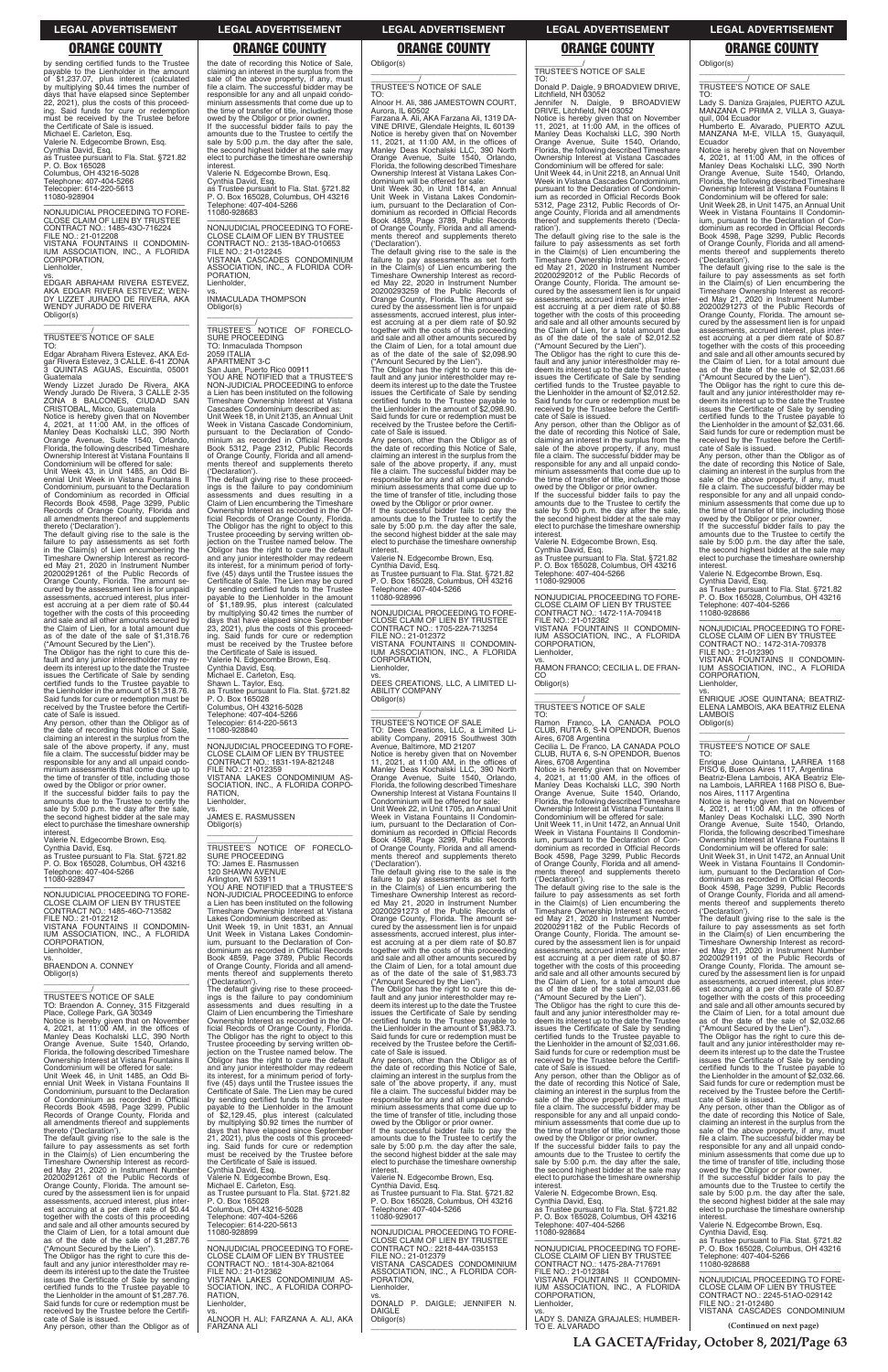**Page 64/LA GACETA/Friday, October 8, 2021**

### **LEGAL ADVERTISEMENT LEGAL ADVERTISEMENT LEGAL ADVERTISEMENT LEGAL ADVERTISEMENT LEGAL ADVERTISEMENT**

### **ORANGE COUNTY ORANGE COUNTY ORANGE COUNTY ORANGE COUNTY ORANGE COUNTY**

ASSOCIATION, INC., A FLORIDA COR-PORATION, Lienholder,

vs. DESMOND TWEEBOOM, AKA D. P. TWEEBOOM; HAYDEE SCHOLTZ, AKA H. SCHOLTZ Obligor(s)

\_\_\_\_\_\_\_\_\_\_\_\_\_\_\_\_\_\_\_\_\_\_\_\_\_\_\_\_\_\_\_\_\_

### \_\_\_\_\_\_\_\_\_\_\_/ TRUSTEE'S NOTICE OF SALE

TO: Desmond Tweeboom, AKA D. P. Twee-

boom, Colombiaweg #31, Sta. Maria, Wil-lemstad, 00000 Curaçao Haydee Scholtz, AKA H. Scholtz, Kaya Monzonit #457, Willemstad, Curaçao Notice is hereby given that on November<br>4, 2021, at 11:00 AM, in the offices of<br>Manley Deas Kochalski LLC, 390 North<br>Orange Avenue, Suite 1540, Orlando,<br>Florida, the following described Timeshare Ownership Interest at Vistana Cascades

Condominium will be offered for sale: Unit Week 51, in Unit 2245, an Annual Unit Week in Vistana Cascades Condominium, pursuant to the Declaration of Condomin-ium as recorded in Official Records Book 5312, Page 2312, Public Records of Orange County, Florida and all amendments thereof and supplements thereto ('Declaration').

The default giving rise to the sale is the failure to pay assessments as set forth in the Claim(s) of Lien encumbering the Timeshare Ownership Interest as record-ed May 21, 2020 in Instrument Number 20200291483 of the Public Records of Orange County, Florida. The amount se-cured by the assessment lien is for unpaid assessments, accrued interest, plus interest accruing at a per diem rate of \$0.42 together with the costs of this proceeding and sale and all other amounts secured by the Claim of Lien, for a total amount due as of the date of the sale of \$1,315.28

("Amount Secured by the Lien"). The Obligor has the right to cure this de-fault and any junior interestholder may redeem its interest up to the date the Trustee issues the Certificate of Sale by sending certified funds to the Trustee payable to the Lienholder in the amount of \$1,315.28. Said funds for cure or redemption must be received by the Trustee before the Certificate of Sale is issued.

Any person, other than the Obligor as of the date of recording this Notice of Sale,<br>claiming an interest in the surplus from the<br>sale of the above property, if any, must<br>file a claim. The successful bidder may be responsible for any and all unpaid condo-minium assessments that come due up to the time of transfer of title, including those owed by the Obligor or prior owner.

If the successful bidder fails to pay the amounts due to the Trustee to certify the sale by 5:00 p.m. the day after the sale, the second highest bidder at the sale may elect to purchase the timeshare ownership interest.

Valerie N. Edgecombe Brown, Esq. Cynthia David, Esq. as Trustee pursuant to Fla. Stat. §721.82 P. O. Box 165028, Columbus, OH 43216 Telephone: 407-404-5266 11080-928676

—————————————————— NONJUDICIAL PROCEEDING TO FORE-CLOSE CLAIM OF LIEN BY TRUSTEE CONTRACT NO.: 2346-52AO-003801 FILE NO.: 21-012482 VISTANA CASCADES CONDOMINIUM ASSOCIATION, INC., A FLORIDA COR-PORATION, Lienholder,

vs. MIGUEL R. GRAZIANI; ELIZABETH DA SILVA Obligor(s)

\_\_\_\_\_\_\_\_\_\_\_\_\_\_\_\_\_\_\_\_\_\_\_\_\_\_\_\_\_\_\_\_\_

### \_\_\_\_\_\_\_\_\_\_\_/ TRUSTEE'S NOTICE OF SALE

TO: Miguel R. Graziani, Calle Oeste Con Calle El Paso, Residencia Alto De Manzanere, Torre E Piso 23 Apt 23A, Caracas, Venezuela

Elizabeth Da Silva, Av La Estancia Ccc Tamanacio, Torre D Piso 2 Oficina 201, Urbanizacion Chuao, Caracas, 1060 Venezuela

ration'). The default giving rise to the sale is the failure to pay assessments as set forth in the Claim(s) of Lien encumbering the Timeshare Ownership Interest as record-ed May 21, 2020 in Instrument Number 20200291402 of the Public Records of Orange County, Florida. The amount secured by the assessment lien is for unpaid assessments, accrued interest, plus interest accruing at a per diem rate of \$0.66 together with the costs of this proceeding and sale and all other amounts secured by the Claim of Lien, for a total amount due as of the date of the sale of \$1,328.88 Amount Secured by the Lien").

Notice is hereby given that on November 11, 2021, at 11:00 AM, in the offices of Manley Deas Kochalski LLC, 390 North Orange Avenue, Suite 1540, Orlando, Florida, the following described Timeshare Ownership Interest at Vistana Cascades Condominium will be offered for sale:

Unit Week 52, in Unit 2346, an Annual Unit Week in Vistana Cascades Condominium, pursuant to the Declaration of Condomin-ium as recorded in Official Records Book 5312, Page 2312, Public Records of Or-ange County, Florida and all amendments thereof and supplements thereto ('Decla-

—————————————————— NONJUDICIAL PROCEEDING TO FORE-CLOSE CLAIM OF LIEN BY TRUSTEE CONTRACT NO.: 2115-04E-001383 FILE NO.: 21-012488 VISTANA CASCADES CONDOMINIUM ASSOCIATION, INC., A FLORIDA COR-PORATION, **Lienholder** 

ration'). The default giving rise to the sale is the failure to pay assessments as set forth in the Claim(s) of Lien encumbering the Timeshare Ownership Interest as record-ed May 21, 2020 in Instrument Number 20200291483 of the Public Records of Orange County, Florida. The amount se-cured by the assessment lien is for unpaid assessments, accrued interest, plus inter-<br>est accruing at a per diem rate of \$0.42<br>together with the costs of this proceeding<br>and sale and all other amounts secured by<br>the Claim of Lien, for a total amount due<br>as of the d ("Amount Secured by the Lien"). The Obligor has the right to cure this default and any junior interestholder may re-deem its interest up to the date the Trustee issues the Certificate of Sale by sending certified funds to the Trustee payable to the Lienholder in the amount of \$1,316.42. Said funds for cure or redemption must be received by the Trustee before the Certificate of Sale is issued. Any person, other than the Obligor as of the date of recording this Notice of Sale, claiming an interest in the surplus from the sale of the above property, if any, must file a claim. The successful bidder may be responsible for any and all unpaid condominium assessments that come due up to the time of transfer of title, including those owed by the Obligor or prior owner. If the successful bidder fails to pay the amounts due to the Trustee to certify the sale by 5:00 p.m. the day after the sale, the second highest bidder at the sale may elect to purchase the timeshare ownership

interest. Valerie N. Edgecombe Brown, Esq. Cynthia David, Esq. as Trustee pursuant to Fla. Stat. §721.82 P. O. Box 165028, Columbus, OH 43216 Telephone: 407-404-5266 11080-929011

interest Valerie N. Edgecombe Brown, Esq. Cynthia David, Esq. as Trustee pursuant to Fla. Stat. §721.82 P. O. Box 165028, Columbus, OH 43216

# —————————————————— NONJUDICIAL PROCEEDING TO FORE-CLOSE CLAIM OF LIEN BY TRUSTEE CONTRACT NO.: 2237-02A-011896

FILE NO.: 21-012486 VISTANA CASCADES CONDOMINIUM ASSOCIATION, INC., A FLORIDA COR-PORATION, Lienholder,

vs. GERARDO A. GONZALEZ, AKA G. SU-VILLAGA G.; DENISSE A. DE SUVIL-LAGA, AKA D. DE SUVILLAGA, AKA DENISSE A. SUVILLAGA Obligor(s)

\_\_\_\_\_\_\_\_\_\_\_\_\_\_\_\_\_\_\_\_\_\_\_\_\_\_\_\_\_\_\_\_\_

Notice is hereby given that on November<br>4, 2021, at 11:00 AM, in the offices of<br>Manley Deas Kochalski LLC, 390 North<br>Orange Avenue, Suite 1540, Orlando,<br>Florida, the following described Timeshare<br>Ownership Interest at Vist Condominium will be offered for sale:

\_\_\_\_\_\_\_\_\_\_\_/ TRUSTEE'S NOTICE OF SALE TO:

Gerardo A. Gonzalez, AKA G. Suvillaga G., Residencial El Carmen, Ave. Arcos Del Carmen # 01, Santa Tecla, La Libertad, El Salvador

Denisse A. De Suvillaga, AKA D. De Suvil-laga, AKA Denisse A. Suvillaga, Residen-cial El Carmen, Ave. Arcos Del Carmen # 01, Santa Tecla, La Libertad ,El Salvador Notice is hereby given that on November 4, 2021, at 11:00 AM, in the offices of Manley Deas Kochalski LLC, 390 North Orange Avenue, Suite 1540, Orlando, Florida, the following described Timeshare Ownership Interest at Vistana Cascades

Condominium will be offered for sale: Unit Week 02, in Unit 2237, an Annual Unit Week in Vistana Cascades Condominium, pursuant to the Declaration of Condominium as recorded in Official Records Book 5312, Page 2312, Public Records of Or-ange County, Florida and all amendments thereof and supplements thereto ('Decla-

> cate of Sale is issued.<br>Any person, other than the Obligor as of Any person, other than the Obligor as of the date of recording this Notice of Sale, claiming an interest in the surplus from the sale of the above property, if any, must file a claim. The successful bidder may be responsible for any and all unpaid condominium assessments that come due up to the time of transfer of title, including those owed by the Obligor or prior owner.

ration') The default giving rise to the sale is the

The Obligor has the right to cure this default and any junior interestholder may re-<br>deem its interest up to the date the Trustee<br>issues the Certificate of Sale by sending<br>certified funds to the Trustee payable to the Lienholder in the amount of \$1,328.88. Said funds for cure or redemption must be received by the Trustee before the Certificate of Sale is issued.

Any person, other than the Obligor as of the date of recording this Notice of Sale, claiming an interest in the surplus from the sale of the above property, if any, must file a claim. The successful bidder may be responsible for any and all unpaid condominium assessments that come due up to the time of transfer of title, including those

> failure to pay assessments as set forth in the Claim(s) of Lien encumbering the Timeshare Ownership Interest as recorded May 26, 2020 in Instrument Number 20200296130 of the Public Records of Orange County, Florida. The amount secured by the assessment lien is for unpaid assessments, accrued interest, plus inter-est accruing at a per diem rate of \$0.98 together with the costs of this proceeding and sale and all other amounts secured by the Claim of Lien, for a total amount due as of the date of the sale of \$2,093.01 ("Amount Secured by the Lien"). The Obligor has the right to cure this default and any junior interestholder may redeem its interest up to the date the Trustee issues the Certificate of Sale by sending certified funds to the Trustee payable to the Lienholder in the amount of \$2,093.01. Said funds for cure or redemption must be received by the Trustee before the Certificate of Sale is issued. Any person, other than the Obligor as of the date of recording this Notice of Sale, claiming an interest in the surplus from the

owed by the Obligor or prior owner. If the successful bidder fails to pay the amounts due to the Trustee to certify the sale by 5:00 p.m. the day after the sale, the second highest bidder at the sale may elect to purchase the timeshare ownership

interest. Valerie N. Edgecombe Brown, Esq.

Cynthia David, Esq. as Trustee pursuant to Fla. Stat. §721.82 P. O. Box 165028, Columbus, OH 43216 Telephone: 407-404-5266 11080-928955

vs. JUAN E. PEREZ; MARIA E. PINTO, AKA M. EUGENIA PINTO Obligor(s) \_\_\_\_\_\_\_\_\_\_\_\_\_\_\_\_\_\_\_\_\_\_\_\_\_\_\_\_\_\_\_\_\_

### \_\_\_\_\_\_\_\_\_\_\_/ TRUSTEE'S NOTICE OF SALE

TO: Juan E. Perez, Domingo Bondi 943, Dpt. 1204, Las Condes, Santiago, Chile Maria E. Pinto, AKA M. Eugenia Pinto, Do-mingo Bondi 943, Dpt. 1204, Las Condes, Santiago, 7550000 Chile

Notice is hereby given that on November<br>11, 2021, at 11:00 AM, in the offices of<br>Manley Deas Kochalski LLC, 390 North<br>Orange Avenue, Suite 1540, Orlando,<br>Florida, the following described Timeshare<br>Ownership Interest at Vis

The default giving rise to the sale is the failure to pay assessments as set forth in the Claim(s) of Lien encumbering the Timeshare Ownership Interest as record-ed May 26, 2020 in Instrument Number 20200296130 of the Public Records of Orange County, Florida. The amount se-cured by the assessment lien is for unpaid assessments, accrued interest, plus interest accruing at a per diem rate of \$0.98 together with the costs of this proceeding and sale and all other amounts secured by the Claim of Lien, for a total amount due as of the date of the sale of \$2,101.97 ("Amount Secured by the Lien").

Condominium will be offered for sale: Unit Week 04, in Unit 2115, an Even Bi-ennial Unit Week in Vistana Cascades Condominium, pursuant to the Declaration of Condominium as recorded in Official Records Book 5312, Page 2312, Public Records of Orange County, Florida and all amendments thereof and supplements thereto ('Declaration'). The default giving rise to the sale is the failure to pay assessments as set forth in the Claim(s) of Lien encumbering the Timeshare Ownership Interest as recorded May 21, 2020 in Instrument Number 20200291955 of the Public Records of Orange County, Florida. The amount se-cured by the assessment lien is for unpaid assessments, accrued interest, plus interest accruing at a per diem rate of \$0.44 together with the costs of this proceeding and sale and all other amounts secured by the Claim of Lien, for a total amount due as of the date of the sale of \$1,303.72 ("Amount Secured by the Lien"). The Obligor has the right to cure this de-fault and any junior interestholder may re-deem its interest up to the date the Trustee issues the Certificate of Sale by sending certified funds to the Trustee payable to the Lienholder in the amount of \$1,303.72. Said funds for cure or redemption must be received by the Trustee before the Certificate of Sale is issued. Any person, other than the Obligor as of the date of recording this Notice of Sale, claiming an interest in the surplus from the sale of the above property, if any, must file a claim. The successful bidder may be responsible for any and all unpaid condominium assessments that come due up to the time of transfer of title, including those owed by the Obligor or prior owner. If the successful bidder fails to pay the amounts due to the Trustee to certify the sale by 5:00 p.m. the day after the sale, the second highest bidder at the sale may elect to purchase the timeshare ownership

If the successful bidder fails to pay amounts due to the Trustee to certify the sale by 5:00 p.m. the day after the sale, the second highest bidder at the sale may elect to purchase the timeshare ownership interest.

Telephone: 407-404-5266 11080-928886

—————————————————— NONJUDICIAL PROCEEDING TO FORE-CLOSE CLAIM OF LIEN BY TRUSTEE CONTRACT NO.: 1459-51A-709673 FILE NO.: 21-012508 VISTANA FOUNTAINS II CONDOMIN-IUM ASSOCIATION, INC., A FLORIDA CORPORATION, Lienholder,

vs. CARLOS SILVA TERAN Obligor(s)

\_\_\_\_\_\_\_\_\_\_\_\_\_\_\_\_\_\_\_\_\_\_\_\_\_\_\_\_\_\_\_\_\_

# \_\_\_\_\_\_\_\_\_\_\_/ TRUSTEE'S NOTICE OF SALE TO: Carlos Silva Teran, CAMINO LA TAGUA 3647, LO BARNECHEA, San-tiago, Chile

Unit Week 51, in Unit 1459, an Annual Unit Week in Vistana Fountains II Condominium, pursuant to the Declaration of Condominium as recorded in Official Records Book 4598, Page 3299, Public Records of Orange County, Florida and all amendments thereof and supplements thereto ('Declaration').

The default giving rise to the sale is the failure to pay assessments as set forth in the Claim(s) of Lien encumbering the Timeshare Ownership Interest as recorded May 21, 2020 in Instrument Number 20200291261 of the Public Records of Orange County, Florida. The amount se-cured by the assessment lien is for unpaid assessments, accrued interest, plus interest accruing at a per diem rate of \$0.87 together with the costs of this proceeding and sale and all other amounts secured by the Claim of Lien, for a total amount due<br>as of the date of the sale of \$2,007.51<br>("Amount Secured by the Lien").<br>The Obligor has the right to cure this de-<br>fault and any junior interestholder may re-

> RATION, **Lienholder**

deem its interest up to the date the Trustee issues the Certificate of Sale by sending certified funds to the Trustee payable to the Lienholder in the amount of \$2,007.51. Said funds for cure or redemption must be received by the Trustee before the Certifi-

If the successful bidder fails to pay the amounts due to the Trustee to certify the sale by 5:00 p.m. the day after the sale, the second highest bidder at the sale may elect to purchase the timeshare ownership interest.

Valerie N. Edgecombe Brown, Esq.

Cynthia David, Esq. as Trustee pursuant to Fla. Stat. §721.82 P. O. Box 165028, Columbus, OH 43216 Telephone: 407-404-5266 11080-928687

—————————————————— NONJUDICIAL PROCEEDING TO FORE-CLOSE CLAIM OF LIEN BY TRUSTEE CONTRACT NO.: 0014-21A-011136 FILE NO.: 21-012514 VISTANA CONDOMINIUM ASSOCIA-TION, INC., A FLORIDA CORPORATION, Lienholder,

vs. CIARAN BURKE; NISHA BURKE Obligor(s) \_\_\_\_\_\_\_\_\_\_\_\_\_\_\_\_\_\_\_\_\_\_\_\_\_\_\_\_\_\_\_\_\_

### \_\_\_\_\_\_\_\_\_\_\_/ TRUSTEE'S NOTICE OF SALE

TO: Ciaran Burke, #171 FAIRWIND LANE, SOUTHERN HEIGHTS, Christ Church, BB17126 Barbados Nisha Burke, #171 FAIRWIND LANE,

Southern Heights, Barbados Notice is hereby given that on November 11, 2021, at 11:00 AM, in the offices of Manley Deas Kochalski LLC, 390 North Orange Avenue, Suite 1540, Orlando, Florida, the following described Timeshare Ownership Interest at Vistana Condomini-

um will be offered for sale: Unit Week 21, in Unit 0014, an Annual Unit Week in Vistana Condominium, pur-suant to the Declaration of Condominium as recorded in Official Records Book 3167, Page 1201, Public Records of Or-ange County, Florida and all amendments thereof and supplements thereto ('Decla-

sale of the above property, if any, must file a claim. The successful bidder may be responsible for any and all unpaid condominium assessments that come due up to the time of transfer of title, including those

owed by the Obligor or prior owner. If the successful bidder fails to pay the amounts due to the Trustee to certify the sale by 5:00 p.m. the day after the sale, the second highest bidder at the sale may elect to purchase the timeshare ownership

interest. Valerie N. Edgecombe Brown, Esq. Cynthia David, Esq. as Trustee pursuant to Fla. Stat. §721.82

P. O. Box 165028, Columbus, OH 43216 Telephone: 407-404-5266 11080-929002

—————————————————— NONJUDICIAL PROCEEDING TO FORE-CLOSE CLAIM OF LIEN BY TRUSTEE CONTRACT NO.: 0050-12A-010134 FILE NO.: 21-012515 VISTANA CONDOMINIUM ASSOCIA-TION, INC., A FLORIDA CORPORATION, Lienholder,

vs. FILIPPO MESSINA; NANCY HERMOSIL-LA

Obligor(s) \_\_\_\_\_\_\_\_\_\_\_\_\_\_\_\_\_\_\_\_\_\_\_\_\_\_\_\_\_\_\_\_\_

### \_\_\_\_\_\_\_\_\_\_\_/ TRUSTEE'S NOTICE OF SALE

TO: Filippo Messina, AV. BOLIVAR NORTE CALLEJON MAJAY,, TORRE KOKUY PISO 5-5-A, Valencia, 2001 Venezuela Nancy Hermosilla, URB. CARABOBO,<br>AVE. PRINCIPAL No. 148, CENTRO<br>PROFESIONALNORTE.MEZZ.No.4,Valencia 2001, Venezuela

Notice is hereby given that on November 11, 2021, at 11:00 AM, in the offices of Manley Deas Kochalski LLC, 390 North Orange Avenue, Suite 1540, Orlando, Florida, the following described Timeshare Ownership Interest at Vistana Condomini-

um will be offered for sale: Unit Week 12, in Unit 0050, an Annual Unit Week in Vistana Condominium, pursuant to the Declaration of Condominium as recorded in Official Records Book 3167, Page 1201, Public Records of Orange County, Florida and all amendments thereof and supplements thereto ('Declaration').

The Obligor has the right to cure this default and any junior interestholder may redeem its interest up to the date the Trustee issues the Certificate of Sale by sending certified funds to the Trustee payable to the Lienholder in the amount of \$2,101.97. Said funds for cure or redemption must be received by the Trustee before the Certifi-cate of Sale is issued.

Any person, other than the Obligor as of the date of recording this Notice of Sale, claiming an interest in the surplus from the sale of the above property, if any, must file a claim. The successful bidder may be responsible for any and all unpaid condo-minium assessments that come due up to the time of transfer of title, including those owed by the Obligor or prior owner. If the successful bidder fails to pay the

amounts due to the Trustee to certify the sale by 5:00 p.m. the day after the sale. the second highest bidder at the sale may elect to purchase the timeshare ownership interest.

Valerie N. Edgecombe Brown, Esq. Cynthia David, Esq. as Trustee pursuant to Fla. Stat. §721.82 P. O. Box 165028, Columbus, OH 43216 Telephone: 407-404-5266 11080-928992

—————————————————— NONJUDICIAL PROCEEDING TO FORE-CLOSE CLAIM OF LIEN BY TRUSTEE CONTRACT NO.: 2212-29O-009006 FILE NO.: 21-012535 VISTANA CASCADES CONDOMINIUM

ASSOCIATION, INC., A FLORIDA COR-PORATION, Lienholder,

vs. AUBREY R. MASON Obligor(s)

\_\_\_\_\_\_\_\_\_\_\_\_\_\_\_\_\_\_\_\_\_\_\_\_\_\_\_\_\_\_\_\_\_

### \_\_\_\_\_\_\_\_\_\_\_/ TRUSTEE'S NOTICE OF SALE

TO: Aubrey R. Mason, PO BOX 583, Iselin, NJ 08830?

Notice is hereby given that on November 4, 2021, at 11:00 AM, in the offices of Manley Deas Kochalski LLC, 390 North Orange Avenue, Suite 1540, Orlando, Florida, the following described Timeshare Ownership Interest at Vistana Cascades

Condominium will be offered for sale: Unit Week 29, in Unit 2212, an Odd Bi-ennial Unit Week in Vistana Cascades Condominium, pursuant to the Declaration of Condominium as recorded in Official Records Book 5312, Page 2312, Public Records of Orange County, Florida and all amendments thereof and supplements thereto ('Declaration').

The default giving rise to the sale is the

failure to pay assessments as set forth in the Claim(s) of Lien encumbering the Timeshare Ownership Interest as record-ed May 21, 2020 in Instrument Number 20200291300 of the Public Records of Orange County, Florida. The amount se-cured by the assessment lien is for unpaid assessments, accrued interest, plus interest accruing at a per diem rate of \$0.44 together with the costs of this proceeding and sale and all other amounts secured by the Claim of Lien, for a total amount due as of the date of the sale of \$1,272.15 ("Amount Secured by the Lien").

The Obligor has the right to cure this de-fault and any junior interestholder may redeem its interest up to the date the Trustee issues the Certificate of Sale by sending certified funds to the Trustee payable to the Lienholder in the amount of \$1,272.15. Said funds for cure or redemption must be received by the Trustee before the Certifi-cate of Sale is issued.

Any person, other than the Obligor as of the date of recording this Notice of Sale, claiming an interest in the surplus from the sale of the above property, if any, must file a claim. The successful bidder may be responsible for any and all unpaid condominium assessments that come due up to the time of transfer of title, including those owed by the Obligor or prior owner.

Valerie N. Edgecombe Brown, Esq. Cynthia David, Esq. as Trustee pursuant to Fla. Stat. §721.82

P. O. Box 165028, Columbus, OH 43216

Telephone: 407-404-5266 11080-928941

—————————————————— NONJUDICIAL PROCEEDING TO FORE-CLOSE CLAIM OF LIEN BY TRUSTEE CONTRACT NO.: 2205-36E-001654 FILE NO.: 21-012568 VISTANA CASCADES CONDOMINIUM

ASSOCIATION, INC., A FLORIDA COR-PORATION, Lienholder,

vs. MARIANA CECILIA MORALES ZARATE Obligor(s) \_\_\_\_\_\_\_\_\_\_\_\_\_\_\_\_\_\_\_\_\_\_\_\_\_\_\_\_\_\_\_\_\_

\_\_\_\_\_\_\_\_\_\_\_/ TRUSTEE'S NOTICE OF SALE

TO: Mariana Cecilia Morales Zarate, Av Los Jazmines, Gama #7 Alto, Esquina Calle, 9570 Bolivia

Notice is hereby given that on November 4, 2021, at 11:00 AM, in the offices of Manley Deas Kochalski LLC, 390 North Orange Avenue, Suite 1540, Orlando, Florida, the following described Timeshare Ownership Interest at Vistana Cascades Condominium will be offered for sale:

Unit Week 36, in Unit 2205, an Even Biennial Unit Week in Vistana Cascades Condominium, pursuant to the Declaration of Condominium as recorded in Official Records Book 5312, Page 2312, Public Records of Orange County, Florida and all amendments thereof and supplements thereto ('Declaration').

The default giving rise to the sale is the failure to pay assessments as set forth in the Claim(s) of Lien encumbering the Timeshare Ownership Interest as recorded May 21, 2020 in Instrument Number 20200291977 of the Public Records of Orange County, Florida. The amount secured by the assessment lien is for unpaid assessments, accrued interest, plus est accruing at a per diem rate of \$0.44 together with the costs of this proceeding and sale and all other amounts secured by the Claim of Lien, for a total amount due as of the date of the sale of \$1,275.29 ("Amount Secured by the Lien").

The Obligor has the right to cure this default and any junior interestholder may redeem its interest up to the date the Trustee issues the Certificate of Sale by sending certified funds to the Trustee payable to the Lienholder in the amount of \$1,275.29. Said funds for cure or redemption must be received by the Trustee before the Certifi-cate of Sale is issued.

Any person, other than the Obligor as of the date of recording this Notice of Sale, claiming an interest in the surplus from the sale of the above property, if any, must file a claim. The successful bidder may be responsible for any and all unpaid condominium assessments that come due up to the time of transfer of title, including those owed by the Obligor or prior owner. If the successful bidder fails to pay the amounts due to the Trustee to certify the sale by 5:00 p.m. the day after the sale, the second highest bidder at the sale may elect to purchase the timeshare ownership interest. Valerie N. Edgecombe Brown, Esq.

Cynthia David, Esq. as Trustee pursuant to Fla. Stat. §721.82 P. O. Box 165028, Columbus, OH 43216 Telephone: 407-404-5266

11080-928916

—————————————————— NONJUDICIAL PROCEEDING TO FORE-CLOSE CLAIM OF LIEN BY TRUSTEE CONTRACT NO.: 1875-17O-807988 FILE NO.: 21-012793 VISTANA LAKES CONDOMINIUM AS-SOCIATION, INC., A FLORIDA CORPO-

vs. JACQUELINE A. KANE

Obligor(s)

\_\_\_\_\_\_\_\_\_\_\_\_\_\_\_\_\_\_\_\_\_\_\_\_\_\_\_\_\_\_\_\_\_ \_\_\_\_\_\_\_\_\_\_\_/ TRUSTEE'S NOTICE OF SALE

TO: Jacqueline A. Kane, 30 Limerick Drive, Al-

bany, NY 12204

Notice is hereby given that on November 4, 2021, at 11:00 AM, in the offices of Manley Deas Kochalski LLC, 390 North Orange Avenue, Suite 1540, Orlando, Florida, the following described Timeshare

Ownership Interest at Vistana Lakes Con-dominium will be offered for sale: Unit Week 17, in Unit 1875, an Odd Bi-

ennial Unit Week in Vistana Lakes Con-dominium, pursuant to the Declaration of Condominium as recorded in Official Records Book 4859, Page 3789, Public Records of Orange County, Florida and all amendments thereof and supplements thereto ('Declaration'). The default giving rise to the sale is the failure to pay assessments as set forth in the Claim(s) of Lien encumbering the Timeshare Ownership Interest as recorded May 22, 2020 in Instrument Number

20200293257 of the Public Records of Orange County, Florida. The amount secured by the assessment lien is for unpaid assessments, accrued interest, plus est accruing at a per diem rate of \$0.46 together with the costs of this proceeding and sale and all other amounts secured by the Claim of Lien, for a total amount due as of the date of the sale of \$1,314.65 ("Amount Secured by the Lien").

The Obligor has the right to cure this default and any junior interestholder may re-<br>deem its interest up to the date the Trustee<br>issues the Certificate of Sale by sending<br>certified funds to the Trustee payable to the Lienholder in the amount of \$1,314.65. Said funds for cure or redemption must be received by the Trustee before the Certifi-

cate of Sale is issued. Any person, other than the Obligor as of the date of recording this Notice of Sale, claiming an interest in the surplus from the sale of the above property, if any, must file a claim. The successful bidder may be responsible for any and all unpaid condominium assessments that come due up to the time of transfer of title, including those owed by the Obligor or prior owner. If the successful bidder fails to pay the

amounts due to the Trustee to certify the sale by 5:00 p.m. the day after the sale, the second highest bidder at the sale may elect to purchase the timeshare ownership interest.

Valerie N. Edgecombe Brown, Esq.

Cynthia David, Esq. as Trustee pursuant to Fla. Stat. §721.82 P. O. Box 165028, Columbus, OH 43216 Telephone: 407-404-5266 11080-928965 ——————————————————

**(Continued on next page)**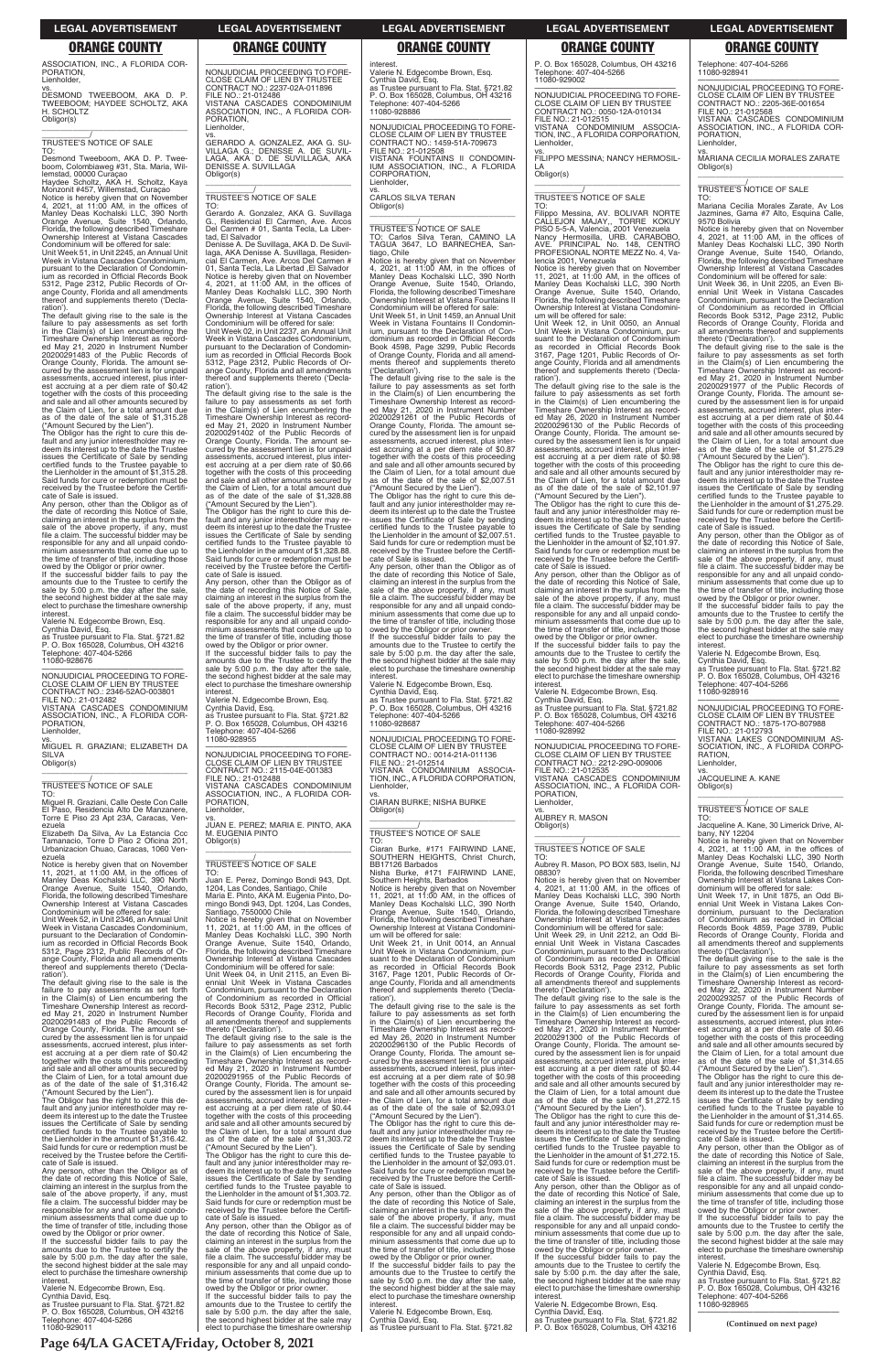**LA GACETA/Friday, October 8, 2021/Page 65**

**(Continued on next page)**

NONJUDICIAL PROCEEDING TO FORE-CLOSE CLAIM OF LIEN BY TRUSTEE CONTRACT NO.: 2631-27AO-051832 FILE NO.: 21-012795 VISTANA CASCADES CONDOMINIUM ASSOCIATION, INC., A FLORIDA COR-PORATION, Lienholder,

vs. KATARZYNA WIECZORKOWSKI; IGOR **WIECZORKOWSKI** Obligor(s) \_\_\_\_\_\_\_\_\_\_\_\_\_\_\_\_\_\_\_\_\_\_\_\_\_\_\_\_\_\_\_\_\_

### \_\_\_\_\_\_\_\_\_\_\_/ TRUSTEE'S NOTICE OF SALE

TO:<br>Katarzyna Katarzyna Wieczorkowski, 4 MIDI-NAH GATE, Ottawa, K2R 1B7Canada ?Igor Wieczorkowski, 13 BEECHMONT COURT, Ottawa, K1B 4A9 Canada<br>COURT, Ottawa, K1B 4A9 Canada

Notice is hereby given that on November<br>4, 2021, at 11:00 AM, in the offices of<br>Manley Deas Kochalski LLC, 390 North<br>Orange Avenue, Suite 1540, Orlando,<br>Florida, the following described Timeshare<br>Ownership Interest at Vist

Unit Week 27, in Unit 2631, an Annual Unit Week in Vistana Cascades Condominium, pursuant to the Declaration of Condominium as recorded in Official Records Book 5312, Page 2312, Public Records of Orange County, Florida and all amendments thereof and supplements thereto ('Declaration').

The default giving rise to the sale is the failure to pay assessments as set forth in the Claim(s) of Lien encumbering the Timeshare Ownership Interest as recorded May 21, 2020 in Instrument Number 20200291300 of the Public Records of Orange County, Florida. The amount secured by the assessment lien is for unpaid assessments, accrued interest, plus interest accruing at a per diem rate of \$0.42 together with the costs of this proceeding and sale and all other amounts secured by the Claim of Lien, for a total amount due as of the date of the sale of \$1,313.28 ("Amount Secured by the Lien").

RATION, Lienholder.

The Obligor has the right to cure this default and any junior interestholder may re-<br>deem its interest up to the date the Trustee<br>issues the Certificate of Sale by sending<br>certified funds to the Trustee payable to<br>the Lienholder in the amount of \$1,313.28. Said funds for cure or redemption must be received by the Trustee before the Certifi-cate of Sale is issued.

Any person, other than the Obligor as of the date of recording this Notice of Sale, claiming an interest in the surplus from the sale of the above property, if any, must file a claim. The successful bidder may be responsible for any and all unpaid condominium assessments that come due up to the time of transfer of title, including those

owed by the Obligor or prior owner. If the successful bidder fails to pay the amounts due to the Trustee to certify the sale by 5:00 p.m. the day after the sale, the second highest bidder at the sale may elect to purchase the timeshare ownership interest.

Valerie N. Edgecombe Brown, Esq.

Cynthia David, Esq. as Trustee pursuant to Fla. Stat. §721.82 P. O. Box 165028, Columbus, OH 43216 Telephone: 407-404-5266 11080-928915

—————————————————— NONJUDICIAL PROCEEDING TO FORE-CLOSE CLAIM OF LIEN BY TRUSTEE CONTRACT NO.: 1808-36O-803557 FILE NO.: 21-012850 VISTANA LAKES CONDOMINIUM AS-SOCIATION, INC., A FLORIDA CORPO-

vs. BERARDO BERRUEZO; MARIA S. DE BERRUEZO Obligor(s) \_\_\_\_\_\_\_\_\_\_\_\_\_\_\_\_\_\_\_\_\_\_\_\_\_\_\_\_\_\_\_\_\_

### \_\_\_\_\_\_\_\_\_\_\_/ TRUSTEE'S NOTICE OF SALE

TO: Berardo Berruezo, BRAZIL 1721, Cordova, 5010Argentina ?Maria S. De Berruezo,<br>BRAZIL 1721, Cordova, 5010 Argentina<br>Notice is hereby given that on November<br>4, 2021, at 11:00 AM, in the offices of<br>Manley Deas Kochalski LLC, 390 North<br>Orange Avenue, Suite 1540, Ownership Interest at Vistana Lakes Con-

dominium will be offered for sale: Unit Week 36, in Unit 1808, an Odd Bi-ennial Unit Week in Vistana Lakes Condominium, pursuant to the Declaration of Condominium as recorded in Official Records Book 4859, Page 3789, Public Records of Orange County, Florida and all amendments thereof and supplements thereto ('Declaration').

Any person, other than the Obligor as of the date of recording this Notice of Sale, claiming an interest in the surplus from the sale of the above property, if any, must file a claim. The successful bidder may be responsible for any and all unpaid condominium assessments that come due up to the time of transfer of title, including those

Notice is hereby given that on November<br>11, 2021, at 11:00 AM, in the offices of<br>Manley Deas Kochalski LLC, 390 North<br>Orange Avenue, Suite 1540, Orlando,<br>Florida, the following described Timeshare Ownership Interest at Vistana Cascades Condominium will be offered for sale:

The default giving rise to the sale is the failure to pay assessments as set forth in the Claim(s) of Lien encumbering the Timeshare Ownership Interest as record-ed May 22, 2020 in Instrument Number 30 of the Public R Orange County, Florida. The amount secured by the assessment lien is for unpaid assessments, accrued interest, plus interest accruing at a per diem rate of \$0.46 together with the costs of this proceeding and sale and all other amounts secured by the Claim of Lien, for a total amount due as of the date of the sale of \$1,340.48 ("Amount Secured by the Lien"). The Obligor has the right to cure this default and any junior interestholder may redeem its interest up to the date the Trustee issues the Certificate of Sale by sending certified funds to the Trustee payable to the Lienholder in the amount of \$1,340.48. Said funds for cure or redemption must be received by the Trustee before the Certificate of Sale is issued. Any person, other than the Obligor as of the date of recording this Notice of Sale, claiming an interest in the surplus from the sale of the above property, if any, must file a claim. The successful bidder may be responsible for any and all unpaid condominium assessments that come due up to the time of transfer of title, including those owed by the Obligor or prior owner. If the successful bidder fails to pay the amounts due to the Trustee to certify the sale by 5:00 p.m. the day after the sale, the second highest bidder at the sale may elect to purchase the timeshare ownership **interest** Valerie N. Edgecombe Brown, Esq. Cynthia David, Esq. as Trustee pursuant to Fla. Stat. §721.82 P. O. Box 165028, Columbus, OH 43216 Telephone: 407-404-5266 11080-928933

—————————————————— NONJUDICIAL PROCEEDING TO FORE-

ASSOCIATION, INC., A FLORIDA COR-PORATION, Lienholder,

CLOSE CLAIM OF LIEN BY TRUSTEE CONTRACT NO.: 1864-34E-819799 FILE NO.: 21-012867 VISTANA LAKES CONDOMINIUM AS-SOCIATION, INC., A FLORIDA CORPO-RATION, Lienholder,

vs. MICHAEL ROSE Obligor(s) \_\_\_\_\_\_\_\_\_\_\_\_\_\_\_\_\_\_\_\_\_\_\_\_\_\_\_\_\_\_\_\_\_

\_\_\_\_\_\_\_\_\_\_\_/ TRUSTEE'S NOTICE OF SALE TO: Michael Rose, 9625 W Russell Road, Apartment 2030, Las Vegas, NV 89148 Notice is hereby given that on November 11, 2021, at 11:00 AM, in the offices of Manley Deas Kochalski LLC, 390 North Orange Avenue, Suite 1540, Orlando, Florida, the following described Timeshare Ownership Interest at Vistana Lakes Con-

dominium will be offered for sale: Unit Week 34, in Unit 1864, an Even Bi-ennial Unit Week in Vistana Lakes Condominium, pursuant to the Declaration of Condominium as recorded in Official Records Book 4859, Page 3789, Public Records of Orange County, Florida and all amendments thereof and supplements thereto ('Declaration').

The default giving rise to the sale is the failure to pay assessments as set forth in the Claim(s) of Lien encumbering the Timeshare Ownership Interest as recorded May 22, 2020 in Instrument Number 20200293259 of the Public Records of Orange County, Florida. The amount secured by the assessment lien is for unpaid assessments, accrued interest, plus interest accruing at a per diem rate of \$0.46 together with the costs of this proceeding and sale and all other amounts secured by the Claim of Lien, for a total amount due as of the date of the sale of \$1,317.91 ("Amount Secured by the Lien").

The Obligor has the right to cure this de-fault and any junior interestholder may redeem its interest up to the date the Trustee issues the Certificate of Sale by sending certified funds to the Trustee payable to the Lienholder in the amount of \$1,317.91. Said funds for cure or redemption must be received by the Trustee before the Certificate of Sale is issued.

> The default giving rise to the sale is the failure to pay assessments as set forth in the Claim(s) of Lien encumbering the Timeshare Ownership Interest as record-ed May 21, 2020 in Instrument Number 20200291985 of the Public Records of Orange County, Florida. The amount secured by the assessment lien is for unpaid assessments, accrued interest, plus interest accruing at a per diem rate of \$0.44 together with the costs of this proceeding and sale and all other amounts secured by the Claim of Lien, for a total amount due of the date of the sale of  $$^{\circ}$ ("Amount Secured by the Lien"). The Obligor has the right to cure this default and any junior interestholder may re-deem its interest up to the date the Trustee issues the Certificate of Sale by sending certified funds to the Trustee payable to the Lienholder in the amount of \$1,277.16. Said funds for cure or redemption must be received by the Trustee before the Certifi-cate of Sale is issued. Any person, other than the Obligor as of the date of recording this Notice of Sale, claiming an interest in the surplus from the sale of the above property, if any, must file a claim. The successful bidder may be responsible for any and all unpaid condominium assessments that come due up to the time of transfer of title, including those owed by the Obligor or prior owner. If the successful bidder fails to pay the amounts due to the Trustee to certify the sale by 5:00 p.m. the day after the sale, the second highest bidder at the sale may elect to purchase the timeshare ownership<br>interest

owed by the Obligor or prior owner. If the successful bidder fails to pay the amounts due to the Trustee to certify the sale by 5:00 p.m. the day after the sale, the second highest bidder at the sale may elect to purchase the timeshare ownership interest.

Valerie N. Edgecombe Brown, Esq. Cynthia David, Esq. as Trustee pursuant to Fla. Stat. §721.82 P. O. Box 165028, Columbus, OH 43216 Telephone: 407-404-5266 11080-929022

—————————————————— NONJUDICIAL PROCEEDING TO FORE-CLOSE CLAIM OF LIEN BY TRUSTEE CONTRACT NO.: 2530-21O-007963 FILE NO.: 21-012869 VISTANA CASCADES CONDOMINIUM ASSOCIATION, INC., A FLORIDA COR-**PORATION** Lienholder,

vs. PRISCILLA GRAY; PHILLIP A. GARRET-SON Obligor(s) \_\_\_\_\_\_\_\_\_\_\_\_\_\_\_\_\_\_\_\_\_\_\_\_\_\_\_\_\_\_\_\_\_

### \_\_\_\_\_\_\_\_\_\_\_/ TRUSTEE'S NOTICE OF SALE

TO: Priscilla Gray, 7 Tulip Drive, #3C, Fords, NJ 08863

Phillip A. Garretson, 7 Tulip Drive, #3C, Fords, NJ 08863

Unit Week 21, in Unit 2530, an Odd Biennial Unit Week in Vistana Cascades Condominium, pursuant to the Declaration of Condominium as recorded in Official Records Book 5312, Page 2312, Public Records of Orange County, Florida and all amendments thereof and supplements thereto ('Declaration').

The Obligor has the right to cure this default and any junior interestholder may re-deem its interest up to the date the Trustee issues the Certificate of Sale by sending certified funds to the Trustee payable to the Lienholder in the amount of \$1,293.55. Said funds for cure or redemption must be received by the Trustee before the Certifi-cate of Sale is issued.

The default giving rise to the sale is the failure to pay assessments as set forth in the Claim(s) of Lien encumbering the Timeshare Ownership Interest as recorded May 21, 2020 in Instrument Number 20200291952 of the Public Records of Orange County, Florida. The amount secured by the assessment lien is for unpaid assessments, accrued interest, plus interest accruing at a per diem rate of \$0.44 together with the costs of this proceeding and sale and all other amounts secured by the Claim of Lien, for a total amount due as of the date of the sale of \$1,280.32 ("Amount Secured by the Lien"). The Obligor has the right to cure this de-fault and any junior interestholder may redeem its interest up to the date the Trustee issues the Certificate of Sale by sending certified funds to the Trustee payable to the Lienholder in the amount of \$1,280.32. Said funds for cure or redemption must be received by the Trustee before the Certificate of Sale is issued. Any person, other than the Obligor as of the date of recording this Notice of Sale, claiming an interest in the surplus from the sale of the above property, if any, must file a claim. The successful bidder may be responsible for any and all unpaid condominium assessments that come due up to the time of transfer of title, including those owed by the Obligor or prior owner. If the successful bidder fails to pay the amounts due to the Trustee to certify the sale by 5:00 p.m. the day after the sale, the second highest bidder at the sale may elect to purchase the timeshare ownership interest. Valerie N. Edgecombe Brown, Esq. Cynthia David, Esq. as Trustee pursuant to Fla. Stat. §721.82 P. O. Box 165028, Columbus, OH 43216 Telephone: 407-404-5266 11080-929010

Obligor(s) \_\_\_\_\_\_\_\_\_\_\_\_\_\_\_\_\_\_\_\_\_\_\_\_\_\_\_\_\_\_\_\_\_  $\overline{\phantom{a}}$ 

—————————————————— NONJUDICIAL PROCEEDING TO FORE-CLOSE CLAIM OF LIEN BY TRUSTEE CONTRACT NO.: 2451-35O-016006 FILE NO.: 21-012871 VISTANA CASCADES CONDOMINIUM

vs. ANNUNZIATA FANTAUZZI Obligor(s) \_\_\_\_\_\_\_\_\_\_\_\_\_\_\_\_\_\_\_\_\_\_\_\_\_\_\_\_\_\_\_\_\_

Notice is hereby given that on November<br>11, 2021, at 11:00 AM, in the offices of<br>Manley Deas Kochalski LLC, 390 North<br>Orange Avenue, Suite 1540, Orlando,<br>Florida, the following described Timeshare Ownership Interest at Vistana Cascades

\_\_\_\_\_\_\_\_\_\_\_/ TRUSTEE'S NOTICE OF SALE TO: Annunziata Fantauzzi, 1415 Lawrence Avenue West Apartment #516, To-

> The default giving rise to the sale is the failure to pay assessments as set forth in the Claim(s) of Lien encumbering the Timeshare Ownership Interest as recorded May 21, 2020 in Instrument Number 20200291300 of the Public Records of Orange County, Florida. The amount se-cured by the assessment lien is for unpaid assessments, accrued interest, plus interest accruing at a per diem rate of \$0.88 together with the costs of this proceeding and sale and all other amounts secured by the Claim of Lien, for a total amount due<br>as of the date of the sale of \$2,022.34<br>("Amount Secured by the Lien").<br>The Obligor has the right to cure this de-<br>fault and any junior interestholder may re-

ronto, M6L 1A9 Canada Notice is hereby given that on November<br>11, 2021, at 11:00 AM, in the offices of<br>Manley Deas Kochalski LLC, 390 North<br>Orange Avenue, Suite 1540, Orlando,<br>Florida, the following described Timeshare Ownership Interest at Vistana Cascades Condominium will be offered for sale:

Unit Week 35, in Unit 2451, an Odd Bi-ennial Unit Week in Vistana Cascades Condominium, pursuant to the Declaration of Condominium as recorded in Official Records Book 5312, Page 2312, Public Records of Orange County, Florida and all amendments thereof and supplements thereto ('Declaration').

The default giving rise to the sale is the failure to pay assessments as set forth in the Claim(s) of Lien encumbering the Timeshare Ownership Interest as recorded May 21, 2020 in Instrument Number 20200291977 of the Public Records of Orange County, Florida. The amount se-cured by the assessment lien is for unpaid assessments, accrued interest, plus interest accruing at a per diem rate of \$0.44 together with the costs of this proceeding and sale and all other amounts secured by the Claim of Lien, for a total amount due as of the date of the sale of \$1,278.47 ("Amount Secured by the Lien").

The Obligor has the right to cure this de-fault and any junior interestholder may redeem its interest up to the date the Trustee issues the Certificate of Sale by sending certified funds to the Trustee payable to the Lienholder in the amount of \$1,278.47. Said funds for cure or redemption must be received by the Trustee before the Certificate of Sale is issued.

Any person, other than the Obligor as of the date of recording this Notice of Sale, claiming an interest in the surplus from the sale of the above property, if any, must file a claim. The successful bidder may be responsible for any and all unpaid condominium assessments that come due up to the time of transfer of title, including those owed by the Obligor or prior owner. If the successful bidder fails to pay the

amounts due to the Trustee to certify the sale by 5:00 p.m. the day after the sale, the second highest bidder at the sale may elect to purchase the timeshare ownership interest.

> amounts due to the Trustee to certify the sale by 5:00 p.m. the day after the sale, the second highest bidder at the sale may elect to purchase the timeshare ownership<br>interest

Michael E. Carleton, Esq. as Trustee pursuant to Fla. Stat. §721.82 P. O. Box 165028, Columbus, OH 43216 Telephone: 407-404-5266 11080-929008

—————————————————— NONJUDICIAL PROCEEDING TO FORE-CLOSE CLAIM OF LIEN BY TRUSTEE CONTRACT NO.: 2427-48O-028997 FILE NO.: 21-012875 VISTANA CASCADES CONDOMINIUM ASSOCIATION, INC., A FLORIDA COR-PORATION, Lienholder,

vs. KENNETH KLOEPPEL; AUSTINE A. VAUGHN Obligor(s) \_\_\_\_\_\_\_\_\_\_\_\_\_\_\_\_\_\_\_\_\_\_\_\_\_\_\_\_\_\_\_\_\_

### \_\_\_\_\_\_\_\_\_\_\_/ TRUSTEE'S NOTICE OF SALE

TO: Kenneth Kloeppel, 634 Snelling Avenue North, Saint Paul, MN 55104 Austine A. Vaughn, 634 Snelling Avenue North, Saint Paul, MN 55104

Notice is hereby given that on November 4, 2021, at 11:00 AM, in the offices of Manley Deas Kochalski LLC, 390 North Orange Avenue, Suite 1540, Orlando, Florida, the following described Timeshare Ownership Interest at Vistana Cascades Condominium will be offered for sale:

Unit Week 48, in Unit 2427, an Odd Bi-ennial Unit Week in Vistana Cascades Condominium, pursuant to the Declaration of Condominium as recorded in Official Records Book 5312, Page 2312, Public Records of Orange County, Florida and all amendments thereof and supplements thereto ('Declaration').

interest. Valerie N. Edgecombe Brown, Esq. Cynthia David, Esq. as Trustee pursuant to Fla. Stat. §721.82 P. O. Box 165028, Columbus, OH 43216 Telephone: 407-404-5266 11080-928944

—————————————————— NONJUDICIAL PROCEEDING TO FORE-CLOSE CLAIM OF LIEN BY TRUSTEE CONTRACT NO.: 2468-30AO-013675 FILE NO.: 21-012896 VISTANA CASCADES CONDOMINIUM ASSOCIATION, INC., A FLORIDA COR-PORATION, Lienholder,

vs.

PAULINE L. COOK Obligor(s) \_\_\_\_\_\_\_\_\_\_\_\_\_\_\_\_\_\_\_\_\_\_\_\_\_\_\_\_\_\_\_\_\_

\_\_\_\_\_\_\_\_\_\_\_/ TRUSTEE'S NOTICE OF SALE TO: Pauline L. Cook, 1411 NORTHWEST 33RD AVENUE, Ft. Lauderdale, FL 33311-4926

Notice is hereby given that on November 11, 2021, at 11:00 AM, in the offices of Manley Deas Kochalski LLC, 390 North Orange Avenue, Suite 1540, Orlando, Florida, the following described Timeshare Ownership Interest at Vistana Cascades Condominium will be offered for sale:

Unit Week 30, in Unit 2468, an Annual Unit Week in Vistana Cascades Condominium, pursuant to the Declaration of Condominium as recorded in Official Records Book 5312, Page 2312, Public Records of Orange County, Florida and all amendments thereof and supplements thereto ('Declaration').

The default giving rise to the sale is the failure to pay assessments as set forth in the Claim(s) of Lien encumbering the Timeshare Ownership Interest as recorded May 21, 2020 in Instrument Number 20200291296 of the Public Records of Orange County, Florida. The amount secured by the assessment lien is for unpaid assessments, accrued interest, plus interest accruing at a per diem rate of \$0.42 together with the costs of this proceeding and sale and all other amounts secured by the Claim of Lien, for a total amount due as of the date of the sale of \$1,293.55 ("Amount Secured by the Lien").

Any person, other than the Obligor as of the date of recording this Notice of Sale, claiming an interest in the surplus from the sale of the above property, if any, must file a claim. The successful bidder may be responsible for any and all unpaid condominium assessments that come due up to the time of transfer of title, including those

owed by the Obligor or prior owner. If the successful bidder fails to pay the amounts due to the Trustee to certify the sale by 5:00 p.m. the day after the sale, the second highest bidder at the sale may elect to purchase the timeshare ownership interest.

Valerie N. Edgecombe Brown, Esq.

Cynthia David, Esq. as Trustee pursuant to Fla. Stat. §721.82 P. O. Box 165028, Columbus, OH 43216 Telephone: 407-404-5266 11080-929005

—————————————————— NONJUDICIAL PROCEEDING TO FORE-CLOSE CLAIM OF LIEN BY TRUSTEE CONTRACT NO.: 2216-39AO-001560 FILE NO.: 21-012903 VISTANA CASCADES CONDOMINIUM ASSOCIATION, INC., A FLORIDA COR-PORATION, Lienholder,

vs. ELIANA M. FONTAINE Obligor(s)

\_\_\_\_\_\_\_\_\_\_\_\_\_\_\_\_\_\_\_\_\_\_\_\_\_\_\_\_\_\_\_\_\_

Notice is hereby given that on November<br>4, 2021, at 11:00 AM, in the offices of<br>Manley Deas Kochalski LLC, 390 North<br>Orange Avenue, Suite 1540, Orlando,<br>Florida, the following described Timeshare<br>Ownership Interest at Vist

### \_\_\_\_\_\_\_\_\_\_\_/ TRUSTEE'S NOTICE OF SALE

TO: Eliana M. Fontaine, CARMEN SYLVA 2568 DEPTO.601, PROVIDENCIA, San-tiago, 7510139 Chile

Condominium will be offered for sale: Unit Week 39, in Unit 2216, an Annual Unit Week in Vistana Cascades Condominium, pursuant to the Declaration of Condominium as recorded in Official Records Book 5312, Page 2312, Public Records of Orange County, Florida and all amendments thereof and supplements thereto ('Declaration').

The default giving rise to the sale is the failure to pay assessments as set forth in the Claim(s) of Lien encumbering the Timeshare Ownership Interest as recorded May 21, 2020 in Instrument Number 20200291953 of the Public Records of Orange County, Florida. The amount secured by the assessment lien is for unpaid assessments, accrued interest, plus interest accruing at a per diem rate of \$0.42 together with the costs of this proceeding and sale and all other amounts secured by the Claim of Lien, for a total amount due as of the date of the sale of \$1,289.13 ("Amount Secured by the Lien").

The Obligor has the right to cure this de-fault and any junior interestholder may redeem its interest up to the date the Trustee issues the Certificate of Sale by sending certified funds to the Trustee payable to the Lienholder in the amount of \$1,289.13. Said funds for cure or redemption must be received by the Trustee before the Certificate of Sale is issued. Any person, other than the Obligor as of<br>the date of recording this Notice of Sale date of recording this Notice of Sale claiming an interest in the surplus from the sale of the above property, if any, must file a claim. The successful bidder may be responsible for any and all unpaid condominium assessments that come due up to the time of transfer of title, including those owed by the Obligor or prior owner. If the successful bidder fails to pay the amounts due to the Trustee to certify the sale by 5:00 p.m. the day after the sale, the second highest bidder at the sale may

elect to purchase the timeshare ownership interest. Valerie N. Edgecombe Brown, Esq.

Cynthia David, Esq. as Trustee pursuant to Fla. Stat. §721.82 P. O. Box 165028, Columbus, OH 43216

Telephone: 407-404-5266 11080-928948

—————————————————— NONJUDICIAL PROCEEDING TO FORE-CLOSE CLAIM OF LIEN BY TRUSTEE CONTRACT NO.: 2171-27A-008164 FILE NO.: 21-012918 VISTANA CASCADES CONDOMINIUM ASSOCIATION, INC., A FLORIDA COR-PORATION,

Lienholder,

vs. JAIME H. LAFAURIE; CATALINA VAR-GAS

### TRUSTEE'S NOTICE OF SALE

TO:

Jaime H. Lafaurie, Carrera 7 93a-35, Apto 805, Bogota, Colombia Catalina Vargas, Carrera 7 93a-35, Apto 805, Bogota, Colombia

Condominium will be offered for sale: Unit Week 27, in Unit 2171, an Annual Unit Week in Vistana Cascades Condominium, pursuant to the Declaration of Condomin-ium as recorded in Official Records Book 5312, Page 2312, Public Records of Orange County, Florida and all amendments thereof and supplements thereto ('Declaration').

deem its interest up to the date the Trustee issues the Certificate of Sale by sending certified funds to the Trustee payable to the Lienholder in the amount of \$2,022.34. Said funds for cure or redemption must be received by the Trustee before the Certificate of Sale is issued.

Any person, other than the Obligor as of the date of recording this Notice of Sale, claiming an interest in the surplus from the sale of the above property, if any, must file a claim. The successful bidder may be responsible for any and all unpaid condominium assessments that come due up to the time of transfer of title, including those

owed by the Obligor or prior owner. If the successful bidder fails to pay the amounts due to the Trustee to certify the sale by 5:00 p.m. the day after the sale, the second highest bidder at the sale may elect to purchase the timeshare ownership interest.

Valerie N. Edgecombe Brown, Esq.

Cynthia David, Esq. as Trustee pursuant to Fla. Stat. §721.82 P. O. Box 165028, Columbus, OH 43216 Telephone: 407-404-5266 11080-929016

—————————————————— NONJUDICIAL PROCEEDING TO FORE-CLOSE CLAIM OF LIEN BY TRUSTEE CONTRACT NO.: 2270-16A-035316

FILE NO.: 21-012952

VISTANA CASCADES CONDOMINIUM ASSOCIATION, INC., A FLORIDA COR-PORATION, Lienholder,

vs. BRIAN STYS; MARK J. MONTELLA; CARYN L. MONTELLA; CHERYL D. **STYS** Obligor(s)

\_\_\_\_\_\_\_\_\_\_\_\_\_\_\_\_\_\_\_\_\_\_\_\_\_\_\_\_\_\_\_\_\_

\_\_\_\_\_\_\_\_\_\_\_/ TRUSTEE'S NOTICE OF SALE

### TO: Brian Stys, 462 Boston Street, Suite 2-2, Topsfield, MA 01983

Mark J. Montella, 9 Wellwood Circle, East Falmouth, MA 02536

Caryn L. Montella, 5 Cleary Lane, Topsfield, MA 01983 Cheryl D. Stys, 5 Cleary Lane, Topsfield, MA 01983

Notice is hereby given that on November 11, 2021, at 11:00 AM, in the offices of Manley Deas Kochalski LLC, 390 North Orange Avenue, Suite 1540, Orlando, Florida, the following described Timeshare Ownership Interest at Vistana Cascades Condominium will be offered for sale: Unit Week 16, in Unit 2270, an Annual Unit Week in Vistana Cascades Condominium, pursuant to the Declaration of Condominum as recorded in Official Records Book 5312, Page 2312, Public Records of Orange County, Florida and all amendments thereof and supplements thereto ('Decla-

ration').

The default giving rise to the sale is the failure to pay assessments as set forth in the Claim(s) of Lien encumbering the Timeshare Ownership Interest as recorded May 21, 2020 in Instrument Number 20200291962 of the Public Records of Orange County, Florida. The amount secured by the assessment lien is for unpaid assessments, accrued interest, plus interest accruing at a per diem rate of \$0.88 together with the costs of this proceeding and sale and all other amounts secured by

the Claim of Lien, for a total amount due as of the date of the sale of ("Amount Secured by the Lien").

The Obligor has the right to cure this default and any junior interestholder may re-deem its interest up to the date the Trustee issues the Certificate of Sale by sending certified funds to the Trustee payable to the Lienholder in the amount of \$2,077.50. Said funds for cure or redemption must be received by the Trustee before the Certifi-cate of Sale is issued.

Any person, other than the Obligor as of the date of recording this Notice of Sale, claiming an interest in the surplus from the sale of the above property, if any, must file a claim. The successful bidder may be responsible for any and all unpaid condominium assessments that come due up to the time of transfer of title, including those owed by the Obligor or prior owner. If the successful bidder fails to pay the

interest. Valerie N. Edgecombe Brown, Esq. Cynthia David, Esq. as Trustee pursuant to Fla. Stat. §721.82 P. O. Box 165028, Columbus, OH 43216

Telephone: 407-404-5266 11080-928931

—————————————————— NONJUDICIAL PROCEEDING TO FORE-CLOSE CLAIM OF LIEN BY TRUSTEE CONTRACT NO.: 2737-07A-034140 FILE NO.: 21-012963 VISTANA CASCADES CONDOMINIUM ASSOCIATION, INC., A FLORIDA COR-PORATION,

**LEGAL ADVERTISEMENT LEGAL ADVERTISEMENT LEGAL ADVERTISEMENT LEGAL ADVERTISEMENT LEGAL ADVERTISEMENT**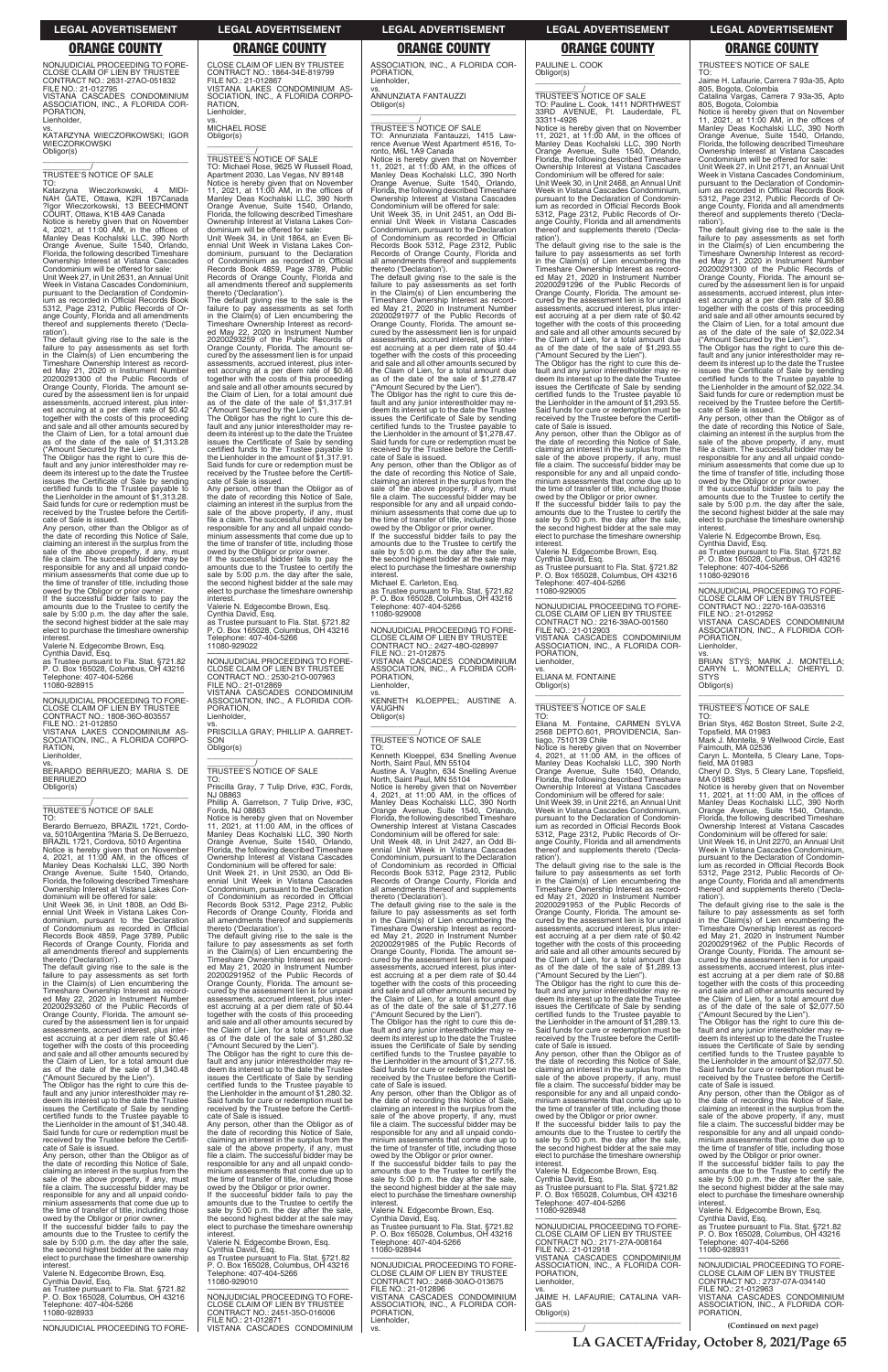**Page 66/LA GACETA/Friday, October 8, 2021**

### **LEGAL ADVERTISEMENT LEGAL ADVERTISEMENT LEGAL ADVERTISEMENT LEGAL ADVERTISEMENT LEGAL ADVERTISEMENT**

### **ORANGE COUNTY ORANGE COUNTY ORANGE COUNTY ORANGE COUNTY ORANGE COUNTY**

Lienholder,

vs. INGE BALKE; HANS BALKE Obligor(s)

\_\_\_\_\_\_\_\_\_\_\_\_\_\_\_\_\_\_\_\_\_\_\_\_\_\_\_\_\_\_\_\_\_

### \_\_\_\_\_\_\_\_\_\_\_/ TRUSTEE'S NOTICE OF SALE

TO: IO:<br>Inge Balke, 27 Torrey Pine Lane, Bay Shore, NY 11706 Hans Balke, 27 Torrey Pine Lane, Bay Shore, NY 11706

Notice is hereby given that on November 11, 2021, at 11:00 AM, in the offices of Manley Deas Kochalski LLC, 390 North Orange Avenue, Suite 1540, Orlando, Florida, the following described Timeshare Ownership Interest at Vistana Cascades

Condominium will be offered for sale: Unit Week 07, in Unit 2737, an Annual Unit Week in Vistana Cascades Condominium, pursuant to the Declaration of Condomin-ium as recorded in Official Records Book 5312, Page 2312, Public Records of Orange County, Florida and all amendments thereof and supplements thereto ('Declaration').

The default giving rise to the sale is the failure to pay assessments as set forth in the Claim(s) of Lien encumbering the Timeshare Ownership Interest as record-ed May 21, 2020 in Instrument Number 20200291388 of the Public Records of Orange County, Florida. The amount se-cured by the assessment lien is for unpaid assessments, accrued interest, plus interest accruing at a per diem rate of \$0.88 together with the costs of this proceeding and sale and all other amounts secured by the Claim of Lien, for a total amount due as of the date of the sale of \$1,987.36 ("Amount Secured by the Lien").

The Obligor has the right to cure this default and any junior interestholder may redeem its interest up to the date the Trustee issues the Certificate of Sale by sending certified funds to the Trustee payable to the Lienholder in the amount of \$1,987.36. Said funds for cure or redemption must be received by the Trustee before the Certificate of Sale is issued.

Any person, other than the Obligor as of the date of recording this Notice of Sale, claiming an interest in the surplus from the sale of the above property, if any, must file a claim. The successful bidder may be responsible for any and all unpaid condo-minium assessments that come due up to the time of transfer of title, including those owed by the Obligor or prior owner.

If the successful bidder fails to pay the amounts due to the Trustee to certify the sale by 5:00 p.m. the day after the sale, the second highest bidder at the sale may elect to purchase the timeshare ownership interest.

owed by the Obligor or prior owner. If the successful bidder fails to pay the amounts due to the Trustee to certify the sale by 5:00 p.m. the day after the sale, the second highest bidder at the sale may elect to purchase the timeshare ownership **interest** 

Valerie N. Edgecombe Brown, Esq. Cynthia David, Esq. as Trustee pursuant to Fla. Stat. §721.82 P. O. Box 165028, Columbus, OH 43216 Telephone: 407-404-5266 11080-928981

—————————————————— NONJUDICIAL PROCEEDING TO FORE-CLOSE CLAIM OF LIEN BY TRUSTEE CONTRACT NO.: 2105-10O-045288 FILE NO.: 21-012982 VISTANA CASCADES CONDOMINIUM ASSOCIATION, INC., A FLORIDA COR-PORATION, Lienholder,

vs. SUEN A. DESA; ANGELA E. JAMEER Obligor(s) \_\_\_\_\_\_\_\_\_\_\_\_\_\_\_\_\_\_\_\_\_\_\_\_\_\_\_\_\_\_\_\_\_

### \_\_\_\_\_\_\_\_\_\_\_/ TRUSTEE'S NOTICE OF SALE

TO: Suen A. Desa, 63 BRIMSTONE CRES-CENT, Toronto, M1V 3C8 Canada Angela E. Jameer, 63 BRIMSTONE CRESCENT, Toronto, M1V 3C8 Canada Notice is hereby given that on November 11, 2021, at 11:00 AM, in the offices of Manley Deas Kochalski LLC, 390 North Orange Avenue, Suite 1540, Orlando, Florida, the following described Timeshare Ownership Interest at Vistana Cascades Condominium will be offered for sale: Unit Week 10, in Unit 2105, an Odd Bi-ennial Unit Week in Vistana Cascades

Condominium, pursuant to the Declaration of Condominium as recorded in Official Records Book 5312, Page 2312, Public Records of Orange County, Florida and all amendments thereof and supplements thereto ('Declaration').

The default giving rise to the sale is the failure to pay assessments as set forth in the Claim(s) of Lien encumbering the Timeshare Ownership Interest as recorded May 21, 2020 in Instrument Number 20200291343 of the Public Records of Orange County, Florida. The amount se-cured by the assessment lien is for unpaid assessments, accrued interest, plus interest accruing at a per diem rate of \$0.44 together with the costs of this proceeding and sale and all other amounts secured by

the Claim of Lien, for a total amount due

as of the date of the sale of \$1,310.72 ("Amount Secured by the Lien").

The Obligor has the right to cure this default and any junior interestholder may redeem its interest up to the date the Trustee issues the Certificate of Sale by sending certified funds to the Trustee payable to the Lienholder in the amount of \$1,310.72. Said funds for cure or redemption must be received by the Trustee before the Certificate of Sale is issued.

Any person, other than the Obligor as of date of recording this Notice of Sale, claiming an interest in the surplus from the sale of the above property, if any, must file a claim. The successful bidder may be responsible for any and all unpaid condominium assessments that come due up to the time of transfer of title, including those

Valerie N. Edgecombe Brown, Esq. Cynthia David, Esq. as Trustee pursuant to Fla. Stat. §721.82 P. O. Box 165028, Columbus, OH 43216 Telephone: 407-404-5266 11080-928993

The default giving rise to the sale is the failure to pay assessments as set forth in the Claim(s) of Lien encumbering the Timeshare Ownership Interest as record-ed May 21, 2020 in Instrument Number 20200291320 of the Public Records of Orange County, Florida. The amount secured by the assessment lien is for unpaid assessments, accrued interest, plus interest accruing at a per diem rate of \$0.44 together with the costs of this proceeding and sale and all other amounts secured by the Claim of Lien, for a total amount due as of the date of the sale of \$1,310.72 ("Amount Secured by the Lien"). The Obligor has the right to cure this default and any junior interestholder may redeem its interest up to the date the Trustee issues the Certificate of Sale by sending certified funds to the Trustee payable to the Lienholder in the amount of \$1,310.72. Said funds for cure or redemption must be received by the Trustee before the Certificate of Sale is issued. Any person, other than the Obligor as of the date of recording this Notice of Sale, claiming an interest in the surplus from the sale of the above property, if any, must file a claim. The successful bidder may be responsible for any and all unpaid condo-minium assessments that come due up to the time of transfer of title, including those owed by the Obligor or prior owner. If the successful bidder fails to pay the amounts due to the Trustee to certify the sale by 5:00 p.m. the day after the sale, the second highest bidder at the sale may elect to purchase the timeshare ownership interest.

—————————————————— NONJUDICIAL PROCEEDING TO FORE-CLOSE CLAIM OF LIEN BY TRUSTEE CONTRACT NO.: 2345-38A-039259 FILE NO.: 21-012984 VISTANA CASCADES CONDOMINIUM ASSOCIATION, INC., A FLORIDA COR-PORATION, Lienholder, vs.

### CONSULTORIA MERCANTIL S.A, A GUATEMALA CORPORATION Obligor(s)

\_\_\_\_\_\_\_\_\_\_\_\_\_\_\_\_\_\_\_\_\_\_\_\_\_\_\_\_\_\_\_\_\_

\_\_\_\_\_\_\_\_\_\_\_/ TRUSTEE'S NOTICE OF SALE

TO: Consultoria Mercantil S.A, a Guatemala Corporation, AVENIDA LA REFORMA 10- 00 ZONA 9, CONDOMINIO REFORMA, 5B, Guatemala, 01009 Guatemala Notice is hereby given that on November 11, 2021, at 11:00 AM, in the offices of Manley Deas Kochalski LLC, 390 North Orange Avenue, Suite 1540, Orlando,

> Notice is hereby given that on November<br>4, 2021, at 11:00 AM, in the offices of<br>Manley Deas Kochalski LLC, 390 North<br>Orange Avenue, Suite 1540, Orlando,<br>Florida, the following described Timeshare<br>Ownership Interest at Vist Unit Week 49, in Unit 2419, an Annual Unit

Week in Vistana Cascades Condominium, pursuant to the Declaration of Condominium as recorded in Official Records Book 5312, Page 2312, Public Records of Or-ange County, Florida and all amendments thereof and supplements thereto ('Declaration')

Florida, the following described Timeshare Ownership Interest at Vistana Cascades Condominium will be offered for sale: Unit Week 38, in Unit 2345, an Annual Unit Week in Vistana Cascades Condominium, pursuant to the Declaration of Condominium as recorded in Official Records Book 5312, Page 2312, Public Records of Orange County, Florida and all amendments thereof and supplements thereto ('Declaration').

The default giving rise to the sale is the failure to pay assessments as set forth in the Claim(s) of Lien encumbering the Timeshare Ownership Interest as recorded May 21, 2020 in Instrument Number 20200291953 of the Public Records of Orange County, Florida. The amount se-cured by the assessment lien is for unpaid assessments, accrued interest, plus interest accruing at a per diem rate of \$0.88 together with the costs of this proceeding and sale and all other amounts secured by the Claim of Lien, for a total amount due as of the date of the sale of \$1,982.09 ("Amount Secured by the Lien"). The Obligor has the right to cure this de-fault and any junior interestholder may re-

deem its interest up to the date the Trustee issues the Certificate of Sale by sending certified funds to the Trustee payable to the Lienholder in the amount of \$1,982.09. Said funds for cure or redemption must be received by the Trustee before the Certificate of Sale is issued.

Any person, other than the Obligor as of the date of recording this Notice of Sale, claiming an interest in the surplus from the sale of the above property, if any, must file a claim. The successful bidder may be responsible for any and all unpaid condominium assessments that come due up to the time of transfer of title, including those owed by the Obligor or prior owner. If the successful bidder fails to pay the

amounts due to the Trustee to certify the sale by 5:00 p.m. the day after the sale, the second highest bidder at the sale may elect to purchase the timeshare ownership interest.

Valerie N. Edgecombe Brown, Esq. Cynthia David, Esq. as Trustee pursuant to Fla. Stat. §721.82 P. O. Box 165028, Columbus, OH 43216 Telephone: 407-404-5266 11080-928910

—————————————————— NONJUDICIAL PROCEEDING TO FORE-CLOSE CLAIM OF LIEN BY TRUSTEE CONTRACT NO.: 2130-13E-002969 FILE NO.: 21-013272 VISTANA CASCADES CONDOMINIUM ASSOCIATION, INC., A FLORIDA COR-PORATION, Lienholder,

vs. JOSE A. ALVAREZ; FLORENCIA M. DE ALVAREZ Obligor(s) \_\_\_\_\_\_\_\_\_\_\_\_\_\_\_\_\_\_\_\_\_\_\_\_\_\_\_\_\_\_\_\_\_

### \_\_\_\_\_\_\_\_\_\_\_/ TRUSTEE'S NOTICE OF SALE

TO: Jose A. Alvarez, COLONIA SAN IGNA-CIO, 2 CALLE 3 Y 4 AVENIDA, VILLA ZAFIRO #3, Tegucigalpa, 20181 Honduras

Florencia M. De Alvarez, COLONIA SAN IGNACIO SEGUNDA CALLE, TERCERA Y CUARTA AVE, VILLA ZAFIRO, #3, Tegucigalpa, Honduras

Week in Vistana Cascades Condominium, pursuant to the Declaration of Condomin-ium as recorded in Official Records Book 5312, Page 2312, Public Records of Or-ange County, Florida and all amendments thereof and supplements thereto ('Declaration')

Notice is hereby given that on November 11, 2021, at 11:00 AM, in the offices of Manley Deas Kochalski LLC, 390 North Orange Avenue, Suite 1540, Orlando, Florida, the following described Timeshare Ownership Interest at Vistana Cascades Condominium will be offered for sale:

Unit Week 13, in Unit 2130, an Even Bi-ennial Unit Week in Vistana Cascades Condominium, pursuant to the Declaration of Condominium as recorded in Official Records Book 5312, Page 2312, Public Records of Orange County, Florida and all amendments thereof and supplements thereto ('Declaration').

The Obligor has the right to cure this default and any junior interestholder may redeem its interest up to the date the Trustee issues the Certificate of Sale by sending certified funds to the Trustee payable to the Lienholder in the amount of \$1,983.99. Said funds for cure or redemption must be received by the Trustee before the Certificate of Sale is issued.

Michael E. Carleton, Esq. as Trustee pursuant to Fla. Stat. §721.82 P. O. Box 165028, Columbus, OH 43216 Telephone: 407-404-5266 11080-928984

—————————————————— NONJUDICIAL PROCEEDING TO FORE-CLOSE CLAIM OF LIEN BY TRUSTEE CONTRACT NO.: 175251-12AL-803700 FILE NO.: 21-013308 VISTANA LAKES CONDOMINIUM AS-SOCIATION, INC., A FLORIDA CORPO-RATION, Lienholder

—————————————————— NONJUDICIAL PROCEEDING TO FORE-CLOSE CLAIM OF LIEN BY TRUSTEE CONTRACT NO.: 2419-49A-022933 FILE NO.: 21-013284 VISTANA CASCADES CONDOMINIUM ASSOCIATION, INC., A FLORIDA COR- PORATION,

Lienholder,

vs. MAURO A. RIVERA; ISABEL CASTILLO, AKA ISABEL CASTILLO DE R Obligor(s)

\_\_\_\_\_\_\_\_\_\_\_\_\_\_\_\_\_\_\_\_\_\_\_\_\_\_\_\_\_\_\_\_\_

\_\_\_\_\_\_\_\_\_\_\_/ TRUSTEE'S NOTICE OF SALE

TO: Mauro A. Rivera, BAHIA DE MONTEJO # 79, COLONIA VERONICA ANZURES, DELEGACION MIGUEL HIDALGO, Ciu-dad De Mexico, 11300 Mexico Isabel Castillo, AKA Isabel Castillo De R, BAHIA DE MONTEJO # 79, COLONIA VERONICA ANZURES, DELEGACION MIGUEL HIDALGO, Ciudad De Mexico, 11300 Mexico

> The default giving rise to the sale is the failure to pay assessments as set forth in the Claim(s) of Lien encumbering the Timeshare Ownership Interest as record-ed May 22, 2020 in Instrument Number 20200293256 of the Public Records of Orange County, Florida. The amount secured by the assessment lien is for unpaid assessments, accrued interest, plus est accruing at a per diem rate of \$1.11 together with the costs of this proceeding and sale and all other amounts secured by the Claim of Lien, for a total amount due as of the date of the sale of \$2,381.49 ("Amount Secured by the Lien").

The default giving rise to the sale is the failure to pay assessments as set forth in the Claim(s) of Lien encumbering the Timeshare Ownership Interest as recorded May 21, 2020 in Instrument Number 20200291985 of the Public Records of Orange County, Florida. The amount secured by the assessment lien is for unpaid assessments, accrued interest, plus est accruing at a per diem rate of \$0.88 together with the costs of this proceeding and sale and all other amounts secured by the Claim of Lien, for a total amount due as of the date of the sale of \$2,000.98 ("Amount Secured by the Lien").

The Obligor has the right to cure this default and any junior interestholder may redeem its interest up to the date the Trustee issues the Certificate of Sale by sending certified funds to the Trustee payable to the Lienholder in the amount of \$2,000.98. Said funds for cure or redemption must be received by the Trustee before the Certificate of Sale is issued.

Any person, other than the Obligor as of the date of recording this Notice of Sale, claiming an interest in the surplus from the sale of the above property, if any, must file a claim. The successful bidder may be responsible for any and all unpaid condominium assessments that come due up to the time of transfer of title, including those

> The Obligor has the right to cure this default and any junior interestholder may redeem its interest up to the date the Trustee issues the Certificate of Sale by sending certified funds to the Trustee payable to the Lienholder in the amount of \$2,023.77. Said funds for cure or redemption must be received by the Trustee before the Certifi-cate of Sale is issued.

owed by the Obligor or prior owner. If the successful bidder fails to pay the amounts due to the Trustee to certify the sale by 5:00 p.m. the day after the sale the second highest bidder at the sale may elect to purchase the timeshare ownership

interest. Valerie N. Edgecombe Brown, Esq. Cynthia David, Esq.

as Trustee pursuant to Fla. Stat. §721.82 P. O. Box 165028, Columbus, OH 43216 Telephone: 407-404-5266 11080-928678

—————————————————— NONJUDICIAL PROCEEDING TO FORE-CLOSE CLAIM OF LIEN BY TRUSTEE CONTRACT NO.: 2670-50A-032669 FILE NO.: 21-013294 VISTANA CASCADES CONDOMINIUM ASSOCIATION, INC., A FLORIDA COR-PORATION, Lienholder,

vs. JOSE TORRES, AKA JOSE TORRES BURGOS; ZAHIRA ADORNO Obligor(s) \_\_\_\_\_\_\_\_\_\_\_\_\_\_\_\_\_\_\_\_\_\_\_\_\_\_\_\_\_\_\_\_\_

### \_\_\_\_\_\_\_\_\_\_\_/ TRUSTEE'S NOTICE OF SALE

TO: Jose Torres, AKA Jose Torres Burgos, 207 COLINAS DE BAYOAN, Bayamon, Puerto Rico 00957

Zahira Adorno, 207 COLINAS DE BAYO-AN, Bayamon, Puerto Rico 00957 Notice is hereby given that on November<br>11, 2021, at 11:00 AM, in the offices of<br>Manley Deas Kochalski LLC, 390 North<br>Orange Avenue, Suite 1540, Orlando,<br>Florida, the following described Timeshare<br>Ownership Interest at Vis Condominium will be offered for sale:

Unit Week 50, in Unit 2670, an Annual Unit Week in Vistana Cascades Condominium, pursuant to the Declaration of Condominium as recorded in Official Records Book 5312, Page 2312, Public Records of Orange County, Florida and all amendments thereof and supplements thereto ('Declaration'). The default giving rise to the sale is the

failure to pay assessments as set forth in the Claim(s) of Lien encumbering the Timeshare Ownership Interest as record-<br>ad May 21, 2020 in Instrument Number ed May 21, 2020 in Instrument Number 20200291985 of the Public Records of Orange County, Florida. The amount secured by the assessment lien is for unpaid assessments, accrued interest, plus interest accruing at a per diem rate of \$0.88 together with the costs of this proceeding and sale and all other amounts secured by the Claim of Lien, for a total amount due as of the date of the sale of \$2,010.10 ("Amount Secured by the Lien"). The Obligor has the right to cure this de-fault and any junior interestholder may redeem its interest up to the date the Trustee issues the Certificate of Sale by sending certified funds to the Trustee payable to the Lienholder in the amount of \$2,010.10. Said funds for cure or redemption must be received by the Trustee before the Certificate of Sale is issued. Any person, other than the Obligor as of the date of recording this Notice of Sale, claiming an interest in the surplus from the sale of the above property, if any, must file a claim. The successful bidder may be responsible for any and all unpaid condominium assessments that come due up to the time of transfer of title, including those owed by the Obligor or prior owner. If the successful bidder fails to pay the amounts due to the Trustee to certify the sale by 5:00 p.m. the day after the sale, the second highest bidder at the sale may elect to purchase the timeshare ownership interest Valerie N. Edgecombe Brown, Esq. Cynthia David, Esq. as Trustee pursuant to Fla. Stat. §721.82 P. O. Box 165028, Columbus, OH 43216 Telephone: 407-404-5266 11080-929023

—————————————————— NONJUDICIAL PROCEEDING TO FORE-CLOSE CLAIM OF LIEN BY TRUSTEE CONTRACT NO.: 2722-50A-036036 FILE NO.: 21-013297 VISTANA CASCADES CONDOMINIUM ASSOCIATION, INC., A FLORIDA COR-PORATION, Lienholder,

vs. ARMIN MOSCOVICI; CARLOS MOSCO-VICI Obligor(s)

\_\_\_\_\_\_\_\_\_\_\_\_\_\_\_\_\_\_\_\_\_\_\_\_\_\_\_\_\_\_\_\_\_ \_\_\_\_\_\_\_\_\_\_\_/ TRUSTEE'S NOTICE OF SALE

TO: Armin Moscovici, 20281 East Country Club Drive, Hampton West, Unit 2107, Aventura, FL 33180 Carlos Moscovici, 636 NE 191st Street,

Aventura Ice, Miami, FL 33115 Notice is hereby given that on November 4, 2021, at 11:00 AM, in the offices of Manley Deas Kochalski LLC, 390 North Orange Avenue, Suite 1540, Orlando, Florida, the following described Timeshare Ownership Interest at Vistana Cascades Condominium will be offered for sale: Unit Week 50, in Unit 2722, an Annual Unit

The default giving rise to the sale is the failure to pay assessments as set forth in the Claim(s) of Lien encumbering the Timeshare Ownership Interest as recorded May 21, 2020 in Instrument Number 20200291985 of the Public Records of Orange County, Florida. The amount secured by the assessment lien is for unpaid assessments, accrued interest, plus interest accruing at a per diem rate of \$0.88 together with the costs of this proceeding and sale and all other amounts secured by the Claim of Lien, for a total amount due as of the date of the sale of \$1,983.99 ("Amount Secured by the Lien").

Any person, other than the Obligor as of the date of recording this Notice of Sale, claiming an interest in the surplus from the sale of the above property, if any, must file a claim. The successful bidder may be responsible for any and all unpaid condominium assessments that come due up to the time of transfer of title, including those owed by the Obligor or prior owner. If the successful bidder fails to pay the

amounts due to the Trustee to certify the sale by 5:00 p.m. the day after the sale, the second highest bidder at the sale may elect to purchase the timeshare ownership interest.

Valerie N. Edgecombe Brown, Esq. Cynthia David, Esq. as Trustee pursuant to Fla. Stat. §721.82 P. O. Box 165028, Columbus, OH 43216 Telephone: 407-404-5266 11080-928673

—————————————————— NONJUDICIAL PROCEEDING TO FORE-CLOSE CLAIM OF LIEN BY TRUSTEE CONTRACT NO.: 2706-10A-033203 FILE NO.: 21-013307

VISTANA CASCADES CONDOMINIUM ASSOCIATION, INC., A FLORIDA COR-PORATION,

Lienholder,

vs. RUDSEL JOSEPH; MADELINE C. JO-SEPH Obligor(s)

\_\_\_\_\_\_\_\_\_\_\_\_\_\_\_\_\_\_\_\_\_\_\_\_\_\_\_\_\_\_\_\_\_ \_\_\_\_\_\_\_\_\_\_\_/ TRUSTEE'S NOTICE OF SALE

TO:

Rudsel Joseph, LIBIE # 82, Willemstad, n.a.Curaçao ?Madeline C. Joseph, LIBIE # 82, Willemstad, Curaçao

Notice is hereby given that on November 4, 2021, at 11:00 AM, in the offices of Manley Deas Kochalski LLC, 390 North Orange Avenue, Suite 1540, Orlando, Florida, the following described Timeshare Ownership Interest at Vistana Cascades Condominium will be offered for sale: Unit Week 10, in Unit 2706, an Annual Unit

Week in Vistana Cascades Condominium, pursuant to the Declaration of Condomin-ium as recorded in Official Records Book 5312, Page 2312, Public Records of Orange County, Florida and all amendments thereof and supplements thereto ('Declaration').

The default giving rise to the sale is the failure to pay assessments as set forth in the Claim(s) of Lien encumbering the Timeshare Ownership Interest as record-ed May 21, 2020 in Instrument Number 20200291343 of the Public Records of Orange County, Florida. The amount se-cured by the assessment lien is for unpaid assessments, accrued interest, plus interest accruing at a per diem rate of \$0.88 together with the costs of this proceeding and sale and all other amounts secured by the Claim of Lien, for a total amount due as of the date of the sale of \$2,015.98 ("Amount Secured by the Lien"). The Obligor has the right to cure this default and any junior interestholder may redeem its interest up to the date the Trustee issues the Certificate of Sale by sending certified funds to the Trustee payable to the Lienholder in the amount of \$2,015.98. Said funds for cure or redemption must be received by the Trustee before the Certificate of Sale is issued. Any person, other than the Obligor as of the date of recording this Notice of Sale, claiming an interest in the surplus from the sale of the above property, if any, must file a claim. The successful bidder may be responsible for any and all unpaid condominium assessments that come due up to the time of transfer of title, including those owed by the Obligor or prior owner. If the successful bidder fails to pay the amounts due to the Trustee to certify the sale by 5:00 p.m. the day after the sale. the second highest bidder at the sale may elect to purchase the timeshare ownership interest. Valerie N. Edgecombe Brown, Esq. Cynthia David, Esq. as Trustee pursuant to Fla. Stat. §721.82 P. O. Box 165028, Columbus, OH 43216 Telephone: 407-404-5266

11080-928952

vs. SAMIR BELHSEIN

Obligor(s) \_\_\_\_\_\_\_\_\_\_\_\_\_\_\_\_\_\_\_\_\_\_\_\_\_\_\_\_\_\_\_\_\_

\_\_\_\_\_\_\_\_\_\_\_/ TRUSTEE'S NOTICE OF SALE TO: Samir Belhsein, 35 Wyndshire Lane, Rochester, NY 14626-1664

Notice is hereby given that on November 11, 2021, at 11:00 AM, in the offices of Manley Deas Kochalski LLC, 390 North Orange Avenue, Suite 1540, Orlando, Florida, the following described Timeshare Ownership Interest at Vistana Lakes Con-

dominium will be offered for sale: Unit Week 12, in Unit 1752, an Annual Unit Week, and Unit Week 12, in Unit 1751, an Annual Unit Week in Vistana Lakes Con-dominium, pursuant to the Declaration of Condominium as recorded in Official Records Book 4859, Page 3789, Public Records of Orange County, Florida and all amendments thereof and supplements thereto ('Declaration').

The Obligor has the right to cure this default and any junior interestholder may re-<br>deem its interest up to the date the Trustee<br>issues the Certificate of Sale by sending<br>certified funds to the Trustee payable to the Lienholder in the amount of \$2,381.49. Said funds for cure or redemption must be received by the Trustee before the Certificate of Sale is issued.

Any person, other than the Obligor as of the date of recording this Notice of Sale, claiming an interest in the surplus from the sale of the above property, if any, must file a claim. The successful bidder may be responsible for any and all unpaid condominium assessments that come due up to the time of transfer of title, including those

owed by the Obligor or prior owner. If the successful bidder fails to pay the amounts due to the Trustee to certify the sale by 5:00 p.m. the day after the sale, the second highest bidder at the sale may elect to purchase the timeshare ownership interest.

Valerie N. Edgecombe Brown, Esq. Cynthia David, Esq.

as Trustee pursuant to Fla. Stat. §721.82 P. O. Box 165028, Columbus, OH 43216 Telephone: 407-404-5266 11080-928998

—————————————————— NONJUDICIAL PROCEEDING TO FORE-CLOSE CLAIM OF LIEN BY TRUSTEE CONTRACT NO.: 2265-13A-037710 FILE NO.: 21-013325 VISTANA CASCADES CONDOMINIUM ASSOCIATION, INC., A FLORIDA COR-PORATION,

Lienholder,

vs. SHAMIRAH DESHAY TURNER

Obligor(s)

\_\_\_\_\_\_\_\_\_\_\_\_\_\_\_\_\_\_\_\_\_\_\_\_\_\_\_\_\_\_\_\_\_ \_\_\_\_\_\_\_\_\_\_\_/ TRUSTEE'S NOTICE OF SALE

TO:

Shamirah Deshay Turner, 6434 Crestline Terrace, Apartment K, Norcross, GA 30092?

Notice is hereby given that on November 11, 2021, at 11:00 AM, in the offices of Manley Deas Kochalski LLC, 390 North Orange Avenue, Suite 1540, Orlando, Florida, the following described Timeshare Ownership Interest at Vistana Cascades Condominium will be offered for sale: Unit Week 13, in Unit 2265, an Annual Unit Week in Vistana Cascades Condominium, pursuant to the Declaration of Condominium as recorded in Official Records Book 5312, Page 2312, Public Records of Orange County, Florida and all amendments thereof and supplements thereto ('Decla-

ration').

The default giving rise to the sale is the failure to pay assessments as set forth in the Claim(s) of Lien encumbering the Timeshare Ownership Interest as recorded May 21, 2020 in Instrument Number 20200291320 of the Public Records of

Orange County, Florida. The amount se-cured by the assessment lien is for unpaid assessments, accrued interest, plus interest accruing at a per diem rate of \$0.88 together with the costs of this proceeding and sale and all other amounts secured by the Claim of Lien, for a total amount due as of the date of the sale of \$2,023.77 ("Amount Secured by the Lien").

Any person, other than the Obligor as of the date of recording this Notice of Sale, claiming an interest in the surplus from the sale of the above property, if any, must file a claim. The successful bidder may be responsible for any and all unpaid condominium assessments that come due up to the time of transfer of title, including those owed by the Obligor or prior owner.

If the successful bidder fails to pay the amounts due to the Trustee to certify the sale by 5:00 p.m. the day after the sale, the second highest bidder at the sale may elect to purchase the timeshare ownership interest.

Valerie N. Edgecombe Brown, Esq. Cynthia David, Esq. as Trustee pursuant to Fla. Stat. §721.82 P. O. Box 165028, Columbus, OH 43216 Telephone: 407-404-5266 11080-928891

—————————————————— NONJUDICIAL PROCEEDING TO FORE- **(Continued on next page)**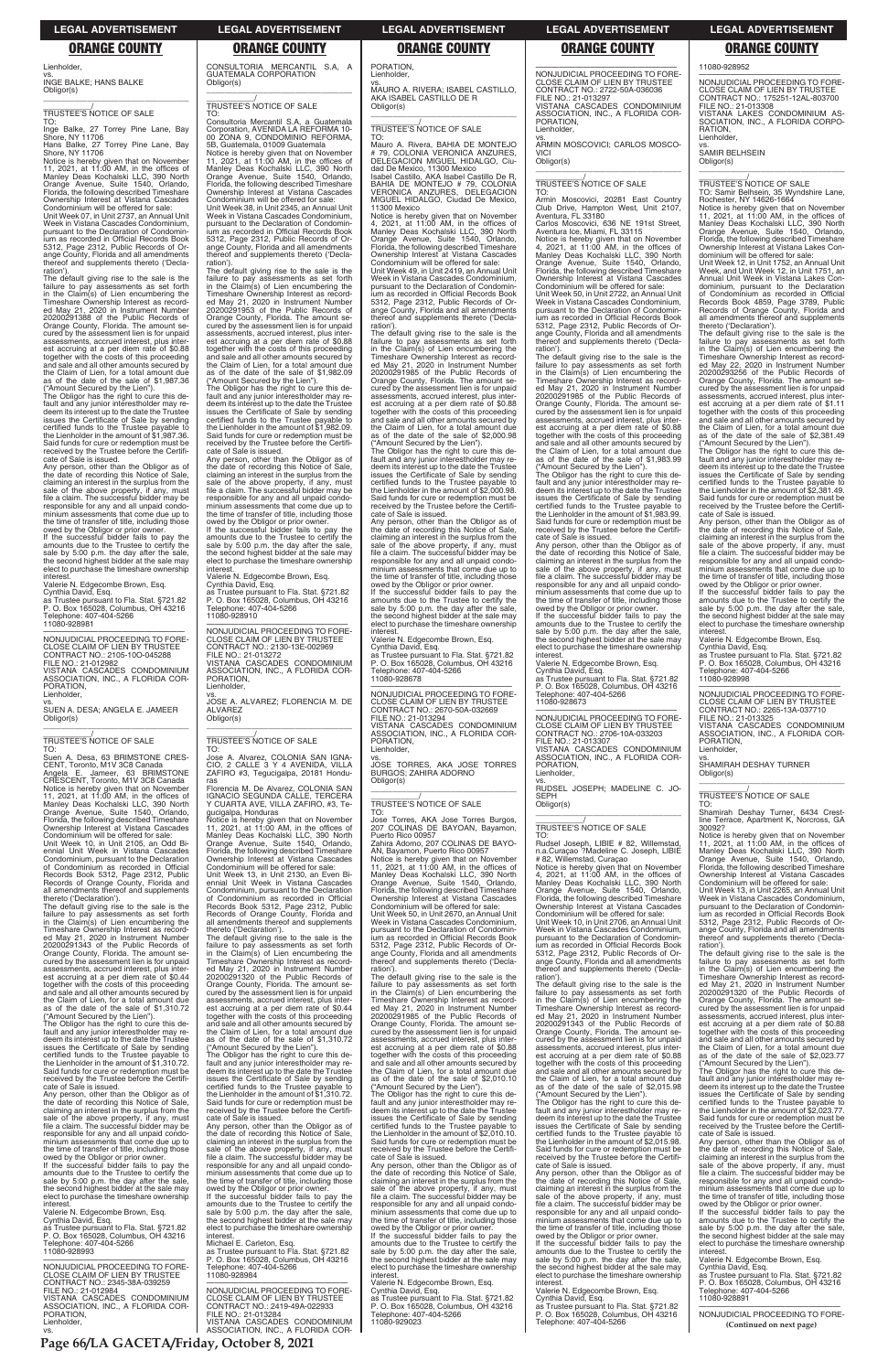**LA GACETA/Friday, October 8, 2021/Page 67**

**(Continued on next page)**

### **LEGAL ADVERTISEMENT LEGAL ADVERTISEMENT LEGAL ADVERTISEMENT LEGAL ADVERTISEMENT LEGAL ADVERTISEMENT**

### **ORANGE COUNTY ORANGE COUNTY ORANGE COUNTY ORANGE COUNTY ORANGE COUNTY**

CLOSE CLAIM OF LIEN BY TRUSTEE CONTRACT NO.: 2305-34A-003451 FILE NO.: 21-013327 VISTANA CASCADES CONDOMINIUM SOCIATION, INC., A FLORIDA COR-PORATION,

Lienholder,

vs. HECTOR JAIME MORALES, AKA JAIME MORALES; RITA MORALES Obligor(s) \_\_\_\_\_\_\_\_\_\_\_\_\_\_\_\_\_\_\_\_\_\_\_\_\_\_\_\_\_\_\_\_\_

\_\_\_\_\_\_\_\_\_\_\_/ TRUSTEE'S NOTICE OF SALE

TO: Hector Jaime Morales, AKA Jaime Mo-rales, 23 LINCOLN AVENUE, Port Ches-ter, NY 10573

Rita Morales, 23 LINCOLN AVENUE, Port Chester, NY 10573? Notice is hereby given that on November 11, 2021, at 11:00 AM, in the offices of Manley Deas Kochalski LLC, 390 North Orange Avenue, Suite 1540, Orlando, Florida, the following described Timeshare Ownership Interest at Vistana Cascades Condominium will be offered for sale:

Unit Week 34, in Unit 2305, an Annual Unit Week in Vistana Cascades Condominium, pursuant to the Declaration of Condomin-

ium as recorded in Official Records Book 5312, Page 2312, Public Records of Or-ange County, Florida and all amendments thereof and supplements thereto ('Declaration'). The default giving rise to the sale is the

failure to pay assessments as set forth in the Claim(s) of Lien encumbering the Timeshare Ownership Interest as recorded May 21, 2020 in Instrument Number 20200291965 of the Public Records of Orange County, Florida. The amount secured by the assessment lien is for unpaid assessments, accrued interest, plus interest accruing at a per diem rate of \$0.88 together with the costs of this proceeding and sale and all other amounts secured by the Claim of Lien, for a total amount due as of the date of the sale of \$2,026.10 ("Amount Secured by the Lien").

The Obligor has the right to cure this default and any junior interestholder may re-deem its interest up to the date the Trustee issues the Certificate of Sale by sending certified funds to the Trustee payable to the Lienholder in the amount of \$2,026.10. Said funds for cure or redemption must be received by the Trustee before the Certifi-cate of Sale is issued.

Any person, other than the Obligor as of the date of recording this Notice of Sale, claiming an interest in the surplus from the sale of the above property, if any, must file a claim. The successful bidder may be responsible for any and all unpaid condominium assessments that come due up to the time of transfer of title, including those owed by the Obligor or prior owner. If the successful bidder fails to pay the

amounts due to the Trustee to certify the sale by 5:00 p.m. the day after the sale, the second highest bidder at the sale may elect to purchase the timeshare ownership

interest. Valerie N. Edgecombe Brown, Esq.

Cynthia David, Esq. as Trustee pursuant to Fla. Stat. §721.82 P. O. Box 165028, Columbus, OH 43216 Telephone: 407-404-5266 11080-928991

—————————————————— NONJUDICIAL PROCEEDING TO FORE-CLOSE CLAIM OF LIEN BY TRUSTEE CONTRACT NO.: 2506-09O-038699 FILE NO.: 21-013332 VISTANA CASCADES CONDOMINIUM ASSOCIATION, INC., A FLORIDA COR-PORATION, Lienholder,

vs.<br>HECTOR SOTO BIANCHI, AKA HECTOR HECTOR SOTO BIANCHI, AKA HECTOR TRES SOTO B.; ROSARIO CUEVAS JI-MENEZ Obligor(s)  $\overline{\phantom{a}}$  , and the set of the set of the set of the set of the set of the set of the set of the set of the set of the set of the set of the set of the set of the set of the set of the set of the set of the set of the s

 $\overline{\phantom{a}}$  , and the set of the set of the set of the set of the set of the set of the set of the set of the set of the set of the set of the set of the set of the set of the set of the set of the set of the set of the s \_\_\_\_\_\_\_\_\_\_\_/ TRUSTEE'S NOTICE OF SALE

\_\_\_\_\_\_\_\_\_\_\_/ TRUSTEE'S NOTICE OF SALE

TO: Hector Soto Bianchi, AKA Hector Tres Soto B., AV. PRESIDENTE RIESCO 2984 DEPTO 72, LAS CONDES, SANTIAGO, Santiago, 7550598 Chile

Rosario Cuevas Jimenez, LAS ACACIAS **COND LOS LLANOS V1 REGION,** Machali, Chile

Notice is hereby given that on November 11, 2021, at 11:00 AM, in the offices of Manley Deas Kochalski LLC, 390 North Orange Avenue, Suite 1540, Orlando, Florida, the following described Timeshare Ownership Interest at Vistana Cascades

Condominium will be offered for sale: Unit Week 09, in Unit 2506, an Odd Bi-ennial Unit Week in Vistana Cascades Condominium, pursuant to the Declaration of Condominium as recorded in Official Records Book 5312, Page 2312, Public Records of Orange County, Florida and all amendments thereof and supplements thereto ('Declaration').

The default giving rise to the sale is the failure to pay assessments as set forth in the Claim(s) of Lien encumbering the Timeshare Ownership Interest as record-ed May 21, 2020 in Instrument Number 20200291343 of the Public Records of Orange County, Florida. The amount se-cured by the assessment lien is for unpaid assessments, accrued interest, plus interest accruing at a per diem rate of \$0.44 together with the costs of this proceeding and sale and all other amounts secured by the Claim of Lien, for a total amount due as of the date of the sale of \$1,311.72 ("Amount Secured by the Lien"). The Obligor has the right to cure this de-fault and any junior interestholder may re-deem its interest up to the date the Trustee issues the Certificate of Sale by sending certified funds to the Trustee payable to the Lienholder in the amount of \$1,311.72. Said funds for cure or redemption must be received by the Trustee before the Certifi-cate of Sale is issued. Any person, other than the Obligor as of the date of recording this Notice of Sale, claiming an interest in the surplus from the sale of the above property, if any, must file a claim. The successful bidder may be responsible for any and all unpaid condominium assessments that come due up to the of transfer of title, including those owed by the Obligor or prior owner. If the successful bidder fails to pay the amounts due to the Trustee to certify the sale by 5:00 p.m. the day after the sale, the second highest bidder at the sale may elect to purchase the timeshare ownership interest.

Valerie N. Edgecombe Brown, Esq. Cynthia David, Esq. as Trustee pursuant to Fla. Stat. §721.82

P. O. Box 165028, Columbus, OH 43216 Telephone: 407-404-5266 11080-928999

—————————————————— NONJUDICIAL PROCEEDING TO FORE-CLOSE CLAIM OF LIEN BY TRUSTEE CONTRACT NO.: 2505-15E-046765 FILE NO.: 21-013341 VISTANA CASCADES CONDOMINIUM ASSOCIATION, INC., A FLORIDA COR-

PORATION, Lienholder,

vs. WENDEL C. DECENA; TERESITA T. DE-CENA; THERESA M. ASUNCION

Obligor(s)

TO: Wendel C. Decena, 107 Robert Court, Turnersville, NJ 08012 Teresita T. Decena, 107 Robert Court, Turnersville, NJ 08012

Theresa M. Asuncion, 508 Rosewood Street, Malaga, NJ 08328 Notice is hereby given that on November 4, 2021, at 11:00 AM, in the offices of Manley Deas Kochalski LLC, 390 North Orange Avenue, Suite 1540, Orlando,

Florida, the following described Timeshare Ownership Interest at Vistana Cascades Condominium will be offered for sale:

Unit Week 15, in Unit 2505, an Even Bi-ennial Unit Week in Vistana Cascades Condominium, pursuant to the Declaration

of Condominium as recorded in Official Records Book 5312, Page 2312, Public Records of Orange County, Florida and

all amendments thereof and supplements thereto ('Declaration'). The default giving rise to the sale is the

failure to pay assessments as set forth in the Claim(s) of Lien encumbering the Timeshare Ownership Interest as record-

ed May 21, 2020 in Instrument Number 20200291962 of the Public Records of Orange County, Florida. The amount se-

cured by the assessment lien is for unpaid assessments, accrued interest, plus inter-est accruing at a per diem rate of \$0.44

together with the costs of this proceeding and sale and all other amounts secured by the Claim of Lien, for a total amount due as of the date of the sale of \$1,305.46 ("Amount Secured by the Lien"). The Obligor has the right to cure this default and any junior interestholder may re-deem its interest up to the date the Trustee issues the Certificate of Sale by sending certified funds to the Trustee payable to the Lienholder in the amount of \$1,305.46. Said funds for cure or redemption must be received by the Trustee before the Certifi-cate of Sale is issued. Any person, other than the Obligor as of the date of recording this Notice of Sale, claiming an interest in the surplus from the sale of the above property, if any, must file a claim. The successful bidder may be responsible for any and all unpaid condominium assessments that come due up to the time of transfer of title, including those owed by the Obligor or prior owner. If the successful bidder fails to pay the amounts due to the Trustee to certify the sale by 5:00 p.m. the day after the sale, the second highest bidder at the sale may elect to purchase the timeshare ownership interest. Valerie N. Edgecombe Brown, Esq. Cynthia David, Esq. as Trustee pursuant to Fla. Stat. §721.82 P. O. Box 165028, Columbus, OH 43216

—————————————————— NONJUDICIAL PROCEEDING TO FORE-CLOSE CLAIM OF LIEN BY TRUSTEE CONTRACT NO.: 2303-40E-035436 FILE NO.: 21-013365 VISTANA CASCADES CONDOMINIUM ASSOCIATION, INC., A FLORIDA COR-OBOD: ....

vs. THOMAS S. VAUGHN; SANDRA L. VAUGHN Obligor(s)  $\overline{\phantom{a}}$  , and the set of the set of the set of the set of the set of the set of the set of the set of the set of the set of the set of the set of the set of the set of the set of the set of the set of the set of the s

Telephone: 407-404-5266

11080-928680

—————————————————— NONJUDICIAL PROCEEDING TO FORE-CLOSE CLAIM OF LIEN BY TRUSTEE CONTRACT NO.: 2466-17A-013316 FILE NO.: 21-013344 VISTANA CASCADES CONDOMINIUM ASSOCIATION, INC., A FLORIDA COR-

PORATION, Lienholder,

vs. ENRIQUE GUTIERREZ MILLIET

Obligor(s)

\_\_\_\_\_\_\_\_\_\_\_\_\_\_\_\_\_\_\_\_\_\_\_\_\_\_\_\_\_\_\_\_\_ \_\_\_\_\_\_\_\_\_\_\_/ TRUSTEE'S NOTICE OF SALE

TO:

Enrique Gutierrez Milliet, AVENIDA 16 DE JULIO 1440, EDIFICIO HERRMANN PISO 20, OFICINA 2002, La Paz, Bolivia

Notice is hereby given that on November 11, 2021, at 11:00 AM, in the offices of Manley Deas Kochalski LLC, 390 North

Orange Avenue, Suite 1540, Orlando, Florida, the following described Timeshare Ownership Interest at Vistana Cascades

The Obligor has the right to cure this default and any junior interestholder may re-deem its interest up to the date the Trustee issues the Certificate of Sale by sending certified funds to the Trustee payable to the Lienholder in the amount of \$1,288.32. Said funds for cure or redemption must be received by the Trustee before the Certifi-cate of Sale is issued. Any person, other than the Obligor as of

Condominium will be offered for sale: Unit Week 17, in Unit 2466, an Annual Unit Week in Vistana Cascades Condominium, pursuant to the Declaration of Condominium as recorded in Official Records Book 5312, Page 2312, Public Records of Orange County, Florida and all amendments thereof and supplements thereto ('Decla-

ration').

The default giving rise to the sale is the failure to pay assessments as set forth in the Claim(s) of Lien encumbering the Timeshare Ownership Interest as record-ed May 21, 2020 in Instrument Number 20200291959 of the Public Records of Orange County, Florida. The amount se-cured by the assessment lien is for unpaid assessments, accrued interest, plus interest accruing at a per diem rate of \$0.88 together with the costs of this proceeding and sale and all other amounts secured by the Claim of Lien, for a total amount due as of the date of the sale of \$1,998.09 ("Amount Secured by the Lien"). TO: Khalia Congo-Mullen, 700 WATER-<br>FRONT CIRCLE, Apartment 1011, New-<br>port News, VA 23607<br>Notice is hereby given that on November<br>11, 2021, at 11:00 AM, in the offices of<br>Manley Deas Kochalski LLC, 390 North<br>Orange Avenue Florida, the following described Timeshare Ownership Interest at Vistana Cascades Condominium will be offered for sale:

The Obligor has the right to cure this de-fault and any junior interestholder may redeem its interest up to the date the Trustee issues the Certificate of Sale by sending certified funds to the Trustee payable to the Lienholder in the amount of \$1,998.09. Said funds for cure or redemption must be received by the Trustee before the Certificate of Sale is issued.

Any person, other than the Obligor as of the date of recording this Notice of Sale, claiming an interest in the surplus from the sale of the above property, if any, must file a claim. The successful bidder may be responsible for any and all unpaid condominium assessments that come due up to the time of transfer of title, including those owed by the Obligor or prior owner.

If the successful bidder fails to pay the amounts due to the Trustee to certify the sale by 5:00 p.m. the day after the sale, the second highest bidder at the sale may elect to purchase the timeshare ownership interest.

FILE NO.: 21-013377 SHERATON FLEX VACATIONS, LLC, A FLORIDA LIMITED LIABILITY COM-PANY Lienholder

vs. LUCIANO JESUS SANTORO; VERONI-CA VANESA MELO Obligor(s)

Valerie N. Edgecombe Brown, Esq. Cynthia David, Esq. as Trustee pursuant to Fla. Stat. §721.82

P. O. Box 165028, Columbus, OH 43216 Telephone: 407-404-5266 11080-928975

Lakeland, FL 33801 YOU ARE NOTIFIED that a TRUSTEE'S NON-JUDICIAL PROCEEDING to enforce a Lien has been instituted on the following a Lien has been instituted on the following<br>Timeshare Ownership Interest at Flex Va-

—————————————————— NONJUDICIAL PROCEEDING TO FORE-CLOSE CLAIM OF LIEN BY TRUSTEE CONTRACT NO.: 2503-16E-009067 FILE NO.: 21-013350 VISTANA CASCADES CONDOMINIUM ASSOCIATION, INC., A FLORIDA COR-PORATION, Lienholder,

> cations Condominium described as: VOI Number 236853-01, an Even Biennial Type, Number of VOI Ownership Points 51700 in the Flex Vacations Ownership Plan, according and subject to the Flex Vacations Declaration of Vacation Ownership Plan ("Declaration"), as recorded in Official Records Book 10893, Page 1223, Public Records of Orange County, Florida and all amendments and supplements ereto the Declaration.

vs. JOHN WOSCHENKO Obligor(s)

\_\_\_\_\_\_\_\_\_\_\_\_\_\_\_\_\_\_\_\_\_\_\_\_\_\_\_\_\_\_\_\_\_

\_\_\_\_\_\_\_\_\_\_\_/ TRUSTEE'S NOTICE OF SALE TO: John Woschenko, 37 Ledge Crest Terrace, Manchester, CT 06040 Notice is hereby given that on November 4, 2021, at 11:00 AM, in the offices of Manley Deas Kochalski LLC, 390 North Orange Avenue, Suite 1540, Orlando, Florida, the following described Timeshare Ownership Interest at Vistana Cascades Condominium will be offered for sale: Unit Week 16, in Unit 2503, an Even Bi-<br>ennial Unit Week in Vistana\_Cascades ennial Unit Week in Vistana Cascades Condominium, pursuant to the Declaration of Condominium as recorded in Official Records Book 5312, Page 2312, Public Records of Orange County, Florida and all amendments thereof and supplements thereto ('Declaration'). The default giving rise to the sale is the

failure to pay assessments as set forth in the Claim(s) of Lien encumbering the Timeshare Ownership Interest as recorded May 21, 2020 in Instrument Number 20200291962 of the Public Records of Orange County, Florida. The amount secured by the assessment lien is for unpaid assessments, accrued interest, plus interest accruing at a per diem rate of \$0.44 together with the costs of this proceeding and sale and all other amounts secured by the Claim of Lien, for a total amount due as of the date of the sale of \$1,265.86 ("Amount Secured by the Lien"). The Obligor has the right to cure this de-

fault and any junior interestholder may re-deem its interest up to the date the Trustee issues the Certificate of Sale by sending certified funds to the Trustee payable to the Lienholder in the amount of \$1,265.86. Said funds for cure or redemption must be received by the Trustee before the Certifi-cate of Sale is issued.

Any person, other than the Obligor as of the date of recording this Notice of Sale, claiming an interest in the surplus from the sale of the above property, if any, must file a claim. The successful bidder may be responsible for any and all unpaid condominium assessments that come due up to the time of transfer of title, including those owed by the Obligor or prior owner. If the successful bidder fails to pay the

amounts due to the Trustee to certify the sale by 5:00 p.m. the day after the sale, the second highest bidder at the sale may elect to purchase the timeshare ownership interest. Valerie N. Edgecombe Brown, Esq.

Cynthia David, Esq. as Trustee pursuant to Fla. Stat. §721.82 P. O. Box 165028, Columbus, OH 43216 Telephone: 407-404-5266 11080-928674

—————————————————— NONJUDICIAL PROCEEDING TO FORE-CLOSE CLAIM OF LIEN BY TRUSTEE CONTRACT NO.: 215857-03OP-023688 FILE NO.: 21-013360 VISTANA CASCADES CONDOMINIUM ASSOCIATION, INC., A FLORIDA COR-

MIRIAN MORALES

PORATION, Lienholder vs. EUGENIO ITURRIAGA, AKA ITURRIAGA Obligor(s) \_\_\_\_\_\_\_\_\_\_\_\_\_\_\_\_\_\_\_\_\_\_\_\_\_\_\_\_\_\_\_\_\_

### \_\_\_\_\_\_\_\_\_\_\_/ TRUSTEE'S NOTICE OF SALE

TO: Eugenio Iturriaga, AKA Iturriaga E., MAU-RICIO RUGENDAS, 1848 MACUL, R.M., Santiago, 7820736 Chile Mirian Morales, MAURICIO RUGENDAS, 1848 VILLA BANCARIA, Santiago, Chile

Notice is hereby given that on November 11, 2021, at 11:00 AM, in the offices of Manley Deas Kochalski LLC, 390 North Orange Avenue, Suite 1540, Orlando, Florida, the following described Timeshare Ownership Interest at Vistana Cascades

Condominium will be offered for sale: Unit Week 03, in Unit 2158, an Odd Bi-ennial Unit Week in Vistana Cascades Condominium, pursuant to the Declaration of Condominium as recorded in Official Records Book 5312, Page 2312, Public Records of Orange County, Florida and all amendments thereof and supplements thereto ('Declaration').

The default giving rise to the sale is the failure to pay assessments as set forth in the Claim(s) of Lien encumbering the Timeshare Ownership Interest as record-ed May 21, 2020 in Instrument Number 20200291402 of the Public Records of Orange County, Florida. The amount se-cured by the assessment lien is for unpaid assessments, accrued interest, plus interest accruing at a per diem rate of \$0.57 together with the costs of this proceeding and sale and all other amounts secured by the Claim of Lien, for a total amount due as of the date of the sale of \$1,504.36 ("Amount Secured by the Lien"). The Obligor has the right to cure this de-fault and any junior interestholder may re-deem its interest up to the date the Trustee issues the Certificate of Sale by sending certified funds to the Trustee payable to the Lienholder in the amount of \$1,504.36. Said funds for cure or redemption must be received by the Trustee before the Certifi-cate of Sale is issued. Any person, other than the Obligor as of the date of recording this Notice of Sale, claiming an interest in the surplus from the sale of the above property, if any, must file a claim. The successful bidder may be responsible for any and all unpaid condominium assessments that come due up to the time of transfer of title, including those owed by the Obligor or prior owner. If the successful bidder fails to pay the amounts due to the Trustee to certify the sale by 5:00 p.m. the day after the sale, the second highest bidder at the sale may elect to purchase the timeshare ownership interest. Valerie N. Edgecombe Brown, Esq. Cynthia David, Esq. as Trustee pursuant to Fla. Stat. §721.82 P. O. Box 165028, Columbus, OH 43216 Telephone: 407-404-5266 11080-929013

Lienholder,

\_\_\_\_\_\_\_\_\_\_\_/ TRUSTEE'S NOTICE OF SALE

TO: Thomas S. Vaughn, 4318 Avenue J, Fort Pierce, FL 34947?Sandra L. Vaughn, 4318 Avenue J, Fort Pierce, FL 34947? Notice is hereby given that on November 11, 2021, at 11:00 AM, in the offices of Manley Deas Kochalski LLC, 390 North Orange Avenue, Suite 1540, Orlando, Florida, the following described Timeshare Ownership Interest at Vistana Cascades Condominium will be offered for sale:

Unit Week 40, in Unit 2303, an Even Bi-ennial Unit Week in Vistana Cascades Condominium, pursuant to the Declaration of Condominium as recorded in Official Records Book 5312, Page 2312, Public Records of Orange County, Florida and all amendments thereof and supplements thereto ('Declaration'). The default giving rise to the sale is the

failure to pay assessments as set forth in the Claim(s) of Lien encumbering the Timeshare Ownership Interest as recorded May 21, 2020 in Instrument Number 20200291970 of the Public Records of Orange County, Florida. The amount secured by the assessment lien is for unpaid assessments, accrued interest, plus interest accruing at a per diem rate of \$0.44 together with the costs of this proceeding and sale and all other amounts secured by the Claim of Lien, for a total amount due as of the date of the sale of \$1,288.32 ("Amount Secured by the Lien").

the date of recording this Notice of Sale, claiming an interest in the surplus from the sale of the above property, if any, must file a claim. The successful bidder may be responsible for any and all unpaid condominium assessments that come due up to the time of transfer of title, including those owed by the Obligor or prior owner. If the successful bidder fails to pay the

amounts due to the Trustee to certify the sale by 5:00 p.m. the day after the sale, the second highest bidder at the sale may elect to purchase the timeshare ownership

interest. Valerie N. Edgecombe Brown, Esq.

Cynthia David, Esq. as Trustee pursuant to Fla. Stat. §721.82 P. O. Box 165028, Columbus, OH 43216 Telephone: 407-404-5266 11080-928922

—————————————————— NONJUDICIAL PROCEEDING TO FORE-CLOSE CLAIM OF LIEN BY TRUSTEE CONTRACT NO.: 256263-35OP-041457 FILE NO.: 21-013368 VISTANA CASCADES CONDOMINIUM ASSOCIATION, INC., A FLORIDA COR-PORATION, Lienholder,

vs. KHALIA CONGO-MULLEN Obligor(s)

\_\_\_\_\_\_\_\_\_\_\_\_\_\_\_\_\_\_\_\_\_\_\_\_\_\_\_\_\_\_\_\_\_

### \_\_\_\_\_\_\_\_\_\_\_/ TRUSTEE'S NOTICE OF SALE

Unit Week 35, in Unit 2562, an Odd Bi-ennial Unit Week, in Vistana Cascades Condominium, pursuant to the Declaration of Condominium as recorded in Official Records Book 5312, Page 2312, Public Records of Orange County, Florida and all amendments thereof and supplements thereto ('Declaration').

The default giving rise to the sale is the failure to pay assessments as set forth in the Claim(s) of Lien encumbering the Timeshare Ownership Interest as recorded May 21, 2020 in Instrument Number 20200291977 of the Public Records of Orange County, Florida. The amount secured by the assessment lien is for unpaid assessments, accrued interest, plus interest accruing at a per diem rate of \$0.57 together with the costs of this proceeding and sale and all other amounts secured by the Claim of Lien, for a total amount due as of the date of the sale of \$1,474.20 ("Amount Secured by the Lien"). The Obligor has the right to cure this default and any junior interestholder may re-deem its interest up to the date the Trustee issues the Certificate of Sale by sending certified funds to the Trustee payable to the Lienholder in the amount of \$1,474.20. Said funds for cure or redemption must be received by the Trustee before the Certifi-cate of Sale is issued. Any person, other than the Obligor as of the date of recording this Notice of Sale, claiming an interest in the surplus from the sale of the above property, if any, must file a claim. The successful bidder may be responsible for any and all unpaid condominium assessments that come due up to the time of transfer of title, including those owed by the Obligor or prior owner. If the successful bidder fails to pay the amounts due to the Trustee to certify the sale by 5:00 p.m. the day after the sale, the second highest bidder at the sale may elect to purchase the timeshare ownership interest. Valerie N. Edgecombe Brown, Esq. Cynthia David, Esq. as Trustee pursuant to Fla. Stat. §721.82 P. O. Box 165028, Columbus, OH 43216 Telephone: 407-404-5266 11080-929004 —————————————————— NONJUDICIAL PROCEEDING TO FORE-CLOSE MORTGAGE BY TRUSTEE CONTRACT NO.: 42-01-236853

\_\_\_\_\_\_\_\_\_\_\_\_\_\_\_\_\_\_\_\_\_\_\_\_\_\_\_\_\_\_\_\_\_ \_\_\_\_\_\_\_\_\_\_\_/ TRUSTEE'S NOTICE OF FORECLO-SURE PROCEEDING

TO: Luciano Jesus Santoro

COLON NO 1838 1 B Mar Del Plata, BUENOS AIRES 7600 Argentina

Veronica Vanesa Melo COLON NO 1838 1 B Mar Del Plata, BUENOS AIRES 7600

Argentina Flex Vacations Owners Association, Inc., a Florida Corporation not-for-profit 1200 Bartow Road

The default giving rise to these proceedings is the failure to make payments as set forth in the Mortgage encumbering the Timeshare Ownership Interest as recorded in the Official Records of Orange County, Florida. The Obligor has the right to object to this Trustee proceeding by serving written objection on the Trustee named below. The Obligor has the right to cure the default and any junior interestholder may redeem its interest, for a minimum period of forty-five (45) days until the Trustee issues the Certificate of Sale. The Lien may be cured by sending certi-fied funds to the Trustee payable to the Lienholder in the amount of \$10,348.94, plus interest (calculated by multiplying \$2.45 times the number of days that have elapsed since September 23, 2021), plus the costs of this proceeding. Said funds for cure or redemption must be received by the Trustee before the Certificate of Sale is issued.

Cynthia David, Esq. Valerie N. Edgecombe Brown, Esq.

Michael E. Carleton, Esq. Shawn L. Taylor, Esq. as Trustee pursuant to Fla. Stat. §721.82 P. O. Box 165028 Columbus, OH 43216-5028 Telephone: 407-404-5266

Telecopier: 614-220-5613 11080-928848

—————————————————— NONJUDICIAL PROCEEDING TO FORE-CLOSE MORTGAGE BY TRUSTEE CONTRACT NO.: 42-01-248040

FILE NO.: 21-013379 SHERATON FLEX VACATIONS, LLC, A FLORIDA LIMITED LIABILITY COM-PANY,

Lienholder

vs. MARLENE BERCY, AKA MARLENE BERCY-MILLER Obligor(s) \_\_\_\_\_\_\_\_\_\_\_\_\_\_\_\_\_\_\_\_\_\_\_\_\_\_\_\_\_\_\_\_\_

\_\_\_\_\_\_\_\_\_\_\_/ TRUSTEE'S NOTICE OF FORECLO-SURE PROCEEDING

TO: Marlene Bercy, AKA Marlene Bercy-Miller 951 Marina Drive Apartment B Slidell, LA 70458

Flex Vacations Owners Association, Inc., a Florida Corporation not-for-profit 1200 Bartow Road

Lakeland, FL 33801 YOU ARE NOTIFIED that a TRUSTEE'S NON-JUDICIAL PROCEEDING to enforce a Lien has been instituted on the following Timeshare Ownership Interest at Flex Vacations Condominium described as:

VOI Number 248040-01, an Annual Type, Number of VOI Ownership Points 95700 in the Flex Vacations Ownership Plan, according and subject to the Flex Vacations<br>Declaration of Vacation Ownership Plan<br>("Declaration"), as recorded in Official<br>Records Book 10893, Page 1223, Public<br>Records of Orange County, Florida and all<br>amendments and suppl Declaration.

The default giving rise to these proceedings is the failure to make payments as set forth in the Mortgage encumbering the Timeshare Ownership Interest as re-corded in the Official Records of Orange County, Florida. The Obligor has the right to object to this Trustee proceeding by serving written objection on the Trustee named below. The Obligor has the right to cure the default and any junior inter-estholder may redeem its interest, for a minimum period of forty-five (45) days until the Trustee issues the Certificate of Sale. The Lien may be cured by sending certified funds to the Trustee payable to the Lienholder in the amount of \$31,562.25, plus interest (calculated by multiplying \$9.40 times the number of days that have elapsed since September 21, 2021), plus the costs of this proceeding. Said funds for cure or redemption must be received by the Trustee before the Certificate of Sale is issued. Cynthia David, Esq. Valerie N. Edgecombe Brown, Esq. Michael E. Carleton, Esq. as Trustee pursuant to Fla. Stat. §721.82 P. O. Box 165028 Columbus, OH 43216-5028 Telephone: 407-404-5266 Telecopier: 614-220-5613 11080-928884

—————————————————— NONJUDICIAL PROCEEDING TO FORE-CLOSE MORTGAGE BY TRUSTEE CONTRACT NO.: 42-01-249602 FILE NO.: 21-013383 SHERATON FLEX VACATIONS, LLC, A FLORIDA LIMITED LIABILITY COM-PANY, Lienholder,

vs. JOHNNY LYNN TYNDALL; KIMBERLY REGISTER TYNDALL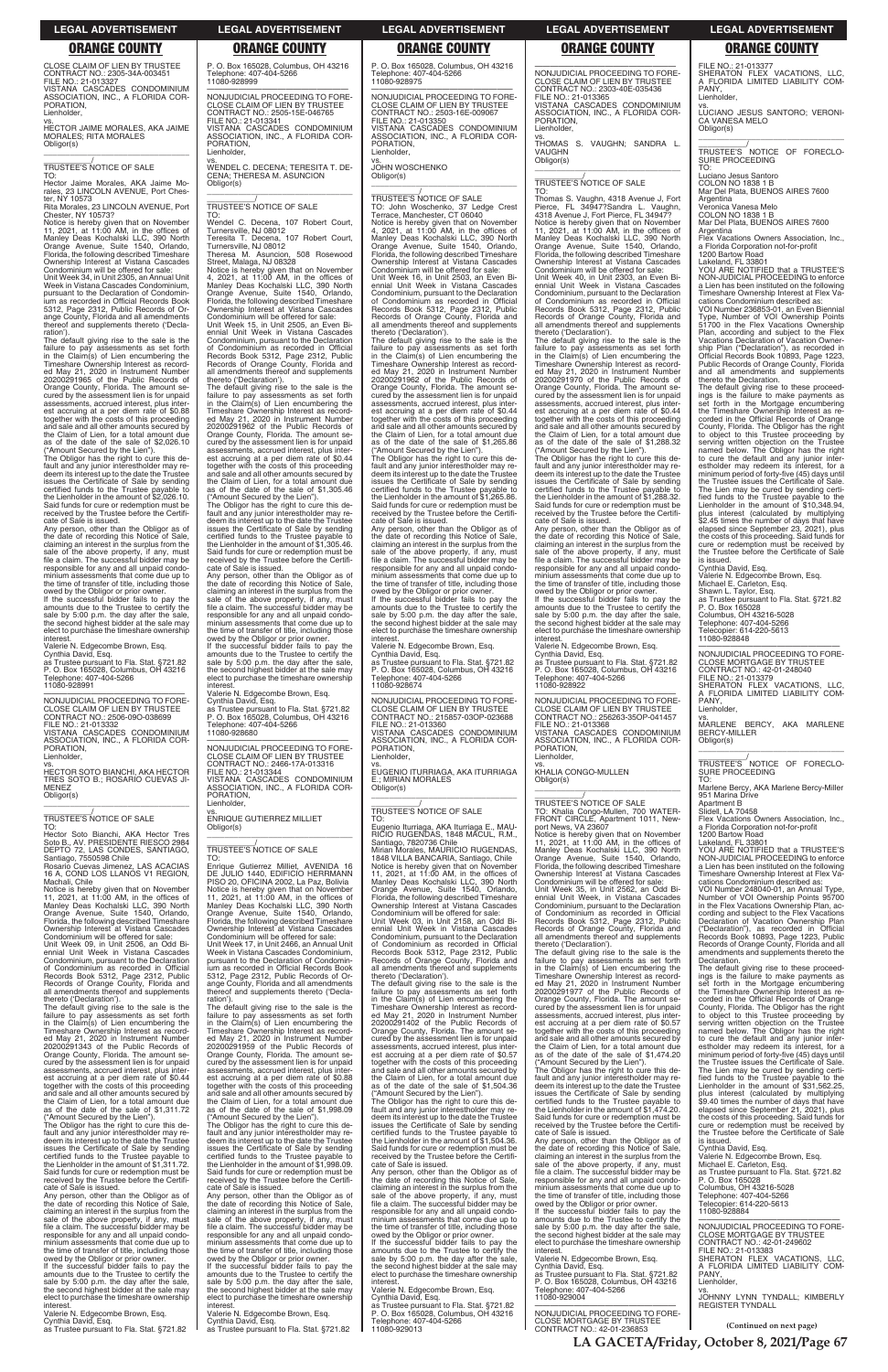**Page 68/ Section B/LA GACETA/Friday, October 8, 2021**

### **LEGAL ADVERTISEMENT LEGAL ADVERTISEMENT LEGAL ADVERTISEMENT LEGAL ADVERTISEMENT LEGAL ADVERTISEMENT**

### **ORANGE COUNTY ORANGE COUNTY ORANGE COUNTY ORANGE COUNTY ORANGE COUNTY**

Flex Vacations Owners Association, Inc., a Florida corporation not-for-profit 1200 Bartow Road Lakeland, FL 33801

Obligor(s) \_\_\_\_\_\_\_\_\_\_\_\_\_\_\_\_\_\_\_\_\_\_\_\_\_\_\_\_\_\_\_\_\_

\_\_\_\_\_\_\_\_\_\_\_/ TRUSTEE'S NOTICE OF FORECLO-SURE PROCEEDING

TO: Johnny Lynn Tyndall 3376 HOWARD ROAD Autryville, NC 28318 Kimberly Register Tyndall 3376 HOWARD ROAD Autryville, NC 28318

YOU ARE NOTIFIED that a TRUSTEE'S NON-JUDICIAL PROCEEDING to enforce a Lien has been instituted on the following Timeshare Ownership Interest at Flex Vacations Condominium described as:

VOI Number 249602-01, an Annual Type, Number of VOI Ownership Points 81000 in the Flex Vacations Ownership Plan, according and subject to the Flex Vacations Declaration of Vacation Ownership Plan ("Declaration"), as recorded in Official Records Book 10893, Page 1223, Public Records of Orange County, Florida and all amendments and supplements thereto the Declaration.

Notice is hereby given that on November 4, 2021, at 11:00 AM, in the offices of Manley Deas Kochalski LLC, 390 North Orange Avenue, Suite 1540, Orlando, Florida, the following described Timeshare Ownership Interest at Vistana Cascades Condominium will be offered for sale: Unit Week 19, in Unit 2698, an Annual Unit Week in Vistana Cascades Condominium, pursuant to the Declaration of Condominium as recorded in Official Records Book 5312, Page 2312, Public Records of Orange County, Florida and all amendments thereof and supplements thereto ('Declaration')

The default giving rise to these proceed-ings is the failure to make payments as set forth in the Mortgage encumbering the Timeshare Ownership Interest as recorded in the Official Records of Orange County, Florida. The Obligor has the right to object to this Trustee proceeding by serving written objection on the Trustee named below. The Obligor has the right to cure the default and any junior inter-estholder may redeem its interest, for a minimum period of forty-five (45) days until the Trustee issues the Certificate of Sale. The Lien may be cured by sending certi-fied funds to the Trustee payable to the Lienholder in the amount of \$18,486.53, plus interest (calculated by multiplying \$5.53 times the number of days that have elapsed since September 21, 2021), plus the costs of this proceeding. Said funds for cure or redemption must be received by the Trustee before the Certificate of Sale is issued.

Michael E. Carleton, Esq. Valerie N. Edgecombe Brown, Esq. Cynthia David, Esq.

as Trustee pursuant to Fla. Stat. §721.82 P. O. Box 165028 Columbus, OH 43216-5028 Telephone: 407-404-5266 Telecopier: 614-220-5613

11080-928925

—————————————————— NONJUDICIAL PROCEEDING TO FORE-CLOSE CLAIM OF LIEN BY TRUSTEE CONTRACT NO.: 2698-19A-033041 FILE NO.: 21-013389 VISTANA CASCADES CONDOMINIUM ASSOCIATION, INC., A FLORIDA COR-PORATION, Lienholder,

vs. DEL RIO INVESTMENTS, LP, AN ARI-ZONA LIMITED PARTNERSHIP

Obligor(s) \_\_\_\_\_\_\_\_\_\_\_\_\_\_\_\_\_\_\_\_\_\_\_\_\_\_\_\_\_\_\_\_\_

\_\_\_\_\_\_\_\_\_\_\_/ TRUSTEE'S NOTICE OF SALE

TO: Del Rio Investments, LP, An Arizona Limited Partnership, 2036 NORTH GIL-BERT ROAD, SUITE 2-304, Mesa, AZ 85203

The default giving rise to the sale is the failure to pay assessments as set forth in the Claim(s) of Lien encumbering the Timeshare Ownership Interest as recorded May 21, 2020 in Instrument Number 20200291959 of the Public Records of Orange County, Florida. The amount se-cured by the assessment lien is for unpaid assessments, accrued interest, plus interest accruing at a per diem rate of \$0.88 together with the costs of this proceeding and sale and all other amounts secured by the Claim of Lien, for a total amount due as of the date of the sale of \$1,964.69

("Amount Secured by the Lien"). The Obligor has the right to cure this de-fault and any junior interestholder may redeem its interest up to the date the Trustee issues the Certificate of Sale by sending certified funds to the Trustee payable to the Lienholder in the amount of \$1,964.69. Said funds for cure or redemption must be received by the Trustee before the Certifi-

The Obligor has the right to cure this default and any junior interestholder may redeem its interest up to the date the Trustee issues the Certificate of Sale by sending certified funds to the Trustee payable to the Lienholder in the amount of \$1,983.94. Said funds for cure or redemption must be received by the Trustee before the Certifi-cate of Sale is issued.

Esthela Padilla, 430 ST. CROIX, Laredo, TX 78045

Notice is hereby given that on November 11, 2021, at 11:00 AM, in the offices of Manley Deas Kochalski LLC, 390 North Orange Avenue, Suite 1540, Orlando, Florida, the following described Timeshare Ownership Interest at Vistana Cascades Condominium will be offered for sale: Unit Week 19, in Unit 2745, an Annual Unit Week in Vistana Cascades Condominium, pursuant to the Declaration of Condominium as recorded in Official Records Book 5312, Page 2312, Public Records of Orange County, Florida and all amendments thereof and supplements thereto ('Declaration').

The default giving rise to the sale is the failure to pay assessments as set forth in the Claim(s) of Lien encumbering the Timeshare Ownership Interest as record-ed May 21, 2020 in Instrument Number 20200291959 of the Public Records of Orange County, Florida. The amount secured by the assessment lien is for unpaid assessments, accrued interest, plus interest accruing at a per diem rate of \$0.88 together with the costs of this proceeding and sale and all other amounts secured by the Claim of Lien, for a total amount due as of the date of the sale of \$1,983.94 ("Amount Secured by the Lien").

The Obligor has the right to cure this de-fault and any junior interestholder may redeem its interest up to the date the Trustee issues the Certificate of Sale by sending certified funds to the Trustee payable to the Lienholder in the amount of \$1,983.94. Said funds for cure or redemption must be received by the Trustee before the Certificate of Sale is issued.

Any person, other than the Obligor as of the date of recording this Notice of Sale, claiming an interest in the surplus from the sale of the above property, if any, must file a claim. The successful bidder may be responsible for any and all unpaid condominium assessments that come due up to the time of transfer of title, including those owed by the Obligor or prior owner.

If the successful bidder fails to pay the amounts due to the Trustee to certify the sale by 5:00 p.m. the day after the sale, the second highest bidder at the sale may elect to purchase the timeshare ownership interest.

Valerie N. Edgecombe Brown, Esq.

The Obligor has the right to cure this default and any junior interestholder may redeem its interest up to the date the Trustee issues the Certificate of Sale by sending certified funds to the Trustee payable to the Lienholder in the amount of \$1,285.16. Said funds for cure or redemption must be received by the Trustee before the Certifi-cate of Sale is issued.

Cynthia David, Esq. as Trustee pursuant to Fla. Stat. §721.82 P. O. Box 165028, Columbus, OH 43216 Telephone: 407-404-5266 11080-928929

—————————————————— NONJUDICIAL PROCEEDING TO FORE-CLOSE CLAIM OF LIEN BY TRUSTEE CONTRACT NO.: 2160-35A-007085 FILE NO.: 21-013391 VISTANA CASCADES CONDOMINIUM ASSOCIATION, INC., A FLORIDA COR-**PORATION** Lienholder,

vs. TYLER T. LYZELL; KAREN J. LYZELL Obligor(s) \_\_\_\_\_\_\_\_\_\_\_\_\_\_\_\_\_\_\_\_\_\_\_\_\_\_\_\_\_\_\_\_\_

### \_\_\_\_\_\_\_\_\_\_\_/ TRUSTEE'S NOTICE OF SALE

TO: Tyler T. Lyzell, 153 IROQUOIS TRAIL, Milford, PA 18337 Karen J. Lyzell, 4275 CONASHAUGH LAKE, Milford, PA 18337

Notice is hereby given that on November<br>11, 2021, at 11:00 AM, in the offices of<br>Manley Deas Kochalski LLC, 390 North<br>Orange Avenue, Suite 1540, Orlando,<br>Florida, the following described Timeshare<br>Ownership Interest at Vis

SAN JERONIMO LIDICE, SAN JERON-IMO LIDICE, Ciudad De Mexico, 10200 Mexico

Unit Week 35, in Unit 2160, an Annual Unit Week in Vistana Cascades Condominium, pursuant to the Declaration of Condomin-ium as recorded in Official Records Book 5312, Page 2312, Public Records of Orange County, Florida and all amendments thereof and supplements thereto ('Declaration').

The default giving rise to the sale is the failure to pay assessments as set forth in the Claim(s) of Lien encumbering the Timeshare Ownership Interest as recorded May 21, 2020 in Instrument Number 20200291965 of the Public Records of Orange County, Florida. The amount se-cured by the assessment lien is for unpaid assessments, accrued interest, plus interest accruing at a per diem rate of \$0.88 together with the costs of this proceeding and sale and all other amounts secured by the Claim of Lien, for a total amount due as of the date of the sale of \$1,983.94 ("Amount Secured by the Lien").

Any person, other than the Obligor as of the date of recording this Notice of Sale, claiming an interest in the surplus from the sale of the above property, if any, must file a claim. The successful bidder may be responsible for any and all unpaid condo-minium assessments that come due up to the time of transfer of title, including those owed by the Obligor or prior owner

If the successful bidder fails to pay the amounts due to the Trustee to certify the sale by 5:00 p.m. the day after the sale, the second highest bidder at the sale may elect to purchase the timeshare ownership **interest** 

Alejandro Fernandez, SAN EUGENIO<br>1813 NUNOA, Santiago, 7780532 Chile<br>Notice is hereby given that on November<br>4, 2021, at 11:00 AM, in the offices of Manley Deas Kochalski LLC, 390 North Orange Avenue, Suite 1540, Orlando, Florida, the following described Timeshare Ownership Interest at Vistana Cascades Condominium will be offered for sale:

failure to pay assessments as set forth<br>Timeshare Ownership Interest as record-<br>Ed May 21, 2020 in Instrument Number<br>ed May 21, 2020 in Instrument Number<br>20200291402 of the Public Records of Orange County, Florida. The amount secured by the assessment lien is for unpaid assessments, accrued interest, plus interest accruing at a per diem rate of \$0.57 together with the costs of this proceeding and sale and all other amounts secured by the Claim of Lien, for a total amount due as of the date of the sale of \$1,475.02

4, 2021, at 11:00 AM, in the offices of Manley Deas Kochalski LLC, 390 North Orange Avenue, Suite 1540, Orlando, Florida, the following described Timeshare Ownership Interest at Vistana Cascades Condominium will be offered for sale: Unit Week 35, in Unit 2237, an Annual Unit Week in Vistana Cascades Condominium, pursuant to the Declaration of Condominium as recorded in Official Records Book 5312, Page 2312, Public Records of Orange County, Florida and all amendments thereof and supplements thereto ('Declaration'). The default giving rise to the sale is the

failure to pay assessments as set forth in the Claim(s) of Lien encumbering the Timeshare Ownership Interest as recorded May 21, 2020 in Instrument Number 20200291965 of the Public Records of Orange County, Florida. The amount se-cured by the assessment lien is for unpaid assessments, accrued interest, plus interest accruing at a per diem rate of \$0.88 together with the costs of this proceeding and sale and all other amounts secured by the Claim of Lien, for a total amount due as of the date of the sale of \$2,164.98 ("Amount Secured by the Lien").

> —————————————————— NONJUDICIAL PROCEEDING TO FORE-CLOSE CLAIM OF LIEN BY TRUSTEE CONTRACT NO.: 2684-19A-032921 FILE NO.: 21-013440 VISTANA CASCADES CONDOMINIUM ASSOCIATION, INC., A FLORIDA COR-**PORATION**

The Obligor has the right to cure this de-fault and any junior interestholder may redeem its interest up to the date the Trustee issues the Certificate of Sale by sending certified funds to the Trustee payable to the Lienholder in the amount of \$2,164.98. Said funds for cure or redemption must be received by the Trustee before the Certificate of Sale is issued.

Any person, other than the Obligor as of the date of recording this Notice of Sale, claiming an interest in the surplus from the sale of the above property, if any, must file a claim. The successful bidder may be responsible for any and all unpaid condominium assessments that come due up to the time of transfer of title, including those owed by the Obligor or prior owner.

If the successful bidder fails to pay the amounts due to the Trustee to certify the sale by 5:00 p.m. the day after the sale, the second highest bidder at the sale may elect to purchase the timeshare ownership interest.

Valerie N. Edgecombe Brown, Esq. Cynthia David, Esq. as Trustee pursuant to Fla. Stat. §721.82 P. O. Box 165028, Columbus, OH 43216

Telephone: 407-404-5266 11080-928949

—————————————————— NONJUDICIAL PROCEEDING TO FORE-CLOSE CLAIM OF LIEN BY TRUSTEE CONTRACT NO.: 2258-40O-006941 FILE NO : 21-013417 VISTANA CASCADES CONDOMINIUM ASSOCIATION, INC., A FLORIDA COR-PORATION, Lienholder,

vs. JOHN PAUL PEREZ; REBECCA F. PER-EZ Obligor(s)

\_\_\_\_\_\_\_\_\_\_\_\_\_\_\_\_\_\_\_\_\_\_\_\_\_\_\_\_\_\_\_\_\_

### \_\_\_\_\_\_\_\_\_\_\_/ TRUSTEE'S NOTICE OF SALE TO:

| received by the Trustee belore the Certifi-<br>cate of Sale is issued.<br>Any person, other than the Obligor as of<br>the date of recording this Notice of Sale,<br>claiming an interest in the surplus from the<br>sale of the above property, if any, must<br>file a claim. The successful bidder may be<br>responsible for any and all unpaid condo-<br>minium assessments that come due up to<br>the time of transfer of title, including those<br>owed by the Obligor or prior owner.<br>If the successful bidder fails to pay the<br>amounts due to the Trustee to certify the<br>sale by 5:00 p.m. the day after the sale,<br>the second highest bidder at the sale may<br>elect to purchase the timeshare ownership<br>interest.<br>Valerie N. Edgecombe Brown, Esg.<br>Cynthia David, Esq.<br>as Trustee pursuant to Fla. Stat. §721.82<br>P. O. Box 165028. Columbus, OH 43216<br>Telephone: 407-404-5266 | cale of oale is issued.<br>Any person, other than the Obligor as of<br>the date of recording this Notice of Sale,<br>claiming an interest in the surplus from the<br>sale of the above property, if any, must<br>file a claim. The successful bidder may be<br>responsible for any and all unpaid condo-<br>minium assessments that come due up to<br>the time of transfer of title, including those<br>owed by the Obligor or prior owner.<br>If the successful bidder fails to pay the<br>amounts due to the Trustee to certify the<br>sale by 5:00 p.m. the day after the sale,<br>the second highest bidder at the sale may<br>elect to purchase the timeshare ownership<br>interest.<br>Valerie N. Edgecombe Brown, Esq.<br>Cynthia David, Esq.<br>as Trustee pursuant to Fla. Stat. §721.82<br>P. O. Box 165028, Columbus, OH 43216<br>Telephone: 407-404-5266<br>11080-929019 | cale of oale is issued.<br>Any person, other than the Obligor as of<br>the date of recording this Notice of Sale.<br>claiming an interest in the surplus from the<br>sale of the above property, if any, must<br>file a claim. The successful bidder may be<br>responsible for any and all unpaid condo-<br>minium assessments that come due up to<br>the time of transfer of title, including those<br>owed by the Obligor or prior owner.<br>If the successful bidder fails to pay the<br>amounts due to the Trustee to certify the<br>sale by 5:00 p.m. the day after the sale.<br>the second highest bidder at the sale may<br>elect to purchase the timeshare ownership<br>interest.<br>Valerie N. Edgecombe Brown, Esg.<br>Cynthia David, Esq.<br>as Trustee pursuant to Fla. Stat. §721.82<br>P. O. Box 165028, Columbus, OH 43216<br>Telephone: 407-404-5266<br>11080-928677 | Salu furius for cure or regerription must be<br>received by the Trustee before the Certifi-<br>cate of Sale is issued.<br>Any person, other than the Obligor as of<br>the date of recording this Notice of Sale.<br>claiming an interest in the surplus from the<br>sale of the above property, if any, must<br>file a claim. The successful bidder may be<br>responsible for any and all unpaid condo-<br>minium assessments that come due up to<br>the time of transfer of title, including those<br>owed by the Obligor or prior owner.<br>If the successful bidder fails to pay the<br>amounts due to the Trustee to certify the<br>sale by 5:00 p.m. the day after the sale,<br>the second highest bidder at the sale may<br>elect to purchase the timeshare ownership<br>interest.<br>Valerie N. Edgecombe Brown, Esg.<br>Cynthia David, Esg.<br>as Trustee pursuant to Fla. Stat. §721.82<br>P. O. Box 165028, Columbus, OH 43216 | Ally person, other than the Obligor as of<br>the date of recording this Notice of Sale.<br>claiming an interest in the surplus from the<br>sale of the above property, if any, must<br>file a claim. The successful bidder may be<br>responsible for any and all unpaid condo-<br>minium assessments that come due up to<br>the time of transfer of title, including those<br>owed by the Obligor or prior owner.<br>If the successful bidder fails to pay the<br>amounts due to the Trustee to certify the<br>sale by 5:00 p.m. the day after the sale,<br>the second highest bidder at the sale may<br>elect to purchase the timeshare ownership<br>interest.<br>Valerie N. Edgecombe Brown, Esg.<br>Cynthia David, Esq.<br>as Trustee pursuant to Fla. Stat. §721.82<br>P. O. Box 165028, Columbus, OH 43216<br>Telephone: 407-404-5266<br>11080-928914 |
|---------------------------------------------------------------------------------------------------------------------------------------------------------------------------------------------------------------------------------------------------------------------------------------------------------------------------------------------------------------------------------------------------------------------------------------------------------------------------------------------------------------------------------------------------------------------------------------------------------------------------------------------------------------------------------------------------------------------------------------------------------------------------------------------------------------------------------------------------------------------------------------------------------------------|--------------------------------------------------------------------------------------------------------------------------------------------------------------------------------------------------------------------------------------------------------------------------------------------------------------------------------------------------------------------------------------------------------------------------------------------------------------------------------------------------------------------------------------------------------------------------------------------------------------------------------------------------------------------------------------------------------------------------------------------------------------------------------------------------------------------------------------------------------------------------------------|--------------------------------------------------------------------------------------------------------------------------------------------------------------------------------------------------------------------------------------------------------------------------------------------------------------------------------------------------------------------------------------------------------------------------------------------------------------------------------------------------------------------------------------------------------------------------------------------------------------------------------------------------------------------------------------------------------------------------------------------------------------------------------------------------------------------------------------------------------------------------------------|------------------------------------------------------------------------------------------------------------------------------------------------------------------------------------------------------------------------------------------------------------------------------------------------------------------------------------------------------------------------------------------------------------------------------------------------------------------------------------------------------------------------------------------------------------------------------------------------------------------------------------------------------------------------------------------------------------------------------------------------------------------------------------------------------------------------------------------------------------------------------------------------------------------------------------------|------------------------------------------------------------------------------------------------------------------------------------------------------------------------------------------------------------------------------------------------------------------------------------------------------------------------------------------------------------------------------------------------------------------------------------------------------------------------------------------------------------------------------------------------------------------------------------------------------------------------------------------------------------------------------------------------------------------------------------------------------------------------------------------------------------------------------------------------------------|
| 11080-928672                                                                                                                                                                                                                                                                                                                                                                                                                                                                                                                                                                                                                                                                                                                                                                                                                                                                                                        | NONJUDICIAL PROCEEDING TO FORE-                                                                                                                                                                                                                                                                                                                                                                                                                                                                                                                                                                                                                                                                                                                                                                                                                                                      | NONJUDICIAL PROCEEDING TO FORE-                                                                                                                                                                                                                                                                                                                                                                                                                                                                                                                                                                                                                                                                                                                                                                                                                                                      | Telephone: 407-404-5266                                                                                                                                                                                                                                                                                                                                                                                                                                                                                                                                                                                                                                                                                                                                                                                                                                                                                                                  | NONJUDICIAL PROCEEDING TO FORE-                                                                                                                                                                                                                                                                                                                                                                                                                                                                                                                                                                                                                                                                                                                                                                                                                            |
| NONJUDICIAL PROCEEDING TO FORE-                                                                                                                                                                                                                                                                                                                                                                                                                                                                                                                                                                                                                                                                                                                                                                                                                                                                                     | CLOSE CLAIM OF LIEN BY TRUSTEE                                                                                                                                                                                                                                                                                                                                                                                                                                                                                                                                                                                                                                                                                                                                                                                                                                                       | CLOSE CLAIM OF LIEN BY TRUSTEE                                                                                                                                                                                                                                                                                                                                                                                                                                                                                                                                                                                                                                                                                                                                                                                                                                                       | 11080-928966                                                                                                                                                                                                                                                                                                                                                                                                                                                                                                                                                                                                                                                                                                                                                                                                                                                                                                                             | <b>CLOSE MORTGAGE BY TRUSTEE</b>                                                                                                                                                                                                                                                                                                                                                                                                                                                                                                                                                                                                                                                                                                                                                                                                                           |
| CLOSE CLAIM OF LIEN BY TRUSTEE                                                                                                                                                                                                                                                                                                                                                                                                                                                                                                                                                                                                                                                                                                                                                                                                                                                                                      | CONTRACT NO.: 2237-35A-042626                                                                                                                                                                                                                                                                                                                                                                                                                                                                                                                                                                                                                                                                                                                                                                                                                                                        | CONTRACT NO.: 2321-05A-005907                                                                                                                                                                                                                                                                                                                                                                                                                                                                                                                                                                                                                                                                                                                                                                                                                                                        | NONJUDICIAL PROCEEDING TO FORE-                                                                                                                                                                                                                                                                                                                                                                                                                                                                                                                                                                                                                                                                                                                                                                                                                                                                                                          | CONTRACT NO.: 42-01-248910                                                                                                                                                                                                                                                                                                                                                                                                                                                                                                                                                                                                                                                                                                                                                                                                                                 |
| CONTRACT NO.: 2745-19A-028803                                                                                                                                                                                                                                                                                                                                                                                                                                                                                                                                                                                                                                                                                                                                                                                                                                                                                       | FILE NO.: 21-013392                                                                                                                                                                                                                                                                                                                                                                                                                                                                                                                                                                                                                                                                                                                                                                                                                                                                  | FILE NO.: 21-013425                                                                                                                                                                                                                                                                                                                                                                                                                                                                                                                                                                                                                                                                                                                                                                                                                                                                  | CLOSE CLAIM OF LIEN BY TRUSTEE                                                                                                                                                                                                                                                                                                                                                                                                                                                                                                                                                                                                                                                                                                                                                                                                                                                                                                           | FILE NO.: 21-013445                                                                                                                                                                                                                                                                                                                                                                                                                                                                                                                                                                                                                                                                                                                                                                                                                                        |
| FILE NO.: 21-013390                                                                                                                                                                                                                                                                                                                                                                                                                                                                                                                                                                                                                                                                                                                                                                                                                                                                                                 | VISTANA CASCADES CONDOMINIUM                                                                                                                                                                                                                                                                                                                                                                                                                                                                                                                                                                                                                                                                                                                                                                                                                                                         | VISTANA CASCADES CONDOMINIUM                                                                                                                                                                                                                                                                                                                                                                                                                                                                                                                                                                                                                                                                                                                                                                                                                                                         | CONTRACT NO.: 2699-02A-035168                                                                                                                                                                                                                                                                                                                                                                                                                                                                                                                                                                                                                                                                                                                                                                                                                                                                                                            | SHERATON FLEX VACATIONS. LLC.                                                                                                                                                                                                                                                                                                                                                                                                                                                                                                                                                                                                                                                                                                                                                                                                                              |
| VISTANA CASCADES CONDOMINIUM                                                                                                                                                                                                                                                                                                                                                                                                                                                                                                                                                                                                                                                                                                                                                                                                                                                                                        | ASSOCIATION, INC., A FLORIDA COR-                                                                                                                                                                                                                                                                                                                                                                                                                                                                                                                                                                                                                                                                                                                                                                                                                                                    | ASSOCIATION, INC., A FLORIDA COR-                                                                                                                                                                                                                                                                                                                                                                                                                                                                                                                                                                                                                                                                                                                                                                                                                                                    | FILE NO.: 21-013431                                                                                                                                                                                                                                                                                                                                                                                                                                                                                                                                                                                                                                                                                                                                                                                                                                                                                                                      | A FLORIDA LIMITED LIABILITY COM-                                                                                                                                                                                                                                                                                                                                                                                                                                                                                                                                                                                                                                                                                                                                                                                                                           |
| ASSOCIATION, INC., A FLORIDA COR-                                                                                                                                                                                                                                                                                                                                                                                                                                                                                                                                                                                                                                                                                                                                                                                                                                                                                   | PORATION.                                                                                                                                                                                                                                                                                                                                                                                                                                                                                                                                                                                                                                                                                                                                                                                                                                                                            | PORATION.                                                                                                                                                                                                                                                                                                                                                                                                                                                                                                                                                                                                                                                                                                                                                                                                                                                                            | VISTANA CASCADES CONDOMINIUM                                                                                                                                                                                                                                                                                                                                                                                                                                                                                                                                                                                                                                                                                                                                                                                                                                                                                                             | PANY.                                                                                                                                                                                                                                                                                                                                                                                                                                                                                                                                                                                                                                                                                                                                                                                                                                                      |
| PORATION.                                                                                                                                                                                                                                                                                                                                                                                                                                                                                                                                                                                                                                                                                                                                                                                                                                                                                                           | Lienholder,                                                                                                                                                                                                                                                                                                                                                                                                                                                                                                                                                                                                                                                                                                                                                                                                                                                                          | Lienholder,                                                                                                                                                                                                                                                                                                                                                                                                                                                                                                                                                                                                                                                                                                                                                                                                                                                                          | ASSOCIATION, INC., A FLORIDA COR-                                                                                                                                                                                                                                                                                                                                                                                                                                                                                                                                                                                                                                                                                                                                                                                                                                                                                                        | Lienholder,                                                                                                                                                                                                                                                                                                                                                                                                                                                                                                                                                                                                                                                                                                                                                                                                                                                |
| Lienholder,                                                                                                                                                                                                                                                                                                                                                                                                                                                                                                                                                                                                                                                                                                                                                                                                                                                                                                         | VS.                                                                                                                                                                                                                                                                                                                                                                                                                                                                                                                                                                                                                                                                                                                                                                                                                                                                                  | VS.                                                                                                                                                                                                                                                                                                                                                                                                                                                                                                                                                                                                                                                                                                                                                                                                                                                                                  | PORATION.                                                                                                                                                                                                                                                                                                                                                                                                                                                                                                                                                                                                                                                                                                                                                                                                                                                                                                                                | VS.                                                                                                                                                                                                                                                                                                                                                                                                                                                                                                                                                                                                                                                                                                                                                                                                                                                        |
| VS.                                                                                                                                                                                                                                                                                                                                                                                                                                                                                                                                                                                                                                                                                                                                                                                                                                                                                                                 | ELLIOTT E. HEWITT, JR.                                                                                                                                                                                                                                                                                                                                                                                                                                                                                                                                                                                                                                                                                                                                                                                                                                                               | FRANCISCO J. CASTILLO, AKA JAVIER                                                                                                                                                                                                                                                                                                                                                                                                                                                                                                                                                                                                                                                                                                                                                                                                                                                    | Lienholder.                                                                                                                                                                                                                                                                                                                                                                                                                                                                                                                                                                                                                                                                                                                                                                                                                                                                                                                              | LISA LINCICOME HARDWICK; DEBORA                                                                                                                                                                                                                                                                                                                                                                                                                                                                                                                                                                                                                                                                                                                                                                                                                            |
| ABEL PADILLA: ESTHELA PADILLA                                                                                                                                                                                                                                                                                                                                                                                                                                                                                                                                                                                                                                                                                                                                                                                                                                                                                       | Obligor(s)                                                                                                                                                                                                                                                                                                                                                                                                                                                                                                                                                                                                                                                                                                                                                                                                                                                                           | CASTILLO GIL; CLAUDIA V. CHAPA                                                                                                                                                                                                                                                                                                                                                                                                                                                                                                                                                                                                                                                                                                                                                                                                                                                       | VS.                                                                                                                                                                                                                                                                                                                                                                                                                                                                                                                                                                                                                                                                                                                                                                                                                                                                                                                                      | <b>OLMSTEAD HURLEY</b>                                                                                                                                                                                                                                                                                                                                                                                                                                                                                                                                                                                                                                                                                                                                                                                                                                     |
| Obligor(s)                                                                                                                                                                                                                                                                                                                                                                                                                                                                                                                                                                                                                                                                                                                                                                                                                                                                                                          | TRUSTEE'S NOTICE OF SALE                                                                                                                                                                                                                                                                                                                                                                                                                                                                                                                                                                                                                                                                                                                                                                                                                                                             | Obligor(s)                                                                                                                                                                                                                                                                                                                                                                                                                                                                                                                                                                                                                                                                                                                                                                                                                                                                           | JORGE ARTURO SANCHEZ CAMARGO                                                                                                                                                                                                                                                                                                                                                                                                                                                                                                                                                                                                                                                                                                                                                                                                                                                                                                             | Obligor(s)                                                                                                                                                                                                                                                                                                                                                                                                                                                                                                                                                                                                                                                                                                                                                                                                                                                 |
| <b>TRUSTEE'S NOTICE OF SALE</b>                                                                                                                                                                                                                                                                                                                                                                                                                                                                                                                                                                                                                                                                                                                                                                                                                                                                                     | TO:                                                                                                                                                                                                                                                                                                                                                                                                                                                                                                                                                                                                                                                                                                                                                                                                                                                                                  | <b>TRUSTEE'S NOTICE OF SALE</b>                                                                                                                                                                                                                                                                                                                                                                                                                                                                                                                                                                                                                                                                                                                                                                                                                                                      | Obligor(s)                                                                                                                                                                                                                                                                                                                                                                                                                                                                                                                                                                                                                                                                                                                                                                                                                                                                                                                               | TRUSTEE'S NOTICE OF FORECLO-                                                                                                                                                                                                                                                                                                                                                                                                                                                                                                                                                                                                                                                                                                                                                                                                                               |
| TO:                                                                                                                                                                                                                                                                                                                                                                                                                                                                                                                                                                                                                                                                                                                                                                                                                                                                                                                 | Elliott E. Hewitt, Jr., 15 Catherine Drive,                                                                                                                                                                                                                                                                                                                                                                                                                                                                                                                                                                                                                                                                                                                                                                                                                                          | TO:                                                                                                                                                                                                                                                                                                                                                                                                                                                                                                                                                                                                                                                                                                                                                                                                                                                                                  | TRUSTEE'S NOTICE OF SALE                                                                                                                                                                                                                                                                                                                                                                                                                                                                                                                                                                                                                                                                                                                                                                                                                                                                                                                 | <b>SURE PROCEEDING</b>                                                                                                                                                                                                                                                                                                                                                                                                                                                                                                                                                                                                                                                                                                                                                                                                                                     |
| Abel Padilla, 430 ST. CROIX, Laredo, TX                                                                                                                                                                                                                                                                                                                                                                                                                                                                                                                                                                                                                                                                                                                                                                                                                                                                             | Peabody, MA 01960?                                                                                                                                                                                                                                                                                                                                                                                                                                                                                                                                                                                                                                                                                                                                                                                                                                                                   | Francisco J. Castillo, AKA Javier Castillo                                                                                                                                                                                                                                                                                                                                                                                                                                                                                                                                                                                                                                                                                                                                                                                                                                           | TO:                                                                                                                                                                                                                                                                                                                                                                                                                                                                                                                                                                                                                                                                                                                                                                                                                                                                                                                                      | TO:                                                                                                                                                                                                                                                                                                                                                                                                                                                                                                                                                                                                                                                                                                                                                                                                                                                        |
| 78045                                                                                                                                                                                                                                                                                                                                                                                                                                                                                                                                                                                                                                                                                                                                                                                                                                                                                                               | Notice is hereby given that on November                                                                                                                                                                                                                                                                                                                                                                                                                                                                                                                                                                                                                                                                                                                                                                                                                                              | Gil, AVE SAN BERNABE 370 CASA 2,                                                                                                                                                                                                                                                                                                                                                                                                                                                                                                                                                                                                                                                                                                                                                                                                                                                     | Jorge Arturo Sanchez Camargo, HAM-                                                                                                                                                                                                                                                                                                                                                                                                                                                                                                                                                                                                                                                                                                                                                                                                                                                                                                       | (Continued on next page)                                                                                                                                                                                                                                                                                                                                                                                                                                                                                                                                                                                                                                                                                                                                                                                                                                   |

John Paul Perez, Timeshare Termination Team, 8300 E Maplewood Ave, Suite 300, Greenwood Village, CO 80111 Rebecca F. Perez, Timeshare Termina-tion Team, 8300 E Maplewood Ave, Suite 300, Greenwood Village, CO 80111 Notice is hereby given that on November 4, 2021, at 11:00 AM, in the offices of Manley Deas Kochalski LLC, 390 North Orange Avenue, Suite 1540, Orlando, Florida, the following described Timeshare Ownership Interest at Vistana Cascades Condominium will be offered for sale: Unit Week 40, in Unit 2258, an Odd Biennial Unit Week in Vistana Cascades Condominium, pursuant to the Declaration of Condominium as recorded in Official Records Book 5312, Page 2312, Public Records of Orange County, Florida and all amendments thereof and supplements

thereto ('Declaration'). The default giving rise to the sale is the failure to pay assessments as set forth in the Claim(s) of Lien encumbering the Timeshare Ownership Interest as recorded May 21, 2020 in Instrument Number 20200291970 of the Public Records of Orange County, Florida. The amount secured by the assessment lien is for unpaid assessments, accrued interest, plus interest accruing at a per diem rate of \$0.44 together with the costs of this proceeding and sale and all other amounts secured by the Claim of Lien, for a total amount due as of the date of the sale of \$1,285.16 ("Amount Secured by the Lien").

Claudia V. Chapa, DUXX GRADU-ATE SCHOOL, CALZADA DEL VALLE 106OTE, Garza Garcia, 66220 Mexico Notice is hereby given that on November 4, 2021, at 11:00 AM, in the offices of Manley Deas Kochalski LLC, 390 North Orange Avenue, Suite 1540, Orlando, Florida, the following described Timeshare Ownership Interest at Vistana Cascades Condominium will be offered for sale:

Unit Week 05, in Unit 2321, an Annual Unit Week in Vistana Cascades Condominium, pursuant to the Declaration of Condomin ium as recorded in Official Records Book 5312, Page 2312, Public Records of Orange County, Florida and all amendments thereof and supplements thereto ('Declaration').

The default giving rise to the sale is the failure to pay assessments as set forth in the Claim(s) of Lien encumbering the Timeshare Ownership Interest as record-ed May 21, 2020 in Instrument Number 20200291955 of the Public Records of Orange County, Florida. The amount se-cured by the assessment lien is for unpaid assessments, accrued interest, plus interest accruing at a per diem rate of \$0.88 together with the costs of this proceeding and sale and all other amounts secured by the Claim of Lien, for a total amount due as of the date of the sale of \$2,000.98

("Amount Secured by the Lien"). The Obligor has the right to cure this default and any junior interestholder may redeem its interest up to the date the Trustee issues the Certificate of Sale by sending certified funds to the Trustee payable to the Lienholder in the amount of \$2,000.98. Said funds for cure or redemption must be received by the Trustee before the Certificate of Sale is issued.

Valerie N. Edgecombe Brown, Esq.

Cynthia David, Esq. as Trustee pursuant to Fla. Stat. §721.82 P. O. Box 165028, Columbus, OH 43216 Telephone: 407-404-5266 11080-928942

—————————————————— NONJUDICIAL PROCEEDING TO FORE-CLOSE CLAIM OF LIEN BY TRUSTEE CONTRACT NO.: 215253-02OP-012323 FILE NO.: 21-013426 VISTANA CASCADES CONDOMINIUM ASSOCIATION, INC., A FLORIDA COR-PORATION, Lienholder,

vs. ALEJANDRO FERNANDEZ Obligor(s)

\_\_\_\_\_\_\_\_\_\_\_\_\_\_\_\_\_\_\_\_\_\_\_\_\_\_\_\_\_\_\_\_\_

### \_\_\_\_\_\_\_\_\_\_\_/ TRUSTEE'S NOTICE OF SALE TO:

Unit Week 02, in Unit 2152, an Odd Bi-ennial Unit Week in Vistana Cascades Condominium, pursuant to the Declaration of Condominium as recorded in Official Records Book 5312, Page 2312, Public

Records of Orange County, Florida and all amendments thereof and supplements thereto ('Declaration'). The default giving rise to the sale is the

("Amount Secured by the Lien"). The Obligor has the right to cure this default and any junior interestholder may redeem its interest up to the date the Trustee issues the Certificate of Sale by sending certified funds to the Trustee payable to the Lienholder in the amount of \$1,475.02. Said funds for cure or redemption must be

BURGO NO. 299, INT. 2, COL. JUAREZ, Ciudad De Mexico, 06600 Mexico Notice is hereby given that on November 4, 2021, at 11:00 AM, in the offices of Manley Deas Kochalski LLC, 390 North Orange Avenue, Suite 1540, Orlando, Florida, the following described Timeshare Ownership Interest at Vistana Cascades Condominium will be offered for sale:

Unit Week 02, in Unit 2699, an Annual Unit Week in Vistana Cascades Condominium, pursuant to the Declaration of Condominium as recorded in Official Records Book 5312, Page 2312, Public Records of Orange County, Florida and all amendments thereof and supplements thereto ('Declaration').

The default giving rise to the sale is the failure to pay assessments as set forth in the Claim(s) of Lien encumbering the Timeshare Ownership Interest as recorded May 21, 2020 in Instrument Number 20200291402 of the Public Records of Orange County, Florida. The amount secured by the assessment lien is for unpaid assessments, accrued interest, plus interest accruing at a per diem rate of \$0.88 together with the costs of this proceeding and sale and all other amounts secured by the Claim of Lien, for a total amount due as of the date of the sale of \$1,975.83 ("Amount Secured by the Lien").

The Obligor has the right to cure this de-fault and any junior interestholder may redeem its interest up to the date the Trustee issues the Certificate of Sale by sending certified funds to the Trustee payable to the Lienholder in the amount of \$1,975.83. Said funds for cure or redemption must be received by the Trustee before the Certificate of Sale is issued.

Any person, other than the Obligor as of date of recording this Notice of Sale claiming an interest in the surplus from the sale of the above property, if any, must file a claim. The successful bidder may be responsible for any and all unpaid condominium assessments that come due up to the time of transfer of title, including those owed by the Obligor or prior owner.

If the successful bidder fails to pay the amounts due to the Trustee to certify the sale by 5:00 p.m. the day after the sale, the second highest bidder at the sale may elect to purchase the timeshare ownership interest.

Valerie N. Edgecombe Brown, Esq.

Cynthia David, Esq. as Trustee pursuant to Fla. Stat. §721.82 P. O. Box 165028, Columbus, OH 43216 Telephone: 407-404-5266 11080-928940

Lienholder,

vs. GLORIA DE GARCIA VELARDE Obligor(s) \_\_\_\_\_\_\_\_\_\_\_\_\_\_\_\_\_\_\_\_\_\_\_\_\_\_\_\_\_\_\_\_\_

\_\_\_\_\_\_\_\_\_\_\_/ TRUSTEE'S NOTICE OF SALE

TO: Gloria De Garcia Velarde, BRISA 136 DE SAN ANGEL, Ciudad De Mexico, 01900 Mexico

Notice is hereby given that on Novem-ber 4, 2021 at 11:00AM in the offices of Manley Deas Kochalski LLC, 390 North Orange Avenue, Suite 1540, Orlando, Florida, the following described Timeshare Ownership Interest at Vistana Cascades Condominium will be offered for sale:

Unit Week 19, in Unit 2684, an Annual Unit Week in Vistana Cascades Condominium, pursuant to the Declaration of Condomin ium as recorded in Official Records Book 5312, Page 2312, Public Records of Orange County, Florida and all amendments thereof and supplements thereto ('Declaration').

The default giving rise to the sale is the failure to pay assessments as set forth in the Claim(s) of Lien encumbering the Timeshare Ownership Interest as record-ed May 21, 2020 in Instrument Number 20200291959 of the Public Records of Orange County, Florida. The amount secured by the assessment lien is for unpaid assessments, accrued interest, plus interest accruing at a per diem rate of \$0.88 together with the costs of this proceeding and sale and all other amounts secured by the Claim of Lien, for a total amount due as of the date of the sale of \$1,975.83

("Amount Secured by the Lien"). The Obligor has the right to cure this de-fault and any junior interestholder may redeem its interest up to the date the Trustee issues the Certificate of Sale by sending certified funds to the Trustee payable to the Lienholder in the amount of \$1,975.83. Said funds for cure or redemption must be received by the Trustee before the Certifi-

cate of Sale is issued. Any person, other than the Obligor as of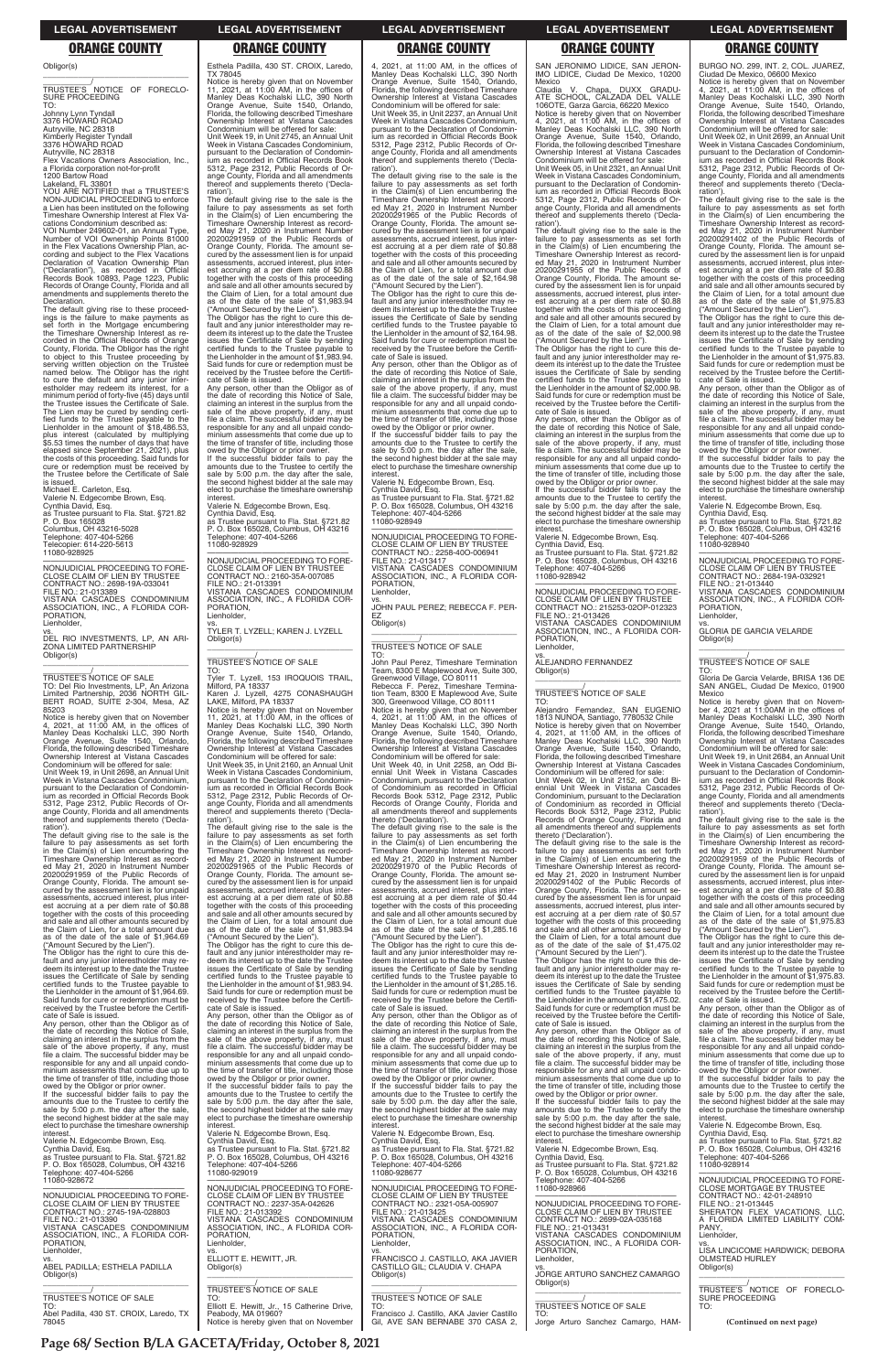**LA GACETA/Friday, October 8, 2021/Page 69**

### **LEGAL ADVERTISEMENT LEGAL ADVERTISEMENT LEGAL ADVERTISEMENT LEGAL ADVERTISEMENT LEGAL ADVERTISEMENT**

# **ORANGE COUNTY ORANGE COUNTY ORANGE COUNTY ORANGE COUNTY ORANGE COUNTY**

Lisa Lincicome Hardwick C/O KELAHER, CONNELL & CONNOR, P.C. 1500 U.S. HIGHWAY 17 NORTH

Suite 209 Surfside Beach, SC 29587

Debora Olmstead Hurley C/O KELAHER, CONNELL & CONNOR, P.C.

1500 U.S. HIGHWAY 17 NOTH Suite 209

Surfside Beach, SC 29587 YOU ARE NOTIFIED that a TRUSTEE'S NON-JUDICIAL PROCEEDING to enforce a Lien has been instituted on the following Timeshare Ownership Interest at Flex Va-cations Condominium described as:

VOI Number 248910-01, an Odd Biennial Type, Number of VOI Ownership Points 67100 in the Flex Vacations Ownership Plan, according and subject to the Flex Vacations Declaration of Vacation Owner-ship Plan ("Declaration"), as recorded in Official Records Book 10893, Page 1223, Public Records of Orange County, Florida and all amendments and supplements thereto the Declaration.

\_\_\_\_\_\_\_\_\_\_\_/<br>TRUSTEE'S NOTICE OF FORECLO-<br>SURE PROCEEDING TO:

VOI Number 250244-01, an Annual Type, Number of VOI Ownership Points 37000 in the Flex Vacations Ownership Plan, according and subject to the Flex Vacations Declaration of Vacation Ownership Plan ("Declaration"), as recorded in Official Records Book 10893, Page 1223, Public Records of Orange County, Florida and all amendments and supplements thereto the **Declaration** 

The default giving rise to these proceed-ings is the failure to make payments as set forth in the Mortgage encumbering the Timeshare Ownership Interest as re-corded in the Official Records of Orange County, Florida. The Obligor has the right to object to this Trustee proceeding by serving written objection on the Trustee named below. The Obligor has the right to cure the default and any junior inter-estholder may redeem its interest, for a minimum period of forty-five (45) days until the Trustee issues the Certificate of Sale. The Lien may be cured by sending certi-fied funds to the Trustee payable to the Lienholder in the amount of \$14,120.08, plus interest (calculated by multiplying \$3.40 times the number of days that have elapsed since September 21, 2021), plus the costs of this proceeding. Said funds for cure or redemption must be received by the Trustee before the Certificate of Sale

is issued. Michael E. Carleton, Esq.

is issued. Michael E. Carleton, Esq.

Valerie N. Edgecombe Brown, Esq. Cynthia David, Esq. as Trustee pursuant to Fla. Stat. §721.82 P. O. Box 165028 Columbus, OH 43216-5028 Telephone: 407-404-5266 Telecopier: 614-220-5613

11080-928920 —————————————————— NONJUDICIAL PROCEEDING TO FORE-

CLOSE MORTGAGE BY TRUSTEE CONTRACT NO.: 42-01-250244 FILE NO.: 21-013447

SHERATON FLEX VACATIONS, LLC, A FLORIDA LIMITED LIABILITY COM-PANY, Lienholder,

vs. NICOLE CHARLES; LEMAR CHARLES Obligor(s) \_\_\_\_\_\_\_\_\_\_\_\_\_\_\_\_\_\_\_\_\_\_\_\_\_\_\_\_\_\_\_\_\_

Nicole Charles 8 WESTVIEW TERRACE Teaneck, NJ 07666

Lemar Charles 8 WESTVIEW TERRACE

Teaneck, NJ 07666

YOU ARE NOTIFIED that a TRUSTEE'S NON-JUDICIAL PROCEEDING to enforce a Lien has been instituted on the following Timeshare Ownership Interest at Flex Vacations Condominium described as:

The Obligor has the right to cure this default and any junior interestholder may re-deem its interest up to the date the Trustee issues the Certificate of Sale by sending certified funds to the Trustee payable to the Lienholder in the amount of \$2,007.34. Said funds for cure or redemption must be received by the Trustee before the Certifi-

—————————————————— NONJUDICIAL PROCEEDING TO FORE-CLOSE MORTGAGE BY TRUSTEE CONTRACT NO.: 42-01-250117 FILE NO.: 21-013472 SHERATON FLEX VACATIONS, LLC, A FLORIDA LIMITED LIABILITY COM-A FLU<br>PANY, Lienholder,

The default giving rise to these proceed-ings is the failure to make payments as set forth in the Mortgage encumbering the Timeshare Ownership Interest as re-corded in the Official Records of Orange County, Florida. The Obligor has the right to object to this Trustee proceeding by serving written objection on the Trustee named below. The Obligor has the right to cure the default and any junior inter-estholder may redeem its interest, for a minimum period of forty-five (45) days until the Trustee issues the Certificate of Sale. The Lien may be cured by sending certi-fied funds to the Trustee payable to the Lienholder in the amount of \$16,017.62, plus interest (calculated by multiplying \$4.77 times the number of days that have elapsed since September 23, 2021), plus the costs of this proceeding. Said funds for cure or redemption must be received by the Trustee before the Certificate of Sale

Unit Week 36, in Unit 2504, an Annual Unit Week in Vistana Cascades Condominium, pursuant to the Declaration of Condomin-ium as recorded in Official Records Book 5312, Page 2312, Public Records of Orange County, Florida and all amendments thereof and supplements thereto ('Declaration'). The default giving rise to the sale is the

failure to pay assessments as set forth in the Claim(s) of Lien encumbering the Timeshare Ownership Interest as record-ed May 21, 2020 in Instrument Number 20200291977 of the Public Records of Orange County, Florida. The amount secured by the assessment lien is for unpaid assessments, accrued interest, plus est accruing at a per diem rate of \$0.88 together with the costs of this proceeding and sale and all other amounts secured by the Claim of Lien, for a total amount due as of the date of the sale of \$2,007.34 ("Amount Secured by the Lien").

cate of Sale is issued. Any person, other than the Obligor as of the date of recording this Notice of Sale, claiming an interest in the surplus from the sale of the above property, if any, must file a claim. The successful bidder may be responsible for any and all unpaid condominium assessments that come due up to the time of transfer of title, including those

owed by the Obligor or prior owner. If the successful bidder fails to pay the amounts due to the Trustee to certify the sale by 5:00 p.m. the day after the sale, the second highest bidder at the sale may elect to purchase the timeshare ownership

> The default giving rise to the sale is the failure to pay assessments as set forth in the Claim(s) of Lien encumbering the Timeshare Ownership Interest as record-ed May 21, 2020 in Instrument Number 20200291953 of the Public Records of Orange County, Florida. The amount secured by the assessment lien is for unpaid assessments, accrued interest, plus inter-est accruing at a per diem rate of \$0.57 together with the costs of this proceeding and sale and all other amounts secured by the Claim of Lien, for a total amount due as of the date of the sale of \$1,509.42 ("Amount Secured by the Lien").

interest. Valerie N. Edgecombe Brown, Esq.

Cynthia David, Esq. as Trustee pursuant to Fla. Stat. §721.82 P. O. Box 165028, Columbus, OH 43216 Telephone: 407-404-5266 11080-929007

vs. RENEE APPIAH KUBI Obligor(s)

\_\_\_\_\_\_\_\_\_\_\_\_\_\_\_\_\_\_\_\_\_\_\_\_\_\_\_\_\_\_\_\_\_ \_\_\_\_\_\_\_\_\_\_\_\_/<br>TRUSTEE'S NOTICE OF FORECLO-<br>SURE PROCEEDING TO:

Renee Appiah Kubi

251 South Reynolds Street Apartment M311

Alexandria, VA 22304 Flex Vacations Owners Association, Inc 1200 Bartow Road

Lakeland, FL 33801 YOU ARE NOTIFIED that a TRUSTEE'S NON-JUDICIAL PROCEEDING to enforce a Lien has been instituted on the following Timeshare Ownership Interest at Flex Vacations Condominium described as: VOI Number 250117-01, an Odd Biennial Type, Number of VOI Ownership Points 44000 in the Flex Vacations Ownership Plan, according and subject to the Flex Vacations Declaration of Vacation Ownership Plan ("Declaration"), as recorded in Official Records Book 10893, Page 1223, Public Records of Orange County, Florida and all amendments and supplements

thereto the Declaration. The default giving rise to these proceed-ings is the failure to make payments as set forth in the Mortgage encumbering the Timeshare Ownership Interest as re-corded in the Official Records of Orange County, Florida. The Obligor has the right to object to this Trustee proceeding by serving written objection on the Trustee named below. The Obligor has the right to cure the default and any junior inter-estholder may redeem its interest, for a minimum period of forty-five (45) days until the Trustee issues the Certificate of Sale. The Lien may be cured by sending certified funds to the Trustee payable Lienholder in the amount of \$11,614.45, plus interest (calculated by multiplying \$3.37 times the number of days that have elapsed since September 20, 2021), plus the costs of this proceeding. Said funds for cure or redemption must be received by the Trustee before the Certificate of Sale is issued.

Cynthia David, Esq. Valerie N. Edgecombe Brown, Esq. Michael E. Carleton, Esq. as Trustee pursuant to Fla. Stat. §721.82<br>P. O. Box 165028 P. O. Box 165028 Columbus, OH 43216-5028

The default giving rise to the sale is the failure to pay assessments as set forth in the Claim(s) of Lien encumbering the Timeshare Ownership Interest as recorded May 21, 2020 in Instrument Number 20200291965 of the Public Records of Orange County, Florida. The amount secured by the assessment lien is for unpaid assessments, accrued interest, plus inter-est accruing at a per diem rate of \$0.57 together with the costs of this proceeding and sale and all other amounts secured by the Claim of Lien, for a total amount due as of the date of the sale of \$1,523.44

Records of Orange County, Florida and all amendments thereof and supplements thereto ('Declaration').

The default giving rise to the sale is the failure to pay assessments as set forth in the Claim(s) of Lien encumbering the Timeshare Ownership Interest as recorded May 21, 2020 in Instrument Number 20200291343 of the Public Records of Orange County, Florida. The amount secured by the assessment lien is for unpaid assessments, accrued interest, plus interest accruing at a per diem rate of \$0.57 together with the costs of this proceeding and sale and all other amounts secured by the Claim of Lien, for a total amount due as of the date of the sale of \$1,514.61 ("Amount Secured by the Lien"). The Obligor has the right to cure this de-

fault and any junior interestholder may re-deem its interest up to the date the Trustee issues the Certificate of Sale by sending certified funds to the Trustee payable to the Lienholder in the amount of \$1,514.61. Said funds for cure or redemption must be received by the Trustee before the Certifi-cate of Sale is issued.

Any person, other than the Obligor as of the date of recording this Notice of Sale, claiming an interest in the surplus from the sale of the above property, if any, must file a claim. The successful bidder may be responsible for any and all unpaid condominium assessments that come due up to the time of transfer of title, including those owed by the Obligor or prior owner. If the successful bidder fails to pay the amounts due to the Trustee to certify the sale by 5:00 p.m. the day after the sale,

> Obligor(s)  $\overline{\phantom{a}}$  ,  $\overline{\phantom{a}}$  ,  $\overline{\phantom{a}}$  ,  $\overline{\phantom{a}}$  ,  $\overline{\phantom{a}}$  ,  $\overline{\phantom{a}}$  ,  $\overline{\phantom{a}}$  ,  $\overline{\phantom{a}}$  ,  $\overline{\phantom{a}}$  ,  $\overline{\phantom{a}}$  ,  $\overline{\phantom{a}}$  ,  $\overline{\phantom{a}}$  ,  $\overline{\phantom{a}}$  ,  $\overline{\phantom{a}}$  ,  $\overline{\phantom{a}}$  ,  $\overline{\phantom{a}}$

the second highest bidder at the sale may elect to purchase the timeshare ownership interest Valerie N. Edgecombe Brown, Esq.

Cynthia David, Esq. as Trustee pursuant to Fla. Stat. §721.82 P. O. Box 165028, Columbus, OH 43216 Telephone: 407-404-5266 11080-928894

—————————————————— NONJUDICIAL PROCEEDING TO FORE-CLOSE CLAIM OF LIEN BY TRUSTEE CONTRACT NO.: 242324-39EP-023347 FILE NO.: 21-013483 VISTANA CASCADES CONDOMINIUM ASSOCIATION, INC., A FLORIDA COR-PORATION, Lienholder,

vs. EDUARDO CARLOS BAGLIONI, AKA C. BAGLIONI; HEBE OLAY Obligor(s) \_\_\_\_\_\_\_\_\_\_\_\_\_\_\_\_\_\_\_\_\_\_\_\_\_\_\_\_\_\_\_\_\_

### \_\_\_\_\_\_\_\_\_\_\_/ TRUSTEE'S NOTICE OF SALE

TO: Eduardo Carlos Baglioni, AKA C. Baglioni, BLANCO ENCALADA 1022, TEMPER-LEY, Buenos Aires 1834, Argentina Hebe Olay, BLANCO ENCALADA 1022, TEMPERLEY, Buenos Aires 1834, Argen-

tina<br>Notice is hereby given that on November<br>Notice is hereby given that on November<br>4, 2021, at 11:00 AM, in the offices of<br>Manley Deas Kochalski LLC, 390 North<br>Orange Avenue, Suite 1540, Orlando,<br>Ownership Interest at Vi

Unit Week 39, in Unit 2423, an Even Biennial Unit Week in Vistana Cascades Condominium, pursuant to the Declaration of Condominium as recorded in Official Records Book 5312, Page 2312, Public Records of Orange County, Florida and all amendments thereof and supplements thereto ('Declaration').

The Obligor has the right to cure this default and any junior interestholder may redeem its interest up to the date the Trustee issues the Certificate of Sale by sending certified funds to the Trustee payable to the Lienholder in the amount of \$1,509.42. Said funds for cure or redemption must be received by the Trustee before the Certificate of Sale is issued.

Any person, other than the Obligor as of the date of recording this Notice of Sale, claiming an interest in the surplus from the sale of the above property, if any, must file a claim. The successful bidder may be responsible for any and all unpaid condominium assessments that come due up to the time of transfer of title, including those

owed by the Obligor or prior owner. If the successful bidder fails to pay the

| Michael E. Carleton, Esg.<br>Valerie N. Edgecombe Brown, Esq.<br>Cynthia David, Esg.<br>Shawn L. Taylor, Esg.<br>as Trustee pursuant to Fla. Stat. §721.82<br>P. O. Box 165028<br>Columbus, OH 43216-5028<br>Telephone: 407-404-5266<br>Telecopier: 614-220-5613<br>11080-928842                                                        | Columbus, OH 43216-5028<br>Telephone: 407-404-5266<br>Telecopier: 614-220-5613<br>11080-928903<br>NONJUDICIAL PROCEEDING TO FORE-<br>CLOSE CLAIM OF LIEN BY TRUSTEE<br>CONTRACT NO.: 241817-09EP-043981<br>FILE NO.: 21-013478<br>VISTANA CASCADES CONDOMINIUM<br>ASSOCIATION, INC., A FLORIDA COR-                                            | amounts due to the Trustee to certify the<br>sale by 5:00 p.m. the day after the sale,<br>the second highest bidder at the sale may<br>elect to purchase the timeshare ownership<br>interest.<br>Valerie N. Edgecombe Brown, Esg.<br>Cynthia David, Esq.<br>as Trustee pursuant to Fla. Stat. §721.82<br>P. O. Box 165028, Columbus, OH 43216<br>Telephone: 407-404-5266<br>11080-928958 | sale of the above property, if any, must<br>file a claim. The successful bidder may be<br>responsible for any and all unpaid condo-<br>minium assessments that come due up to<br>the time of transfer of title, including those<br>owed by the Obligor or prior owner.<br>If the successful bidder fails to pay the<br>amounts due to the Trustee to certify the<br>sale by 5:00 p.m. the day after the sale,<br>the second highest bidder at the sale may | file a claim. The successful bidder may be<br>responsible for any and all unpaid condo-<br>minium assessments that come due up to<br>the time of transfer of title, including those<br>owed by the Obligor or prior owner.<br>If the successful bidder fails to pay the<br>amounts due to the Trustee to certify the<br>sale by 5:00 p.m. the day after the sale.<br>the second highest bidder at the sale may<br>elect to purchase the timeshare ownership<br>interest. |
|-----------------------------------------------------------------------------------------------------------------------------------------------------------------------------------------------------------------------------------------------------------------------------------------------------------------------------------------|------------------------------------------------------------------------------------------------------------------------------------------------------------------------------------------------------------------------------------------------------------------------------------------------------------------------------------------------|------------------------------------------------------------------------------------------------------------------------------------------------------------------------------------------------------------------------------------------------------------------------------------------------------------------------------------------------------------------------------------------|------------------------------------------------------------------------------------------------------------------------------------------------------------------------------------------------------------------------------------------------------------------------------------------------------------------------------------------------------------------------------------------------------------------------------------------------------------|--------------------------------------------------------------------------------------------------------------------------------------------------------------------------------------------------------------------------------------------------------------------------------------------------------------------------------------------------------------------------------------------------------------------------------------------------------------------------|
| NONJUDICIAL PROCEEDING TO FORE-<br>CLOSE CLAIM OF LIEN BY TRUSTEE<br>CONTRACT NO.: 2504-36A-010103<br>FILE NO.: 21-013466<br>VISTANA CASCADES CONDOMINIUM<br>ASSOCIATION, INC., A FLORIDA COR-<br>PORATION.                                                                                                                             | PORATION.<br>Lienholder,<br>VS.<br>THOMAS B. WOODWARD, AKA T.<br>WOODWARD: DEBRA L. WOODWARD.<br>AKA D. L. WOODWARD<br>Obligor(s)                                                                                                                                                                                                              | NONJUDICIAL PROCEEDING TO FORE-<br>CLOSE CLAIM OF LIEN BY TRUSTEE<br>CONTRACT NO.: 216162-35OP-020718<br>FILE NO.: 21-013492<br>VISTANA CASCADES CONDOMINIUM<br>ASSOCIATION, INC., A FLORIDA COR-                                                                                                                                                                                        | elect to purchase the timeshare ownership<br>interest.<br>Valerie N. Edgecombe Brown, Esg.<br>Cynthia David, Esg.<br>as Trustee pursuant to Fla. Stat. §721.82<br>P. O. Box 165028, Columbus, OH 43216<br>Telephone: 407-404-5266<br>11080-928671                                                                                                                                                                                                          | Valerie N. Edgecombe Brown, Esg.<br>Cynthia David, Esq.<br>as Trustee pursuant to Fla. Stat. §721.82<br>P. O. Box 165028, Columbus, OH 43216<br>Telephone: 407-404-5266<br>11080-929021                                                                                                                                                                                                                                                                                  |
| Lienholder,<br>VS.<br>BLAS AREVALO, AKA BLAS EDUAR-<br>DO AREVALO DODERO; MARISELA<br><b>NOGUERA</b><br>Obligor(s)                                                                                                                                                                                                                      | <b>TRUSTEE'S NOTICE OF SALE</b><br>TO:<br>Thomas B. Woodward, AKA T. Wood-<br>ward. ASHFIELD HOUSE 36A RUFFA<br>LANE, Pickering, YO18 7HN United King-<br>dom                                                                                                                                                                                  | PORATION.<br>Lienholder.<br>VS.<br>HENRI J. BAUZA; MAFALDA DE BAUZA<br>Obligor(s)<br>TRUSTEE'S NOTICE OF SALE                                                                                                                                                                                                                                                                            | NONJUDICIAL PROCEEDING TO FORE-<br>CLOSE CLAIM OF LIEN BY TRUSTEE<br>CONTRACT NO.: 2449-03A-044361<br>FILE NO.: 21-013501<br>VISTANA CASCADES CONDOMINIUM<br>ASSOCIATION, INC., A FLORIDA COR-<br>PORATION.                                                                                                                                                                                                                                                | NONJUDICIAL PROCEEDING TO FORE-<br>CLOSE CLAIM OF LIEN BY TRUSTEE<br>CONTRACT NO.: 2203-03A-046535<br>FILE NO.: 21-013524<br>VISTANA CASCADES CONDOMINIUM<br>ASSOCIATION, INC., A FLORIDA COR-<br>PORATION.<br>Lienholder.                                                                                                                                                                                                                                               |
| TRUSTEE'S NOTICE OF SALE<br>TO.<br>Blas Arevalo, AKA Blas Eduardo Arevalo<br>Dodero, TERRESAS DEL AVILA, CALLE<br>2 RES. FRAILEHON. PISO 4 APT. 4-B.<br>Caracas, 1070 Venezuela<br>Marisela Noguera, TERRASAS DE AVI-                                                                                                                   | Debra L. Woodward, AKA D. L. Wood-<br>ward. ASHFIELD HOUSE 36A RUFFA<br>LANE, Pickering, YO18 7HN United King-<br>dom<br>Notice is hereby given that on November<br>11. 2021. at 11:00 AM. in the offices of<br>Manley Deas Kochalski LLC, 390 North                                                                                           | TO.<br>Henri J. Bauza, CARRERA BAHAMAS,<br>MANZANA # 4, VILLA ANTILLANA,<br>QUINTA SAN JOSE, Puerto Ordaz 8050,<br>Venezuela<br>Mafalda De Bauza, CARRERA BAHA-<br>MAS, MANZANA # 4, VILLA ANTIL-                                                                                                                                                                                        | Lienholder,<br>VS.<br>RAUL AMARAL JUNIOR. AKA R. AMA-<br><b>RAL JUNIOR</b><br>Obligor(s)                                                                                                                                                                                                                                                                                                                                                                   | VS.<br>JEFFREY TOOPE<br>Obligor(s)<br>TRUSTEE'S NOTICE OF SALE<br>TO:                                                                                                                                                                                                                                                                                                                                                                                                    |
| LA. CALLE 2 RES. FRAILEJON. PISO 4<br>APT. 4-B, Caracas, 1070 Venezuela<br>Notice is hereby given that on November<br>11, 2021, at $11:00$ AM, in the offices of<br>Manley Deas Kochalski LLC, 390 North<br>Orange Avenue, Suite 1540, Orlando,<br>Florida, the following described Timeshare<br>Ownership Interest at Vistana Cascades | Orange Avenue, Suite 1540, Orlando,<br>Florida, the following described Timeshare<br>Ownership Interest at Vistana Cascades<br>Condominium will be offered for sale:<br>Unit Week 9, in Unit 2418, an Even Bien-<br>nial Unit Week in Vistana Cascades Con-<br>dominium, pursuant to the Declaration<br>of Condominium as recorded in Official | LANA, QTA. SAN JOSE, Puerto Ordaz<br>8050. Venezuela<br>Notice is hereby given that on November<br>11, 2021, at 11:00 AM, in the offices of<br>Manley Deas Kochalski LLC, 390 North<br>Orange Avenue, Suite 1540, Orlando,<br>Florida, the following described Timeshare<br>Ownership Interest at Vistana Cascades                                                                       | TRUSTEE'S NOTICE OF SALE<br>TO: Raul Amaral Junior, AKA R. Amaral<br>Junior, ANDRADE FURTADO 955, APT<br>101 TORRE BRISA, BARRIO COCO,<br>Fortaleza Ceara, Brazil<br>Notice is hereby given that on November<br>11, 2021, at 11:00 AM, in the offices of                                                                                                                                                                                                   | Jeffrey Toope, 1015 SHEENBORO CR,<br>Orleans, K4A 3M8 Canada<br>Notice is hereby given that on November<br>4, 2021, at 11:00 AM, in the offices of<br>Manley Deas Kochalski LLC, 390 North<br>Orange Avenue, Suite 1540, Orlando,<br>Florida, the following described Timeshare                                                                                                                                                                                          |
| Condominium will be offered for sale:                                                                                                                                                                                                                                                                                                   | Records Book 5312, Page 2312, Public                                                                                                                                                                                                                                                                                                           | Condominium will be offered for sale:                                                                                                                                                                                                                                                                                                                                                    | Manley Deas Kochalski LLC, 390 North<br>Orange Avenue, Suite 1540, Orlando,                                                                                                                                                                                                                                                                                                                                                                                | (Continued on next page)                                                                                                                                                                                                                                                                                                                                                                                                                                                 |

Unit Week 35, in Unit 2161, an Odd Bi-ennial Unit Week in Vistana Cascades Condominium, pursuant to the Declaration of Condominium as recorded in Official Records Book 5312, Page 2312, Public Records of Orange County, Florida and all amendments thereof and supplements thereto ('Declaration').

The default giving rise to the sale is the failure to pay assessments as set forth in the Claim(s) of Lien encumbering the Timeshare Ownership Interest as record-ed May 21, 2020 in Instrument Number 20200291965 of the Public Records of Orange County, Florida. The amount se-cured by the assessment lien is for unpaid assessments, accrued interest, plus interest accruing at a per diem rate of \$0.57 together with the costs of this proceeding and sale and all other amounts secured by the Claim of Lien, for a total amount due as of the date of the sale of \$1,503.36

("Amount Secured by the Lien"). The Obligor has the right to cure this default and any junior interestholder may redeem its interest up to the date the Trustee issues the Certificate of Sale by sending certified funds to the Trustee payable to the Lienholder in the amount of \$1,503.36. Said funds for cure or redemption must be received by the Trustee before the Certificate of Sale is issued.

Any person, other than the Obligor as of the date of recording this Notice of Sale, claiming an interest in the surplus from the sale of the above property, if any, must file a claim. The successful bidder may be responsible for any and all unpaid condo-minium assessments that come due up to the time of transfer of title, including those

owed by the Obligor or prior owner. If the successful bidder fails to pay the amounts due to the Trustee to certify the sale by 5:00 p.m. the day after the sale, the second highest bidder at the sale may elect to purchase the timeshare ownership interest.

Valerie N. Edgecombe Brown, Esq. Cynthia David, Esq. as Trustee pursuant to Fla. Stat. §721.82 P. O. Box 165028, Columbus, OH 43216 Telephone: 407-404-5266 11080-928983

—————————————————— NONJUDICIAL PROCEEDING TO FORE-CLOSE CLAIM OF LIEN BY TRUSTEE CONTRACT NO.: 241817-33OP-050481 FILE NO.: 21-013498 VISTANA CASCADES CONDOMINIUM ASSOCIATION, INC., A FLORIDA COR-PORATION, Lienholder,

vs. GLORIA JOSEFINA SANGALANG, AKA GLORIA J. SANGALANG; VIRGILIO SANGALANG; ERLINDA B. HOPPE Obligor(s)

\_\_\_\_\_\_\_\_\_\_\_\_\_\_\_\_\_\_\_\_\_\_\_\_\_\_\_\_\_\_\_\_\_

Virgilio Sangalang, 929 WINWICK ROAD,<br>Halifax, B3H 4L5 Canada<br>Erlinda B. Hoppe, 24 FERNS COURT, Lu-<br>therville Timonium, MD 21093

\_\_\_\_\_\_\_\_\_\_\_/ TRUSTEE'S NOTICE OF SALE

TO:

Gloria Josefina Sangalang, AKA Gloria J. Sangalang, 929 WINWICK ROAD, Hali-fax, B3H 4L5 Canada

Notice is hereby given that on November 4, 2021, at 11:00 AM, in the offices of Manley Deas Kochalski LLC, 390 North Orange Avenue, Suite 1540, Orlando, Florida, the following described Timeshare Ownership Interest at Vistana Cascades Condominium will be offered for sale:

Unit Week 33, in Unit 2418, an Odd Biennial Unit Week in Vistana Cascades Condominium, pursuant to the Declaration of Condominium as recorded in Official Records Book 5312, Page 2312, Public Records of Orange County, Florida and all amendments thereof and supplements thereto ('Declaration').

("Amount Secured by the Lien"). The Obligor has the right to cure this default and any junior interestholder may re-deem its interest up to the date the Trustee issues the Certificate of Sale by sending certified funds to the Trustee payable to the Lienholder in the amount of \$1,523.44. Said funds for cure or redemption must be received by the Trustee before the Certificate of Sale is issued.

Any person, other than the Obligor as of the date of recording this Notice of Sale, claiming an interest in the surplus from the sale of the above property, if any, must

Florida, the following described Timeshare Ownership Interest at Vistana Cascades Condominium will be offered for sale: Unit Week 03, in Unit 2449, an Annual Unit Week in Vistana Cascades Condominium, pursuant to the Declaration of Condomin-ium as recorded in Official Records Book 5312, Page 2312, Public Records of Orange County, Florida and all amendments thereof and supplements thereto ('Declaration').

The default giving rise to the sale is the failure to pay assessments as set forth in the Claim(s) of Lien encumbering the Timeshare Ownership Interest as record-ed May 21, 2020 in Instrument Number 20200291955 of the Public Records of Orange County, Florida. The amount se-cured by the assessment lien is for unpaid assessments, accrued interest, plus interest accruing at a per diem rate of \$0.88 together with the costs of this proceeding and sale and all other amounts secured by the Claim of Lien, for a total amount due as of the date of the sale of \$1,982.09 ("Amount Secured by the Lien").

The Obligor has the right to cure this de-fault and any junior interestholder may re-deem its interest up to the date the Trustee issues the Certificate of Sale by sending certified funds to the Trustee payable to the Lienholder in the amount of \$1,982.09. Said funds for cure or redemption must be received by the Trustee before the Certifi-cate of Sale is issued.

Any person, other than the Obligor as of the date of recording this Notice of Sale, claiming an interest in the surplus from the sale of the above property, if any, must file a claim. The successful bidder may be responsible for any and all unpaid condominium assessments that come due up to the time of transfer of title, including those owed by the Obligor or prior owner.

If the successful bidder fails to pay the amounts due to the Trustee to certify the sale by 5:00 p.m. the day after the sale, the second highest bidder at the sale may elect to purchase the timeshare ownership interest.

Valerie N. Edgecombe Brown, Esq. Cynthia David, Esq. as Trustee pursuant to Fla. Stat. §721.82 P. O. Box 165028, Columbus, OH 43216 Telephone: 407-404-5266 11080-929015

—————————————————— NONJUDICIAL PROCEEDING TO FORE-CLOSE CLAIM OF LIEN BY TRUSTEE CONTRACT NO.: 2677-01A-031864

FILE NO.: 21-013521 VISTANA CASCADES CONDOMINIUM ASSOCIATION, INC., A FLORIDA COR-ORATION, Lienholder,

vs. DENISE L. MISSICK; PATRICE A. MIS-SICK

### \_\_\_\_\_\_\_\_\_\_\_/ TRUSTEE'S NOTICE OF SALE

TO: Denise L. Missick, 1830 N University Drive, #140, Plantation, FL 33322 Patrice A. Missick, 1175 Old Harris Road, Dallas, GA 03186-4

Notice is hereby given that on November 4, 2021, at 11:00 AM, in the offices of Manley Deas Kochalski LLC, 390 North Orange Avenue, Suite 1540, Orlando, Florida, the following described Timeshare Ownership Interest at Vistana Cascades

Condominium will be offered for sale: Unit Week 01, in Unit 2677, an Annual Unit Week in Vistana Cascades Condominium, pursuant to the Declaration of Condominium as recorded in Official Records Book 5312, Page 2312, Public Records of Orange County, Florida and all amendments thereof and supplements thereto ('Declaration').

The default giving rise to the sale is the failure to pay assessments as set forth in the Claim(s) of Lien encumbering the Timeshare Ownership Interest as record-ed May 21, 2020 in Instrument Number 20200291402 of the Public Records of Orange County, Florida. The amount se-cured by the assessment lien is for unpaid assessments, accrued interest, plus interest accruing at a per diem rate of \$0.88 together with the costs of this proceeding and sale and all other amounts secured by the Claim of Lien, for a total amount due as of the date of the sale of \$1,977.70 ("Amount Secured by the Lien").

The Obligor has the right to cure this de-fault and any junior interestholder may re-deem its interest up to the date the Trustee issues the Certificate of Sale by sending certified funds to the Trustee payable to the Lienholder in the amount of \$1,977.70. Said funds for cure or redemption must be received by the Trustee before the Certificate of Sale is issued.

Any person, other than the Obligor as of the date of recording this Notice of Sale, claiming an interest in the surplus from the sale of the above property, if any, must file a claim. The successful bidder may be responsible for any and all unpaid condo-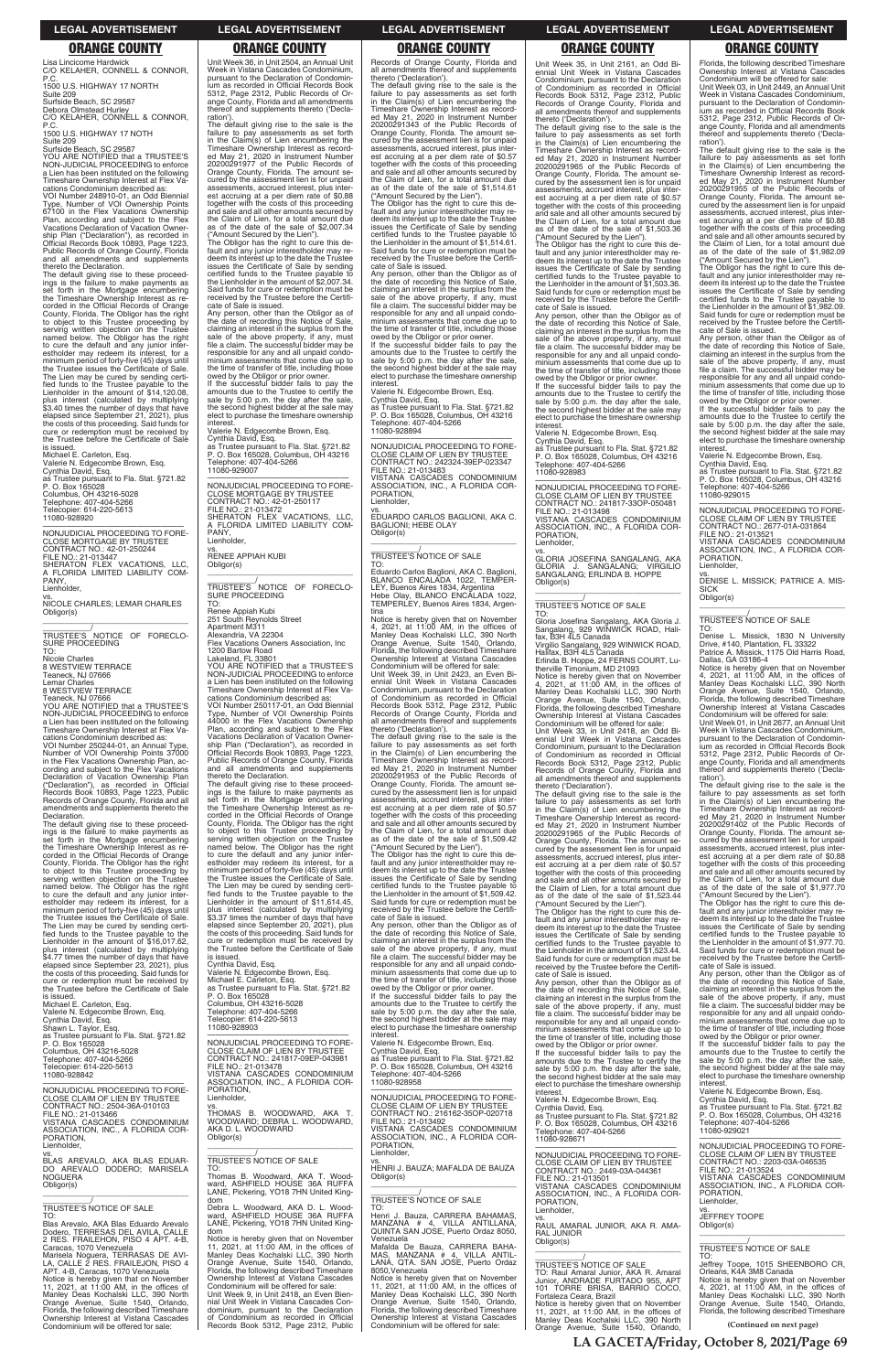Ownership Interest at Vistana Cascades Condominium will be offered for sale: Unit Week 03, in Unit 2203, an Annual Unit Week in Vistana Cascades Condominium, pursuant to the Declaration of Condominium as recorded in Official Records Book 5312, Page 2312, Public Records of Or-ange County, Florida and all amendments thereof and supplements thereto ('Declaration').

The default giving rise to the sale is the failure to pay assessments as set forth in the Claim(s) of Lien encumbering the Timeshare Ownership Interest as recorded May 21, 2020 in Instrument Number 20200291402 of the Public Records of Orange County, Florida. The amount secured by the assessment lien is for unpaid assessments, accrued interest, plus inter-est accruing at a per diem rate of \$0.88 together with the costs of this proceeding and sale and all other amounts secured by the Claim of Lien, for a total amount due as of the date of the sale of \$1,975.83

("Amount Secured by the Lien"). The Obligor has the right to cure this default and any junior interestholder may re-deem its interest up to the date the Trustee issues the Certificate of Sale by sending certified funds to the Trustee payable to the Lienholder in the amount of \$1,975.83. Said funds for cure or redemption must be received by the Trustee before the Certifi-

VOI Number 233724-01, an Even Biennial Type, Number of VOI Ownership Points 51700 in the Flex Vacations Ownership Plan, according and subject to the Flex Vacations Declaration of Vacation Ownership Plan ("Declaration"), as recorded in Official Records Book 10893, Page 1223, Public Records of Orange County, Florida and all amendments and supplements<br>thereto the Declaration

cate of Sale is issued. Any person, other than the Obligor as of the date of recording this Notice of Sale, claiming an interest in the surplus from the sale of the above property, if any, must file a claim. The successful bidder may be responsible for any and all unpaid condo-minium assessments that come due up to the time of transfer of title, including those owed by the Obligor or prior owner. If the successful bidder fails to pay the

amounts due to the Trustee to certify the sale by 5:00 p.m. the day after the sale, the second highest bidder at the sale may elect to purchase the timeshare ownership interest.

Valerie N. Edgecombe Brown, Esq.

Cynthia David, Esq. as Trustee pursuant to Fla. Stat. §721.82 P. O. Box 165028, Columbus, OH 43216 Telephone: 407-404-5266 11080-928917

—————————————————— NONJUDICIAL PROCEEDING TO FORE-CLOSE MORTGAGE BY TRUSTEE CONTRACT NO.: 42-01-233724 FILE NO.: 21-013535 SHERATON FLEX VACATIONS, LLC, A FLORIDA LIMITED LIABILITY COM-PANY, Lienholder,

vs. RICHARD KAMAL NADER ORDOSGOI-TIA Obligor(s)

\_\_\_\_\_\_\_\_\_\_\_\_\_\_\_\_\_\_\_\_\_\_\_\_\_\_\_\_\_\_\_\_\_ \_\_\_\_\_\_\_\_\_\_\_/ TRUSTEE'S NOTICE OF FORECLO-SURE PROCEEDING

TO: Richard Kamal Nader Ordosgoitia CARRERA 52C #96-47 APTO. 2A

Barranquilla, Atlantico

Colombia

Flex Vacations Owners Association, Inc., a Florida Corporation not-for-profit

ium as recorded in Official Records Book 5312, Page 2312, Public Records of Orange County, Florida and all amendments thereof and supplements thereto ('Declaration')

1200 Bartow Road Lakeland, FL 33801 YOU ARE NOTIFIED that a TRUSTEE'S NON-JUDICIAL PROCEEDING to enforce a Lien has been instituted on the following Timeshare Ownership Interest at Flex Vacations Condominium described as:

thereto the Declaration. The default giving rise to these proceed-ings is the failure to make payments as set forth in the Mortgage encumbering the Timeshare Ownership Interest as recorded in the Official Records of Orange County, Florida. The Obligor has the right to object to this Trustee proceeding by serving written objection on the Trustee named below. The Obligor has the right to cure the default and any junior interestholder may redeem its interest, for a minimum period of forty-five (45) days until the Trustee issues the Certificate of Sale. The Lien may be cured by sending certified funds to the Trustee pavable to certified funds to the Trustee payable to the Lienholder in the amount of \$8,873.91, plus interest (calculated by multiplying \$1.63 times the number of days that have elapsed since September 23, 2021), plus the costs of this proceeding. Said funds for cure or redemption must be received by the Trustee before the Certificate of Sale

is issued.

The default giving rise to the sale is the failure to pay assessments as set forth in the Claim(s) of Lien encumbering the Timeshare Ownership Interest as recorded May 21, 2020 in Instrument Number 20200291977 of the Public Records of Orange County, Florida. The amount secured by the assessment lien is for unpaid assessments, accrued interest, plus interest accruing at a per diem rate of \$0.88 together with the costs of this proceeding and sale and all other amounts secured by the Claim of Lien, for a total amount due as of the date of the sale of \$1,975.83 ("Amount Secured by the Lien").

> SHERATON FLEX VACATIONS, LLC FLORIDA LIMITED LIABILITY COM-PANY, **Lienholder** vs. FERGUS FORBES; TERESA ANNETTE FORBES, AKA TERESA A. FORBES

Hickory, NC 28601 Flex Vacations Owners Association, Inc.,

The Obligor has the right to cure this de-fault and any junior interestholder may re-deem its interest up to the date the Trustee issues the Certificate of Sale by sending certified funds to the Trustee payable to the Lienholder in the amount of \$1,975.83. Said funds for cure or redemption must be received by the Trustee before the Certificate of Sale is issued.

Any person, other than the Obligor as of the date of recording this Notice of Sale, claiming an interest in the surplus from the sale of the above property, if any, must file a claim. The successful bidder may be responsible for any and all unpaid condominium assessments that come due up to the time of transfer of title, including those owed by the Obligor or prior owner. If the successful bidder fails to pay the amounts due to the Trustee to certify the sale by 5:00 p.m. the day after the sale, the second highest bidder at the sale may

elect to purchase the timeshare ownership interest Valerie N. Edgecombe Brown, Esq. Cynthia David, Esq. as Trustee pursuant to Fla. Stat. §721.82

P. O. Box 165028, Columbus, OH 43216 Telephone: 407-404-5266 11080-928912

Columbus, OH 43216-5028 Telephone: 407-404-5266 copier: 614-220-5613

—————————————————— NONJUDICIAL PROCEEDING TO FORE-CLOSE MORTGAGE BY TRUSTEE CONTRACT NO.: 42-01-233650 FILE NO.: 21-013561 SHERATON FLEX VACATIONS, LLC, A FLORIDA LIMITED LIABILITY COM-PANY, Lienholder, vs. LEROY MOZONE, JR.; ANGELICA DI-ANE MOZONE Obligor(s)  $\overline{\phantom{a}}$  , and the set of the set of the set of the set of the set of the set of the set of the set of the set of the set of the set of the set of the set of the set of the set of the set of the set of the set of the s TRUSTEE'S NOTICE OF FORECLO-SURE PROCEEDING TO: Leroy Mozone, Jr. 18021 Northwest 5th Avenue Miami Gardens, FL 33169 Angelica Diane Mozone 18021 Northwest 5th Avenue Miami Gardens, FL 33169 Flex Vacations Owners Association, Inc., a Florida Corporation not-for-profit 1200 Bartow Road Lakeland, FL 33801 YOU ARE NOTIFIED that a TRUSTEE'S NON-JUDICIAL PROCEEDING to enforce a Lien has been instituted on the following Timeshare Ownership Interest at Flex Va-cations Condominium described as: VOI Number 233650-01, an Annual Type, Number of VOI Ownership Points 81000 in the Flex Vacations Ownership Plan, according and subject to the Flex Vacations Declaration of Vacation Ownership Plan ("Declaration"), as recorded in Official Records Book 10893, Page 1223, Public Records of Orange County, Florida and all amendments and supplements thereto the Declaration. The default giving rise to these proceed-ings is the failure to make payments as set forth in the Mortgage encumbering the Timeshare Ownership Interest as re-corded in the Official Records of Orange County, Florida. The Obligor has the right to object to this Trustee proceeding by serving written objection on the Trustee named below. The Obligor has the right to cure the default and any junior inter-estholder may redeem its interest, for a minimum period of forty-five (45) days until the Trustee issues the Certificate of Sale. Lien may be cured by sending certified funds to the Trustee payable to the Lienholder in the amount of \$25,278.67, plus interest (calculated by multiplying \$6.32 times the number of days that have elapsed since September 22, 2021), plus the costs of this proceeding. Said funds for cure or redemption must be received by the Trustee before the Certificate of Sale is issued. Valerie N. Edgecombe Brown, Esq. Cynthia David, Esq. Michael E. Carleton, Esq. as Trustee pursuant to Fla. Stat. §721.82

amendments and supplements thereto the Declaration. The default giving rise to these proceed-

> —————————————————— NONJUDICIAL PROCEEDING TO FORE-CLOSE MORTGAGE BY TRUSTEE CONTRACT NO.: 42-01-255200 FILE NO.: 21-013703 SHERATON FLEX VACATIONS, LLC, FLORIDA LIMITED LIABILITY COM-PANY, Lienholder

ings is the failure to make payments as set forth in the Mortgage encumbering the Timeshare Ownership Interest as recorded in the Official Records of Orange County, Florida. The Obligor has the right to object to this Trustee proceeding by serving written objection on the Trustee named below. The Obligor has the right to cure the default and any junior inter-estholder may redeem its interest, for a minimum period of forty-five (45) days until the Trustee issues the Certificate of Sale. The Lien may be cured by sending certi-fied funds to the Trustee payable to the Lienholder in the amount of \$13,195.70, plus interest (calculated by multiplying \$2.94 times the number of days that have elapsed since September 22, 2021), plus the costs of this proceeding. Said funds for cure or redemption must be received by the Trustee before the Certificate of Sale is issued. Michael E. Carleton, Esq.

Valerie N. Edgecombe Brown, Esq. Cynthia David, Esq. as Trustee pursuant to Fla. Stat. §721.82

P. O. Box 165028

Columbus, OH 43216-5028 Telephone: 407-404-5266 Telecopier: 614-220-5613

11080-928906

—————————————————— NONJUDICIAL PROCEEDING TO FORE-CLOSE MORTGAGE BY TRUSTEE CONTRACT NO.: 42-01-249294 FILE NO.: 21-013648

> owed by the Obligor or prior owner. If the successful bidder fails to pay the amounts due to the Trustee to certify the sale by 5:00 p.m. the day after the sale, the second highest bidder at the sale may elect to purchase the timeshare ownership interes

Obligor(s)

\_\_\_\_\_\_\_\_\_\_\_\_\_\_\_\_\_\_\_\_\_\_\_\_\_\_\_\_\_\_\_\_\_ \_\_\_\_\_\_\_\_\_\_\_/ TRUSTEE'S NOTICE OF FORECLO-SURE PROCEEDING

TO: Fergus Forbes 4943 Elmhurst Drive NE Hickory, NC 28601 Teresa Annette Forbes, AKA Teresa A.

Forbes 4943 Elmhurst Drive NE

a Florida Corporation not-for-profit 1200 Bartow Road

\_\_\_\_\_\_\_\_\_\_\_/ TRUSTEE'S NOTICE OF FORECLO-SURE PROCEEDING

Lakeland, FL 33801 YOU ARE NOTIFIED that a TRUSTEE'S NON-JUDICIAL PROCEEDING to enforce a Lien has been instituted on the following Timeshare Ownership Interest at Flex Va-cations Condominium described as: VOI Number 249294-01, an Annual Type,<br>Number of VOI Ownership Points 95700<br>and VOI Number 249294-02, an Annual<br>Type, Number of VOI Ownership Points<br>95700 in the Flex Vacations Ownership<br>Plan, according and subject to the F Vacations Declaration of Vacation Ownership Plan ("Declaration"), as recorded in Official Records Book 10893, Page 1223,

Public Records of Orange County, Florida and all amendments and supplements thereto the Declaration.

The default giving rise to these proceed-ings is the failure to make payments as set forth in the Mortgage encumbering the Timeshare Ownership Interest as recorded in the Official Records of Orange County, Florida. The Obligor has the right to object to this Trustee proceeding by serving written objection on the Trustee named below. The Obligor has the right to cure the default and any junior inter-estholder may redeem its interest, for a minimum period of forty-five (45) days until the Trustee issues the Certificate of Sale. The Lien may be cured by sending certi-fied funds to the Trustee payable to the Lienholder in the amount of \$69,064.61, plus interest (calculated by multiplying \$19.77 times the number of days that have elapsed since September 22, 2021), plus the costs of this proceeding. Said funds for cure or redemption must be received by the Trustee before the Certificate of Sale is issued.

Michael E. Carleton, Esq.

Valerie N. Edgecombe Brown, Esq. Cynthia David, Esq. as Trustee pursuant to Fla. Stat. §721.82 P. O. Box 165028

Columbus, OH 43216-5028 Telephone: 407-404-5266 Telecopier: 614-220-5613 11080-928909

—————————————————— NONJUDICIAL PROCEEDING TO FORE-CLOSE MORTGAGE BY TRUSTEE CONTRACT NO.: 42-01-251687 FILE NO.: 21-013652 SHERATON FLEX VACATIONS, LLC, A FLORIDA LIMITED LIABILITY COM-

PANY,

| Cynthia David, Esg.                        | P. O. Box 165028                            | Lienholder,                                 | TO.                                                    | Brazil                                      |
|--------------------------------------------|---------------------------------------------|---------------------------------------------|--------------------------------------------------------|---------------------------------------------|
| Valerie N. Edgecombe Brown, Esq.           | Columbus, OH 43216-5028                     | VS.                                         | Kendell Susan Jane Zajac                               | Flex Vacations Owners Association, Inc.,    |
| Michael E. Carleton, Esq.                  | Telephone: 407-404-5266                     | CARLOS ALBERTO DE JESUS MARTI-              | 2 HASTINGS DR                                          | a Florida Corporation                       |
| Shawn L. Taylor, Esq.                      | Telecopier: 614-220-5613                    | <b>NEZ</b>                                  | Port Rowan, ONTARIO NOE 1M0                            | 1200 Bartow Road                            |
| as Trustee pursuant to Fla. Stat. §721.82  | 11080-928850                                | Obligor(s)                                  | Canada                                                 | Lakeland. FL 33801                          |
| P. O. Box 165028                           |                                             |                                             | Stephen Michael Zajac                                  | YOU ARE NOTIFIED that a TRUSTEE'S           |
| Columbus, OH 43216-5028                    | NONJUDICIAL PROCEEDING TO FORE-             |                                             | 2 HASTINGS DR                                          | NON-JUDICIAL PROCEEDING to enforce          |
| Telephone: 407-404-5266                    | <b>CLOSE MORTGAGE BY TRUSTEE</b>            | TRUSTEE'S NOTICE OF FORECLO-                | Port Rowan, ONTARIO N0E 1M0                            | a Lien has been instituted on the following |
| Telecopier: 614-220-5613                   | CONTRACT NO.: 42-01-242850                  | <b>SURE PROCEEDING</b>                      | Canada                                                 | Timeshare Ownership Interest at Flex Va-    |
| 11080-928847                               | FILE NO.: 21-013584                         | TO:                                         | YOU ARE NOTIFIED that a TRUSTEE'S                      | cations Condominium described as:           |
|                                            | SHERATON FLEX VACATIONS. LLC.               | Carlos Alberto De Jesus Martinez            | NON-JUDICIAL PROCEEDING to enforce                     | VOI Number 254746-01, an Annual Type.       |
| NONJUDICIAL PROCEEDING TO FORE-            | A FLORIDA LIMITED LIABILITY COM-            | 5529 Bridgeway Drive                        | a Lien has been instituted on the following            | Number of VOI Ownership Points 20700        |
| CLOSE CLAIM OF LIEN BY TRUSTEE             | PANY.                                       | Greensboro, NC 27406                        | Timeshare Ownership Interest at Flex Va-               | in the Flex Vacations Ownership Plan, ac-   |
| CONTRACT NO.: 2678-35A-030840              | Lienholder.                                 | Flex Vacations Owners Association. Inc      | cations Condominium described as:                      | cording and subject to the Flex Vacations   |
| FILE NO.: 21-013546                        | VS.                                         | a Florida Corporation not-for-profit        | VOI Number 258155-01, an Annual Type,                  | Declaration of Vacation Ownership Plan      |
| VISTANA CASCADES CONDOMINIUM               | SAMUEL RIVERA: ROSAURA RIVERA               | 1200 Bartow Road                            | Number of VOI Ownership Points 70000                   | ("Declaration"), as recorded in Official    |
| ASSOCIATION, INC., A FLORIDA COR-          |                                             | Lakeland. FL 33801                          | in the Flex Vacations Ownership Plan, ac-              | Records Book 10893, Page 1223, Public       |
| PORATION.                                  | Obligor(s)                                  | YOU ARE NOTIFIED that a TRUSTEE'S           | cording and subject to the Flex Vacations              | Records of Orange County, Florida and all   |
| Lienholder,                                |                                             | NON-JUDICIAL PROCEEDING to enforce          | Declaration of Vacation Ownership Plan                 | amendments and supplements thereto the      |
|                                            | TRUSTEE'S NOTICE OF FORECLO-                | a Lien has been instituted on the following | ("Declaration"), as recorded in Official               | Declaration.                                |
| HAROEN M. RAMDJAN, AKA H. RAMD-            | SURE PROCEEDING                             | Timeshare Ownership Interest at Flex Va-    | Records Book 10893, Page 1223, Public                  | The default giving rise to these proceed-   |
| JAN                                        | TO:                                         | cations Condominium described as:           |                                                        | ings is the failure to make payments as     |
|                                            | Samuel Rivera                               |                                             | Records of Orange County, Florida and all              |                                             |
| Obligor(s)                                 |                                             | VOI Number 251687-01, an Annual Type,       | amendments and supplements thereto the<br>Declaration. | set forth in the Mortgage encumbering       |
|                                            | 350 BAGDAD AVENUE                           | Number of VOI Ownership Points 30500        |                                                        | the Timeshare Ownership Interest as re-     |
|                                            | Opa Locka, FL 33054                         | in the Flex Vacations Ownership Plan, ac-   | The default giving rise to these proceed-              | corded in the Official Records of Orange    |
| TRUSTEE'S NOTICE OF SALE                   | Rosaura Rivera                              | cording and subject to the Flex Vacations   | ings is the failure to make payments as                | County, Florida. The Obligor has the right  |
| TO:                                        | 350 BAGDAD AVENUE                           | Declaration of Vacation Ownership Plan      | set forth in the Mortgage encumbering                  | to object to this Trustee proceeding by     |
| Haroen M. Ramdian, AKA H. Ramdian,         | Opa Locka, FL 33054                         | ("Declaration"), as recorded in Official    | the Timeshare Ownership Interest as re-                | serving written objection on the Trustee    |
| C/O RIYAZ MOHAMMED MYM CO LTD.             | YOU ARE NOTIFIED that a TRUSTEE'S           | Records Book 10893, Page 1223, Public       | corded in the Official Records of Orange               | named below. The Obligor has the right      |
| JOHN PETER ROAD W #4, Charlieville,        | NON-JUDICIAL PROCEEDING to enforce          | Records of Orange County, Florida and all   | County, Florida. The Obligor has the right             | to cure the default and any junior inter-   |
| Trinidad and Tobago                        | a Lien has been instituted on the following | amendments and supplements thereto the      | to object to this Trustee proceeding by                | estholder may redeem its interest, for a    |
| Notice is hereby given that on November    | Timeshare Ownership Interest at Flex Va-    | Declaration.                                | serving written objection on the Trustee               | minimum period of forty-five (45) days      |
| 4, 2021, at $11:00$ AM, in the offices of  | cations Condominium described as:           | The default giving rise to these proceed-   | named below. The Obligor has the right                 | until the Trustee issues the Certificate of |
| Manley Deas Kochalski LLC, 390 North       | VOI Number 242850-01, an Annual Type,       | ings is the failure to make payments as     | to cure the default and any junior inter-              | Sale. The Lien may be cured by sending      |
| Orange Avenue, Suite 1540, Orlando,        | Number of VOI Ownership Points 37000        | set forth in the Mortgage encumbering       | estholder may redeem its interest, for a               | certified funds to the Trustee pavable to   |
| Florida, the following described Timeshare | in the Flex Vacations Ownership Plan, ac-   | the Timeshare Ownership Interest as re-     | minimum period of forty-five (45) days until           | the Lienholder in the amount of \$8,683.24, |
| Ownership Interest at Vistana Cascades     | cording and subject to the Flex Vacations   | corded in the Official Records of Orange    | the Trustee issues the Certificate of Sale.            | plus interest (calculated by multiplying    |
| Condominium will be offered for sale:      | Declaration of Vacation Ownership Plan      | County, Florida. The Obligor has the right  | The Lien may be cured by sending certi-                | \$2.09 times the number of days that have   |
| Unit Week 35, in Unit 2678, an Annual Unit | ("Declaration"), as recorded in Official    | to object to this Trustee proceeding by     | fied funds to the Trustee payable to the               | elapsed since September 14, 2021), plus     |
| Week in Vistana Cascades Condominium.      | Records Book 10893, Page 1223, Public       | serving written objection on the Trustee    | Lienholder in the amount of \$31,047.86,               |                                             |
| pursuant to the Declaration of Condomin-   | Records of Orange County, Florida and all   | named below. The Obligor has the right      | plus interest (calculated by multiplying               | (Continued on next page)                    |
|                                            |                                             |                                             |                                                        |                                             |

to cure the default and any junior inter-estholder may redeem its interest, for a minimum period of forty-five (45) days until the Trustee issues the Certificate of The Lien may be cured by sending certified funds to the Trustee payable to the Lienholder in the amount of \$14,167.12, plus interest (calculated by multiplying \$4.14 times the number of days that have elapsed since September 21, 2021), plus the costs of this proceeding. Said funds for cure or redemption must be received by the Trustee before the Certificate of Sale<br>is issued. is issued. Valerie N. Edgecombe Brown, Esq. Cynthia David, Esq. Michael E. Carleton, Esq.

as Trustee pursuant to Fla. Stat. §721.82 P. O. Box 165028

11080-928868

Lienholder

—————————————————— NONJUDICIAL PROCEEDING TO FORE-CLOSE MORTGAGE BY TRUSTEE CONTRACT NO.: 42-01-262618

FILE NO.: 21-013654 SHERATON FLEX VACATIONS, LLC, A FLORIDA LIMITED LIABILITY COM-PANY,

vs. AMANDA VICTORIA GAVINO

Obligor(s)

**Declaration** 

\_\_\_\_\_\_\_\_\_\_\_\_\_\_\_\_\_\_\_\_\_\_\_\_\_\_\_\_\_\_\_\_\_ \_\_\_\_\_\_\_\_\_\_\_/ TRUSTEE'S NOTICE OF SALE

TO:

Amanda Victoria Gavino, 17334 North-west 61 Place, Hialeah, FL 33015? Notice is hereby given that on November 11, 2021, at 11:00 AM, in the offices of Manley Deas Kochalski LLC, 390 North

Orange Avenue, Suite 1540, Orlando, Florida, the following described Timeshare Ownership Interest at Flex Vacations Condominium will be offered for sale: VOI Number 262618-01, an Annual Type, Number of VOI Ownership Points 25800 in the Flex Vacations Ownership Plan, according and subject to the Flex Vacations Declaration of Vacation Ownership Plan ("Declaration"), as recorded in Official Records Book 10893, Page 1223, Public Records of Orange County, Florida and all amendments and supplements thereto the

The default giving rise to the sale is the failure to make payments as set forth in the Mortgage encumbering the Timeshare Ownership Interest as recorded June 14, 2019 in Instrument Number 20190366369 of the Public Records of Orange County, Florida (the "Lien"). The amount secured by the Lien is the principal of the mortgage due in the amount of \$7,954.60, together with interest accruing on the principal amount due at a per diem of \$2.81, and together with the costs of this proceeding and sale, for a total amount due as of the date of the sale of \$10,849.11 ("Amount Secured by the Lien"). The Obligor has the right to cure this default and any junior interestholder may redeem its interest up to the date the Trustee issues the Certificate of Sale,

by sending certified funds to the Trustee payable to the Lienholder in the amount of \$10,849.11. Said funds for cure or redemption must be received by the Trustee before the Certificate of Sale is issued. Any person, other than the Obligor as of the date of recording this Notice of Sale, claiming an interest in the surplus from the sale of the above property, if any, must file a claim. The successful bidder may be responsible for any and all unpaid condo-minium assessments that come due up to the time of transfer of title, including those owed by the Obligor or prior owner. If the successful bidder fails to pay the amounts due to the Trustee to certify the sale by 5:00 p.m. the day after the sale, the second highest bidder at the sale may elect to purchase the timeshare ownership

interest.

Valerie N. Edgecombe Brown, Esq.

Cynthia David, Esq. as Trustee pursuant to Fla. Stat. §721.82 P. O. Box 165028, Columbus, OH 43216 Telephone: 407-404-5266 11080-928994 —————————————————— NONJUDICIAL PROCEEDING TO FORE-

CLOSE MORTGAGE BY TRUSTEE CONTRACT NO.: 42-01-258155 FILE NO.: 21-013701 SHERATON FLEX VACATIONS, LLC, A FLORIDA LIMITED LIABILITY COM-

PANY,

PHEN MICHAEL ZAJAC

Lienholder, vs. KENDELL SUSAN JANE ZAJAC; STE-Obligor(s) SURE PROCEEDING

\_\_\_\_\_\_\_\_\_\_\_\_\_\_\_\_\_\_\_\_\_\_\_\_\_\_\_\_\_\_\_\_\_ \_\_\_\_\_\_\_\_\_\_\_/ TRUSTEE'S NOTICE OF FORECLO-

\$9.54 times the number of days that have elapsed since September 26, 2021), plus the costs of this proceeding. Said funds for cure or redemption must be received by the Trustee before the Certificate of Sale is issued. Cynthia David, Esq. Valerie N. Edgecombe Brown, Esq. Michael E. Carleton, Esq. Shawn L. Taylor, Esq. as Trustee pursuant to Fla. Stat. §721.82 P. O. Box 165028 Columbus, OH 43216-5028 Telephone: 407-404-5266 Telecopier: 614-220-5613 11080-928919

vs. MARVIN JOSE TORRES Obligor(s) \_\_\_\_\_\_\_\_\_\_\_\_\_\_\_\_\_\_\_\_\_\_\_\_\_\_\_\_\_\_\_\_\_

\_\_\_\_\_\_\_\_\_\_\_/ TRUSTEE'S NOTICE OF SALE TO:

Marvin Jose Torres, 120 BARUCH DRIVE, APARTMENT 1E, New York, NY 10002-3610

Notice is hereby given that on November 11, 2021, at 11:00 AM, in the offices of Manley Deas Kochalski LLC, 390 North Orange Avenue, Suite 1540, Orlando, Florida, the following described Timeshare Ownership Interest at Flex Vacations Condominium will be offered for sale:

VOI Number 255200-01, an Annual Type, Number of VOI Ownership Points 81000 and VOI Number 255200-02, an Annual Type, Number of VOI Ownership Points 81000 in the Flex Vacations Ownership Plan, according and subject to the Flex Vacations Declaration of Vacation Owner-ship Plan ("Declaration"), as recorded in Official Records Book 10893, Page 1223, Public Records of Orange County, Florida and all amendments and supplements thereto the Declaration.

The default giving rise to the sale is the failure to make payments as set forth in the Mortgage encumbering the Time-share Ownership Interest as recorded November 29, 2018 in Instrument Number 20180690039 of the Public Records of Crange County Florida (the "Lien"). The Orange County, Florida (the "Lien"). The amount secured by the Lien is the principal of the mortgage due in the amount of \$40,475.31, together with interest ac-cruing on the principal amount due at a per diem of \$13.08, and together with the costs of this proceeding and sale, for a total amount due as of the date of the sale of \$51,038.90 ("Amount Secured by

the Lien"). The Obligor has the right to cure this default and any junior interestholder may redeem its interest up to the date the Trustee issues the Certificate of Sale, by sending certified funds to the Trustee payable to the Lienholder in the amount of \$51,038.90. Said funds for cure or redemption must be received by the Trustee

before the Certificate of Sale is issued. Any person, other than the Obligor as of the date of recording this Notice of Sale,<br>claiming an interest in the surplus from the<br>sale of the above property, if any, must<br>file a claim. The successful bidder may be responsible for any and all unpaid condo-minium assessments that come due up to the time of transfer of title, including those

Valerie N. Edgecombe Brown, Esq. Cynthia David, Esq. as Trustee pursuant to Fla. Stat. §721.82 P. O. Box 165028, Columbus, OH 43216 Telephone: 407-404-5266

11080-928924

—————————————————— NONJUDICIAL PROCEEDING TO FORE-CLOSE MORTGAGE BY TRUSTEE CONTRACT NO.: 42-01-254746 FILE NO.: 21-013732

SHERATON FLEX VACATIONS, LLC FLORIDA LIMITED LIABILITY COM-PANY, Lienholder

vs. DANIELE CRISTINE COTTONI STOREL Obligor(s) \_\_\_\_\_\_\_\_\_\_\_\_\_\_\_\_\_\_\_\_\_\_\_\_\_\_\_\_\_\_\_\_\_

TO:

Daniele Cristine Cottoni Storel RUA HUMBERTO CARLOS STREY, 152 Piracicaba, Aso Paulo 13423-332

### **LEGAL ADVERTISEMENT LEGAL ADVERTISEMENT LEGAL ADVERTISEMENT LEGAL ADVERTISEMENT LEGAL ADVERTISEMENT**

# **ORANGE COUNTY ORANGE COUNTY ORANGE COUNTY ORANGE COUNTY ORANGE COUNTY**

**Page 70/LA GACETA/Friday, October 8, 2021**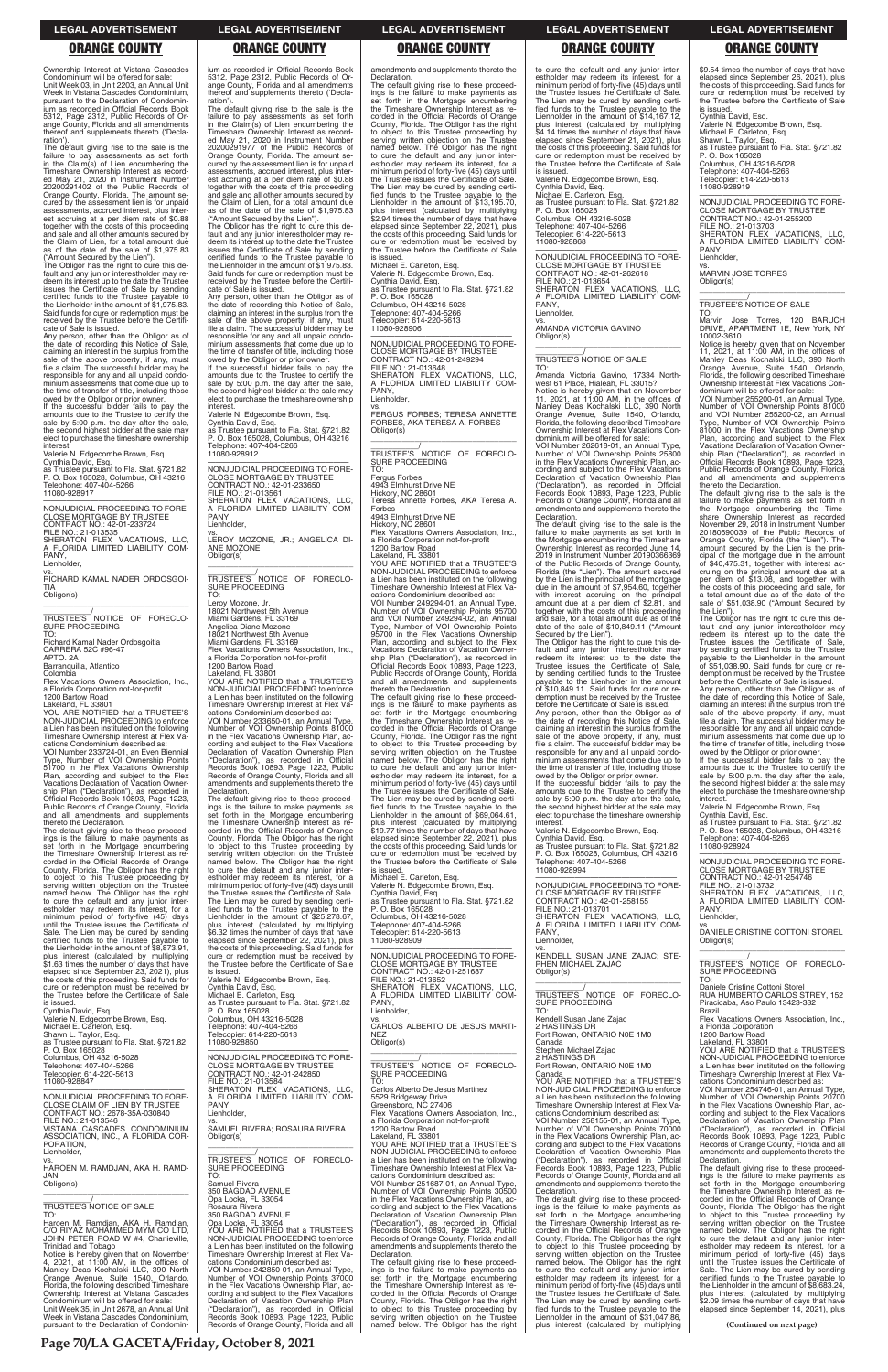the costs of this proceeding. Said funds for cure or redemption must be received by the Trustee before the Certificate of Sale is issued. Valerie N. Edgecombe Brown, Esq. Cynthia David, Esq. Michael E. Carleton, Esq. as Trustee pursuant to Fla. Stat. §721.82 P. O. Box 165028 Columbus, OH 43216-5028 Telephone: 407-404-5266 Telecopier: 614-220-5613 11080-928932

\_\_\_\_\_\_\_\_\_\_\_/<br>TRUSTEE'S NOTICE OF FORECLO-<br>SURE PROCEEDING TO: Jennifer Jean Primrose 343 Non Such Road Livingston, TX 77351

—————————————————— NONJUDICIAL PROCEEDING TO FORE-CLOSE MORTGAGE BY TRUSTEE CONTRACT NO.: 42-01-228924 FILE NO.: 21-013733 SHERATON FLEX VACATIONS, LLC, A FLORIDA LIMITED LIABILITY COM-PANY Lienholder, vs.

JENNIFER JEAN PRIMROSE Obligor(s) \_\_\_\_\_\_\_\_\_\_\_\_\_\_\_\_\_\_\_\_\_\_\_\_\_\_\_\_\_\_\_\_\_

YOU ARE NOTIFIED that a TRUSTEE'S NON-JUDICIAL PROCEEDING to enforce a Lien has been instituted on the following Timeshare Ownership Interest at Flex Vacations Condominium described as: VOI Number 228924-01, an Odd Biennial

Type, Number of VOI Ownership Points 81000 in the Flex Vacations Ownership Plan, according and subject to the Flex Vacations Declaration of Vacation Owner-ship Plan ("Declaration"), as recorded in Official Records Book 10893, Page 1223, Public Records of Orange County, Florida and all amendments and supplements thereto the Declaration.

The default giving rise to these proceed-ings is the failure to make payments as set forth in the Mortgage encumbering the Timeshare Ownership Interest as re-corded in the Official Records of Orange County, Florida. The Obligor has the right to object to this Trustee proceeding by serving written objection on the Trustee named below. The Obligor has the right to cure the default and any junior interestholder may redeem its interest, for a minimum period of forty-five (45) days until the Trustee issues the Certificate of Sale. The Lien may be cured by sending certified funds to the Trustee payable to the<br>Lienholder in the amount of \$18,053.11, plus interest (calculated by multiplying \$5.21 times the number of days that have elapsed since September 15, 2021), plus the costs of this proceeding. Said funds for cure or redemption must be received by the Trustee before the Certificate of Sale

is issued. Cynthia David, Esq. Valerie N. Edgecombe Brown, Esq. Michael E. Carleton, Esq. as Trustee pursuant to Fla. Stat. §721.82 P. O. Box 165028 Columbus, OH 43216-5028 Telephone: 407-404-5266 Telecopier: 614-220-5613 11080-928836

—————————————————— NONJUDICIAL PROCEEDING TO FORE-CLOSE MORTGAGE BY TRUSTEE CONTRACT NO.: 42-01-233822 FILE NO.: 21-013777 SHERATON FLEX VACATIONS, LLC, A FLORIDA LIMITED LIABILITY COM-PANY, Lienholder,

vs. MICHEAL BURTON, AKA MICHAEL BURTON Obligor(s) \_\_\_\_\_\_\_\_\_\_\_\_\_\_\_\_\_\_\_\_\_\_\_\_\_\_\_\_\_\_\_\_\_

\_\_\_\_\_\_\_\_\_\_\_/ TRUSTEE'S NOTICE OF FORECLO-SURE PROCEEDING

TO: Micheal Burton, AKA Michael Burton 739 WATERVIEW DRIVE Meridian, MS 39307

Flex Vacations Owners Association, Inc., a Florida Corporation not-for-profit 1200 Bartow Road

Lakeland, FL 33801

YOU ARE NOTIFIED that a TRUSTEE'S NON-JUDICIAL PROCEEDING to enforce a Lien has been instituted on the following Timeshare Ownership Interest at Flex Va-

cations Condominium described as: VOI Number 233822-01, an Odd Biennial Type, Number of VOI Ownership Points 44000 in the Flex Vacations Ownership Plan, according and subject to the Flex Vacations Declaration of Vacation Ownership Plan ("Declaration"), as recorded in Official Records Book 10893, Page 1223, Public Records of Orange County, Florida and all amendments and supplements thereto the Declaration.

The default giving rise to these proceed-ings is the failure to make payments as

**SOUZA** Obligor(s)

("Declaration"), as recorded in Official Records Book 10893, Page 1223, Public Records of Orange County, Florida and all amendments and supplements thereto the Declaration.<br>The default giving rise to these proceed-

The default giving rise to these proceed-<br>ings is the failure to make payments as<br>set forth in the Mortgage encumbering<br>the Timeshare Ownership Interest as re-<br>corded in the Official Records of Orange<br>County, Florida. The

YOU ARE NOTIFIED that a TRUSTEE'S NON-JUDICIAL PROCEEDING to enforce a Lien has been instituted on the following Timeshare Ownership Interest at Flex Vacations Condominium described as: VOI Number 238206-01, an Annual Type, Number of VOI Ownership Points 67100 in the Flex Vacations Ownership Plan, according and subject to the Flex Vacations Declaration of Vacation Ownership Plan ("Declaration"), as recorded in Official ("Declaration"), as recorded in Official<br>Records Book 10893, Page 1223, Public

DELL SIMMONS Obligor(s)

\_\_\_\_\_\_\_\_\_\_\_\_\_\_\_\_\_\_\_\_\_\_\_\_\_\_\_\_\_\_\_\_\_ \_\_\_\_\_\_\_\_\_\_\_/ TRUSTEE'S NOTICE OF FORECLO-

SURE PROCEEDING TO: Juvasia Moore-Simmons 258 Williamsburg Street NE Aiken, SC 29801 Wendell Simmons 258 Williamsburg Street NE Aiken, SC 29801

Flex Vacations Owners Association, Inc., a Florida Corporation not-for-profit

1200 Bartow Road Lakeland, FL 33801

YOU ARE NOTIFIED that a TRUSTEE'S NON-JUDICIAL PROCEEDING to enforce a Lien has been instituted on the following Timeshare Ownership Interest at Flex Vacations Condominium described as: cations Condominium described as:<br>VOI Number 230556-01, an Annual Type, Number of VOI Ownership Points 37000 in the Flex Vacations Ownership Plan, according and subject to the Flex Vacations

Declaration of Vacation Ownership Plan ("Declaration"), as recorded in Official Records Book 10893, Page 1223, Public Records of Orange County, Florida and all amendments and supplements thereto the

—————————————————— NONJUDICIAL PROCEEDING TO FORE-CLOSE MORTGAGE BY TRUSTEE CONTRACT NO.: 42-01-235116 FILE NO.: 21-013835 SHERATON FLEX VACATIONS, LLC, A FLORIDA LIMITED LIABILITY COM-**PANY** Lienholder,

Declaration.

\_\_\_\_\_\_\_\_\_\_\_/<br>TRUSTEE'S NOTICE OF FORECLO-<br>SURE PROCEEDING TO:

The default giving rise to these proceed-ings is the failure to make payments as set forth in the Mortgage encumbering the Timeshare Ownership Interest as re-corded in the Official Records of Orange

County, Florida. The Obligor has the right to object to this Trustee proceeding by serving written objection on the Trustee named below. The Obligor has the right to cure the default and any junior inter-estholder may redeem its interest, for a

minimum period of forty-five (45) days until<br>the Trustee issues the Certificate of Sale.<br>The Lien may be cured by sending certified funds to the Trustee payable to the<br>Lienholder in the amount of \$11,353.08,<br>plus interest

The default giving rise to these proceed-ings is the failure to make payments as set forth in the Mortgage encumbering the Timeshare Ownership Interest as re-corded in the Official Records of Orange County, Florida. The Obligor has the right to object to this Trustee proceeding by serving written objection on the Trustee named below. The Obligor has the right to cure the default and any junior inter-estholder may redeem its interest, for a minimum period of forty-five (45) days until the Trustee issues the Certificate of Sale. The Lien may be cured by sending certified funds to the Trustee payable to the<br>Lienholder in the amount of \$15,285.14, plus interest (calculated by multiplying<br>\$4.31 times the number of days that have<br>elapsed since September 21, 2021), plus<br>the costs of this proceeding. Said funds for<br>cure or redemption must be received by<br>the Trustee befo

\$2.82 times the number of days that have elapsed since September 23, 2021), plus the costs of this proceeding. Said funds for cure or redemption must be received by the Trustee before the Certificate of Sale is issued. Valerie N. Edgecombe Brown, Esq.

Cynthia David, Esq. Michael E. Carleton, Esq. Shawn L. Taylor, Esq. as Trustee pursuant to Fla. Stat. §721.82 P. O. Box 165028 Columbus, OH 43216-5028

Telephone: 407-404-5266 Telecopier: 614-220-5613 11080-928839

—————————————————— NONJUDICIAL PROCEEDING TO FORE-CLOSE MORTGAGE BY TRUSTEE

CONTRACT NO.: 42-01-248646 FILE NO.: 21-013817 SHERATON FLEX VACATIONS, LLC,

A FLORIDA LIMITED LIABILITY COM-PANY, Lienholder, vs. CARINE SCHNEIDER; JERRY ADRIANI

 $\overline{\phantom{a}}$  ,  $\overline{\phantom{a}}$  ,  $\overline{\phantom{a}}$  ,  $\overline{\phantom{a}}$  ,  $\overline{\phantom{a}}$  ,  $\overline{\phantom{a}}$  ,  $\overline{\phantom{a}}$  ,  $\overline{\phantom{a}}$  ,  $\overline{\phantom{a}}$  ,  $\overline{\phantom{a}}$  ,  $\overline{\phantom{a}}$  ,  $\overline{\phantom{a}}$  ,  $\overline{\phantom{a}}$  ,  $\overline{\phantom{a}}$  ,  $\overline{\phantom{a}}$  ,  $\overline{\phantom{a}}$ \_\_\_\_\_\_\_\_\_\_\_/<br>TRUSTEE'S NOTICE OF FORECLO-<br>SURE PROCEEDING

TO:

Carine Schneider RUA FORTALEZA 2387 Pinhalzinho, Santa Catarina 89870

Brazil

Jerry Adriani Souza RUA FORTALEZA 2387 Pinhalzinho, Santa Catarina 89870

Brazil

YOU ARE NOTIFIED that a TRUSTEE'S NON-JUDICIAL PROCEEDING to enforce a Lien has been instituted on the following Timeshare Ownership Interest at Flex Va-

cations Condominium described as:<br>VOI Number 248646-01, an Annual Type,<br>Number of VOI Ownership Points 51700<br>in the Flex Vacations Ownership Plan, ac-<br>cording and subject to the Flex Vacations<br>Declaration of Vacation Owner

\_\_\_\_\_\_\_\_\_\_\_/<br>TRUSTEE'S NOTICE OF FORECLO-<br>SURE PROCEEDING TO:

to object to this Trustee proceeding by serving written objection on the Trustee named below. The Obligor has the right

to cure the default and any junior inter-estholder may redeem its interest, for a minimum period of forty-five (45) days until the Trustee issues the Certificate of Sale. The Lien may be cured by sending certified funds to the Trustee payable to the

Brick, NJ 08723 Flex Vacations Owners Association, Inc., a Florida Corporation not-for-profit 1200 Bartow Road Lakeland, FL 33801

Records of Orange County, Florida and all amendments and supplements thereto the Declaration. The default giving rise to these proceedings is the failure to make payments as set forth in the Mortgage encumbering the Timeshare Ownership Interest as re-corded in the Official Records of Orange County, Florida. The Obligor has the right to object to this Trustee proceeding by serving written objection on the Trustee named below. The Obligor has the right to cure the default and any junior inter-estholder may redeem its interest, for a minimum period of forty-five (45) days until the Trustee issues the Certificate of Sale. The Lien may be cured by sending certi-fied funds to the Trustee payable to the Lienholder in the amount of \$19,098.26, plus interest (calculated by multiplying \$3.92 times the number of days that have elapsed since September 21, 2021), plus the costs of this proceeding. Said funds for cure or redemption must be received by the Trustee before the Certificate of Sale is issued.

ments thereto.<br>The default giving rise to these proceed-<br>ings is the failure to make payments as<br>set forth in the Mortgage encumbering<br>the Timeshare Ownership Interest as re-<br>corded in the Official Records of Orange County, Florida. The Obligor has the right<br>to object to this Trustee proceeding by<br>serving written objection on the Trustee<br>named below. The Obligor has the right<br>to cure the default and any junior inter-<br>estholder may red the Trustee issues the Certificate of Sale. The Lien may be cured by sending certi-<br>fied funds to the Trustee payable to the<br>Lienholder in the amount of \$38,667.32,<br>plus interest (calculated by multiplying<br>\$14.08 times the number of days that have elapsed since September 22, 2021), plus the costs of this proceeding. Said funds for cure or redemption must be received by the Trustee before the Certificate of Sale is issued. Valerie N. Edgecombe Brown, Esq.

\_\_\_\_\_\_\_\_\_\_\_/<br>TRUSTEE'S NOTICE OF FORECLO-<br>SURE PROCEEDING TO: Victor O. Hodge, Jr., AKA Victor O.

Cynthia David, Esq. Valerie N. Edgecombe Brown, Esq. Michael E. Carleton, Esq. as Trustee pursuant to Fla. Stat. §721.82 P. O. Box 165028 Columbus, OH 43216-5028 Telephone: 407-404-5266 Telecopier: 614-220-5613 11080-928881

vs. MABEL SORIANO; AUDI E. GUERRERO Obligor(s) \_\_\_\_\_\_\_\_\_\_\_\_\_\_\_\_\_\_\_\_\_\_\_\_\_\_\_\_\_\_\_\_\_

Mabel Soriano

24 KEEN COURT Brooklyn, NY 11229 Audi E. Guerrero 24 KEEN COURT

> ange County, Florida and all amendments<br>thereto (the 'Declaration').<br>The default giving rise to these proceed-<br>ings is the failure to pay condominium<br>assessments and dues resulting in a<br>Claim of Lien encumbering the Timesh ficial Records of Orange County, Florida. The Obligor has the right to object to this Trustee proceeding by serving written ob-jection on the Trustee named below. The Obligor has the right to cure the default and any junior interestholder may redeem its interest, for a minimum period of forty-five (45) days until the Trustee issues the Certificate of Sale. The Lien may be cured by sending certified funds to the Trustee payable to the Lienholder in the amount of \$21,506.65, plus interest (calculated by multiplying \$5.13 times the number of days that have elapsed since September 21, 2021), plus the costs of this proceed-ing. Said funds for cure or redemption must be received by the Trustee before the Certificate of Sale is issued.

Brooklyn, NY 11229 YOU ARE NOTIFIED that a TRUSTEE'S NON-JUDICIAL PROCEEDING to enforce a Lien has been instituted on the following Timeshare Ownership Interest at Flex Vacations Condominium described as:

VOI Number 235116-01, an Annual Type, Number of VOI Ownership Points 37000 in the Flex Vacations Ownership Plan, according and subject to the Flex Vacations Declaration of Vacation Ownership Plan ("Declaration"), as recorded in Official Records Book 10893, Page 1223, Public Records of Orange County, Florida and all amendments and supplements thereto the Declaration.

is issued. Michael E. Carleton, Esq. Valerie N. Edgecombe Brown, Esq. Cynthia David, Esq. as Trustee pursuant to Fla. Stat. §721.82 P. O. Box 165028 Columbus, OH 43216-5028 Telephone: 407-404-5266 Telecopier: 614-220-5613

| set forth in the Mortgage encumbering                                               | Lienholder in the amount of \$17,529.26,                                              | 11080-928927                                                                    | An undivided 0.2018% interest in Unit 6B                                                | the Certificate of Sale is issued.                                                      |
|-------------------------------------------------------------------------------------|---------------------------------------------------------------------------------------|---------------------------------------------------------------------------------|-----------------------------------------------------------------------------------------|-----------------------------------------------------------------------------------------|
| the Timeshare Ownership Interest as re-<br>corded in the Official Records of Orange | plus interest (calculated by multiplying<br>\$3.55 times the number of days that have | NONJUDICIAL PROCEEDING TO FORE-                                                 | of the Disney Vacation Club at Disney's<br>BoardWalk Villas, a leasehold condo-         | Valerie N. Edgecombe Brown, Esg.<br>Cynthia David, Esq.                                 |
| County, Florida. The Obligor has the right                                          | elapsed since September 23, 2021), plus                                               | CLOSE CLAIM OF LIEN BY TRUSTEE                                                  | minium (the "Condominium"), according to                                                | Michael E. Carleton, Esq.                                                               |
| to object to this Trustee proceeding by                                             | the costs of this proceeding. Said funds for                                          | CONTRACT NO.: 15000620.000                                                      | the Declaration of Condominium thereof                                                  | as Trustee pursuant to Fla. Stat. §721.82                                               |
| serving written objection on the Trustee                                            | cure or redemption must be received by                                                | FILE NO.: 21-017861                                                             | as recorded in Official Records Book                                                    | P. O. Box 165028                                                                        |
| named below. The Obligor has the right                                              | the Trustee before the Certificate of Sale                                            | PALM FINANCIAL SERVICES, INC., A                                                | 5101, Page 147, Public Records of Or-                                                   | Columbus, OH 43216-5028                                                                 |
| to cure the default and any junior inter-                                           | is issued.                                                                            | FLORIDA CORPORATION,                                                            | ange County, Florida and all amendments                                                 | Telephone: 407-404-5266                                                                 |
| estholder may redeem its interest, for a                                            | Cynthia David, Esq.                                                                   | Lienholder.                                                                     | thereto (the 'Declaration').                                                            | Telecopier: 614-220-5613                                                                |
| minimum period of forty-five (45) days until                                        | Valerie N. Edgecombe Brown, Esq.                                                      | VS.                                                                             | The default giving rise to these proceed-                                               | 11080-928862                                                                            |
| the Trustee issues the Certificate of Sale.                                         | Michael E. Carleton, Esg.                                                             | ELIZABETH FRASER BIGELOW: BRYAN                                                 | ings is the failure to make payments as                                                 | NONJUDICIAL PROCEEDING TO FORE-                                                         |
| The Lien may be cured by sending certi-<br>fied funds to the Trustee payable to the | Shawn L. Taylor, Esq.                                                                 | <b>PATRICK BABB</b>                                                             | set forth in the Mortgage encumbering<br>the Timeshare Ownership Interest as re-        | CLOSE CLAIM OF LIEN BY TRUSTEE                                                          |
| Lienholder in the amount of \$10,659.00,                                            | as Trustee pursuant to Fla. Stat. §721.82<br>P. O. Box 165028                         | Obligor(s)                                                                      | corded in the Official Records of Orange                                                | CONTRACT NO.: 7017067.000                                                               |
| plus interest (calculated by multiplying                                            | Columbus, OH 43216-5028                                                               |                                                                                 | County, Florida. The Obligor has the right                                              | FILE NO.: 21-018058                                                                     |
| \$2.98 times the number of days that have                                           | Telephone: 407-404-5266                                                               | TRUSTEE'S NOTICE OF FORECLO-                                                    | to object to this Trustee proceeding by                                                 | PALM FINANCIAL SERVICES, INC., A                                                        |
| elapsed since September 21, 2021), plus                                             | Telecopier: 614-220-5613                                                              | <b>SURE PROCEEDING</b>                                                          | serving written objection on the Trustee                                                | FLORIDA CORPORATION,                                                                    |
| the costs of this proceeding. Said funds for                                        | 11080-928849                                                                          | TO:                                                                             | named below. The Obligor has the right                                                  | Lienholder,                                                                             |
| cure or redemption must be received by                                              |                                                                                       | Elizabeth Fraser Bigelow                                                        | to cure the default and any junior inter-                                               | VS.                                                                                     |
| the Trustee before the Certificate of Sale                                          | NONJUDICIAL PROCEEDING TO FORE-                                                       | 450 COOPERS HAWK DRIVE                                                          | estholder may redeem its interest, for a                                                | BRADLEY J.<br>STARNER: JULIE A.                                                         |
| is issued.                                                                          | <b>CLOSE MORTGAGE BY TRUSTEE</b>                                                      | Asheville, NC 28803-6102                                                        | minimum period of forty-five (45) days                                                  | <b>STARNER</b>                                                                          |
| Cynthia David, Esq.                                                                 | CONTRACT NO.: 42-01-238206                                                            | <b>Bryan Patrick Babb</b>                                                       | until the Trustee issues the Certificate of                                             | Obligor(s)                                                                              |
| Valerie N. Edgecombe Brown, Esq.                                                    | FILE NO.: 21-013833                                                                   | 450 COOPERS HAWK DRIVE                                                          | Sale. The Lien may be cured by sending                                                  |                                                                                         |
| Michael E. Carleton, Esq.                                                           | SHERATON FLEX VACATIONS. LLC.<br>A FLORIDA LIMITED LIABILITY COM-                     | Asheville, NC 28803-6102<br>YOU ARE NOTIFIED that a TRUSTEE'S                   | certified funds to the Trustee payable to                                               | TRUSTEE'S NOTICE<br>OF<br>FORECLO-                                                      |
| as Trustee pursuant to Fla. Stat. §721.82<br>P. O. Box 165028                       | PANY.                                                                                 | NON-JUDICIAL PROCEEDING to enforce                                              | the Lienholder in the amount of \$9,056.54,<br>plus interest (calculated by multiplying | <b>SURE PROCEEDING</b>                                                                  |
| Columbus, OH 43216-5028                                                             | Lienholder,                                                                           | a Lien has been instituted on the following                                     | \$2.20 times the number of days that have                                               | TO:                                                                                     |
| Telephone: 407-404-5266                                                             | VS.                                                                                   | Timeshare Ownership Interest at Copper                                          | elapsed since September 21, 2021), plus                                                 | Bradley J. Starner                                                                      |
| Telecopier: 614-220-5613                                                            | DAVID M.<br>CORDIANO;<br>MARY A.                                                      | Creek Villas & Cabins at Disney's Wilder-                                       | the costs of this proceeding. Said funds for                                            | 4640 ASH DRIVE                                                                          |
| 11080-928883                                                                        | CORDIANO                                                                              | ness Lodge described as:                                                        | cure or redemption must be received by                                                  | Nazareth, PA 18064                                                                      |
|                                                                                     | Obligor(s)                                                                            | An undivided 0.5314% interest in Unit                                           | the Trustee before the Certificate of Sale                                              | Julie A. Starner                                                                        |
| NONJUDICIAL PROCEEDING TO FORE-                                                     |                                                                                       | 2D of Copper Creek Villas & Cabins at                                           | is issued.                                                                              | 4640 ASH DRIVE                                                                          |
| <b>CLOSE MORTGAGE BY TRUSTEE</b>                                                    |                                                                                       | Disney's Wilderness Lodge, according to                                         | Cynthia David, Esq.                                                                     | Nazareth, PA 18064-9616                                                                 |
| CONTRACT NO.: 42-01-230556                                                          | TRUSTEE'S NOTICE OF<br>FORECLO-                                                       | the Declaration of Condominium there-                                           | Valerie N. Edgecombe Brown, Esg.                                                        | YOU ARE NOTIFIED that a TRUSTEE'S                                                       |
| FILE NO.: 21-013793                                                                 | <b>SURE PROCEEDING</b>                                                                | of as recorded as Instrument Number                                             | Michael E. Carleton, Esg.                                                               | NON-JUDICIAL PROCEEDING to enforce                                                      |
| SHERATON FLEX VACATIONS. LLC.<br>A FLORIDA LIMITED LIABILITY COM-                   | TO:<br>David M. Cordiano                                                              | 20170096685, in the Public Records of<br>Orange County, Florida, and all amend- | as Trustee pursuant to Fla. Stat. §721.82<br>P. O. Box 165028                           | a Lien has been instituted on the following<br>Timeshare Ownership Interest at Disney's |
| PANY,                                                                               | 111 F Street                                                                          | ments thereto.                                                                  | Columbus, OH 43216-5028                                                                 |                                                                                         |
| Lienholder,                                                                         | Brick, NJ 08723                                                                       | The default giving rise to these proceed-                                       | Telephone: 407-404-5266                                                                 |                                                                                         |
| VS.                                                                                 | Mary A. Cordiano                                                                      | ings is the failure to pay condominium                                          | Telecopier: 614-220-5613                                                                |                                                                                         |
| JUVASIA MOORE-SIMMONS:<br>WEN-                                                      | 111 F Street                                                                          | assessments and dues resulting in a                                             | 11080-928897                                                                            | (Continued on next page)                                                                |
|                                                                                     |                                                                                       |                                                                                 |                                                                                         |                                                                                         |

Claim of Lien encumbering the Timeshare Ownership Interest as recorded in the Official Records of Orange County, Florida. The Obligor has the right to object to this Trustee proceeding by serving written ob-jection on the Trustee named below. The Obligor has the right to cure the default and any junior interestholder may redeem its interest, for a minimum period of fortyfive (45) days until the Trustee issues the Certificate of Sale. The Lien may be cured by sending certified funds to the Trustee payable to the Lienholder in the amount \$2,186.39, plus interest (calculated by multiplying \$0.72 times the number of days that have elapsed since September 21, 2021), plus the costs of this proceeding. Said funds for cure or redemption must be received by the Trustee before the Certificate of Sale is issued. Valerie N. Edgecombe Brown, Esq. Cynthia David, Esq. Michael E. Carleton, Esq. as Trustee pursuant to Fla. Stat. §721.82 P. O. Box 165028 Columbus, OH 43216-5028 Telephone: 407-404-5266 Telecopier: 614-220-5613 11080-928867

—————————————————— NONJUDICIAL PROCEEDING TO FORE-CLOSE CLAIM OF LIEN BY TRUSTEE CONTRACT NO.: 15000722.000 FILE NO.: 21-017862 PALM FINANCIAL SERVICES, INC., A FLORIDA CORPORATION, Lienholder,

vs. LUZ M. SANMIGUEL; PETER L. MOLINA Obligor(s) \_\_\_\_\_\_\_\_\_\_\_\_\_\_\_\_\_\_\_\_\_\_\_\_\_\_\_\_\_\_\_\_\_

Luz M. Sanmiguel 309 W 43RD ST APT 5D New York, NY 10036-6400 Peter L. Molina 309 W 43RD ST APT 5D New York, NY 10036-6400 YOU ARE NOTIFIED that a TRUSTEE'S NON-JUDICIAL PROCEEDING to enforce a Lien has been instituted on the following Timeshare Ownership Interest at Copper Creek Villas & Cabins at Disney's Wilderness Lodge described as: An undivided 1.0296% interest in Unit 1A of Copper Creek Villas & Cabins at Disney's Wilderness Lodge, according to the Declaration of Condominium thereof as recorded as Instrument Number 20170096685, in the Public Records of Orange County, Florida, and all amend-

ments thereto. The default giving rise to these proceed-ings is the failure to pay condominium assessments and dues resulting in a Claim of Lien encumbering the Timeshare Ownership Interest as recorded in the Of-ficial Records of Orange County, Florida. The Obligor has the right to object to this Trustee proceeding by serving written ob-jection on the Trustee named below. The Obligor has the right to cure the default and any junior interestholder may redeem its interest, for a minimum period of fortyfive (45) days until the Trustee issues the Certificate of Sale. The Lien may be cured by sending certified funds to the Trustee payable to the Lienholder in the amount of \$4,096.27, plus interest (calculated by multiplying \$1.58 times the number of days that have elapsed since September 22, 2021), plus the costs of this proceed-ing. Said funds for cure or redemption must be received by the Trustee before the Certificate of Sale is issued.

Cynthia David, Esq. Valerie N. Edgecombe Brown, Esq. Michael E. Carleton, Esq. as Trustee pursuant to Fla. Stat. §721.82 P. O. Box 165028 Columbus, OH 43216-5028 Telephone: 407-404-5266 Telecopier: 614-220-5613 11080-928874

—————————————————— NONJUDICIAL PROCEEDING TO FORE-CLOSE MORTGAGE BY TRUSTEE CONTRACT NO.: 15006547.001 FILE NO.: 21-017955 PALM FINANCIAL SERVICES, INC., A FLORIDA CORPORATION, Lienholder,

vs. MICHAEL C. MONACO Obligor(s)

TRUSTEE'S<br>SURE PROCEEDING<br>TO: Michael C. Monaco<br>TO: Michael C. Monaco

 $\overline{\phantom{a}}$  , and the set of the set of the set of the set of the set of the set of the set of the set of the set of the set of the set of the set of the set of the set of the set of the set of the set of the set of the s

50 Melrose Parkway East Patchogue, NY 11772 YOU ARE NOTIFIED that a TRUSTEE'S NON-JUDICIAL PROCEEDING to enforce a Lien has been instituted on the following Timeshare Ownership Interest at Disney Vacation Club at Disney's BoardWalk Villas described as:

—————————————————— NONJUDICIAL PROCEEDING TO FORE-CLOSE MORTGAGE BY TRUSTEE CONTRACT NO.: 15015814.000 FILE NO.: 21-018033 PALM FINANCIAL SERVICES, INC., A FLORIDA CORPORATION, Lienholder,

vs. MICHELLE RENE LIMON Obligor(s)

\_\_\_\_\_\_\_\_\_\_\_\_\_\_\_\_\_\_\_\_\_\_\_\_\_\_\_\_\_\_\_\_\_

\_\_\_\_\_\_\_\_\_\_\_/ TRUSTEE'S NOTICE OF FORECLO-SURE PROCEEDING TO: Michelle Rene Limon 1672 San Anselmo Street

Chula Vista, CA 91913 YOU ARE NOTIFIED that a TRUSTEE'S NON-JUDICIAL PROCEEDING to enforce a Lien has been instituted on the following Timeshare Ownership Interest at Copper Creek Villas & Cabins at Disney's Wilder-

ness Lodge described as: An undivided 0.8024% interest in Unit 19C of Copper Creek Villas & Cabins at Disney's Wilderness Lodge, according to the Declaration of Condominium thereof as recorded as Instrument Number 20170096685, in the Public Records of Orange County, Florida, and all amend-

Cynthia David, Esq. Michael E. Carleton, Esq. as Trustee pursuant to Fla. Stat. §721.82 P. O. Box 165028 Columbus, OH 43216-5028 Telephone: 407-404-5266 Telecopier: 614-220-5613 11080-928856

—————————————————— NONJUDICIAL PROCEEDING TO FORE-CLOSE CLAIM OF LIEN BY TRUSTEE CONTRACT NO.: 4015961.000

FILE NO.: 21-018051 PALM FINANCIAL SERVICES, INC., A FLORIDA CORPORATION, Lienholder,

vs. VICTOR O. HODGE, JR., AKA VICTOR O. HODGE Obligor(s) \_\_\_\_\_\_\_\_\_\_\_\_\_\_\_\_\_\_\_\_\_\_\_\_\_\_\_\_\_\_\_\_\_

Hodge 3249 SADDLEWOOD CIR

Myrtle Beach, SC 29579 YOU ARE NOTIFIED that a TRUSTEE'S NON-JUDICIAL PROCEEDING to enforce a Lien has been instituted on the following Timeshare Ownership Interest at Disney Vacation Club at Disney's BoardWalk Villas described as: An undivided 0.2883% interest in Unit 25A

of the Disney Vacation Club at Disney's BoardWalk Villas, a leasehold condo-minium (the "Condominium"), according to the Declaration of Condominium thereof as recorded in Official Records Book 5101, Page 147, Public Records of Or-

### **LEGAL ADVERTISEMENT LEGAL ADVERTISEMENT LEGAL ADVERTISEMENT LEGAL ADVERTISEMENT LEGAL ADVERTISEMENT**

# **ORANGE COUNTY ORANGE COUNTY ORANGE COUNTY ORANGE COUNTY ORANGE COUNTY**

**LA GACETA/Friday, October 8, 2021/Page 71**